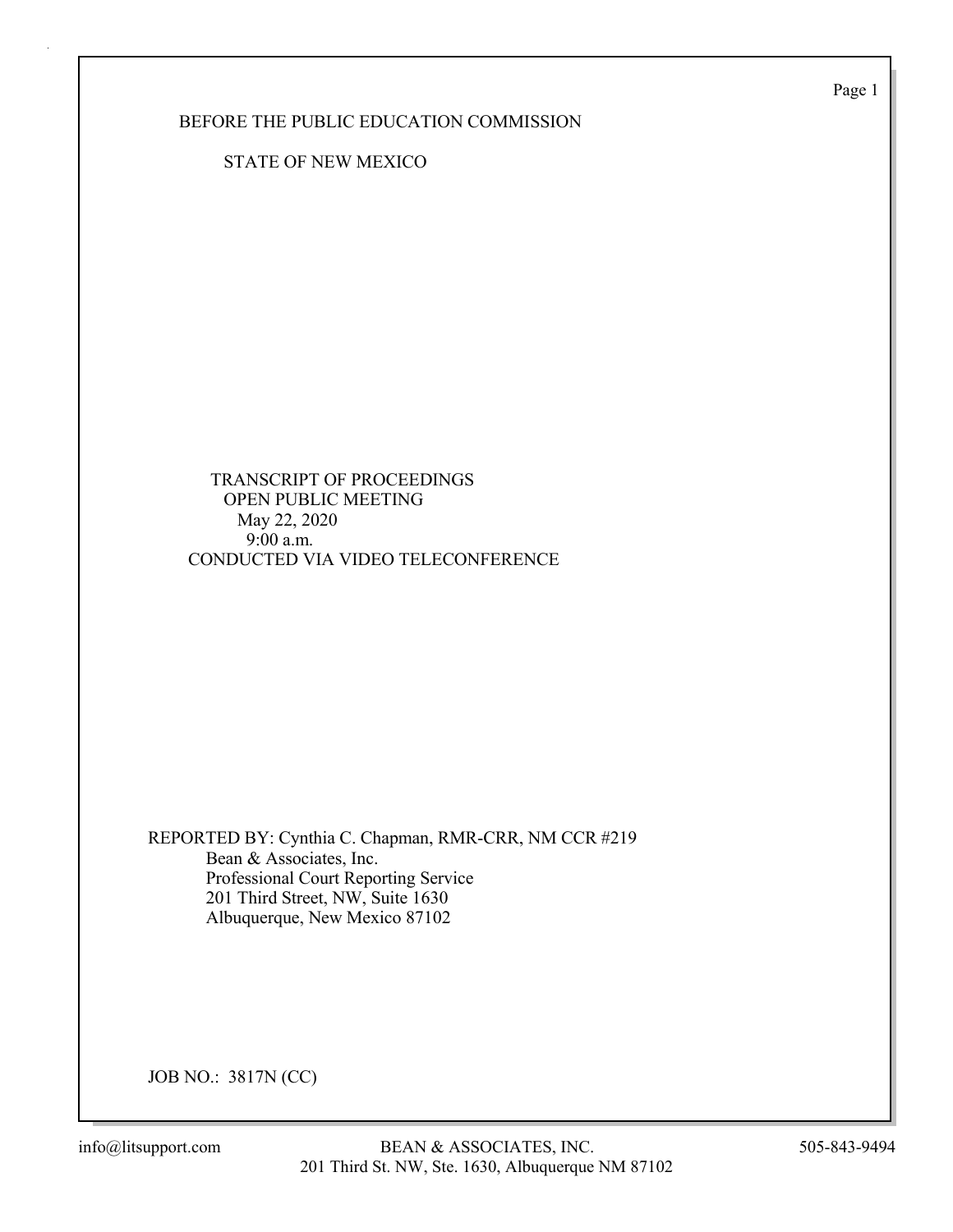## 2 (Pages 2 to 5)

| Page 4                                                                                                                                                                                                                                                                                                                                                                                                                                                                                                                                                                                                                                                                                                                                                                                                                                                                                                                                                                                                                                                                                                                                                                                               |
|------------------------------------------------------------------------------------------------------------------------------------------------------------------------------------------------------------------------------------------------------------------------------------------------------------------------------------------------------------------------------------------------------------------------------------------------------------------------------------------------------------------------------------------------------------------------------------------------------------------------------------------------------------------------------------------------------------------------------------------------------------------------------------------------------------------------------------------------------------------------------------------------------------------------------------------------------------------------------------------------------------------------------------------------------------------------------------------------------------------------------------------------------------------------------------------------------|
| INDEX TO PROCEEDINGS, Continued<br>1<br>$\overline{2}$<br><b>ATTACHMENTS</b><br>3<br>1. Zoom Attendee Report<br>4<br>2. Chat Transcript<br>5<br>3. Petition and Letters from Public re MAS<br>6<br>7<br>8<br>9<br>10<br>11<br>12<br>13<br>14<br>15<br>16<br>17<br>18<br>19<br>20<br>21<br>22<br>23<br>24<br>25                                                                                                                                                                                                                                                                                                                                                                                                                                                                                                                                                                                                                                                                                                                                                                                                                                                                                       |
| Page 5                                                                                                                                                                                                                                                                                                                                                                                                                                                                                                                                                                                                                                                                                                                                                                                                                                                                                                                                                                                                                                                                                                                                                                                               |
| THE CHAIR: So good morning, everyone, and<br>$\mathbf{1}$<br>thank you for bearing with us as we got everyone in<br>$\overline{c}$<br>3<br>that needed to be in. We usually don't have this<br>$\overline{4}$<br>many attendees.<br>5<br>And this is really only the second time<br>6<br>we've done this virtually, so virtual doesn't always<br>$\tau$<br>make it easier and quicker. So thanks for bearing<br>8<br>with us as we get ourselves started.<br>9<br>But I am going to call this meeting of the<br>Public Education Commission to order. And it is<br>10<br>11<br>Friday, May 22nd, and it is 9:09 a.m.<br>12<br>And, Commissioner Armbruster, will you<br>13<br>please do roll call?<br>14<br>COMMISSIONER ARMBRUSTER: Yes.<br>15<br><b>Commissioner Robbins?</b><br>16<br><b>COMMISSIONER ROBBINS: Present.</b><br>17<br><b>COMMISSIONER ARMBRUSTER: Commissioner</b><br>18<br>Voigt is not quite here.<br>19<br>Commissioner Armbruster is here.<br><b>Commissioner Davis?</b><br>20<br>21<br>COMMISSIONER DAVIS: Here.<br>22<br><b>COMMISSIONER ARMBRUSTER: Commissioner</b><br>23<br>Chavez?<br>24<br>COMMISSIONER CHAVEZ: Present.<br>25<br>COMMISSIONER ARMBRUSTER: Commissioner |
|                                                                                                                                                                                                                                                                                                                                                                                                                                                                                                                                                                                                                                                                                                                                                                                                                                                                                                                                                                                                                                                                                                                                                                                                      |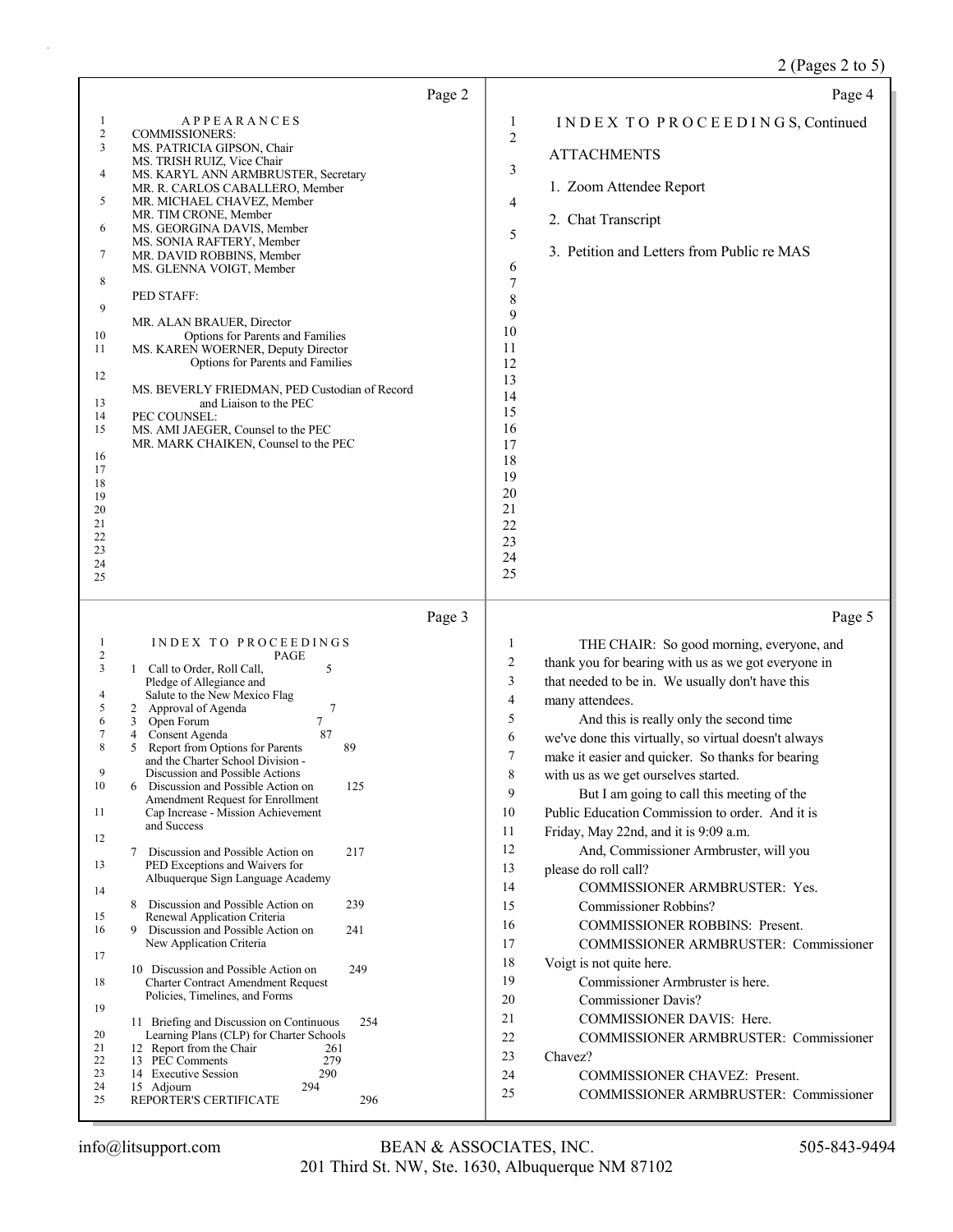### 3 (Pages 6 to 9)

|    | Page 6                                            |                | Page 8                                               |
|----|---------------------------------------------------|----------------|------------------------------------------------------|
| 1  | Gipson?                                           | 1              | participated in this in a number of ways.            |
| 2  | THE CHAIR: Yes, here.                             | $\overline{c}$ | Originally, when we scheduled the meeting            |
| 3  | <b>COMMISSIONER ARMBRUSTER: Commissioner</b>      | 3              | last week, we did not feel that we had capacity to   |
| 4  | Raftery?                                          | 4              | hear people during normal Public Forum; so we had    |
| 5  | <b>COMMISSIONER RAFTERY: Here.</b>                | 5              | offered the opportunity for people to submit e-mails |
| 6  | <b>COMMISSIONER ARMBRUSTER: Commissioner</b>      | 6              | and they would be read.                              |
| 7  | Crone?                                            | 7              | Then, unfortunately, we had to reschedule            |
| 8  | <b>COMMISSIONER CRONE: Here.</b>                  | 8              | that meeting. And in that time frame, Karen worked   |
| 9  | COMMISSIONER ARMBRUSTER: I heard it --            | 9              | out a way that we would be able to actually hear     |
| 10 | I'm sorry. I heard a "Here"; is that correct?     | 10             | people during this meeting.                          |
| 11 | COMMISSIONER CRONE: Yes.                          | 11             | So we did change that. But because the               |
| 12 | COMMISSIONER ARMBRUSTER: Okay. Sorry.             | 12             | change occurred and we had to reschedule, we felt    |
| 13 | It's not -- you know.                             | 13             | that the fairest thing to do would be to allow folks |
| 14 | Commissioner Ruiz?                                | 14             | to participate one way or the other, so that anyone  |
| 15 | <b>COMMISSIONER RUIZ: Present.</b>                | 15             | who submitted a letter for public comment who has    |
| 16 | COMMISSIONER ARMBRUSTER: Commissioner             | 16             | now signed up to speak today, your letter will not   |
| 17 | Caballero?                                        | 17             | be read because you are going to speak today.        |
| 18 | COMMISSIONER CABALLERO: In Albuquerque,           | 18             | In addition, Ms. Mitchell communicated               |
| 19 | but in view.                                      | 19             | with all of the Commissioners with attachments of 11 |
| 20 | COMMISSIONER ARMBRUSTER: Okay. That's             | 20             | or 12 letters, plus a petition. And because all      |
| 21 | fine. But I can't see all these people right now. | 21             | Commissioners had two evenings to look at those      |
| 22 | So we have nine Commissioners here. We have a     | 22             | letters, those individuals will not be heard today,  |
| 23 | quorum.                                           | 23             | because your letters have, in fact, been read by the |
| 24 | THE CHAIR: Thank you.                             | 24             | Commissioners.                                       |
| 25 | We're now going to move on, and I'm going         | 25             | And the petition as well will not be read,           |
|    | Page 7                                            |                | Page 9                                               |

### Page 7

| 1  | to ask Commissioner Crone to lead us in the Pledge  | 1              | because it was not only attached to the e-mail that  |
|----|-----------------------------------------------------|----------------|------------------------------------------------------|
| 2  | of Allegiance and Commissioner Caballero in the     | $\overline{c}$ | went out to all Commissioners, it is also populated  |
| 3  | Salute to the New Mexico Flag.                      | 3              | in our materials for today's meeting, so that        |
| 4  | (Pledge of Allegiance and Salute to the             | 4              | Commissioners have had two opportunities to look at  |
| 5  | New Mexico Flag conducted.)                         | 5              | that.                                                |
| 6  | THE CHAIR: Okay. That was slightly                  | 6              | So I hope that is clear and there is --              |
| 7  | funky, but that's okay.                             | 7              | the sign-up for Public Forum has now ended. But I    |
| 8  | We are now on to Item No. 2, which is the           | 8              | think the easiest thing to do is to start with those |
| 9  | approval of the agenda. And I think -- I don't have | 9              | folks that want to speak.                            |
| 10 | any changes to it.                                  | 10             | So, Karen -- oops. And I got bounced off.            |
| 11 | COMMISSIONER RUIZ: Madam Chair, I make a            | 11             | Sorry. I got bounced out for a second.               |
| 12 | motion to approve the agenda.                       | 12             | MS. KAREN WOERNER: Are you going to call             |
| 13 | COMMISSIONER ROBBINS: Second.                       | 13             | the name and I add them as you call them? How are    |
| 14 | THE CHAIR: There's a motion by                      | 14             | you going to handle it, Madam Chair?                 |
| 15 | Commissioner Ruiz, a second, I believe, by          | 15             | THE CHAIR: So, do I have a list that's               |
| 16 | Commissioner Robbins.                               | 16             | separate?                                            |
| 17 | <b>COMMISSIONER ROBBINS: Yes.</b>                   | 17             | MS. BEVERLY FRIEDMAN: Yes, I have a list.            |
| 18 | THE CHAIR: All in favor?                            | 18             | THE CHAIR: Okay. So I don't have that                |
| 19 | (Commissioners so indicate.)                        | 19             | list. Bev's going to have to call them out.          |
| 20 | THE CHAIR: Opposed?                                 | 20             | MS. BEVERLY FRIEDMAN: All right.                     |
| 21 | (No response.)                                      | 21             | MS. KAREN WOERNER: How -- are you                    |
| 22 | THE CHAIR: Hearing no opposition, the               | 22             | dividing time or anything? Do we have to time?       |
| 23 | motion passes.                                      | 23             | THE CHAIR: No, because people didn't know            |
| 24 | We are now on to Item No. 3, which is the           | 24             | we would divide time, so I think the fairest thing   |
| 25 | Open Forum. And I want to thank everyone who has    | 25             | to do is to just let people speak. It's our time     |
|    |                                                     |                |                                                      |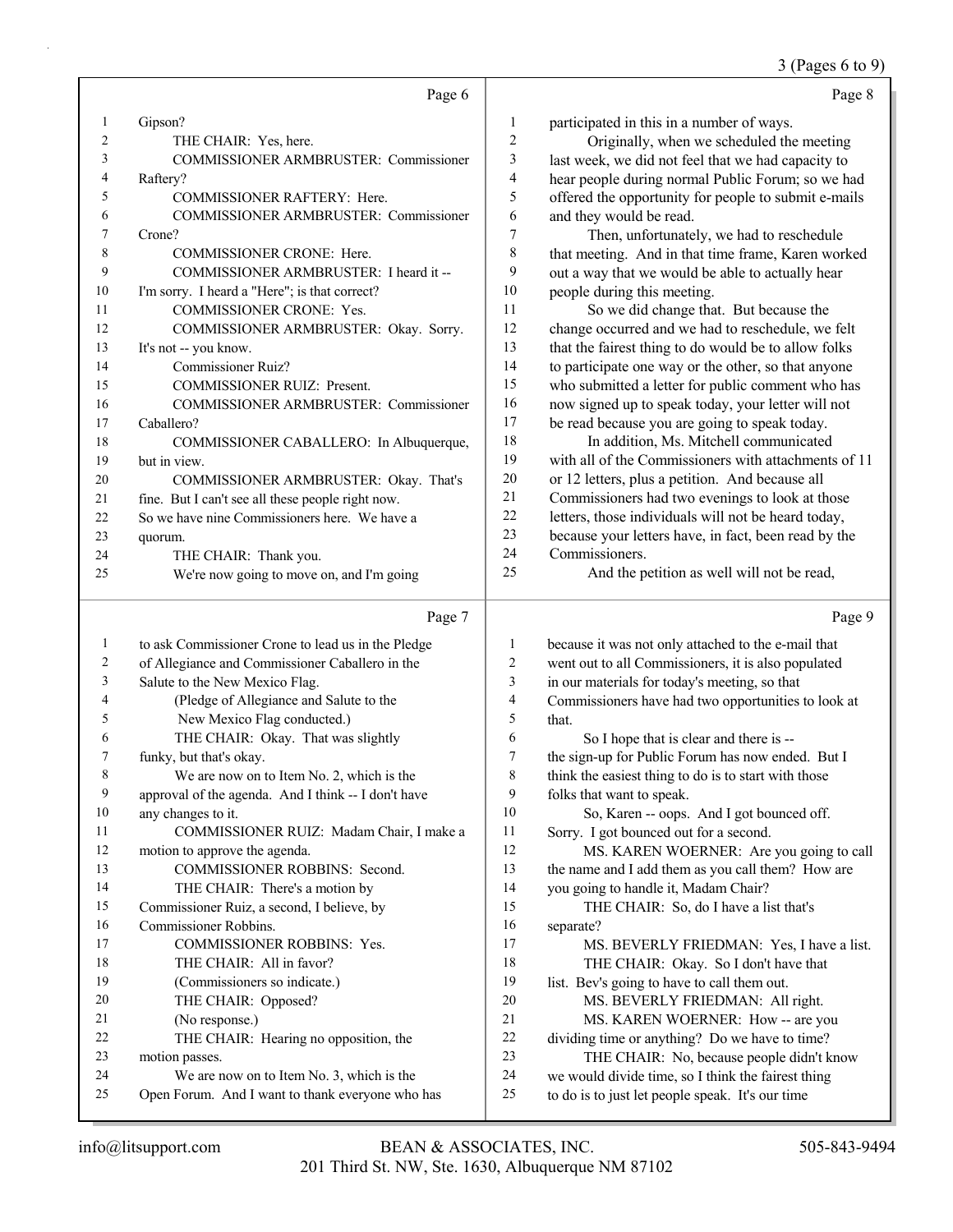4 (Pages 10 to 13)

|                  |                                                     |                | 4 (Pages 10 to 15)                                   |
|------------------|-----------------------------------------------------|----------------|------------------------------------------------------|
|                  | Page 10                                             |                | Page 12                                              |
| $\mathbf{1}$     | more than it's their time.                          | $\mathbf{1}$   | have been created by MAS.                            |
| $\sqrt{2}$       | MS. KAREN WOERNER: And do you limit each            | $\sqrt{2}$     | Due to MAS's administration not showing an           |
| 3                | speaker or no?                                      | $\mathfrak{Z}$ | intention to create a viable and safe solution for   |
| 4                | THE CHAIR: Hold on.                                 | $\overline{4}$ | pickup and drop-off on their school property, the    |
| 5                | Karen, I'm sorry. I just -- my screen               | 5              | parents who drive to and from MAS every day are      |
| 6                | keeps going out, and I don't know why. I would      | 6              | forced to fend for themselves. They wait in long     |
| $\boldsymbol{7}$ | respectfully ask people to keep their comments to a | 7              | lines of cars. They often park illegally. They       |
| $\,$ $\,$        | minute, two minutes at the most. And that's a lot.  | $\,$ 8 $\,$    | speed up and down residential streets.               |
| 9                | A minute.                                           | 9              | The students run across congested streets            |
| 10               | MS. KAREN WOERNER: You want Bev or I to             | 10             | to get to their parents' cars, and residents in our  |
| 11               | time that, then?                                    | 11             | neighborhood can often not get out of the            |
| 12               | THE CHAIR: I think if it goes over two,             | 12             | neighborhood when school is at its peak traffic.     |
| 13               | people should get a warning.                        | 13             | Some of the MAS students are there                   |
| 14               | MS. KAREN WOERNER: So, Bev, do you have             | 14             | 11 hours a day. They arrive before 7:00 a.m.; they   |
| 15               | time stuff to do --                                 | 15             | leave at 6:00 p.m., which means that traffic parking |
| 16               | MS. BEVERLY FRIEDMAN: Yeah. Yes, I do.              | 16             | and safety issues in our area just persist all day   |
| 17               | THE CHAIR: I can do that. I can set my              | 17             | long.                                                |
| 18               | timer-                                              | 18             | MAS has not devoted time, energy, and                |
| 19               | MS. BEVERLY FRIEDMAN: Okay.                         | 19             | money to solving their unchecked growth in traffic   |
| 20               | THE CHAIR: -- if you want.                          | 20             | because they can't solve this problem on their       |
| 21               | MS. BEVERLY FRIEDMAN: That'll be fine.              | 21             | existing site. So their so-called solution has been  |
| 22               | Our first speaker is -- and please excuse           | 22             | to annex areas around the school without obtaining   |
| 23               | me if I mispronounce your name -- Orese Fahey.      | 23             | permission from either the City or privately owned   |
| 24               | MS. KAREN WOERNER: Hold on one second.              | 24             | land in our neighborhood.                            |
| 25               | So I'm going to add her to the group.               | 25             | A few examples of their annexation is that           |
|                  |                                                     |                |                                                      |
|                  | Page 11                                             |                | Page 13                                              |
| $\mathbf{1}$     | Orese, can you hear us? You can unmute              | $\mathbf{1}$   | they use the community center parking lot next to    |
| $\sqrt{2}$       | yourself.                                           | $\overline{c}$ | them. They use Marriott Residence Inn parking lot.   |
| 3                | FROM THE PUBLIC: Okay.                              | 3              | They use an alley behind our neighborhood, and so    |
| 4                | MS. KAREN WOERNER: And you are welcome to           | $\overline{4}$ | on, with cars all over the area both parking and     |
| 5                | share your comment.                                 | 5              | queuing up to wait for their students.               |
| 6                | FROM THE PUBLIC: Thank you. Good                    | 6              | And our question is, is adequate square              |
| $\overline{7}$   | morning, and I appreciate the opportunity to voice  | 7              | footage the only criteria that the State considers   |
| $\,$ $\,$        | our neighborhood's concerns regarding Mission       | 8              | to remove a charter school enrollment cap? And does  |
| 9                | Achievement and Success's request to have their     | 9              | anyone in the PED or the PEC physically visit the    |
| 10               | enrollment cap removed.                             | 10             | school site and assess whether the square footage    |
| 11               | Our neighborhood opposes MAS's request to           | 11             | numbers are adequate or accurate?                    |
| 12               | add 465 more students to their enrollment. And we   | 12             | And, now, because of COVID-19, we know               |

12 And, now, because of COVID-19, we know that schools, if anything, should be decreasing enrollment to create more space for the students if social distancing is required.

16 The Centers for Disease Control and Prevention have recommended that schools aim for a density of one student per 113 square feet. And I can't imagine MAS's current facility being able to accommodate their current enrollment of 21 1,120 students in their existing facility. 22 And, of course, to increase the enrollment

 by 465 students also means those students' parents and their cars, more teachers and their cars, and added school buses going through our area.

 have noticed that MAS's administration has been vigorously advertising their school on billboards in our area and in the South Valley in an effort to

 Mission Achievement and Success Charter School have refused to partner with Victory Hills Neighborhood Association, Clayton Heights Neighborhood Association, the Loma Linda Traffic Coalition, our city councilor and our traffic engineer, City traffic engineer. All of these entities have devoted countless volunteer hours in an effort to solve the safety, traffic, and parking issues which

17 The principal and board president of

recruit yet more students.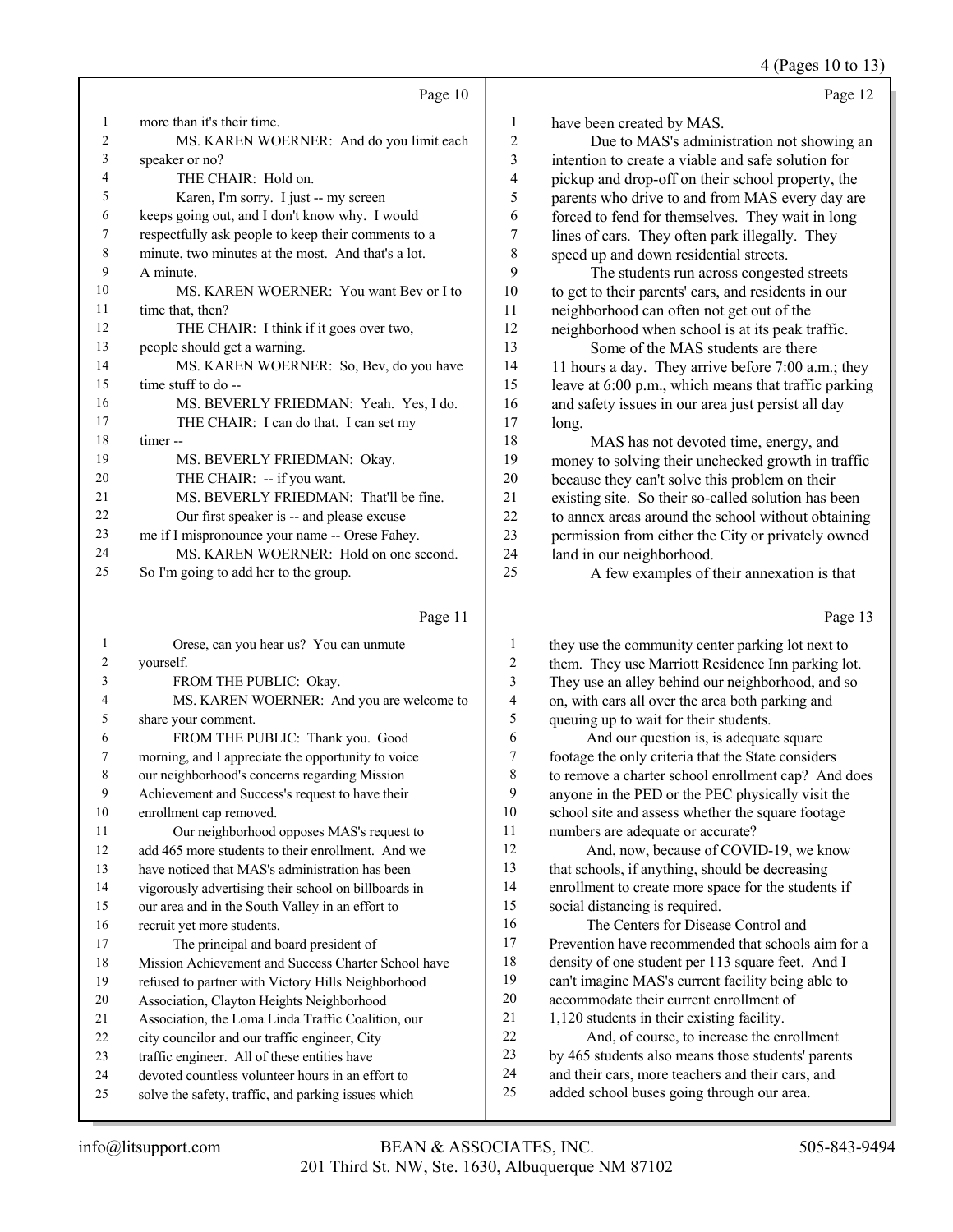### 5 (Pages 14 to 17)

|           | Page 14                                                       |                          | Page 16                                                                                     |
|-----------|---------------------------------------------------------------|--------------------------|---------------------------------------------------------------------------------------------|
| 1         | (Commissioner Voigt joins meeting.)                           | 1                        | I have been an educator for over 20 years.                                                  |
| 2         | FROM THE PUBLIC: We are asking that the                       | $\sqrt{2}$               | My first experience working with a charter school                                           |
| 3         | MAS administration be denied their request to add             | 3                        | organization has been with MAS. I have never in my                                          |
| 4         | 465 more students, as I have said. And we would               | 4                        | life seen anything like this school.                                                        |
| 5         | like to insist that the PEC help MAS work with the            | 5                        | School choice is so important. We have to                                                   |
| 6         | City traffic engineer and the neighborhood                    | 6                        | remember that a one-size-fits-all education                                                 |
| 7         | associations to solve all of these problems.                  | 7                        | absolutely does not work. Some kids simply do not                                           |
| 8         | And there are many simple solutions which                     | $\,$ $\,$                | excel in public school, and they deserve to have                                            |
| 9         | we have written in depth; so I won't go through that          | 9                        | multiple options. So why should we allow MAS to                                             |
| 10        | here, of course. And we would like to have the                | $10\,$                   | expand?                                                                                     |
| 11        | bigger picture of what increased enrollment will              | 11                       | We serve severely underserved students.                                                     |
| 12        | really mean to the entire area. The integrity of              | 12                       | It would give more of them three meals a day, help                                          |
| 13        | our neighborhood needs to be protected so that all            | 13                       | parents, as our building is open from 7:30 to 6:00.                                         |
| 14        | who live here, work here, and go to school here --            | 14                       | Our students are not burdened with having to buy any                                        |
| 15        | and that means MAS -- need to be protected and feel           | 15                       | school supplies. They are given uniforms. And I                                             |
| 16        | that they are safe and secure.                                | 16                       | could go on and on.                                                                         |
| 17        | And it states on the PED website that a                       | 17                       | In addition to all the perks, the                                                           |
| 18        | charter's application may be denied if the                    | 18                       | education these kids get is absolutely phenomenal.                                          |
| 19        | application is contrary to the interest of the local          | 19                       | Our teachers are highly trained in their field and                                          |
| $20\,$    | community. And, of course, I would like to state              | $20\,$                   | receive extensive professional development to make                                          |
| 21        | that in the way that MAS is currently operating, it           | 21                       | sure we stay up with all the research on what is                                            |
| $22\,$    | is not in the best interest of our local community.           | $22\,$                   | best for kids.                                                                              |
| 23        | Our neighbors are saying, "No más to MAS."                    | 23                       | When you can grow a 15-year-old's reading                                                   |
| 24        | Adding 465 more students will be adding insult to             | 24                       | level from second grade to being on level with the                                          |
| 25        | injury as far as our local community of homes and             | 25                       | support our school has in a matter of months, that                                          |
|           |                                                               |                          |                                                                                             |
|           |                                                               |                          |                                                                                             |
|           | Page 15                                                       |                          | Page 17                                                                                     |
| 1         | businesses is concerned.                                      | $\mathbf{1}$             | is saying something.                                                                        |
| 2         | Thank you for your time.                                      | 2                        | The passion our leaders and teachers have                                                   |
| 3         | THE CHAIR: Thank you.                                         | 3                        | trickles down to the students. We had 100 percent                                           |
| 4         | MS. KAREN WOERNER: So, Orese, I'm going                       | $\overline{\mathcal{L}}$ | of high school students online during this time. I                                          |
| 5         | to move you back to the attendees.                            | 5                        | am sure many schools cannot say that.                                                       |
| 6         | FROM THE PUBLIC: Thank you.                                   | 6                        | So please let us enroll more students.                                                      |
| 7         | MS. KAREN WOERNER: And, Commissioner --                       | $\boldsymbol{7}$         | Don't take an opportunity away from them. Thank you                                         |
| $\,$ $\,$ | Madam Chair, Commissioner Voigt has joined the                | 8                        | for your time.                                                                              |
| 9         | meeting.                                                      | 9                        | MS. KAREN WOERNER: Thank you, Tennise.                                                      |
| 10        | THE CHAIR: Yes, I see that. Thanks.                           | 10                       | I'm going to move you back to the attendees so you                                          |
| 11        | MS. BEVERLY FRIEDMAN: Okay. Our next                          | 11                       | can continue to listen to the meeting.                                                      |
| 12        | speaker is Tennise Lucas.                                     | 12                       | Next one, Bev?                                                                              |
| 13        | MS. KAREN WOERNER: What was the first                         | 13                       | MS. BEVERLY FRIEDMAN: The next speaker is                                                   |
| 14        | name? I'm sorry.                                              | 14                       | Rocio Hernandez. R-O-C-I-O.                                                                 |
| 15        | MS. BEVERLY FRIEDMAN: Tennise,                                | 15                       | MS. KAREN WOERNER: Okay. Rocio, I'm                                                         |
| 16        | T-E-N-N-I-S-E.                                                | 16                       | promoting you to panelist, and you will have to                                             |
| 17        | MS. KAREN WOERNER: Tennise. Thank you.                        | 17                       | unmute yourself, please.                                                                    |
| 18        | Tennise, I'm promoting you to the                             | 18                       | FROM THE PUBLIC: Hello. Good morning.                                                       |
| 19        | panelists so that you can speak. You will have to             | 19                       | MS. KAREN WOERNER: Good morning.                                                            |
| 20        | unmute yourself.                                              | 20                       | FROM THE PUBLIC: My name is Rocio                                                           |
| 21        | FROM THE PUBLIC: All right. Can you hear                      | 21                       | Hernandez. I am the mother of two. Currently, only                                          |
| 22        | me?                                                           | 22                       | one of my both two children are enrolled at MAS.                                            |
| 23        | MS. KAREN WOERNER: Yes.                                       | 23                       | And one of my children is enrolled in APS.                                                  |
| 24        | FROM THE PUBLIC: Awesome. Thank you so<br>much. Good morning. | 24<br>25                 | So I am a parent, and I can attest that<br>MAS helps our lower performing students improve. |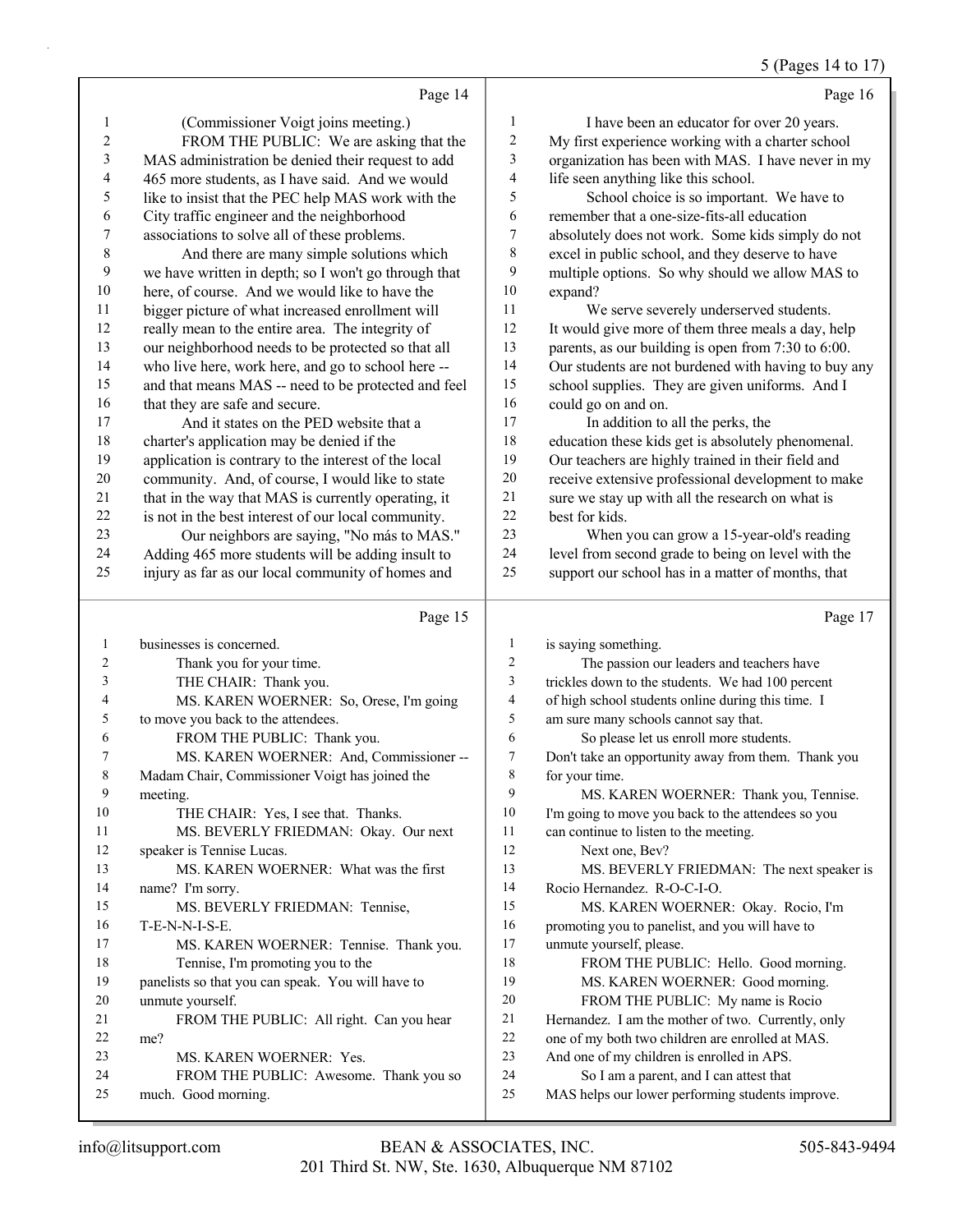|              |                                                      |                          | 6 (Pages 18 to 21)                                   |
|--------------|------------------------------------------------------|--------------------------|------------------------------------------------------|
|              | Page 18                                              |                          | Page 20                                              |
| 1            | Both -- my child entered to MAS as a                 | $\mathbf{1}$             | and many more families, especially now in this       |
| 2            | first-grader. Due to him being very low performing,  | $\mathbf{2}$             | pandemic.                                            |
| 3            | we did speak together with MAS, and we decided to    | 3                        | And just to end here, I just wish I had              |
| 4            | hold him back. At the end of kindergarten, Mateo     | 4                        | more time to tell you the complete story of our      |
| 5            | was performing at the level he was supposed to be    | 5                        | family and why we support this school as much as we  |
| 6            | performing for a kindergarten, and reaching          | 6                        | do. I implore you that you let MAS expand. That      |
| 7            | first-grade level.                                   | $\tau$                   | way more families can benefit from the school and    |
| 8            | Mateo now is at the end of his first-grade           | $\,8\,$                  | children can get the education they deserve.         |
| 9            | year, and he is testing at a second-grade level. He  | 9                        | Also I want to bring up that there was               |
| 10           | is performing immensely well compared to his sister. | $10\,$                   | more than 2,000 signatures for the extension from    |
| 11           | His sister is in a current public school             | $11\,$                   | the community. And I'm just a little disappointed    |
| 12           | system. She is in fourth grade and has had many      | $12\,$                   | that we're not allowing the letters to be read,      |
| 13           | issues throughout the year. Due to the high demand   | 13                       | because I know there's been many letters submitted   |
| 14           | for MAS, MAS hasn't -- Jocelyn has not been able to  | 14                       | to this committee.                                   |
| 15           | be enrolled. She's been put on the wait list for     | 15                       | I want to thank you, the PEC, for allowing           |
| 16           | three years now.                                     | 16                       | me to speak today. I hope you have a great day.      |
| 17           | This year going into fifth grade, she has            | 17                       | THE CHAIR: Thank you.                                |
| 18           | also been put on the wait list because there is no   | 18                       | MS. BEVERLY FRIEDMAN: The next speaker               |
| 19           | space for her to be enrolled.                        | 19                       | is, I believe, Cesar David Rios. Rivas? But I'm      |
| $20\,$       | MAS has helped our family immensely, and             | $20\,$                   | not sure if you wanted to speak or not. If you are   |
| 21           | it has been a true blessing. They have -- they       | 21                       | still in the audience, let us know if you want to    |
| 22           | provide school uniforms for the children. They       | $22\,$                   | speak.                                               |
| 23           | provide school supplies for the children. They have  | 23                       | Okay. I'm not hearing from you, so I                 |
| 24           | an amazing before- and after-school program. Not     | 24                       | assume you're not.                                   |
| 25           | only does that before- and after-school program      | 25                       | The next speaker is Charles Fenning.                 |
|              | Page 19                                              |                          | Page 21                                              |
| $\mathbf{1}$ | offer meals for my children so I know that when I    | 1                        | MS. KAREN WOERNER: Bev, Cesar is added,              |
| 2            | drop off my son, he is taken care of, I am never     | 2                        | but he has to unmute to let us know if he wants to   |
| 3            | worried about him not being safe or of the traffic   | $\mathfrak{Z}$           | speak.                                               |
| 4            | around the area.                                     | $\overline{\mathcal{L}}$ | FROM THE PUBLIC: Yes. I'm not planning               |
| 5            | I know that is an issue that many -- I               | 5                        | on speaking. I'm here to support MAS.                |
| 6            | understand why people can be concerned. But I know   | 6                        | MS. KAREN WOERNER: Thank you very much.              |
|              | MAS has worked hard as to finding solutions for that | 7                        | FROM THE PUBLIC: Thank you.                          |
| 8            | in constant communication with the parents.          | 8                        | MS. KAREN WOERNER: So what was the next              |
| 9            | Another thing I did want to bring up is              | 9                        | one, Bev?                                            |
| 10           | that Jocelyn, this year, has been in -- always been  | 10                       | MS. BEVERLY FRIEDMAN: The next one is                |
| 11           | in APS. This year, with speaking with her teacher,   | 11                       | Charles Fenning.                                     |
| 12           | she has decided to go back to fourth grade to help   | 12                       | MS. KAREN WOERNER: Thank you. Charles,               |
| 13           | her, and she is going to be entering MAS because     | 13                       | you're being moved to panelist. And if you can       |
| 14           | they have openings for fourth grade.                 | 14                       | unmute yourself, you are welcome to speak.           |
| 15           | When I spoke with my daughter and told her           | 15                       | FROM THE PUBLIC: Okay. Can you hear me               |
| 16           | that she can either go to fifth grade in APS or do   | 16                       | okay now?                                            |
| 17           | fourth grade again for MAS, she decided, in that     | 17                       | MS. KAREN WOERNER: Yes, Charles.                     |
| $18\,$       | second instant, she would rather do another year     | 18                       | FROM THE PUBLIC: Okay. My issue mainly               |
| 19           | at -- a fourth-grader at MAS than do another year at | 19                       | has to do with students who have any kind of special |
| 20           | APS.                                                 | 20                       | needs or any kind of special learning disabilities.  |
| 21           | MAS cares about their community and their            | 21                       | We have four students, all of whom                   |
| 22           | students. They have an amazing before- and           | 22                       | attended MAS. And three of them did quite well, one  |
| 23           | after-school program. They provide meals for         | 23                       | of whom, though -- he had a bit of an issue. And     |
| 24           | students in this program. They have a food pantry    | 24                       | most of his issue wasn't with the academic learning; |

every month. And I know that has helped my family

it was more with behavioral.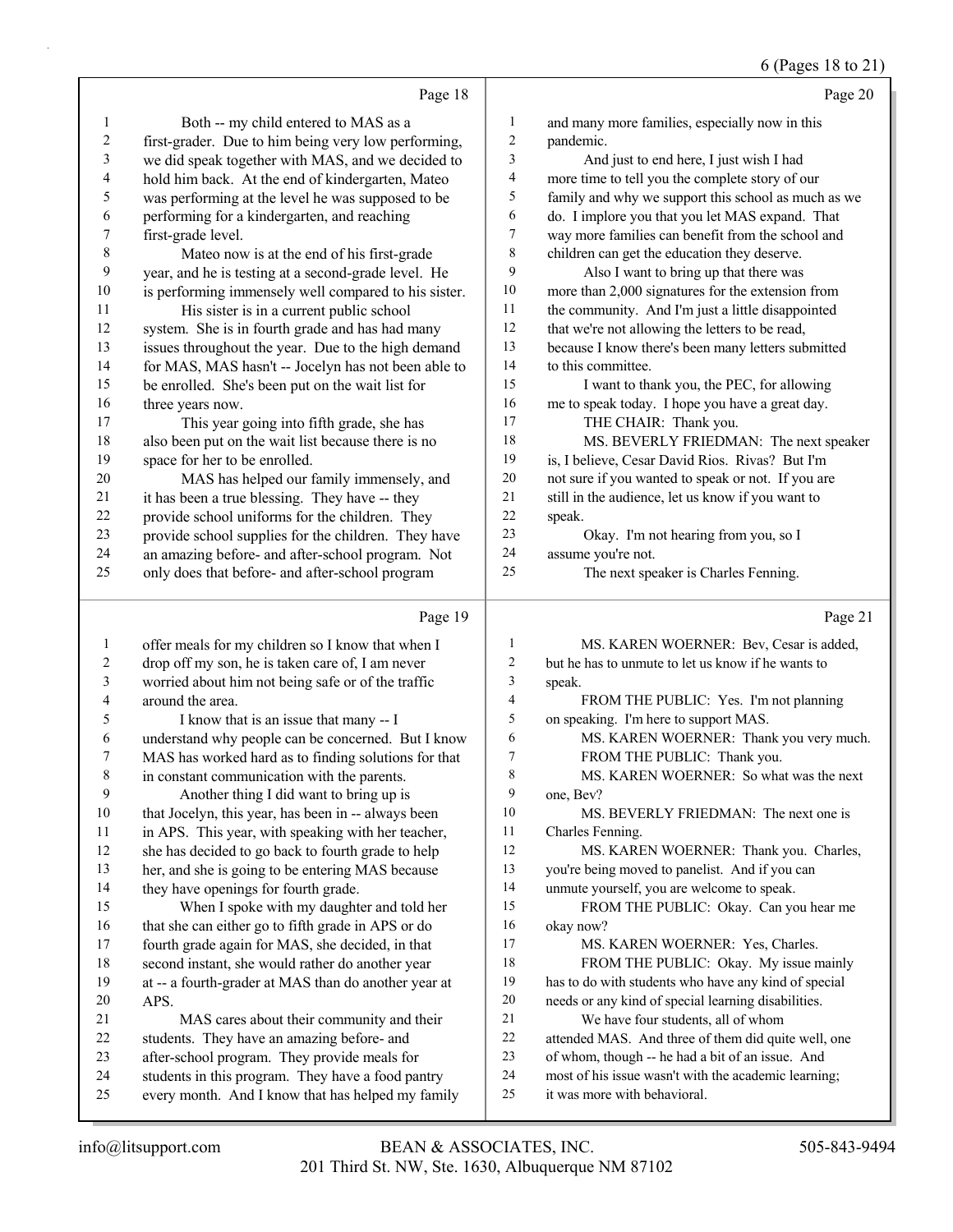7 (Pages 22 to 25)

|                          |                                                      |                          | $\frac{7}{2}$ (Pages 22 to 25)                       |
|--------------------------|------------------------------------------------------|--------------------------|------------------------------------------------------|
|                          | Page 22                                              |                          | Page 24                                              |
| 1                        | And we talked to many of the people there.           | $\mathbf{1}$             | That's all I have.                                   |
| $\boldsymbol{2}$         | We talked to the -- the head of the special          | $\mathfrak{2}$           | THE CHAIR: Okay. Thank you very much.                |
| 3                        | education department. We talked to vice principals;  | $\overline{\mathbf{3}}$  | MS. KAREN WOERNER: Our next speaker is               |
| $\overline{\mathcal{L}}$ | we talked to deans.                                  | $\overline{\mathcal{A}}$ | Emily van Dyck.                                      |
| 5                        | Their main mode of operation for any kid             | 5                        | Emily, you've been added as a panelist.              |
| 6                        | who is an issue is to suspend them, is to take them  | 6                        | Please unmute yourself so you can speak.             |
| $\boldsymbol{7}$         | out of the class, is to not allow them to attend, is | $\overline{7}$           | FROM THE PUBLIC: Good morning.                       |
| $\,$ $\,$                | to have the parent come in and try to step in.       | $\,$ 8 $\,$              | MS. KAREN WOERNER: Good morning.                     |
| 9                        | And my wife, because I work out of town,             | 9                        | FROM THE PUBLIC: We have worked very hard            |
| $10\,$                   | she was the one who ended up having to take off of   | 10                       | over our course of distance learning this year to    |
| 11                       | work and come in for him quite often. I mean, from   | 11                       | ensure, like Ms. Lucas mentioned earlier, the        |
| $12\,$                   | October to January, he was suspended over            | 12                       | 100 percent participation online, including reaching |
| 13                       | 25 different times because of behavior issues in the | 13                       | out to families to ensure that they have supplies    |
| 14                       | class.                                               | 14                       | and support that they need during this time.         |
| 15                       | It took forever for us to be able to get             | 15                       | We have been met with a gracious support             |
| 16                       | an IEP and to be able to go through the SAT process. | 16                       | from the public, signing our petition for            |
| $17$                     | And in the middle of that, in the middle of the SAT  | $17\,$                   | 2,000 signatures. And we would love to be able to    |
| 18                       | process, one of the vice principals actually         | 18                       | serve more students at our school to support more    |
| 19                       | scheduled us for an expulsion hearing, for a         | 19                       | families throughout the community.                   |
| $20\,$                   | first-grader.                                        | 20                       | Thank you.                                           |
| 21                       | Most of the time when we tried to deal               | 21                       | THE CHAIR: Thank you.                                |
| 22                       | with them, all we heard, especially from the special | 22                       | MS. BEVERLY FRIEDMAN: Our next speaker is            |
| 23                       | education department, was that they do not have the  | 23                       | Chris Eide.                                          |
| 24                       | resources -- they don't have the resources to deal   | 24                       | MS. KAREN WOERNER: Chris, you've been                |
| 25                       | with anybody who's an issue. They don't have the     | 25                       | promoted to panelist. Please unmute yourself to      |
|                          |                                                      |                          |                                                      |
|                          | Page 23                                              |                          | Page 25                                              |
| $\mathbf{1}$             | resources to deal with anybody who has a special --  | $\mathbf{1}$             | give your comments.                                  |
| $\overline{c}$           | a special problem.                                   | $\overline{2}$           | FROM THE PUBLIC: Good morning,                       |
| 3                        | And to me, adding 400-and-something extra            | $\mathfrak{Z}$           | Madam Chair, members of the Commission. Thank you    |
| $\overline{\mathcal{L}}$ | students is not going to increase that. It's not     | $\overline{\mathbf{4}}$  | for considering this case. And thank you for those   |
| 5                        | going to help them to got the resources that they    | 5                        | of you who have accepted our invitations to come and |
| 6                        | need. What it's going to do is going to increase     | 6                        | visit MAS.                                           |
| $\boldsymbol{7}$         | the chance that they're going to have more students  | $\tau$                   | We know, as you know, that having over               |
| $\,8\,$                  | that are going to have a special situation that need | $\,8\,$                  | 1,000 families on the wait list for our school over  |
| 9                        | to be dealt with.                                    | 9                        | the past several years demonstrates the type of need |
| 10                       | We dealt with lawyers. We talked with                | 10                       | that exists, especially in the South Albuquerque     |
| 11                       | occupational therapists. We talked with other        | 11                       | community. And while we understand, of course, that  |
| 12                       | people who are involved in this -- in this field.    | 12                       | there are many types of logistical challenges that   |

14 like I was saying, is just to get rid of these students.

And a lot of times MAS's main mode of operation,

- 16 They sit there and they make it very difficult for a parent to deal and to be able to get their kid through school. And then after the 120-day mark or whatever it is, whenever they get that full funding for that student, they -- that's 21 the point when they try to kick you out.<br>22 And that's essentially what they tr And that's essentially what they try to do
- to us. So, essentially, it's just the special
- education needs are very lacking, and I don't think
- adding students is going to help that.

 educating our next generation of students, especially in South Albuquerque, is the most important thing that we can do.

go together with this, that we all believe that

- 17 So we hope to be able to work together with the neighborhood association, continue to work
- together with the neighborhood association and City
- Council members who we've worked closely with to
- help find solutions for this, because we believe everybody believes the same thing that we do, that
- every single student deserves an excellent
- education, and that if we can serve more students,
- then it's our obligation to do that.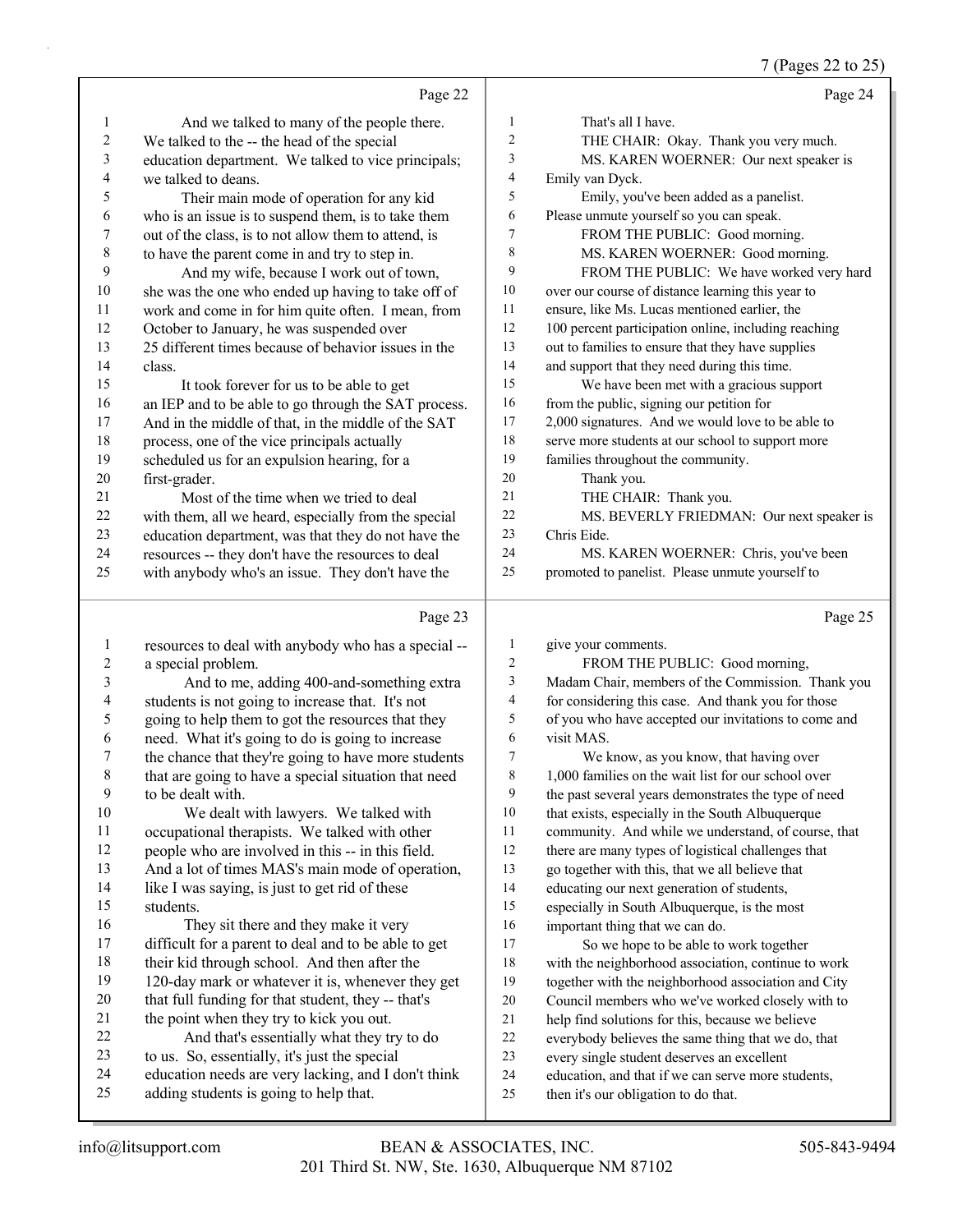#### 8 (Pages 26 to 29)

|    | Page 26                                              |                | Page 28                                              |
|----|------------------------------------------------------|----------------|------------------------------------------------------|
| 1  | It's our hope that you'll consider this              | 1              | so many students get in, and then they have to       |
| 2  | seriously, the cap increase, and that you'll         | $\overline{2}$ | travel to other schools to take their students to.   |
| 3  | consider us serious in our vow to continue to work   | 3              | I can't say enough good things about MAS.            |
| 4  | with the neighborhood association to find solutions  | $\overline{4}$ | I think they're a great school. They have the        |
| 5  | to this problem.                                     | 5              | community. They do have the food pantry. They help   |
| 6  | Thank you.                                           | 6              | with uniforms. They help less fortunate families.    |
| 7  | THE CHAIR: Thank you.                                | $\overline{7}$ | They help with computer and technology and Internet. |
| 8  | MS. BEVERLY FRIEDMAN: The next speaker is            | 8              | And they're just a good school.                      |
| 9  | Sonja Sanchez.                                       | 9              | I would hate to see them not be able to              |
| 10 | MS. KAREN WOERNER: Sonja, you've been                | 10             | expand. And I -- like I said, I just can't say       |
| 11 | added as a panelist. Please unmute yourself.         | 11             | enough good things about them.                       |
| 12 | FROM THE PUBLIC: Can you hear me?                    | 12             | THE CHAIR: Thank you.                                |
| 13 | MS. KAREN WOERNER: Yes.                              | 13             | MS. BEVERLY FRIEDMAN: The next speaker is            |
| 14 | FROM THE PUBLIC: Hello. I am a parent of             | 14             | Rosa Swonger.                                        |
| 15 | Mission Achievement. I have a senior there this      | 15             | THE CHAIR: And while Rosa is coming on, I            |
| 16 | year. We are very excited that she was able to       | 16             | want to just clear something up.                     |
| 17 | graduate. She had been to some charter schools in    | 17             | When I said that the letters that were               |
| 18 | the past and she was falling behind, and we were     | 18             | sent are not -- are not going to be read, they're    |
| 19 | able to transfer over to MAS and catch up her        | 19             | not being read out loud by me today because the      |
| 20 | credits for her to graduate on time, which was a big | 20             | Commissioners have had two evenings in receipt of    |
| 21 | blessing.                                            | 21             | those letters. So they have been read by             |
| 22 | All the other charter schools, the way               | 22             | Commissioners. They're just not going to become      |
| 23 | they did their credits were a lot different, where   | 23             | part of the oral document today. And they are        |
| 24 | we were going to have to wait a whole other year for | 24             | populated into the public comments portion.          |
| 25 | her to graduate. And MAS was willing to take us in   | 25             | MS. KAREN WOERNER: Rose, you have been               |
|    | Page 27                                              |                | Page 29                                              |
| 1  | and help us catch her up with her credits and help   | 1              | added as a panelist, and you can give your comments. |

#### her with dual credits, and she was able to graduate this year. 4 She has been very successful this year. She has been a mentor to some of her peers. She's been accepted to over four colleges. She -- 7 MS. KAREN WOERNER: You've muted yourself. 8 FROM THE PUBLIC: -- and I know she wouldn't be able to do that in another school. 10 The letters that aren't going to be able to be read today is very unfortunate, disheartening, since that was messages from the MAS community that would be able to prove why MAS is such a good school. 15 We got over 2,000 signatures in our petition -- our community petition that is awesome. 17 I think the school should expand because other students should be able to get the opportunity to do what Mia did, and they should be able to excel the way Mia did. 21 And without the expansion, people would be on waiting lists. And I have other friends and family that are on waiting lists that are waiting to get in the school. And it's just -- it's just hard for parents to travel from school to school, because 2 FROM THE PUBLIC: Awesome. Hello, and thank you guys for allowing me to speak today and for holding this meeting. 5 We -- this is going to be my third year with MAS Charter School as an assistant principal. And I've worked in several schools across my academic career. And while they have all been great schools, I feel like MAS really truly, you know, 10 100 percent, like, makes every single decision that we make for students. So this enrollment cap is solely for the needs of our students and our families. 14 I -- I don't want to take up too much time because. Like everybody else has said, we could go 16 on and on and on about how amazing our school is, what we do to serve our community and our students. 18 But, in particular, you know, specifically for the enrollment cap, I just want to talk about, you know, how, through our lottery process, we do have families who, time and time again, will apply and apply and apply, and they're not chosen through the lottery. 24 And while it is incredibly heartwarming when we, all as a leadership team, as an office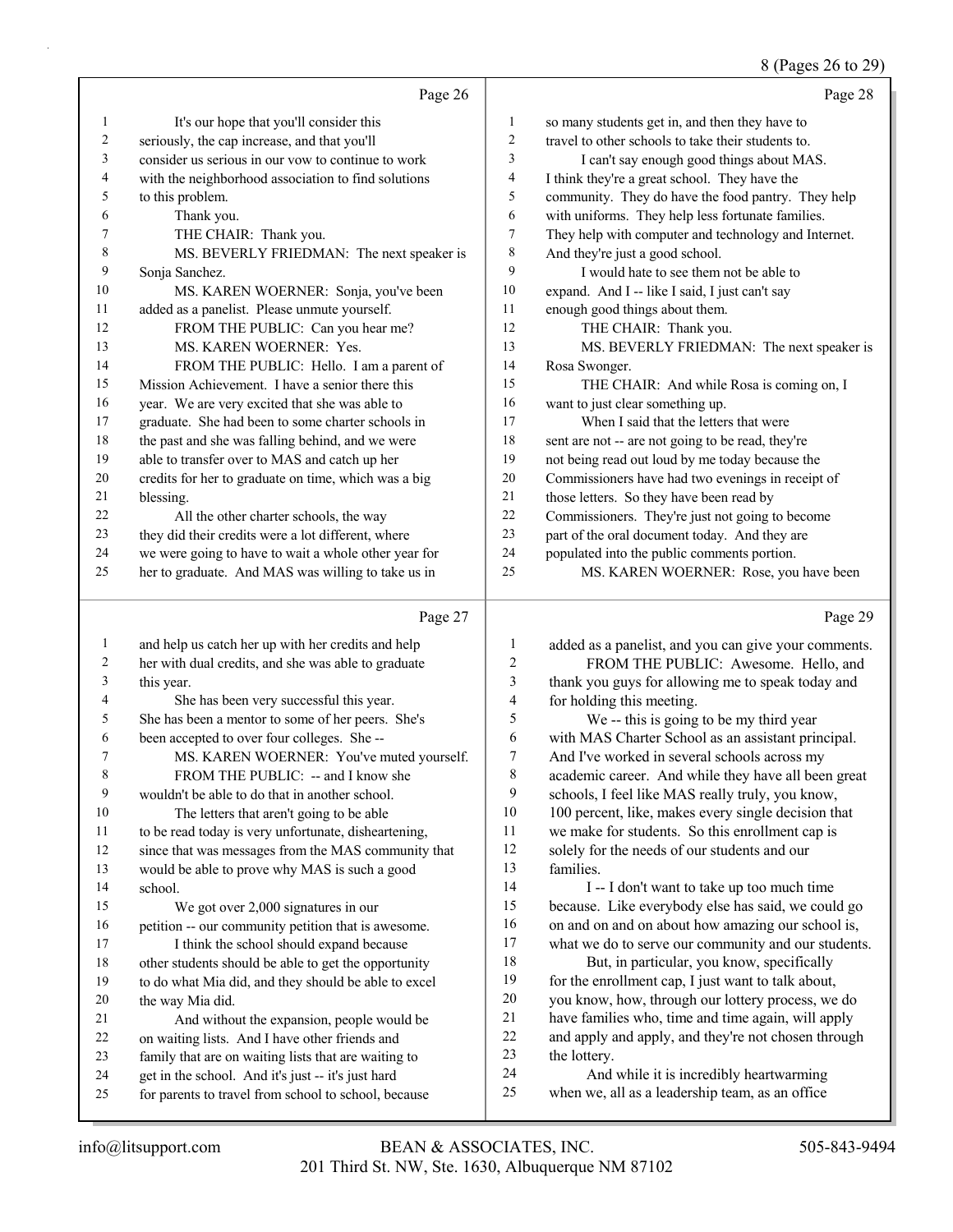#### 9 (Pages 30 to 33)

|              | Page 30                                              |                  | Page 32                                              |
|--------------|------------------------------------------------------|------------------|------------------------------------------------------|
| $\mathbf{1}$ | staff team, as an operational staff team, we all     | 1                | When I saw my grades, I knew I had to                |
| 2            | make these calls to families of, "You've been        | $\overline{c}$   | change. My friend had been coming to MAS. She told   |
| 3            | accepted, congratulations, you've been accepted to   | $\mathfrak{Z}$   | me all about this school. And that's when I decided  |
| 4            | MAS, do you want to accept your spot at MAS," we     | $\overline{4}$   | to attend here.                                      |
| 5            | hear so much elation and so much excitement from our | 5                | Coming here gave me a complete change.               |
| 6            | families. We have tears from families. They're so    | 6                | The teachers here are so helpful, nice, and they     |
| 7            | excited they finally got a spot with our school.     | $\boldsymbol{7}$ | always encourage you to do your best. They know      |
| 8            | But also on the downside, you hear the               | 8                | what you are struggling with and will help you out.  |
| 9            | absolute heartbreak every single time we have to     | 9                | There are even teachers who will give up some of     |
| 10           | call families and tell them that they did not get    | 10               | their time after school to help you in a subject     |
| 11           | selected this year, they're on the wait list again   | 11               | that you are struggling with.                        |
| 12           | this year.                                           | 12               | I'm always going to thank those ones who             |
| 13           | And I hope you've noticed a lot of our               | 13               | helped me throughout my school years. My last        |
| 14           | families, a lot of our teachers and our speakers     | 14               | school told me I wouldn't graduate with my           |
| 15           | have gotten incredibly emotional, because it is an   | 15               | classmates. Ms. Mitchell, my principal, caught me    |
| 16           | emotional thing, you know. We are the ones who hear  | 16               | up, and now I was able to graduate and get my        |
| 17           | that time and time again. We are the ones who        | 17               | diploma in May of 2019.                              |
| 18           | families appeal to time and time again.              | 18               | Even in greater news is that a couple of             |
| 19           | "Do you have a spot yet? Do you have a               | 19               | weeks after I graduated, I got a call saying if I    |
| 20           | spot available yet?"                                 | 20               | wanted to work for my principal. I totally           |
| 21           | So this is our chance to tell all of our             | 21               | accepted, and I work with great satisfaction. As I   |
| 22           | families who have applied to our school that, yes,   | 22               | saw that this school has helped me, not just in my   |
| 23           | you have been accepted this time.                    | 23               | grades, but as well, they keep track that you don't  |
| 24           | So, you know, at the end of the day, all             | 24               | miss school.                                         |
| 25           | students, all families have a right to free, quality | 25               | So I have my eight-year-old sister in this           |
|              |                                                      |                  |                                                      |
|              | Page 31                                              |                  | Page 33                                              |
| 1            | education. And, you know, we, in the educational     | 1                | school as well. This school is impartial. I love     |
| 2            | field, it is our responsibility to offer them that   | $\overline{c}$   | it, and that's why I'm here to support MAS and its   |
| 3            | choice, and they should get to choose where their    | $\mathfrak{Z}$   | increasing enrollment. I think every kid should      |
| 4            | child gets that quality education.                   | $\overline{4}$   | come to the school. We really look out to the kids   |
| 5            | And all of our families want to choose               | 5                | so they have a great education.                      |
| 6            | MAS. So please give them that opportunity to do      | 6                | As I'm currently working here, our                   |
| 7            | that. Thank you.                                     | $\boldsymbol{7}$ | priority are the kids always. We put all the         |
| 8            | THE CHAIR: Thank you.                                | 8                | attention to the kiddos so they can succeed in life. |
| 9            | MS. BEVERLY FRIEDMAN: Our next speaker is            | 9                | Thank you and have an amazing day.                   |
| 10           | Denise Garcia Vega.                                  | 10               | MS. BEVERLY FRIEDMAN: Next speaker is                |
| 11           | FROM THE PUBLIC: Hello. Can you hear me?             | 11               | Patricia Willson.                                    |
| 12           | MS. KAREN WOERNER: Yes, we can, Denise.              | 12               | MS. KAREN WOERNER: Patricia, you have                |
| 13           | Go ahead.                                            | 13               | been added as a panelist. If you would unmute        |
| 14           | FROM THE PUBLIC: Hello. Good morning.                | 14               | yourself, you can give your comments.                |

 Thank you for joining us today. 16 My name is Denise Garcia. I just want to say that I am very thankful. This school has done

- so much for me. 19 I started out in the school in 2017 as a
- sophomore. My grades were unpleasant [verbatim]
- back in my previous school. They paid no attention
- to me. I'd raise my hand and they said they will
- answer my question later or that they were too busy
- to respond and that I should ask a classmate for help.
- 15 FROM THE PUBLIC: Thank you very much. I appreciate the opportunity to speak. I'm
- representing myself and also as a board member of 18 the Victory Hills Neighborhood Association, which is
- the neighborhood association in which MAS is
- located. 21 We've had a traffic committee for many,
- many years. Back in 2016, we started a traffic
- study. And it became apparent that the traffic
- issues with MAS were so dramatic, it required a
- separate subcommittee that has worked tirelessly to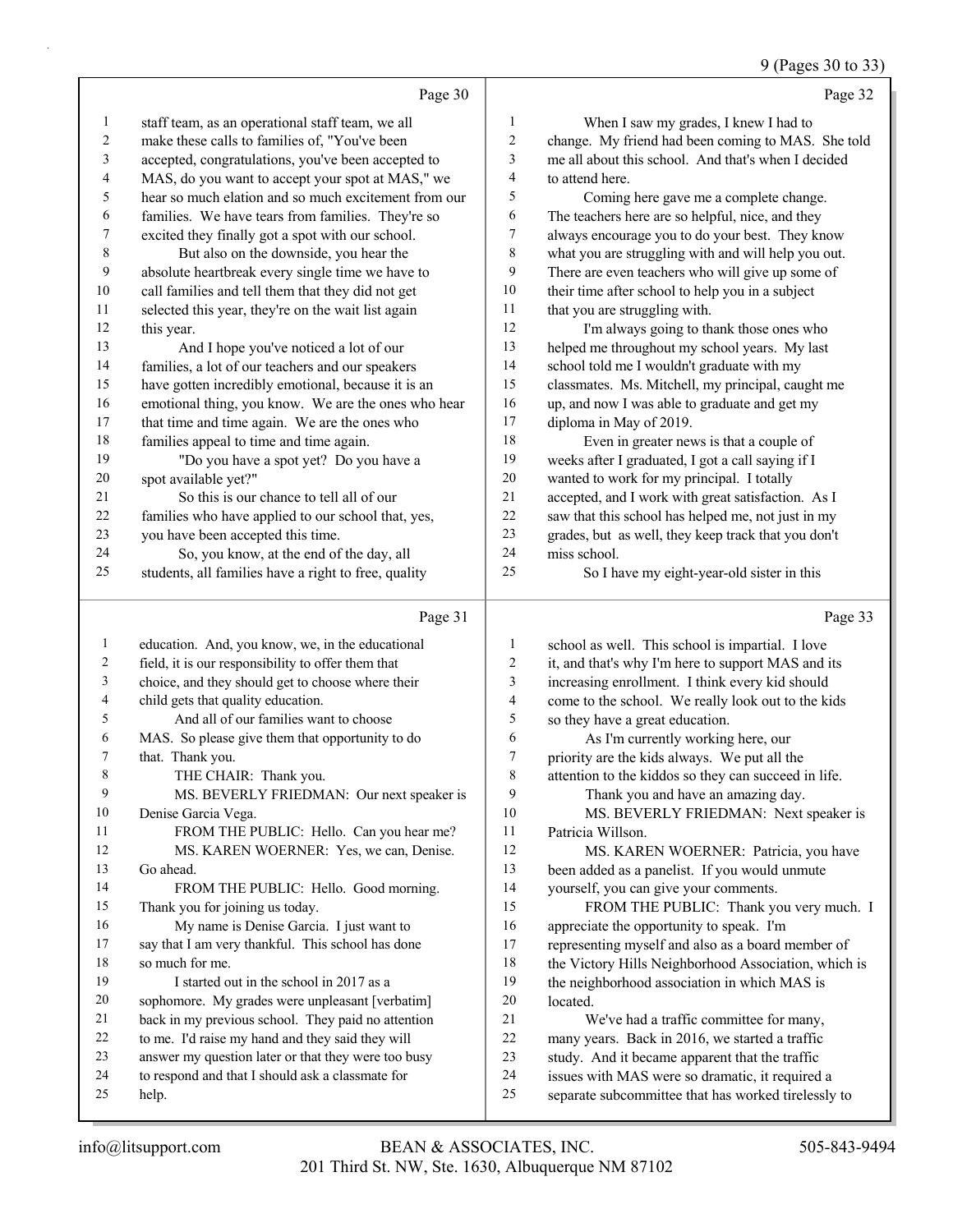#### 10 (Pages 34 to 37)

|                | Page 34                                              |                | Page 36                                              |
|----------------|------------------------------------------------------|----------------|------------------------------------------------------|
| 1              | try to come up with traffic solutions.               | 1              | While positive programs were emerging,               |
| $\overline{2}$ | When MAS started in the Pioneer Wear                 | $\overline{2}$ | like Scott Mendelsberg's College Now program, it was |
| 3              | factory in 2012, it was originally chartered for, I  | 3              | clear much work needed to be done, as parents        |
| 4              | believe, 672 students. It's almost twice that now.   | 4              | literally didn't understand the choice they had to   |
| 5              | There has been no -- hardly any attempt to solve     | 5              | make for their kids.                                 |
| 6              | traffic issues in the neighborhood.                  | 6              | Magnet schools were on the rise. Small               |
| 7              | I don't live right adjacent to the school.           | 7              | schools -- school-within-school programs -- excuse   |
| 8              | But am very aware of the problems that people who    | 8              | me -- such as careers academies for the              |
| 9              | live right near there have dealt with. And for many  | 9              | significantly disadvantaged, to include being behind |
| 10             | years, we've just been totally ignored, and so we    | 10             | in grade level, were being developed. However, we    |
| 11             | would like to see some attention to dealing with the | 11             | truly knew -- we never truly knew where our students |
| 12             | traffic problems before the enrollment is increased. | 12             | were coming from.                                    |
| 13             | Thank you so much.                                   | 13             | Significant achievement gaps remained in             |
| 14             | MS. BEVERLY FRIEDMAN: The next speaker is            | 14             | safety shortly after the Columbine High School       |
| 15             | Tiffany Cunningham.                                  | 15             | shooting was profound.                               |
| 16             | MS. KAREN WOERNER: Tiffany, you've been              | 16             | The next profound pit stop in my military            |
| 17             | added as a panelist. You can unmute yourself and     | 17             | spouse career, now with two kids on my own           |
| 18             | give your comments.                                  | 18             | journeying into public education system, we found    |
| 19             | FROM THE PUBLIC: As a teacher and a                  | 19             | ourself in a super rural spot in the armpit of       |
| 20             | parent there, I just wanted to say that MAS is       | 20             | California called Lompoc, California. While the      |
| 21             | absolutely committed to solving the neighborhood     | 21             | gang life wasn't as profound, the poverty was still  |
| 22             | problem. I've seen them adjust as we've increased    | 22             | the same.                                            |
| 23             | enrollment throughout the years.                     | 23             | Students' families worked in farms and               |
| 24             | I've been there five years. And I know               | 24             | agricultural fields and often were unavailable, as   |
| 25             | that they're willing to work with the community.     | 25             | they -- if their dependents -- if they were not      |
|                | Page 35                                              |                | Page 37                                              |

#### Page

|                | And, of course, we want to keep everybody safe.      | 1      | dependents at Vandenberg Air Force Base, which my    |
|----------------|------------------------------------------------------|--------|------------------------------------------------------|
| $\overline{2}$ | And that's all I want to say. Thank you.             | 2      | two students were.                                   |
| 3              | THE CHAIR: Thank you.                                | 3      | I had one student who flourished through             |
| 4              | MS. BEVERLY FRIEDMAN: Jennifer Prye.                 | 4      | elementary school; I had one who struggled. What I   |
| 5              | MS. KAREN WOERNER: She had raised her                | 5      | can tell you, both as a parent and as an educator, I |
| 6              | hand, and she was in a different section of the      | 6      | began to experience what school choice meant for     |
| 7              | list. So wait a second.                              | $\tau$ | families. From my one son, who thrived with          |
| 8              | There you go, Jennifer.                              | 8      | teachers in a traditional setting, to my             |
| 9              | FROM THE PUBLIC: Awesome. Thank you                  | 9      | non-traditional son who needed all the movement and  |
| 10             | for -- thank you for having me today.                | 10     | all the structure we could find for him, to my       |
| 11             | My name is Jen Prye, and I am the current            | 11     | students who were often by themselves for hours on   |
| 12             | high school assistant principal at MAS.              | 12     | end, likely in primary care-givers after school with |
| 13             | I also have one of my kids at MAS and one            | 13     | parents in the field, I began to wonder what high    |
| 14             | who is not. I want to take you on journey for a      | 14     | structure, high accountability, high support systems |
| 15             | second around the world in urban education, as both  | 15     | and safe schools look like, not only for me as a     |
| 16             | my career, which many of us would argue is a choice  | 16     | mom, but the students I served as well.              |
| 17             | as an educator, and as a mom, now looking at school  | 17     | I would also argue that my administration            |
| 18             | of choice for two young military children.           | 18     | at Lompoc looked for and exceeded expectations for   |
| 19             | You'll find MAS stands out for those --              | 19     | the work around a 7:00 to 6:00 program to house safe |
| 20             | for those lives that are different and need a choice | 20     | students.                                            |
| 21             | for parents.                                         | 21     | My seat capacity was capped in my academy            |
| 22             | In 2001, as a young athletic trainer and             | 22     | with a wait list. My son was beginning to lie and    |
| 23             | teacher, I had my first role in urban education in   | 23     | pick fights in the first grade because he was,       |
| 24             | the heart of southwest gang territory in Denver,     | 24     | quote, unquote, already finished with his work.      |
| 25             | Colorado at Abraham Lincoln High School.             | 25     | As I transitioned from the classroom to              |
|                |                                                      |        |                                                      |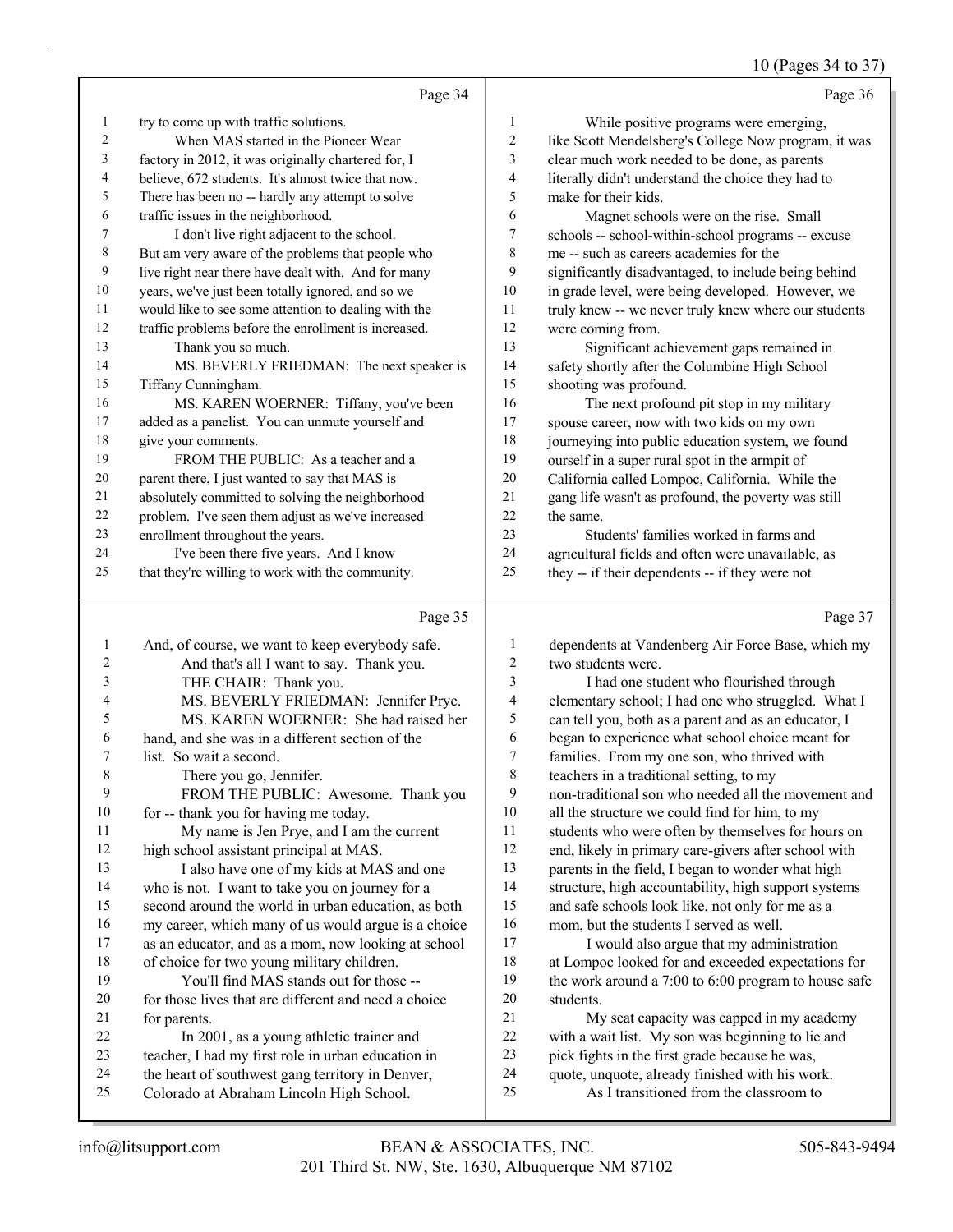### 11 (Pages 38 to 41)

|                | Page 38                                                                     |              | Page 40                                                                               |
|----------------|-----------------------------------------------------------------------------|--------------|---------------------------------------------------------------------------------------|
| $\mathbf{1}$   | full-time administration, I sought a place where I                          | $\mathbf{1}$ | but I can't hear you. Are you there?                                                  |
| $\overline{c}$ | could find a place for not only my own                                      | 2            | FROM THE PUBLIC: I am unmuted.                                                        |
| 3              | non-traditional kid and pursue my passion in urban                          | 3            | MS. KAREN WOERNER: Okay. Now we hear                                                  |
| 4              | education with academic opportunities for everyone.                         | 4            | you. Speak loudly. Are you -- make your comments.                                     |
| 5              | I can tell you MAS is it. Without more                                      | 5            | FROM THE PUBLIC: I just want to take a                                                |
| 6              | seats in the early elementary and middle-school                             | 6            | few moments to thank you all for taking the time to                                   |
| 7              | years, we likely will continue to seek ways to                              | 7            | hear us all. We appreciate your valuable time.                                        |
| $\,$ 8 $\,$    | support Kenia's, whose letter you have who I                                | 8            | I haven't been working long at MAS.                                                   |
| 9              | respectfully request that the public hear from                              | 9            | However, the time that I've been there has shown so                                   |
| 10             | today, or other students like her.                                          | 10           | much care for the students. As a middle school                                        |
| 11             | And it's students' lives, like my own son,                                  | 11           | attendance coach, I have gotten nothing but                                           |
| 12             | that we will continue to be vastly different without                        | 12           | appreciation from the parents for looking after the                                   |
| 13             | a school-of-choice model. I can tell you I am truly                         | 13           | safety. Calling them every day, you know, it could                                    |
| 14             | blessed to not have only a spot for my own child,                           | 14           | be a tedious thing for anybody. But for parents,                                      |
| 15             | but who is just wired differently and now thriving.                         | 15           | they appreciate that we are looking after the                                         |
| 16             | I look forward to serving more students with this                           | 16           | safety.                                                                               |
| 17             | enrollment increase as they come to us from middle                          | 17           | And if you all decide on this increase for                                            |
| 18             | school and become college-ready.                                            | 18           | MAS, we would really appreciate it, because it's                                      |
| 19             | Thank you for your time.                                                    | 19           | going to give the opportunity to every single                                         |
| 20             | THE CHAIR: Thank you.                                                       | $20\,$       | student that needs that chance to learn the good                                      |
| 21             | MS. BEVERLY FRIEDMAN: Our next speaker is                                   | $21\,$       | education that they offer.                                                            |
| 22             | Emily van Dyck.                                                             | $22\,$       | And so it's going to transform their lives                                            |
| 23             | MS. KAREN WOERNER: Emily, you've been                                       | 23           | to a good future. So, therefore, I am blessed and                                     |
| 24             | added as a panelist. You can unmute yourself,                               | 24           | grateful to be part of this MAS team. Thank you so                                    |
| 25             | please.                                                                     | 25           | much for this moment.                                                                 |
|                |                                                                             |              |                                                                                       |
|                | Page 39                                                                     |              | Page 41                                                                               |
| $\mathbf{1}$   | FROM THE PUBLIC: Thank you. I actually                                      | 1            | THE CHAIR: Thank you.                                                                 |
| 2              | already spoke earlier.                                                      | 2            | MS. BEVERLY FRIEDMAN: Our next speaker is                                             |
| 3              | MS. BEVERLY FRIEDMAN: Oh, you did.                                          | 3            | Angela Vigil.                                                                         |
| 4              | Sorry.                                                                      | 4            | MS. KAREN WOERNER: Angela, you can unmute                                             |
| 5              | Our next speaker is Jake Roke [verbatim].                                   | 5            | yourself and give your comments.                                                      |
| 6              | MS. KAREN WOERNER: Bev, is it Jay Rake?                                     | 6            | Angela, we can hear you.                                                              |
| 7              | MS. BEVERLY FRIEDMAN: Rake. Sorry.                                          | 7            | FROM THE PUBLIC: Yes. Can you hear me?                                                |
| 8              | MS. KAREN WOERNER: Thank you. There's a                                     | 8            | Good. I'm going to -- here I am.                                                      |
| 9              | lot of folks here.                                                          | 9            | I wanted to, first of all, give you a                                                 |
| 10             | MS. BEVERLY FRIEDMAN: Yeah.                                                 | 10           | little bit of background about -- of me. My name is                                   |
| 11             | MS. KAREN WOERNER: Jay, you can unmute                                      | 11           | Angela Vigil. My birthday is -- I was born in '59.                                    |
| 12             | yourself and give your comments now.                                        | 12           | I came directly from Presbyterian Hospital in 1959                                    |
| 13             | COMMISSIONER CABALLERO: Jay stated that                                     | 13           | to my home where I am currently living. And so I                                      |
| 14             | he wasn't going to speak, just --                                           | 14           | know the neighborhood well, probably too well. But                                    |
| 15             | FROM THE PUBLIC: Yeah, I didn't really                                      | 15           | anyway -- no, I'm just teasing.                                                       |
| 16             | have any -- I wasn't expecting to speak. But I will                         | 16           | I'm also a teacher. I just completed my                                               |
| 17             | just say this while I'm on here.                                            | 17           | 38th year. I've taught in both public and charter                                     |
| 18             | THE CHAIR: Sorry. If you didn't --                                          | 18           | schools. So I feel, as an educator -- I'm a teacher                                   |
| 19             | FROM THE PUBLIC: Thank you. I got it. I                                     | 19           | leader. I'm head of the EWS at Albuquerque High                                       |
| 20             | didn't expect to speak; so thank you.                                       | 20           | School, Early Warning Systems, which helps kids out,                                  |
| 21             | MS. KAREN WOERNER: Sorry about that, Jay.                                   | 21           | tries to keep kids in school.                                                         |
| 22             | MS. BEVERLY FRIEDMAN: Sorry.                                                | 22           | Enough about me. I will go ahead and, at                                              |
| 23             | Laura Chavez.                                                               | 23           | this point, read my letter.                                                           |
| 24<br>25       | FROM THE PUBLIC: Good morning.<br>MS. KAREN WOERNER: Laura, you're unmuted, | 24<br>25     | "Public Education Commission Members. I<br>am the vice president of the Victory Hills |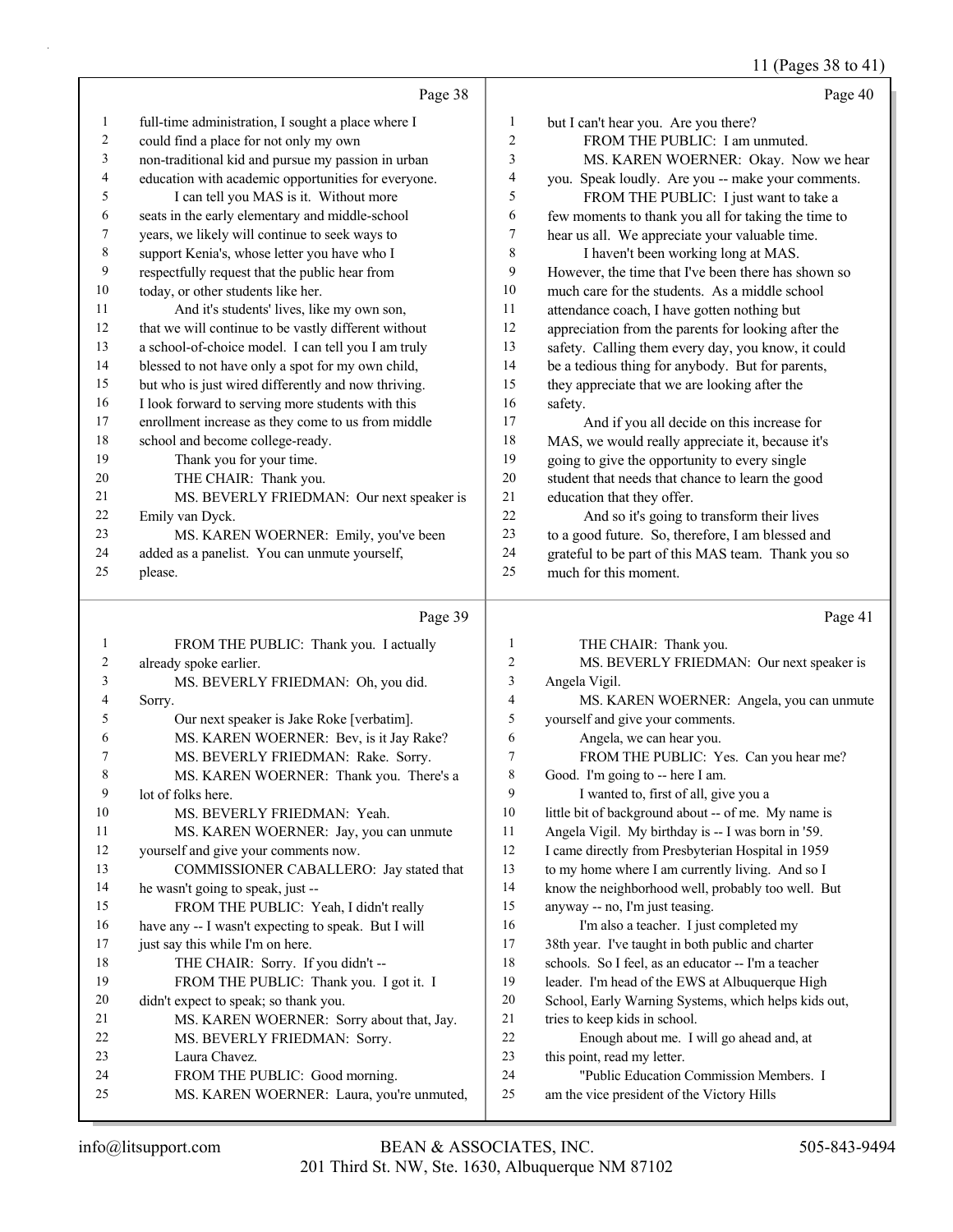#### 12 (Pages 42 to 45)

|           | Page 42                                              |                  | Page 44                                              |
|-----------|------------------------------------------------------|------------------|------------------------------------------------------|
| 1         | Neighborhood Association of which MAS Charter        | $\mathbf{1}$     | MAS's request to increase the number of students     |
| 2         | School's property line is within our boundaries.     | $\boldsymbol{2}$ | allowed as the school is at capacity and is beyond   |
| 3         | VHNA has made multiple attempts to meet with and     | 3                | capacity. Please do not allow yet another death to   |
| 4         | invite the MAS administration, the MAS board, MAS    | $\overline{4}$   | occur in our neighborhood. Increasing the number of  |
| 5         | faculty and MAS students to become part of our       | 5                | students to the school will only add more vehicles,  |
| 6         | association with no success. Zero.                   | 6                | which will make an already dangerous and bad problem |
| 7         | "They have shown no interest in being part           | $\tau$           | worse.                                               |
| $\,$ $\,$ | of our group, which includes coming to our meetings, | 8                | "Thank you and please feel free to contact           |
| 9         | receiving our e-mails, or having any other           | 9                | me if you have any other questions. Angela D.        |
| 10        | communication with us, either positive [inaudible].  | 10               | Vigil."                                              |
| 11        | They don't want to -- they just don't want to know.  | 11               | THE CHAIR: Thank you.                                |
| 12        | "Traffic. Neighborhood has been                      | 12               | MS. BEVERLY FRIEDMAN: The next speaker is            |
| 13        | negatively impacted by the school's presence.        | 13               | Belinda East.                                        |
| 14        | Illegal parking in our neighborhood has also been a  | 14               | MS. KAREN WOERNER: Belinda, you've been              |
| 15        | problem issue. We have tried multiple times to make  | 15               | added as a panelist. If you would unmute yourself,   |
| 16        | contact with MAS school administration to discuss    | 16               | you can make your comments.                          |
| 17        | ways to improve our relationship as well as to       | 17               | Belinda, are you there?                              |
| 18        | discuss the traffic and parking issues at the school | 18               | FROM THE PUBLIC: Hello. I'm -- I am                  |
| 19        | and how they can improve.                            | 19               | having some technical -- I respectfully decline to   |
| 20        | "MAS has done whatever it can to keep us             | 20               | speak.                                               |
| 21        | from knowing or providing any information about      | 21               | THE CHAIR: Okay. Thank you. Sorry.                   |
| 22        | their school to us. Throughout the years, neighbors  | 22               | FROM THE PUBLIC: No, not at all.                     |
| 23        | have tried to contact the school through mail,       | 23               | MS. BEVERLY FRIEDMAN: The next speaker is            |
| 24        | school visits, and via e-mail. Yet all attempts      | 24               | Essence Johnson.                                     |
| 25        | have been unanswered.                                | 25               | FROM THE PUBLIC: Thank you for trying to             |
|           |                                                      |                  |                                                      |
|           | Page 43                                              |                  | Page 45                                              |
| 1         | "A mediation between the neighbors and the           | 1                | include me. I am not on the list for speakers        |
| 2         | school was set up earlier in the school year by the  | $\overline{2}$   | today.                                               |
| 3         | Public Education Department. We were allowed to      | 3                | MS. BEVERLY FRIEDMAN: Okay.                          |
| 4         | speak to the MAS principal and her board member      | 4                | THE CHAIR: Thank you.                                |
| 5         | present through their attorney only. The MAS         | 5                | MS. BEVERLY FRIEDMAN: I have the name of             |
| 6         | attorney responded to all the questions or comments  | 6                | Jacob Decimus.                                       |
| 7         | that we voiced. This meeting was very cut and dry.   | $\overline{7}$   | Did you want to speak?                               |
| $\,8\,$   | And by the meeting's end, it left us even more       | 8                | MS. KAREN WOERNER: I'm adding him. Hold              |
| 9         | despondent and confused.                             | 9                | on, Bev.                                             |
| $10\,$    | "I'm very concerned with all the traffic             | 10               | MS. BEVERLY FRIEDMAN: Okay.                          |
| 11        | in the area and the rate of speed that drivers race  | 11               | MS. KAREN WOERNER: Jacob, you've been                |
| 12        | through our neighborhood. I worry that one of the    | 12               | added as a panelist. Did you have comments?          |
| 13        | MAS students is going to be severely injured or      | 13               | Whoops. My bad. Lost him. Here he is.                |
| 14        | killed, should they get hit by a car. We've already  | 14               | Jacob, you are added as a panelist. Would            |
| 15        | lost one bicyclist, an airport employee, who was hit | 15               | you like to give your comments now?                  |

on Yale.

and killed instantly by one of these speeding cars

18 "Now, we understand that MAS Charter School wants to increase their enrollment, which originally began with 672 students, and they increased to 1,120 students. And now, believe it or on not, MAS wants to add another 465 students to the

campus for a total of 1,585 students into the

25 "I'm respectfully asking that you deny

already overcrowded school.

on.

16 Jacob, are you there?

 unmuted. Jacob -- Jacob? 19 I think we have to move on.

23 Jacob, are you there?

17 THE CHAIR: He's still muted. Now he's

20 MS. KAREN WOERNER: Okay. So -- 21 THE CHAIR: He's muted again. Wait. Hold

24 MS. KAREN WOERNER: Jacob, you're unmuted. You must be muting and unmuting yourself. Can you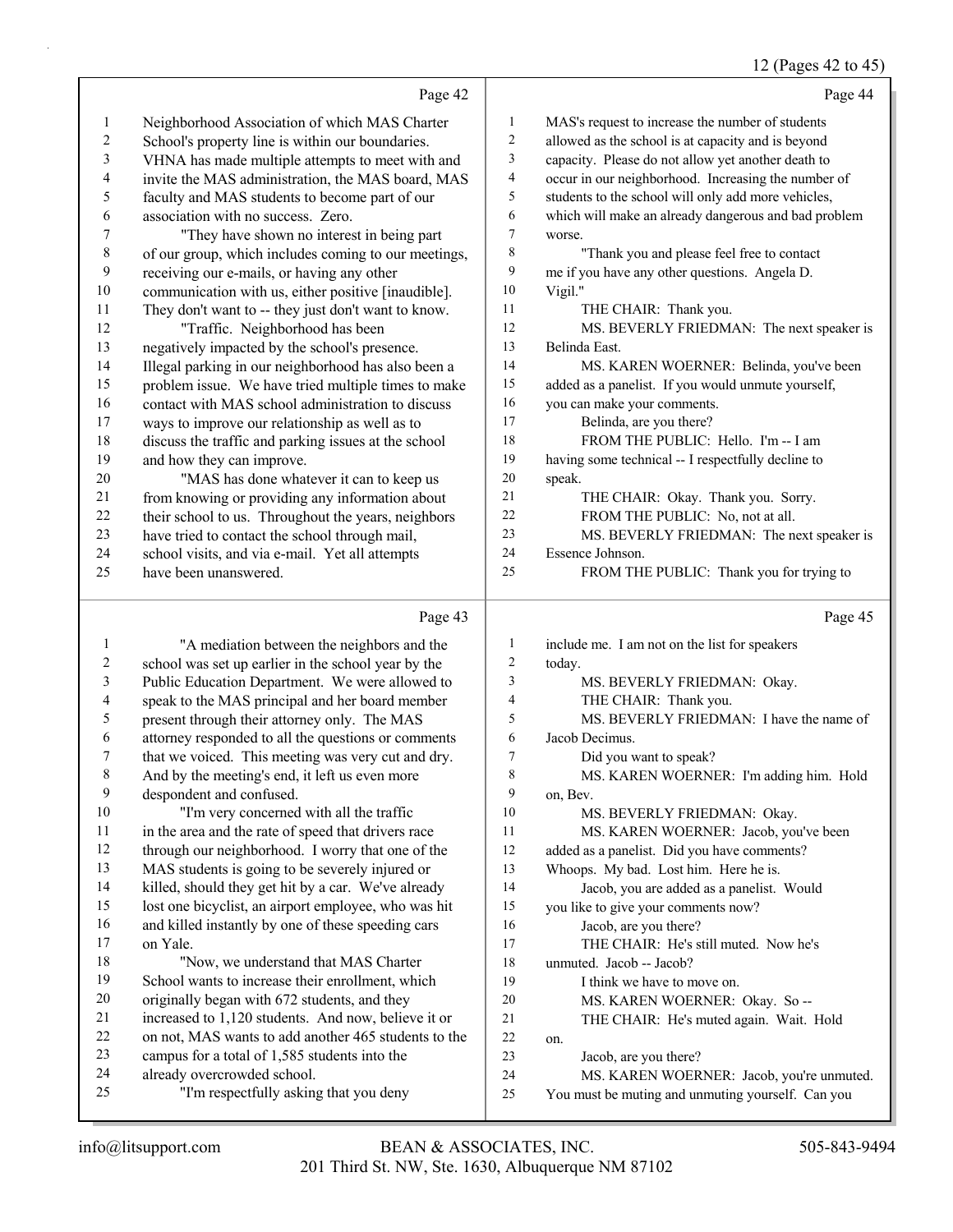#### 13 (Pages 46 to 49)

|                | Page 46                                             |        | Page 48                                            |
|----------------|-----------------------------------------------------|--------|----------------------------------------------------|
| 1              | let us know if you plan to give a comment?          | 1      | low-income families?                               |
| $\overline{c}$ | He just muted himself again.                        | 2      | We are willing. We are moving heaven and           |
| 3              | So one more time, Jacob. You currently              | 3      | earth to service these families that literally get |
| 4              | have muted yourself. But if you'd like to unmute,   | 4      | overlooked, if we want to be real about it. So the |
| 5              | please do so and give your comments. We see that    | 5      | fact that we're willing to do it and the fact that |
| 6              | you've unmuted, but we cannot hear you.             | 6      | we're trying our best to make room, I think that   |
| 7              | THE CHAIR: I don't know if that's from              | 7      | should hold some clout in this meeting.            |
| 8              | his phone that I hear in the background or not. But | 8      | Thank you for letting me speak.                    |
| 9              | I get a noise, but that's all. So I think we're     | 9      | THE CHAIR: Thank you.                              |
| 10             | going to have to move on.                           | 10     | MS. BEVERLY FRIEDMAN: Angel Garcia.                |
| 11             | MS. BEVERLY FRIEDMAN: Okay. The next                | 11     | MS. KAREN WOERNER: I have to unmute.               |
| 12             | person is Bonnie Sumner.                            | 12     | Sorry about that. Angel, you've been added. You    |
| 13             | MS. KAREN WOERNER: Bonnie, you're unmuted           | 13     | can unmute yourself and give your comments.        |
| 14             | and you can give your comments now. Now you're      | 14     | FROM THE PUBLIC: Can you hear me? My               |
| 15             | muted. Bonnie, you'll need -- there you go.         | 15     | name is Daniel Enriquez. I am a student at MAS. So |
| 16             | FROM THE PUBLIC: Okay. Sorry. Sorry                 | 16     | two years ago I used to go to a --                 |
| 17             | about that. So my name is Bonnie Sumner. And I      | 17     | THE CHAIR: Hold on. I'm sorry. I hate              |
| 18             | have been a teacher at Mission Achievement and      | 18     | to interrupt. But we have you identified as Angel  |
| 19             | Success Charter School since January of 2016. I am  | 19     | Garcia.                                            |
| 20             | an 18-year veteran public schoolteacher. Before I   | 20     | FROM THE PUBLIC: Okay.                             |
| 21             | came to MAS, I had taught 14 years in Dallas        | 21     | MS. KAREN WOERNER: But he's on that                |
| 22             | Independent School District and also in Rio Rancho  | $22\,$ | account. So what was your name?                    |
| 23             | Public Schools.                                     | 23     | THE CHAIR: We need your name for the               |
| 24             | My two personal children were attending             | 24     | record, because we have you listed here as Angel   |
| 25             | Rio Rancho High School. My son was on a behavioral  | 25     | Garcia.                                            |
|                | Page 47                                             |        | Page 49                                            |
| $\mathbf{1}$   | 504 plan. My daughter was also on an IEP.           | 1      | FROM THE PUBLIC: Hello. My name is Angel           |
| 2              | I personally pulled them out of Rio Rancho          | 2      | Garcia. I am Daniel Enriquez's foster parent.      |
| 3              | High School to come to MAS Charter School. My       | 3      | MS. KAREN WOERNER: So you were actually            |
| 4              | daughter's IEP was not being followed. It was daily | 4      | signing up for your student?                       |
| 5              | phone calls to the sill [verbatim] at Rancho High   | 5      | THE CHAIR: For your foster child?                  |
|                |                                                     |        |                                                    |

- 6 FROM THE PUBLIC: Yes.
- 7 THE CHAIR: Okay. Thank you. We just
- need his name for the record. So there was just a little confusion. So sorry.
- 10 MR. ANGEL GARCIA: I apologize about that.
- 11 THE CHAIR: Thanks.
- 12 FROM THE PUBLIC: So my name is Daniel Enriquez. I came to MAS in seventh grade. I used to go to an APS school for middle school and sixth grade. I was struggling a lot there, because they won't help me as much. They would do like the same thing and have you ask for another partner, but you would really need the teacher to understand.
- 19 But the year ended for sixth grade. I went up to seventh grade, and they let me in to MAS. They started helping me out with all the struggles I used to go through, 'cause I used to struggle with math a lot. They would help me out.
- 24 I had a teacher that was Emily van Dyck.
- She used to be a big help for me for math. She used

to MAS.

School as well as her teachers.

for the sake of these children.

7 My son was the same way. They were both failing. And as an educator, who my mother was an educator -- I'm actually a third-generation teacher, so teaching is not just my career; it's also my passion and my calling. So my kids probably would not have graduated on time if I had not taken them

14 But we've already heard stories from parents like that, and we've already heard from other people. But what I think the main issue here is, is that we have to lay aside our inconveniences

19 Some of our children that we serve have no other advocate. We know that our social work is overwhelmed in the state of New Mexico. So why are we not servicing these children? What is more important? Traffic issues or the future of our state and the future of our country? That is the main issue here. Who else is willing to serve these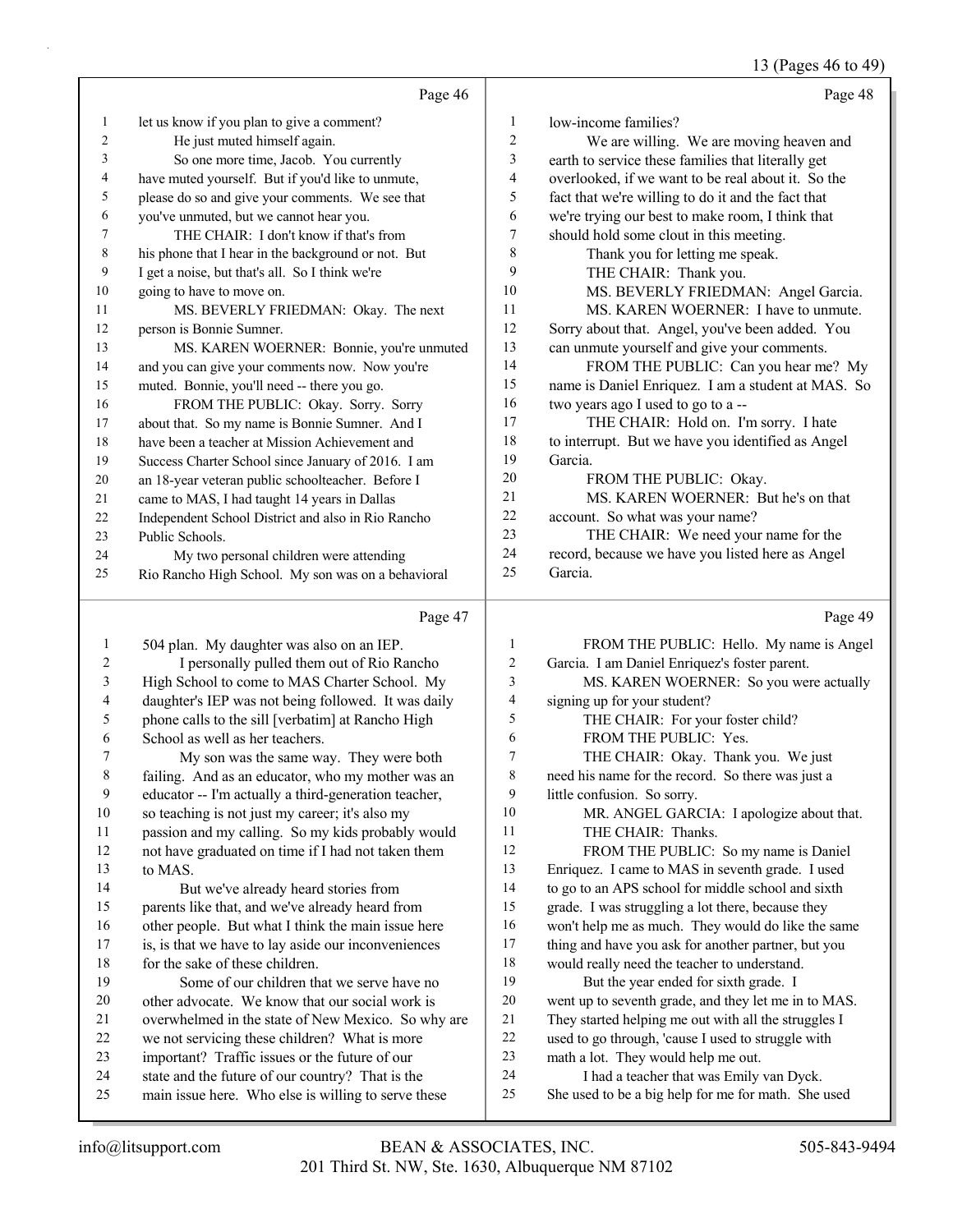### 14 (Pages 50 to 53)

|                | Page 50                                                                                    |          | Page 52                                                    |
|----------------|--------------------------------------------------------------------------------------------|----------|------------------------------------------------------------|
| $\mathbf{1}$   | to come over there to help me a lot.                                                       | 1        | unmuted and can give your comments.                        |
| $\mathbf{2}$   | Yes, you would have -- I used to have                                                      | 2        | FROM THE PUBLIC: Okay. Well, I am an                       |
| 3              | behavioral issues, but they would never expel me;                                          | 3        | instructional coach at MAS. And I just want to say         |
| 4              | they would just really help me out to help me so I                                         | 4        | that, you know, we do work really hard for our             |
| 5              | don't get expelled. They would do things to help me                                        | 5        | students.                                                  |
| 6              | so I could get it better and do stuff.                                                     | 6        | I'm relatively new. But one thing I will                   |
| 7              | I came into the -- I'm now in the eighth                                                   | 7        | say is that a lot of the teachers work beyond just         |
| $\,$ $\,$      | grade. I was struggling in the eighth grade. They                                          | 8        | the school building. They do stuff -- we had a             |
| 9              | started helping me out more where I could start                                            | 9        | teacher that raised funds independently to buy             |
| $10\,$         | going better. So I started learning how to do my                                           | $10\,$   | students computers, technology to make sure all of         |
| 11             | math and everything, and I was starting to get                                             | 11       | our students had access to technology during our           |
| 12             | really better at it.                                                                       | 12       | time away from the school.                                 |
| 13             | FROM THE PUBLIC: All right.                                                                | 13       | And another thing that I would like to say                 |
| 14             | And my name is Angel Garcia. I am the                                                      | 14       | is that one teacher, Ms. Sumner, discussed the issue       |
| 15             | foster parent of nine wonderful kids. I have almost                                        | 15       | with traffic. I understand that traffic can be an          |
| 16             | all my kids at MAS Charter School but two.                                                 | 16       | issue; it can be an inconvenience. But I would             |
| 17             | I choose MAS because they do help with                                                     | 17       | think that supporting students, as many as we have         |
| $18\,$         | behavior issues. I had -- I have a kindergartener                                          | 18       | the opportunity to help, would be more important           |
| 19             | that has a number of issues, lots of developmental                                         | 19       | than maybe us -- traffic inconvenience. That's just        |
| $20\,$         | growth and behavior issues.                                                                | $20\,$   | my opinion.                                                |
| 21             | Rosa Swonger and her team have went out of                                                 | 21       | Thank you.                                                 |
| 22             | their way to really help my kid improve in a lot of                                        | $22\,$   | THE CHAIR: Thank you.                                      |
| 23             | different behaviors and help him grow. We did                                              | 23       | MS. BEVERLY FRIEDMAN: And our last                         |
| 24             | choose to hold him back a year to help him catch up                                        | 24       | speaker is Mia Sanchez.                                    |
| 25             | and to really advance in himself.                                                          | 25       | MS. KAREN WOERNER: Bev, I'm not finding                    |
|                |                                                                                            |          |                                                            |
|                | Page 51                                                                                    |          | Page 53                                                    |
| 1              |                                                                                            | 1        |                                                            |
| $\overline{c}$ | I really would like to see MAS grow for<br>the reasons is why are we going to put a cap on | 2        | that name. Is M-I-A "Mia"?<br>MS. BEVERLY FRIEDMAN: Right. |
| 3              | something that's working? I would like to thank you                                        | 3        | MS. KAREN WOERNER: Mia Monique. That                       |
| 4              | guys for the opportunity of speaking. But please                                           | 4        | must be her. Let's see.                                    |
| 5              | don't put a cap on something that's working.                                               | 5        | FROM THE PUBLIC: Hi. Can you hear me?                      |
| 6              | THE CHAIR: Thank you so much.                                                              | 6        | MS. KAREN WOERNER: Yes, ma'am.                             |
| 7              | MS. BEVERLY FRIEDMAN: Next speaker is                                                      | 7        | FROM THE PUBLIC: Hi.                                       |
| 8              | Darryl Encino.                                                                             | 8        | MS. KAREN WOERNER: Hi.                                     |
| 9              | FROM THE PUBLIC: Good morning. Thank you                                                   | 9        | FROM THE PUBLIC: I recently graduated                      |
| 10             | all for hearing me speak. I just want to say I've                                          | 10       | from MAS. I was a senior. And I went there for             |
| 11             | worked at MAS Charter School for three years now,                                          | 11       | approximately, I'd say, a year and a half. I joined        |
| 12             | and I also have my daughter going there.                                                   | 12       | really late in the year of 2019. And I will admit          |
| 13             | When she came to MAS, she was struggling                                                   | 13       | initially my attitude towards MAS and the entirety         |
| 14             | and was barely able to do any math or English. She                                         | 14       | of the school itself has really, I guess, shifted          |
| 15             | was barely passing.                                                                        | 15       | over the past year.                                        |
| 16             | Now, she is -- she received a letter                                                       | 16       | When I first went there, it was very, very                 |
| 17             | requesting her to go to Harvard.                                                           | 17       | different, I guess, from the majority of public            |
| 18             | So what we do at MAS is very important.                                                    | 18       | schools in the way that things are run and the way         |
| 19             | And I understand that traffic is an issue. But                                             | 19       | that things are done. But after spending some time         |
| 20             | that's an issue with every school, not just MAS.                                           | $20\,$   | there and adjusting, in hindsight, I honestly think        |
| 21             | Thank you so much for your time and thank you for                                          | 21       | it was, like, one of the best things for me, because       |
| 22             | listening to me.                                                                           | $22\,$   | the school offers so many opportunities towards -- I       |
| 23             | THE CHAIR: Thank you.                                                                      | 23       | guess, just -- they just care about you, and it's so       |
| 24<br>25       | MS. BEVERLY FRIEDMAN: Kristina Squire.<br>MS. KAREN WOERNER: Kristina, you are             | 24<br>25 | different.<br>It's really different from the way other     |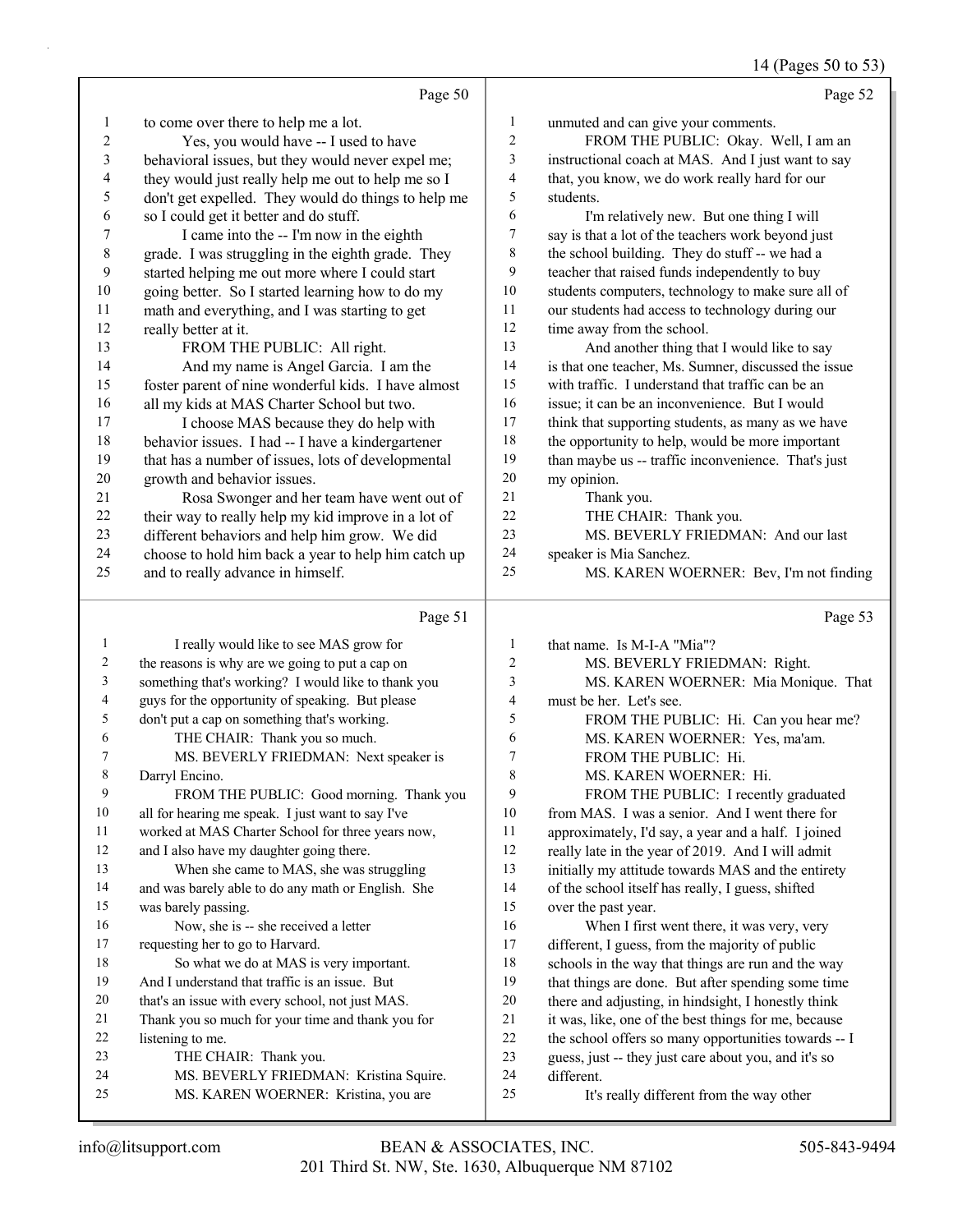#### 15 (Pages 54 to 57)

|                          |                                                      |                         | 15 (Pages $34$ to $3/$                               |
|--------------------------|------------------------------------------------------|-------------------------|------------------------------------------------------|
|                          | Page 54                                              |                         | Page 56                                              |
| $\mathbf{1}$             | schools, I guess, just treat their kids. It's more   | 1                       | those individuals also did not sign up today to      |
| $\boldsymbol{2}$         | a community than a school. And I understand that it  | $\sqrt{2}$              | speak. Everyone has been given one opportunity to    |
| $\mathfrak{Z}$           | is kind of crowded. I'm not going to say it's        | $\mathfrak{Z}$          | communicate to the Commissioners.                    |
| $\overline{\mathcal{L}}$ | perfect. There are a lot of things that need to be   | $\overline{\mathbf{4}}$ | So the first e-mail that I have is from              |
| 5                        | done in order for us to, I guess, progress if there  | 5                       | Brian Fahey.                                         |
| 6                        | wants to be an effective change, I guess.            | 6                       | "I am completely opposed to any increase             |
| 7                        | Because I -- when is approximate? -- in              | $\boldsymbol{7}$        | in MAS student enrollment until a full on-site       |
| $\,$ $\,$                | November of 2019, I was leaving the student parking  | $\,$ 8 $\,$             | evaluation is conducted by the PEC, the PED, and a   |
| 9                        | lot, and I actually was involved in a serio--- not   | 9                       | legislative representative to determine the degree   |
| 10                       | serious, but kind of serious car accident because of | $10\,$                  | of disruptions that the MAS traffic has created for  |
| 11                       | speeding drivers down Yale.                          | 11                      | the adjacent neighborhoods, primarily Victory Hills, |
| 12                       | And although it's not perfect right now, I           | 12                      | Loma Linda subdivision, and Clayton Heights.         |
| 13                       | think if you give that school a chance, they could   | 13                      | "The agency of oversight for State charter           |
| 14                       | really do something for this community. Because      | 14                      | schools should always assess the impact a school     |
| 15                       | they offered me one-on-one, like, attention, I       | 15                      | have [verbatim] on upon the neighborhood it is       |
| 16                       | guess.                                               | 16                      | embedded in before they grant a charter.             |
| 17                       | The sizes of the classrooms are, I'd say,            | 17                      | "MAS parents and school buses use my                 |
| 18                       | perfect, and they let me catch up, and they let me,  | 18                      | street from early morning to evening as a            |
| 19                       | I guess, just speak, and it felt really personal.    | 19                      | throughfare for drop-off and pickup of students. It  |
| $20\,$                   | And it's a completely different environment.         | 20                      | is obvious that the MAS administration will continue |
| 21                       | And I've been to multiple, multiple                  | 21                      | to do what it wants whenever it wants regardless of  |
| 22                       | schools all over New Mexico. I can say with          | 22                      | the impact upon the quality of life in adjacent      |
| 23                       | 100 percent positivity that this school, it's        | 23                      | neighborhoods unless an administrative authority     |
| 24                       | something else. I know it's redundant. I keep        | 24                      | like the State Department of Education requires the  |
| 25                       | saying that, but I feel I can't emphasize how unique | 25                      | MAS administration to consult with neighborhood      |
|                          | Page 55                                              |                         | Page 57                                              |
| $\mathbf{1}$             | everyone is.                                         | $\mathbf{1}$            | association officers prior to implementing their     |
| $\overline{c}$           | They give you uniforms. Everyone wears               | $\sqrt{2}$              | plans for growth or anything else they might have in |
| 3                        | the same thing. You wear a red shirt and black       | 3                       | mind.                                                |
| 4                        | pants every day. There are no cliques. There is no   | 4                       | "Brian Fahey. Resident of Cornell Drive,             |
| 5                        | drama. Really, you -- you just have a community of   | 5                       | Southeast."                                          |
| 6                        | peers who you can rely on.                           | $\epsilon$              | The next is from Barbara Howard.                     |
| $\overline{7}$           | And the teachers are, like, exceptional.             | $\overline{7}$          | "I respectfully ask that you do not grant            |
| 8                        | The teachers actually care. And if they didn't       | $\,$ 8 $\,$             | MAS Charter School's request to add 465 students. I  |
| 9                        | care, they wouldn't be there.                        | 9                       | live on Cornell Drive, and we have multiple problems |
| 10                       | And I think that's what motivated me and             | 10                      | dealing with MAS in relation to speeding traffic,    |
| 11                       | helped me change my attitude in a lot of different   | 11                      | heavy traffic, teachers and parents parking on our   |
| 12                       | aspects; not just education, but, like, my           | 12                      | streets, overcrowding of our neighborhood,           |
| 13                       | perspective on the world and everything.             | 13                      | et cetera.                                           |
| 14                       | I really urge you to reconsider -- or just           | 14                      | "In the morning it's often dangerous to              |
| 15                       | consider the things that that school can do. And,    | 15                      | get out of one's driveway due to speeding cars. My   |
| 16                       | sorry, I kind of went on a little rant. But that's   | 16                      | house was broken into last year, and we had mail and |

17 all I have to say. 18 Thank you.

19 THE CHAIR: Thank you. Give me one second.

- 21 Okay. So there were a number of e-mails that came in, and they are from folks that did not -- as I mentioned before, they are messages that
- the Commission has not had an opportunity to read.
- And they were submitted as public comment. And
- packages missing in our neighborhood. 18 "This area cannot support the school as it is now and definitely cannot support its expansion, as its presence has been steadily diminishing the quality of our neighborhood, and it's destroying the
- quality of our lives.

23 "Our neighborhood was never designed to support such an institution as a school. I believe that in order to support the students of the MAS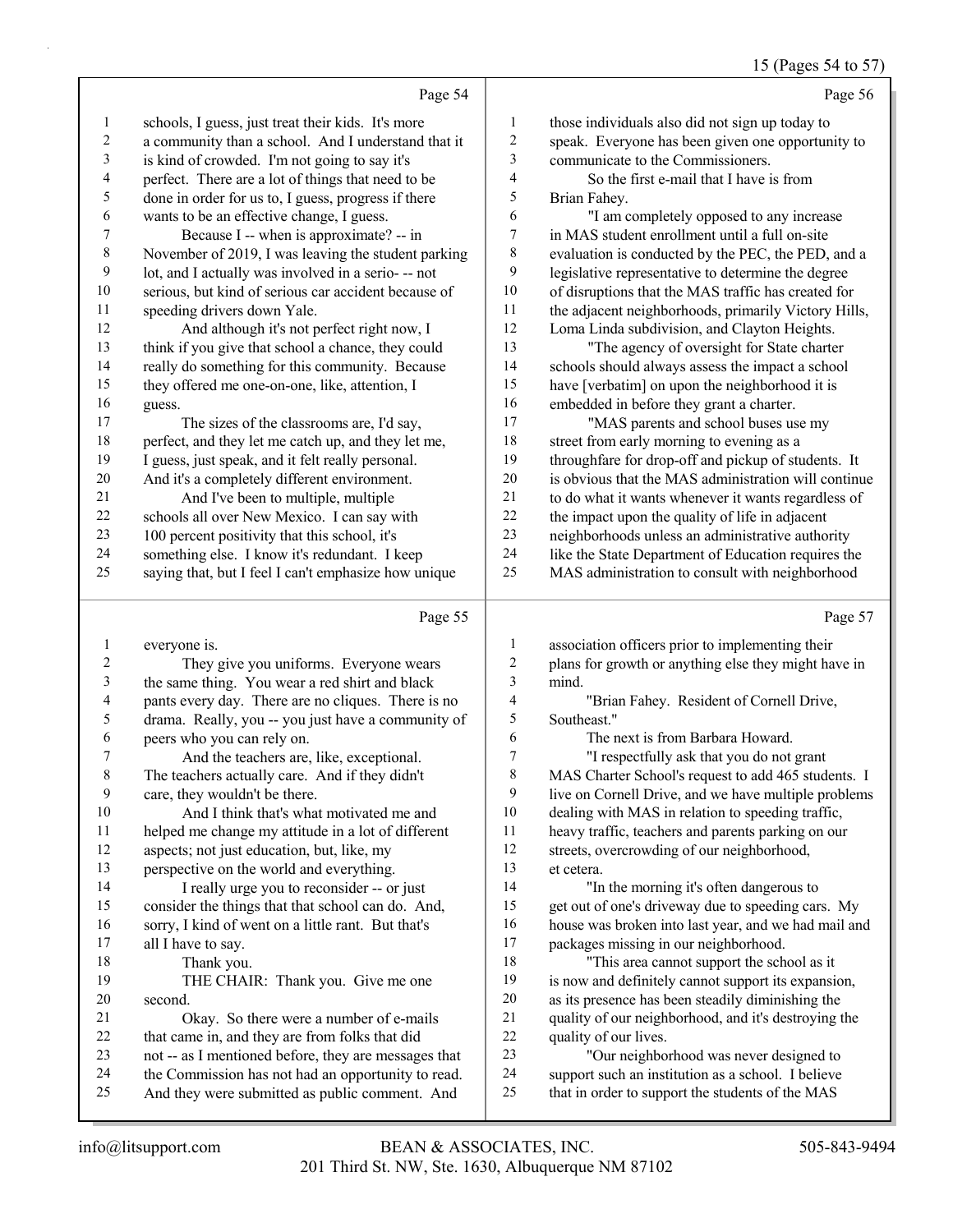#### 16 (Pages 58 to 61)

|                |                                                      |                         | 16 (Pages 58 to 61)                                  |
|----------------|------------------------------------------------------|-------------------------|------------------------------------------------------|
|                | Page 58                                              |                         | Page 60                                              |
| 1              | school, another location with much more space and    | 1                       | and create a loop either through the parking lots on |
| $\overline{c}$ | better with access should get secured by the         | $\overline{\mathbf{c}}$ | Yale or the community center off Yale.               |
| 3              | school's board.                                      | 3                       | "I am concerned for my safety, as I cannot           |
| 4              | "Further, the alley behind our house is an           | 4                       | often back out of my driveway safely, and I am       |
| 5              | access alley belonging to the residents. We clean    | 5                       | concerned for nearby residents who might need an     |
| 6              | and keep it and it should not be turned into a major | 6                       | ambulance someday. I would take down license         |
| 7              | road to the school.                                  | 7                       | numbers if the cars were going slowly enough to read |
| $\,$ 8 $\,$    | "Further, it seems that there's an attempt           | 8                       | them.                                                |
| 9              | to act in secret and behind our backs. That's not    | 9                       | "Please do everything you can to help us             |
| $10\,$         | how community works. Please do not grant MAS's       | 10                      | address the traffic concerns of my neighborhood. I   |
| $11\,$         | request to enroll an extra 465 students. Barbara     | 11                      | did not choose to live out my days with this         |
| $12\,$         | Howard."                                             | 12                      | hardship. Sincerely, Michelle Buchanan."             |
| 13             | The next is from Andrew Dunn.                        | 13                      | The next is from Patty Wilson.                       |
| 14             | "I have lived in Victory Hills near the              | 14                      | "The enrollment of the Yale campus of MAS            |
| 15             | MAS Charter School since 2006. I am writing you to   | 15                      | currently far exceeds the neighborhood's capacity to |
| 16             | express my opposition to MAS's request to add        | 16                      | absorb the problems they have created. More          |
| 17             | 465 students.                                        | $17$                    | students will only make it worse.                    |
| $18\,$         | "The lack of adequate parking and a                  | 18                      | "The administration has ignored every                |
| 19             | sensible traffic flow is already a big problem for   | 19                      | request for a traffic plan. Neighbors, staff, and    |
| $20\,$         | anyone that enters the neighborhood onto Ross from   | $20\,$                  | students all are at risk. The whole situation is an  |
| 21             | Yale. "it is my understanding that the enrollment    | $21\,$                  | accident waiting to happen.                          |
| $22\,$         | at MAS is nearly double what their original charter  | 22                      | "I know that Orese Fahey of the Loma Linda           |
| 23             | states, and their current facility is already        | 23                      | Traffic Coalition has identified many problems and   |
| 24             | inadequate for their needs. Adding 465 students      | 24                      | also suggested many solutions, so I will not repeat  |
| 25             | would only exacerbate what is already a significant  | 25                      | those. I will just add my voice in opposition to     |
|                |                                                      |                         |                                                      |
|                | Page 59                                              |                         | Page 61                                              |
| $\mathbf{1}$   | problem of traffic flow and safety in my             | 1                       | the proposed enrollment cap increase.                |
| $\overline{c}$ | neighborhood.                                        | 2                       | "Even if all those students will attend              |
| 3              | "It would be far more sensible for MAS to            | 3                       | the westside campus, there are still too many        |
| 4              | find a facility to accommodate their growing needs,  | 4                       | students at the Yale campus. And in these days of    |
| 5              | as the current situation already causes many         | 5                       | COVID-19, to consider packing more students into the |
| 6              | problems and concerns for many of us trying to raise | 6                       | old Pioneer Wear factory is unconscionable.          |
| 7              | our kids in this neighborhood. Thank you. Andrew     | $\boldsymbol{7}$        | Respectfully, Patty Wilson."                         |
| 8              | Dunn."                                               | 8                       | The next is -- I'm sorry. There's -- this            |
| 9              | The next is from Tom and Michelle                    | 9                       | is a second one from Michelle Buchanan, and I just   |
| 10             | Buchanan.                                            | 10                      | read one from her.                                   |
| 11             | "I cannot find words enough to explain to            | 11                      | The next is from Carolyn McNeil.                     |
| 12             | you the hardship caused by the traffic in my         | 12                      | "I live on Columbia and Thaxton,                     |
| 13             | 70-year-old neighborhood.                            | 13                      | Southeast, in Albuquerque, just east of MAS Charter  |
| 14             | "When school is in session and whenever              | 14                      | School. I strongly oppose increasing student         |
| 15             | they have a special event, even when it looked like  | 15                      | enrollment. Currently, they have no parking and      |
| 16             | they were passing out school lunches due to the      | 16                      | park up and down Ross.                               |
| 17             | pandemic, I can't get to the main streets from my    | 17                      | "In the hour before dismissal, we can't              |
| $18\,$         | house. I have to drive significant creative routes   | 18                      | drive on Ross at all because of parent vehicles      |
| 19             | just to get to Girard or Gibson and cannot use Ross  | 19                      | blocking the road or stopping in the middle of the   |
| $20\,$         | at all unless it is after 7:00 p.m.                  | $20\,$                  | road to wait for their student.                      |

- 21 "Without Ross, Stanford does not go through. The commissioners of this school need to 21 "Students start out from between parked cars into oncoming traffic. This makes it very
- go back to the drawing board and create a loop of
- traffic that does not include either residential
- alleys or narrow old streets. Use some creativity
- challenging to get in and out of our neighborhood.
- I hate driving down Ross and have to remember to go
- up Gibson to Girard to get back into our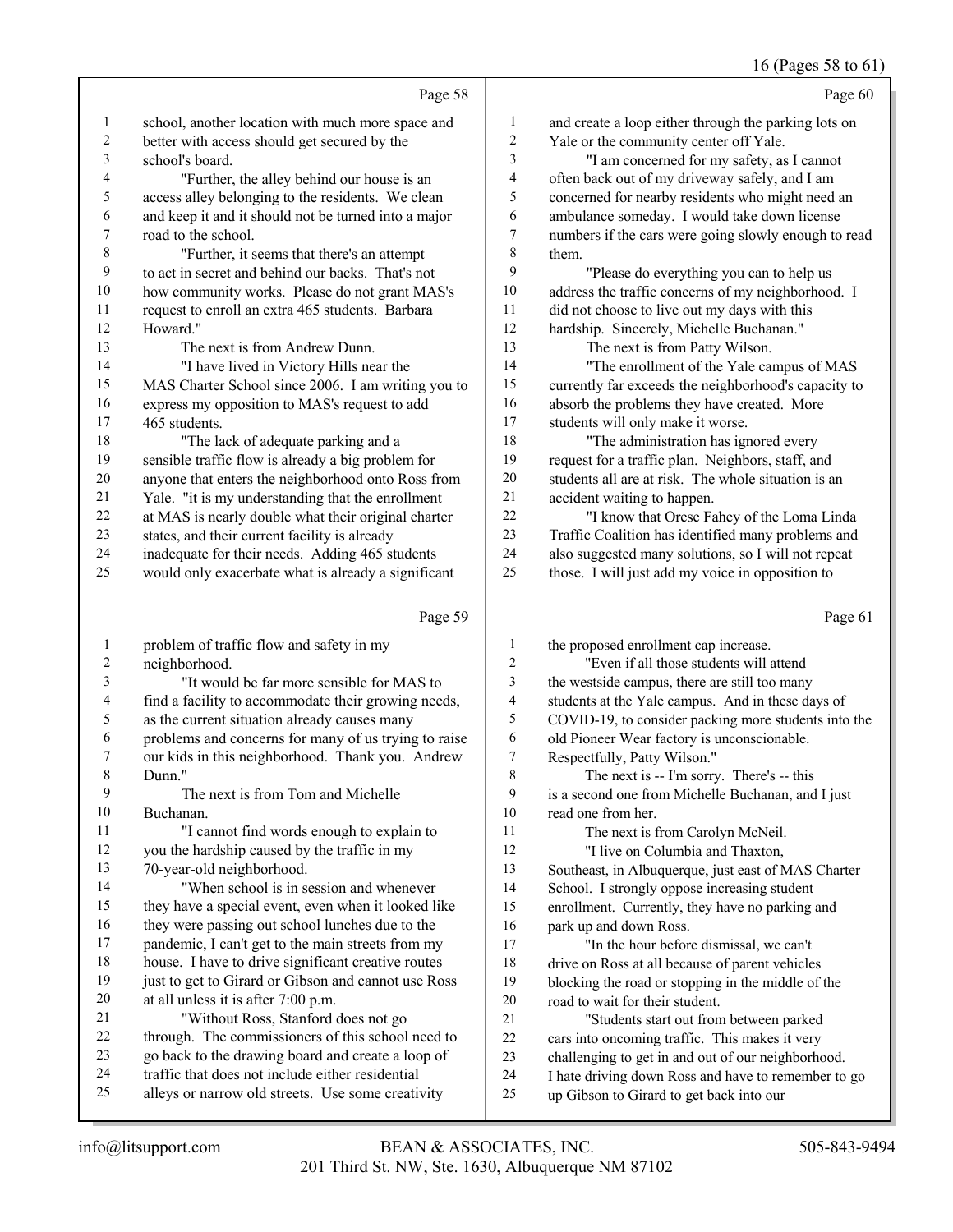### 17 (Pages 62 to 65)

|          | Page 62                                                                                         |                         | Page 64                                                                                      |
|----------|-------------------------------------------------------------------------------------------------|-------------------------|----------------------------------------------------------------------------------------------|
| 1        | neighborhood.                                                                                   | $\mathbf{1}$            | State for paving an on-campus side road. This                                                |
| 2        | "Especially at drop-off and pickup times,                                                       | $\overline{\mathbf{c}}$ | so-called side road is actually a City alley. MAS                                            |
| 3        | there are cars backed up all the way in the                                                     | 3                       | is already using this alley for some of the traffic.                                         |
| 4        | neighborhood and blocking traffic to our homes. I                                               | 4                       | This is not an acceptable solution for the                                                   |
| 5        | have had to wait upwards of 15 minutes to get past                                              | 5                       | administration's lack of planning.                                                           |
| 6        | waiting vehicles to get up Ross from Yale into my                                               | 6                       | "Instead of requesting permission to                                                         |
| 7        | neighborhood.                                                                                   | $\overline{7}$          | enroll more students, MAS should be focusing on                                              |
| 8        | "I don't know if there is property for                                                          | $\,$ $\,$               | fixing the dangerous mess that their overcrowded                                             |
| 9        | them to even build a pickup loop because they are                                               | 9                       | school has created in our neighborhood.                                                      |
| 10       | very landlocked. It wasn't too bad for the first                                                | 10                      | Respectfully, Adriann Barboa."                                                               |
| 11       | few years. But as they have taken over the entire                                               | 11                      | The next is from Judy Jacobson.                                                              |
| 12       | facility and increased enrollment, the traffic                                                  | 12                      | "Please do not grant MAS Charter School's                                                    |
| 13       | problems for our neighborhood have increased.                                                   | 13                      | request to add 465 students. I live on Stanford,                                             |
| 14       | "Please do not increase their enrollment                                                        | 14                      | Southeast, one block over from the problem area of                                           |
| 15       | unless they come up with a better parking and                                                   | 15                      | 1500 Cornell, the 1800 block of Stanford and Ross                                            |
| 16       | drop-off/pickup process that won't block egress into                                            | 16                      | Avenue.                                                                                      |
| 17       | and out of our neighborhood.                                                                    | 17                      | "The problems are never-ending with MAS                                                      |
| 18       | "More students would increase traffic on                                                        | 18                      | dealing with speeding traffic, heavy traffic,                                                |
| 19       | all of the streets in our neighborhood. We try to                                               | 19                      | blocked streets, and people parking in our already                                           |
| 20       | be good neighbors to the school and request they do                                             | $20\,$                  | overcrowded neighborhood. The neighborhood                                                   |
| $21\,$   | more to be good neighbors to us. The school's                                                   | 21                      | association has tried to work with MAS to no avail.                                          |
| $22\,$   | current enrollment is too much for our neighborhood                                             | $22\,$                  | "The school has already been allowed to                                                      |
| 23       | streets to handle safely. Respectfully, Carolyn                                                 | 23                      | double their number of students. Originally, the                                             |
| 24       | McNeil."                                                                                        | 24                      | charter for this location was 672. Somehow, they                                             |
| 25       | The next is from Adriann Barboa.                                                                | 25                      | have been allowed to enroll 1,120 students without                                           |
|          |                                                                                                 |                         |                                                                                              |
|          | Page 63                                                                                         |                         | Page 65                                                                                      |
| 1        |                                                                                                 | 1                       |                                                                                              |
| 2        | "I live on Cornell Drive, Southeast,<br>around the corner from the MAS Yale Boulevard,          | $\sqrt{2}$              | coming up with a workable and safe traffic plan for<br>their school.                         |
| 3        | Southeast site. MAS moved into the former Pioneer                                               | 3                       | "Please do not allow them to enroll an                                                       |
| 4        | Wear building in 2012. The original charter                                                     | 4                       | extra 465 students. This will create more traffic                                            |
| 5        | application stated that they would have a maximum of                                            | 5                       | problems to our neighborhood. Sincerely, Judy                                                |
| 6        | 672 students.                                                                                   | 6                       | Jacobson."                                                                                   |
| 7        | "As of 2019, the Yale Boulevard school had                                                      | $\boldsymbol{7}$        | And this next is from Lorraine Herrera.                                                      |
| 8        | 1,120 students, almost double their projected cap.                                              | 8                       | "I strongly object to Mission Achievement                                                    |
| 9        | The MAS administration never designed a safe,                                                   | 9                       | and Success Charter School enrollment cap increase.                                          |
| 10       | effective traffic and parking plan for their school.                                            | 10                      | I live on 1628 Cornell Drive, Southeast, listed as                                           |
| 11       | "The MAS administration has steadfastly                                                         | 11                      | why an added population will have an increased                                               |
| 12       | refused to work with our City Councilor, Pat Davis,                                             | 12                      | negative impact on the neighborhood, and now, with                                           |
| 13       | the City traffic engineers, our neighborhood                                                    | 13                      | COVID-19, a dangerous impact.                                                                |
| 14       | associations, and our traffic coalition, all of whom                                            | 14                      | "MAS administration has stated that they                                                     |
| 15       | have spent countless hours trying to help the school                                            | 15                      | take no responsibility for the students when school                                          |
| 16       | solve the dangerous situation they have created by                                              | 16                      | is out. Students have congregated at the community                                           |
| 17       | not planning properly for their runaway growth.                                                 | 17                      | center, sit in groups on neighbors' walls. When we                                           |
| 18       | "I am requesting that the PEC do a                                                              | 18                      | were not in the throes of a pandemic, policing                                               |
| 19       | thorough on-site assessment of MAS's physical plant                                             | 19                      | students after school was impossible.                                                        |
| 20       | and require that MAS create a traffic loop that                                                 | 20                      | "Keep in mind that was with 1,200                                                            |
| 21       | reenters Ross, Southeast, from Yale, Southeast,                                                 | 21                      | students. Think of the impact of more students                                               |
| 22<br>23 | turns into school property for drop-off and pickup                                              | 22<br>23                | during a pandemic.                                                                           |
| 24       | of students, and then heads west on school property<br>to exit back on that to Yale, Southeast. | 24                      | "Prior to the pandemic shutdown, MAS had<br>grossly inadequate measures for dropping off and |

25 "Recently, MAS requested funds from the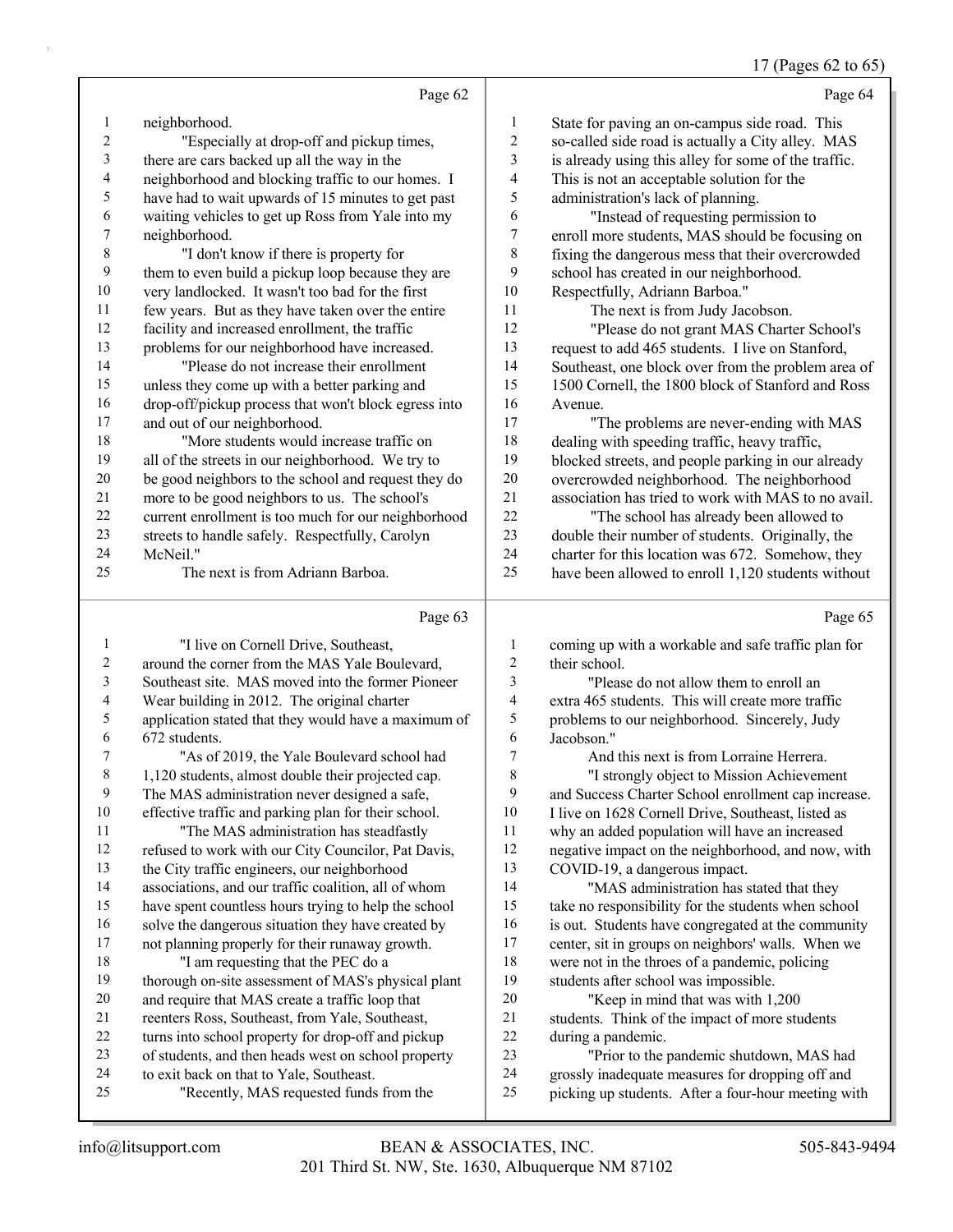### 18 (Pages 66 to 69)

|                | Page 66                                             |        | Page 68                                              |
|----------------|-----------------------------------------------------|--------|------------------------------------------------------|
| 1              | representatives from the City, Loma Linda Community | 1      | has held little regard for the surrounding           |
| 2              | Center, and PEC and concerned neighbors, we were in | 2      | community. When contacted, they ignore, belittle,    |
| 3              | agreement that the alley that MAS uses as a primary | 3      | or harass. It is obvious that they are in the        |
| 4              | means for student pickup/drop-off would not be      | 4      | money-making business. More students, more money.    |
| 5              | paved.                                              | 5      | Very little effort is spent on safety and proper     |
| 6              | "MAS, without notifying neighborhood                | 6      | planning.                                            |
| 7              | coalitions, City of Albuquerque, requested funds    | 7      | "Now because of COVID-19, to make it safer           |
| $8\phantom{1}$ | from the State to pave the alley.                   | 8      | to go to schools in other places where people have   |
| 9              | "MAS called it an on-campus side road.              | 9      | to go in big groups, these places will have to       |
| 10             | This alley is City property, not MAS property. This | 10     | become less crowded than they used to be.            |
| 11             | alley is already impacted by lines of parents and   | 11     | "There are two ways to make that                     |
| 12             | idling cars waiting for students. Every evening, it | 12     | building/school neighborhood less crowded: Either    |
| 13             | cannot handle more. Think of the impact of more     | 13     | decrease the number of people inside the space or    |
| 14             | cars waiting in the alley during a pandemic.        | 14     | expand the physical space available. To observe the  |
| 15             | "MAS, with 1,200 students, does not have            | 15     | Centers for Disease Control and Prevention           |
| 16             | adequate parking for students and teachers, much    | 16     | recommendations that everyone remain six feet apart, |
| 17             | less a place to pick up and drop off students. Side | 17     | it is suggested that schools aim for density of one  |
| 18             | streets are flooded, buses careen down our narrow   | $18\,$ | student for 113 square feet.                         |
| 19             | street. Parents park on the street, often blocking  | 19     | "It impossible for MAS to achieve this at            |
| $20\,$         | driveways, and, if confronted, threaten neighbors.  | $20\,$ | the current site with 1,200 students, much less with |
| 21             | "Now with COVID-19, what do we do as a              | 21     | added enrollment.                                    |
| 22             | neighborhood? Where is the parking for the added    | 22     | "Simply stated, MAS has exceeded the                 |
| 23             | staff and the added students? Where is the parking  | 23     | physical space available with 1,200 students and     |
| 24             | for the added visitors? Where is the parking for    | 24     | without a pandemic. This is evident because they     |
| 25             | added parents? How is social distancing achieved?   | 25     | are cunningly -- they have cunningly attempted to    |
|                | Page 67                                             |        | Page 69                                              |
| 1              | "MAS uses an unauthorized person directing          | 1      | make our streets, our yards, our alley part of the   |
| 2              | traffic on Yale. MAS uses students to direct        | 2      | campus. Our small neighborhood cannot safely handle  |
|                |                                                     |        |                                                      |

| 2  | traffic on Yale. MAS uses students to direct        | 2  | campus. Our small neighborhood cannot safely handle |
|----|-----------------------------------------------------|----|-----------------------------------------------------|
| 3  | traffic. How will more traffic be controlled? Is    | 3  | MAS, especially with added enrollment and with a    |
| 4  | MAS expecting the neighborhood residents to police  | 4  | pandemic.                                           |
| 5  | the students and parents?                           | 5  | "MAS has outgrown the space with                    |
| 6  | "MAS refused to work with our City                  | 6  | 1,200 students. Adding more will be a disaster. I   |
| 7  | Councilor, the City traffic engineers, our          | 7  | request that MAS submit to our City Councilor, to   |
| 8  | neighborhood associations, our traffic coalition.   | 8  | traffic engineering, and to my neighborhood         |
| 9  | We cannot trust that added enrollment will suddenly | 9  | associations their plan to address designated staff |
| 10 | make MAS responsible to our community.              | 10 | parking, teacher parking, student parking, student  |
| 11 | "During lunchtime, MAS parades lines of             | 11 | busing, student drop-off and pickup and visitor     |
| 12 | students on the sidewalk to and from the cafeteria. | 12 | parking that does not include our side streets, our |
| 13 | How is social distancing going to be implemented    | 13 | alley or my curb.                                   |
| 14 | with 1,200 students in this small corner? How would | 14 | "How is MAS going to keep their community           |
| 15 | social distancing work with added enrollment?       | 15 | and this school safe? Business as usual running     |
| 16 | Students need to be able to safely enter and exit   | 16 | rogue will no longer work in this time of a         |
| 17 | buildings without bumping into each other.          | 17 | pandemic. I strongly object to MAS' enrollment cap  |
| 18 | "The MAS site is not an adequate fit for            | 18 | increase. Respectfully, Lorraine Herrera."          |
| 19 | 1,200 students and staff. The MAS staff is          | 19 | Excuse me. The next is from Barbara                 |
| 20 | definitely not adequate for 1,200-plus students. In | 20 | Albright.                                           |
| 21 | order for MAS to continue on the corner of Ross and | 21 | "I live at 1647 Cornell Drive, Southeast,           |
| 22 | Yale, they must work with the neighborhood and the  | 22 | and want you to stop the increase of students.      |
| 23 | City of Albuquerque.                                | 23 | There continues to be multiple problems with this   |
| 24 | "They have come to our city to our                  | 24 | school as it currently is.                          |
| 25 | neighborhood, to recap it. This is a business that  | 25 | "Traffic on my residential street, school           |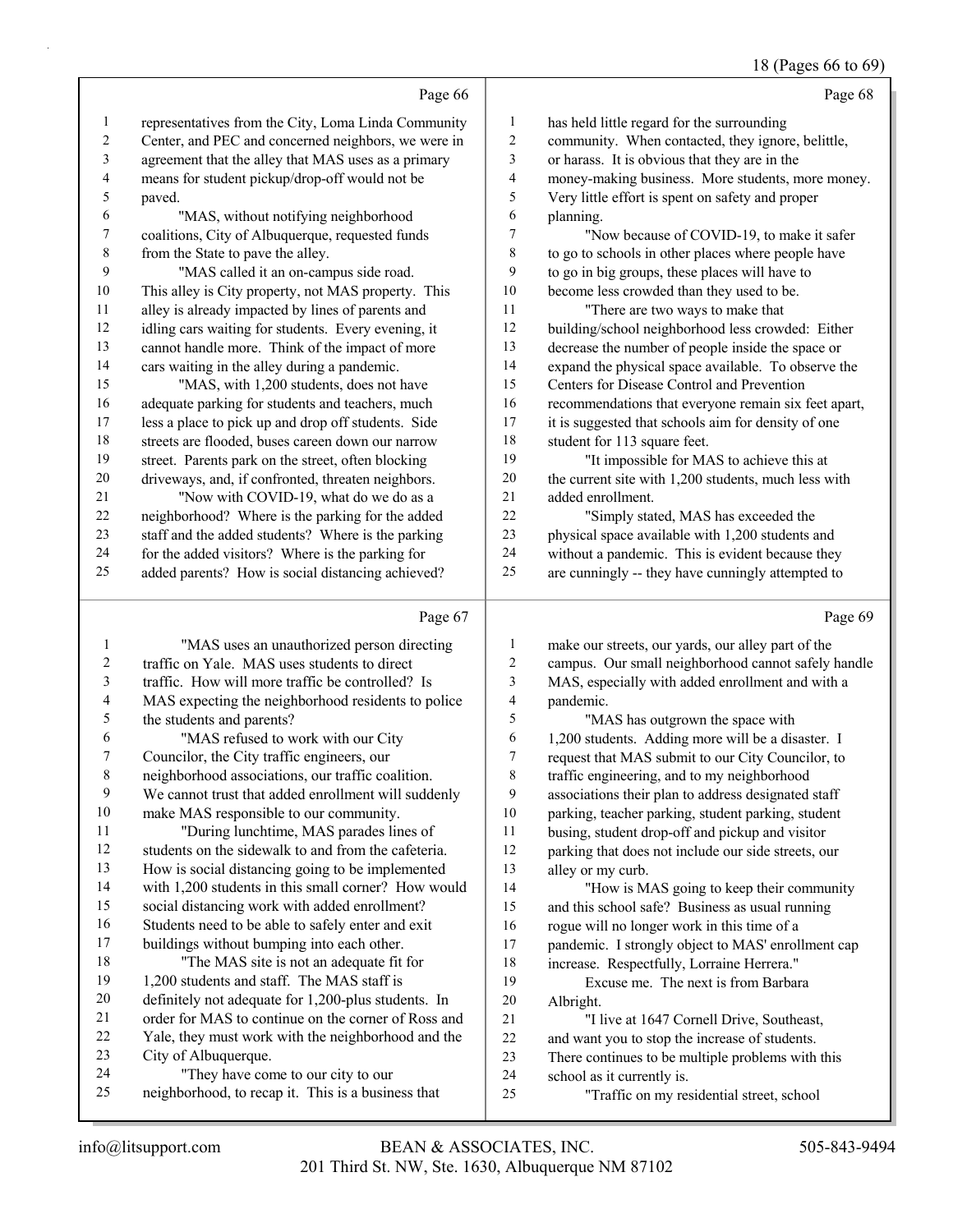### 19 (Pages 70 to 73)

|    | Page 70                                              |                | Page 72                                              |
|----|------------------------------------------------------|----------------|------------------------------------------------------|
| 1  | buses barrel and forth on my residential street,     | $\mathbf{1}$   | experience as a resident and neighborhood            |
| 2  | parents illegally parking on my residential street.  | $\overline{2}$ | association board member have led me to not trust    |
| 3  | Oh. And now they are using the public alley behind   | 3              | assurances by MAS, and I would want to see any plan  |
| 4  | my house.                                            | $\overline{4}$ | enacted in demonstrating a reduction in impact for   |
| 5  | "I understand the school originally would            | 5              | at least one semester, as measured by City of        |
| 6  | only have 672 students, and that has illegally       | 6              | Albuquerque DMD traffic counter tubes or other means |
| 7  | doubled without any approval. Now they want to take  | 7              | before supporting any increase in students at MAS.   |
| 8  | over an alley I am supposed to be responsible for    | 8              | "As a board member involved in traffic               |
| 9  | behind my house and want to increase student         | 9              | problems surveying and data collection for           |
| 10 | population, which only mean more buses and private   | 10             | Victory Hills" -- oh.                                |
| 11 | vehicles on my residential street.                   | 11             | And she did -- she attached information              |
| 12 | "Please relook your charter process and              | 12             | that we will put -- it's maps of the area that we'll |
| 13 | school access to vehicles. Barbara Albright,         | 13             | put into the public record. But I obviously can't    |
| 14 | U.S. Air Force, Retired."                            | 14             | read maps. "Respectfully, Allie Sanchez."            |
| 15 | The next is from Allie Sanchez.                      | 15             | The next is from Natasha Bogner,                     |
| 16 | "I am" -- I'm sorry.                                 | 16             | $B-O-G-N-E-R$ .                                      |
| 17 | "I am writing to express my concerns about           | 17             | "I am a concerned parent of three former             |
| 18 | the request for enrollment expansion by MAS Charter  | 18             | students of MAS Charter School. It has come to my    |
| 19 | School. I strongly object to any enrollment          | 19             | knowledge that they are applying for an occupancy    |
| 20 | increase at the Yale Boulevard campus unless and     | 20             | increase to allow more students to attend their      |
| 21 | until MAS has addressed widespread concerns over     | 21             | school locations.                                    |
| 22 | inadequate transportation and parking to support the | 22             | "I strongly suggest that you deny this               |
| 23 | current student and employment load at the site.     | 23             | request. We began attending MAS in 2018 at their     |
| 24 | "To be clear, I am a fan of charter                  | 24             | Old Coors campus. Things were going great until our  |
| 25 | schools. Having worked closely with local charters   | 25             | youngest son began having problems with the school   |
|    | Page 71                                              |                | Page 73                                              |

#### Page 71

 in their work to obtain funding to support programming, expansion, replication, and facilities. In fact, I am currently delivering training sessions to a group of charters specifically on facilities development and funding under a two-year U.S. Department of Education grant. 7 "The issue with MAS is significant impact to the surrounding neighborhoods due to negligible parking and the lack of adequate traffic and planning enforcement. The surrounding blocks in my neighborhood, Victory Hills, have seen increased accidents, significant traffic load increases, double and triple parking during drop-off and pickup times, and increasing hostilities between residents and parents. 16 "The design would never have flown for standard public school, and MAS has already expanded far beyond the enrollment projections included in their original charter application. The school and school board have failed to engage in good faith with the neighborhood City Councilor or State agency personnel, and are now looking to expand without first resolving neighborhood concerns. 24 "While normally I would be satisfied with having a new plan in place before growing, my and acting out. 2 "Instead of working with us to try to figure out why the sudden change in behavior, they decided it was better to suspend him, call the police on him, and constantly request I take him to the UNM Psychiatric Hospital. 7 "I would like to mention that our son was five at the time and in their kindergarten program. Finally, after thousands of dollars in personal medical bills, JoAnn Mitchell got involved. She transferred him over to the Yale campus with one of his older brothers. This seemed to fix the problem and he was a model student the rest of the year. 14 "We began this year off with all four of our sons at the Yale campus, and things were going great; that is, until mid-October. Our youngest son began acting out in his first-period class. They began sending him home. They told me he was not allowed to return to school unless I sat with him. They also suspended him over 25 times. 21 "Needless to say, his handwriting began to suffer. But, surprisingly, that was the only area of academic decline, despite all the days he was absent. We fought hard and finally got him started on the SAT process for special needs testing.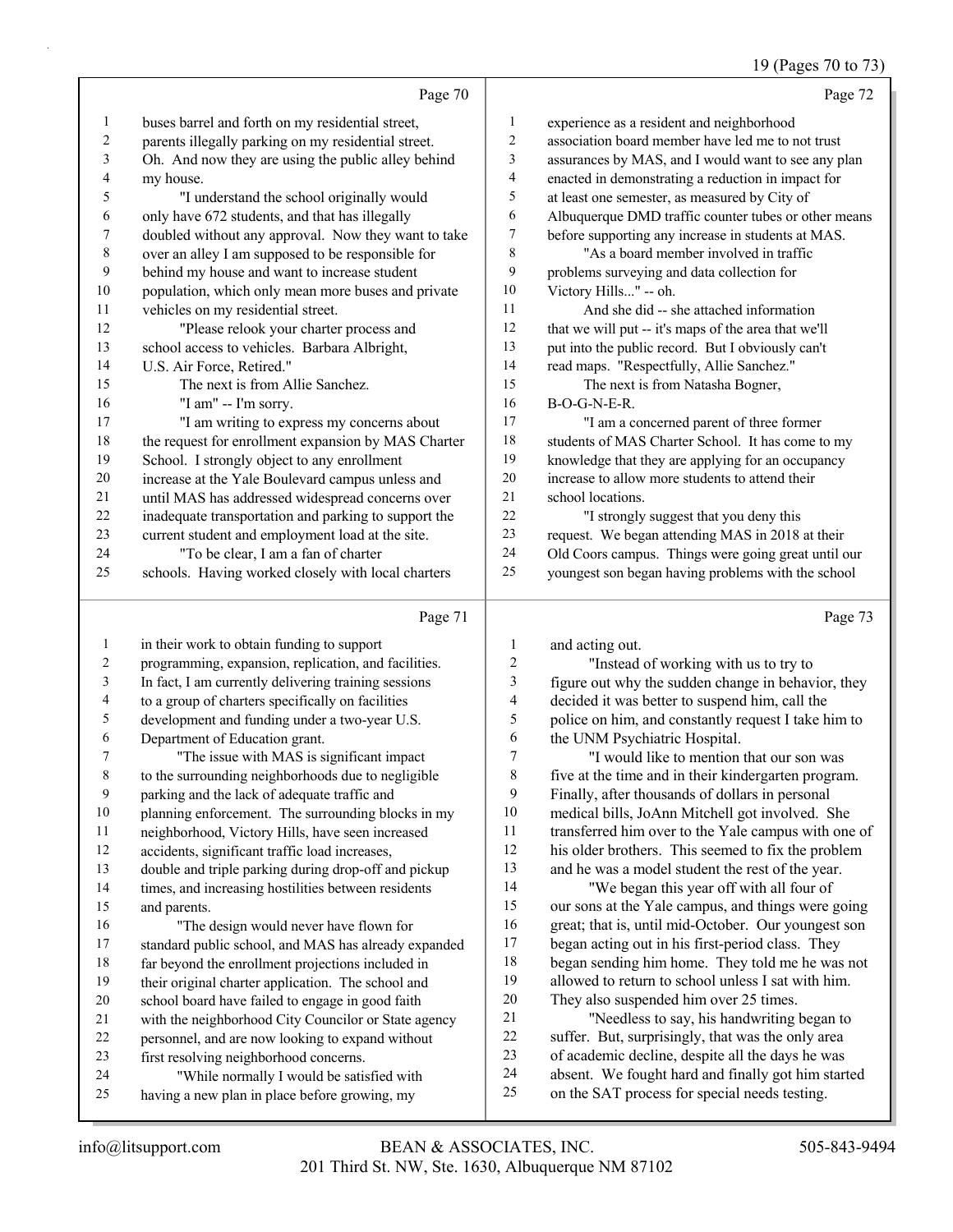20 (Pages 74 to 77)

|                  | Page 74                                              |                | Page 76                                              |
|------------------|------------------------------------------------------|----------------|------------------------------------------------------|
| 1                | "In the middle of his evaluation process,            | $\mathbf{1}$   | And it's -- it's lengthy, but it's the               |
| $\overline{c}$   | they sent us a certified letter of an expulsion      | $\overline{c}$ | last one.                                            |
| 3                | hearing. We received documentation of our son's      | 3              | "To the Honorable Members of the Public              |
| 4                | behavior. Unfortunately, this written documentation  | 4              | Education Commission. I am writing in regard to a    |
| 5                | did not line up with the texts and e-mail            | 5              | notice discussion and action item on your May 22nd,  |
| 6                | correspondence between the teachers and myself on    | 6              | 2020, agenda Request for Enrollment Cap Increase,    |
| $\boldsymbol{7}$ | dates they had provided in the expulsion hearing     | 7              | Mission Achievement and Success Charter School.      |
| $\,$ $\,$        | evidence. They contradicted each other.              | $\,$ $\,$      | "I apologize for not reaching out sooner,            |
| 9                | "We show up for expulsion hearing and                | 9              | but my office just learned of this item on Wednesday |
| $10\,$           | notify the chairman of the board that vice principal | 10             | of this week. I did not want to miss the             |
| 11               | Franco is aware that we are going through the SAT    | 11             | opportunity to provide local insight into this       |
| 12               | process. The chairman of the board suspends our      | 12             | application.                                         |
| 13               | hearing until the results of the SAT process are in. | 13             | "MAS is an outstanding school with an                |
| 14               | "My son was diagnosed with a developmental           | 14             | amazing staff. Their flagship campus located in our  |
| 15               | delay and required an IEP to help him succeed in the | 15             | Southeast Albuquerque community began as a small     |
| 16               | school setting. Within the first week of us getting  | 16             | charter school with approximately 100 students.      |
| $17\,$           | the IEP, the school did not provide any of the       | 17             | Today it is authorized for more than 1,100.          |
| 18               | services promised and outlined in their IEP.         | 18             | "While that growth speaks volumes for                |
| 19               | "We realize that the school was completely           | 19             | their education success and parent popularity, such  |
| 20               | inept to help a child with special needs. So we      | 20             | exponential growth has failed to address or mitigate |
| 21               | removed him from the school along with his brothers. | 21             | impacts on neighborhood uses and residential areas.  |
| 22               | During this entire process, we began speaking to     | 22             | "Simply put, it has been a challenge for             |
| 23               | lawyers about our rights. We found out that this is  | 23             | the City and neighborhoods who must absorb the       |
| 24               | MAS's usual course of action with difficult          | 24             | impact of a 100 percent increase in activity to and  |
| 25               | students. They suspend and make life hard on         | 25             | from the school campus, which is squeezed between a  |
|                  | Page 75                                              |                | Page 77                                              |
| 1                | parents, putting illegal demands on them. If they    | 1              | major four-lane City street and tightly clustered    |
| 2                | do not take their child out, they concoct grounds    | $\overline{2}$ | neighborhood on a small two-lane neighborhood access |
| $\mathfrak{Z}$   | for expulsion. They wait for 120 days into school,   | 3              | street not designed for large-scale commercial       |
| 4                | because that is when they are fully funded and have  | 4              | activity.                                            |
| 5                | received all their money for the students.           | 5              | "In spite of our best efforts, MAS has               |

6 "Our lawyer explained that they already had one lawsuit against them this year. We also have filed a lawsuit, but, unfortunately, our lawyer would not have been able to file until next school

 year, which we would have had to keep our child -- our children in that school.

12 "We decided it was not worth the stress and that we would go back to APS. I hope this e-mail finds the right people. Please do more research on MAS and talk with other families who have had similar experiences and those that have had

 a broader range of experience than just those that only have a small bit of success. 19 "I believe that if these other parents

- knew about what happened to families like mine at the school, they would not allow this behavior to
- continue. Sincerely, Natasha Bogner."
- 23 The next letter is from the City of
- Albuquerque, and it's from City Council -- I believe
- it's Pat Davis. Pat Davis.

 past two years. We are concerned that their failure to manage the impacts of their growth at their current cap will be exaggerated by additional enrollment unless the PEC mandates the school implement a traffic management, pedestrian safety, and neighborhood impact mitigation plan.

 failed to comply with any of the informal traffic mitigation agreements we have negotiated over the

14 "There are two major issues which cause the City great concern: Pedestrian safety, especially that of younger children who attend MAS, and neighborhood disruption caused by excess 18 traffic.

- 19 "We have discussed these at length and in depth with school leadership, but for brevity, I will summarize the most pressing of those here.
- 22 "Ross Avenue, Southeast, on which the
- school is sited, is not rated for intense commercial
- traffic. It is a neighborhood access street.
- During school drop-off and pickup times, buses queue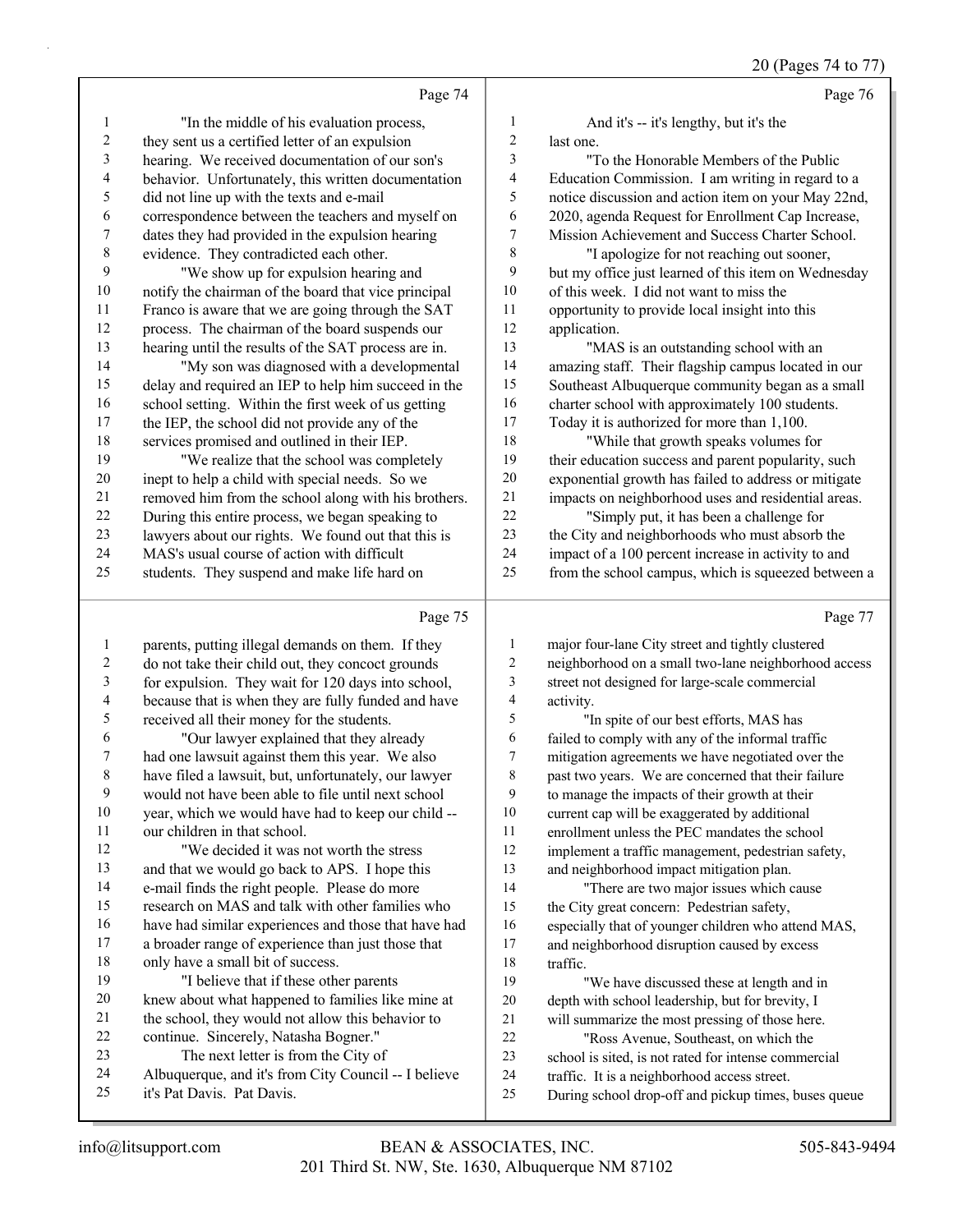#### 21 (Pages 78 to 81)

|                          | Page 78                                              |                | Page 80                                              |
|--------------------------|------------------------------------------------------|----------------|------------------------------------------------------|
| 1                        | on the north curb of Ross while parents queue on the | 1              | schools in the City of Albuquerque.                  |
| 2                        | south curb.                                          | $\overline{2}$ | "For example, roadway crossings for                  |
| 3                        | "Students are frequently observed running            | 3              | student routes to elementary schools are required to |
| $\overline{\mathcal{L}}$ | between buses, across east and westbound lanes of    | $\overline{4}$ | have staffed crossing guards, and when crossing      |
| 5                        | traffic, and between parked and maneuvering cars on  | 5              | major roadways, flashing lights and 15 mile-per-hour |
| 6                        | the south curb.                                      | 6              | school speed zones. Middle and high school           |
| 7                        | "Our traffic engineers and common sense              | 7              | crossings have a minimum lowered speed school zone,  |
| 8                        | have raised serious concerns about any school        | 8              | and on busy roadways, they may also have flashing    |
| 9                        | traffic plan that allows students to dart from       | 9              | beacons.                                             |
| 10                       | between large parked buses and across two active     | 10             | "Just four blocks north of MAS on Yale               |
| 11                       | lanes of busy traffic to access their pickup or      | 11             | Boulevard, those safety precautions are in place for |
| 12                       | drop-off point.                                      | 12             | students crossing Yale Boulevard to and from Lowell  |
| 13                       | "The school has not increased for staff              | 13             | Elementary, a flashing beacon, school speed zone,    |
| 14                       | and visitors in proportion to growth. This has       | 14             | and manned trained crossing guards must be present   |
| 15                       | necessitated staff and visitors to park in the       | 15             | during morning and afternoon student transit.        |
| 16                       | nearby neighborhood, where curbside parking is       | 16             | "MAS students cross the same four-lane               |
| 17                       | already limited for neighbors.                       | 17             | roadway without the benefit of any of those safety   |
| 18                       | "The school lacks an enforceable plan to             | 18             | enhancements.                                        |
| 19                       | accommodate the mix of traffic and transit options   | 19             | "To remedy this, in 2019-2020, MAS                   |
| 20                       | for so many vehicles converging on one city block of | $20\,$         | inexplicably hired a private armed security guard to |
| 21                       | a small two-lane road. As a result, parents          | 21             | serve as a crossing guard. The crossing is not       |
| 22                       | frequently enter from Yale and conduct illegal       | 22             | designated as a school zone, which is required by    |
| 23                       | U-turns through pedestrian crossings in control by   | 23             | City law in order to allow crossing guards to        |
| 24                       | stop sign intersections nearest the schools where    | 24             | enforce traffic controls.                            |
| 25                       | other parents are dropping off children.             | 25             | "On multiple occasions when I visited in             |
|                          | Page 79                                              |                | Page 81                                              |
| 1                        | "The school has apparently commandeered              | 1              | the early mornings in the dark, the armed guard's    |
| 2                        | the entire north curb of the public street, which is | 2              | large black SUV was observed parked in the middle    |
| 3                        | designated for single-passenger vehicle parking.     | 3              | turn lane, where it obstructed the view of oncoming  |
|                          |                                                      |                |                                                      |

- Perfect for parent drop-off and visitor parking to use as the school's private bus parking spots, the
- curb was privately marked as a bus parking zone, removing legal on-street parking for others. 8 "The school allows students to cross a
- busy four-lane major city roadway without trained or certified crossing guards, and without any safety equipment or warnings to vehicular traffic.
- 12 "The school has never requested for the area to be designated as a school zone for safety, which is the only way in City ordinance for a crossing guard to be installed or lawfully obeyed.
- The school did not temporarily employ an armed
- security guard to assist, but, as noted below, that was more equally problematic.
- 19 "The last issue is the most concerning, so I will attempt to explain. As MAS has grown, it had grown downward, meaning it has mostly added younger grades, including elementary grades. However, when
- approved enrollment additions for younger grades,
- 24 the PEC has not required MAS to comply with traffic
- and safety rules followed by other elementary

 traffic and crossing pedestrians. The armed guard wore an all-black uniform and had no safety equipment, front-facing lights, traffic vest, stop sign, et cetera.

8 "He was apparently acting under direction of the school. But neither he nor the school appears to have legal authority to direct traffic or serve as crossing guards.

- 12 "I recently spoke to the principal about this concern, and I understand the guard has recently been relieved of that job, though no new plan is in place.
- 16 "As is noted above, City ordinances only allow for the use of crossing guards in designated school zones. This area is not designated as such, and it does not appear that MAS has ever requested that designation.
- 21 "Absent that designation, I have serious concerns about the safety of MAS students crossing a
- busy four-lane street in the dark under the
- direction of untrained persons, who apparently lack
- the authority to act as crossing guards.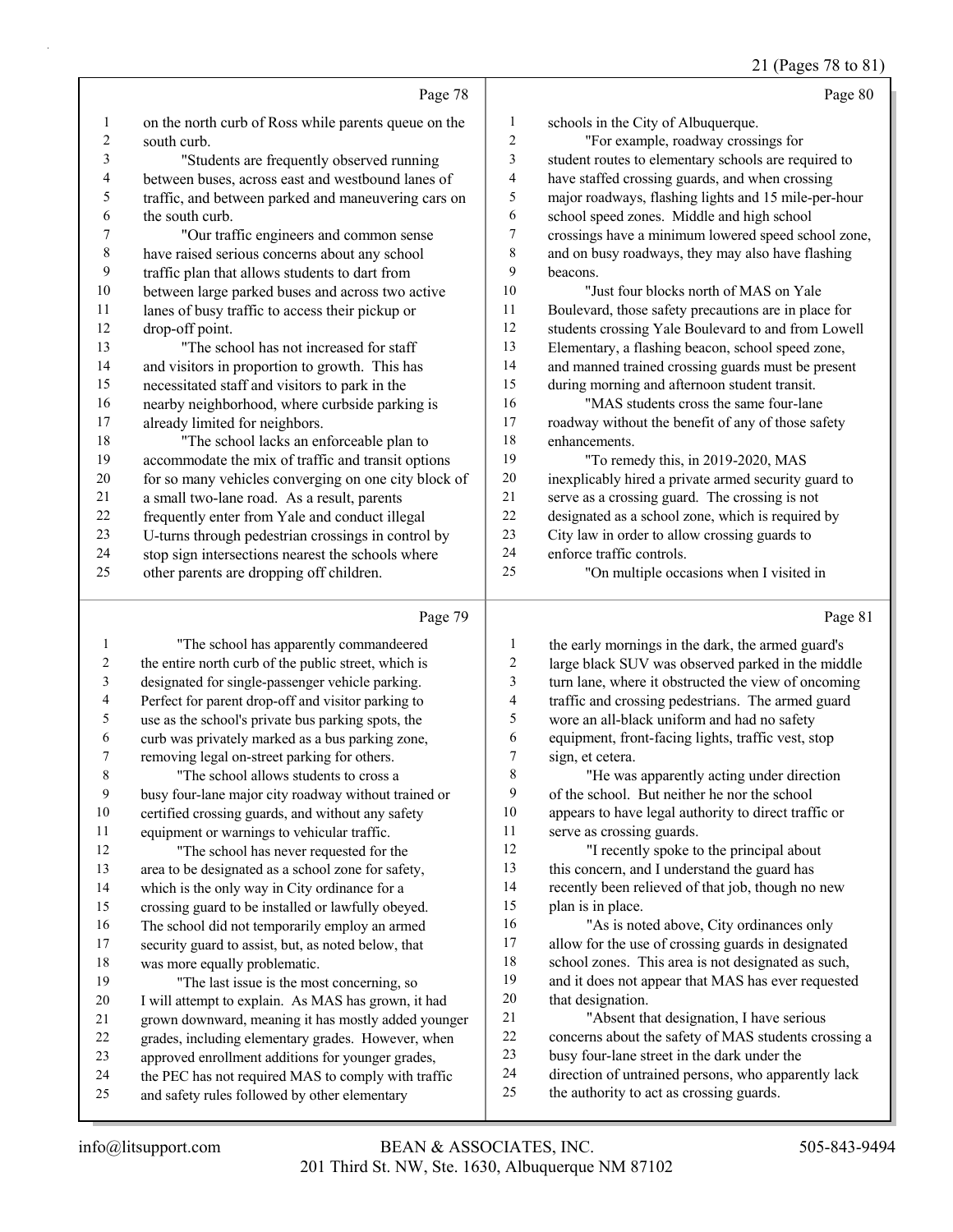### 22 (Pages 82 to 85)

|                          | Page 82                                                                                                     |                | Page 84                                                                                                |
|--------------------------|-------------------------------------------------------------------------------------------------------------|----------------|--------------------------------------------------------------------------------------------------------|
| 1                        | "As we became more aware and concerned                                                                      | $\mathbf{1}$   | "After learning of the PEC's pending                                                                   |
| $\sqrt{2}$               | about these issues in the 2017-'18 school year, my                                                          | $\overline{c}$ | hearing on this matter I reached out this morning to                                                   |
| $\mathfrak{Z}$           | office reached out to MAS to arrange for a meeting                                                          | 3              | Mrs. JoAnn Mitchell, MAS principal, to learn about                                                     |
| $\overline{\mathcal{A}}$ | with neighborhood residents, nearby businesses, and                                                         | 4              | the pending request. We also took the opportunity                                                      |
| 5                        | the school to address these concerns.                                                                       | 5              | to discuss these concerns.                                                                             |
| 6                        | "The school's board chair attended and                                                                      | 6              | "From our conversation, it is clear to me                                                              |
| 7                        | committed to directing parents to avoid using the                                                           | 7              | that Mrs. Mitchell shares our concerns for school                                                      |
| $\,$ $\,$                | neighborhood. He also directed to those in                                                                  | 8              | and student safety. It is also clear that she was                                                      |
| 9                        | attendance that he, not staff, would be the point                                                           | 9              | not informed of the numerous outreaches to school                                                      |
| 10                       | person for these issues.                                                                                    | 10             | leadership through the board and neighborhood leader                                                   |
| 11                       | "After agreeing to enforce more strict                                                                      | 11             | visits regarding these issues.                                                                         |
| 12                       | standards on parents, no change was noted.                                                                  | 12             | "The City is committed to helping MAS                                                                  |
| 13                       | "In the spring of 2019, I again met with                                                                    | 13             | develop a traffic plan and, within the limits of                                                       |
| 14                       | the school board president and our City traffic                                                             | 14             | available funding, to assist with restriping,                                                          |
| 15                       | engineer in our City Council office to review our                                                           | 15             | signage and traffic flow design for the area.                                                          |
| 16                       | concerns and offer solutions, including offering the                                                        | 16             | "We also believe new plans are required                                                                |
| 17                       | use of the abutting community center as a safe                                                              | 17             | for off-site storage of buses during the day so that                                                   |
| $18\,$                   | pickup/drop-off location and/or paving a new access                                                         | 18             | parent and visitor parking spaces can be available                                                     |
| 19                       | road for buses to provide for safer parent and staff                                                        | 19             | on the north curb, where students can access them                                                      |
| $20\,$                   | parking and access on Ross Avenue.                                                                          | 20             | without illegal and unsafely crossing two lanes of                                                     |
| 21                       | "The board president rejected both offers,                                                                  | 21             | traffic.                                                                                               |
| 22                       | saying he could not control the actions of parents                                                          | 22             | "The school should be required to provide                                                              |
| 23                       | or staff coming to or from the school. He did,                                                              | 23             | enough parking spaces for all staff and visitors,                                                      |
| 24                       | however, agree to create a one way drop-off and                                                             | 24             | just as every other development and business in                                                        |
| 25                       | pickup route through the under-utilized parking lot                                                         | 25             | Albuquerque is required to do by the City zoning                                                       |
|                          |                                                                                                             |                |                                                                                                        |
|                          | Page 83                                                                                                     |                | Page 85                                                                                                |
| $\mathbf{1}$             | in the east side of the school.                                                                             | $\mathbf{1}$   | code.                                                                                                  |
| 2                        |                                                                                                             | $\overline{c}$ | "Because MAS is regulated by the State's                                                               |
| 3                        | "This was part of the 2019-2020 school                                                                      | 3              | PEC, MAS is not required to comply with those codes                                                    |
| 4                        | year. When we visited to inspect the plan, we found<br>the school had instead installed modular trailers in | 4              | unless required to do so by the PEC.                                                                   |
| 5                        | that lot and failed to implement the agreed-upon                                                            | 5              | "Mrs. Mitchell and I also believe we                                                                   |
| 6                        | plan.                                                                                                       | 6              | should revisit the City's offer" -- sorry.                                                             |
| 7                        | "While I realize that this letter is                                                                        | 7              | Sorry.                                                                                                 |
| 8                        | lengthy, let me assure you that it is only a brief                                                          | 8              | "Mrs. Mitchell committed to meeting with                                                               |
| 9                        | summary of the more than ten meetings, mediations,                                                          | 9              | the City's traffic engineers and our staff to                                                          |
| 10                       | and site visits conducted with MAS, the                                                                     | 10             | evaluate these concerns and develop a traffic plan                                                     |
| 11                       | neighborhood, and City officials to resolve these                                                           | 11             | to be implemented in the upcoming 2020-2021 school                                                     |
| 12                       | issues over the past four years.                                                                            | 12             | year. I am confident we are finally on the right                                                       |
| 13                       | "Were MAS operating as an APS school, they                                                                  | 13             | path.                                                                                                  |
| 14                       | would be required to have a traffic plan and                                                                | 14             | "I respectfully request PEC approves MAS's                                                             |
| 15                       | implement the basic safety requirements to ensure                                                           | 15             | enrollment cap adjustment request, it do so as a                                                       |
| 16                       | that parents, students, staff, and visitors can all                                                         | 16             | conditional approval, requiring MAS to participate                                                     |
| 17                       | access the school safely together.                                                                          | 17             | with the City of Albuquerque in the development of a                                                   |
| 18                       | "Were MAS a City-licensed business, it                                                                      | 18             | Traffic Safety and Neighborhood Impact Mitigation                                                      |
| 19                       | would not be permitted to operate without                                                                   | 19             | Plan prior to the 2021-'22 school year.                                                                |
| $20\,$                   | demonstrating adequate parking and would not be                                                             | $20\,$         | "I realize that this letter may reach you                                                              |
| 21                       | permitted to commandeer City streets for private                                                            | 21             | at some late hour, but I will make myself available                                                    |
| 22                       | use.                                                                                                        | $22\,$         | by phone to answer any questions.                                                                      |
| 23                       | "It is my opinion that the PEC should not                                                                   | 23             | "Finally, let me reiterate that                                                                        |
| 24<br>25                 | approve any charter or enrollment expansion for any<br>campus without a traffic management plan.            | 24<br>25       | Mrs. Mitchell and MAS have [inaudible] impressive<br>outcomes for students, and it is no surprise that |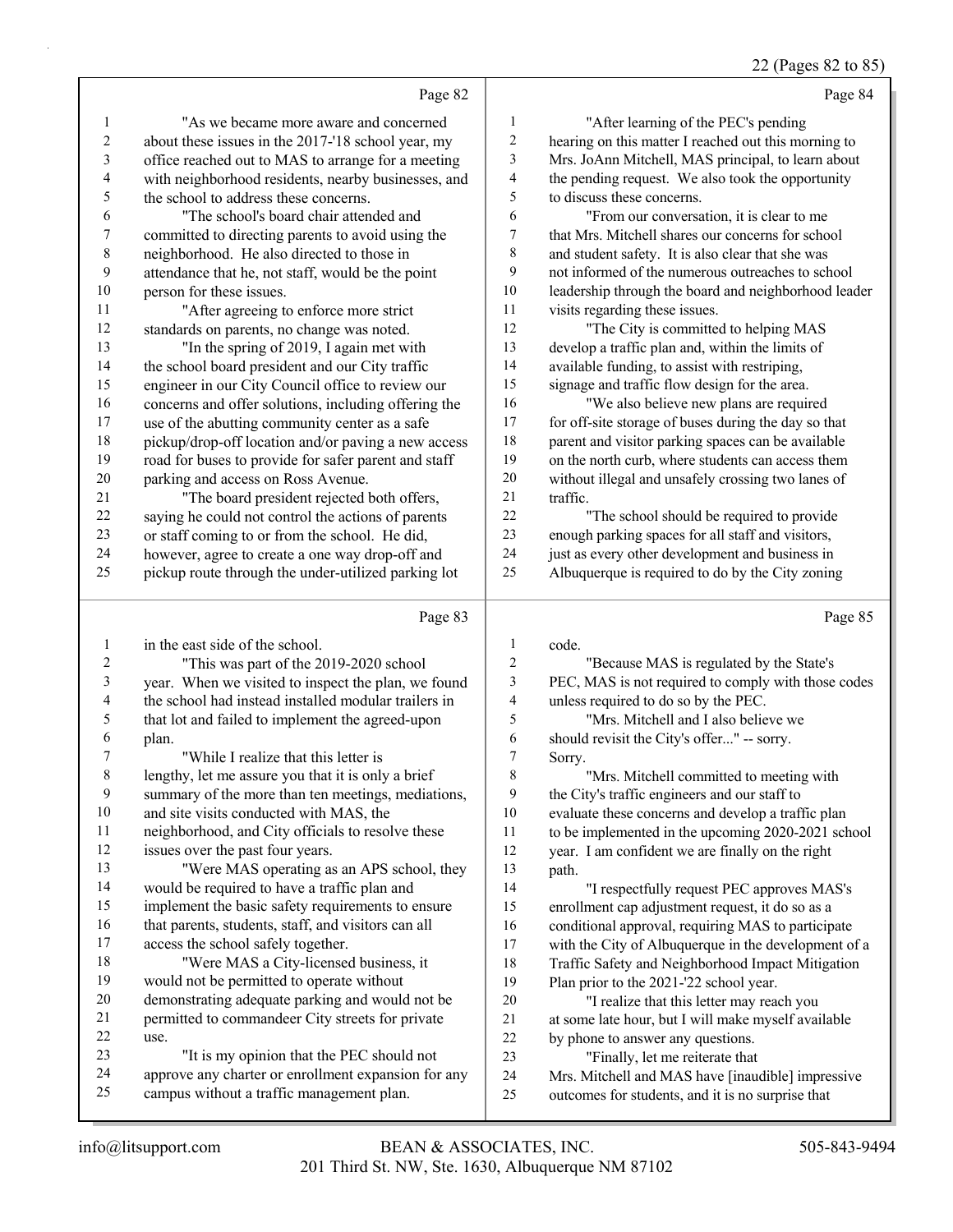|        |                                                     |              | 23 (Pages 86 to 89)                                 |
|--------|-----------------------------------------------------|--------------|-----------------------------------------------------|
|        | Page 86                                             |              | Page 88                                             |
| 1      | more students want to join the MAS team. I remain a | $\mathbf{1}$ | Ruiz?                                               |
| 2      | supporter of their approach. But like any new or    | 2            | COMMISSIONER RUIZ: Yes.                             |
| 3      | expanded development in an urban setting,           | 3            | COMMISSIONER ARMBRUSTER: Commissioner               |
| 4      | investments in growth require equal investments to  | 4            | Crone?                                              |
| 5      | manage the impacts on neighborhood uses.            | 5            | <b>COMMISSIONER CRONE: Yes.</b>                     |
| 6      | "It's a simple neighborhood policy that is          | 6            | COMMISSIONER ARMBRUSTER: I can hardly               |
| 7      | long overdue in the neighborhood and MAS community. | 7            | hear you, Commissioner Crone, by the way.           |
| 8      | In service, Pat Davis, President, Albuquerque City  | 8            | Commissioner Raftery?                               |
| 9      | Council, City Councilor, District 6."               | 9            | COMMISSIONER RAFTERY: Yes.                          |
| 10     | And that is it. So thank everyone. And              | 10           | COMMISSIONER ARMBRUSTER: Commissioner               |
| 11     | thanks, everyone, for your patience with the time.  | 11           | Gipson?                                             |
| 12     | And we were happy that we were able to accommodate  | 12           | THE CHAIR: Yes.                                     |
| 13     | everyone. So we appreciate this.                    | 13           | COMMISSIONER ARMBRUSTER: Commissioner               |
| 14     | COMMISSIONER VOIGT: Madam Chair?                    | 14           | Chavez?                                             |
| 15     | THE CHAIR: Is --                                    | 15           | COMMISSIONER CHAVEZ: Yes.                           |
| 16     | COMMISSIONER VOIGT: It's me. Hi.                    | 16           | <b>COMMISSIONER ARMBRUSTER: Commissioner</b>        |
| 17     | Could I request that we take a five- to             | 17           | Davis?                                              |
| 18     | ten-minute brief break and give us time to also     | 18           | <b>COMMISSIONER DAVIS: Yes.</b>                     |
| 19     | process some of the information that's been         | 19           | COMMISSIONER ARMBRUSTER: Commissioner               |
| $20\,$ | presented?                                          | 20           | Armbruster votes "Yes."                             |
| 21     | THE CHAIR: And I'm more than willing to             | 21           | Commissioner Voigt?                                 |
| 22     | do that. But could we just get through at least the | 22           | COMMISSIONER VOIGT: Yes.                            |
| 23     | approval of the Consent Agenda and quick things,    | 23           | COMMISSIONER ARMBRUSTER: Commissioner               |
| 24     | just so that we kind of have a more natural break?  | 24           | Robbins?                                            |
| 25     | Can we do that?                                     | 25           | COMMISSIONER ROBBINS: Yes.                          |
|        | Page 87                                             |              | Page 89                                             |
| 1      | COMMISSIONER VOIGT: Sure. I didn't know             | 1            | COMMISSIONER ARMBRUSTER: Ten to one.                |
| 2      | where we were on the agenda. I thought you guys     | 2            | Passes.                                             |
| 3      | took everything up to No. 6.                        | 3            | THE CHAIR: The motion passes, ten-zero.             |
| 4      | THE CHAIR: No, we're still on -- oh,                | 4            | Thank you.                                          |
| 5      | shoot. Sorry. I just -- my screen goes blank.       | 5            | So now we'll take a short break. No more            |
| 6      | No. We're only on No. 3. So now, we're              | 6            | than ten, okay?                                     |
| 7      | on to No. 4, which is the Consent Agenda.           | 7            | COMMISSIONER VOIGT: Thank you.                      |
| 8      | And I do not believe there's any changes            | 8            | THE CHAIR: Thank you.                               |
| 9      | to that. There's been no request to remove anyone   | 9            | (Recess taken, 11:00 a.m. to 11:15 a.m.)            |
| 10     | off.                                                | 10           | THE CHAIR: Okay. So we're all back.                 |
| 11     | MS. KAREN WOERNER: That's correct,                  | 11           | Thanks for the break.                               |
| 12     | Madam Chair.                                        | 12           | So we are on to Item No. 5, which is                |
| 13     | THE CHAIR: Okay. So I will entertain a              | 13           | Report from Options for Parents and the Charter     |
| 14     | motion to approve the Consent Agenda.               | 14           | School Division.                                    |
| 15     | COMMISSIONER DAVIS: I so move.                      | 15           | MR. ALAN BRAUER: Madam Chair, members of            |
| 16     | THE CHAIR: There's a motion by                      | 16           | the Commission, good to be here with you today. Can |
| 17     | Commissioner Davis.                                 | $17\,$       | you hear me okay?                                   |
| 18     | COMMISSIONER RAFTERY: I second.                     | 18           | COMMISSIONERS: Yes.                                 |
| 19     | THE CHAIR: There's a second by                      | 19           | MR. ALAN BRAUER: I'll be fairly brief.              |
| 20     | Commissioner Raftery. But there needs to be a       | $20\,$       | I -- the first part of my report, I wanted to       |
| 21     | roll-call vote. Commissioner Armbruster?            | 21           | apologize to all the Commissioners for the Zoom     |
| 22     | COMMISSIONER ARMBRUSTER: Commissioner               | $22\,$       | issues that we had last week. That was an internal  |
| 23     | Caballero?                                          | 23           | departmental issue. We solved it. But I know that   |
| 24     | COMMISSIONER CABALLERO: Yes.                        | 24           | that puts you all in a bind, and we had to postpone |

25 COMMISSIONER ARMBRUSTER: Commissioner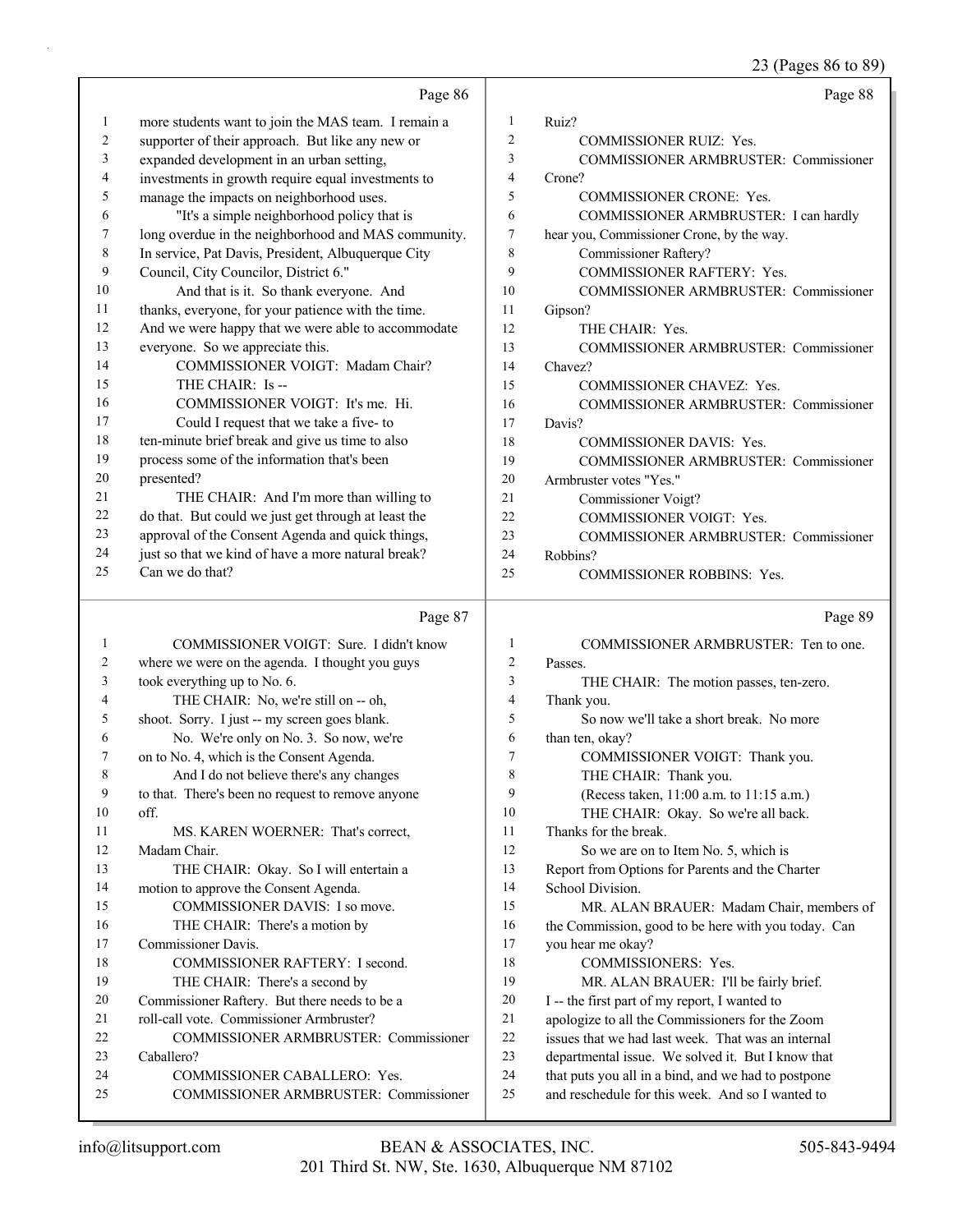Page 93

|                | Page 90                                              |    | Page 92                                              |
|----------------|------------------------------------------------------|----|------------------------------------------------------|
| $\mathbf{1}$   | first apologize and atone for that.                  | 1  | sooner than later, we'll be able to complete those   |
| $\overline{2}$ | And Beverly, Karen, and myself are working           | 2  | hires.                                               |
| 3              | with the Department to make sure that we have a PEC  | 3  | The second thing I wanted to share is I              |
| 4              | Zoom [inaudible] as we move forward. So, hopefully,  | 4  | think you all were noticed through me that Extended  |
| 5              | we will no longer have the issues that we            | 5  | Learning Time and K5-Plus and K12-Plus pilot         |
| 6              | experienced last week that would happen anymore.     | 6  | programs have been discontinued for next year. That  |
| 7              | The second thing I wanted to share is just           | 7  | will have implications for our charter schools, for  |
| 8              | a few updates from -- one is -- [inaudibility due to | 8  | sure, with their budgets.                            |
| 9              | connectivity issues].                                | 9  | The program -- anything that's happening             |
| 10             | (A discussion was held off the record.)              | 10 | between now and June 30th of this year is going to   |
| 11             | MR. ALAN BRAUER: Okay. I turned my video             | 11 | continue in the appropriate virtual learning         |
| 12             | off. Is that better?                                 | 12 | processes that the schools put into place with their |
| 13             | MS. KAREN WOERNER: Much better.                      | 13 | Continuous Learning Plans.                           |
| 14             | MR. ALAN BRAUER: Okay. Sorry you won't               | 14 | The other item I wanted to share is that             |
| 15             | see my face when I'm talking. I wanted to share      | 15 | the Secretary has authorized a Reentry to School     |
| 16             | that there was a -- there is a hiring freeze in      | 16 | Task Force. I'm pleased say the Chair is part of     |
| 17             | place [inaudibility due to connectivity issues].     | 17 | that task force. She'll likely share some more       |
| 18             | Still having a hard time?                            | 18 | information during her comments. But I just wanted   |
| 19             | THE CHAIR: Alan -- yeah, we are.                     | 19 | to acknowledge that the PEC is part of that group,   |
| 20             | COMMISSIONER RUIZ: Alan, can you just use            | 20 | and that it's really important for you all to have a |
| 21             | the call-in number and call, because that seems to   | 21 | voice as we develop our plan for reentering into     |
| 22             | work. It worked earlier for one for me. And then     | 22 | school for next year.                                |
| 23             | Pattie had to do it yesterday. Perhaps you can just  | 23 | We are planning to meet weekly with the              |
| 24             | call in on the call-in number, and that'll solve all | 24 | Secretary and the other task force members. I was    |
| 25             | the Internet issues.                                 | 25 | privileged to be part of the group as kind of like   |

# Page 91  $\vert$

|                | MR. ALAN BRAUER: Great idea. Let me do              | 1  | an observer and a partner as part of the leadership  |
|----------------|-----------------------------------------------------|----|------------------------------------------------------|
| $\overline{2}$ | that now.                                           | 2  | team with the PED.                                   |
| 3              | THE CHAIR: Unfortunately, Pattie's                  | 3  | So more to come around that as we move               |
| 4              | problems were Pattie yesterday. So                  | 4  | into June, I'm sure, with our upcoming meetings on   |
| 5              | COMMISSIONER RUIZ: That -- but I can tell           | 5  | some of the planning that's going to be in place.    |
| 6              | you that I experienced that, too. I know you and I  | 6  | One other item that I wanted to share is             |
| 7              | have discussed that. And it was your own -- but     | 7  | that I just got an e-mail from the Department that   |
| 8              | it's just easier if you call in if you're getting   | 8  | the New Mexico Vistas website is now back up. So I   |
| 9              | all warbled like that.                              | 9  | think that's something that we have been working on, |
| 10             | MR. ALAN BRAUER: Okay. I'm going to do              | 10 | for sure, and I know that the PEC has been           |
| 11             | that right now. Can you hear me right now?          | 11 | anticipating seeing the results.                     |
| 12             | THE CHAIR: We can.                                  | 12 | Though, now, when you go onto                        |
| 13             | MR. ALAN BRAUER: Okay. If it gets bad, I            | 13 | NewMexicoschools.com, you should be able to see each |
| 14             | will -- let me see here -- you know what? I'm just  | 14 | of the schools' interfaces. There may still be some  |
| 15             | about ready to log in here.                         | 15 | bugs that are in there, as with any new program.     |
| 16             | COMMISSIOENR VOIGT: You know, I think               | 16 | But as of right now, it is fully launched, and you   |
| 17             | it's -- when you're further away from your device,  | 17 | can view that for sure.                              |
| 18             | it's clearer.                                       | 18 | One last thing in terms of -- in terms of            |
| 19             | MR. ALAN BRAUER: I'll keep on going. If             | 19 | an update before I move into the other agenda items, |
| 20             | we do have another issue, I'll stop. But I was      | 20 | I wanted to share that Dr. Gwen Perea-Warniment, the |
| 21             | saying that we do have a hiring freeze right now in | 21 | Deputy Secretary of Teaching, Learning and           |
| 22             | place. And we have -- we have two other positions   | 22 | Assessment, put together a [inaudible] to review     |
| 23             | within our Charter School Division that we were in  | 23 | Continuous Learning Plans and to learn from the      |
| 24             | the process of hiring. But at this stage, we're on  | 24 | schools, charters, and districts on what's working   |
| 25             | a holding pattern on those. But we're hoping,       | 25 | well and how do we lift up those bright spots as we  |
|                |                                                     |    |                                                      |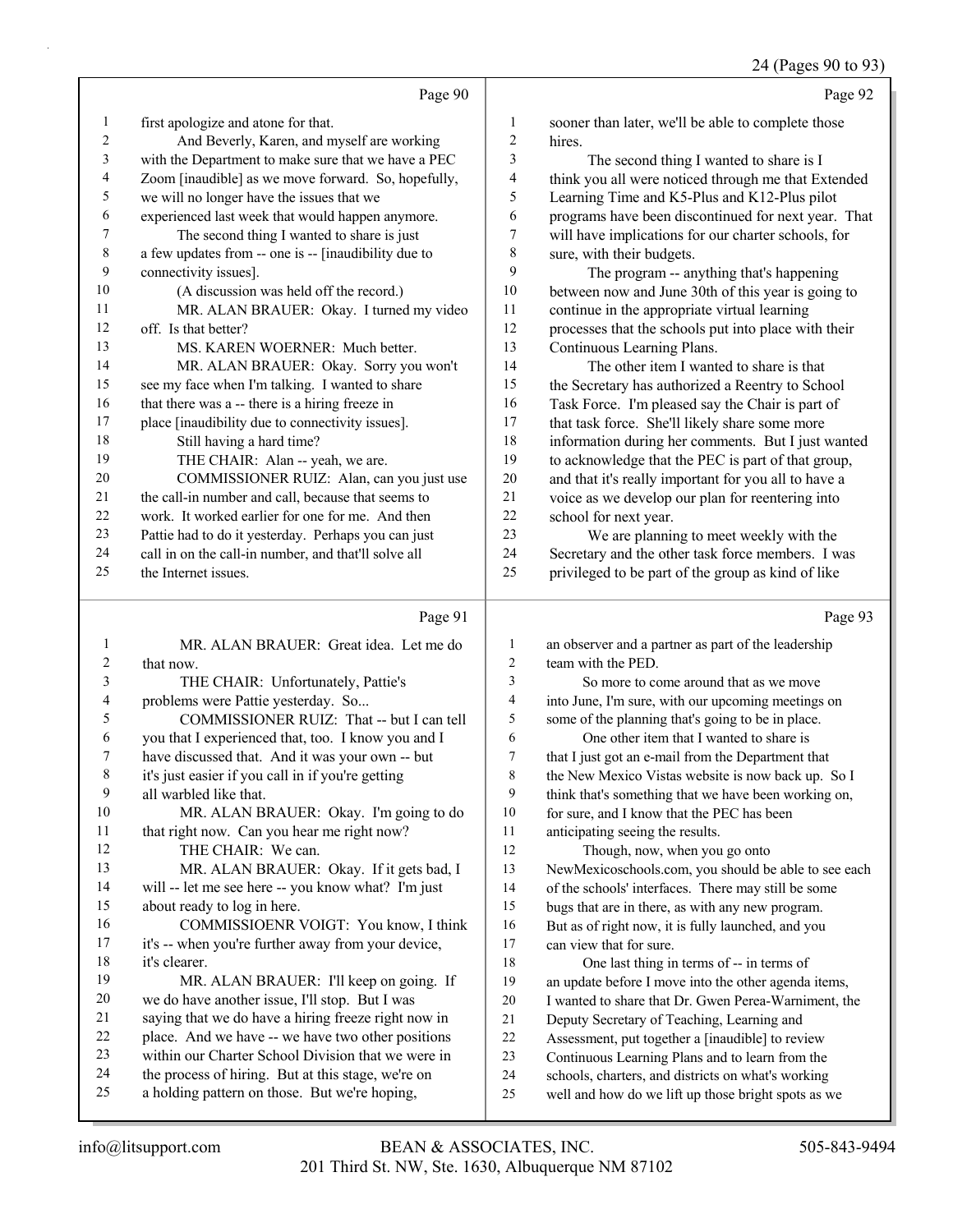#### 25 (Pages 94 to 97)

|              |                                                                                   |                              | 25 (Pages 94 to 97)                                                                      |
|--------------|-----------------------------------------------------------------------------------|------------------------------|------------------------------------------------------------------------------------------|
|              | Page 94                                                                           |                              | Page 96                                                                                  |
| 1            | move into the next phase of next year in our                                      | 1                            | MS. KATHY SANDOVAL: Marty's having                                                       |
| 2            | learning processes.                                                               | 2                            | trouble getting his mute off.                                                            |
| 3            | And so as I -- we just started that this                                          | 3                            | MS. KAREN WOERNER: He's unmuted now.                                                     |
| 4            | week. So I am -- I will have more information in                                  | $\overline{\mathcal{A}}$     | Marty, can you speak?                                                                    |
| 5            | June in terms of what we're learning from our                                     | 5                            | MS. KATHY SANDOVAL: Oh, is he? Marty?                                                    |
| 6            | [inaudible] review of large sample size of those                                  | 6                            | Uh-oh. A lawyer we can't hear. That's not a good                                         |
| 7            | Continuous Learning Plans. And I can share more of                                | 7                            | sign.                                                                                    |
| $\,8\,$      | that today in our agenda.                                                         | 8                            | MS. KAREN WOERNER: I don't hear him. But                                                 |
| 9            | And with that, I'll wait for my -- I have                                         | 9                            | he is unmuted. Marty?                                                                    |
| 10           | a highlight and appreciation that I wanted to do.                                 | 10                           | The other option, Marty, would be to call                                                |
| 11           | But at this stage, Madam Chair, I can move into                                   | 11                           | in on the phone line in --                                                               |
| 12           | Part B, which is Schools of Concern.                                              | 12                           | MS. KATHY SANDOVAL: Oh, he says he's --                                                  |
| 13           | (All "inaudibles" due to                                                          | 13                           | Marty, can you hear us now? Martin?                                                      |
| 14           | connectivity issues.)                                                             | 14                           | MS. KAREN WOERNER: He appears to be                                                      |
| 15           | THE CHAIR: Absolutely.                                                            | 15                           | there, but we cannot hear him.                                                           |
| 16           | MS. KAREN WOERNER: Madam Chair, if                                                | 16                           | MS. KATHY SANDOVAL: Okay. He needs the                                                   |
| 17           | there's anyone from the school here, should I be                                  | 17                           | phone number.                                                                            |
| 18           | adding them?                                                                      | 18                           | THE CHAIR: Actually, the easiest thing to                                                |
| 19           | THE CHAIR: Yes. Yeah. Yeah.                                                       | 19                           | do is to go to the audio settings by the mute                                            |
| 20           | MS. KAREN WOERNER: I see Kathy Sandoval.                                          | $20\,$                       | button. And if you click on "Join by Phone," the                                         |
| 21           | So let me add her and see if there's anyone else                                  | 21                           | phone numbers all pop up.                                                                |
| 22           | that needs to be added.                                                           | 22                           | MS. KATHY SANDOVAL: Okay. Chairwoman                                                     |
| 23           | THE CHAIR: Okay.                                                                  | 23                           | Gipson, say that again.                                                                  |
| 24           | MS. KAREN WOERNER: Kathy, you have been                                           | 24                           | THE CHAIR: So go to the mute -- go by the                                                |
| 25           | added as a panelist for this discussion and you can                               | 25                           | mute button, and then there's that arrow right there                                     |
|              | Page 95                                                                           |                              | Page 97                                                                                  |
|              |                                                                                   |                              |                                                                                          |
| $\mathbf{1}$ | unmute yourself. Is there anyone else?                                            | 1                            | to the right of the mute button. When you go to                                          |
| 2            | MS. KATHY SANDOVAL: Yes, our lawyer,                                              | 2                            | that, you'll see a list, and you click on Join Audio                                     |
| 3            | Marty Esquivel.                                                                   | 3                            | by Phone. And when you click on that, the phone                                          |
| 4            | MS. KAREN WOERNER: Okay. And is that all                                          | $\overline{\mathbf{4}}$<br>5 | numbers automatically populate on the screen.<br>MS. KATHY SANDOVAL: Okay. I'll tell him |
| 5<br>6       | from the school, Kathy?                                                           | 6                            | that.                                                                                    |
|              | MS. KATHY SANDOVAL: That's all.                                                   | 7                            | MS. KAREN WOERNER: Yeah. It says,                                                        |
| 8            | MS. KAREN WOERNER: Thank you. Marty is                                            | 8                            | "Switch to Phone Audio."                                                                 |
| 9            | coming in. Marty, you've been added as a panelist                                 | 9                            | COMMISSIONER ARMBRUSTER: Madam Chair?                                                    |
| 10           | and you would need to unmute to speak.<br>THE CHAIR: So are those the three hands | 10                           | THE CHAIR: Yes.                                                                          |
| 11           | that were raised, Karen?                                                          | 11                           | COMMISSIONER ARMBRUSTER: While we're                                                     |
| 12           | MS. KAREN WOERNER: They are not.                                                  | 12                           | waiting for that to occur, on mine, I keep seeing,                                       |
| 13           | THE CHAIR: Okay. So I think I should                                              | 13                           | like e-mails coming across my screen. Where are                                          |
| 14           | just let individuals who are here participating know                              | 14                           | those going?                                                                             |
| 15           | that we do not take questions and/or comments from                                | 15                           | THE CHAIR: Are those chats?                                                              |
| 16           | the participants during a -- during a meeting. So I                               | 16                           | COMMISSIONER ARMBRUSTER: Some say, "To                                                   |
| 17           | don't want you to get frustrated if you have your                                 | 17                           | All Panelists."                                                                          |
| 18           | hand raised and there's an expectation that you're                                | 18                           | THE CHAIR: That's your chat. Those are                                                   |
| 19           | going to be recognized to speak.                                                  | 19                           | chats; they're not e-mails.                                                              |
| 20           | Public comment is over, and the only other                                        | 20                           | COMMISSIONER ARMBRUSTER: Oh. I just                                                      |
| 21           | individuals that the Commission will hear from                                    | 21                           | wondered were they for me to read? Okay.                                                 |
|              | during the rest of this meeting is from schools and                               | 22                           | MR. MARTY ESQUIVEL: Hello. It's                                                          |
|              |                                                                                   |                              |                                                                                          |
| 22<br>23     | individuals that are on the agenda and are part of                                | 23                           | Mr. Esquivel. I apologize for the problem.                                               |

- 23 individuals that are on the agenda and are part of
- 24 any school's presentation.
- 25 Okay.
- 201 Third St. NW, Ste. 1630, Albuquerque NM 87102 info@litsupport.com BEAN & ASSOCIATES, INC. 505-843-9494

THE CHAIR: There you go. That's okay.

25 We're just glad you got in.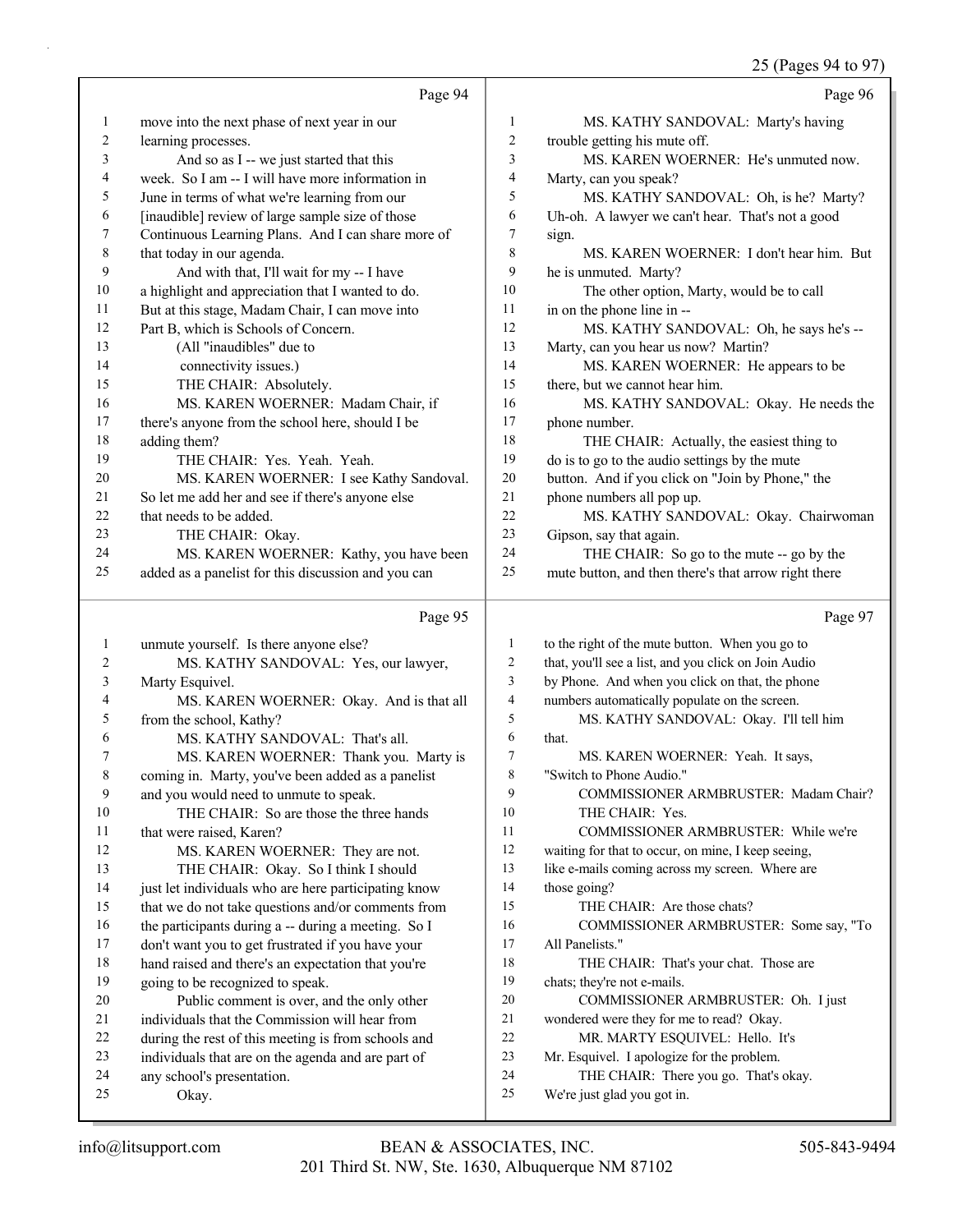26 (Pages 98 to 101)

|                          |                                                                                                        |                               | 20 (1 ages 70 to 101                                                                                    |
|--------------------------|--------------------------------------------------------------------------------------------------------|-------------------------------|---------------------------------------------------------------------------------------------------------|
|                          | Page 98                                                                                                |                               | Page 100                                                                                                |
| $\mathbf{1}$             | MR. MARTY ESQUIVEL: Okay. Trying to                                                                    | $\mathbf{1}$                  | take part in.                                                                                           |
| $\boldsymbol{2}$         | catch up with technology here.                                                                         | $\overline{c}$                | And so I thought it would be helpful for                                                                |
| 3                        | THE CHAIR: I know. So thanks for being                                                                 | 3                             | the school, Ms. Sandoval, to clarify those two                                                          |
| 4                        | here and thanks for giving us this time.                                                               | $\overline{4}$                | things; first, the CNM partnership and what's                                                           |
| 5                        | I'm going to turn it to Alan, to the                                                                   | 5                             | possible and feasible for students to continue to                                                       |
| 6                        | Director, for a moment, because he has a little more                                                   | 6                             | choose that school for some of their coursework, and                                                    |
| $\boldsymbol{7}$         | information about the background of why we're here.                                                    | 7                             | then also clarifying the school's policy around                                                         |
| $\,$ $\,$                | Just so that you know, the Director and I                                                              | 8                             | reimbursing coursework, including textbooks.                                                            |
| $\mathbf{9}$             | have had -- had several conversations about concerns                                                   | 9                             | MS. KATHY SANDOVAL: Okay. Thank you,                                                                    |
| $10\,$                   | that had been brought in to the -- to the Charter                                                      | $10\,$                        | Alan. So I'll take those in that order.                                                                 |
| 11                       | School Division. So we just felt it would be best                                                      | 11                            | Back in March, I was informed by CNM that                                                               |
| 12                       | to be able to clear the air and find out what's                                                        | 12                            | they were going to electronic textbooks. The                                                            |
| 13                       | going on, and the Director would then be able to                                                       | 13                            | textbooks kind of evaporate into the vapor at the                                                       |
| 14                       | communicate back to folks that have called him as                                                      | 14                            | end of the semester.                                                                                    |
| 15                       | well.                                                                                                  | 15                            | And, in the past, we've always had                                                                      |
| 16                       | So, Alan, do you want to jump in if you're                                                             | 16                            | something tangible. Though this was not done with                                                       |
| 17                       | there?                                                                                                 | $17$                          | any kind of information from CNM, I told them that I                                                    |
| 18                       | MR. ALAN BRAUER: Chairwoman and                                                                        | 18                            | could not do the textbook -- the electronic                                                             |
| 19                       | Commissioners, can you hear me okay?                                                                   | 19                            | textbook, that I would need to have a hard copy,                                                        |
| 20                       | THE CHAIR: Yes, we can.                                                                                | $20\,$                        | that the students, then -- we -- they turn it in and                                                    |
| 21                       | MR. ALAN BRAUER: I just did the swap to                                                                | $21\,$                        | we can give it to another student.                                                                      |
| 22                       | the phone just to make things a little bit easier,                                                     | 22                            | That's not true with this situation. The                                                                |
| 23                       | so I wanted to make sure.                                                                              | 23                            | students had to go set up a -- what is -- in                                                            |
| 24                       | Commissioners and members of the school                                                                | 24                            | essence, is a charge account with CNM. And, you                                                         |
| 25                       | team, there have been a couple -- starting back in                                                     | 25                            | know, those little monkeys, they weren't just --                                                        |
|                          |                                                                                                        |                               |                                                                                                         |
|                          |                                                                                                        |                               |                                                                                                         |
|                          | Page 99                                                                                                |                               | Page 101                                                                                                |
| $\mathbf{1}$             | early March, there were a couple of constituents                                                       | $\mathbf{1}$                  | they weren't just getting the textbook. They were                                                       |
| 2                        | that reached out to the Department or to the Charter                                                   | $\overline{c}$                | also getting some snacks and other things.                                                              |
| $\mathfrak{Z}$           | School Division regarding the CNM partnership that                                                     | $\mathfrak{Z}$                | So, I mean, it wasn't good custodianship                                                                |
| $\overline{\mathcal{A}}$ | you all have had.                                                                                      | $\overline{\mathcal{A}}$<br>5 | of public funds.                                                                                        |
| 5<br>6                   | I think that the school has -- did not                                                                 | 6                             | So I talked to Kate and I said, "I can't                                                                |
| 7                        | continue their partnership through an MOU with CNM,                                                    | $\tau$                        | do this. What you need to do is kind of do what UNM                                                     |
| 8                        | from what I understood.                                                                                | 8                             | does." UNM rocks on that, and we have an MOU with<br>them.                                              |
| 9                        | I did reach out to Ms. Sandoval in early                                                               | 9                             |                                                                                                         |
| $10\,$                   | March to learn a little bit more. But I also know<br>that that's when the world changed for all of us. | 10                            | And what they do is they say to the                                                                     |
| 11                       |                                                                                                        | 11                            | professors, "Okay, here's the deal. If you want to<br>use an electronic textbook, that's great. But you |
| 12                       | And I know there were lots of things that took a lot<br>of our prioritized time for sure.              | 12                            | will also have, in the bookstore, a copy of -- a                                                        |
| 13                       | And so I think the first concern item                                                                  | 13                            | hard-copy book that the kids can use. They can go                                                       |
| 14                       | that's been raised is some family members of                                                           | 14                            | onto Amazon; they can go wherever they want to go                                                       |
| 15                       | students that go to AIMS wanted to continue to take                                                    | 15                            | and try to get the best price for that textbook.                                                        |
| 16                       | courses at CNM. And they just had concerns around                                                      | 16                            | They can share it with other people.                                                                    |
| 17                       | what that process could potentially look like while                                                    | 17                            | So I was not -- with CNM, I did not have                                                                |
| 18                       | also staying on the -- on track with AIMS's course                                                     | 18                            | the ability to do that. So that's where that came                                                       |
| 19                       | of study.                                                                                              | 19                            | from.                                                                                                   |
| 20                       | The other thing that was raised for us was                                                             | 20                            | They have a signed agreement with me. But                                                               |
| 21                       | also -- and I think this is a discussion item for                                                      | $21\,$                        | I had to strike out the electronic textbook. To me,                                                     |
| 22                       | AIMS to share and to clarify -- is that a few folks                                                    | 22                            | that's a violation of law, okay? And Marty will                                                         |
| 23                       | raised the concern that AIMS only reimburses                                                           | 23                            | talk more about that.                                                                                   |
| 24                       | coursework that receives a passing grade and not                                                       | 24                            | As far as the policy, no. You guys have                                                                 |
| 25                       | reimbursing all dual credit coursework that students                                                   | 25                            | my policy handbook. I have to turn it in every                                                          |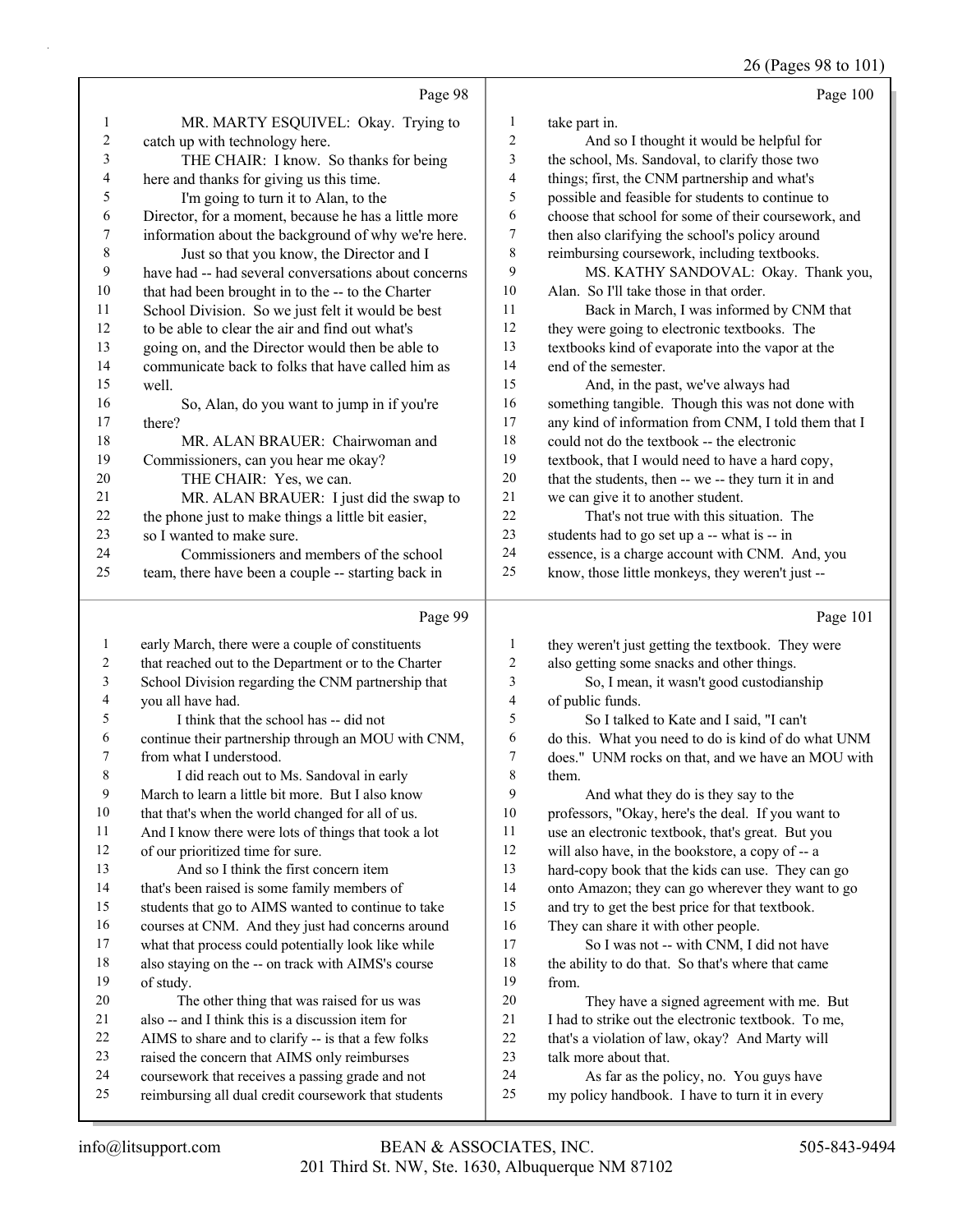|                |                                                      |                | $27$ (1 ages 102 to 109                              |
|----------------|------------------------------------------------------|----------------|------------------------------------------------------|
|                | Page 102                                             |                | Page 104                                             |
| 1              | year. I do not have a policy that you have to pass   | 1              | say that the school will contract with the bookstore |
| $\overline{c}$ | a course with a particular grade.                    | $\overline{c}$ | on the book.                                         |
| 3              | I do have a policy -- and I'll tell you              | 3              | So this has kind of vaulted -- this new              |
| 4              | how we got to that -- that -- that students figured  | 4              | requirement for the electronic text, if you will,    |
| 5              | out pretty darn quick, when we first started this    | 5              | has kind of vaulted this into a pretty major expense |
| 6              | back in 2008 -- that's how long -- that's how far    | 6              | for the school and some -- you know, some liability, |
| 7              | back this policy goes -- students were getting the   | 7              | expense anywhere from, you know, five figures, over  |
| $\,8\,$        | hard-copy book -- because there was no such thing as | 8              | 10,000 bucks.                                        |
| 9              | an E-book at that time -- and they were dropping the | 9              | So what we had hoped a couple of months              |
| 10             | class, turning the book in, and pocketing the money. | $10\,$         | ago was that, you know, we could sit down and have a |
| 11             | That's a violation of law.                           | 11             | face-to-face with CNM and see if we could reach some |
| 12             | So what we have was -- verbally, we tell             | 12             | kind of compromise. And, certainly, I cannot         |
| 13             | the students, "You can't drop that class, you've got | 13             | imagine that an electronic textbook cannot be        |
| 14             | to keep going with the class, you've got to use that | 14             | reduced down to -- or that there has to be some form |
| 15             | textbook and then turn it in at the end of the       | 15             | of an actual textbook. But we just simply have not   |
| 16             | year." That's what they've done. That's what we've   | 16             | had, given the COVID-19, the opportunity to do so.   |
| 17             | done for 14 years.                                   | 17             | But those are legitimate legal issues,               |
| 18             | And that particular thing was in place               | 18             | and, obviously, some practical issues as articulated |
| 19             | before I even got there. I'm not the founder of      | 19             | by Ms. Sandoval.                                     |
| $20\,$         | that school; but it was in place at that time. And   | 20             | THE CHAIR: Okay. Thank you. Alan, do                 |
| 21             | the board, that's what the board wanted. And it      | 21             | you have any questions? And you're back live.        |
| 22             | made -- it made good sense, particularly when we had | 22             | MR. ALAN BRAUER: Yeah. Madam Chair,                  |
| 23             | an audit, as all charter schools do. And that was    | 23             | members of the Commission, no, I don't at this       |
| 24             | an audit finding, that I violated the anti-donation  | 24             | stage. One question I guess I do have --             |
| 25             | law. That's a big deal. So that's how we came to     | 25             | THE CHAIR: Sure.                                     |
|                | Page 103                                             |                | Page 105                                             |
| 1              | be there.                                            | 1              | MR. ALAN BRAUER: -- is, Ms. Sandoval,                |
| $\overline{c}$ | It was CNM that told me that they would              | $\overline{2}$ | some parents have reached out to express that they   |
| 3              | not accept my MOU because there was a strike-out on  | 3              | understand the reasoning why, and they -- I know     |
|                |                                                      |                |                                                      |

 the electronic textbooks. And so, as a result, I had an organization that was charging and availing themselves of my funds without me really knowing

 about it until I got this humongous bill. 8 And the bill was -- was about 70 percent

 of the total funds that I get for dual credit. So I only had 30 percent left over for UNM.

- 11 So if they were going to be difficult to work with and they insisted on having these electronic books, then we'll just go with UNM, which is probably what we ought to do anyway. 15 So, Marty, do you want to jump in here? 16 MR. MARTY ESQUIVEL: Yeah, a couple of
- things, is I did look at Kathy's concern about potential violation of the anti-donation clause.
- And it's completely legitimate in terms of the purchase.
- 21 And when you look at the regulation, which speaks to the dual credit, you know, it talks -- it
- does talk about textbooks. And I think that was
- written back in the day when we talked about textbooks being a true tangible item. It goes on to
- having issues with. 22 Now, what I had issue with with CNM is 23 that CNM called my students -- because they were dual credit, they had their number -- they called them and said, "You know what? If you want to take

 that you sent out a letter and communicated the change in partnership with CNM. Some parents expressed that, for instance, if trigonometry isn't offered up at, like, UNM over the summer, but a child needs to take trigonometry over the summer to stay on track with their program of study with AIMS, like, are they able to take coursework at CNM to

12 I think those are the things that I think are coming up from the constituents that reached out

15 MS. KATHY SANDOVAL: Well, I can't imagine 16 that there is a class that CNM would have that UNM doesn't. And you need to understand that both CNM and UNM closed down their campuses for dual credit, period, this summer. And so they just said, "No more dual credit." So that's what the parents were

qualify for that?

to me.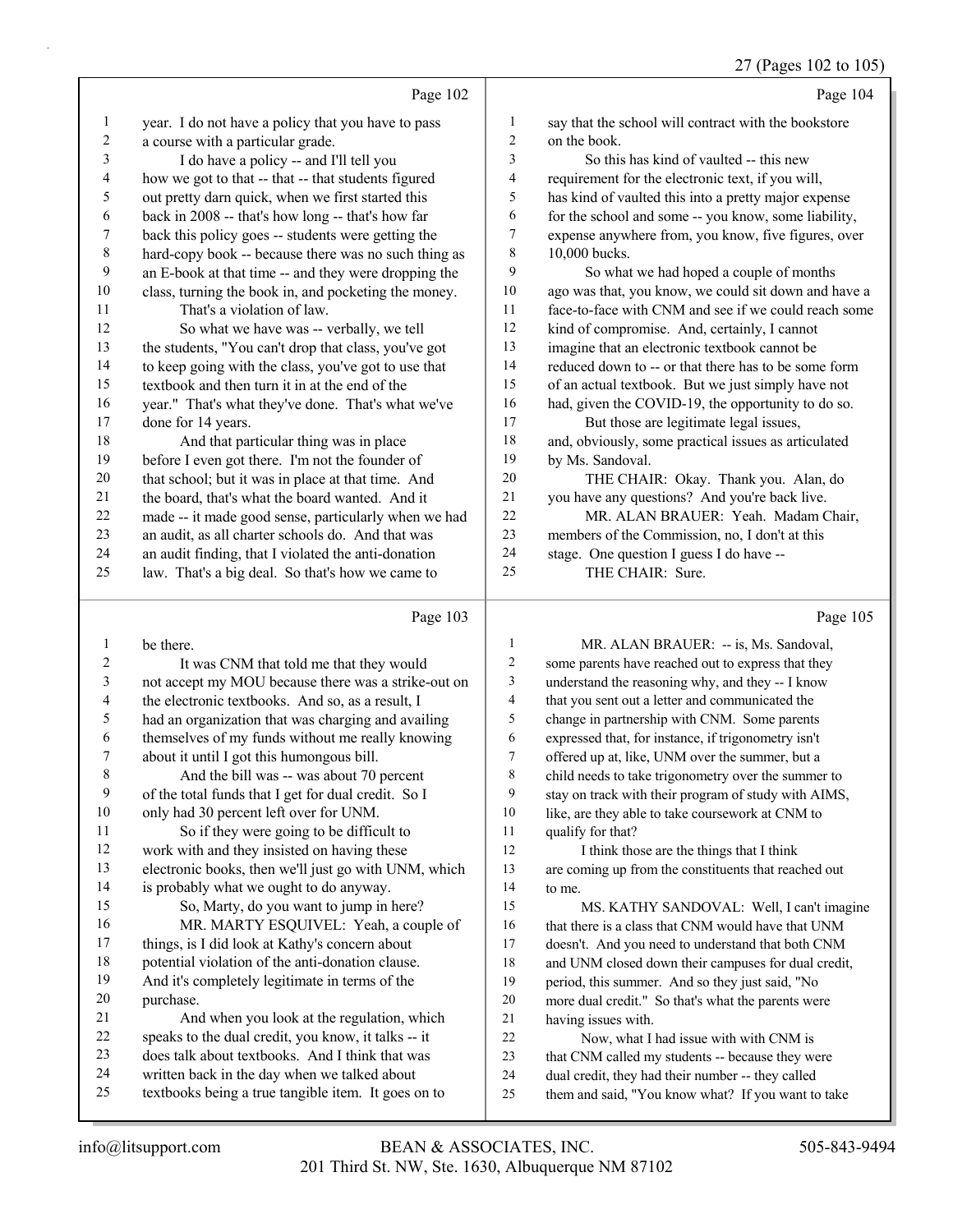28 (Pages 106 to 109)

|                | Page 106                                                            |                  | Page 108                                                                                               |
|----------------|---------------------------------------------------------------------|------------------|--------------------------------------------------------------------------------------------------------|
| 1              | a course at CNM, you can pay tuition" -- they                       | 1                | COMMISSIONER VOIGT: Madam Chair, if I                                                                  |
| 2              | charge those children tuition, or their parents --                  | $\boldsymbol{2}$ | could --                                                                                               |
| 3              | "you can pay tuition, and/or you can go to this                     | 3                | MS. KATHY SANDOVAL: And, of course, the                                                                |
| 4              | great partnership that we have with APS College and                 | $\overline{4}$   | kid would drop the class. But if you open up that                                                      |
| 5              | Career Readiness school."                                           | 5                | E-book, that book is yours, whether you drop the                                                       |
| 6              | So they started to poach my students. And                           | 6                | class or not.                                                                                          |
| 7              | I was, like, "What? Am I the only school in                         | $\tau$           | MR. MARTY ESQUIVEL: Madam Chair,                                                                       |
| 8              | New Mexico that they" -- they told me in an e-mail                  | 8                | Commissioner Davis, this is Mr. Esquivel. Can you                                                      |
| 9              | that they would not accept the MOU, and then they                   | 9                | hear me? Can I be rec---                                                                               |
| 10             | went and started charging tuition.                                  | 10               | COMMISSIONER DAVIS: Yes.                                                                               |
| 11             | I had a parent come in yesterday                                    | 11               | MR. MARTY ESQUIVEL: Yeah. And just to                                                                  |
| 12             | absolutely livid because he had to pay about \$500 in               | 12               | further add to that, you know, again, the regulation                                                   |
| 13             | tuition that CNM -- that's what they broker. And                    | 13               | on this does require the purchase through a                                                            |
| 14             | that was done behind my back. I did not know                        | 14               | bookstore. So I think that Commissioner Davis's                                                        |
| 15             | anything about it. That is -- I don't think that's                  | 15               | experiences certainly is something that does present                                                   |
| 16             | a fair playing field that CNM used.                                 | 16               | a better option. But if we're, you know, forced to                                                     |
| 17             | COMMISSIONER DAVIS: So I'm not                                      | 17               | go to the bookstore and do it their way, it becomes                                                    |
| 18             | understanding this E-book issue. I'm an instructor                  | 18               | a very costly venture.                                                                                 |
| 19             | at San Juan College in Farmington. We have dual                     | 19               | COMMISSIONER DAVIS: Well, the access card                                                              |
| $20\,$         | credit students. And it's the publisher that                        | $20\,$           | is purchased through the bookstore. And you have                                                       |
| 21             | provides the access card. And then when the                         | $21\,$           | access to Pearson, and Pearson gives you the option,                                                   |
| 22             | students buy the access card they have the option to                | $22\,$           | or McGraw-Hill, they give you the option to do this                                                    |
| 23             | buy a hard-copy book for \$30, which is quite a lot                 | 23               | other thing, because not everybody wants an E-book.                                                    |
| 24             | cheaper than it would be anywhere else.                             | 24               | MS. KAREN WOERNER: Yeah. But they have                                                                 |
| 25             | And so it's up to the students then to buy                          | 25               | to pay for both.                                                                                       |
|                |                                                                     |                  |                                                                                                        |
|                |                                                                     |                  |                                                                                                        |
|                | Page 107                                                            |                  | Page 109                                                                                               |
| $\mathbf{1}$   | from the publisher. So I don't know why your                        | 1                | COMMISSIONER DAVIS: Right. So you're                                                                   |
| $\overline{c}$ | students don't have that same opportunity.                          | $\overline{c}$   | buying the E-book, but then you have the option to                                                     |
| 3              | MS. KATHY SANDOVAL: That option is not                              | 3                | buy a hard-copy book at a lesser cost than it would                                                    |
| 4              | made available by CNM.                                              | $\overline{4}$   | be to buy it anywhere else.                                                                            |
| 5              | COMMISSIONER DAVIS: No. It's the                                    | 5                | MS. KATHY SANDOVAL: That is -- like I                                                                  |
| 6              | publisher on the access card. So the students buy                   | 6                | said, that's not an option that I was given. This                                                      |
| 7              | the access card so they have access to all of the                   | $\tau$           | was a deal that was worked out between CNM and the                                                     |
| 8              | information. And then within the access card,                       | 8                | publisher.                                                                                             |
| 9              | there's a little place that says, "Do you want a                    | 9                | COMMISSIONER DAVIS: Yeah. Okay.                                                                        |
| 10             | hard-copy book?"                                                    | 10               | THE CHAIR: Okay. Commissioner Voigt?                                                                   |
| 11             | MS. KATHY SANDOVAL: Okay. That option is                            | 11               | COMMISSIONER VOIGT: Thank you. So I just                                                               |
| 12             | not available to my students. So they're using Ed                   | 12               | want to say that, you know, Commissioner Davis, it                                                     |
| 13             | Learn. And that's the publisher.                                    | 13               | sounds like -- this is a CNM policy that is                                                            |
| 14             | COMMISSIONER DAVIS: Okay. All right. So                             | 14               | adversely affecting their dual-credit students.                                                        |
| 15             | it's a publisher issue, then. McGraw-Hill and                       | 15               | And I remember reading also about -- in                                                                |
| 16             | Pearson, both, I know do that.                                      | 16               | the press, that CNM and UNM both, the first line of                                                    |
| 17             | MS. KATHY SANDOVAL: It was a deal they                              | 17               | enrollees that they decided to basically dump when                                                     |
| 18             | worked out with Ed Learn [verbatim].                                | 18               | COVID hit were their dual-credit students, because                                                     |
| 19             | Not only that, but if the kids -- so the                            | 19               | they were probably the less profitable for both                                                        |
| 20             | children, they do what I did as a kid. If you go                    | 20               | institutions.                                                                                          |
| 21             | and you need Algebra 1, and you sign up for maybe                   | 21               | But I wanted to say, also, normally -- and                                                             |
| 22             | four different offerings hoping you at least get                    | $22\,$           | I know in other charter schools and other high                                                         |
| 23             | one, well, what the bookstore was doing is they were                | 23               | schools, traditional high schools, the text                                                            |
| 24<br>25       | charging four times for that E-book. That's --<br>that's not right. | 24<br>25         | typically does become the property of that school,<br>of that high school. And they can build a really |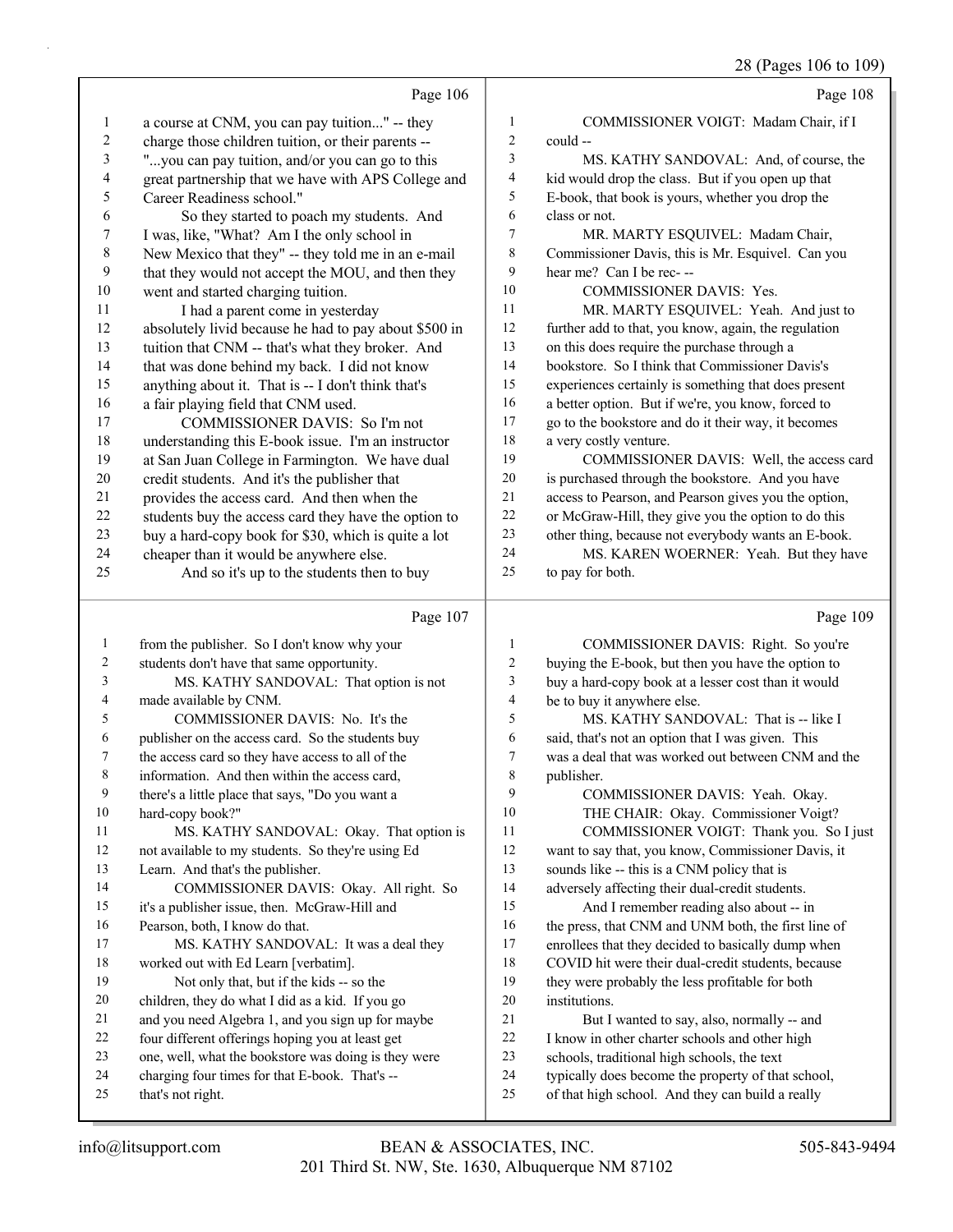29 (Pages 110 to 113)

|    | Page 110                                              |    | Page 112                                             |
|----|-------------------------------------------------------|----|------------------------------------------------------|
| 1  | nice library for their dual-credit students going     | 1  | feather in their cap.                                |
| 2  | forward.                                              | 2  | And for them to be imposing this type of             |
| 3  | And so for CNM to take on this policy of              | 3  | expense, I think, is downright greedy. So thanks     |
| 4  | E-books, I'm sure they're making some profit.         | 4  | for sharing that, your situation; because -- we      |
| 5  | But I'm curious. What is the cost -- I                | 5  | really need to be -- we really need to start being   |
| 6  | don't know, Kathy if you have this -- the cost        | 6  | vigilant, all of us, all educators, about the        |
| 7  | difference between the hard-copy textbook and the     | 7  | corporate wedge that's going to change and coming    |
| 8  | same book in E-book? Do you know what that cost       | 8  | in, especially with electronic learning.             |
| 9  | difference --                                         | 9  | And, to me, this hugely is an equity                 |
| 10 | MS. KATHY SANDOVAL: Commissioner Voigt,               | 10 | issue.                                               |
| 11 | that's actually an excellent question. And the --     | 11 | THE CHAIR: Commissioner Robbins?                     |
| 12 | the way -- this is what I understand. There's a       | 12 | COMMISSIONER ROBBINS: Yes. Yeah. I'm                 |
| 13 | huge class action suit right now --                   | 13 | concerned that it appears that CNM and APS have gone |
| 14 | <b>COMMISSIONER VOIGT: I bet.</b>                     | 14 | into partnership to question and to silence charter  |
| 15 | MS. KATHY SANDOVAL: -- against electronic             | 15 | schools' access to dual credit through their         |
| 16 | books and the forcing of having to use an electronic  | 16 | program, and they're doing this end run, not only to |
| 17 | book.                                                 | 17 | AIMS, but probably other schools that offer dual     |
| 18 | And what has happened is my cost is \$100 a           | 18 | credit also.                                         |
| 19 | book, okay, that I don't get to use ever again. It    | 19 | You know, the district schools, for a long           |
| 20 | just disappears.                                      | 20 | time -- for decades had a monopoly on public         |
| 21 | If I had a -- a textbook, generally, they             | 21 | education. Now that they don't have that monopoly,   |
| 22 | were about \$150; but I could use it again with other | 22 | they're trying to use other means, which I think is  |
| 23 | students. And we'd get about three years out of it.   | 23 | antitrust.                                           |
| 24 | Now, here is the deal, is that the                    | 24 | You know, it's a government entity. And              |
| 25 | textbook -- the electronic textbooks -- or            | 25 | we're saying that we don't like the corporate        |

### Page 111 |

|    | Page 111                                             |                | Page 113                                            |
|----|------------------------------------------------------|----------------|-----------------------------------------------------|
| 1  | electronic books -- they're going up in price. And   | 1              | entities. But we have government entities acting    |
| 2  | that, again, is set by -- by the publisher. That's   | 2              | like a monopoly and trying to exercise market       |
| 3  | not anything -- I mean, that's an automatic thing.   | 3              | control over education of our students when their   |
| 4  | So when we go -- when my kids go -- and my           | $\overline{4}$ | own results are horrible.                           |
| 5  | kids have to have 30 credit hours in order to        | 5              | APS is one of the worst school districts            |
| 6  | graduate from AIMS; so they must have dual credit.   | 6              | in the state. It is one of the largest, and it has  |
| 7  | And we have -- we have that outlined what kind of -- | 7              | an awful lot of issues. But for APS to apparently   |
| 8  | you know, they have to take one science course and   | 8              | work with CNM or any other institution to sidestep  |
| 9  | one math course and one English course. And that's   | 9              | what charters are trying to do, I think is just a   |
| 10 | why they're so college-and-career-ready is because   | 10             | continuation of what started a year-and-a-half ago  |
| 11 | we've already sent them out there.                   | 11             | when the Legislature decided to cut Small School    |
| 12 | In essence, I don't put a cap on how many            | 12             | Size and to impact charters. I think it is just     |
| 13 | hours they can take. I've had students take          | 13             | continuing.                                         |
| 14 | 100 hours. We talk a lot about free college. We've   | 14             | We have to press the Legislature when they          |
| 15 | been doing it for 14 years.                          | 15             | come into session and work with the committees,     |
| 16 | COMMISSIONER VOIGT: You know, I think                | 16             | because this is going to continue. And unless we    |
| 17 | reality is changing for everybody. And I know that   | 17             | take a strong voice in the PEC, these type of       |
| 18 | we need to be super-vigilant and super-aware of      | 18             | problems are going to continue. And schools such as |
| 19 | exploitation by corporate entities that are going to | 19             | AIMS are going to suffer as a consequence.          |
| 20 | try to edge into education to make money.            | 20             | It is an economic issue for CNM; but it is          |
| 21 | Now, I know the -- and I'm glad to hear              | 21             | also an education equity issue for the students.    |
| 22 | that there's a class action lawsuit, because         | 22             | And I think we need to be looking out for them.     |
| 23 | dual-credit students -- I mean, they should be a     | 23             | THE CHAIR: Okay. Thanks. And, Kathy,                |
| 24 | value. And institutions -- post-secondary            | 24             | I'm sorry. I just need a little clarification, and  |
| 25 | institutions should see this as a value and also a   | 25             | I'm sorry if I missed it.                           |
|    |                                                      |                |                                                     |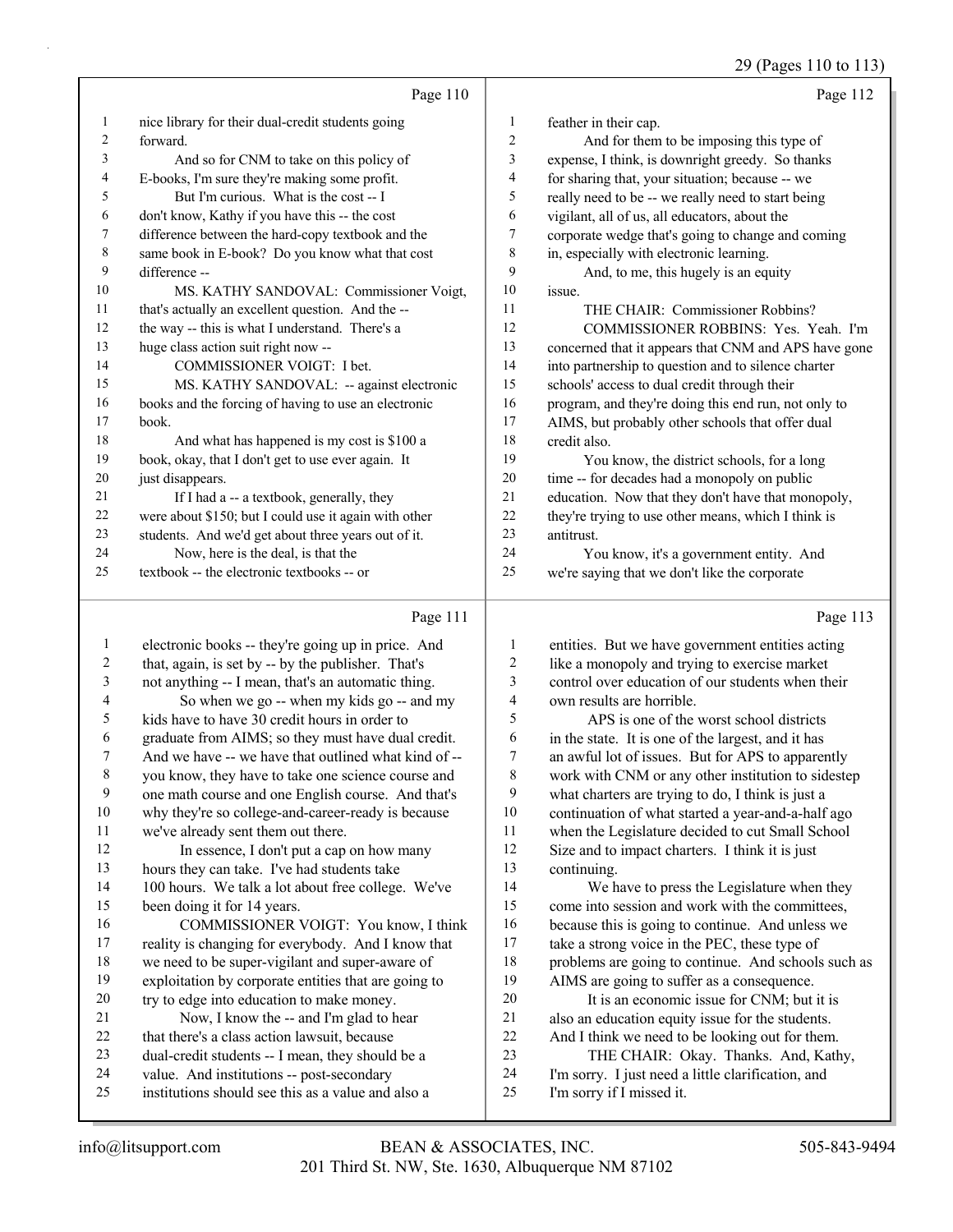### 30 (Pages 114 to 117)

|              |                                                      |                  | 30 (rages 114 to 117)                                |
|--------------|------------------------------------------------------|------------------|------------------------------------------------------|
|              | Page 114                                             |                  | Page 116                                             |
| 1            | But did PED not reimburse for the cost of            | 1                | or at least movement -- to try to prevent students   |
| 2            | the E-books because they weren't able to be saved?   | $\sqrt{2}$       | in charter schools to participate.                   |
| 3            | MS. KATHY SANDOVAL: No. Actually, PED --             | 3                | COMMISSIONER CABALLERO: Along with that,             |
| 4            | I think we get our money actually from Higher Ed for | 4                | Madam Chair, can we somehow look into the            |
| 5            | dual credit. They do reimburse, but they don't       | 5                | possibility, either for the Director or our          |
| 6            | reimburse the whole amount. I usually get about      | 6                | attorneys, to see if there's a possible waiver that  |
| 7            | \$9,000 from -- for textbooks.                       | $\boldsymbol{7}$ | our schools can go to with PED, or allow PED or PEC  |
| 8            | So what that does is it puts a limit -- I            | 8                | to issue waivers so that charter schools have the    |
| 9            | have to choose, "Yes, you can go to UNM, but you     | 9                | option of complying 100 percent with statute or be   |
| 10           | can't."                                              | 10               | allowed to go elsewhere for books and school         |
| 11           | So this became a problem very quickly.               | 11               | material?                                            |
| 12           | And I was a little irritated that, as a -- as a      | 12               | THE CHAIR: Oh, they do have that.                    |
| 13           | principal, I didn't feel like I had -- I had control | 13               | Because in the -- you remember in the checklist for  |
| 14           | over my budget, because I had an entity that could   | 14               | waivers, there is instructional materials waivers    |
| 15           | just charge against it, and I would get this huge    | 15               | that charter schools, in particular, are             |
| 16           | bill at the end of the semester.                     | 16               | automatically given. They just simply have to check  |
| 17           | THE CHAIR: Right. So then just one more              | 17               | off and fill out the form to the -- to the           |
| 18           | thing.                                               | 18               | Secretary.                                           |
| 19           | When the -- when the kids purchase the               | 19               | But it's one of those forms that unless              |
| 20           | cards, do they have to purchase those cards up       | 20               | the school was violating it somehow, the charter     |
| 21           | front, and then they get reimbursed? 'Cause -- and   | 21               | schools are automatically granted that waiver for    |
| 22           | I apologize if I didn't hear.                        | 22               | instructional materials. So that, they do have.      |
| 23           | MS. KATHY SANDOVAL: Right. I do have                 | 23               | COMMISSIONER VOIGT: So I have a question.            |
| 24           | some students that choose to do that because I       | 24               | THE CHAIR: Sure.                                     |
| 25           | wasn't available. And my -- so they'll just go       | 25               | COMMISSIONER VOIGT: So, Kathy, on that               |
|              | Page 115                                             |                  | Page 117                                             |
| $\mathbf{1}$ | ahead, and, "I paid for this, can you please         | 1                | class action lawsuit, I mean, do we know -- and not  |
| 2            | reimburse me?" That's a choice that they have.       | 2                | to name them -- but do we know how many of those     |
| 3            | And we do that if they want. Usually, we             | 3                | participants are charter schools?                    |
| 4            | just pay them up front.                              | 4                | MS. KATHY SANDOVAL: You know, I don't                |
| 5            | THE CHAIR: Okay. All right.                          | 5                | know that, that information. I can get it for you.   |
| 6            | MS. KATHY SANDOVAL: Now, this whole                  | 6                | COMMISSIONER VOIGT: Well, I'm just                   |
| 7            | change -- I always felt like we were a good partner  | 7                | curious. But if the CSD wants him to do the          |
| 8            | for CNM because our kids do very well and they take  | 8                | research on the adverse effects for charter schools  |
| 9            | a lot of classes. And so this whole change occurred  | 9                | in dual-credit enrollment at CNM, that probably will |
| 10           | not through change in the law; they did it through   | 10               | feed into the same information.                      |
| 11           | rule.                                                | 11               | MS. KATHY SANDOVAL: Correct.                         |
| 12           | THE CHAIR: Right.                                    | 12               | THE CHAIR: Right. Yeah.                              |
| 13           | MS. KATHY SANDOVAL: And so I knew nothing            | 13               | MS. KATHY SANDOVAL: I agree.                         |
| 14           | about it until I got this bill.                      | 14               | COMMISSIONER ARMBRUSTER: I'm -- I don't              |
| 15           | THE CHAIR: Right. And I think, moving                | 15               | know. I'm not even on this picture. Okay.            |
| 16           | forward, I think Commissioner Robbins brought up a   | 16               | THE CHAIR: You are. We can -- I can see              |
| 17           | really good point, and I think it would be behoovant | 17               | you.                                                 |
| 18           | [verbatim] on us, Alan, to check and see what other  | 18               | COMMISSIONER ARMBRUSTER: I have, like,               |
| 19           | charter schools -- because we have any number of     | 19               | nine people on -- whatever.                          |
| 20           | charter schools that do have some form of            | $20\,$           | I just wanted to know, just as a                     |
| 21           | partnership with CNM -- to see if or how many other  | 21               | comparison, for traditional public schools, is that  |
| 22           | schools have been adversely impacted by that.        | 22               | a different -- you know, is it different from what   |

- 23 Because it may then be something that, you
- know, on a broader scale, that we have to address to make sure that this isn't some sort of a policy --
- they do? As opposed to what they're doing with our charters? Or is it the same? So does everyone have
- this problem, or only charters, I guess maybe simply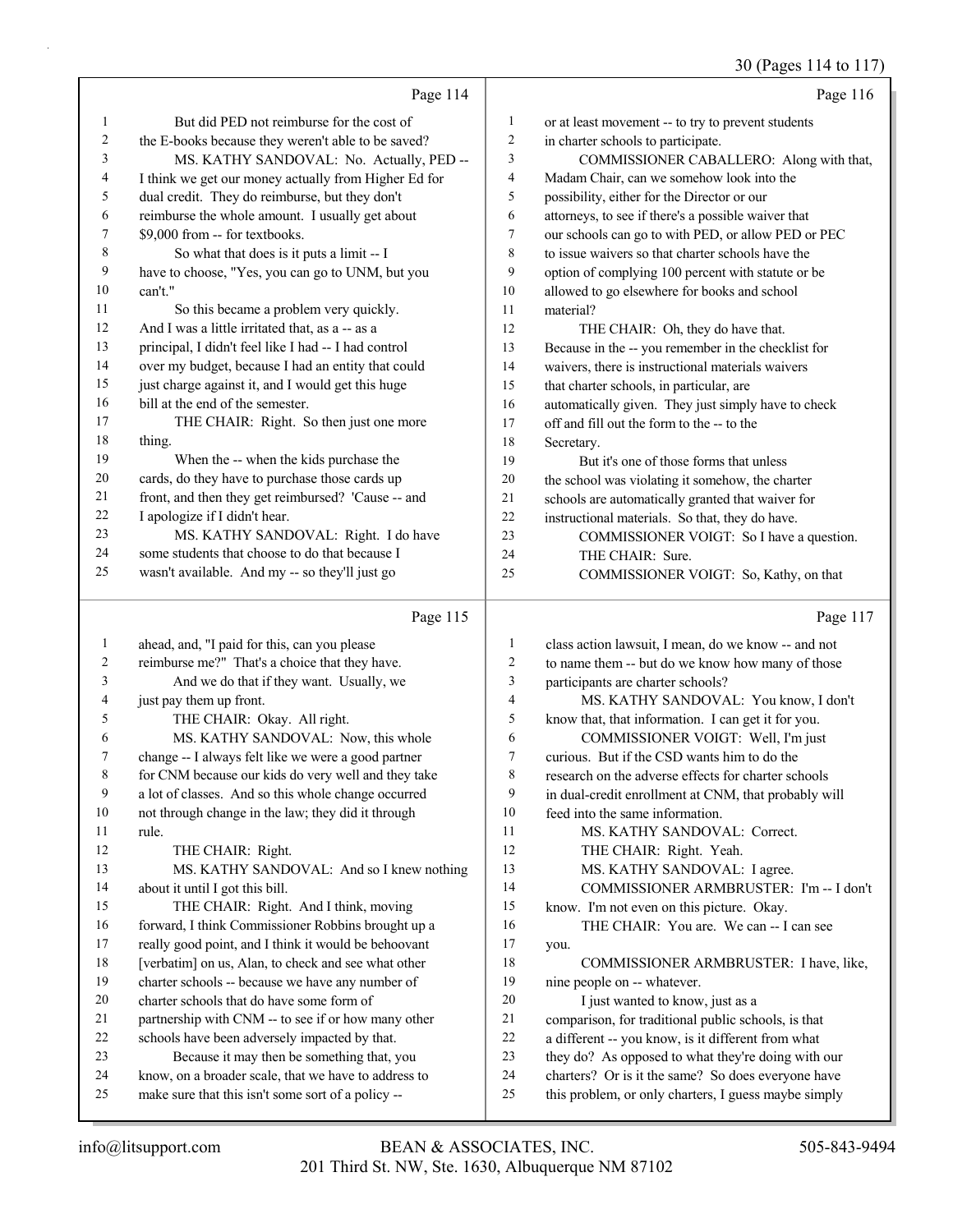### 31 (Pages 118 to 121)

|                |                                                                        |                         | 31 (Pages 118 to 121)                                                           |
|----------------|------------------------------------------------------------------------|-------------------------|---------------------------------------------------------------------------------|
|                | Page 118                                                               |                         | Page 120                                                                        |
| 1              | said.                                                                  | $\mathbf{1}$            | THE CHAIR: So, Alan, I guess we're back                                         |
| $\overline{c}$ | MS. KATHY SANDOVAL: Well, I would                                      | $\sqrt{2}$              | to highlights and appreciations.                                                |
| 3              | suggest, Commissioner, that it probably is more of a                   | $\mathfrak{Z}$          | MR. ALAN BRAUER: Okay, Madam Chair,                                             |
| 4              | problem for AIMS students, because there is the                        | $\overline{4}$          | members of the Commission. Thank you.                                           |
| 5              | requirement for graduation. And I think regular                        | 5                       | In terms of highlights and appreciations,                                       |
| 6              | public school students, charter or otherwise, do                       | 6                       | I have some highlights today. First off, the CARES                              |
| 7              | have -- I think they have a requirement that you                       | 7                       | Act funding application has gone live with a memo                               |
| $\,$ $\,$      | take one dual credit or one AP course or something                     | $\,$ $\,$               | that's provided guidance as well. So I know the                                 |
| 9              | like that. There's an option.                                          | 9                       | Department is working as quickly as possible to get                             |
| 10             | COMMISSIONER ARMBRUSTER: True.                                         | 10                      | the funding approved and out to schools so that we                              |
| 11             | MS. KATHY SANDOVAL: Now, of course, their                              | 11                      | can do the -- so that we can support schools in                                 |
| 12             | money that they're given, APS, is much more than                       | 12                      | becoming whole during this response to the COVID-19                             |
| 13             | what I am given because they have a bigger                             | 13                      | crisis.                                                                         |
| 14             | population.                                                            | 14                      | Another thing I wanted to share, as a                                           |
| 15             | But they don't necessarily need to spread                              | 15                      | highlight and an appreciation for our newest team                               |
| 16             | that out evenly. They can put that into, for                           | 16                      | member on our team, Dr. Brigette Russell -- she's                               |
| 17             | example, college-and-career readiness that is an                       | 17                      | been doing an outstanding job with the Charter                                  |
| 18             | alternative school with CSD, actually on CNM campus.                   | 18                      | School Program grant -- one of the first things that                            |
| 19             | So I think their money -- I think they got a bigger                    | 19                      | we did as she -- it might have been her second day                              |
| 20             | pot to draw from than I do.                                            | $20\,$                  | on the job with us, which was all virtual.                                      |
| 21             | THE CHAIR: Okay. I think -- Commissioner                               | 21                      | So we -- we got an opportunity to put in a                                      |
| 22             | Armbruster, are you trying to talk? Okay.                              | 22                      | request for waivers to use the Charter School                                   |
| 23             | COMMISSIONER ARMBRUSTER: I did talk, and                               | 23                      | Program funding to support the current crisis for                               |
| 24             | then I muted myself.                                                   | 24                      | all of our schools.                                                             |
| 25             | THE CHAIR: Okay. I thought I saw your                                  | 25                      | So instead of having the traditional CSP                                        |
|                |                                                                        |                         |                                                                                 |
|                | Page 119                                                               |                         | Page 121                                                                        |
| $\mathbf{1}$   | mouth moving when you were muted. So, sorry. Just                      |                         |                                                                                 |
| 2              |                                                                        | $\mathbf{1}$            | RFA process for expansion of schools or for new                                 |
| 3              | wanted to make sure.                                                   | $\overline{c}$          | schools, we put in a waiver a couple of weeks ago                               |
|                | COMMISSIONER ARMBRUSTER: Could have been.                              | 3                       | after a couple of rounds of feedback to request that                            |
| 4              | THE CHAIR: So do any other Commissioners                               | $\overline{\mathbf{4}}$ | we can get up to \$180,000 for a one-year-only grant                            |
| 5              | have questions or concerns?                                            | 5                       | to all charter schools who meet the criteria for                                |
| 6              | I really appreciate this time. And I know                              | 6                       | this funding. This would be based on the quality of                             |
| 7              | it's easier in some respects to be able to do this                     | 7                       | the application, but also the needs that each of our                            |
| 8              | virtually so that you don't have to drive up to                        | $\,$ $\,$               | charter schools have.                                                           |
| 9              | Santa Fe. So I guess there's a piece of us that                        | 9                       | The needs are, you know, the students in                                        |
| 10             | feels less guilty by asking you of your time.                          | $10\,$                  | which you are supporting -- you know, if you do have                            |
| 11             | But I do appreciate you coming and                                     | 11                      | more students who come from one of the                                          |
| 12             | spending the time with us and clearing these up and                    | 12                      | Yazzie-Martinez indicators or from the more                                     |
| 13             | highlighting maybe a bigger problem that is out                        | 13                      | traditional at-risk index that the school -- that                               |
| 14             | there.                                                                 | 14                      | the Department uses, you would be able to give                                  |
| 15             | So we're always not glad to hear there's                               | 15                      | preference to those schools.                                                    |
| 16             | problems, but we're -- we like to know that they                       | 16                      | And, then, secondly, and even more                                              |
| 17             | might be out there to see if there's something we                      | 17                      | important, our schools that are within areas of --                              |
| 18             | can do to help fix it. So I appreciate this.                           | 18                      | of deep impact by the COVID crisis, such as schools                             |
| 19             | MS. KATHY SANDOVAL: Thank you,                                         | 19                      | in McKinley County, that are authorized through --                              |
| 20             | Chairwoman.                                                            | 20                      | through the PEC, we would give preference to those                              |
| 21             | MR. MARTY ESQUIVEL: Thank you.                                         | 21                      | schools as well, so that they are provided devices,                             |
| 22             | THE CHAIR: Thanks. If there's nothing                                  | 22                      | sanitation -- supports for virtual learning and any                             |
| 23             | else, have a great day, and continue to stay safe.                     | 23                      | professional development or staffing needs that they                            |
| 24<br>25       | MR. MARTY ESQUIVEL: Okay. Thank you.<br>MS. KATHY SANDOVAL: Thank you. | 24<br>25                | might have in order to continue to build upon their<br>virtual learning models. |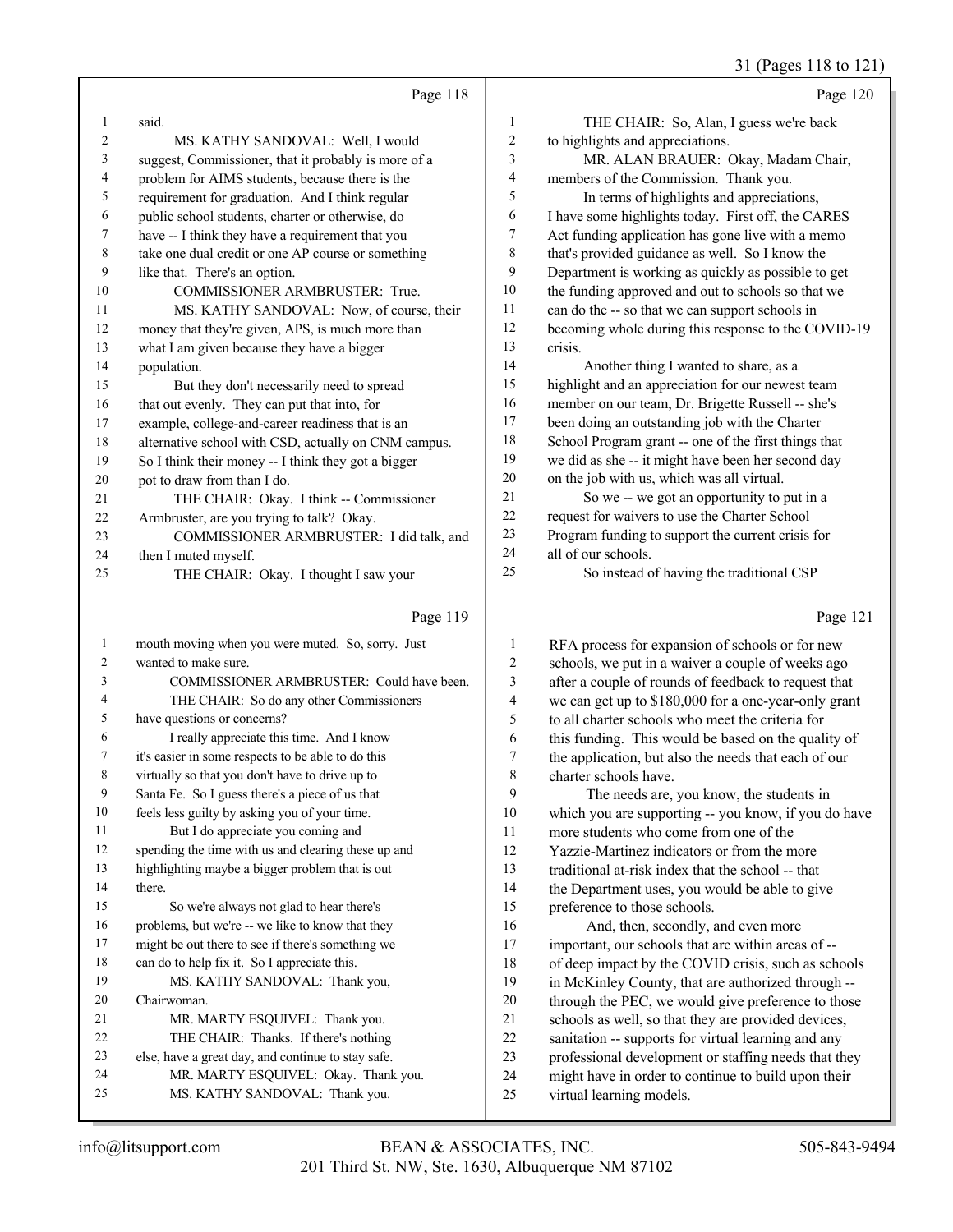### 32 (Pages 122 to 125)

|                         | Page 122                                                                                            |                                | Page 124                                                                                                 |
|-------------------------|-----------------------------------------------------------------------------------------------------|--------------------------------|----------------------------------------------------------------------------------------------------------|
| $\mathbf{1}$            | Now -- so, in June, we're hoping to get                                                             | $\mathbf{1}$                   | virtual training -- sorry -- virtual learning. So                                                        |
| $\sqrt{2}$              | the approval by our waivers within the next few                                                     | $\overline{c}$                 | building up, you know, the resources and curriculum                                                      |
| 3                       | weeks. And then we'll use the month of June to do                                                   | $\mathfrak{Z}$                 | that schools may need, staffing or professional                                                          |
| $\overline{\mathbf{4}}$ | our -- our rapid RFA process for this funding. And                                                  | $\overline{\mathcal{L}}$       | development that they might need, as well as the                                                         |
| 5                       | then as soon as we can in the early part of the                                                     | 5                              | devices that would help support students, especially                                                     |
| 6                       | fiscal year get this pushed out to our schools so                                                   | 6                              | in areas that have more of a deprivation of Internet                                                     |
| 7                       | they can support their efforts in virtual learning                                                  | 7                              | access.                                                                                                  |
| $\,$ $\,$               | or hybrid learning models, that will likely be part                                                 | 8                              | The CARES Act can be used a lot more                                                                     |
| 9                       | of our experience next school year.                                                                 | 9                              | broadly for, you know, purchasing PPEs and other                                                         |
| $10\,$                  | THE CHAIR: So, Alan, let me ask you. Is                                                             | 10                             | things -- phones, for instance -- as well as to                                                          |
| $11\,$                  | this money for whatever going forward? Or can they                                                  | 11                             | support the learning experiences. So we think that                                                       |
| 12                      | use any of this money to offset costs that they                                                     | 12                             | the CSP funding is -- what was permissible was to                                                        |
| 13                      | already had?                                                                                        | 13                             | provide additional resources for charters,                                                               |
| 14                      | MR. ALAN BRAUER: You know, Madam Chair,                                                             | 14                             | specifically around anything virtue learning, to get                                                     |
| 15                      | members of the Commission, the intention of what we                                                 | 15                             | that going. So I think that's going to be kind of                                                        |
| 16                      | would -- what we would like to do is to -- similar                                                  | 16                             | like the lines of -- of differences there.                                                               |
| 17                      | to the CARES Act funding, which can be -- schools                                                   | 17                             | THE CHAIR: Okay. All right. Thanks.                                                                      |
| $18\,$                  | will be able to reimburse back to March 13th when                                                   | 18                             | And, you know, unfortunately, that's just a little,                                                      |
| 19                      | the initial school closure was put into place by the                                                | 19                             | little tiny piece of the money that's in that CSP                                                        |
| 20                      | Governor, that's what we provi- -- that's what we                                                   | 20                             | grant money. And we know there's a lot of it that's                                                      |
| $21\,$                  | indicated in our waiver request was to go back to                                                   | 21                             | going to go back. So it's a shame we couldn't get a                                                      |
| 22                      | that stage.                                                                                         | 22                             | bigger chunk of it. But anything is better --                                                            |
| 23                      | Now, the one issue that we may experience                                                           | 23                             | MR. ALAN BRAUER: Yeah, for sure, Chair.                                                                  |
| 24                      | is the fiscal year shift. So that's the thing that                                                  | 24                             | And we want to make sure that -- just so I didn't                                                        |
| 25                      | we've been working with the Fiscal Grants Management                                                | 25                             | misspeak, we've created the application for -- and                                                       |
|                         |                                                                                                     |                                |                                                                                                          |
|                         | Page 123                                                                                            |                                | Page 125                                                                                                 |
|                         |                                                                                                     |                                |                                                                                                          |
| $\mathbf{1}$<br>2       | team to kind of figure out what that would                                                          | $\mathbf{1}$<br>$\overline{c}$ | we still need to get approval from the Department of                                                     |
| 3                       | potentially look like, so that, you know, any of the                                                | 3                              | Ed. But each school would be eligible up to<br>\$180,000 for this.                                       |
| 4                       | expenses that may have been accrued for virtual                                                     | $\overline{4}$                 |                                                                                                          |
| 5                       | learning prior to -- prior to the new fiscal year,                                                  | 5                              | THE CHAIR: Oh, okay.                                                                                     |
| 6                       | we're going to work to see if we can get that<br>reimbursed as well.                                | 6                              | MR. ALAN BRAUER: Not just \$180,000                                                                      |
| 7                       | That might be an area where maybe the                                                               | $\boldsymbol{7}$               | across. But we have ample funding, where many of<br>our schools will be able to do some really good work |
| $\,$ 8 $\,$             |                                                                                                     | 8                              | with that.                                                                                               |
| 9                       | CARES Act funding might be better used for that,<br>since that can, for sure, cross over the fiscal | 9                              | THE CHAIR: That's great. That makes it a                                                                 |
| $10\,$                  | years. And this funding may -- although I'm not                                                     | 10                             | whole lot better; so -- so thanks for that.                                                              |
| 11                      | sure completely -- may be utilized, you know, in a                                                  | 11                             | And when did the CARES application go up?                                                                |
| 12                      | forward-thinking way, to support any other gaps that                                                | 12                             | MR. ALAN BRAUER: Oh, gosh. I think it --                                                                 |
| 13                      | they may have as a school to do virtual learning and                                                | 13                             | Commissioner Chavez may know that off his head                                                           |
| 14                      | provide access to the resources that kids need for                                                  | 14                             | better than I do. I think it went out -- last week,                                                      |
| 15                      | that.                                                                                               | 15                             | I believe, is when it went out, early last week.                                                         |
| 16                      | THE CHAIR: Okay. Thanks. And would any                                                              | 16                             | COMMISSIONER CHAVEZ: Yes, that's correct.                                                                |
| $17\,$                  | money that a school may get from the CARES money,                                                   | 17                             | It was late last week.                                                                                   |
| $18\,$                  | will that be taken into consideration, and this                                                     | 18                             | THE CHAIR: Okay. Thanks. Okay.                                                                           |
| 19                      | money subtracted in any way? Or can it duplicate                                                    | 19                             | Anything else?                                                                                           |
| $20\,$                  | what a school received with the CARES money?                                                        | 20                             | MR. ALAN BRAUER: Madam Chair, I'm all                                                                    |
| 21                      | MR. ALAN BRAUER: Madam Chair, members of                                                            | 21                             | finished. Thank you.                                                                                     |
| $22\,$                  | the Commission, we need to coordinate that with the                                                 | 22                             | THE CHAIR: All right. Thank you. So we                                                                   |
| 23                      | schools. And we'll likely see that within their                                                     | 23                             | are now on to Item No. 6, which is Discussion and                                                        |
| 24                      | applications.                                                                                       | 24                             | Possible Action on Amendment Request for Enrollment                                                      |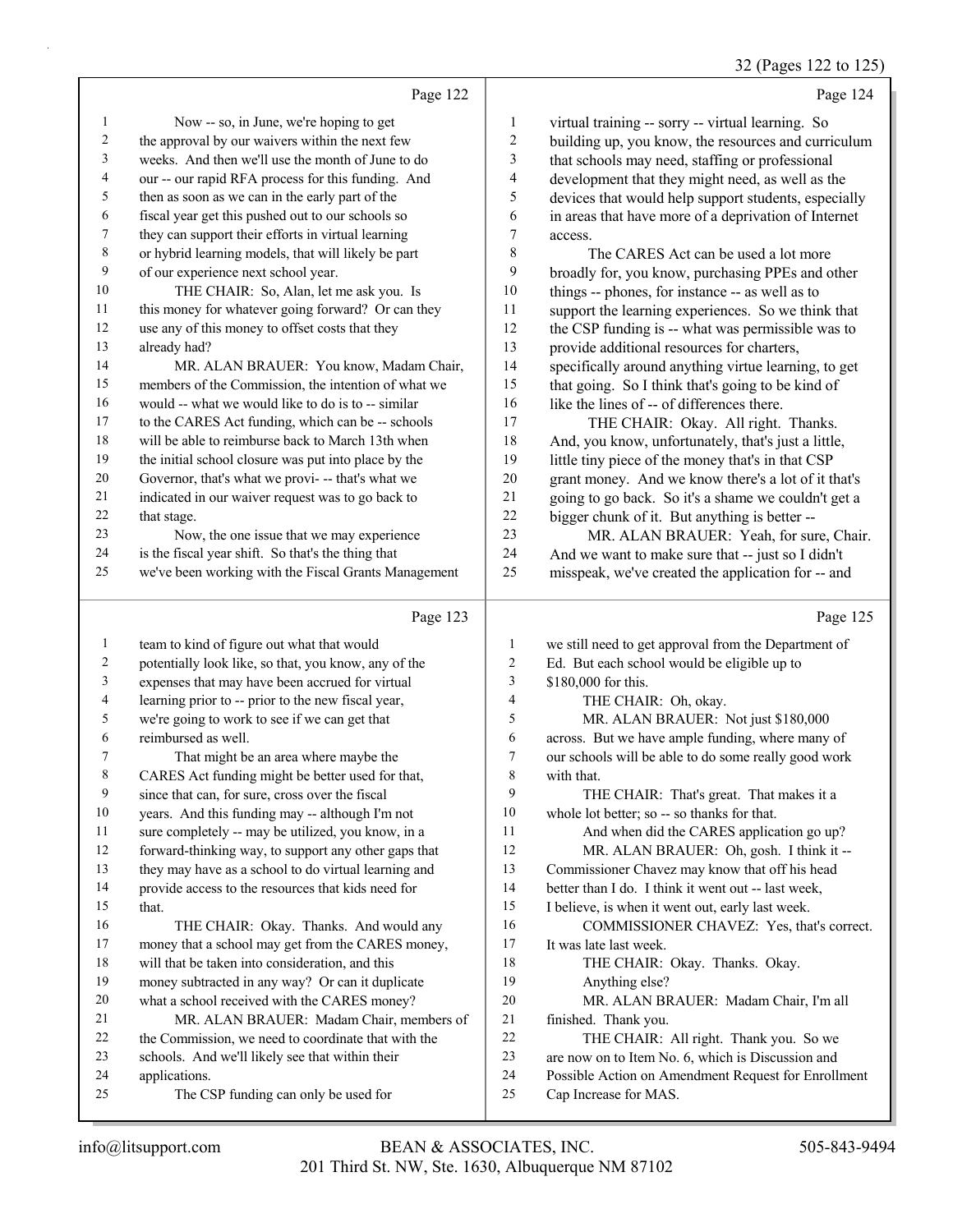33 (Pages 126 to 129)

|                |                                                      |                  | 33 (Pages 120 to 129)                                |
|----------------|------------------------------------------------------|------------------|------------------------------------------------------|
|                | Page 126                                             |                  | Page 128                                             |
| 1              | So, Commissioner Robbins?                            | $\mathbf{1}$     | findings, and that one finding was not a material    |
| $\overline{c}$ | COMMISSIONER ROBBINS: Yes. I liked what              | $\overline{c}$   | weakness or significant deficiency."                 |
| 3              | City Councilor Pat Davis had to say. He recognizes,  | 3                | Page 69 has their ratings for their                  |
| 4              | and I recognize the success --                       | 4                | organizational framework from our site visits        |
| 5              | THE CHAIR: One second. We have to get                | 5                | showing lots of green and some yellow.               |
| 6              | the school in. So thanks.                            | 6                | There's also a comment there that the                |
| 7              | COMMISSIONER ROBBINS: Okay. Sure.                    | $\boldsymbol{7}$ | school did have the insurance provider assess the    |
| 8              | THE CHAIR: We need to get the school in              | 8                | school's traffic and pedestrian safety procedures,   |
| 9              | first.                                               | 9                | and the letter is contained within the packet. If    |
| 10             | MS. KAREN WOERNER: So I'm adding JoAnn               | 10               | you'd like to see directly to that letter, it's on   |
| 11             | Mitchell.                                            | 11               | Page 131.                                            |
| 12             | JoAnn, can you unmute yourself and tell me           | 12               | Then follows, on Page 70 is the enrollment           |
| 13             | who else I should add from your school as part of    | 13               | form itself, the governing board approval. And then  |
| 14             | your presentation?                                   | 14               | the narrative from the school starts on Page 74.     |
| 15             | MS. JoANN MITCHELL: Hi. So -- good                   | 15               | And the only other thing is -- to mention            |
| 16             | morning. So I'm JoAnn Mitchell. And then I have      | 16               | is that the other attachments are included here and  |
| 17             | Bruce Langston, our board chair with us, Patty       | 17               | as is the petition -- the petition is Pages 82 to    |
| 18             | Matthews, our school attorney, with us. And I have   | 18               | 130. And after that is the insurance letter.         |
| 19             | Jordan Franco, our VP of Operations with us.         | 19               | There's a letter from the Chamber and then           |
| 20             | MS. KAREN WOERNER: So they're with you in            | 20               | several supporting documents that the school         |
| 21             | the room, or I need to add them from the --          | 21               | submitted around crossing guards, NMAC rules on      |
| 22             | MS. JoANN MITCHELL: Yeah, they're with me            | 22               | hazardous walking conditions, and the school site    |
| 23             | in the room, and I can spin you around and you can   | 23               | and safety access in NMAC, student drop-off and      |
| 24             | kind of see them. If it looks weird, we're looking   | 24               | pickup information, as well as the NMPED traffic and |
| 25             | up, it's because the little camera system is up      | 25               | pedestrian guide from their Safe Schools Plan.       |
|                | Page 127                                             |                  | Page 129                                             |
| $\mathbf{1}$   | here. But the computer is here; so                   | $\mathbf{1}$     | So their packet goes from Page 68 all the            |
| $\overline{c}$ | MS. KAREN WOERNER: Thank you, JoAnn. So              | $\overline{2}$   | way to 170. So just wanted to make sure you're       |
| 3              | there's no one else I need to add from our attendees | 3                | seeing all those pieces of what the school has       |
| 4              | on line from Zoom.                                   | $\overline{4}$   | submitted.                                           |
| 5              | MS. JoANN MITCHELL: No. Thank you for                | 5                | And that's all.                                      |
| 6              | asking.                                              | 6                | THE CHAIR: Okay. Thank you. And good                 |
| 7              | THE CHAIR: Thank you for being here this             | $\boldsymbol{7}$ | morning, once again, JoAnn. So thanks for coming.    |
| 8              | morning and thanks for giving us this time. So we    | 8                | And my screen keeps going blank. Sorry.              |
| 9              | have all the information in our booklet that's been  | 9                | So thanks for coming. And time is yours now for      |
| 10             | populated. I don't know if the CSD team wishes to    | 10               | whatever the school wants to provide for us to hear  |

say anything before I turn it over to the school for

 whatever remarks they might have. 13 MS. KAREN WOERNER: Madam Chair,

 Commissioners, just as Chairwoman Gipson said, it's all in your packet. I would just like to point you

to the right section. It's Page 68 -- it starts on

Page 68, and you're looking at the full, complete

- packet. Or it's referred to as Section 6.1, and all
- the supporting documents are Section 6.2, if you're
- looking at the individual documents in SharePoint.
- 21 So on 68, you have the analysis from our
- team. You can see that their current standing in
- school improvement has remained pretty constant, "A letter grade for the last four years, only one
- finding in the last three years on their audit

 right now. 12 MS. JoANN MITCHELL: Thank you. So I want to start off by, as much as everybody wants to talk more about traffic, I'm going to start off by why we're doing this. And then we certainly can

- address, I think, many things that were just, I had
- hoped not intentionally misrepresented, but just not represented properly.

19 But I would like to get back to that at the end, and I would like to start with why we're doing this.

22 So to -- again, I'm going to take you back

- in history a little bit. And we started as a
- secondary charter school, and we were going to be
- grades six to seven -- sorry -- six to twelve.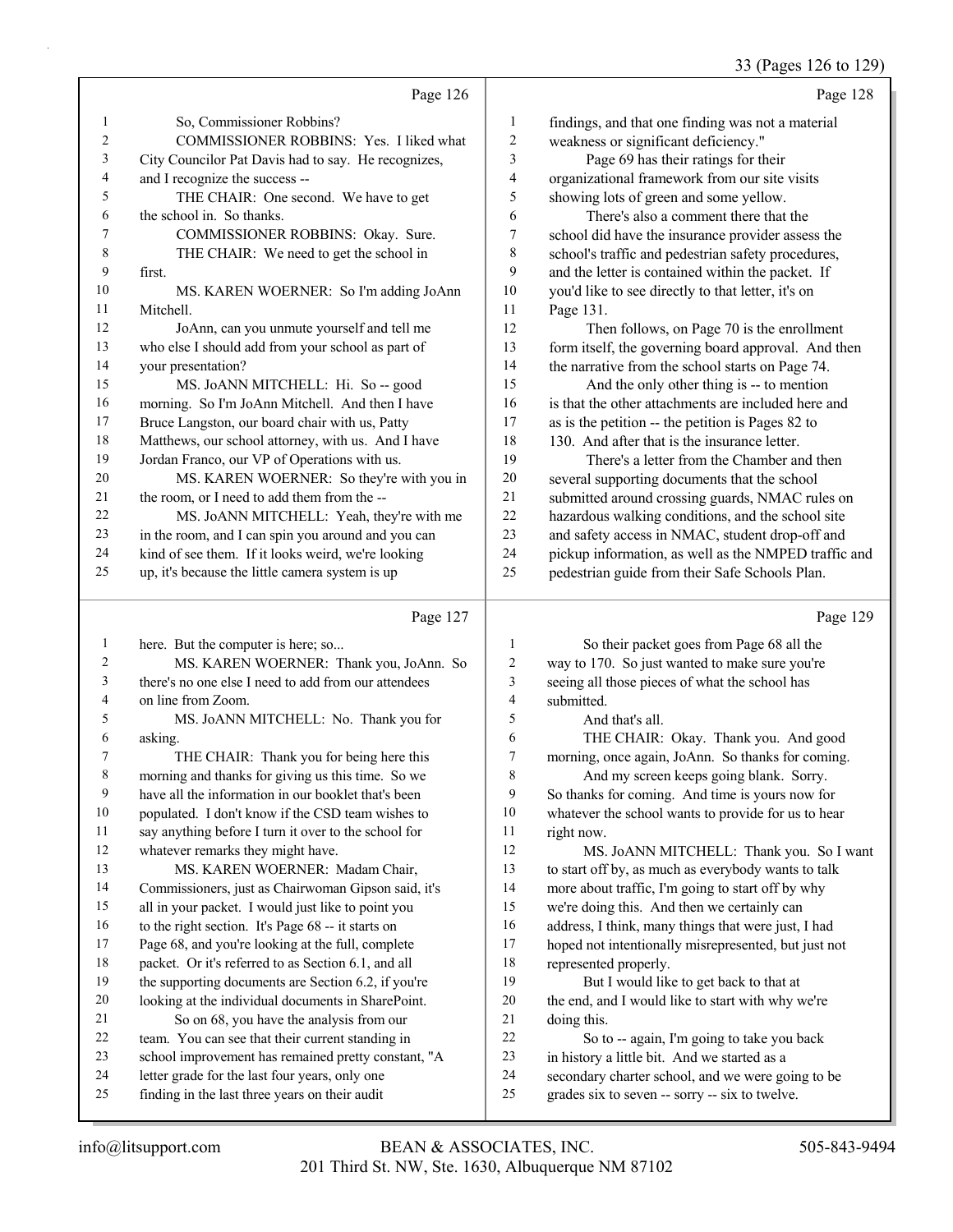34 (Pages 130 to 133)

|                | Page 130                                             |                | Page 132                                                                                                                                                                                                                                    |
|----------------|------------------------------------------------------|----------------|---------------------------------------------------------------------------------------------------------------------------------------------------------------------------------------------------------------------------------------------|
| $\mathbf{1}$   | Sorry. We started with grades six to seven.          | $\mathbf{1}$   | because we want to serve, and we want to help and we                                                                                                                                                                                        |
| $\sqrt{2}$     | And the intention was to scale it to high            | 2              | want to do that." And we still do.                                                                                                                                                                                                          |
| $\mathfrak{Z}$ | school. About two years in, it was beyond obvious,   | 3              | But it really became evident that we were                                                                                                                                                                                                   |
| $\overline{4}$ | with over 90 percent of our kids not proficient in   | 4              | just working harder rather than working smarter.                                                                                                                                                                                            |
| $\sqrt{5}$     | reading and math when they arrived at MAS, that it   | 5              | So that's -- I just want you to understand                                                                                                                                                                                                  |
| 6              | was imperative that we go backwards.                 | 6              | why. We're not coming to you just saying, "Hey, let                                                                                                                                                                                         |
| 7              | And Chairwoman Gipson and Commissioner               | $\overline{7}$ | us have more." What we're trying to do is go                                                                                                                                                                                                |
| $\,8\,$        | Armbruster, I think you were the only two on the     | 8              | backwards and now let it be the number, the 120 all                                                                                                                                                                                         |
| 9              | Commission at the time. And you both -- that was, I  | 9              | the way up through.                                                                                                                                                                                                                         |
| $10\,$         | think, your first meeting when we approved our       | 10             | Even if you were to deny this request, it                                                                                                                                                                                                   |
| 11             | elementary to go backwards. And so it was really     | 11             | would not stop us from reversing the numbers. We                                                                                                                                                                                            |
| 12             | helpful. So let me explain.                          | 12             | have the cap to reverse the numbers. What it would                                                                                                                                                                                          |
| 13             | When we went backwards -- so we've had               | 13             | do is it would phase out -- not meaning the grades,                                                                                                                                                                                         |
| 14             | about, on average, 120 students for grades six       | 14             | we don't serve them anymore; but we serve                                                                                                                                                                                                   |
| 15             | through twelve; not attending, but that's how many   | 15             | significantly less students.                                                                                                                                                                                                                |
| 16             | we kind of self-designed and said, "Hey, this is     | 16             | I think that's where why saw so much of a                                                                                                                                                                                                   |
| 17             | what our cap will comprise of."                      | $17\,$         | reaction from the MAS community about wanting to                                                                                                                                                                                            |
| 18             | When we went backwards and asked for the             | 18             | have their letters read; because most of them were                                                                                                                                                                                          |
| 19             | elementary, we asked for -- I can't remember the     | 19             | parents of secondary students and students in our                                                                                                                                                                                           |
| 20             | exact number. But whatever the number was, it was    | 20             | secondary that came to our school late, and tell, I                                                                                                                                                                                         |
| 21             | in our heads. We were thinking, "Well, we'll do      | $21\,$         | think, pretty tremendous tales of what we've done.                                                                                                                                                                                          |
| 22             | about 60 per grade level."                           | 22             | That's why we're seeing so much emotion                                                                                                                                                                                                     |
| 23             | And part of our rationale for that is                | 23             | from staff, students, parents, and, you know, other                                                                                                                                                                                         |
| 24             | because we felt like -- one, the wait list, we don't | 24             | members of our community, because they wanted the                                                                                                                                                                                           |
| 25             | find, in New Mexico, that the wait lists are         | 25             | Commission to understand, "Hey, this is not just                                                                                                                                                                                            |
|                | Page 131                                             |                | Page 133                                                                                                                                                                                                                                    |
| $\mathbf{1}$   | exorbitant for the lower grades. I can't tell you    | $\mathbf{1}$   | about getting bigger; this is about the fact that if                                                                                                                                                                                        |
| $\overline{c}$ | that that's the national trend. I've found in other  | $\mathfrak{2}$ | we don't do this, that we literally -- we will no                                                                                                                                                                                           |
| $\mathfrak{Z}$ | school systems that I've worked in charters that     | 3              | longer backfill" -- and I'm assuming you all know                                                                                                                                                                                           |
| 4              | [inaudible/connectivity]. But we did not find it     | $\overline{4}$ | what that means.                                                                                                                                                                                                                            |
| $\sqrt{5}$     | here.                                                | 5              | Just in case. So backfilling obviously                                                                                                                                                                                                      |
| 6              | So our original rationale when we came to            | 6              | refers to filling those open seats. There are some                                                                                                                                                                                          |
| 7              | you was, one, let's make sure that we serve the      | $\tau$         | schools -- it tends to be some of the really high                                                                                                                                                                                           |
| $\,8\,$        | younger kids, because we can fix those gaps before   | $\,$ $\,$      | performing networks around the country -- they're                                                                                                                                                                                           |
| 9              | they exist. And then, two, our thinking was we       | 9              | known for not backfilling. So what that means is                                                                                                                                                                                            |
| 10             | don't need as many seats for them because there's    | $10\,$         | you'll take kids in your first grades, K through 3.                                                                                                                                                                                         |
| 11             | just not as much a demand. I want to explain the     | 11             | But you don't take them after fourth, fifth, sixth,                                                                                                                                                                                         |
| 12             | history a little because it helps to put all this in | 12             | and so on.                                                                                                                                                                                                                                  |
| 13             | context.                                             | 13             | The upside to that for a school is your                                                                                                                                                                                                     |
| 1 <sub>A</sub> | $\Omega$ .                                           | 1 <sub>A</sub> | $\mathbf{1}_{\text{old}}$ and $\mathbf{1}_{\text{old}}$ and $\mathbf{1}_{\text{new}}$ and $\mathbf{1}_{\text{old}}$ and $\mathbf{1}_{\text{old}}$ and $\mathbf{1}_{\text{old}}$ and $\mathbf{1}_{\text{old}}$ and $\mathbf{1}_{\text{old}}$ |

14 So, anyhow, we did that. And then a number of people along the lines were telling us, 16 like, that's kind of not the smartest decision, because as you roll up, you get your fifth-graders to sixth grade. And, theoretically, if they've been with you from kindergarten, you'll show pretty 20 remarkable results.<br>21 But the probl

21 But the problem is going to be they reach<br>22 fifth grade, they go into sixth grade, and half of fifth grade, they go into sixth grade, and half of your sixth-graders are brand new to the school community. And so you have those gaps again.

25 We still argued, "Well that's okay,

 data can look really good. You've had those kids since kindergarten. You did remarkable work, and 16 they don't ever show those gaps; not ever, but less likely.

18 When you backfill, you take kids in ninth grade who have abysmal academic skills.

20 So, anyhow, we've always backfilled. 21 We're been advised many times not to backfill<br>22 because it would help us not to have those big because it would help us not to have those big gaps. We feel that like that is -- I mean, it's complete opposite of what we're trying to do if we talk about

equity in education. It's very contrary to our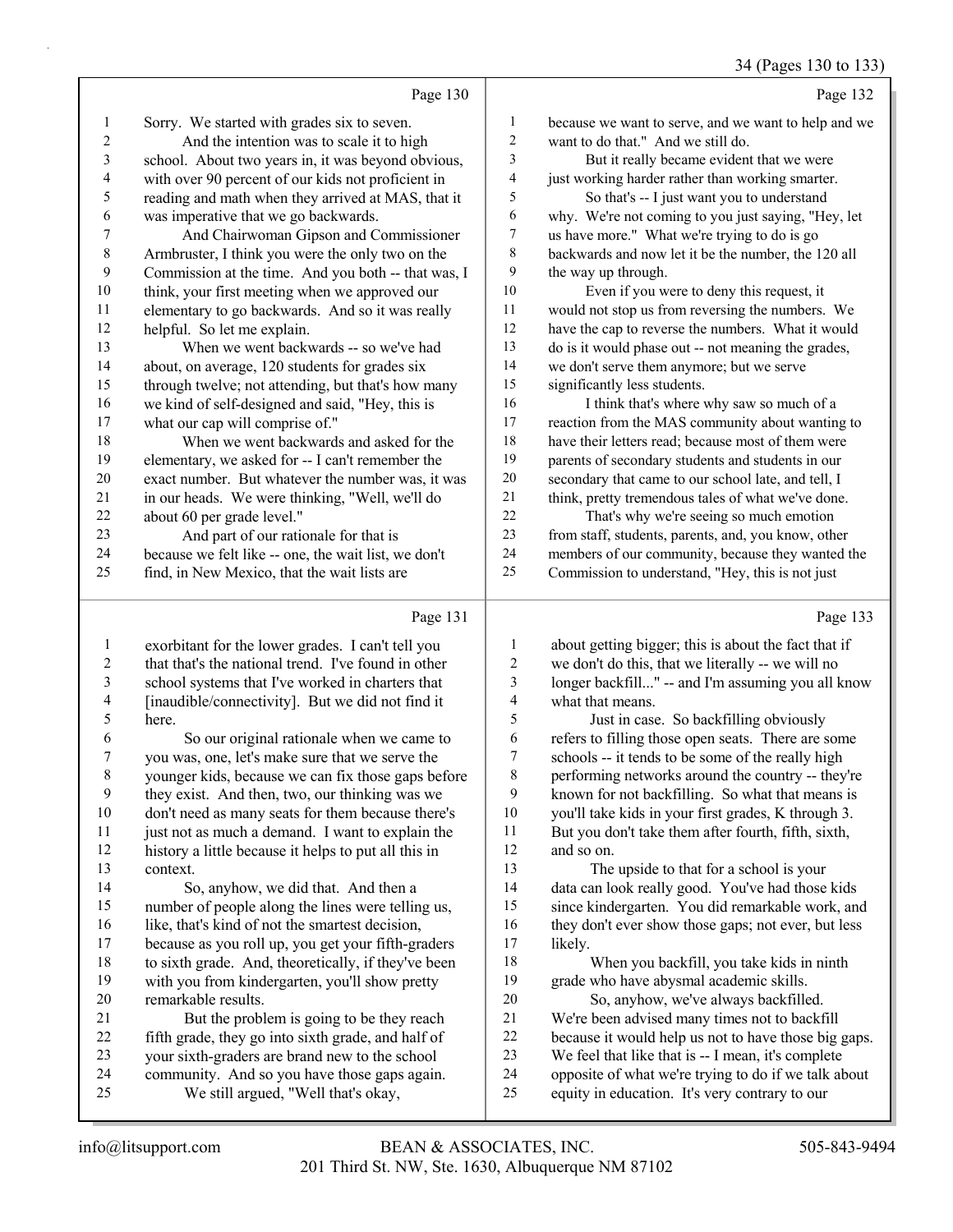35 (Pages 134 to 137)

|              | Page 134                                            |                | Page 136                                             |
|--------------|-----------------------------------------------------|----------------|------------------------------------------------------|
| $\mathbf{1}$ | mission of truly saying we serve all kids.          | 1              | outperformance is, again, one of the reasons we've   |
| 2            | So that's why we don't want to be in a              | $\overline{2}$ | been pushed, encouraged by experts in this field, to |
| 3            | position to not backfill. So we want to be able to  | 3              | really reconsider our model and be able to start     |
| 4            | have the 120 in kinder, 120 in first, 120 -- and    | $\overline{4}$ | serving the equal number at the lower grades and let |
| 5            | then they naturally keep moving up.                 | 5              | them advance through the upper grades.               |
| 6            | We know we will have empty seats that open          | 6              | So that's the back story a little bit on             |
| 7            | up here and there, and we'll backfill those seats.  | $\tau$         | the academic piece and why we're coming before you.  |
| $8\,$        | I can tell you that despite the fact that we asked  | 8              | And I really think that it's important               |
| 9            | you for an increase of whatever that number is --   | 9              | this year -- because I don't want you to think we're |
| 10           | 463 -- it's a very strong likelihood we would never | 10             | just looking to keep growing and when are we going   |
| 11           | hit that full number, because in high school, it's  | 11             | to come again.                                       |
| 12           | not that we don't backfill; a lot less kids are     | 12             | This has nothing to do with that. This is            |
| 13           | looking for spots in tenth, eleventh and twelfth    | 13             | just a decision that we felt like made more sense    |
| 14           | grade.                                              | 14             | with time, okay? So that's that part.                |
| 15           | Generally, when the influx of secondary             | 15             | So shifting gears now, because unless                |
| 16           | kids come to us is in sixth, seventh, eighth, and   | 16             | there's any questions specific about the academic    |
| 17           | ninth grade. Those are the grades that our wait     | 17             | part -- I'm happy to answer those. Now, otherwise,   |
| 18           | list are exorbitant, like kids are clamoring to get | 18             | I'll keep rolling and I'll talk about I think        |
| 19           | those seats.                                        | 19             | probably what your predominant concern is right now, |
| 20           | So, again, I really felt like it was                | 20             | which is probably the traffic issue.                 |
| 21           | important to give you a little bit of that back.    | 21             | Okay. I'll keep moving. So then with the             |
| 22           | And the last thing I'll tell you on the back story, | 22             | traffic stuff, I just -- I could be here -- we spent |
| 23           | I think, before we get to, like, some of the        | 23             | two hours on public comment this morning. And it     |
| 24           | issues -- because I'm assuming there's not concern  | 24             | could have been three hours if we read all the       |
| 25           | about our academic performance. MAS has             | 25             | letters and all the e-mails that our staff and       |
|              | Page 135                                            |                | Page 137                                             |

Τ

| (F<br>. |  |  |
|---------|--|--|
|         |  |  |

| $\mathbf{1}$ | outperformed -- I don't have the slide in front of   | 1  | students and parents and everybody else sent in.     |
|--------------|------------------------------------------------------|----|------------------------------------------------------|
| 2            | me. But MAS has outperformed the Rio Rancho Public   | 2  | So there's no way, within a practical                |
| 3            | Schools, the Albuquerque Public Schools, and the     | 3  | amount of time, I will be able to address every      |
| 4            | State of New Mexico by almost 30 percent in early    | 4  | piece of misinformation that was presented today.    |
| 5            | literacy, kindergarten literacy, first-grade         | 5  | And I want to share, because I really come from a, I |
| 6            | literacy, second-grade literacy.                     | 6  | like to think, a positive energy type place, where I |
| 7            | Our results are pretty profound. And you             | 7  | don't want to spew negativity into this meeting.     |
| $\,$ 8 $\,$  | all I know are educated to know what the research    | 8  | I don't want this to be a contentious                |
| 9            | says about if kids are not reading on grade level by | 9  | meeting. I want this to be a factual meeting based   |
| 10           | third grade what the research says.                  | 10 | on facts and that we make a decision that's in the   |
| 11           | We've been able to defy that research and            | 11 | best interests of children and with equity in mind.  |
| 12           | make remarkable gains for kids. But it's -- it's a   | 12 | So with that said, a few things that I               |
| 13           | battle to do it. Sometimes it takes us four or five  | 13 | think are imperative that the Commission is aware    |
| 14           | years, six years, to catch a child up.               | 14 | of -- and some of this, you may be aware, so this    |
| 15           | So, again, that's our rationale for                  | 15 | may be redundant. But I don't know exactly when      |
| 16           | starting at the younger grades and really working to | 16 | everybody started and things of that nature, so I    |
| 17           | not fill gaps all the time. Certainly, we'll still   | 17 | wanted to make sure you're aware.                    |
| 18           | take kids. But instead of having 100 percent of our  | 18 | So taking you guys back a little bit in              |
| 19           | population in secondary where we have to go          | 19 | history, we -- on May 31st of last school year -- so |
| 20           | backwards and fill gaps, our hope is that starting   | 20 | just about one year ago -- we met with Ms. Bobroff,  |
| 21           | them in the younger grades, we avoid a lot of that   | 21 | Mr. Brauer, Commissioner Voigt, Chairwoman Gipson,   |
| 22           | academic frustration that happens for kids and that  | 22 | and PEC's legal counsel, Ami Jaeger, on a number of  |
| 23           | work. We can start accelerating kids rather than     | 23 | issues. There was a meeting right here in this       |
| 24           | constantly being in the mode of remediation.         | 24 | conference room that we're sitting in, and addressed |
| 25           | So as I shared, the significant                      | 25 | with those individuals slides all the things that    |
|              |                                                      |    |                                                      |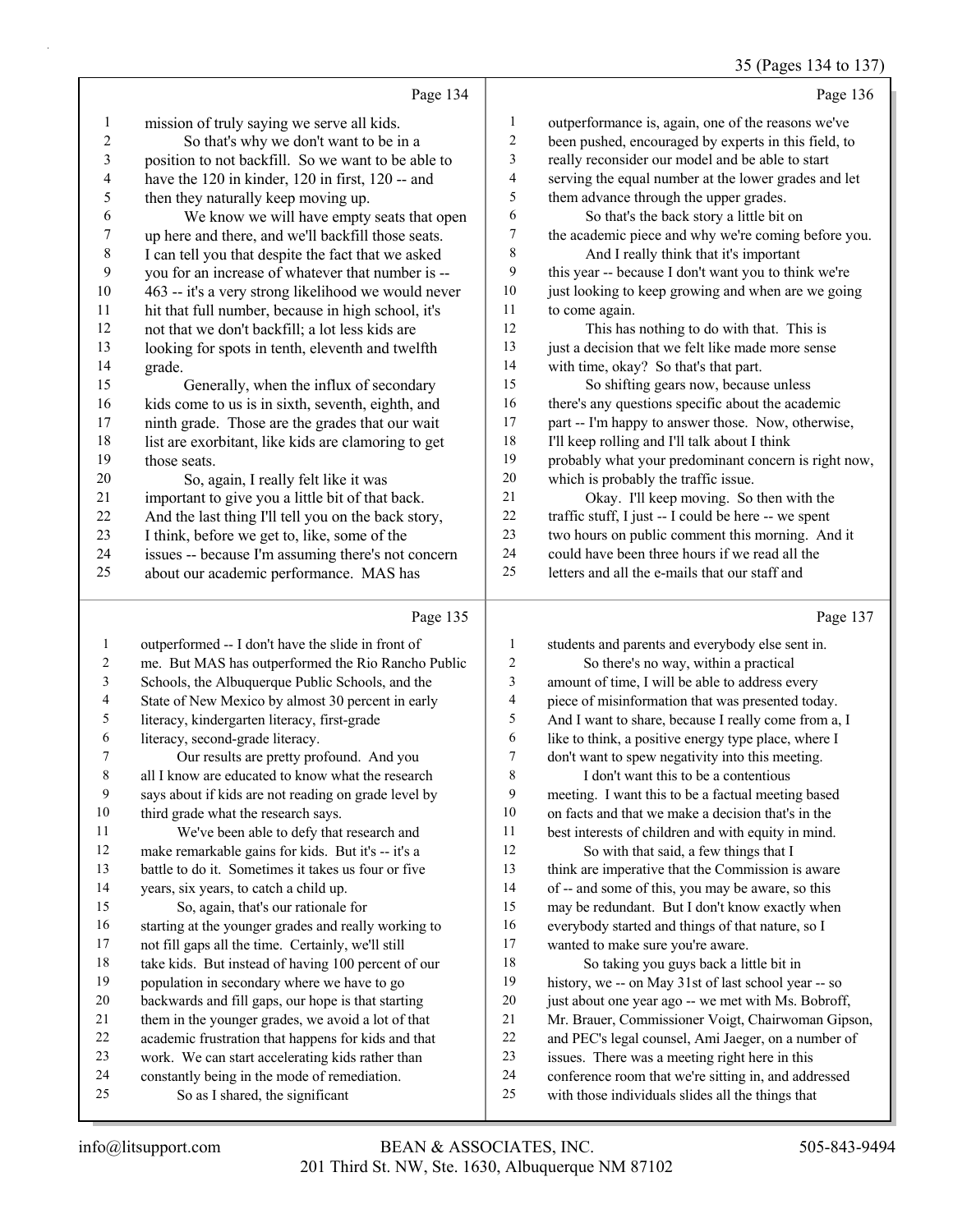### 36 (Pages 138 to 141)

|                 | Page 138                                             |    | Page 140                                             |
|-----------------|------------------------------------------------------|----|------------------------------------------------------|
| 1               | we've done to address the traffic concerns.          | 1  | to come to some resolution on some of the issues.    |
| $\overline{c}$  | That meeting was followed up in writing              | 2  | And, again, I think that there was a lot             |
| $\mathfrak{Z}$  | with all of the things that we had done. I'm         | 3  | of misrepresentation today. But I just have to       |
| $\overline{4}$  | assuming you all have that documentation, so I don't | 4  | really adamantly tell you that, to, like, make it    |
| 5               | need to go through point by point what was done. If  | 5  | sound like we've never sat at the table, we've never |
| 6               | you don't, I'm happy to forward that document to     | 6  | tried to come to solutions, or that we've never done |
| 7               | you. But I'm assuming you have that on the record.   | 7  | anything, is just absolutely not factual.            |
| $8\phantom{.0}$ | And I think it's important to put that out           | 8  | So that mediation happened. There really             |
| 9               | there. I don't want this to be -- it felt very       | 9  | hasn't been any follow-up from the mediation on the  |
| 10              | negative, you know, this morning to hear all that.   | 10 | mediator's part. These are the things that happened  |
| 11              | And I hate that there's that much feeling of         | 11 | subsequent to the mediation.                         |
| 12              | hostility, because it's not -- I don't feel like, on | 12 | First, we did pave the back as the result            |
| 13              | our part, that we want the animosity. We want        | 13 | of the mediation. We were asked to use the alley as  |
| 14              | peaceful relations, you know, with the neighbors and | 14 | part of the mediation, and we did it. We absolutely  |
| 15              | stuff, and we want it to be safe for kids as well.   | 15 | did not use City money for that. That came straight  |
| 16              | But I think hearing over and over that               | 16 | out of our educational foundation money. We paid     |
| 17              | we've refused to meet with people, that we've done   | 17 | for that. We were not told that we had to pave the   |
| 18              | nothing, is an absolute 100 percent                  | 18 | road; we were asked to use the road.                 |
| 19              | misrepresentation -- and, again, I say               | 19 | MS. PATRICIA MATTHEWS: And, JoAnn, I just            |
| 20              | misrepresentation, because I refuse to believe that  | 20 | want to make a point to Commissioner Gipson and the  |
| 21              | people would outwardly lie about things. So I'm      | 21 | rest of the Commission.                              |
| 22              | assuming that people just don't have all the facts.  | 22 | And that road was -- it was permitted by             |
| 23              | You should all have that. But if you                 | 23 | the City. So if it was not a permissible use to      |
| 24              | don't, I'm happy to forward that. I just, in the     | 24 | pave it or to gravel it or whatever they've done     |
| 25              | interest of time, feel like you don't want me to     | 25 | back there, the City would not have permitted it.    |
|                 | Page 139                                             |    | Page 141                                             |

#### Page 139  $\parallel$

|    | $1$ agu $1.97$                                       |    | $1 \text{ g}$ c $1 \text{ m}$                        |
|----|------------------------------------------------------|----|------------------------------------------------------|
| 1  | read through a four-page letter and go bullet by     |    | So I think that was the impression given             |
| 2  | bullet. But we can forward if that's helpful, and    | 2  | by a number of the speakers. I just want to make     |
| 3  | somebody will just have to let me know afterwards.   | 3  | sure that, as she's talking about that, you're aware |
| 4  | So that was followed by a mediation on               | 4  | that it was properly permitted by the City.          |
| 5  | October 4th that -- and I don't -- if I'm wrong on   | 5  | MS. JoANN MITCHELL: Thank you, Patty.                |
| 6  | this -- but I'm almost positive, Chairwoman Gipson,  | 6  | THE CHAIR: Okay. I'm sorry. I didn't                 |
| 7  | that you had shared with me that -- I can't remember | 7  | catch the last piece of what Ms. Matthews said. So   |
| 8  | if you said that you had called for it or if it was  | 8  | I'm just a little unclear. Did you say it wasn't or  |
| 9  | the PED that called for it because of complaints     | 9  | was permitted by the City? It was hard to hear.      |
| 10 | from the neighborhood, which we willingly            | 10 | MS. JoANN MITCHELL: Yeah, it was                     |
| 11 | participated in.                                     | 11 | permitted by the City. We received a permit before   |
| 12 | So that was attended -- and so, again, you           | 12 | we did the work. And the City -- not that it         |
| 13 | guys are probably -- some of this is redundant. But  | 13 | would -- we would have happily had the City pay for  |
| 14 | just in case you weren't on the Commission at the    | 14 | it.                                                  |
| 15 | time or if you didn't get the information, you       | 15 | We paid for that. We paid for it out of              |
| 16 | didn't read it, because I'm sure you get a lot of    | 16 | our educational foundation. And it was not required  |
| 17 | information, I'm sharing this because I'm not sure   | 17 | to pave the road. We did that, because that road --  |
| 18 | who knows what -- but that Commissioner Voigt was    | 18 | the mediation asked us to use the road. The road     |
| 19 | present, Chairwoman Gipson was present, and your     | 19 | had nails, potholes; it was just very -- I can show  |
| 20 | legal counsel, Ms. Jaeger, attended as well.         | 20 | you countless e-mails from our parents who were      |
| 21 | That was attended -- I know it was shared            | 21 | really outraged that we were asking them to use that |
| 22 | that I attended that. I didn't personally attend     | 22 | road, because we had a parent get a flat tire.       |
| 23 | that, but our board chair attended that, Patty       | 23 | We had a lot of complaints, nails in their           |
| 24 | Matthews, our school's attorney attended that. And   | 24 | tire, things like that. So we felt like, hey, we     |
| 25 | it was all in the interest of really helping to try  | 25 | have no problems complying with a request from the   |
|    |                                                      |    |                                                      |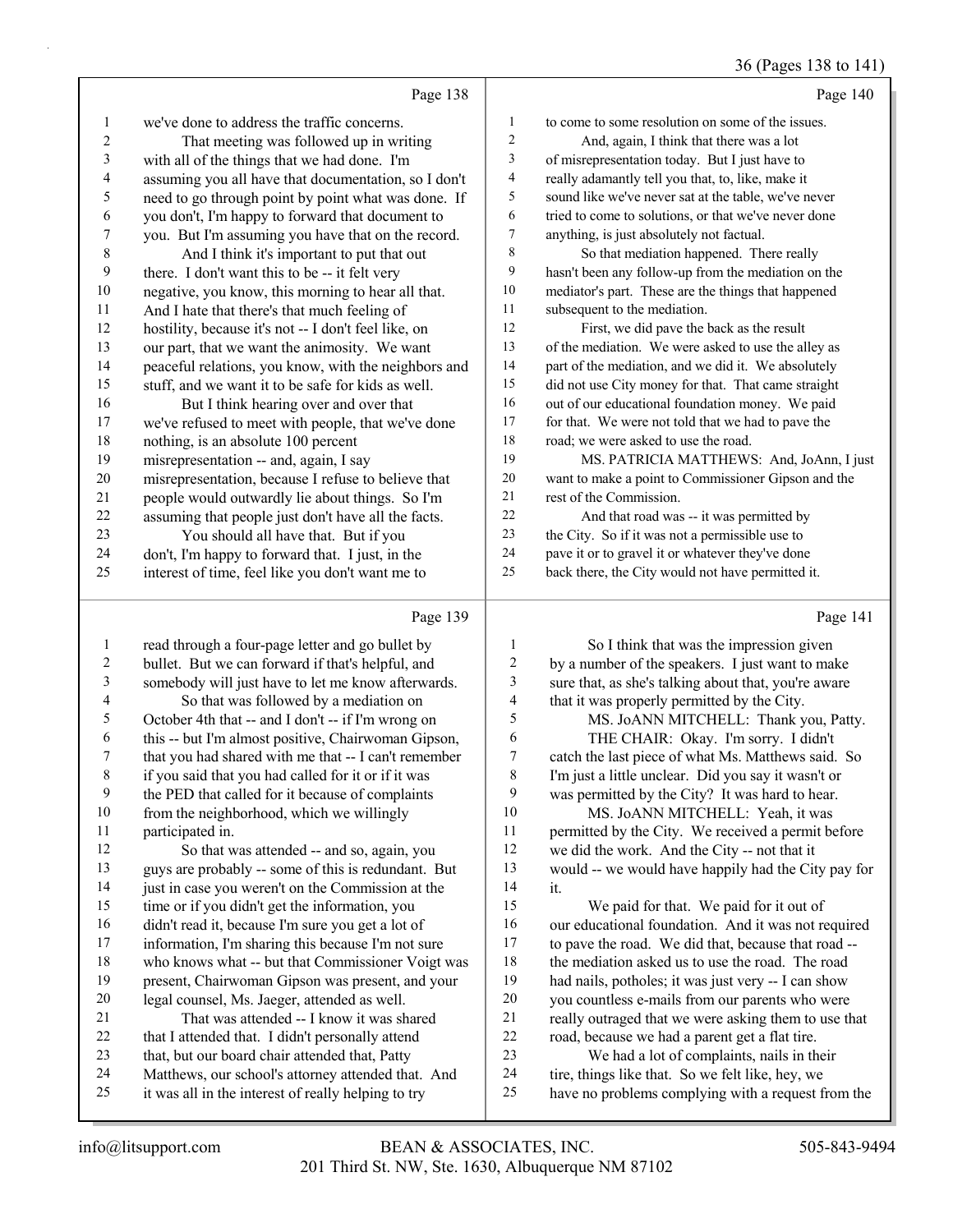37 (Pages 142 to 145)

|              |                                                      |                         | $57 \text{ (1450)}$ 1 12 to 1 13                     |
|--------------|------------------------------------------------------|-------------------------|------------------------------------------------------|
|              | Page 142                                             |                         | Page 144                                             |
| 1            | mediation. But it's not really -- we have to do      | $\mathbf{1}$            | dropoff/pickups. They reference the -- the           |
| 2            | something for our parents. So out of our own         | $\sqrt{2}$              | different codes and the requirements for the Public  |
| 3            | expense, we paid for that.                           | 3                       | Education Department. And they reference no          |
| 4            | And, again, it was absolutely permitted by           | $\overline{4}$          | concerns whatsoever, okay?                           |
| 5            | the City. We couldn't have done that if it wasn't    | 5                       | But I want -- I put this out there again,            |
| 6            | permitted by the City. So I would just like to put   | 6                       | not to dispute that other people have concerns or    |
| 7            | that fact out there that was not shared today.       | 7                       | other people's perception, or there's not more we    |
| $\,$ $\,$    | And then I also want to add -- well,                 | $\,8\,$                 | can do; but what I'm trying to demonstrate is that   |
| 9            | there's a couple of other things, and I'll get to    | 9                       | to be represented that we won't work with people,    |
| 10           | that.                                                | 10                      | we've done nothing, we refuse to take this serious,  |
| 11           | So then we had -- on January 15, the                 | $11\,$                  | is just an absolute, complete misrepresentation.     |
| 12           | Public Education Department Transportation Bureau,   | 12                      | And it makes it look like we're careless. And we're  |
| 13           | with Antonio Ortiz, Luis Sierra, who's the           | 13                      | not.                                                 |
| 14           | transportation director, and Consuelo -- and I don't | 14                      | So then the final thing that I would like            |
| 15           | know her last name -- visited as a result of the     | 15                      | to bring up before -- I know Mr. Langston and        |
| 16           | complaints and the mediation requests, came and      | 16                      | Ms. Matthews just have a couple of small things that |
| 17           | visited to see our arrival and dismissal procedures. | $17\,$                  | they would like to bring up -- is that we had --     |
| 18           | They not only told us that it was one of             | 18                      | yesterday I had a conversation with Councilman       |
| 19           | the safest arrivals and dismissals they'd seen -- we | 19                      | Davis. And it was kind of impromptu and              |
| $20\,$       | are under the number of cars that could access and   | 20                      | spontaneous, because I was cc'd on a number of those |
| 21           | come through -- they had zero recommendations. I     | 21                      | letters that were read, you know, that the           |
| 22           | was there, Mr. Langston was there, Mr. Franco was    | 22                      | Commission received and that Ms. Chairwoman Gipson   |
| 23           | there, specifically verbally asked, "Is there        | 23                      | read at the end. I was cc'd on some of those         |
| 24           | anything you would like us to do to change or        | 24                      | complaints.                                          |
| 25           | improve?"                                            | 25                      | And Councilman Davis was referenced in a             |
|              |                                                      |                         |                                                      |
|              |                                                      |                         |                                                      |
|              | Page 143                                             |                         | Page 145                                             |
| $\mathbf{1}$ | We were told, "No, there's nothing you               | $\mathbf{1}$            | couple of those. And so I reached out to him,        |
| 2            | need to do. This looks great to us."                 | $\overline{c}$          | because I felt like it was really important -- like, |
| 3            | I reached out to Mr. Ortiz to ask if I --            | 3                       | again, just some of the misinformation that I was    |
| 4            | not that I needed permission to share this, but if   | $\overline{\mathbf{4}}$ | reading.                                             |
| 5            | it was okay that I shared it. He said, absolutely,   | 5                       | So we set up a phone call yesterday. And             |
| 6            | I could share who was there, who was present.        | 6                       | I had a great conversation. And Councilman Davis,    |
| 7            | We hoped to have something from PED. And             | 7                       | one, was not present at the mediation. Two,          |
| 8            | I'm assuming PED must have written something as a    | $\,$ $\,$               | Councilman Davis is unaware of many of the things    |
| 9            | result of this visit to document their visit. But    | 9                       | that we've done.                                     |
| 10           | that did happen. And, again, as a result of the      | 10                      | We had an excellent conversation                     |
| 11           | mediation, we requested, "Is there anything we can   | 11                      | yesterday, not about everything in his letter,       |
| 12           | do?"                                                 | 12                      | because had I seen that letter before our            |
| 13           | We were told nothing.                                | 13                      | conversation, I could have avoided many of the       |
| 14           | So then on our own, partly as a result of            | 14                      | bullet points for being in that letter, because,     |
| 15           | the mediation -- but it was not requested by the     | 15                      | again, they're just not accurate.                    |
| 16           | mediator. Instead it was our attorney's              | 16                      | And by no means am I suggesting he's                 |
| 17           | recommendation to have our insurance carrier, Poms & | 17                      | intentionally misrepresenting everything; he's just  |
| $18\,$       | Associates who covers the insurance for all of the   | 18                      | not aware of everything. There's just a number of    |
| 19           | schools, to have them come out on our own to have    | 19                      | things we talked about on the phone.                 |
| 20           | them assess the situation.                           | $20\,$                  | And the conclusion of the phone call was             |
| 21           | And in your packet, you received a letter            | 21                      | that we -- me, I was the only one on the phone       |
| 22           | that essentially -- and I won't read it to you       | $22\,$                  | call -- told Councilman Davis that I was absolutely  |
| 23           | because I know you have it. But, essentially, it     | 23                      | happy to work with them. We were happy -- he         |
| 24           | shows that there was smooth vehicle flow,            | 24                      | referenced using the community center, paving a road |
| 25           | single-direction vehicle, separate parent and bus    | 25                      | there. Obviously that's not a decision I can make    |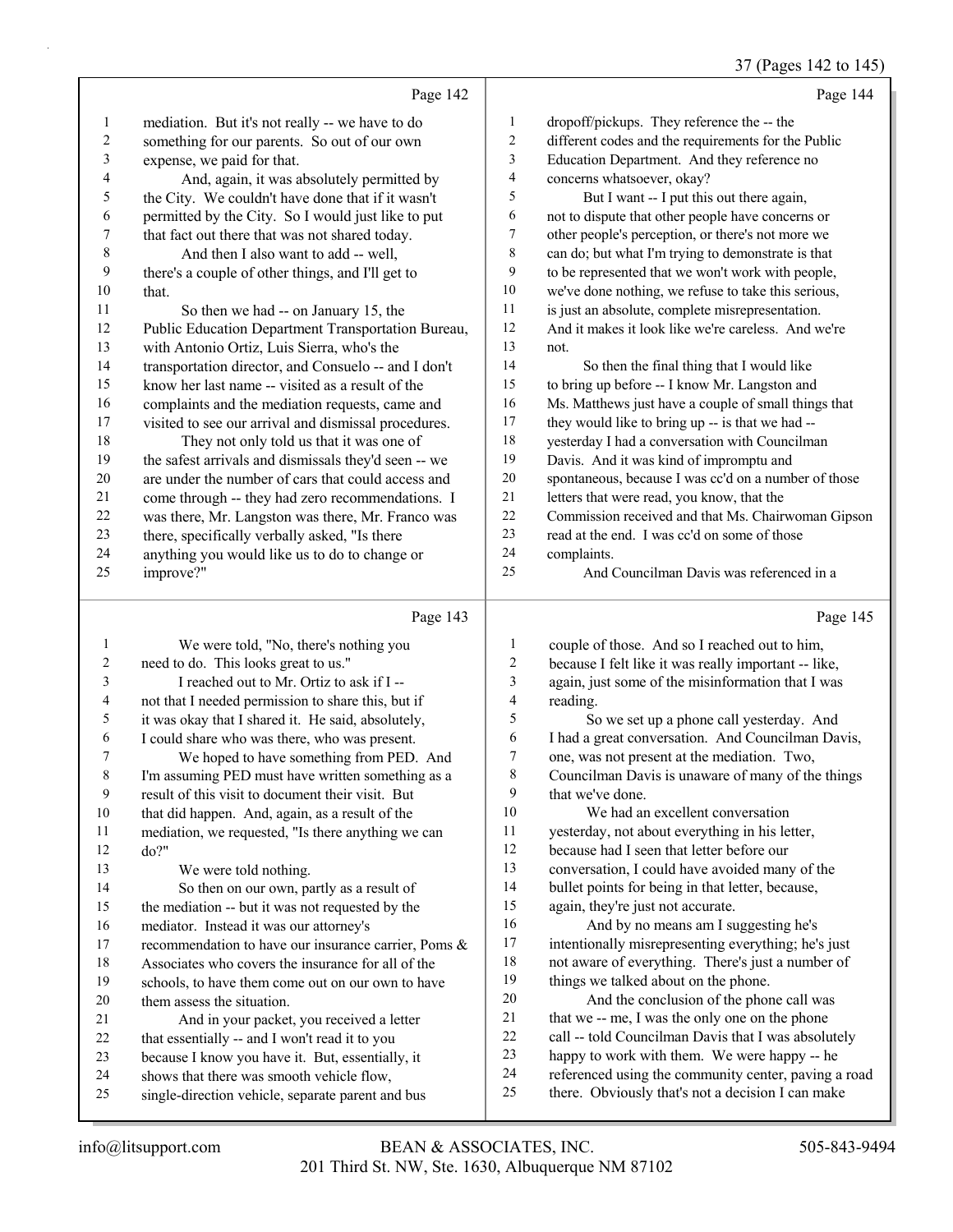## 38 (Pages 146 to 149)

|                          |                                                                                                     |                     | 30 (Fages 140 to 149                                                                                       |
|--------------------------|-----------------------------------------------------------------------------------------------------|---------------------|------------------------------------------------------------------------------------------------------------|
|                          | Page 146                                                                                            |                     | Page 148                                                                                                   |
| $\mathbf{1}$             | on my own just to drop pavement on the community                                                    | $\mathbf{1}$        | We are very happy to have a conditional approval                                                           |
| $\overline{c}$           | center, City property.                                                                              | 2                   | that we do the traffic study with the City.                                                                |
| 3                        | There's, I think, some misinformation.                                                              | 3                   | I have no issue with that. There's never                                                                   |
| $\overline{\mathcal{A}}$ | And even in his letter -- and, again, I want to be                                                  | 4                   | been an issue with that. But we are asking for an                                                          |
| 5                        | very clear that I'm not suggesting that he's                                                        | 5                   | approval. And if it needs to be with the condition,                                                        |
| 6                        | intentionally misrepresenting. But I think that                                                     | 6                   | we fully concede to that, no problem whatsoever.                                                           |
| $\boldsymbol{7}$         | some of the stuff he put the letter is based on the                                                 | 7                   | But I think it would be borderline unethical for the                                                       |
| $\,$ $\,$                | stuff he's being told.                                                                              | 8                   | Commission not to consider the 2,117 petition                                                              |
| 9                        | But he and I did agree that we would                                                                | 9                   | signatures, all the letters that were not read that                                                        |
| $10\,$                   | happily meet next week, and, with confidence, he and                                                | 10                  | adamantly support the school and will give you a                                                           |
| 11                       | I together, with our school, with our board, could                                                  | 11                  | compelling story that put a face to the vote.                                                              |
| 12                       | resolve this. There's no resistance on our part to                                                  | 12                  | Because this is not just about numbers of                                                                  |
| 13                       | do a traffic study to work with him. And his words                                                  | 13                  | students; it's not just about traffic. It is                                                               |
| 14                       | to me were, a good traffic study would allow the                                                    | 14                  | literally stories about children's lives that will                                                         |
| 15                       | flow of 100 more kids or 1,000 more kids, as long as                                                | 15                  | be affected positively or negatively as the result                                                         |
| 16                       | we had a good study and we followed it.                                                             | 16                  | of the decision that's made today.                                                                         |
| 17                       | There has never been resistance on the                                                              | 17                  | Ms. Matthews?                                                                                              |
| 18                       | school's part to do that. So it's very unfortunate                                                  | 18                  | MS. PATRICIA MATTHEWS: Mr. Langston will                                                                   |
| 19                       | that public comment ended with the last 15 minutes                                                  | 19                  | go first.                                                                                                  |
| 20                       | of letters from the community that suggest that we                                                  | $20\,$              | MS. JoANN MITCHELL: Oh, I'm sorry.                                                                         |
| 21                       | did anything other than try to work diligently with                                                 | 21                  | MS. PATRICIA MATTHEWS: Can you hear me,                                                                    |
| 22                       | folks.                                                                                              | 22                  | Madam Chair?                                                                                               |
| 23                       | I'll close before I give this to Bruce and                                                          | 23                  | MS. JoANN MITCHELL: Sorry. We just have                                                                    |
| 24                       | Patty, just in case if there's anything, that I'm                                                   | 24                  | to switch around.                                                                                          |
| 25                       | sure, again, Commissioners, that you guys are aware                                                 | 25                  | MR. BRUCE LANGSTON: Madam Chairman,                                                                        |
|                          |                                                                                                     |                     |                                                                                                            |
|                          | Page 147                                                                                            |                     | Page 149                                                                                                   |
|                          |                                                                                                     |                     |                                                                                                            |
| $\mathbf{1}$             | of our demographic and who we serve. And you heard                                                  | $\mathbf{1}$        | Commissioners, I'm going to be really, really brief.                                                       |
| $\sqrt{2}$               | a lot of passionate students and parents and                                                        | $\overline{c}$<br>3 | I don't think there's much I could do other than to                                                        |
| $\mathfrak{Z}$<br>4      | teachers and different folks saying how awesome we                                                  | $\overline{4}$      | echo what I heard from Ms. Mitchell.                                                                       |
| 5                        | are and what great things we do.                                                                    | 5                   | There is one thing that I do want to bring                                                                 |
| 6                        | But if we're talking equity here, I would                                                           | 6                   | up. I think it was very unfortunate to the young                                                           |
| 7                        | be remiss not to remind you who we serve, what we                                                   | 7                   | man and his family that was in the accident at 4:00                                                        |
| 8                        | do, and how detrimental a decision would be not to                                                  | $\,$ 8 $\,$         | in the morning on his way to be a security screener                                                        |
| 9                        | grant this.                                                                                         | 9                   | to protect our safety in the airport that was<br>involved in an accident to attribute that to MAS          |
| $10\,$                   | So we serve -- over 50 percent of our kids<br>are first-generation high school graduates. Over      | 10                  | traffic at 4:00 a.m. in the morning.                                                                       |
| 11                       | 90 percent of our kids will be the first in their                                                   | $11\,$              | I just want to make sure everybody is                                                                      |
| 12                       | families to go to college. We've graduated now                                                      | 12                  | aware that we don't do any of these things in a                                                            |
| 13                       | three classes with only about 50 kids in each class.                                                | 13                  | vacuum. We have worked accordance to the guidance                                                          |
| 14                       | I told you high school tends to be smaller. It has                                                  | 14                  | and the regulations provided to us from the Public                                                         |
| 15                       | nothing to do with the cap. They phase out.                                                         | 15                  | <b>Education Department.</b>                                                                               |
| 16                       | So 50 kids in each graduating class,                                                                | 16                  | As you know, Madam Chairman and several of                                                                 |
| 17                       | approximately. Every single kid had a commitment                                                    | 17                  | the Commissioners, you know that we have faithfully                                                        |
| 18                       | letter to college. Every single kid graduated.                                                      | 18                  | met with you during the meeting that was referenced                                                        |
| 19                       | Over 90 percent of our students are minority                                                        | 19                  | by Ms. Mitchell. You know that we sat down and we                                                          |
| $20\,$                   | students. Over 30 percent of our kids are English                                                   | $20\,$              | participated in the mediation.                                                                             |
| 21                       | Language Learners. Over half of our parent                                                          | 21                  | As far as I could see through this                                                                         |
| 22                       | population are monolingual Spanish-speakers.                                                        | $22\,$              | mediation MAS is the only entity, including the                                                            |
| 23                       | I could go on and on. Over about                                                                    | 23                  | mediator and the neighborhood association, that has                                                        |
| 24<br>25                 | 18 percent of our students are students with<br>disabilities. We serve a very high-need population. | 24<br>25            | faithfully fulfilled everything that was listed for<br>us to go back and complete. And we're the only ones |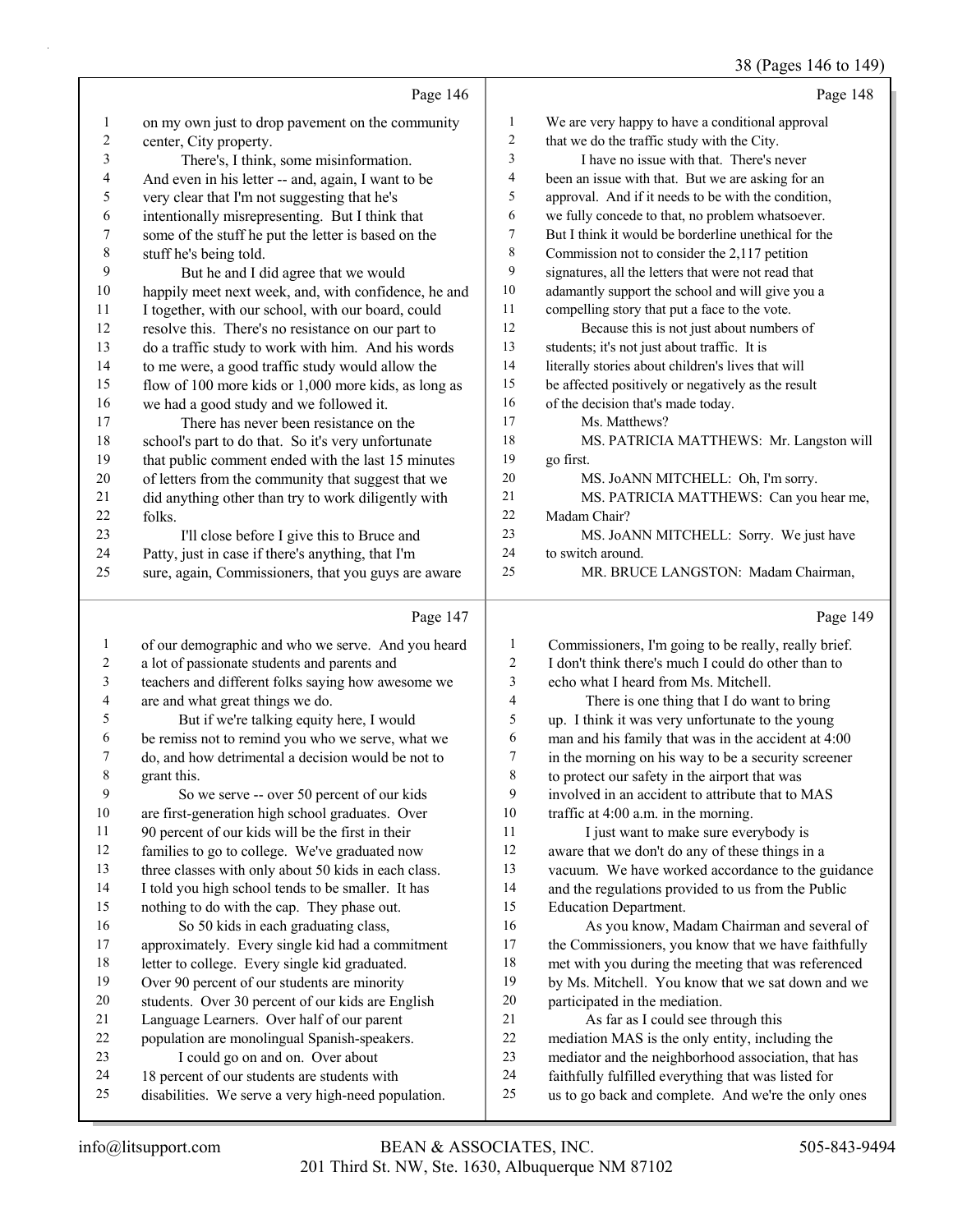# 39 (Pages 150 to 153)

|                  | Page 150                                                                                               |           | Page 152                                                                                                 |
|------------------|--------------------------------------------------------------------------------------------------------|-----------|----------------------------------------------------------------------------------------------------------|
| $\mathbf{1}$     | that have done so and have reported back to you,                                                       | 1         | every person that is brought into this building,                                                         |
| 2                | Madam Commissioner, as well as to the PED on that.                                                     | 2         | every wall that has been made here has gone through                                                      |
| 3                | We have not heard anything else from any of the                                                        | 3         | City Planning review, has been approved, is                                                              |
| 4                | other entities that are there.                                                                         | 4         | appropriately permitted, and we are operating within                                                     |
| 5                | I want to again echo Ms. Mitchell in that                                                              | 5         | the bounds and the constraints of the law.                                                               |
| 6                | we've had the New Mexico Public School Insurance                                                       | 6         | It has also been approved by the                                                                         |
| 7                | Authority come out and review not only our site                                                        | $\tau$    | Corrections [verbatim] Industries Division by the                                                        |
| $\,$ $\,$        | plan, our egress, our exit plans; but they have                                                        | $\,$ $\,$ | State of New Mexico.                                                                                     |
| 9                | agreed that they are not only adequate but safe and                                                    | 9         | I want us all to be very cognizant of the                                                                |
| 10               | secure.                                                                                                | $10\,$    | fact that we are appropriately permitted. That                                                           |
| 11               | We have had the Albuquerque Police                                                                     | 11        | includes the counting of parking spaces; that                                                            |
| 12               | Department, the Southeast Subdivision for the City                                                     | 12        | includes egresses and exits; it includes the total                                                       |
| 13               | of Albuquerque, come out and look and concur.                                                          | 13        | number of students that are there.                                                                       |
| 14               | We have had the Bernalillo County                                                                      | 14        | We've also had the Public Schools                                                                        |
| 15               | Sheriff's Department -- it was actually Sheriff                                                        | 15        | Facilities Authority come out and look. We are all                                                       |
| 16               | Gonzales himself -- had come out, looked at our                                                        | 16        | in agreement that Mission Achievement and Success                                                        |
| 17               | procedures and what we had in place and found them                                                     | 17        | Charter School is appropriately permitted, even with                                                     |
| 18               | to be sound.                                                                                           | 18        | the increase that our exits and egresses are                                                             |
| 19               | We have had the New Mexico State Police,                                                               | 19        | appropriate.                                                                                             |
| $20\,$           | under the District 5 command, come out and look at                                                     | 20        | I don't know -- these are the authorities                                                                |
| 21               | what we do here. And, again, the feedback that we                                                      | 21        | of the State. These are the individuals that are                                                         |
| 22               | got is that we are taking not only appropriate, but                                                    | 22        | charged with our protection. These are the                                                               |
| 23               | good, precautions in our egress and exit from the                                                      | 23        | individuals that are the learned people that are                                                         |
| 24               | school.                                                                                                | 24        | supposed to be able to guide us in making these                                                          |
| 25               | I have met personally with Commissioner                                                                | 25        | decisions. And each of these entities has come back                                                      |
|                  |                                                                                                        |           |                                                                                                          |
|                  |                                                                                                        |           |                                                                                                          |
|                  | Page 151                                                                                               |           | Page 153                                                                                                 |
| $\mathbf{1}$     | Davis. I am somewhat surprised at his letter. I do                                                     | 1         | and said that this is appropriate.                                                                       |
| $\boldsymbol{2}$ | understand the concerns of trying to pull this all                                                     | 2         | I don't know what other argument we can                                                                  |
| 3                | together. But I, personally, met with Commissioner                                                     | 3         | make for you. Appreciate your time, Madam Chairman,                                                      |
| 4                | Davis. A representative of the Albuquerque Planning                                                    | 4         | Commissioners.                                                                                           |
| 5                | was there, and also a representative -- their                                                          | 5         | THE CHAIR: Thank you. Ms. Ma---                                                                          |
| 6                | traffic engineering people were there.                                                                 | 6         | Ms. Matthews, do you want to say something?                                                              |
| 7                | We seem to forget that the -- there is no                                                              | 7         | MS. MATTHEWS: I'm going to tag on the                                                                    |
| 8                | actual City engineering study that's done. The                                                         | 8         | back of him, but very briefly, because that was                                                          |
| 9                | study that's being passed around is a study that was                                                   | 9         | essentially what I wanted to make just a global                                                          |
| 10               | done by the neighborhood association. They were --                                                     | 10        | statement, is, first of all, you know, Mr. Davis                                                         |
| 11               | we were all told that there would be a three-,                                                         | 11        | references in his letter -- or at least he alludes                                                       |
| 12               | five-, and ten-year track in planning that would be                                                    | 12        | to, essentially, violations.                                                                             |
| 13               | taken care of, and that is where our conversation                                                      | 13        | And many of the folks that spoke on behalf                                                               |
| 14               | ended until we had the mediation.                                                                      | 14        | of the neighborhood also made comments that infer                                                        |
| 15               | We have had the Bernalillo County Fire                                                                 | 15        | that the school is doing something illegal or that                                                       |
| 16               | Marshal come and assess what we are doing, as well                                                     | 16        | hasn't been properly approved, even brought in the                                                       |
| 17               | as we have had the State Fire Marshal from the State                                                   | 17        | name of Commission saying that you didn't do                                                             |
| 18               | of New Mexico come and review what we are doing.                                                       | 18        | something you were supposed to do.                                                                       |
| 19               | And, again, we have not heard, other than the                                                          | 19        | And I just would reiterate what                                                                          |
| 20               | complaints that are being generally raised without                                                     | 20        | Mr. Langston said in the summary statement. And had                                                      |
| 21               | any actual basis, had they been brought to our                                                         | 21        | we -- had the school been doing something wrong,                                                         |
| 22               | attention.                                                                                             | 22        | they'd either have been cited -- they'd have been                                                        |
| 23               | We don't do any of this stuff in a vacuum.                                                             | 23        | cited by the City, by the Transportation Division of                                                     |
| 24<br>25         | So I want to make sure that each Commissioner is<br>aware that everything that -- bit of construction, | 24<br>25  | the State -- Public Education Department; Mr. Ortiz<br>would have cited them, he's in charge of that and |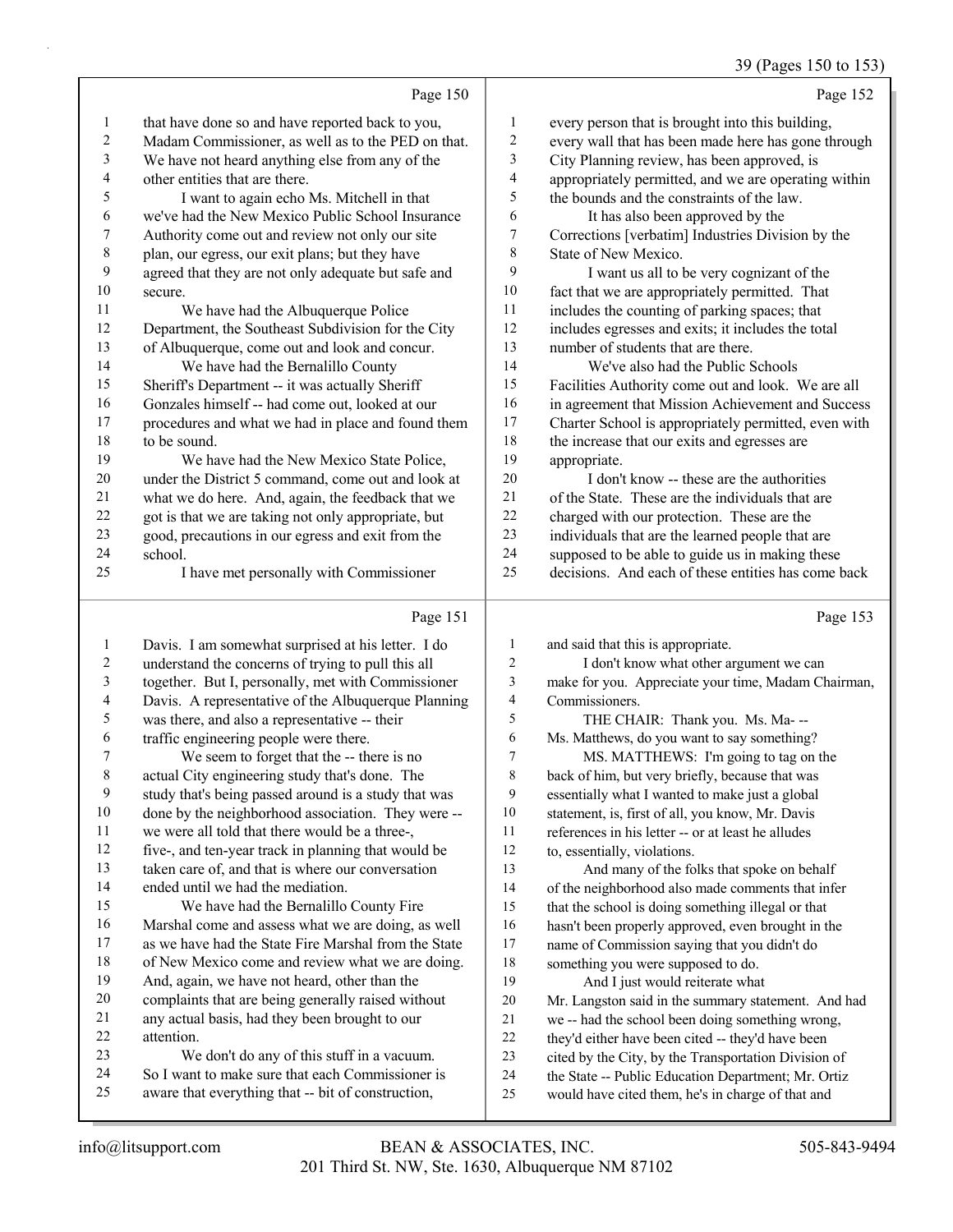## 40 (Pages 154 to 157)

|             |                                                      |                | -- -- - -- -- <i>-</i>                               |
|-------------|------------------------------------------------------|----------------|------------------------------------------------------|
|             | Page 154                                             |                | Page 156                                             |
| 1           | oversees the bus to-from routes, and configuration   | 1              | And I will say it once again, because I              |
| 2           | of drop-off and pickup; that's under his purview.    | $\overline{c}$ | don't know why it's not understood. There were       |
| 3           | So I just want to make sure the                      | 3              | eleven letters that were attached to the e-mails     |
| 4           | Commissioners know that, as Mr. Langston said, they  | 4              | that went to every Commissioner. So those            |
| 5           | are doing everything they have been asked to do      | 5              | individuals did not go unheard.                      |
| 6           | according to law.                                    | 6              | And I am personally insulted that someone            |
| 7           | So what I think you can take away from               | $\tau$         | is representing that I turned people's voice off,    |
| $\,$ 8 $\,$ | what you heard from the neighborhood is they really  | 8              | because every Commissioner has a copy of each and    |
| 9           | just don't want MAS here. And so that was that.      | 9              | every one of those letters. And it would be unfair   |
| 10          | And one more thing about the crossing                | 10             | if someone had their letter read and also got to     |
| 11          | guard, because I think some folks perked their ears  | 11             | speak.                                               |
| 12          | up about that, perhaps.                              | 12             | So we gave the voice -- a single voice to            |
| 13          | The school has gone to the City to ask to            | 13             | everyone. And I'm disappointed that it gets          |
| 14          | have an official school crossing at this -- at the   | 14             | misrepresented that way. And I thought I explained   |
| 15          | Ross and Yale crossing and been denied. And they've  | 15             | myself once. I thought I explained myself a second   |
| 16          | been told, "Well, just up the street just north of   | 16             | time that way.                                       |
| 17          | here on Yale is a school crossing. So we don't need  | 17             | So I'm genuinely disappointed that the               |
| 18          | another official school crossing."                   | 18             | message that's going out is that we stopped some     |
| 19          | My guess is -- and I don't know for sure,            | 19             | people from being heard, because every one of us had |
| 20          | but it is my guess -- that an official school        | 20             | an opportunity to read the e-mail. And there were    |
| 21          | crossing guard only has jurisdiction to do what he   | 21             | only eleven of them. And I'm not diminishing eleven  |
| 22          | or she will do in that crosswalk if it's an official | 22             | people's voices. But this couching that there were   |
| 23          | school crosswalk. That is why the school retained,   | 23             | "all" -- there were eleven that were attached, and   |
| 24          | a security-type person to make sure people were safe | 24             | those were the only ones that were not read.         |
| 25          | on that corner.                                      | 25             | So that's all I have to say about that.              |
|             | Page 155                                             |                | Page 157                                             |

|  | аο | ۰ |  |  |
|--|----|---|--|--|
|  |    |   |  |  |

| 1  |                                                      | 1      |                                                      |
|----|------------------------------------------------------|--------|------------------------------------------------------|
|    | So I just want to dispel that idea that              |        | I'm going to say that there's -- there's             |
| 2  | the school didn't do what they needed to do to have  | 2      | obviously a lot of passion on both sides here. I     |
| 3  | a safe crosswalk there.                              | 3      | mean, we've seen it. I let -- back when I did        |
| 4  | I think that's all I would like to say.              | 4      | attend that mediation -- and I did inform the        |
| 5  | But I do think it's important to sort of settle down | 5      | Commission at the time that we went. And I guess     |
| 6  | and really pull out what was actually factually      | 6      | maybe I have to give a little back story on that.    |
| 7  | stated today. And it wasn't a lot, I will say.       | $\tau$ | When Secretary Trujillo was still the                |
| 8  | It's unfortunate that -- as Ms. Mitchell             | 8      | cabinet secretary, she had sent me a message. She    |
| 9  | said, is that the tail end of the public comment     | 9      | had received a number of concerns. She asked, "What  |
| 10 | ended the conversation so negatively, because there  | 10     | can we do about this?"                               |
| 11 | were a lot of people in favor of this cap.           | 11     | And, yes, it was me that said, "Why don't            |
| 12 | THE CHAIR: Okay. So let me tie in on                 | 12     | we try to bring a third party in to see if we can    |
| 13 | that for a second, because the -- the agreement that | 13     | settle this."                                        |
| 14 | we made was that the public comment initially was    | 14     | And that's how that mediation came about.            |
| 15 | opened just by e-mail. And then when we had the      | 15     | And I will voice my disappointment as well           |
| 16 | capacity to take it orally live, I felt, in          | 16     | that there has been nothing that has come from the   |
| 17 | particular, that it would be unfair, because we      | 17     | mediator. It is way too long. I let the Commission   |
| 18 | changed the process, to not accept the e-mails.      | 18     | know that I had attended. But we don't have          |
| 19 | And as a result of that, we allowed all              | 19     | anything -- we don't -- in fact, I've asked several  |
| 20 | the live comment to go first. The only e-mails that  | 20     | times, "Why haven't we heard? Where is it?" And I    |
| 21 | were received by Beverly -- not by me, but by our    | 21     | share the frustration and disappointment that there  |
| 22 | liaison -- were those e-mails that I read. So there  | 22     | wasn't a final resolution that came out of that.     |
| 23 | was certainly no intent on my part or any of our     | 23     | Because that was never the intent. The               |
| 24 | part to end or begin. Those were the e-mails that I  | 24     |                                                      |
| 25 | had to print off.                                    | 25     | intent was we'd get there, we'd hash it all out, and |
|    |                                                      |        | we can -- we can move on with solutions that         |
|    |                                                      |        |                                                      |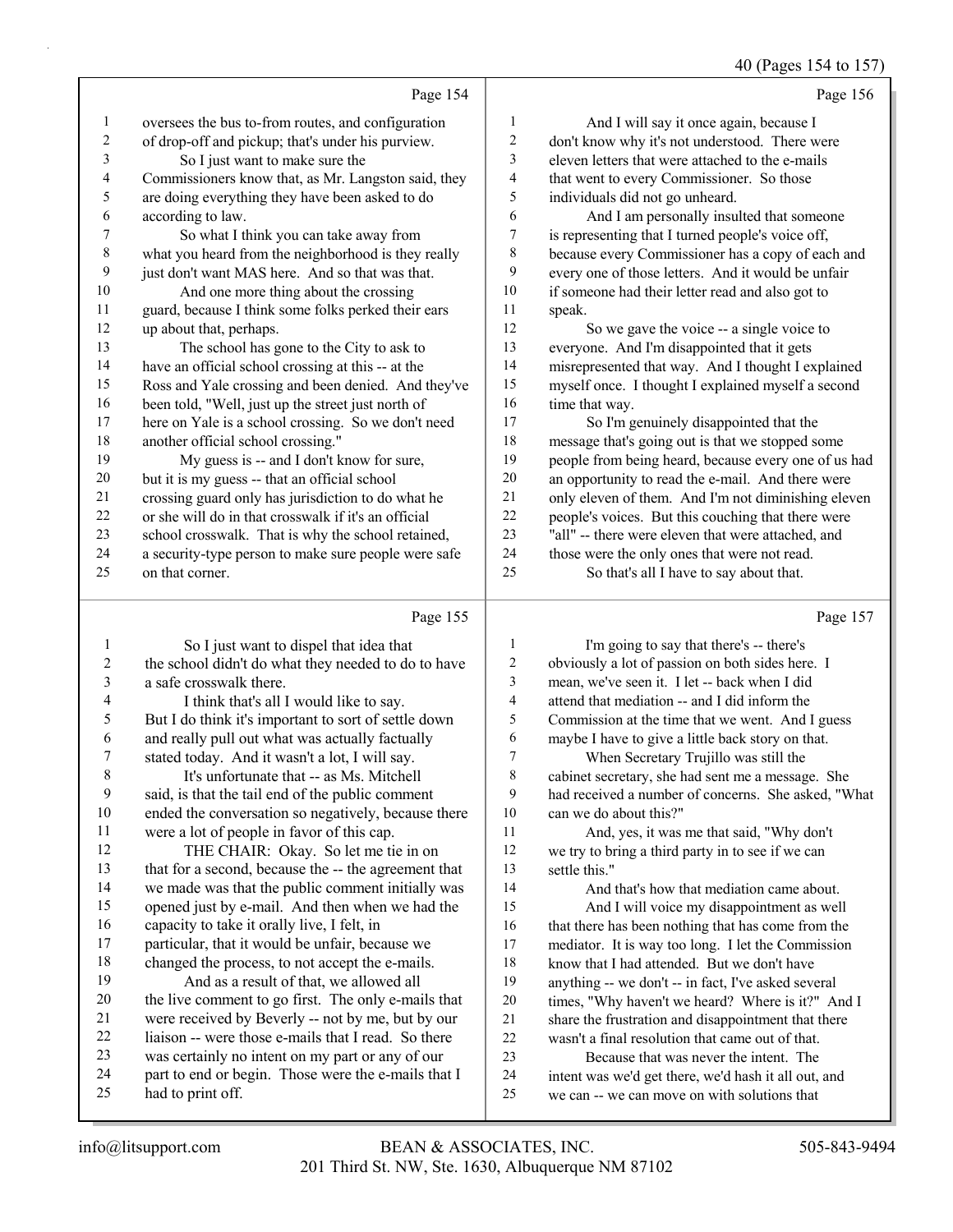41 (Pages 158 to 161)

|                | Page 158                                             |    | Page 160                                             |
|----------------|------------------------------------------------------|----|------------------------------------------------------|
| 1              | everyone can be somewhat satisfied with.             | 1  | say -- I think.                                      |
| $\overline{2}$ | As you know, when you go into any kind of            | 2  | I think, to a great extent, the timing is            |
| 3              | mediation, not everyone is going to come out as a    | 3  | quite challenging for me personally with this, in    |
| 4              | winner. But, hopefully, not everyone comes out as a  | 4  | light of the pandemic that we're going through. We   |
| 5              | loser. That's the intent, to help to foster good     | 5  | don't know what school's going to look like. We      |
| 6              | partnership.                                         | 6  | don't know how schools are going to open.            |
| 7              | And I think what it ended up doing was               | 7  | And I am really challenged with the idea             |
| 8              | continuing that sense that there's not a good        | 8  | of putting almost 500 more bodies -- and I know you  |
| 9              | partnership, because it's -- everyone has this sense | 9  | said we're probably not going to have that. But      |
| 10             | that, "Oh, my gosh. Nothing happened. Why did we     | 10 | that's the increase that's being asked for. So the   |
| 11             | do that? Why weren't we heard?" And that was         | 11 | potential for putting 500 more bodies into a         |
| 12             | absolutely not the intention.                        | 12 | building is truly challenging for me when we don't   |
| 13             | So I want to say I am equally as                     | 13 | know what that all is going to look like, including  |
| 14             | disappointed about what didn't happen as a result of | 14 | buses and lunches and passings and how many kids can |
| 15             | that.                                                | 15 | be in a classroom. There are so many unanswered      |
| 16             | And anything that the school has done, I             | 16 | questions. That is -- a big challenge for me.        |
| 17             | do appreciate that. I don't think the -- I think     | 17 | MS. JoANN MITCHELL: May I address that               |
| 18             | the unfortunate part is I don't think the wider      | 18 | real quick?                                          |
| 19             | community of the school really sees that.            | 19 | THE CHAIR: Hold on. Let me just finish,              |
| 20             | And I do see that at this point in time              | 20 | and then you can --                                  |
| 21             | for a lot of folks -- and it's expressed -- that the | 21 | MS. JoANN MITCHELL: Of course.                       |
| 22             | best thing to do would be for that school to         | 22 | THE CHAIR: I'm also challenged because I             |
| 23             | magically poof and go somewhere. And that's          | 23 | know what the sentiment of the community is. But it  |
| 24             | certainly not what we're looking for. Because you    | 24 | doesn't appear -- and you can answer this. But it    |
| 25             | actually wouldn't be sitting here eligible to apply  | 25 | doesn't appear that there was any reach-out by the   |
|                | Page 159                                             |    | Page 161                                             |

|                | Page 159                                             |    | Page 161                                             |
|----------------|------------------------------------------------------|----|------------------------------------------------------|
| $\mathbf{1}$   | for an amendment cap increase if you weren't a good  | 1  | school to engage in the community to say, "Hey, this |
| $\overline{c}$ | school, let alone a great school.                    | 2  | is what we're planning on doing."                    |
| 3              | MS. JoANN MITCHELL: Thank you so much.               | 3  | And I know it would have been like being             |
| $\overline{4}$ | THE CHAIR: And you are a great school.               | 4  | in front of a firing squad. But it doesn't appear.   |
| 5              | And no one -- and I certainly don't want to diminish | 5  | I absolutely know that everything that the school    |
| 6              | that. Because you do. You serve an underserved       | 6  | has done in terms of construction and growth has     |
| 7              | population.                                          | 7  | been aboveboard, legal, that there has never been an |
| 8              | I do -- I think I share the school with              | 8  | issue that the school certainly grew illegally, has  |
| 9              | appreciating with a question mark Commissioner       | 9  | done any construction illegally or anything like     |
| 10             | Davis's letter, because it -- as I was reading it -- | 10 | that, because that would have come before us. I'm    |
| 11             | and as I went through it -- because I read through   | 11 | clear on that, and I have no issue with anything     |
| 12             | most of them before, so I could get a sense and I    | 12 | regarding that.                                      |
| 13             | wasn't just flubbering over everything.              | 13 | MS. JoANN MITCHELL: Okay. Thank you.                 |
| 14             | And it's, like, "Oh, oh, oh." And it's,              | 14 | Okay now?                                            |
| 15             | like, "Oh." So it ebbed and flowed through the       | 15 | THE CHAIR: Yeah.                                     |
| 16             | letter.                                              | 16 | MS. JoANN MITCHELL: Okay. Thank you so               |
| 17             | But I will say that we unfortunately can't           | 17 | much. So I want to clarify just a couple of points.  |
| 18             | offer an amendment cap increase with a condition     | 18 | One, as far as the increase, just to be              |
| 19             | that the school go forward and do something. So      | 19 | clear -- and it's in your packet, or it should be -- |
| 20             | it's unfortunate that that's not a possibility. We   | 20 | is our growth program. We are not growing by         |
| 21             | can't put a condition on a cap increase. So I sort   | 21 | whatever that number is -- 463 -- this year. The     |
| 22             | of appreciated his suggestion there; but that's not  | 22 | projections for this year would be under -- about    |
| 23             | within the possibilities for us to do. So I just --  | 23 | 100 at max; but probably closer to, like, 40, 50     |
| 24             | I kind of want to make that clear.                   | 24 | kids this year. That is all laid out in that         |
| 25             | And this is the final thing I'm going to             | 25 | document. It is not all this year.                   |
|                |                                                      |    |                                                      |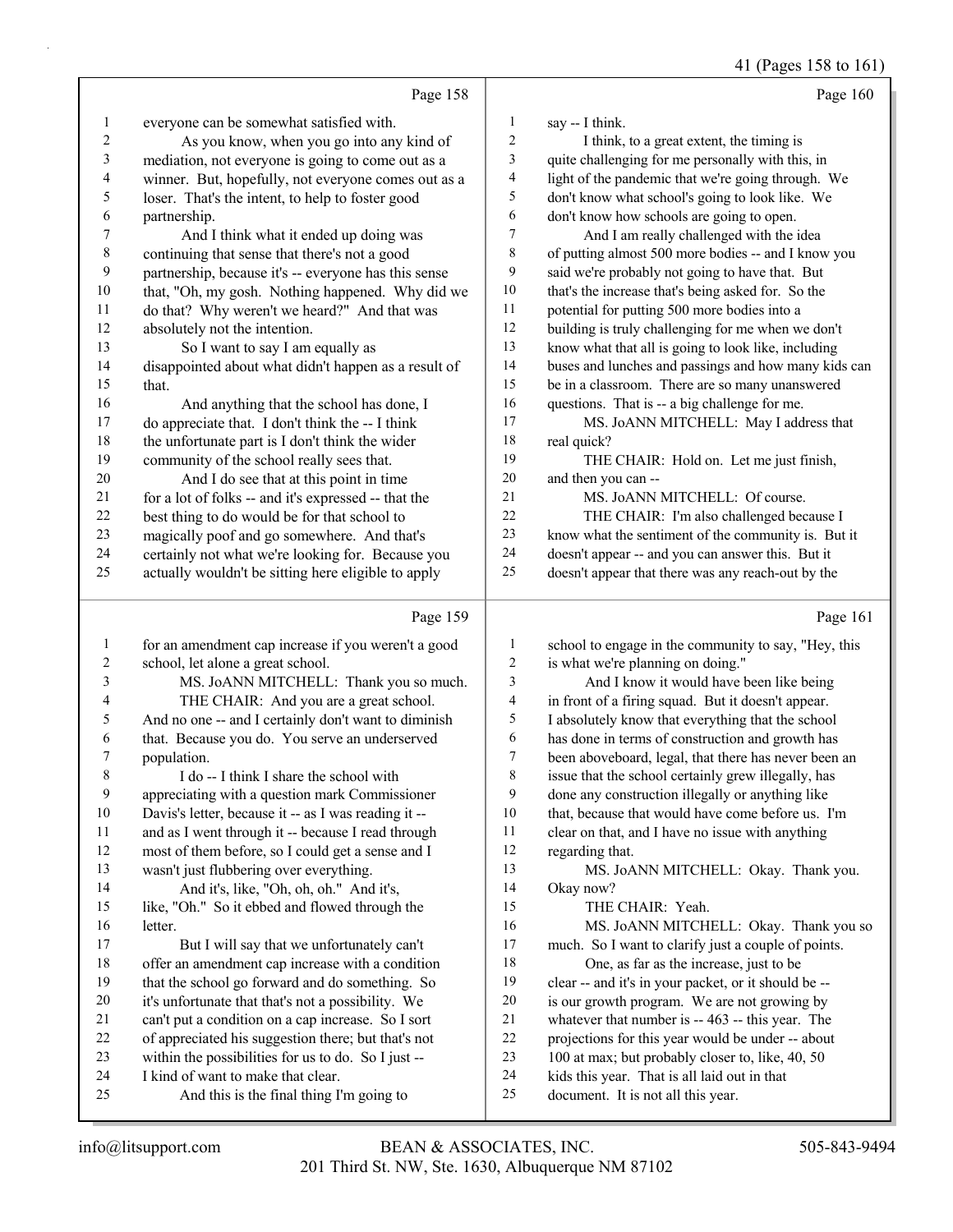## 42 (Pages 162 to 165)

|    | Page 162                                             |                | Page 164                                             |
|----|------------------------------------------------------|----------------|------------------------------------------------------|
| 1  | And that has nothing to do with the                  | 1              | have absolutely done things. We are happy to sit in  |
| 2  | pandemic. It's just how we planned it to grow,       | $\overline{2}$ | front of folks and, like, explain things further.    |
| 3  | because that's too many kids for us to handle        | 3              | But I think at some point in time, just              |
| 4  | without having, like, a real -- when you phase kids  | 4              | not wanting us here is not a strong enough reason.   |
| 5  | in -- and I know you all know this, so I apologize   | 5              | We are happy -- and if you can't, Chairwoman Gipson, |
| 6  | if I'm talking down like you don't know.             | 6              | approve this with a condition -- the only reason I   |
| 7  | But you do it very strategically. So                 | 7              | put that out there is because Councilman Davis had   |
| 8  | there's a plan that this would phase in over a few   | 8              | mentioned that. And I said, "Happy to do that."      |
| 9  | years, not a one-year plan.                          | 9              | I can still attest to the Commission that            |
| 10 | Chairwoman Gipson, I completely understand           | 10             | we are meeting next week, Councilman Davis and I.    |
| 11 | your concern about the pandemic. I would ask that    | 11             | There's no resistance on our part. There has never   |
| 12 | that not be a concern. Because there's 3,000 kids    | 12             | been resistance on our part to work with the City.   |
| 13 | in this building or 500 kids, we would not be able   | 13             | Working with the neighbors, if it means just         |
| 14 | to safely bring any child back without following     | 14             | leaving, we can't do that. Like, we're just not      |
| 15 | whatever guidance is in place.                       | 15             | simply going to go.                                  |
| 16 | And we would do that. One, we would be               | 16             | But as far as doing things that we're                |
| 17 | out of compliance. Two, it would completely defy     | 17             | asked, I think we've proven, in everything that      |
| 18 | what we do, which is ensure safety and support. And  | 18             | we've shared with you and in the documentation that  |
| 19 | I'm sure you guys probably lost half the public      | 19             | we had prior to the mediation, that we have more     |
| 20 | comment that was made because there was so much.     | 20             | than done things, and we will continue to do things. |
| 21 | But I think one of our folks spoke early             | 21             | So I would ask when you think about the              |
| 22 | on about having 100 percent high school engagement.  | 22             | voices of people, I am not saying their voices       |
| 23 | We've really -- I mean, I think our staff has been   | 23             | count. I am asking you to consider what is the       |
| 24 | commendable in how they handle things and engaging   | 24             | community? Is it literally just the neighbors        |
| 25 | students. So whether we continue online, we do       | 25             | around us? Or is it the 2,117 signatures, the        |
|    | Page 163                                             |                | Page 165                                             |
| 1  | social distancing in the school, I would ask you not | 1              | 1,300 students who attend our school, the            |
|    |                                                      |                |                                                      |

- to make that part of your decision and think about this more long-term. Because if we brought kids in,
- we would still comply. We would absolutely comply
- with the requirements, and that shouldn't make a
- difference in how many kids. 7 And the last thing about the engage in the
- community, I just want to address. I would say we did engage the community. You might say, "You didn't go down to those neighbors."
- 11 Well, one, there was some difficulty in how we communicated because of this venue.
- 13 Two, it was very obvious what was going to happen as far as trying to engage in any other way. But what I don't think is represented, and I think you all need to look at this document that we sent with the petition with 2,117 signatures, we included
- ZIP codes so that you could see how many 87106 ZIP codes there are that are right here in the same
- community. The same people you heard speak out,
- there are far more that are speaking up for.
- 22 While I don't dispute that those folks
- don't represent members of the community, and we
- continue to say we are happy to try to accommodate.
- And I think that we have adequately proven that we
- 2 1,000 students who are on this wait list, and all
- the other people you have heard from? Are they not
- the community?
- 5 COMMISSIONER VOIGT: Madam Chair?
- 6 MR. BRUCE LANGSTON: I just wanted to echo
- something. I really want the -- Madam
- Commissioner -- or Madam Chairwoman, Commissioners,
- I really want you to look at the geographic location
- from the signatures that were sent to you. We did
- make sure we did engage the committee. We did open
- up for public comment on this before we even took
- the first steps of considering this.
- 14 But I really want you to take a look at the individuals living in the Mountain View
- apartment building that is located in the Victory
- Hills Association, if you would look at the
- brownstone community that is in the Sierra -- I
- think it's Sierra Hills Community Association. And
- you will see that there is a large representation of
- this very community that you're speaking of that's
- in support of this action.
- 23 THE CHAIR: Commissioner Robbins? I know
- you've had your hand up for a long time.
- 25 COMMISSIONER ROBBINS: Thank you.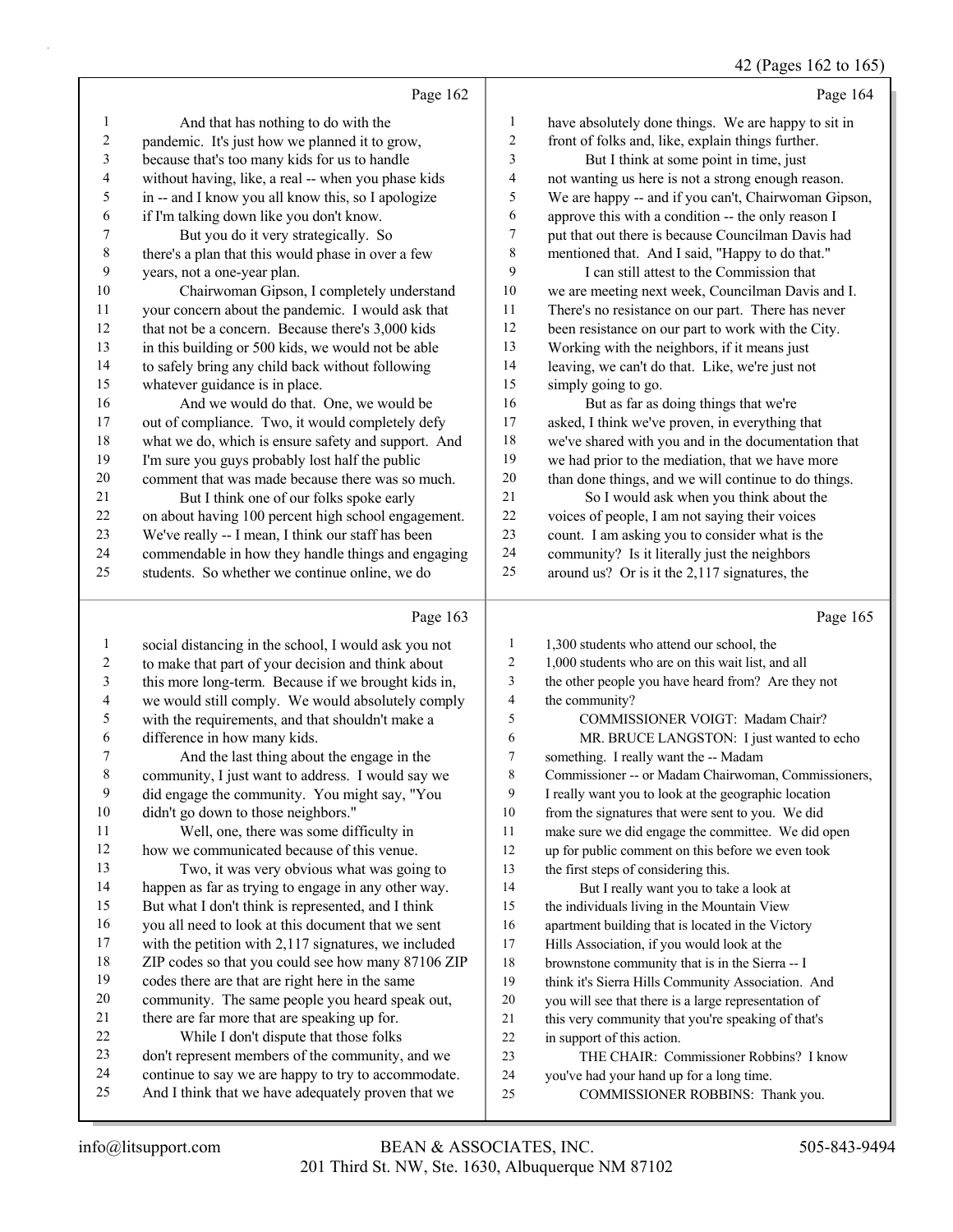43 (Pages 166 to 169)

|                  | Page 166                                                                                         |                                | Page 168                                                                                                    |
|------------------|--------------------------------------------------------------------------------------------------|--------------------------------|-------------------------------------------------------------------------------------------------------------|
| 1                | I don't think anyone on this Commission --                                                       | $\mathbf{1}$                   | concern that I have in increasing this at this site.                                                        |
| 2                | and I definitely do not question the academic                                                    | $\boldsymbol{2}$               | We approved, about a year ago, the new                                                                      |
| 3                | success that this school has had. So I want to                                                   | 3                              | site on the west side of town. I'm not sure why                                                             |
| 4                | dismiss that completely.                                                                         | 4                              | you're trying to increase the capacity at this site                                                         |
| 5                | I'm on the PSCOC as the liaison from the                                                         | 5                              | and not at the site over on Coors, because you have                                                         |
| 6                | PEC to the Public School Capital Outlay Council.                                                 | 6                              | limited parking; you have limited ability to provide                                                        |
| 7                | I visited the school several months back                                                         | 7                              | proper traffic. You may be meeting all the laws and                                                         |
| 8                | when the PSFA had a site visit. I was very                                                       | 8                              | all the requirements of permitting and things like                                                          |
| 9                | impressed by the physical condition of the school,                                               | 9                              | that.                                                                                                       |
| 10               | the classrooms and things like that.                                                             | 10                             | I worked at the Highway Department over                                                                     |
| 11               | I was very concerned at the lack of                                                              | 11                             | 40 years ago. And I understand, PEC and PED do not                                                          |
| 12               | on-site parking. You have a large parking lot                                                    | 12                             | have traffic engineers. I worked with traffic                                                               |
| 13               | across Gibson. That means employees and any other                                                | 13                             | engineers. I was a highway planner for several                                                              |
| 14               | students that have to park have to cross a busy                                                  | 14                             | years. I'm not a traffic engineer.                                                                          |
| 15               | four-lane street. I am concerned about that.                                                     | 15                             | But a lot of times people get permits, and                                                                  |
| 16               | And if you have students coming in, other                                                        | 16                             | the traffic layout is horrible. So just because                                                             |
| 17               | than the time when you have a crossing guard, that's                                             | 17                             | we're meeting the rules and meeting the requirements                                                        |
| 18               | a concern. I had difficulty parking because there                                                | 18                             | that someone places does not mean that it is safe                                                           |
| 19               | was not any parking available on the street.                                                     | 19                             | for the neighborhood or safe for all the students                                                           |
| 20               | THE CHAIR: Commissioner Robbins, you're                                                          | $20\,$                         | and the parents.                                                                                            |
| 21               | breaking up.                                                                                     | 21                             | When you have so many cars on a very                                                                        |
| 22               | COMMISSIONER ROBBINS: I'm sorry. I'll                                                            | 22                             | narrow street, Ross, students are having to cross                                                           |
| 23               | try to get closer then. I was very concerned -- can                                              | 23                             | that street back and forth. And I was not aware                                                             |
| 24               | you hear me now? I think we're having bad                                                        | 24                             | that I saw any marked crosswalks for the students                                                           |
| 25               | connections overall. I'll try calling again.                                                     | 25                             | walking across the streets for their parents to pick                                                        |
|                  |                                                                                                  |                                |                                                                                                             |
|                  | Page 167                                                                                         |                                | Page 169                                                                                                    |
| 1                |                                                                                                  |                                |                                                                                                             |
| 2                | I was very concerned that I saw buses                                                            | $\mathbf{1}$<br>$\overline{c}$ | up in the afternoon.                                                                                        |
| 3                | parked on the street. Buses are not supposed to be                                               | 3                              | I'm very impressed with your academics.                                                                     |
| 4                | parked on the street. They're supposed -- they                                                   | 4                              | That's not a question. But I do think this school                                                           |
| 5                | should have off-street parking.                                                                  | 5                              | needs to consider other sites for the expansion                                                             |
| 6                | You have over 1,000 students on a site<br>that is about three acres, three-and-a-half acres.     | 6                              | rather than continuing to grow at this site, even                                                           |
| 7                | That's a very small site for the number of students                                              | 7                              | though the building can accommodate the capacity. I<br>don't know that this is the best site for such       |
| 8                | you have. And although the building can accommodate                                              | $\,$ $\,$                      | growth.                                                                                                     |
| $\boldsymbol{9}$ | that, I am concerned, because the -- there is only                                               | 9                              | Thank you.                                                                                                  |
| 10               | one road going in, and that's Ross Avenue. And that                                              | 10                             | THE CHAIR: Okay. Thanks. Hold on just a                                                                     |
| 11               | road, if you're going east on it, you exit into a                                                | 11                             | second. I'm trying to condense so that you're not                                                           |
| 12               | large residential area.                                                                          | 12                             | having to come and go and come and go.                                                                      |
| 13               | And I think -- you know, we can't put                                                            | 13                             | So Commissioner Ruiz and Commissioner                                                                       |
| 14               | conditions. But I'm concerned, because you cannot                                                | 14                             | Voigt have had their hands raised for quite a while.                                                        |
| 15               | control what students and parents are doing. And I                                               | 15                             | So let's try to get them in, and then we can --                                                             |
| 16               | think that's the issue that people who live in the                                               | 16                             | hopefully, your answer -- you can answer all of it                                                          |
| 17               | neighborhood, people who have lived there for 50,                                                | $17\,$                         | at one time.                                                                                                |
| 18               | 60, 70 years, they have to deal with that traffic                                                | 18                             | So Commissioner Ruiz?                                                                                       |
| 19               | every morning. They have to deal with that traffic                                               | 19                             | COMMISSIONER RUIZ: Yes. Thank you and                                                                       |
| 20               | in the afternoon.                                                                                | 20                             | good morning -- well, not good morning. Good                                                                |
| 21               | And you're looking at expanding your                                                             | 21                             | afternoon.                                                                                                  |
| 22               | elementary grades, basically. And those parents are                                              | $22\,$                         | And I -- I have to tell you I do commend                                                                    |
| 23               | going to be driving the students and dropping them                                               | 23                             | you on your academics. And we all agree that that                                                           |
| 24<br>25         | off. That's a huge -- traffic problems in the<br>morning and in the afternoon. That's my biggest | 24<br>25                       | is not in question right now. We all are aware that<br>you all have got, you know, an excellent educational |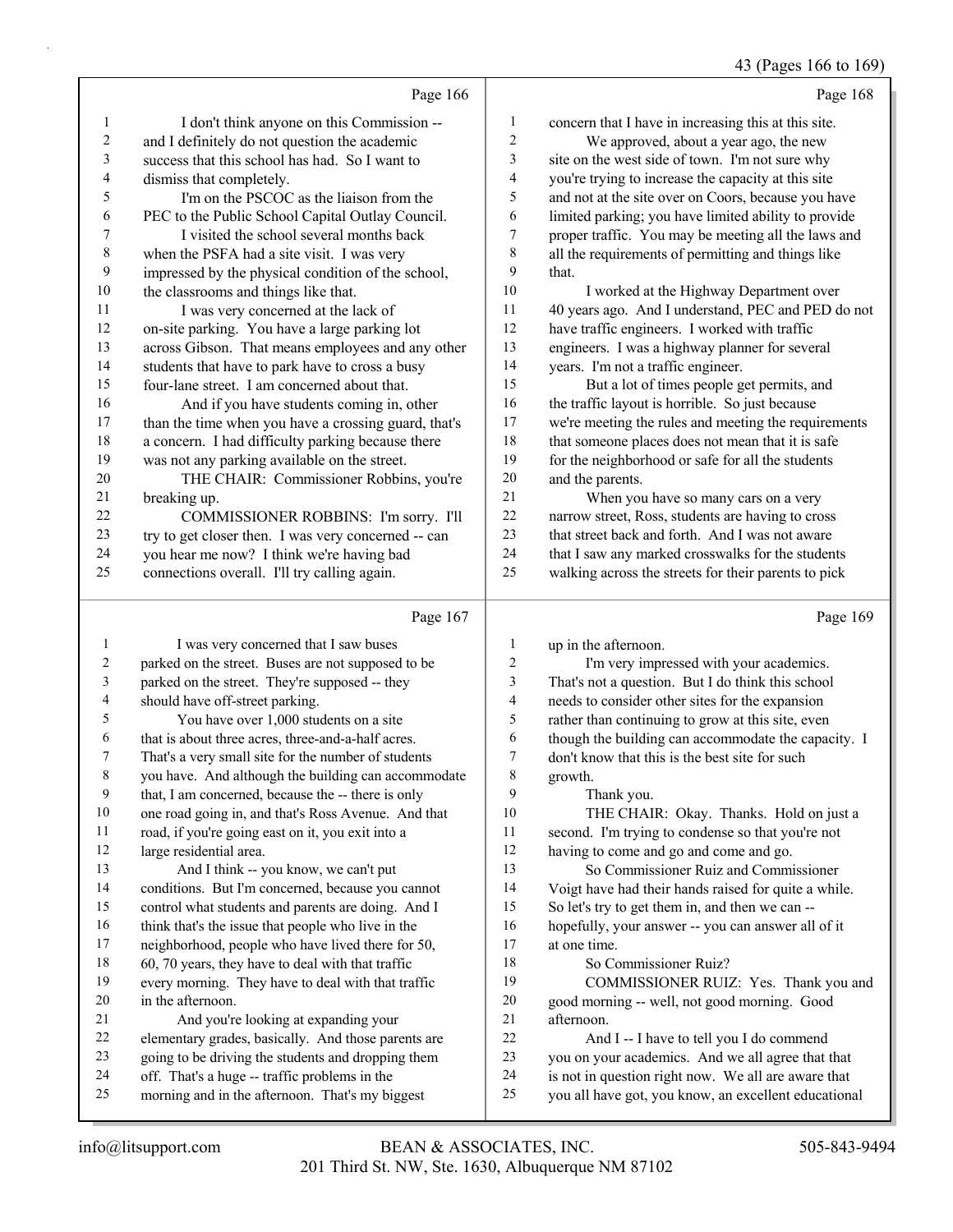44 (Pages 170 to 173)

|              | Page 170                                                                                        |                          | Page 172                                                         |
|--------------|-------------------------------------------------------------------------------------------------|--------------------------|------------------------------------------------------------------|
| 1            | program.                                                                                        | 1                        | there.                                                           |
| 2            | My concern -- a couple of them. We had a                                                        | 2                        | And it was a cul de sac. And they would                          |
| 3            | student -- you all had a student that spoke earlier;                                            | 3                        | still park in the neighbors' yards, and they would               |
| 4            | I didn't write her name down. But she said that one                                             | $\overline{\mathcal{A}}$ | still come and go and litter in the neighborhood and             |
| 5            | of her -- you know, one of the things that she did                                              | 5                        | create what I considered to be safety concerns for               |
| 6            | think was that it was a really overcrowded school.                                              | 6                        | the other kids that were there. They were driving                |
| 7            | And the biggest thing that's here, I                                                            | 7                        | really fast.                                                     |
| 8            | think, that we need to figure out is school safety.                                             | 8                        | And the neighborhood association, the                            |
| 9            | And I know that -- you know, I was reading some of                                              | 9                        | Eagle Park association, approached the school, and               |
| 10           | the e-mails that we've been getting.                                                            | 10                       | within 30 days, Hobbs High School had that -- that               |
| 11           | As we've been on, we've been -- my e-mail                                                       | 11                       | issue addressed.                                                 |
| 12           | has been flooded with, you know, e-mails from -- you                                            | 12                       | They, you know, hired somebody. They made                        |
| 13           | know, from people that support you. And I fully                                                 | 13                       | sure they were ticketing people. But the point is                |
| 14           | understand that.                                                                                | 14                       | they addressed it.                                               |
| 15           | But the thing is -- and, you know, the                                                          | 15                       | And and so I have a concern that, you                            |
| 16           | contention is that we are putting education -- and                                              | 16                       | know, it appears that, you know, this has been                   |
| 17           | I'm not saying that's you, specifically, but I'm                                                | 17                       | something that's been here for a while, and we're                |
| 18           | talking about some of the e-mails we have received,                                             | 18                       | just now saying, "Okay. Well, you know what? I                   |
| 19           | some of the comments on the chat, some of the things                                            | 19                       | agree with Commissioner Davis, and we're going to do             |
| 20           | that were said this morning -- that we are actually                                             | 20                       | this. We have a meeting, and we're going to do                   |
| 21           | putting -- you know, making a traffic issue more                                                | 21                       | this."                                                           |
| 22           | important than a child's education.                                                             | 22                       | But you can't do that as an afterthought,                        |
| 23           | And for me, it's not one or the other.                                                          | 23                       | because that is, to me, not signifying that student              |
| 24           | I'm an educator, and I'm going to tell you that for                                             | 24                       | safety is first.                                                 |
| 25           | me, it's always going to be student safety first. I                                             | 25                       | And I'm all about educating. I'm still an                        |
|              | Page 171                                                                                        |                          | Page 173                                                         |
| $\mathbf{1}$ | don't feel like I can educate a child fully if I                                                | 1                        | educator, an educator at heart and lifelong. But I               |
| 2            | can't ensure that that child's safety is first and                                              | $\overline{2}$           | still think we need to put them and their safety                 |
| 3            | foremost and paramount in everything that we do.                                                | 3                        | issues first.                                                    |
| 4            | And I don't feel that if you're crowded --                                                      | 4                        | And I do not think that by putting more                          |
| 5            | you're already crowded. That was stated from one of                                             | 5                        | kids in there, it's going to be a safe issue. And                |
| 6            | your very own supporters, that the school is                                                    | 6                        | so, you know, I just think that that's something                 |
| 7            | crowded.                                                                                        | $\tau$                   | that you all need to consider.                                   |
|              | I agree with Commissioner Robbins. You                                                          | 8                        | And -- you know. And then the other issue                        |
| 9            | know, I think it's really going to be difficult for                                             | 9                        | that I have -- and it's not really an issue, but                 |
| 10           | you to try to grow at your current facility because                                             | 10                       | just -- so it sounds like you have a really good                 |
| 11           | there are issues there, the parking issues. And I                                               | 11                       | marketing team. You know, you have put up                        |
| 12           | know that you made a comment, JoAnn, about a lot of                                             | 12                       | billboards to attract students, to recruit students.             |
| 13           | hostility. And I can tell you personally, I don't                                               | 13                       | And I understand that.                                           |
| 14           | see hostility on this end. It's not a hostile thing                                             | 14                       | But then there's still that factor of that                       |
| 15           |                                                                                                 |                          |                                                                  |
|              | for me.                                                                                         | 15                       | campus and that parking and those facilities do not              |
| 16           | For me, it's always going to be about kids                                                      | 16                       | truly support that.                                              |
| 17           | first, students' safety. And in this case it                                                    | 17                       | Anyway, just a few things to consider.                           |
| 18           | actually involves also the neighboring community                                                | 18                       | Thank you, Commissioners.                                        |
| 19           | there. And it is -- and I will give you a personal                                              | 19                       | MS. JoANN MITCHELL: Do you want me to go                         |
| 20           | example.                                                                                        | 20                       | yet, Chairwoman?                                                 |
| 21           | Before we moved to this house ten years                                                         | 21                       | THE CHAIR: Commissioner Voigt? No.                               |
| 22           | ago, we lived in a cul de sac that was very close --                                            | 22                       | We've got Commissioner Voigt. Then we should be                  |
| 23           | like, three blocks away from the main campus, the                                               | 23                       | good. Sorry.                                                     |
| 24<br>25     | traditional public school, high school. And I<br>guarantee you that we had kids that would park | 24<br>25                 | COMMISSIONER VOIGT: That's okay. Thanks<br>a lot. So, hi, JoAnn. |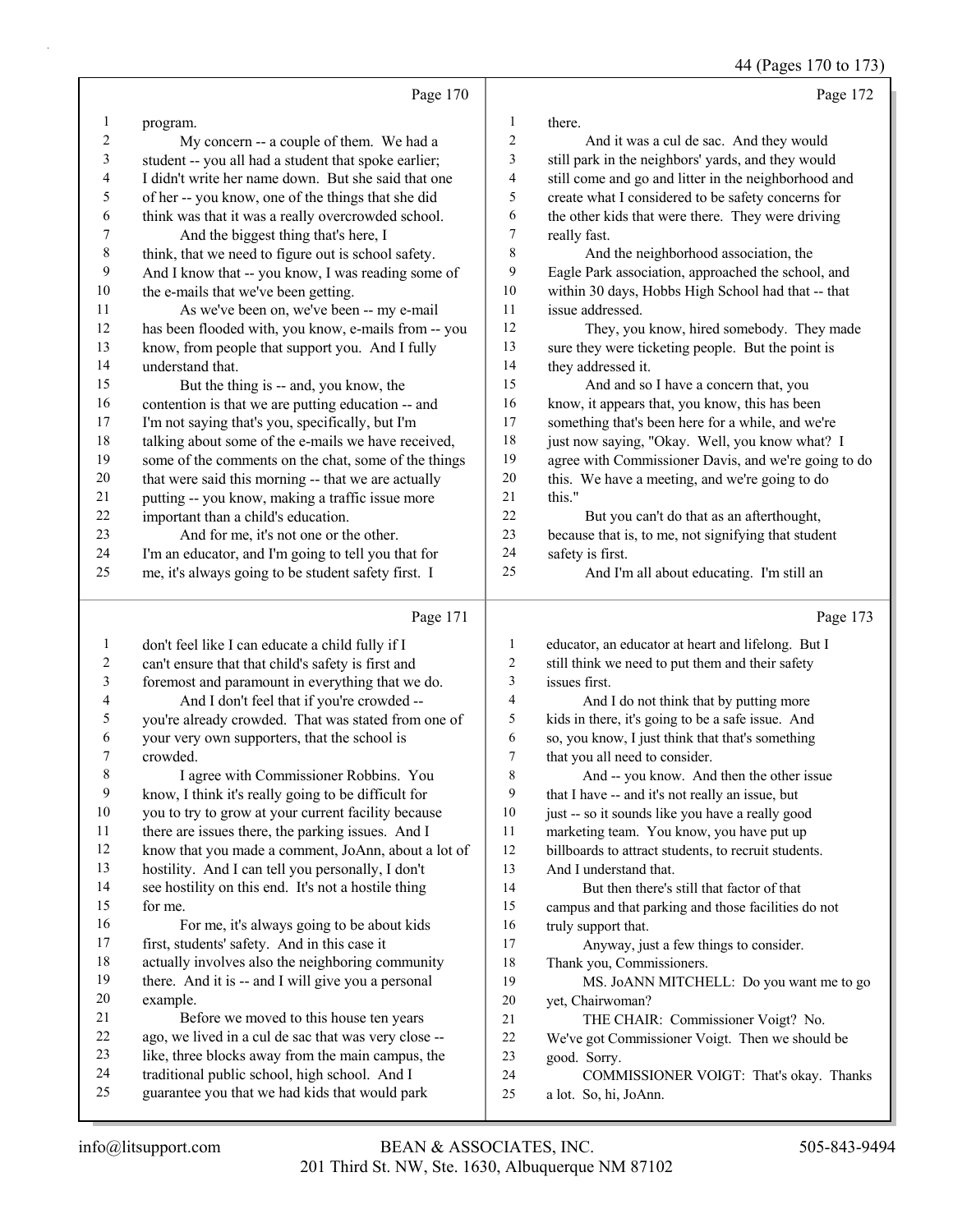|                  |                                                                                                         |                         | ີອ                                                                                                  |
|------------------|---------------------------------------------------------------------------------------------------------|-------------------------|-----------------------------------------------------------------------------------------------------|
|                  | Page 174                                                                                                |                         | Page 176                                                                                            |
| 1                | So I was at that mediation meeting last                                                                 | 1                       | mean, it's just, like, student safety is huge. And                                                  |
| $\overline{c}$   | year. And I just want to say that it didn't feel --                                                     | 2                       | I know you would not be able to live with yourself                                                  |
| 3                | I mean, in addition to the moderator never following                                                    | 3                       | if a kid got gravely injured because of a traffic                                                   |
| 4                | through afterwards, during the meeting it just felt                                                     | 4                       | incident.                                                                                           |
| 5                | there was a disconnect and a void between the                                                           | 5                       | There was a speaker, Adriann Barboa, who                                                            |
| 6                | neighborhood community and the school.                                                                  | 6                       | lives on Columbia, she said, in your community. I                                                   |
| $\boldsymbol{7}$ | And I believe your governing board chair                                                                | 7                       | know she spoke about the paving of the alley. She                                                   |
| 8                | was the only person there representing the school,                                                      | 8                       | probably doesn't understand that it was paid for by                                                 |
| 9                | if I'm right. But there was definitely a                                                                | 9                       | the school and you did get a permit, obviously.                                                     |
| 10               | disconnect, and there was definitely no openness                                                        | 10                      | But I do empathize with what she was                                                                |
| 11               | from either side to engage in conversation.                                                             | 11                      | saying about the impact your school, intentionally                                                  |
| 12               | I think that charter schools, especially,                                                               | 12                      | or not, that it's had on that neighborhood                                                          |
| 13               | have the biggest opportunity to be community                                                            | 13                      | community.                                                                                          |
| 14               | stewards. And sometimes that might involve you                                                          | 14                      | So as a member -- and, hopefully, a                                                                 |
| 15               | being the first one to extend your hand, you know.                                                      | 15                      | leading member of that geographic community -- not                                                  |
| 16               | And I think you have a really -- you                                                                    | 16                      | your enrollment community, but your geographic                                                      |
| $17$             | obviously have a really engaged neighborhood                                                            | 17                      | community -- it would really behoove you to become a                                                |
| 18               | community. You have a very passionate faculty.                                                          | 18                      | leading steward for that community.                                                                 |
| 19               | And, of course, your parents are going to stand up                                                      | 19                      | You have a lot of partners. You're got                                                              |
| 20               | for your school, because any charter school parent                                                      | 20                      | the City. You've got Loma Linda Community Center.                                                   |
| 21               | who loves their school is going to speak for their                                                      | $21\,$                  | You've got neighborhood associations, that I hope                                                   |
| 22               | school.                                                                                                 | 22                      | the school would be attending those neighborhood                                                    |
| 23               | But I think it would really behoove you to                                                              | 23                      | meetings. That's the best way to build advocacy for                                                 |
| 24               | extend the hand first, you know, to your community,                                                     | 24                      | your school and to hopefully break down some of                                                     |
| 25               | JoAnn. And that would be you, not your governing                                                        | 25                      | these barriers.                                                                                     |
|                  |                                                                                                         |                         |                                                                                                     |
|                  | Page 175                                                                                                |                         | Page 177                                                                                            |
| $\mathbf{1}$     | board chair, not your assistant principals, but you                                                     | 1                       | But I can't -- when I look at the                                                                   |
| 2                | as the face behind the school, that you be the one                                                      | $\overline{\mathbf{c}}$ | enrollment of MAS, the numbers, and I look at Valley                                                |
| 3                | to step up and engage in your community.                                                                | 3                       | High School, very similar enrollment numbers, and                                                   |
| 4                | I think they would really appreciate it.                                                                | 4                       | then I look at the site and the acreage, there's a                                                  |
| 5                | I think it could really be a big ice-breaker, and it                                                    | 5                       |                                                                                                     |
| 6                |                                                                                                         |                         |                                                                                                     |
|                  |                                                                                                         |                         | big gap. So -- and I know charter schools are not                                                   |
| 7                | would help bridge some of the misunderstandings.                                                        | 6<br>$\overline{7}$     | going to ever strive to have, you know, 13 hectares.                                                |
|                  | Now, I really agree that this is a safety                                                               |                         | But there's a big difference -- one of the                                                          |
| $\,$ 8 $\,$<br>9 | issue. And as a former charter school principal,                                                        | 8<br>9                  | questions and something that came up also out of                                                    |
| $10\,$           | safety, before academics, was my priority. You                                                          |                         | that mediation meeting, was your preschool. And I                                                   |
|                  | know, student safety is key. And if school buses                                                        | 10                      | know there was an issue about traffic driving right                                                 |
| 11<br>12         | are indeed parking on the street, that's -- that's                                                      | 11                      | next to that pre-K portable. And I'm hoping the                                                     |
| 13               | kind of dangerous.                                                                                      | 12                      | three-foot chain-link fence got erected so there's                                                  |
|                  | I just got visualization pictures in my                                                                 | 13                      | protection for the pre-K kiddos and the asphalt.                                                    |
| 14<br>15         | mind of little kids darting between school bus                                                          | 14                      | So, hopefully, there's a barrier to keep                                                            |
|                  | bumpers, you know, going across the street. And                                                         | 15                      | those pre-K kiddos off the asphalt. You can address                                                 |
| 16<br>17         | then Yale Boulevard -- and I know this community. I<br>know that area of town.                          | 16                      | that. But I just want to say going forward, I know                                                  |
| 18               |                                                                                                         | 17                      | we can't approve this amendment with conditions.                                                    |
| 19               | If kids are crossing Yale with no                                                                       | 18                      | But I would like to see a traffic plan enacted by                                                   |
| $20\,$           | crosswalk and no blinking light, what's going to                                                        | 19                      | the school in collaboration with the -- a City                                                      |
| 21               | happen is something that happened that was very                                                         | $20\,$<br>$21\,$        | traffic study and a PED traffic study. Hopefully,                                                   |
| $22\,$           | similar to what happened at Cleveland Middle School<br>on Louisiana. A kid got hit and killed by a car. | 22                      | the PED and the City are talking to each other;<br>probably not. But that's where the school can be |

- 24 So this should be at the forefront of your mind, JoAnn, not increasing your enrollment. I
- 24 Have that traffic plan in place and approved by the PED traffic folks and the City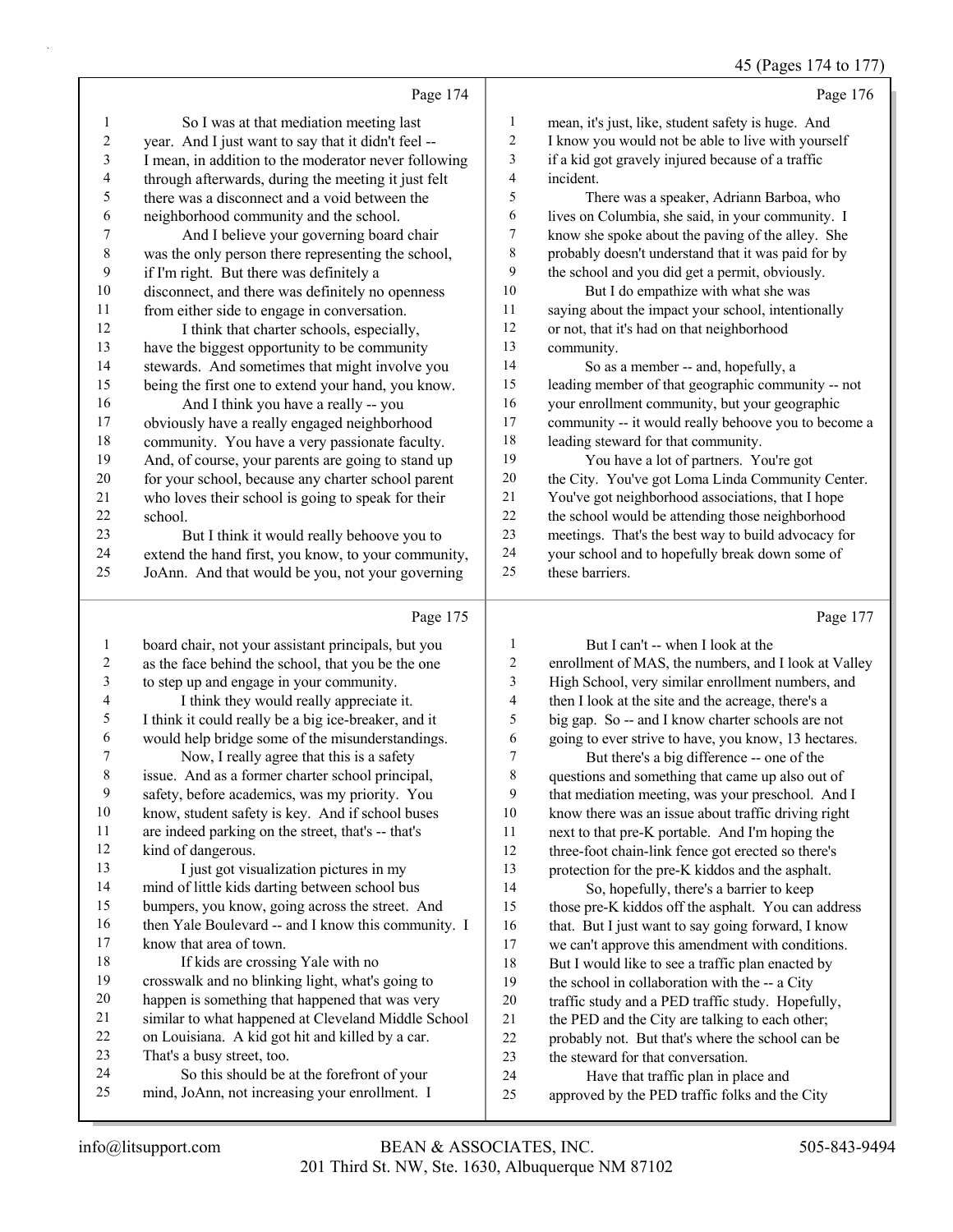46 (Pages 178 to 181)

|        | Page 178                                            |                | Page 180                                             |
|--------|-----------------------------------------------------|----------------|------------------------------------------------------|
| -1     | folks. Then apply for your enrollment increase.     | 1              | I'm really not going to address the COVID            |
| 2      | THE CHAIR: Okay, JoAnn, we've got one               | $\overline{c}$ | issue, because it's everything. So I don't think     |
| 3      | more Commissioner who had their hand up.            | 3              | that should be the reason I say yes or no. That may  |
| 4      | So Commissioner Armbruster?                         | $\overline{4}$ | happen, just -- we all may be going half-days to     |
| 5      | COMMISSIONER ARMBRUSTER: I do want to               | 5              | school. I don't really know that answer. I don't     |
| 6      | probably speak. I think I want her to answer those  | 6              | think anybody does at this point.                    |
| $\tau$ | concerns, so that I can not add on to those. Is     | 7              | But I'm thinking that it really isn't a              |
| 8      | that okay with you?                                 | 8              | traffic versus education. I think it's a safety. I   |
| 9      | THE CHAIR: No. I would prefer that                  | 9              | think that they can come up with a plan. My          |
| 10     | everyone that wants to speak, speak, and then JoAnn | 10             | understanding is she was meeting with Councilman     |
| 11     | can have the last word.                             | 11             | Davis next week.                                     |
| 12     | COMMISSIONER ARMBRUSTER: Okay.                      | 12             | They will -- whether it's increase the               |
| 13     | THE CHAIR: But we're trying to --                   | 13             | number of staff who are outside with the kids and    |
| 14     | COMMISSIONER ARMBRUSTER: Okay. That's               | 14             | crossing with them and stationed here or stationed   |
| 15     | fine. Am I on? Yes. I don't see me; so it's hard    | 15             | there, I think that's a reasonable thing.            |
| 16     | on this iPad.                                       | 16             | In terms of parking, I thought the parking           |
| 17     | So I think that there are a bazillion               | 17             | lot for teachers -- not for children, but for -- at  |
| 18     | valid points. We're looking at a school who could   | 18             | least for teachers -- was just directly across Yale, |
| 19     | serve more kids, and they can do well. We look at   | 19             | which is a pain, by the way, of course. But there    |
| 20     | issues with traffic.                                | 20             | was parking.                                         |
| 21     | I understand Commissioner Ruiz's -- her             | 21             | I think someone mentioned something about            |
| 22     | comments, because when I want to get off this mesa  | 22             | the community center, and I'm not exactly sure where |
| 23     | where I live, there's a school. And I have --       | 23             | that is. I think it's on the same side, however, as  |
| 24     | there's one road and this school of 500 kids. And   | 24             | you are. So we're not -- that wouldn't involve       |
| 25     | it's a pain. And it's 12 acres, by the way. But     | 25             | crossing streets. So I think that we haven't --      |
|        | $D_{\text{max}}$ 170                                |                | $D_{\text{max}}$ 101                                 |

## $p_{\text{0.09}} 170$

|                | Page 1/9                                             |    | Page 181                                            |
|----------------|------------------------------------------------------|----|-----------------------------------------------------|
| 1              | the parents always have to go in from that street so | 1  | what happened? I just hit something. Sorry.         |
| $\mathfrak{2}$ | it's always a problem. It's a problem for everybody  | 2  | I haven't heard all of what can be done.            |
| 3              | who lives on this side of the school. It just is.    | 3  | And I think that Ms. Mitchell was willing to put a  |
| 4              | But it's not all day long. It's really               | 4  | cap on, which, of course, we've never heard -- I've |
| 5              | just during the morning, and it's at -- when they    | 5  | never heard in six years -- "Well, yeah, put a cap  |
| 6              | get out at the end.                                  | 6  | on me."                                             |
| 7              | So I guess I'm feeling that -- I don't               | 7  | But I think that she would also go ahead            |
| $\,8\,$        | know what law does it say that we can't put on -- I  | 8  | and do that. And I think that's an important thing. |
| $\mathbf{9}$   | don't know. Ami, are you on? I think they are.       | 9  | I think we have that opportunity with this school.  |
| 10             | What law is that that says that we can't             | 10 | We don't know that Old Coors won't grow. I don't    |
| 11             | put conditions on a cap? Because I would like that   | 11 | even know where that school is. But right now,      |
| 12             | to be, just so we know that it's done. Maybe you     | 12 | they're okay. And right now, we're dealing with     |
| 13             | can address that in a second, because I would say,   | 13 | Yale.                                               |
| 14             | yeah, this is -- I think it's important to increase  | 14 | And I think part of the issue of is, for            |
| 15             | what they have.                                      | 15 | me, one, is the siblings not being able to enter.   |
| 16             | I was, as was Commissioner Gipson, there             | 16 | And, number two, I know parents want all of their   |
| 17             | when -- one of the very first meetings when they     | 17 | kids at the same school. So if they have a          |
| 18             | asked for -- to go down to K-to-5 to meet their      | 18 | sixth-grader and a twelfth-grader, they want their  |
| 19             | sixth grade to twelfth grade. I think they've done   | 19 | third-grader at the same school rather than taking  |
| 20             | a lot for safety. I think they have people out and   | 20 | their third-grader to another school.               |
| 21             | doing that.                                          | 21 | Those are important things. I can't think           |
| 22             | I think with our -- our recommendations              | 22 | of a reason I wouldn't vote for the school to       |
| 23             | of, "This better happen," it will happen. I think    | 23 | improve and have more kids. I understand that       |
| 24             | this year, they weren't taking 465 kids; they were   | 24 | they're going to do it.                             |
| 25             | taking 100.                                          | 25 | And you know what? If they take 100 this            |
|                |                                                      |    |                                                     |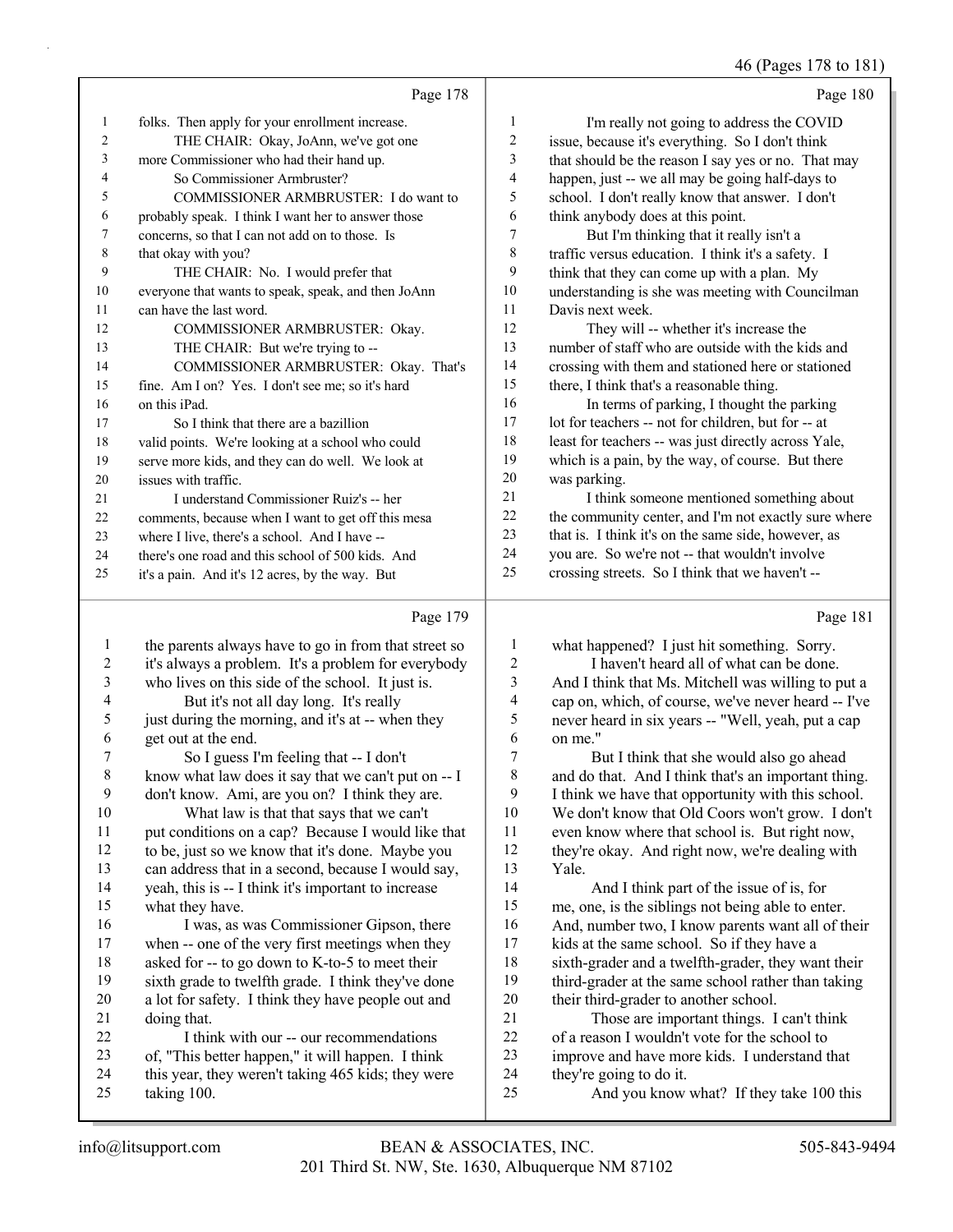47 (Pages 182 to 185)

Page 182 year and they can't handle it, I'm going to say they maybe would think, maybe we're not going to do that next year. But I don't know. Did Mark or Ami find that law? 5 MS. AMI JAEGER: So, Commissioner Armbruster, you know, I think it's very clear -- I think there's two things that are going on. 8 It's very clear the statute says that the PEC can consider conditions on renewal. So we're looking at an amendment. So part -- we do have some flexibility in the amendment. 12 But we've never done a kind of condition like this, because I am not sure how we could come up with a clear definition of what the condition is that would really allow the school to know what they need to do before the enrollment cap would be in place. 18 What? Have the community like them? Have a plan that's conditioned upon third parties, like the City of Albuquerque, granting an approval? How could -- so then you've got people outside of the contractual relationship holding responsibility for a condition to be resolved before we could move forward. 25 So I just think, in this particular case, Page 183 it would be complicated both for the school and for the Commission to be able to define what the condition would be. It's better to have these issues resolved and then just come in with an enrollment cap request. 6 COMMISSIONER ARMBRUSTER: So we could just have the -- grant the enrollment cap and trust that Page 184 1 And I will say there will be people on that Ross Street, I think it's called, who are never going to be happy. I mean, if they only had 25 kids in the school, I don't think they would be happy. But those are -- us old folks, we just get grumpy. 6 So I think that they proved to do everything that we've really been happy. Academically. They're looking at safety. They have the parking lot. They're talking about the community center. 11 So it looks to me like there's lots of options. And they have a City Councilor working with them to do this. And I see that they have everything in place. I don't know what else we could really ask of them that we can do this. 16 Having more people out is a possibility. I think another thing is they could write letters to parents and say to them, "You must not be here, you must be there," and really get on it. Or have the police there. I don't know. 21 We had this -- I live in this little community, and we have the same issue with parents dropping off kids in the middle of the teachers' parking lot. I don't know the answer to this. We couldn't figure out an answer to it. I'll tell you Page 185 that. 2 And I almost hit a child. I do understand how important that is. Fortunately, I was only going about a mile an hour. It's a continual problem with parents and teachers. 6 But in my mind, we have a charter school who's one of the top ones who have not the creme de

> la creme children. So we should increase their thing. So my vote will be for increasing.

yet. But thanks.

lot of expertise.

vote at all.

13 just saying.

you --

10 THE CHAIR: Well, we don't have a motion

14 THE CHAIR: Commissioner Caballero? Did

22 And I really wanted to, as a Commissioner, just to postpone until a later date because I wasn't quite sure if I could vote one way or another or not

16 COMMISSIONER CABALLERO: Yes. A few words, Madam Chair. This is a very difficult -- I don't really want to deny. But I held back because I wanted to hear from my fellow Commissioners. I learn a lot. There's some of you there that have a

12 COMMISSIONER ARMBRUSTER: I know. I'm

- she's going to meet with whoever, that she's met
- with Poms and all of these other people who said it
- was okay. PED, I guess that's the Department that
- they were talking about, came and looked at the
- school and thought it was okay, very organized, very reasonable.
- 14 We could add in things like -- and I think
- Commissioner Robbins was talking about not having
- the buses parked on the street. I don't know how
- big these buses are. But buses are big. I think 18 that's a reasonable thing to ask.
- 19 And, again, I think we -- is you're right.
- We can't -- I understand what you're saying now.
- Thank you. But it may be just things that we would
- want to say. And if we granted the cap, and then we
- saw that it was really terrible, do we have to
- continue with it if these things don't get resolved
- in some manner?
- 201 Third St. NW, Ste. 1630, Albuquerque NM 87102 info@litsupport.com BEAN & ASSOCIATES, INC. 505-843-9494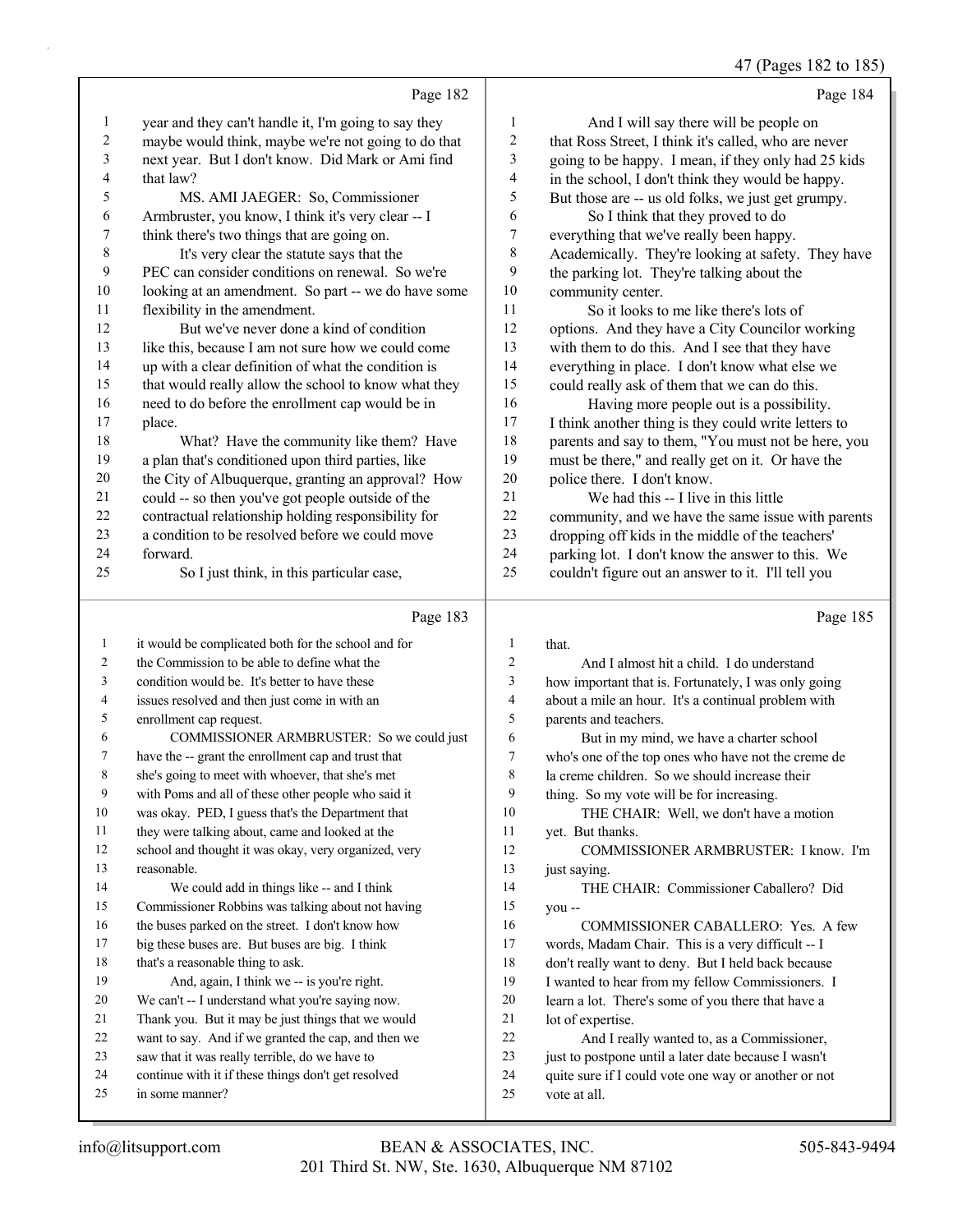48 (Pages 186 to 189)

|                              |                                                                                                          |                              | 48 (Pages 186 to 189                                 |
|------------------------------|----------------------------------------------------------------------------------------------------------|------------------------------|------------------------------------------------------|
|                              | Page 186                                                                                                 |                              | Page 188                                             |
| 1                            | But I am concerned about safety. I love                                                                  | $\mathbf{1}$                 | THE CHAIR: Okay. Thank you. And I'm                  |
| $\overline{c}$               | the school because it does things we don't see at                                                        | $\boldsymbol{2}$             | just going to say -- we're still waiting for that    |
| $\mathfrak{Z}$               | all in the state. We just don't. This is                                                                 | 3                            | mediator.                                            |
| 4                            | exceptional.                                                                                             | $\overline{\mathcal{L}}$     | MS. PATRICIA MATTHEWS: Madam Chair, this             |
| 5                            | But -- and I'm sitting here trying to                                                                    | 5                            | is Patty. Could I respond to Ami?                    |
| 6                            | figure out what they could do. And I think when a                                                        | 6                            | THE CHAIR: It's hard to hear you.                    |
| 7                            | Commissioner said, "Come up with a plan and bring it                                                     | $\tau$                       | MS. PATRICIA MATTHEWS: I'm sorry. Can                |
| 8                            | back and leverage whatever you have and talk to                                                          | 8                            | you hear me now?                                     |
| 9                            | other folks and make it work," I know that when I                                                        | 9                            | THE CHAIR: Yes.                                      |
| 10                           | lived in El Paso County, I took my son to a magnet                                                       | 10                           | MS. PATRICIA MATTHEWS: Can I respond to              |
| 11                           | school.                                                                                                  | 11                           | Ami? Because I think she kind of hit on something.   |
| 12                           | And that magnet school got ridiculously                                                                  | 12                           | And I would like to bounce something around with her |
| 13                           | heavy traffic in a road that shouldn't have that                                                         | 13                           | that would address this question of the condition,   |
| 14                           | kind of traffic, standing-still traffic. So they                                                         | 14                           | 'Cause I think that some of the Commissioners are    |
| 15                           | initiated drop-off and pickup bus routes for parents                                                     | 15                           | sort of on the fence. But I think part of what you   |
| 16                           | in the different areas where parents -- most of the                                                      | 16                           | want is a solution that might work for -- to answer  |
| 17                           | parents lived. And that reduced the traffic flow at                                                      | 17                           | the neighborhood questions.                          |
| 18                           | the school by 60 percent. And they were able to                                                          | 18                           | And Ami touched on it and -- and I think             |
| 19                           | stay within the bounds.                                                                                  | 19                           | she's right -- that we've got to -- that it would be |
| 20                           | But I was amazed that nobody looked at                                                                   | 20                           | hard to formulate the condition. I agree with her.   |
| 21                           | that traffic flow and anticipated what would happen,                                                     | 21                           | We want it to be clear and specific to satisfy.      |
| 22                           | and they just built the school.                                                                          | 22                           | I mean, overall, I think what's coming out           |
| 23                           | And, again, it wasn't built where they                                                                   | 23                           | of this is we're not hearing that there's really     |
| 24                           | were supposed to build; so maybe that's why it never                                                     | 24                           | legal issues, because they've done what they were    |
| 25                           | got that. So I'm at the point of saying no to --                                                         | 25                           | supposed to do.                                      |
|                              |                                                                                                          |                              |                                                      |
|                              | Page 187                                                                                                 |                              | Page 189                                             |
|                              |                                                                                                          |                              |                                                      |
| $\mathbf{1}$                 | not saying no to the increase, but maybe -- maybe                                                        | $\mathbf{1}$                 | So I'm just wondering, Ms. Jaeger, do you            |
| $\overline{c}$<br>$\sqrt{3}$ | they can plan out how they can best be able to                                                           | $\sqrt{2}$<br>$\mathfrak{Z}$ | think that we could -- it seems to me that you're    |
| $\overline{4}$               | utilize their space.                                                                                     | $\overline{4}$               | right, that there isn't a prohibition that an        |
| 5                            | And if they're going to be incremental,                                                                  | 5                            | amendment couldn't be with a condition on it. It's   |
| 6                            | bring that incremental -- I'm not one, like                                                              | 6                            | just a matter of drafting it in a clear way; right?  |
| 7                            | Commissioner Armbruster, that will trust. I'm one<br>to trust, but verify. But a lot of what we do is by | $\boldsymbol{7}$             | And I think that's what we're talking<br>about here. |
| 8                            |                                                                                                          | $\,8\,$                      | Now, Councilman Davis suggested that the             |
| 9                            | contract. And so I'm hoping that somehow the<br>committee that started the mediation maybe come up       | 9                            | school participate in a traffic study. And then      |
| 10                           | with a plan with all the interest groups at play and                                                     | 10                           | maybe -- I would assume, out of a traffic study --   |
| 11                           | come up with something. Probably not for next year.                                                      | 11                           | and maybe I don't know the answer to this            |
| 12                           | But if MAS has room to grow, I hate to see                                                               | 12                           | question -- there would be recommendations that come |
| 13                           | them -- or they could start some of the early                                                            | 13                           | out of a traffic study? Requirements? And I think    |
| 14                           | schools in their -- the school they called "Old                                                          | 14                           | that's pretty -- that's correct.                     |
| 15                           | Coors," and then bring in the other grades right                                                         | 15                           | If the City does a traffic study, there              |
| 16                           | before middle school and high school incrementally                                                       | 16                           | are things that have to happen out of it. And I      |
| 17                           | into the picture, within the bounds of traffic and                                                       | 17                           | wonder if we couldn't look at how to word the        |
| 18                           | safety.                                                                                                  | 18                           | condition on the traffic study is completed and that |
| 19                           | And Commissioner Voigt is right on point.                                                                | 19                           | a plan for all of those things that are recommended  |
| 20                           | It has to be safety. I hate to be a Commissioner                                                         | 20                           | in the traffic study be developed and finalized as   |
| 21                           | that votes yes and then something happens. I'll be                                                       | 21                           | the condition.                                       |
| 22                           | the first one to point a finger at me, that I was                                                        | 22                           | Because then that would address the                  |
| 23                           | responsible -- partly responsible for that.                                                              | 23                           | traffic issues, which I really think is the meat of  |
| 24<br>25                     | So that's what I have to say, Madam Chair.<br>And I hope we come up with a good solution.                | 24<br>25                     | the question.<br>What do you think about that?       |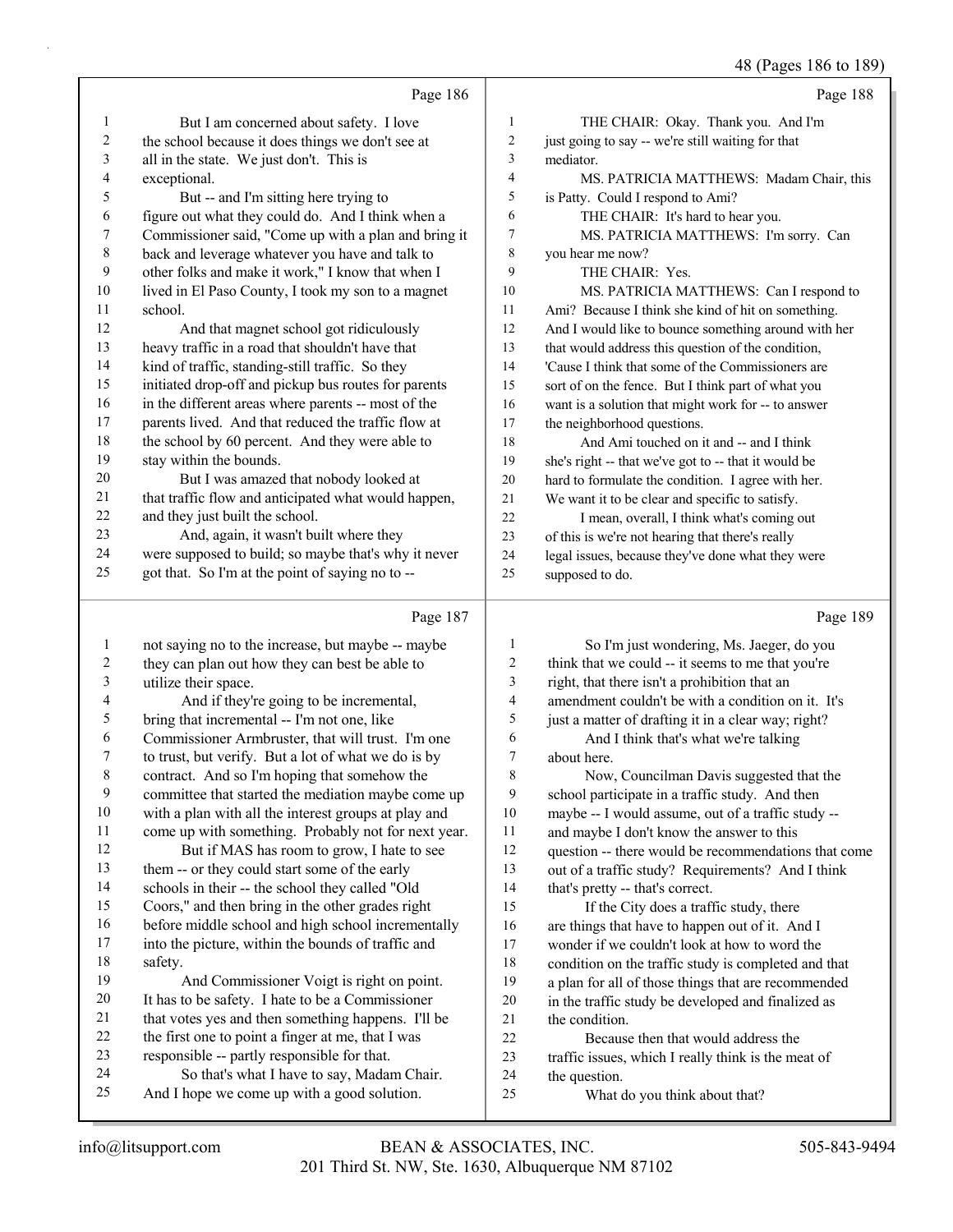# 49 (Pages 190 to 193)

|                | Page 190                                             |    | Page 192                                             |
|----------------|------------------------------------------------------|----|------------------------------------------------------|
| 1              | MS. AMI JAEGER: Well, I mean, so in just             | 1  | address some of the safety, because there's been     |
| $\overline{c}$ | kind of thinking through that -- so that the         | 2  | lots of Commissioners have talked about it, but we   |
| 3              | enrollment cap would not -- the increase would not   | 3  | have yet to address it.                              |
| $\overline{4}$ | go into effect until the prior conditions were met.  | 4  | THE CHAIR: I understand that. But I want             |
| 5              | Is that what you're saying?                          | 5  | to address the question about the issue of tabling,  |
| 6              | MS. PATRICIA MATTHEWS: Well, I think -- I            | 6  | because I don't have a clear answer for that. So I   |
| 7              | know we're getting into the weeds here. But, yes, I  | 7  | guess I need some clarification on that, because I'm |
| 8              | think that's the idea. But I'm wondering, because    | 8  | not 100 percent sure if, at this point in time, we   |
| 9              | the concept of her cap is to phase in -- where did   | 9  | could, in fact, table it. So I just -- I think we    |
| 10             | you go, Ami? I lost you. Okay.                       | 10 | could. But I'm just putting it out there because I   |
| 11             | MS. AMI JAEGER: I'm still here. Things               | 11 | want clarification on this.                          |
| 12             | move around.                                         | 12 | MS. AMI JAEGER: So, you know, if                     |
| 13             | MS. PATRICIA MATTHEWS: So maybe we could             | 13 | Commissioner Davis chooses to bring a tabling        |
| 14             | track what we do with the traffic study with the cap | 14 | motion, that's a non-debatable motion. And then      |
| 15             | increases, particularly for Yale campus. I don't     | 15 | there would be a vote to table. If the tabling       |
| 16             | think Coors is -- Coors, it seems to me, is a        | 16 | motion passes, that's the end of the discussion. If  |
| 17             | non-issue. It should just go, because there's two    | 17 | the motion fails, then we're back on discussion, and |
| 18             | campuses we're talking about.                        | 18 | a vote could be taken based on a different motion.   |
| 19             | But you said roughly 45 to 60, JoAnn, this           | 19 | So it's really a little bit up to the                |
| 20             | next year?                                           | 20 | Chair if she feels there's been full discussion.     |
| 21             | MS. JoANN MITCHELL: 45 to 100 max.                   | 21 | But you can have a tabling motion utilized without a |
| 22             | MS. PATRICIA MATTHEWS: 45 to 100 max for             | 22 | full discussion.                                     |
| 23             | this coming school year. I think after we have met   | 23 | But once the tabling motion is made,                 |
| 24             | with Commissioner Davis, we will know essentially    | 24 | there's no further discussion. You just vote on the  |
| 25             | the time frame. I think if we could maybe do a       | 25 | tabling motion.                                      |

# Page 191

Page 193

| 1              | stepped cap?                                         |                | COMMISSIONER DAVIS: Then is there another          |
|----------------|------------------------------------------------------|----------------|----------------------------------------------------|
| $\overline{2}$ | MS. AMI JAEGER: I still think a big part             | $\overline{c}$ | word that is "table" in my mind, but it just means |
| 3              | of the problem is by doing a condition like that,    | $\overline{3}$ | "postpone"? Is there --                            |
| $\overline{4}$ | there's no privity of contract. In other words,      | $\overline{4}$ | THE CHAIR: No. It's tabling or moving              |
| 5              | you've got to get a third party, like the City of    | 5              | forward. There isn't a -- tabling is basically     |
| 6              | Albuquerque or like --                               | 6              | postponing it.                                     |
| $\tau$         | MS. MATTHEWS: That happens a lot.                    | 7              | COMMISSIONER DAVIS: Well, it is to me.             |
| 8              | MS. AMI JAEGER: -- the traffic or                    | 8              | But I thought maybe there was a different word     |
| 9              | whatever conditions that the PEC would impose, that  | 9              | that $-$                                           |
| 10             | you would have to clear those in order to have an    | 10             | THE CHAIR: No, no, there isn't.                    |
| 11             | inquiry.                                             | 11             | COMMISSIONER DAVIS: Thank you.                     |
| 12             | And how would the PEC enforce that? Or               | 12             | THE CHAIR: All right. JoAnn?                       |
| 13             | how would the school -- how would you force somebody | 13             | MS. PATRICIA MATTHEWS: But if you're               |
| 14             | to come to resolve these issues?                     | 14             | going to -- I'm muted. Oh, I'm not, am I?          |
| 15             | So I just think it gets awfully                      | 15             | If you're going to table until safety              |
| 16             | complicated in terms of enforcement.                 | 16             | issues are rectified, then we need to articulate   |
| 17             | THE CHAIR: Can I interrupt just for a                | 17             | them.                                              |
| 18             | second? Commissioner Davis had her hand up, so I     | 18             | But I'll stop there. I'm going to let --           |
| 19             | think she's got a question.                          | 19             | I guess we're waiting for what to do next.         |
| 20             | COMMISSIONER DAVIS: Yeah. So I was just              | 20             | MS. JoANN MITCHELL: Am I good now,                 |
| 21             | wondering. Would it be possible to table the         | 21             | Chairwoman Gipson, now to talk?                    |
| 22             | request until the school has resolved the safety     | 22             | THE CHAIR: I believe so, because I don't           |
| 23             | issues, and that we can look at it again?            | 23             | think anyone's moving forward with a motion.       |
| 24             | MS. JoANN MITCHELL: Can I --                         | 24             | MS. JoANN MITCHELL: Thank you. Okay.               |
| 25             | Commissioner -- Chairwoman Gipson, I'd like to       | 25             | So many things to address. I'll try to be          |
|                |                                                      |                |                                                    |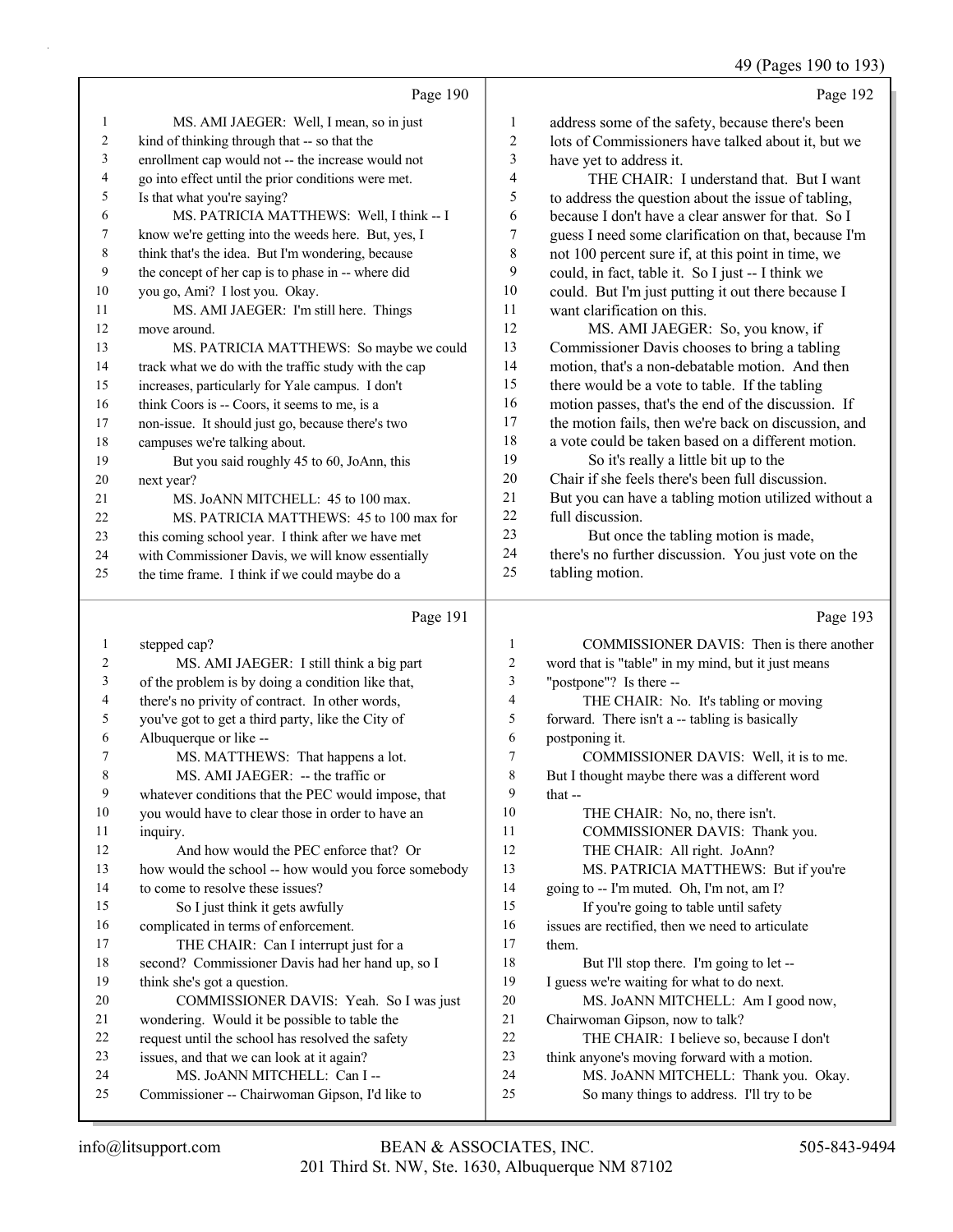50 (Pages 194 to 197)

|                |                                                      |                  | 50 (Pages 194 to 197                                 |
|----------------|------------------------------------------------------|------------------|------------------------------------------------------|
|                | Page 194                                             |                  | Page 196                                             |
| 1              | concise, because I'm sure everybody has got to be    | $\mathbf{1}$     | discouraging people from parking there. But at the   |
| $\overline{c}$ | tired of this yet.                                   | $\overline{c}$   | end of the day, it's not illegal parking. And one    |
| 3              | First, where do I begin?                             | 3                | of the things that we approached the City about is   |
| 4              | Somebody had brought up about the drop-off           | 4                | that if you want to alleviate the congestion on Yale |
| 5              | and that we were going to have more elementary kids  | 5                | with parking, you have to set the rule.              |
| 6              | and there's more drop-off on Yale.                   | 6                | I do not have any authority to enforce               |
| 7              | I want to clarify that the whole -- out of           | 7                | that. I can't tell people to park there. And it's    |
| $\,$ 8 $\,$    | the whole mediation, I want to share with you that   | 8                | the same thing. If a car is parked, and it's         |
| 9              | we were asked to use the alley to drop off. And we   | 9                | partially blocking somebody's driveway, that is      |
| 10             | do use the alley for elementary, K-to-5. So the      | 10               | really not my jurisdiction.                          |
| 11             | elementary kids are not dropped off, they don't      | 11               | I can do everything I can, and we have,              |
| 12             | cross Yale. They're dropped off in the parking lot   | 12               | sent e-mails and such discouraging these things. I   |
| 13             | right in front of the gymnasium where they walk in   | 13               | don't have control over this. That was one of my     |
| 14             | for breakfast, K through 5, and they're picked up    | 14               | suggestions with Councilman Davis is that have the   |
| 15             | there. So I just wanted to clarify that.             | 15               | City make that illegal parking. We're happy to call  |
| 16             | Now, that does not mean a parent will not            | 16               | the police ourselves if people are parked there. I   |
| 17             | drop off the sixth- or seventh-grader and they've    | 17               | don't have the jurisdiction to make people not park  |
| 18             | got the little sister with them. We try to work      | 18               | there.                                               |
| 19             | with those things. But I just wanted to clarify      | 19               | So then moving to the buses. The buses,              |
| 20             | that. Just a couple of points of clarity. So         | 20               | the plan for the buses, has always been for them to  |
| 21             | that's that part.                                    | 21               | start parking in the parking lot across the street.  |
| $22\,$         | Then Old Coors came up. And I wanted to              | 22               | Part of what we had to do is we had to put gates.    |
| 23             | clarify that because we have one charter, our        | 23               | Those of you who are familiar with this area,        |
| 24             | understanding, and the way we wrote the amendment,   | 24               | there's a lot of car theft, a lot of car theft and a |
| 25             | is this would apply to both charters; this would not | 25               | lot of vandalism.                                    |
|                |                                                      |                  |                                                      |
|                | Page 195                                             |                  | Page 197                                             |
| 1              | just apply to Yale.                                  | 1                | We were looking to put gates, gated, like            |
| 2              | And you might say, "JoAnn, why wouldn't              | $\boldsymbol{2}$ | where you have to, like, have a little code-type     |
| 3              | you just ship the kids over there?"                  | 3                | thing to get into the gate. It was a \$30,000        |
| 4              | Again, that goes back to the 120 all the             | 4                | project. It was supposed to be done over spring      |
| 5              | way up, looping all the way up. We would do it at    | 5                | break. But because of the COVID issue, we've         |
| 6              | both schools. We're not close to our cap at Old      | 6                | postponed it till summer.                            |
| 7              | Coors, because we're -- we only phase in -- this     | 7                | But that is the intention was that those             |
| 8              | year, we phase in -- we're K to 4 and then Grade 6.  | 8                | buses would come off. The reason we kept them there  |
| 9              | Next year, meaning the 2021-'22, we become K through | 9                | is because it's so close to visibility that we can   |
| 10             | 7, and we keep phasing up.                           | 10               | see them, because the buses have been vandalized.    |
| 11             | So it's going to take us a while. So even            | 11               | And I'm sure you can appreciate the cost of things   |
| 12             | if the cap were approved, it's a while before Old    | 12               | like that, not to mention the operational issue that |
| 13             | Coors gets there. But, again, that's why I kind of   | 13               | when your bus is vandalized, it's not like you just  |
| 14             | gave you the history of why would we even ask for    | 14               | have a few spares to use.                            |

 gave you the history of why would we even ask for this. Those are just a couple of those issues. 16 I really have to bring up, too, that -- one other little thing, and then I'll kind of get to 18 the theme of my whole point here. The parking on

## the street, you know, that's come up numerous times. 20 A couple of things. Let's just talk about the cars parking on the street. I know this has been a huge source of contention, particularly with

- the neighborhood. But I want to remind people that
- that's legal parking.
- 25 And so it's -- we send communications
- 21 But, again, I point out that is legal parking, one of the suggestions I had with Councilman Davis.

15 So just to kind of address a few of those 16 things, because we have no problem parking over there. And that was part of, again, our solution, one of the things that we were doing completely on our own. We just wanted that area gated. And that

also helps staff, like, to have their cars.

- 24 So now to the big thing. I want to -- you
- know, the word "safety" keeps coming up -- one more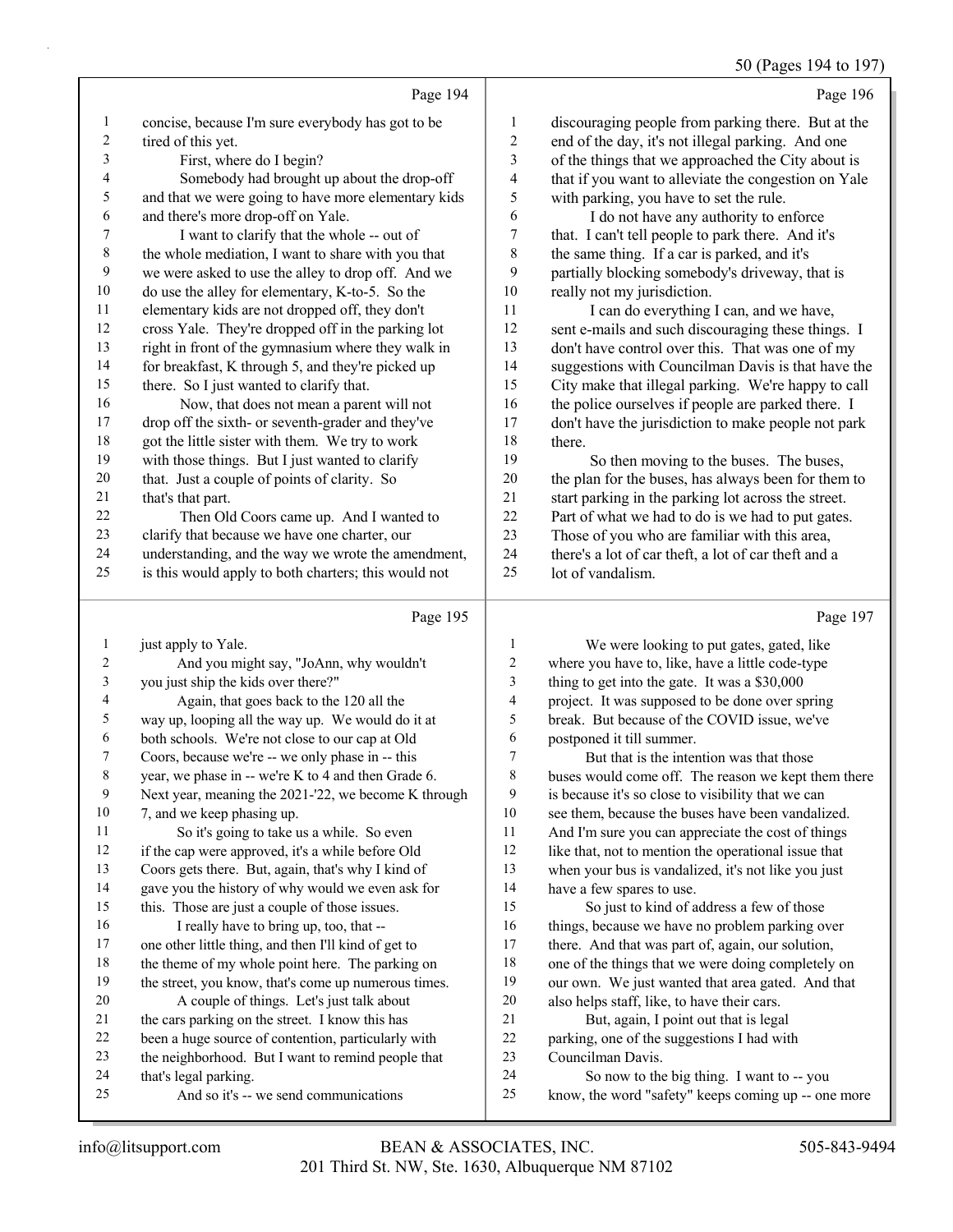#### 51 (Pages 198 to 201)

|             |                                                      |                | $5 - 10$                                             |
|-------------|------------------------------------------------------|----------------|------------------------------------------------------|
|             | Page 198                                             |                | Page 200                                             |
| 1           | thing. Sorry. The blinking light.                    | 1              | Department out. "We don't see anything."             |
| 2           | From my understanding, that's about a                | $\sqrt{2}$     | The State Fire Marshal: "We don't see                |
| 3           | half-a-million-dollar project. It was brought up by  | 3              | anything."                                           |
| 4           | somebody in our little group here that we had        | 4              | The County Fire Marshal: "We don't see               |
| 5           | already gone to the City. We went to the City our    | 5              | anything."                                           |
| 6           | third year of operation to request this. We were     | 6              | The Albuquerque Police Department: "We               |
| 7           | told no, we could not have a light.                  | 7              | don't see anything."                                 |
| $\,$ 8 $\,$ | I put that out there because I feel like             | $\,$ 8 $\,$    | So I feel like this is becoming a very               |
| 9           | that a lot of this is we're not being safe. but I    | 9              | feeling-based conversation. And please don't think   |
| $10\,$      | feel like I'm being asked to do things that I do not | 10             | for a second I am downplaying the concern of safety, |
| 11          | have control over doing. I cannot stop people from   | 11             | because I absolutely would never do that. We have    |
| 12          | parking there.                                       | 12             | never had a safety issue with a student as far as    |
| 13          | The neighborhood issue. I really want to             | 13             | somebody being injured or something. We put all      |
| 14          | separate, because we are using two terms             | 14             | types of safeguards in place.                        |
| 15          | synonymously. We are using the word "safety" and     | 15             | And, again, to have a decision considered            |
| 16          | "traffic" as synonyms. They are not synonyms. They   | 16             | of a vote of "no" because we're not safe, somebody   |
| 17          | do not even mean the same thing.                     | 17             | needs to tell me what I need to do to fix it.        |
| 18          | Now, I am not saying that traffic could              | 18             | Because if you're asking me to get the               |
| 19          | link to safety issues. I'm not saying that there's   | 19             | neighbors to say, "We think you're safe," it's not   |
| 20          | never a safety issue. But we are really confusing a  | 20             | going to happen, folks. Like, their concern is       |
| 21          | concern by the neighborhood of traffic on their      | 21             | traffic. If I could get the traffic off their        |
| $22\,$      | streets, an inconvenience of traffic, and we're      | 22             | street and not have anybody drive down Cornell, down |
| 23          | calling it in the name of "safety."                  | 23             | Gibson -- no -- Ross -- they would -- you would      |
| 24          | And I get every one of your concerns. And            | 24             | never hear a complaint again.                        |
| 25          | to even suggest that as the leader of this school    | 25             | But you're hearing the word "safety" when            |
|             |                                                      |                |                                                      |
|             | Page 199                                             |                | Page 201                                             |
| 1           | that I would compromise one child's safety, I --     | 1              | the word is really "traffic."                        |
| 2           | that -- I'm not taking offense, because I know you   | $\overline{c}$ | And so I want to emphasize that, because I           |
| 3           | don't mean it that way. But there's no way I or any  | 3              | think it's an unfair ask to say, "Hey, JoAnn, until  |
| 4           | person on this staff would do it.                    | 4              | you address safety, we're going to say no."          |

5 So, furthermore, with that comment, you've all referenced -- pretty much everyone who spoke has

- referenced safety, and I get it. But you are making these two words synonyms.
- 9 And I do not have control of being able to drive through the community center until the City says, "JoAnn, we can put a road down," or, "We will
- let you pay for a road." And I'm happy to do that.
- But I feel like if this decision is going to come
- to, "Hey, JoAnn, if you guys -- you guys aren't
- safe," tell me what I violated. Because I have had -- who is the authority on safety?
- 17 Because we have had Poms come out, assess and say, "No violation, you're safe from everything we see."
- 20 PED came out. The Public Education Department's Transportation Bureau came out. "You
- are safe. Nothing you can do to improve what you're doing."
- 24 We asked.
- 25 We've had the Bernalillo County Sheriff's
- 5 Somebody needs to know. Somebody needs to tell me what it is that I'm supposed to do, because
- you're basing this on the perception of the complaints you got from people saying, "JoAnn,
- you're not safe, you're not safe." 10 But who is the authority on safety if all of these people have been brought here by us, proactively, to not only address the community concerns, to address the concerns that are being
- brought to you all, but for us? We would never want to compromise somebody's safety.
- 16 But somebody has got to pinpoint, besides perception, what rule am I breaking? What am I not doing that I need to do, and I can do? Because if you say, "JoAnn, get traffic off of Cornell," tell me where I can drive them. I do not control the City streets and stuff.

22 Unless they're going to open up -- this is something that Councilman Davis had mentioned: "JoAnn, we're open to having you guys put a little

path down the community center so that you can drive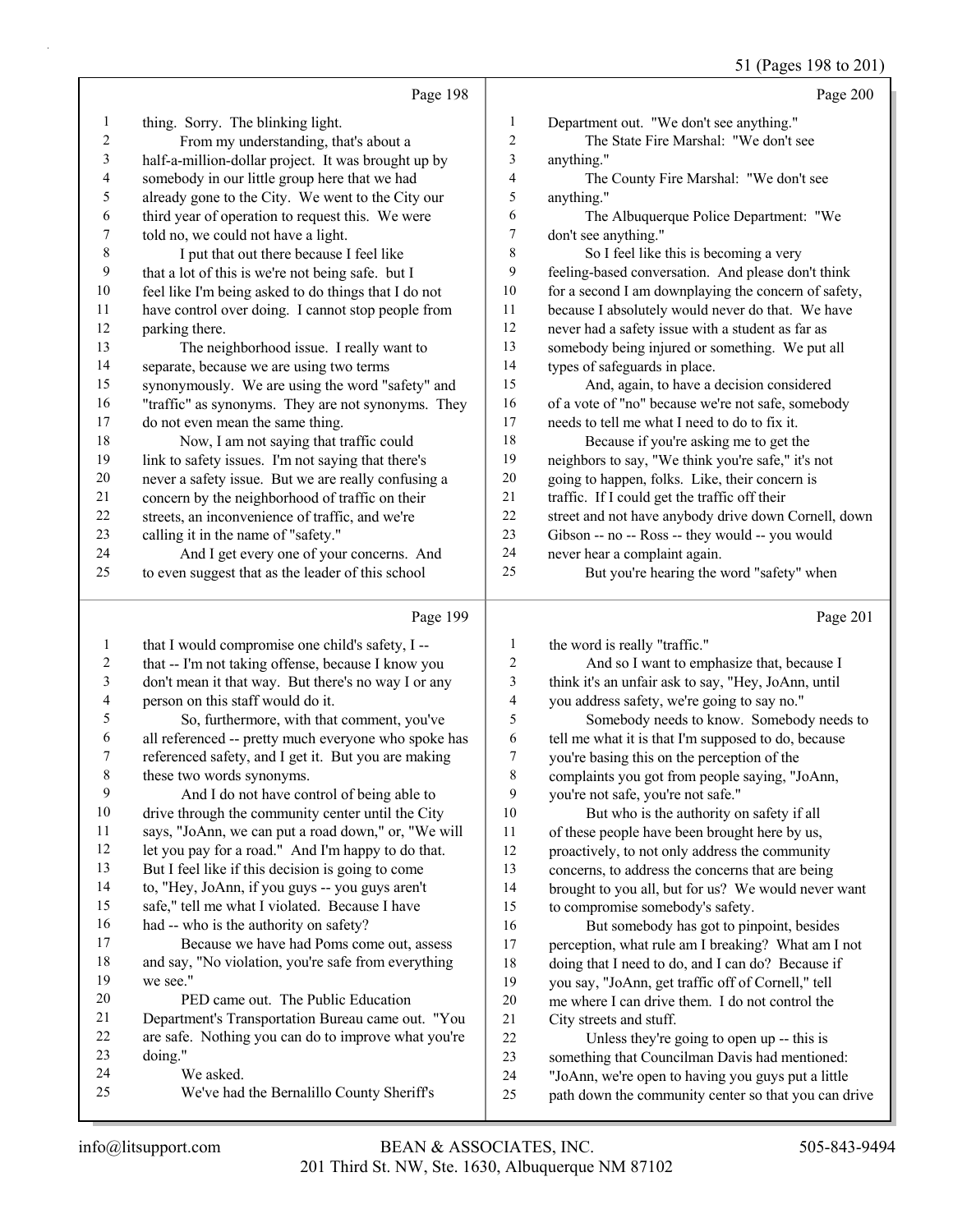## 52 (Pages 202 to 205)

|    |                                                      |                | $32$ (1 agos 202 to 203)                            |
|----|------------------------------------------------------|----------------|-----------------------------------------------------|
|    | Page 202                                             |                | Page 204                                            |
| 1  | right by the side of the fence and do that."         | 1              | there, we don't ask questions of the school. So the |
| 2  | That's not up to me. JoAnn and MAS do not            | 2              | only -- the only people that can respond now are    |
| 3  | have control over this. I just want to put that      | 3              | Commissioners. Sorry.                               |
| 4  | out, because I'm very concerned that the word        | $\overline{4}$ | COMMISSIONER VOIGT: I would have liked to           |
| 5  | "safety" and "safety" and "safety" keep coming up.   | 5              | have had some more discussion before the motion was |
| 6  | But nobody can tell me who else do I bring to MAS to | 6              | made. So that's okay.                               |
| 7  | show my due diligence of not just appeasing people,  | 7              | THE CHAIR: That's not up to me. It's up             |
| 8  | but assuring my students, my staff and my community  | 8              | to -- you know. We didn't have any timing. The      |
| 9  | are safe?                                            | 9              | motion was made.                                    |
| 10 | THE CHAIR: Thanks. Commissioner Ruiz.                | 10             | COMMISSIONER CABALLERO: That's procedure,           |
| 11 | COMMISSIONER RUIZ: Yes. Thank you.                   | 11             | Madam Chair.                                        |
| 12 | JoAnn, thank you so much for your                    | 12             | THE CHAIR: Correct.                                 |
| 13 | comments. I appreciate it.                           | 13             | So, Commissioner Armbruster?                        |
| 14 | And, again, I want to tell you that -- let           | 14             | COMMISSIONER DAVIS: You're muted.                   |
| 15 | me just say something to what you said. So, to me,   | 15             | COMMISSIONER ARMBRUSTER: Sorry. Sorry.              |
| 16 | it's -- but what I'm saying is it's a precursor. It  | 16             | I think that we're looking at a school who does due |
| 17 | is a precursor to student success. It's not          | 17             | diligence and probably overdoes it. I think we're   |
| 18 | synonymous with that.                                | 18             | looking at the number of students they have right   |
| 19 | And I get what you're saying that. But,              | 19             | now, and they're handling it.                       |
| 20 | you know, the bottom line for me is, and it's always | 20             | The issue is absolutely right, between              |
| 21 | going to be, is that I have to -- my vote has to     | 21             | traffic and safety. So if they're looking at        |
| 22 | ensure that when I actually, you know, voice that    | 22             | increasing the safety, they've talked to Poms,      |
| 23 | motion, that vote, whatever it is, that I feel I'm   | 23             | they've talked to PED, they've talked to the City   |
| 24 | doing it for the right reasons.                      | 24             | Councilor, they're to be working together, and all  |
| 25 | And, to me, the right reason at this                 | 25             | of these things are going to be occurring.          |
|    | Page 203                                             |                | Page 205                                            |

| 1  | minute -- and that's not to say at some point in the | 1  | I think we're talking about 100 kids. It             |
|----|------------------------------------------------------|----|------------------------------------------------------|
| 2  | future I wouldn't support that. But under the        | 2  | doesn't mean we can't intervene if something really  |
| 3  | circumstances, my concern is with safety. My         | 3  | terrible happens. But nothing has happened to this   |
| 4  | concern is also with the fact that, you know, moving | 4  | school that hasn't been above and beyond every       |
| 5  | them into that location that's crowded.              | 5  | single thing we've ever asked them to do, or they've |
| 6  | I'm ready to make the motion, and I move             | 6  | been asked to do, or, in fact, they just did in      |
| 7  | that the Public Education Commission deny the        | 7  | general.                                             |
| 8  | enrollment cap increase for Mission Achievement and  | 8  | But if PED thought it was okay, and Poms             |
| 9  | Success by 500 students to a total of 1,581.         | 9  | thinks it's okay, and the City is going to work      |
| 10 | <b>COMMISSIONER DAVIS: Second.</b>                   | 10 | together, and they already have 1,000 kids, or       |
| 11 | COMMISSIONER VOIGT: Madam Chair? Madam               | 11 | 1,100 kids who seem to be okay, there's been no      |
| 12 | Chair?                                               | 12 | accidents, there's been no problems, they're going   |
| 13 | THE CHAIR: Hold on.                                  | 13 | to look at some alternatives for doing this, I don't |
| 14 | <b>COMMISSIONER DAVIS: I second.</b>                 | 14 | see any reason not to vote for them to have this so  |
| 15 | THE CHAIR: Hold on. There's a motion by              | 15 | they could open the school, start this growing       |
| 16 | Commissioner Ruiz, there's a second by Commissioner  | 16 | process, and help these kids.                        |
| 17 | Davis.                                               | 17 | THE CHAIR: Okay. Thank you.                          |
| 18 | Now we're open for discussion.                       | 18 | COMMISSIONER ARMBRUSTER: I think that                |
| 19 | Commissioner Voigt?                                  | 19 | they can do it.                                      |
| 20 | COMMISSIONER VOIGT: Thank you. I just                | 20 | THE CHAIR: Thank you.                                |
| 21 | had a follow-up question. Thank you, JoAnn, for      | 21 | COMMISSIONER CABALLERO: Madam Chair?                 |
| 22 | compartmentalizing safety and traffic, because they  | 22 | THE CHAIR: Commissioner Caballero?                   |
| 23 | are getting commingled here. But I just have a       | 23 | COMMISSIONER CABALLERO: Yes. I didn't                |
| 24 | question. This is a yes-or-no answer.                | 24 | hear anything that talked about PED or the City or   |
| 25 | THE CHAIR: Hold on. Once a motion is out             | 25 | traffic for the future increase. What you heard was  |
|    |                                                      |    |                                                      |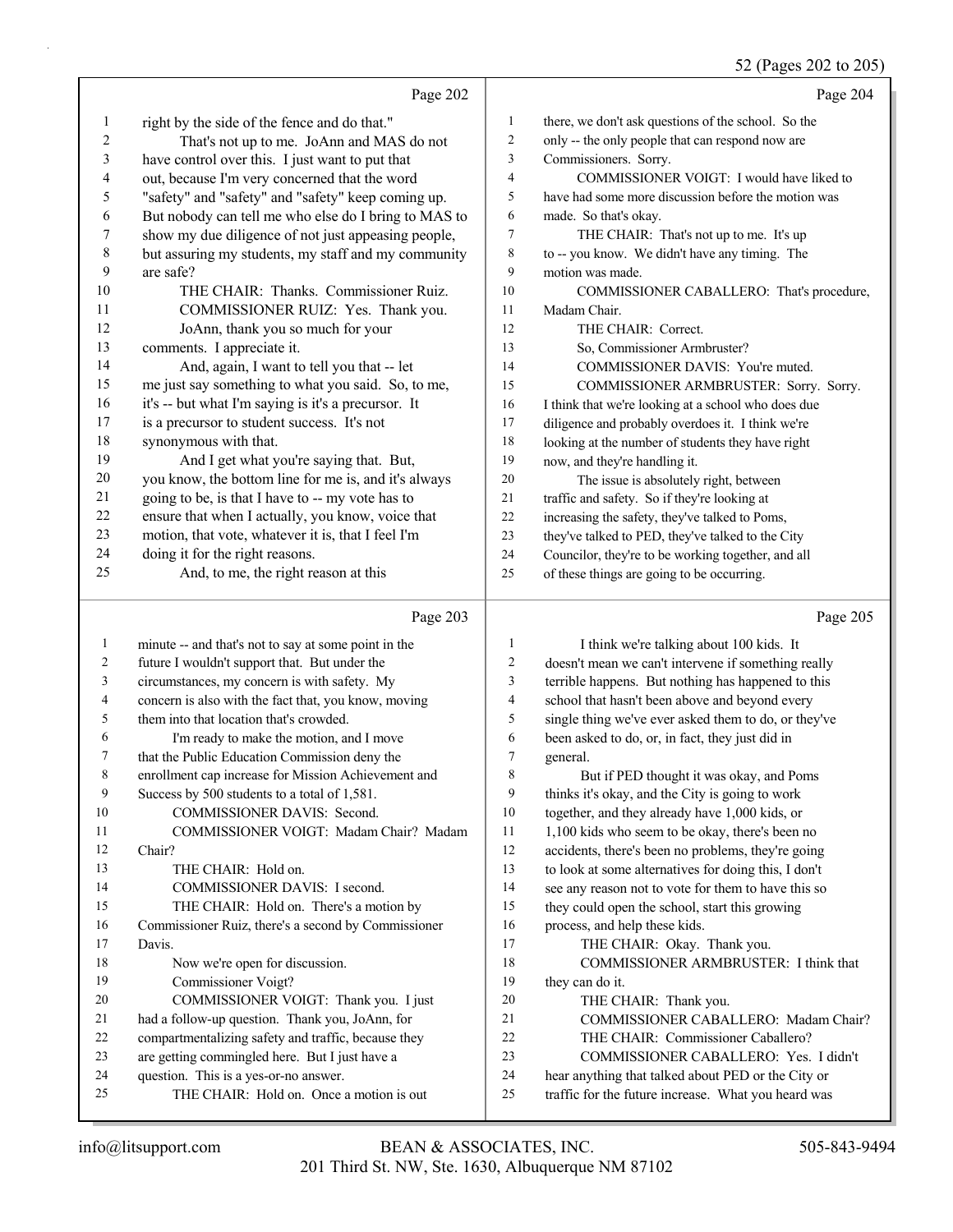## 53 (Pages 206 to 209)

|                          |                                                                                                          |                | $33$ (Fages 200 to 209)                                                                                  |
|--------------------------|----------------------------------------------------------------------------------------------------------|----------------|----------------------------------------------------------------------------------------------------------|
|                          | Page 206                                                                                                 |                | Page 208                                                                                                 |
| $\mathbf{1}$             | things are okay as they stand. And you can't take                                                        | 1              | And I know that kind of goes along the                                                                   |
| $\overline{c}$           | that, Commissioner Armbruster, to mean that future                                                       | 2              | lines with what Commissioner Robbins was talking                                                         |
| $\mathfrak{Z}$           | increase is going to be okay.                                                                            | 3              | about here. And that's something that the school                                                         |
| $\overline{\mathcal{L}}$ | That's why I was having a hard time. And                                                                 | 4              | has been asking, "Well, what more could we have                                                          |
| 5                        | I wasn't sure whether to vote for or deny, because                                                       | 5              | done?"                                                                                                   |
| 6                        | even though I do believe that the school is doing                                                        | 6              | Well, you know, even Poms & Associates are                                                               |
| $\boldsymbol{7}$         | everything that they have to do in existence now,                                                        | 7              | recommending a traffic engineering study. And I                                                          |
| $\,$ $\,$                | there's nothing right now that I've heard that says                                                      | $\,8\,$        | think that could easily get done.                                                                        |
| 9                        | increasing by 500 students is going to be okay in                                                        | 9              | THE CHAIR: Sorry. Commissioner Voigt?                                                                    |
| $10\,$                   | the future.                                                                                              | 10             | COMMISSIONER VOIGT: Thank you. I would                                                                   |
| 11                       | I also heard the community. And I'm not                                                                  | 11             | have liked to look at some conditional language.                                                         |
| 12                       | going to discount that, either.                                                                          | 12             | But since we have moved beyond that, I just want to                                                      |
| 13                       | Are they lying?                                                                                          | 13             | weigh in that a traffic study -- City traffic study                                                      |
| 14                       | No. I have to trust that they're saying                                                                  | 14             | in collaboration with a PED traffic study would be                                                       |
| 15                       | the truth, and I have to trust that they're telling                                                      | 15             | ideal.                                                                                                   |
| 16                       | the truth.                                                                                               | 16             | I think that the school could be proactive                                                               |
| 17                       | And so that's why I believe, like some                                                                   | 17             | and possibly move forward with that anyway,                                                              |
| 18                       | Commissioners, make a plan, come back, and present                                                       | 18             | regardless of vote. But at this time, because I                                                          |
| 19                       | it. I was all for the -- doing it later.                                                                 | 19             | can't ask the school a question and get some more                                                        |
| $20\,$                   | But, again, Commissioners, there was                                                                     | $20\,$         | definitive answer due to a motion being made, I'm                                                        |
| 21                       | nothing -- nothing was presented that said bringing                                                      | $21\,$         | probably going to abstain from this.                                                                     |
| 22                       | in another 500 students -- and Commissioner Ruiz is                                                      | 22             | THE CHAIR: I'm sorry. I didn't even -- I                                                                 |
| 23                       | correct. It's too uncertain to say yes and be                                                            | 23             | couldn't hear the last part of what you said.                                                            |
| 24                       | responsible. Traffic promotes -- if the traffic is                                                       | 24             | COMMISSIONER VOIGT: I said because I                                                                     |
| 25                       | unbearable -- promotes an environment of unsafe to                                                       | 25             | can't -- I can't get more information from the                                                           |
|                          |                                                                                                          |                |                                                                                                          |
|                          |                                                                                                          |                |                                                                                                          |
|                          | Page 207                                                                                                 |                | Page 209                                                                                                 |
| $\mathbf{1}$             | some extent. And that is my concern.                                                                     | $\mathbf{1}$   | school because a motion is already on the table, I'm                                                     |
| 2                        |                                                                                                          | $\overline{c}$ | probably going to abstain.                                                                               |
| 3                        | I'm not saying that they can't handle it.<br>But I did not hear any of that. What is the plan?           | $\mathfrak{Z}$ | THE CHAIR: Okay. Thanks.                                                                                 |
| 4                        |                                                                                                          | $\overline{4}$ | Commissioner Armbruster, do you have                                                                     |
| 5                        | How are you going to do it? And, yes, blinking                                                           | $\mathfrak s$  | something additional to say? Or is it something                                                          |
| 6                        | lights are expensive. The Legislature keeps giving<br>money, and very few blinking lights are even fixed | 6              | similar to what you've already said? Because we                                                          |
| 7                        | because this is expensive.                                                                               | $\overline{7}$ | need to, I think, move on, if it's just a repeat of                                                      |
| 8                        | And -- but, again, the future is                                                                         | 8              | something you've already said.                                                                           |
| 9                        | uncertain. Thank you, Madam Chair.                                                                       | 9              | COMMISSIONER ARMBRUSTER: No, it isn't. I                                                                 |
| 10                       | THE CHAIR: Thank you.                                                                                    | 10             | wanted to know if I could make a friendly amendment                                                      |
| 11                       | Commissioner Chavez?                                                                                     | 11             | to this to allow MAS to take 60 children. I don't                                                        |
| 12                       | COMMISSIONER CHAVEZ: Thank you. In some                                                                  | 12             | know that the school wants that, by the way. I'm                                                         |
| 13                       | of the comments that have been made -- can you hear                                                      | 13             | just --                                                                                                  |
| 14                       | me?                                                                                                      | 14             | THE CHAIR: I don't think we have the --                                                                  |
| 15                       | THE CHAIR: It's a little garbly, but it                                                                  | 15             | and I'll double-check. But I don't think we have                                                         |
| 16                       | got better at the end there.                                                                             | 16             | the capacity to put that limit on the school. If we                                                      |
| 17                       | COMMISSIONER CHAVEZ: I just -- several                                                                   | 17             |                                                                                                          |
| 18                       | people have mentioned the Poms & Associates letter                                                       | 18             | do, it would be up to Commissioner Ruiz to accept<br>the friendly amendment. But I'm not -- and Ami will |
| 19                       | that was submitted with the amendment -- with the                                                        | 19             | have to answer that. I don't think we have the                                                           |
| 20                       | request. And I just want to point out that even in                                                       | 20             | ability to place that limit.                                                                             |
| 21                       | that letter, the second to the last paragraph, the                                                       | 21             | COMMISSIONER CABALLERO: Madam Chair, it's                                                                |
| 22                       |                                                                                                          | $22\,$         |                                                                                                          |
| 23                       | last statement says, "If a more detailed analysis of<br>pedestrian activity and traffic control were     | 23             | more clean to vote up or down the motion and do a<br>subsequent motion than to amend any motion that's   |
| 24                       | desired, I would recommend a traffic engineering                                                         | 24             | pending and seconded. It's already hard-and-fast.                                                        |
| 25                       | study be done."                                                                                          | 25             | Nothing can be done about it. Either vote                                                                |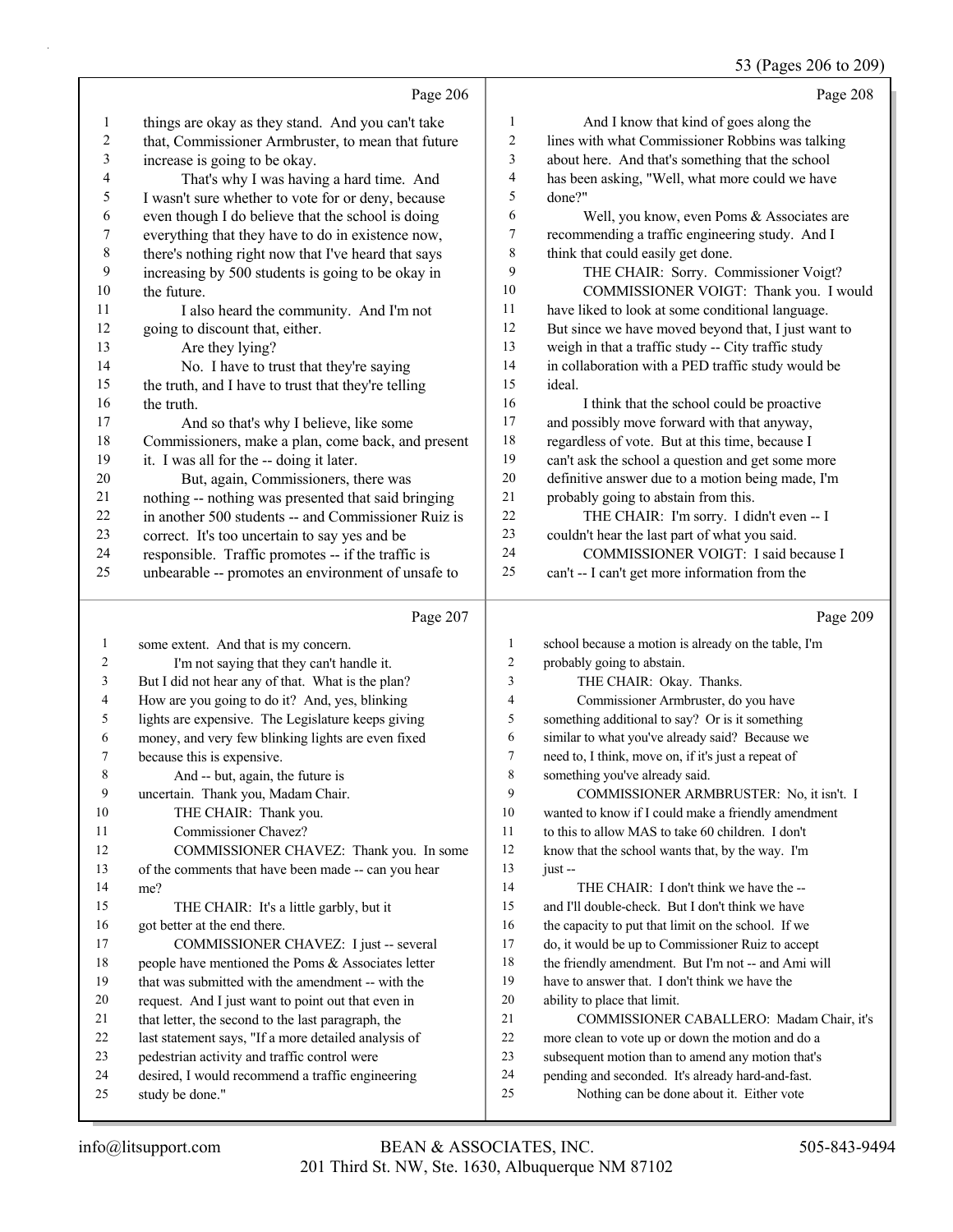54 (Pages 210 to 213)

| $\mathbf{1}$<br>up or down. And if it's voted down, then you can do<br>THE CHAIR: We can't hear you.<br>$\mathbf{1}$<br>COMMISSIONER ARMBRUSTER: Commissioner<br>another motion, Commissioner.<br>$\overline{c}$<br>2<br>$\mathfrak{Z}$<br>3<br>THE CHAIR: I agree. And I think my -- I<br>Raftery?<br>think my bigger question was I didn't know whether<br>$\overline{4}$<br>4<br>COMMISSIONER RAFTERY: Yes. Yes.<br>5<br>we even have the ability to place a restriction on<br>5<br>our own to the cap -- to the enrollment request.<br>6<br>6<br>Ruiz?<br>But I agree with you on that.<br>7<br>7<br><b>COMMISSIONER RUIZ: Yes.</b><br>8<br>So with that said, I'll ask for roll call,<br>8<br>9<br>9<br>Caballero?<br>please.<br>10<br>10<br><b>COMMISSIONER ARMBRUSTER: Commissioner</b><br>COMMISSIONER CABALLERO: Yes. And to<br>Voigt abstains, is that correct?<br>11<br>explain "yes," because I know the school can come<br>11<br>12<br>back and request again their increase once the<br>12<br>COMMISSIONER VOIGT: I abstain.<br>13<br>13<br>COMMISSIONER CRONE: Could we have the<br>plan -- their plan is in place. I know that this<br>14<br>school never gives up on what they want to do.<br>14<br>motion repeated, please.<br>15<br>So I'll be ready when they come back. But<br>15<br>COMMISSIONER VOIGT: Yeah. Thank you.<br>16<br>(A discussion was held off the record.)<br>at this point, I have no other choice. Thank you,<br>16<br>COMMISSIONER RUIZ: I move that the Public<br>17<br>Madam Chair.<br>17<br>18<br>Education Commission deny the enrollment cap<br>18<br>COMMISSIONER ARMBRUSTER: I hope I'm<br>19<br>increase for Mission Achievement and Success by<br>19<br>recording this correctly, but our attorneys will<br>tell me. There were eight votes for the motion, one<br>504 students to a total of 1,691 students.<br>20<br>20<br>21<br>vote against the motion, and one abstention.<br>21<br>THE CHAIR: Okay. Roll call, please?<br>22<br>22<br>COMMISSIONER ARMBRUSTER: Okay.<br>The motion passes.<br>23<br><b>Commissioner Davis?</b><br>THE CHAIR: The motion passes. Thank you.<br>23<br>COMMISSIONER DAVIS: Yes. So it's the<br>24<br>Thank you. And, JoAnn, I think we've made<br>24<br>25<br>25<br>it clear that it's not for lack of support for the<br>negative language. So we're voting -- so a "yes"<br>Page 211 |    | Page 210                                      |   | Page 212                                           |
|----------------------------------------------------------------------------------------------------------------------------------------------------------------------------------------------------------------------------------------------------------------------------------------------------------------------------------------------------------------------------------------------------------------------------------------------------------------------------------------------------------------------------------------------------------------------------------------------------------------------------------------------------------------------------------------------------------------------------------------------------------------------------------------------------------------------------------------------------------------------------------------------------------------------------------------------------------------------------------------------------------------------------------------------------------------------------------------------------------------------------------------------------------------------------------------------------------------------------------------------------------------------------------------------------------------------------------------------------------------------------------------------------------------------------------------------------------------------------------------------------------------------------------------------------------------------------------------------------------------------------------------------------------------------------------------------------------------------------------------------------------------------------------------------------------------------------------------------------------------------------------------------------------------------------------------------------------------------------------------------------------------------------------------------------------------------------------------------------------------------------------------------------------------------------------------------------------------------------------------------------------------------------------------------------------------------------------------------------------------------------|----|-----------------------------------------------|---|----------------------------------------------------|
|                                                                                                                                                                                                                                                                                                                                                                                                                                                                                                                                                                                                                                                                                                                                                                                                                                                                                                                                                                                                                                                                                                                                                                                                                                                                                                                                                                                                                                                                                                                                                                                                                                                                                                                                                                                                                                                                                                                                                                                                                                                                                                                                                                                                                                                                                                                                                                            |    |                                               |   |                                                    |
|                                                                                                                                                                                                                                                                                                                                                                                                                                                                                                                                                                                                                                                                                                                                                                                                                                                                                                                                                                                                                                                                                                                                                                                                                                                                                                                                                                                                                                                                                                                                                                                                                                                                                                                                                                                                                                                                                                                                                                                                                                                                                                                                                                                                                                                                                                                                                                            |    |                                               |   |                                                    |
|                                                                                                                                                                                                                                                                                                                                                                                                                                                                                                                                                                                                                                                                                                                                                                                                                                                                                                                                                                                                                                                                                                                                                                                                                                                                                                                                                                                                                                                                                                                                                                                                                                                                                                                                                                                                                                                                                                                                                                                                                                                                                                                                                                                                                                                                                                                                                                            |    |                                               |   |                                                    |
|                                                                                                                                                                                                                                                                                                                                                                                                                                                                                                                                                                                                                                                                                                                                                                                                                                                                                                                                                                                                                                                                                                                                                                                                                                                                                                                                                                                                                                                                                                                                                                                                                                                                                                                                                                                                                                                                                                                                                                                                                                                                                                                                                                                                                                                                                                                                                                            |    |                                               |   |                                                    |
|                                                                                                                                                                                                                                                                                                                                                                                                                                                                                                                                                                                                                                                                                                                                                                                                                                                                                                                                                                                                                                                                                                                                                                                                                                                                                                                                                                                                                                                                                                                                                                                                                                                                                                                                                                                                                                                                                                                                                                                                                                                                                                                                                                                                                                                                                                                                                                            |    |                                               |   | COMMISSIONER ARMBRUSTER: Commissioner              |
|                                                                                                                                                                                                                                                                                                                                                                                                                                                                                                                                                                                                                                                                                                                                                                                                                                                                                                                                                                                                                                                                                                                                                                                                                                                                                                                                                                                                                                                                                                                                                                                                                                                                                                                                                                                                                                                                                                                                                                                                                                                                                                                                                                                                                                                                                                                                                                            |    |                                               |   |                                                    |
|                                                                                                                                                                                                                                                                                                                                                                                                                                                                                                                                                                                                                                                                                                                                                                                                                                                                                                                                                                                                                                                                                                                                                                                                                                                                                                                                                                                                                                                                                                                                                                                                                                                                                                                                                                                                                                                                                                                                                                                                                                                                                                                                                                                                                                                                                                                                                                            |    |                                               |   |                                                    |
|                                                                                                                                                                                                                                                                                                                                                                                                                                                                                                                                                                                                                                                                                                                                                                                                                                                                                                                                                                                                                                                                                                                                                                                                                                                                                                                                                                                                                                                                                                                                                                                                                                                                                                                                                                                                                                                                                                                                                                                                                                                                                                                                                                                                                                                                                                                                                                            |    |                                               |   | COMMISSIONER ARMBRUSTER: Commissioner              |
|                                                                                                                                                                                                                                                                                                                                                                                                                                                                                                                                                                                                                                                                                                                                                                                                                                                                                                                                                                                                                                                                                                                                                                                                                                                                                                                                                                                                                                                                                                                                                                                                                                                                                                                                                                                                                                                                                                                                                                                                                                                                                                                                                                                                                                                                                                                                                                            |    |                                               |   |                                                    |
|                                                                                                                                                                                                                                                                                                                                                                                                                                                                                                                                                                                                                                                                                                                                                                                                                                                                                                                                                                                                                                                                                                                                                                                                                                                                                                                                                                                                                                                                                                                                                                                                                                                                                                                                                                                                                                                                                                                                                                                                                                                                                                                                                                                                                                                                                                                                                                            |    |                                               |   |                                                    |
|                                                                                                                                                                                                                                                                                                                                                                                                                                                                                                                                                                                                                                                                                                                                                                                                                                                                                                                                                                                                                                                                                                                                                                                                                                                                                                                                                                                                                                                                                                                                                                                                                                                                                                                                                                                                                                                                                                                                                                                                                                                                                                                                                                                                                                                                                                                                                                            |    |                                               |   |                                                    |
|                                                                                                                                                                                                                                                                                                                                                                                                                                                                                                                                                                                                                                                                                                                                                                                                                                                                                                                                                                                                                                                                                                                                                                                                                                                                                                                                                                                                                                                                                                                                                                                                                                                                                                                                                                                                                                                                                                                                                                                                                                                                                                                                                                                                                                                                                                                                                                            |    |                                               |   |                                                    |
|                                                                                                                                                                                                                                                                                                                                                                                                                                                                                                                                                                                                                                                                                                                                                                                                                                                                                                                                                                                                                                                                                                                                                                                                                                                                                                                                                                                                                                                                                                                                                                                                                                                                                                                                                                                                                                                                                                                                                                                                                                                                                                                                                                                                                                                                                                                                                                            |    |                                               |   |                                                    |
|                                                                                                                                                                                                                                                                                                                                                                                                                                                                                                                                                                                                                                                                                                                                                                                                                                                                                                                                                                                                                                                                                                                                                                                                                                                                                                                                                                                                                                                                                                                                                                                                                                                                                                                                                                                                                                                                                                                                                                                                                                                                                                                                                                                                                                                                                                                                                                            |    |                                               |   |                                                    |
|                                                                                                                                                                                                                                                                                                                                                                                                                                                                                                                                                                                                                                                                                                                                                                                                                                                                                                                                                                                                                                                                                                                                                                                                                                                                                                                                                                                                                                                                                                                                                                                                                                                                                                                                                                                                                                                                                                                                                                                                                                                                                                                                                                                                                                                                                                                                                                            |    |                                               |   |                                                    |
|                                                                                                                                                                                                                                                                                                                                                                                                                                                                                                                                                                                                                                                                                                                                                                                                                                                                                                                                                                                                                                                                                                                                                                                                                                                                                                                                                                                                                                                                                                                                                                                                                                                                                                                                                                                                                                                                                                                                                                                                                                                                                                                                                                                                                                                                                                                                                                            |    |                                               |   |                                                    |
|                                                                                                                                                                                                                                                                                                                                                                                                                                                                                                                                                                                                                                                                                                                                                                                                                                                                                                                                                                                                                                                                                                                                                                                                                                                                                                                                                                                                                                                                                                                                                                                                                                                                                                                                                                                                                                                                                                                                                                                                                                                                                                                                                                                                                                                                                                                                                                            |    |                                               |   |                                                    |
|                                                                                                                                                                                                                                                                                                                                                                                                                                                                                                                                                                                                                                                                                                                                                                                                                                                                                                                                                                                                                                                                                                                                                                                                                                                                                                                                                                                                                                                                                                                                                                                                                                                                                                                                                                                                                                                                                                                                                                                                                                                                                                                                                                                                                                                                                                                                                                            |    |                                               |   |                                                    |
|                                                                                                                                                                                                                                                                                                                                                                                                                                                                                                                                                                                                                                                                                                                                                                                                                                                                                                                                                                                                                                                                                                                                                                                                                                                                                                                                                                                                                                                                                                                                                                                                                                                                                                                                                                                                                                                                                                                                                                                                                                                                                                                                                                                                                                                                                                                                                                            |    |                                               |   |                                                    |
|                                                                                                                                                                                                                                                                                                                                                                                                                                                                                                                                                                                                                                                                                                                                                                                                                                                                                                                                                                                                                                                                                                                                                                                                                                                                                                                                                                                                                                                                                                                                                                                                                                                                                                                                                                                                                                                                                                                                                                                                                                                                                                                                                                                                                                                                                                                                                                            |    |                                               |   |                                                    |
|                                                                                                                                                                                                                                                                                                                                                                                                                                                                                                                                                                                                                                                                                                                                                                                                                                                                                                                                                                                                                                                                                                                                                                                                                                                                                                                                                                                                                                                                                                                                                                                                                                                                                                                                                                                                                                                                                                                                                                                                                                                                                                                                                                                                                                                                                                                                                                            |    |                                               |   |                                                    |
|                                                                                                                                                                                                                                                                                                                                                                                                                                                                                                                                                                                                                                                                                                                                                                                                                                                                                                                                                                                                                                                                                                                                                                                                                                                                                                                                                                                                                                                                                                                                                                                                                                                                                                                                                                                                                                                                                                                                                                                                                                                                                                                                                                                                                                                                                                                                                                            |    |                                               |   |                                                    |
|                                                                                                                                                                                                                                                                                                                                                                                                                                                                                                                                                                                                                                                                                                                                                                                                                                                                                                                                                                                                                                                                                                                                                                                                                                                                                                                                                                                                                                                                                                                                                                                                                                                                                                                                                                                                                                                                                                                                                                                                                                                                                                                                                                                                                                                                                                                                                                            |    |                                               |   |                                                    |
|                                                                                                                                                                                                                                                                                                                                                                                                                                                                                                                                                                                                                                                                                                                                                                                                                                                                                                                                                                                                                                                                                                                                                                                                                                                                                                                                                                                                                                                                                                                                                                                                                                                                                                                                                                                                                                                                                                                                                                                                                                                                                                                                                                                                                                                                                                                                                                            |    |                                               |   |                                                    |
|                                                                                                                                                                                                                                                                                                                                                                                                                                                                                                                                                                                                                                                                                                                                                                                                                                                                                                                                                                                                                                                                                                                                                                                                                                                                                                                                                                                                                                                                                                                                                                                                                                                                                                                                                                                                                                                                                                                                                                                                                                                                                                                                                                                                                                                                                                                                                                            |    |                                               |   |                                                    |
|                                                                                                                                                                                                                                                                                                                                                                                                                                                                                                                                                                                                                                                                                                                                                                                                                                                                                                                                                                                                                                                                                                                                                                                                                                                                                                                                                                                                                                                                                                                                                                                                                                                                                                                                                                                                                                                                                                                                                                                                                                                                                                                                                                                                                                                                                                                                                                            |    |                                               |   | Page 213                                           |
|                                                                                                                                                                                                                                                                                                                                                                                                                                                                                                                                                                                                                                                                                                                                                                                                                                                                                                                                                                                                                                                                                                                                                                                                                                                                                                                                                                                                                                                                                                                                                                                                                                                                                                                                                                                                                                                                                                                                                                                                                                                                                                                                                                                                                                                                                                                                                                            | 1  | vote is to deny the request; is that correct? | 1 | school. I hope we've made that clear. It's just -- |
| THE CHAIR: Correct.<br>$\overline{c}$<br>2<br>there's just still some genuine overarching concerns                                                                                                                                                                                                                                                                                                                                                                                                                                                                                                                                                                                                                                                                                                                                                                                                                                                                                                                                                                                                                                                                                                                                                                                                                                                                                                                                                                                                                                                                                                                                                                                                                                                                                                                                                                                                                                                                                                                                                                                                                                                                                                                                                                                                                                                                         |    |                                               |   |                                                    |
| 3<br>3<br>COMMISSIONER ARMBRUSTER: Correct.<br>that we have with the timing of this more than                                                                                                                                                                                                                                                                                                                                                                                                                                                                                                                                                                                                                                                                                                                                                                                                                                                                                                                                                                                                                                                                                                                                                                                                                                                                                                                                                                                                                                                                                                                                                                                                                                                                                                                                                                                                                                                                                                                                                                                                                                                                                                                                                                                                                                                                              |    |                                               |   |                                                    |
| $\overline{4}$<br>anything.<br>4<br>COMMISSIONER DAVIS: So that's a "yes"                                                                                                                                                                                                                                                                                                                                                                                                                                                                                                                                                                                                                                                                                                                                                                                                                                                                                                                                                                                                                                                                                                                                                                                                                                                                                                                                                                                                                                                                                                                                                                                                                                                                                                                                                                                                                                                                                                                                                                                                                                                                                                                                                                                                                                                                                                  |    |                                               |   |                                                    |
| 5<br>5<br>vote.                                                                                                                                                                                                                                                                                                                                                                                                                                                                                                                                                                                                                                                                                                                                                                                                                                                                                                                                                                                                                                                                                                                                                                                                                                                                                                                                                                                                                                                                                                                                                                                                                                                                                                                                                                                                                                                                                                                                                                                                                                                                                                                                                                                                                                                                                                                                                            |    |                                               |   | MS. JoANN MITCHELL: So, Commissioner --            |
| COMMISSIONER ARMBRUSTER: Okay.<br>6<br>or Chair- -- Chairwoman Gipson, I have two<br>6                                                                                                                                                                                                                                                                                                                                                                                                                                                                                                                                                                                                                                                                                                                                                                                                                                                                                                                                                                                                                                                                                                                                                                                                                                                                                                                                                                                                                                                                                                                                                                                                                                                                                                                                                                                                                                                                                                                                                                                                                                                                                                                                                                                                                                                                                     |    |                                               |   |                                                    |
| Commissioner Gipson?<br>7<br>questions. One, I really would like to hear<br>7                                                                                                                                                                                                                                                                                                                                                                                                                                                                                                                                                                                                                                                                                                                                                                                                                                                                                                                                                                                                                                                                                                                                                                                                                                                                                                                                                                                                                                                                                                                                                                                                                                                                                                                                                                                                                                                                                                                                                                                                                                                                                                                                                                                                                                                                                              |    |                                               |   |                                                    |
| THE CHAIR: Yes.<br>$\,$ 8 $\,$<br>specifically what it is you want me to do. Because<br>8                                                                                                                                                                                                                                                                                                                                                                                                                                                                                                                                                                                                                                                                                                                                                                                                                                                                                                                                                                                                                                                                                                                                                                                                                                                                                                                                                                                                                                                                                                                                                                                                                                                                                                                                                                                                                                                                                                                                                                                                                                                                                                                                                                                                                                                                                  |    |                                               |   |                                                    |
| 9<br>9<br>there's no -- we've been on this call since 9:00<br>COMMISSIONER ARMBRUSTER: Commissioner                                                                                                                                                                                                                                                                                                                                                                                                                                                                                                                                                                                                                                                                                                                                                                                                                                                                                                                                                                                                                                                                                                                                                                                                                                                                                                                                                                                                                                                                                                                                                                                                                                                                                                                                                                                                                                                                                                                                                                                                                                                                                                                                                                                                                                                                        |    |                                               |   |                                                    |
| $10\,$<br>10<br>this morning, which I'm grateful for the time. But<br>Chavez?                                                                                                                                                                                                                                                                                                                                                                                                                                                                                                                                                                                                                                                                                                                                                                                                                                                                                                                                                                                                                                                                                                                                                                                                                                                                                                                                                                                                                                                                                                                                                                                                                                                                                                                                                                                                                                                                                                                                                                                                                                                                                                                                                                                                                                                                                              |    |                                               |   |                                                    |
| 11<br>11<br>COMMISSIONER CHAVEZ: Yes.<br>thank you so much, Commissioner Caballero, for                                                                                                                                                                                                                                                                                                                                                                                                                                                                                                                                                                                                                                                                                                                                                                                                                                                                                                                                                                                                                                                                                                                                                                                                                                                                                                                                                                                                                                                                                                                                                                                                                                                                                                                                                                                                                                                                                                                                                                                                                                                                                                                                                                                                                                                                                    |    |                                               |   |                                                    |
| 12<br>12<br>(Cell phone rings.)<br>recognizing the persistence and the resilience on                                                                                                                                                                                                                                                                                                                                                                                                                                                                                                                                                                                                                                                                                                                                                                                                                                                                                                                                                                                                                                                                                                                                                                                                                                                                                                                                                                                                                                                                                                                                                                                                                                                                                                                                                                                                                                                                                                                                                                                                                                                                                                                                                                                                                                                                                       |    |                                               |   |                                                    |
| 13<br>13<br>COMMISSIONER ARMBRUSTER: Pardon me just<br>our part, because we will be back; you're right                                                                                                                                                                                                                                                                                                                                                                                                                                                                                                                                                                                                                                                                                                                                                                                                                                                                                                                                                                                                                                                                                                                                                                                                                                                                                                                                                                                                                                                                                                                                                                                                                                                                                                                                                                                                                                                                                                                                                                                                                                                                                                                                                                                                                                                                     |    |                                               |   |                                                    |
| 14<br>14<br>one second. Sorry.<br>about that.                                                                                                                                                                                                                                                                                                                                                                                                                                                                                                                                                                                                                                                                                                                                                                                                                                                                                                                                                                                                                                                                                                                                                                                                                                                                                                                                                                                                                                                                                                                                                                                                                                                                                                                                                                                                                                                                                                                                                                                                                                                                                                                                                                                                                                                                                                                              |    |                                               |   |                                                    |
| 15<br>15<br>Commissioner Crone? I'm sorry. I<br>But it's a waste of all of our time for me                                                                                                                                                                                                                                                                                                                                                                                                                                                                                                                                                                                                                                                                                                                                                                                                                                                                                                                                                                                                                                                                                                                                                                                                                                                                                                                                                                                                                                                                                                                                                                                                                                                                                                                                                                                                                                                                                                                                                                                                                                                                                                                                                                                                                                                                                 |    |                                               |   |                                                    |
| 16<br>16<br>couldn't hear.<br>to come back just to get a "no." I need to know                                                                                                                                                                                                                                                                                                                                                                                                                                                                                                                                                                                                                                                                                                                                                                                                                                                                                                                                                                                                                                                                                                                                                                                                                                                                                                                                                                                                                                                                                                                                                                                                                                                                                                                                                                                                                                                                                                                                                                                                                                                                                                                                                                                                                                                                                              |    |                                               |   |                                                    |
| 17<br>17<br>THE CHAIR: Could you say that just a<br>what you want from me.                                                                                                                                                                                                                                                                                                                                                                                                                                                                                                                                                                                                                                                                                                                                                                                                                                                                                                                                                                                                                                                                                                                                                                                                                                                                                                                                                                                                                                                                                                                                                                                                                                                                                                                                                                                                                                                                                                                                                                                                                                                                                                                                                                                                                                                                                                 |    |                                               |   |                                                    |
| 18<br>18<br>little bit louder, please?<br>THE CHAIR: So, JoAnn, at this moment in                                                                                                                                                                                                                                                                                                                                                                                                                                                                                                                                                                                                                                                                                                                                                                                                                                                                                                                                                                                                                                                                                                                                                                                                                                                                                                                                                                                                                                                                                                                                                                                                                                                                                                                                                                                                                                                                                                                                                                                                                                                                                                                                                                                                                                                                                          |    |                                               |   |                                                    |
| 19<br>COMMISSIONER CRONE: Yes. Yes.<br>19<br>time, it's not particularly appropriate for us to                                                                                                                                                                                                                                                                                                                                                                                                                                                                                                                                                                                                                                                                                                                                                                                                                                                                                                                                                                                                                                                                                                                                                                                                                                                                                                                                                                                                                                                                                                                                                                                                                                                                                                                                                                                                                                                                                                                                                                                                                                                                                                                                                                                                                                                                             |    |                                               |   |                                                    |
| $20\,$<br>20<br>COMMISSIONER ARMBRUSTER: Commissioner<br>engage in that conversation right now. But I think                                                                                                                                                                                                                                                                                                                                                                                                                                                                                                                                                                                                                                                                                                                                                                                                                                                                                                                                                                                                                                                                                                                                                                                                                                                                                                                                                                                                                                                                                                                                                                                                                                                                                                                                                                                                                                                                                                                                                                                                                                                                                                                                                                                                                                                                |    |                                               |   |                                                    |
| $21\,$<br>21<br>Armbruster votes "No."<br>we could probably do that at a later date.                                                                                                                                                                                                                                                                                                                                                                                                                                                                                                                                                                                                                                                                                                                                                                                                                                                                                                                                                                                                                                                                                                                                                                                                                                                                                                                                                                                                                                                                                                                                                                                                                                                                                                                                                                                                                                                                                                                                                                                                                                                                                                                                                                                                                                                                                       |    |                                               |   |                                                    |
| 22<br>22<br>Commissioner Robbins?<br>But, honestly, you know, I don't think<br>23<br>23                                                                                                                                                                                                                                                                                                                                                                                                                                                                                                                                                                                                                                                                                                                                                                                                                                                                                                                                                                                                                                                                                                                                                                                                                                                                                                                                                                                                                                                                                                                                                                                                                                                                                                                                                                                                                                                                                                                                                                                                                                                                                                                                                                                                                                                                                    |    |                                               |   |                                                    |
| COMMISSIONER ROBBINS: Yes.<br>right now, after this, it's appropriate for us to<br>24<br>24                                                                                                                                                                                                                                                                                                                                                                                                                                                                                                                                                                                                                                                                                                                                                                                                                                                                                                                                                                                                                                                                                                                                                                                                                                                                                                                                                                                                                                                                                                                                                                                                                                                                                                                                                                                                                                                                                                                                                                                                                                                                                                                                                                                                                                                                                |    |                                               |   |                                                    |
| COMMISSIONER ARMBRUSTER: Commissioner<br>engage in that now.<br>Raftery?<br>25                                                                                                                                                                                                                                                                                                                                                                                                                                                                                                                                                                                                                                                                                                                                                                                                                                                                                                                                                                                                                                                                                                                                                                                                                                                                                                                                                                                                                                                                                                                                                                                                                                                                                                                                                                                                                                                                                                                                                                                                                                                                                                                                                                                                                                                                                             |    |                                               |   |                                                    |
| COMMISSIONER VOIGT: Can I just second                                                                                                                                                                                                                                                                                                                                                                                                                                                                                                                                                                                                                                                                                                                                                                                                                                                                                                                                                                                                                                                                                                                                                                                                                                                                                                                                                                                                                                                                                                                                                                                                                                                                                                                                                                                                                                                                                                                                                                                                                                                                                                                                                                                                                                                                                                                                      | 25 |                                               |   |                                                    |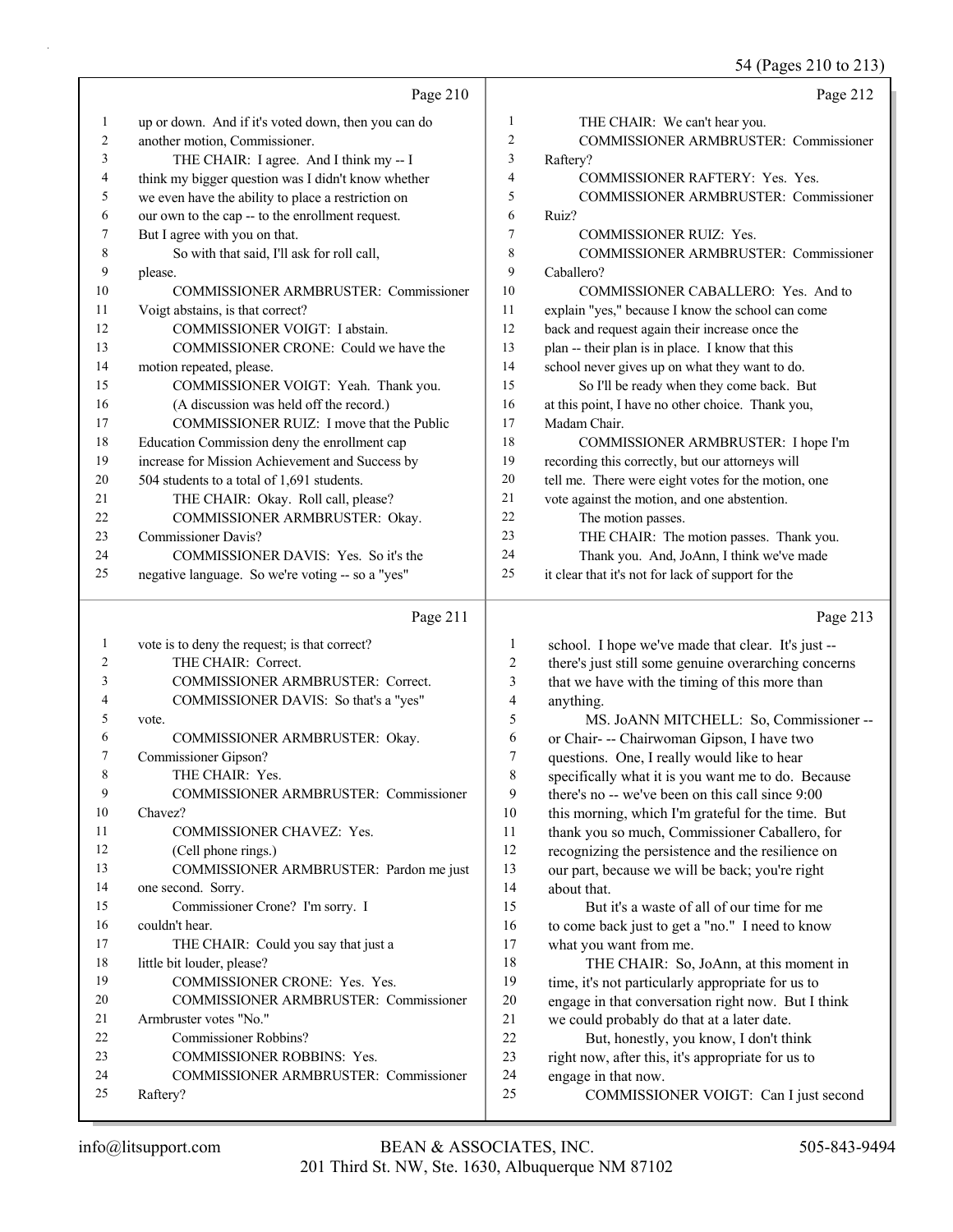## 55 (Pages 214 to 217)

|          |                                                                                                        |                | $33$ (1 agos 21 + 10 21 / )                                                             |
|----------|--------------------------------------------------------------------------------------------------------|----------------|-----------------------------------------------------------------------------------------|
|          | Page 214                                                                                               |                | Page 216                                                                                |
| 1        | that? I just want to echo off of the Chair. I                                                          | $\mathbf{1}$   | that you asked here that we have it in writing,                                         |
| 2        | think if you go back and read the transcripts,                                                         | $\overline{c}$ | because it kind of nudges us.                                                           |
| 3        | there's going to be a lot of information there to                                                      | 3              | MR. BRUCE LANGSTON: Thank you very much,                                                |
| 4        | glean.                                                                                                 | 4              | Madam Chairman. We appreciate -- and Commissioners.                                     |
| 5        | THE CHAIR: Yeah.                                                                                       | 5              | We truly appreciate -- well, first, let me just, on                                     |
| 6        | MS. JoANN MITCHELL: I'll leave it -- it's                                                              | 6              | behalf of the school board and just the school                                          |
| 7        | just hard, because there's a lot of -- again, I say                                                    | $\tau$         | personnel, we really do appreciate the amount of                                        |
| 8        | "perception" out there. I don't mind doing stuff.                                                      | 8              | time and effort that you guys put into taking this                                      |
| 9        | I feel like I did a lot. But it's really hard to                                                       | 9              | request. It shows that you do care and that you are                                     |
| 10       | come back before the group without some clear,                                                         | 10             | involved and that you know some of the difficulties                                     |
| 11       | definitive, "JoAnn, do this and we'll feel better."                                                    | 11             | that we're going through. So we just want to openly                                     |
| 12       | COMMISSIONER DAVIS: Well, Commissioner                                                                 | 12             | thank you guys for giving us this opportunity to                                        |
| 13       | Chavez offered up, two things, that you get traffic                                                    | 13             | comment.                                                                                |
| 14       | studies from two different entities. That would be                                                     | 14             | THE CHAIR: Okay. Thank you all and                                                      |
| 15       | a place to start.                                                                                      | 15             | continue to stay safe.                                                                  |
| 16       | COMMISSIONER CABALLERO: We do have a                                                                   | 16             | So, Commissioners, I think without a                                                    |
| 17       | division that is friendly to charter schools. We                                                       | 17             | doubt, Cindy probably needs a break. And I know I                                       |
| 18       | have a wonderful staff that helps charters.                                                            | 18             | need a short break. So do we want to take, like,                                        |
| 19       | THE CHAIR: And I will reiterate. I think                                                               | 19             | 15 minutes?                                                                             |
| 20       | that was a great suggestion by Commissioner Voigt                                                      | 20             | COMMISSIONER VOIGT: Sure. That sounds                                                   |
| 21       | to -- that there are any number of guiding                                                             | 21             |                                                                                         |
| 22       | statements that have been made through this lengthy                                                    | 22             | great.                                                                                  |
| 23       | discussion as to the concerns that Commissioners                                                       | 23             | COMMISSIONER RUIZ: Twenty. Twenty sounds                                                |
| 24       |                                                                                                        |                | better.                                                                                 |
| 25       | have. So I think the transcript can -- can be, at                                                      | 24             | THE CHAIR: Okay. So we'll take 20. All                                                  |
|          | the very least, a good stepping stone for what                                                         | 25             | right. Thanks.                                                                          |
|          |                                                                                                        |                |                                                                                         |
|          | Page 215                                                                                               |                | Page 217                                                                                |
| 1        |                                                                                                        | $\mathbf{1}$   |                                                                                         |
|          | you -- what you need to look at.                                                                       | 2              | (Recess taken, 1:59 p.m. to 2:30 p.m.)                                                  |
| 2        | So thanks. And we truly do appreciate                                                                  | 3              | THE CHAIR: So now I think we're back.                                                   |
| 3<br>4   | your time, and we do appreciate, truly, everything                                                     | 4              | MS. KAREN WOERNER: Then I shall add Rafe                                                |
|          | that you do every day, especially in light of                                                          | 5              | to the panel?                                                                           |
| 5        | everything that's been going on. We more than                                                          |                | MS. BEVERLY FRIEDMAN: And, Madam Chair,                                                 |
| 6<br>7   | understand the difficult task of educating every                                                       | 6              | can I ask, if you're not speaking, if you would mute                                    |
|          | day, and now with all the unknowns.                                                                    | 7              | your microphone?                                                                        |
| 8        | And as we move forward into this next                                                                  | 8              | MS. KAREN WOERNER: And, Rafe, hi. Good                                                  |
| 9        | school year -- and we don't even know what it looks                                                    | 9              | afternoon.                                                                              |
| 10       | like yet -- we understand the struggles that we                                                        | 10             | MR. RAFE MARTINEZ: Hello, everyone.                                                     |
| 11       | have, and we absolutely recognize the more than                                                        | 11             | MS. KAREN WOERNER: Rafe, I don't see                                                    |
| 12       | great job that your school does to meet the needs of                                                   | 12             | anyone else in the call that looks like they're from                                    |
| 13       | your -- of your students.                                                                              | 13             | your school.                                                                            |
| 14       | So we do appreciate that.                                                                              | 14             | MR. RAFE MARTINEZ: No. Kim Moya, our                                                    |
| 15       | MR. BRUCE LANGSTON: We truly appreciate                                                                | 15             | board president, is -- she had cleared her morning,                                     |
| 16       | the opportunity to present here, Madam Chairman.                                                       | 16             | and this went a little longer. So she's trying to                                       |
| 17       | And is this the avenue that we request addition to                                                     | 17             | get out of some work stuff and hopefully be jumping                                     |
| 18       | the June agenda?                                                                                       | 18             | back in with us. We'll roll with it.                                                    |
| 19       | THE CHAIR: Sure, you can. When we have                                                                 | 19             | MS. KAREN WOERNER: I'll watch for her.                                                  |
| 20       | the agenda setting meeting that we do -- I would --                                                    | 20             | But, otherwise, we're ready to go, Madam Chair.                                         |
| 21       | I would actually appreciate it if the school did                                                       | 21             | MR. RAFE MARTINEZ: We just had our                                                      |
| 22       | forward a simple request to our liaison so that we                                                     | $22\,$         | drive-by graduation -- drive-through graduation.                                        |
| 23       | do have that in writing as well. That would just be                                                    | $23\,$         | Sorry. Drive-by graduation is different.                                                |
| 24<br>25 | helpful for us, more as a reminder for our addled<br>minds than anything else, so that we don't forget | 24<br>25       | So it was good. We were able to conduct<br>that and still -- I could still jump on this |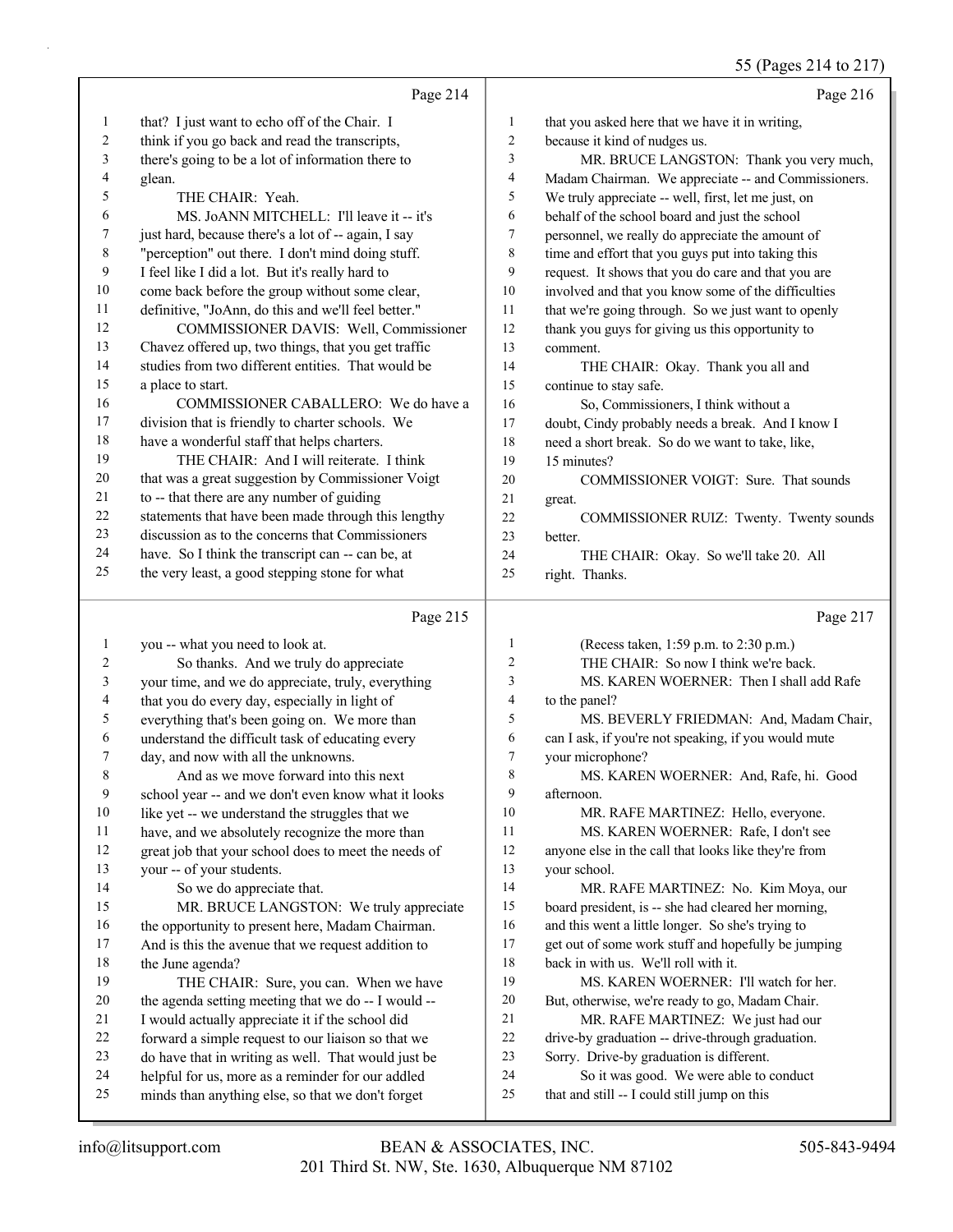# 56 (Pages 218 to 221)

|    | Page 218                                             |                | Page 220                                             |
|----|------------------------------------------------------|----------------|------------------------------------------------------|
| 1  | meeting; so                                          | 1              | in the range between 63 and 70 percent special ed    |
| 2  | THE CHAIR: Good. Congratulations and                 | $\overline{2}$ | with, again, 25 percent of the entire population     |
| 3  | thanks for this. Just so folks know, we are on to    | 3              | being special needs.                                 |
| 4  | Item No. 7, which is Discussion and Possible Action  | $\overline{4}$ | All that is to be said is to set the                 |
| 5  | on PED Exceptions and Waivers for Albuquerque Sign   | 5              | backdrop for when the school grading system came out |
| 6  | Language Academy. And I spent just a short bit of    | 6              | with Pete Goldschmidt and Cindy Gregory years ago.   |
| 7  | time yesterday during our work session letting       | 7              | We knew the formula -- not that it was conducive to  |
| 8  | Commissioners know kind of what's -- has or hasn't   | 8              | any other school, but it really did not fit our      |
| 9  | happened. I think it's more the "hasn't" than        | 9              | school at all, especially the way the growth factors |
| 10 | "has."                                               | 10             | were configured against cohorts, the way kids were   |
| 11 | We were hoping today, truly, that we could           | 11             | put into cohorts upon their initial test and then    |
| 12 | have a full discussion on what, if any, changes need | 12             | growth was measured against those statewide cohorts  |
| 13 | to be done to the performance framework so that Rafe | 13             | for the hereafter. Right? Our kids just -- it was    |
| 14 | could take it back to his governance council and     | 14             | not a fair thing.                                    |
| 15 | they could have a discussion and look at it and vote | 15             | Pete Goldschmidt and Cindy Gregory both              |
| 16 | on it and we would be good to go for June.           | 16             | realized that when we talked to them. And that's     |
| 17 | So, Rafe, you want to take us through a              | 17             | how we got our TBD. So for the longest time, we      |
| 18 | little bit about what's gone on or hasn't gone on?   | 18             | were I think the only nongraded school in the state. |
| 19 | MR. RAFE MARTINEZ: Commissioner and                  | 19             | And it wasn't because they felt sorry for us; it was |
| 20 | members of the Commission, absolutely. Yeah. So --   | 20             | because mathematically, we just didn't fit.          |
| 21 | and I don't even know where to start, because this   | 2.1            | So when you look at -- that formula, there           |
| 22 | has been a ten year journey, as to where -- how      | 22             | were two negligible populations. One was considered  |
| 23 | we've gotten to this point.                          | 23             | the 1-percenters, and those are the kids on ability  |
| 24 | But for those of you that were able --               | 24             | pathway, special needs. And the 2-percenters. And    |
| 25 | were part of our contract negotiation, we gave a bit | 25             | the 2-percenters are those special ed kids who, even |
|    | Page 219                                             |                | Page 221                                             |

| $\mathbf{1}$ | of a background history. But for those of you that   | 1  | with accommodations, the standardized tests are not  |
|--------------|------------------------------------------------------|----|------------------------------------------------------|
| 2            | weren't, I guess we could be as quick around that as | 2  | appropriate.                                         |
| 3            | possible.                                            | 3  | Most of our kids were either 1-percenters            |
| 4            | So the school is majority special ed. So             | 4  | or 2-percenters. Not that we don't serve -- we do    |
| 5            | we're -- I mean, our mission is built around serving | 5  | serve regular kids and gifted kids and all that kind |
| 6            | the deaf community. But what makes us nationally     | 6  | of thing. But they comprised such a small            |
| $\tau$       | unique and what's giving us some real credibility    | 7  | population. So we were having cohorts of two and     |
| $\,8\,$      | nationally around what we're doing is we're          | 8  | three kids. So if one of those kids didn't fare      |
| 9            | inclusive of the hearing community within the --     | 9  | well on a test, it sunk the entire cohort.           |
| 10           | within the population of people who can sign to one  | 10 | We were a TBD school, because                        |
| 11           | another, not just making it a deaf thing.            | 11 | mathematically, we just didn't fit the formula. So   |
| 12           | So we -- we really operate as a                      | 12 | at the end of the last administration, we were kind  |
| 13           | dual-language school, serving both hearing and deaf, | 13 | of force-fed our grade. They quit hearing the logic  |
| 14           | through a common language of sign language. And on   | 14 | behind why we were TBD, and that's just how we ended |
| 15           | top of that, we also welcome a lot of multiple-need  | 15 | up in the last administration.                       |
| 16           | kids as well. So about 25 percent of our total       | 16 | So fast-forward to now. Contract nego- --            |
| 17           | population, our kids would be considered special     | 17 | I mean contract renewal and sitting with             |
| 18           | needs or kids who are on the ability pathway.        | 18 | Commissioner Gipson and everyone else who kind of    |
| 19           | And, then, in total, we're pushing --                | 19 | know our history, their accountability framework     |
| 20           | officially, I think we're around 60 percent. But we  | 20 | still -- there are parts of us that don't fit us     |
| 21           | have a number of kids who come to us who have never  | 21 | well in comparison to other cohorts across the       |
| 22           | been around an IEP. So we start the SAT process      | 22 | state.                                               |
| 23           | because they've been counseled out of other schools, | 23 | Well -- on top of that -- I should back up           |
| 24           | so to speak.                                         | 24 | just a bit and say we've also been engaged with some |
| 25           | So we push -- we're going to be somewhere            | 25 | really powerful partners nationally in creating new  |
|              |                                                      |    |                                                      |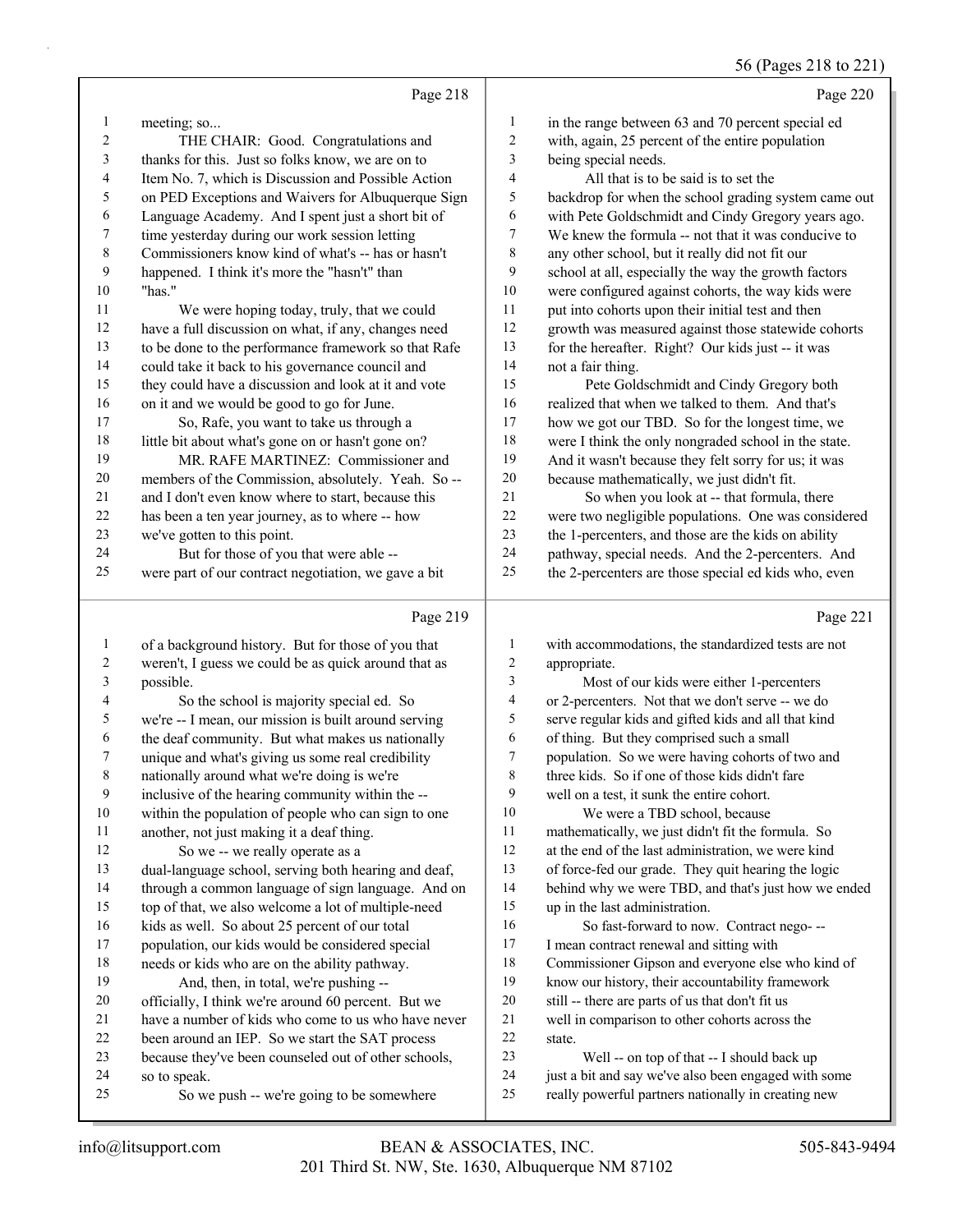# 57 (Pages 222 to 225)

|                 | Page 222                                             |                | Page 224                                             |
|-----------------|------------------------------------------------------|----------------|------------------------------------------------------|
| -1              | assessments for deaf kids and kids with special      | 1              | So the framework is really divided into              |
| 2               | needs, namely the University of Minnesota and Penn   | $\overline{c}$ | three different sections. And I can't, off the top   |
| 3               | State. We've been working with them in beta-testing  | 3              | of my head, remember how they're quite weighted.     |
| $\overline{4}$  | and helped them create a reading assessment that is  | 4              | But it's academic performance kind of unto itself, a |
| $\mathfrak{S}$  | specifically normed to deaf students on top of some  | 5              | growth factor in comparison to cohorts, and then     |
| 6               | really exciting social-emotional data collection and | 6              | mission-specific.                                    |
| $7\phantom{.0}$ | intervention, kind of data-driven interventions,     | 7              | The mission-specific, to us, is distinct.            |
| $\,8\,$         | with Harvard.                                        | 8              | And it's also relevant in the world of academia in   |
| 9               | So, like, we haven't stopped working.                | 9              | the deaf context; right? So our mission-specific     |
| 10              | It's just that for a lot of reasons, the traditional | 10             | goal is built on the acquisition of sign language.   |
| 11              | accountability system, as it's kind of seen in the   | 11             | Now, for a deaf community that is                    |
| 12              | larger sense with all the state schools, don't fit   | 12             | extremely relevant. But for our hearing community    |
| 13              | us.                                                  | 13             | that is connected to the deaf community, it is also  |
| 14              | So we talked about this. And I felt                  | 14             | relevant.                                            |
| 15              | really -- and I really just wanted to say I thank    | 15             | And I've got to tell you the thing that              |
| 16              | the Commission for the contract negotiation, and the | 16             | makes us -- that is getting us national attention in |
| 17              | PED, Alan, Karen, and everyone else who really       | 17             | the deaf ed world is this idea that we're leveraging |
| 18              | understands where our journey has taken us, right,   | 18             | hearing and deaf to connect through a peer-assisted  |
| 19              | how we are here.                                     | 19             | learning model, to connect and rise together, right, |
| 20              | So after that meeting, we sent an e-mail             | 20             | which is distinctly and historically different than  |
| 21              | to the Secretaries, including Secretary Stewart -- I | 21             | anything that's ever been attempted, really.         |
| 22              | think -- I hope -- I included everybody I needed to  | 22             | That whole idea that in order for a deaf             |
| 23              | include on that. There was a long 'cc' list, boy.    | 23             | child to achieve higher, that they can be connected  |
| 24              | And so we laid our case down, both                   | 24             | to their hearing peers, but through a common         |
| 25              | historically -- we had all the documentation about   | 25             | language that both have access to -- that's American |
|                 | Page 223                                             |                | Page 225                                             |
|                 |                                                      |                |                                                      |
| -1              | the waivers, that kind of thing, and then going into | 1              | Sign Language -- it's -- people are interested. And  |
| 2               | the -- to the rationale as to why a waiver would be  | 2              | it's somewhat of an experiment on our side. But      |

|                | the -- to the rationale as to wife a warver would be | ∠  | It's somewhat of all experiment on our side. But     |
|----------------|------------------------------------------------------|----|------------------------------------------------------|
| 3              | appropriate for a school like ours with such an      | 3  | we're seeing some really cool things. So that's the  |
| $\overline{4}$ | anomaly in the makeup of the larger public ed        | 4  | mission-specific part of it, the ASL piece, which,   |
| 5              | system.                                              | 5  | again, has ties to academic goals.                   |
| 6              | I hope -- I hope I was able to say                   | 6  | The academic goals, in and of themselves,            |
| 7              | everything I needed to there.                        | 7  | is an interesting conversation, because the reason   |
| 8              | THE CHAIR: So maybe you want to walk                 | 8  | Pete Goldschmidt and Cindy Gregory were able to back |
| 9              | folks through just a little bit about how you        | 9  | off using the summative year-end assessments for us  |
| 10             | envision what this waiver would look like. We don't  | 10 | is because most of our population don't fare well on |
| 11             | know what it's going to be. But you have an idea of  | 11 | end-of-year, high-stakes tests.                      |
| 12             | what you would like it to be.                        | 12 | They grow. They're -- in fact, in                    |
| 13             | Because I know -- not necessarily from us,           | 13 | connection to their IEP goals, you know, which is a  |
| 14             | and not necessarily -- certainly not from anyone who | 14 | hugely litigious kind of piece of education which we |
| 15             | knows anything about the school -- but I think when  | 15 | adhere to, our kids are doing great. But in          |
| 16             | people are, "Oh, they want a waiver from the         | 16 | connection to the statewide summative assessment,    |
| 17             | accountability, they don't want to be held           | 17 | their growth is not -- because of all the special ed |
| 18             | accountable."                                        | 18 | issues -- isn't -- isn't appropriate, right?         |
| 19             | And that's not the message I know you want           | 19 | So when we went to Cindy and Pete                    |
| 20             | folks to know. So what -- how do you see this        | 20 | Goldschmidt back in the day, Cindy Gregory and Pete  |
| 21             | waiver, if you got it, work?                         | 21 | Goldschmidt, they allowed us to go back to using our |
| 22             | MR. RAFE MARTINEZ: Commissioner and                  | 22 | short cycles, because they were able to catch more   |
| 23             | members of the Commission, thank you for --          | 23 | nuanced growth. And it was more frequent than once   |
| 24             | Madam Chair, members of the Commission, thank you    | 24 | a year.                                              |
| 25             | for that.                                            | 25 | So the problem -- that was at least a                |
|                |                                                      |    |                                                      |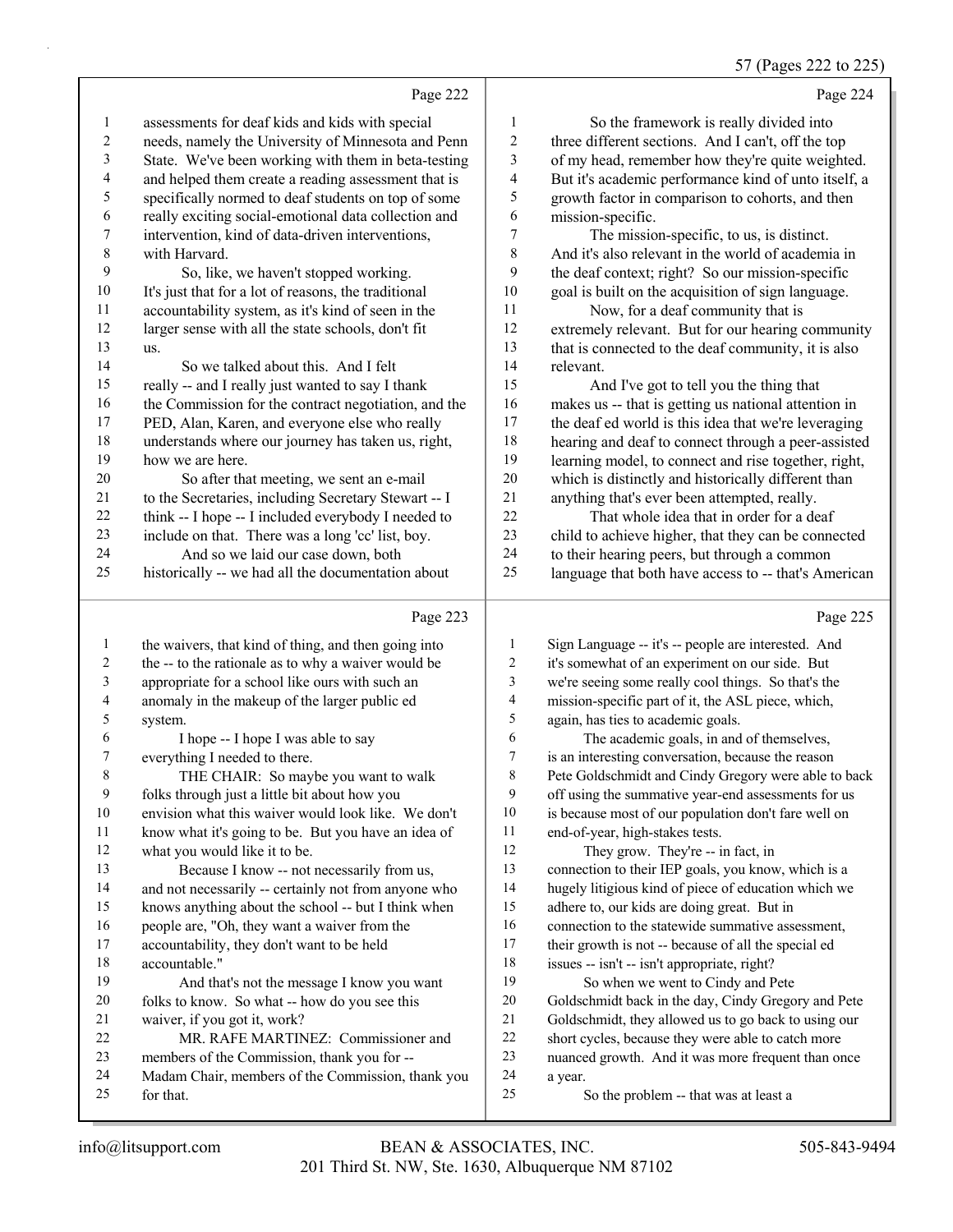58 (Pages 226 to 229)

|    | Page 226                                             |                | Page 228                                             |
|----|------------------------------------------------------|----------------|------------------------------------------------------|
| 1  | start. But the problem was that those -- even those  | 1              | be the thing, right? And, again, as always, I'm      |
| 2  | tests weren't particularly normed to deaf needs and  | 2              | always open for people to come and review our        |
| 3  | special needs, if that makes sense.                  | 3              | program.                                             |
| 4  | So that's how would we kind of got                   | $\overline{4}$ | I'm proud of what we're doing. I mean,               |
| 5  | connected to Penn State and University of Minnesota  | 5              | both of my boys come here. My daughter, by the way,  |
| 6  | around this idea that the progress monitoring        | 6              | goes to the Air Force Academy, which I'm proud of    |
| 7  | tool -- it's called "Avenue: PM," which is the new   | 7              | her for that.                                        |
| 8  | assessment, which, by the way, we vetted through     | 8              | THE CHAIR: Oh, wow.                                  |
| 9  | Deputy Secretary Warniment and Director Lynn Vasquez | 9              | MR. RAFE MARTINEZ: So academia is                    |
| 10 | in it being an accepted for statewide use for        | 10             | important to our family. One boy is deaf; the other  |
| 11 | students who it would appropriately fit.             | 11             | one is not. I would not send him here if I did not   |
| 12 | So -- but all that to say is shorter --              | 12             | think we weren't doing the job we should be doing.   |
| 13 | short cycle -- like more frequent snapshots and      | 13             | THE CHAIR: That's right. And I think                 |
| 14 | tests that actually do capture nuanced growth,       | 14             | we're trying to figure out now that the meeting      |
| 15 | particularly for our deaf program, our deaf students | 15             | isn't going to take place till next week. The        |
| 16 | and special needs students, is actually a really     | 16             | concern is the challenges with -- with being able to |
| 17 | strong indicator of the work that we're doing as far | 17             | get this finalized so that your governance council   |
| 18 | as education, which leads us now to that third       | 18             | is clear with whatever modifications need to be      |
| 19 | piece.                                               | 19             | made, the Commission is closer, and that we would be |
| 20 | That third piece is that growth module,              | 20             | able to vote on it at our June meeting, still, which |
| 21 | which is really unfair to us, in that it's           | 21             | was the -- you know, the goal that we all had.       |
| 22 | comparative to the rest of the state. That's the     | 22             | And I think if it's the fix we all want, I           |
| 23 | request that we've asked of the Secretaries, to take | 23             | think it's simple for that accommodation or          |
| 24 | a look to see if -- one, allow us to use our more    | 24             | performance framework. I do.                         |
| 25 | frequently administered short cycles to demonstrate  | 25             | MR. RAFE MARTINEZ: I hope.                           |
|    |                                                      |                |                                                      |

### Page 227

 academic growth and achievement, of course, keep our mission-specific in there, and then remove that middle growth pattern. 4 A big part of that is connected to growth -- growth is already denoted in each of our children's IEPs, which is the majority of our population. So that was -- that's the basic request of it. I hope I -- I hope, again, I represented that well -- well enough. 10 THE CHAIR: Let me just check. So in the -- in the best of all worlds, if you took that academic piece of the performance framework and the piece that is directly tied to the State accountability system and the point values that go with that, we would be able to drop in your short-cycle assessment information. 17 We could drop that in, and then, potentially, if there was that waiver for the growth model on the State accountability, we could -- we would drop that out, and whatever points would be to 21 that, we could redistribute someplace else. 22 MR. RAFE MARTINEZ: Exact- -- Madam -- yes. Madam Chair, members of the Commission, yes. It could be either redistributed or removed; it probably works out the same. But, yeah, that would Page 229 1 THE CHAIR: I think it's easy. But until we know exactly what -- what the agreement is going to be, it's still a little bit of a gray area. 4 So I mentioned to Commissioners yesterday that there's a slight possibility, after next week's meeting -- hoping that next week's meeting actually comes with a decision, you know. 8 That's -- and I know -- I know CSD is committed to it. We're committed, that, you know -- and committed to push, that -- you know -- we -- 11 there's -- there's a time limit that we have. 12 And we've talked -- Ami talked a little bit yesterday with us about, well, what would happen if there can't be that final solution done by July 1, you know, because we certainly don't want you to lose your charter. 17 And we're -- you know, there is a lot -- even not having a July 1, there is, you know, your lease reimbursement -- there are so many things that are tied to having that contract in hand. So we have had discussions about what short-term fix we could have, executing the contract and going back and doing an amendment to your contract to fix the performance framework, if that's what needs to be done.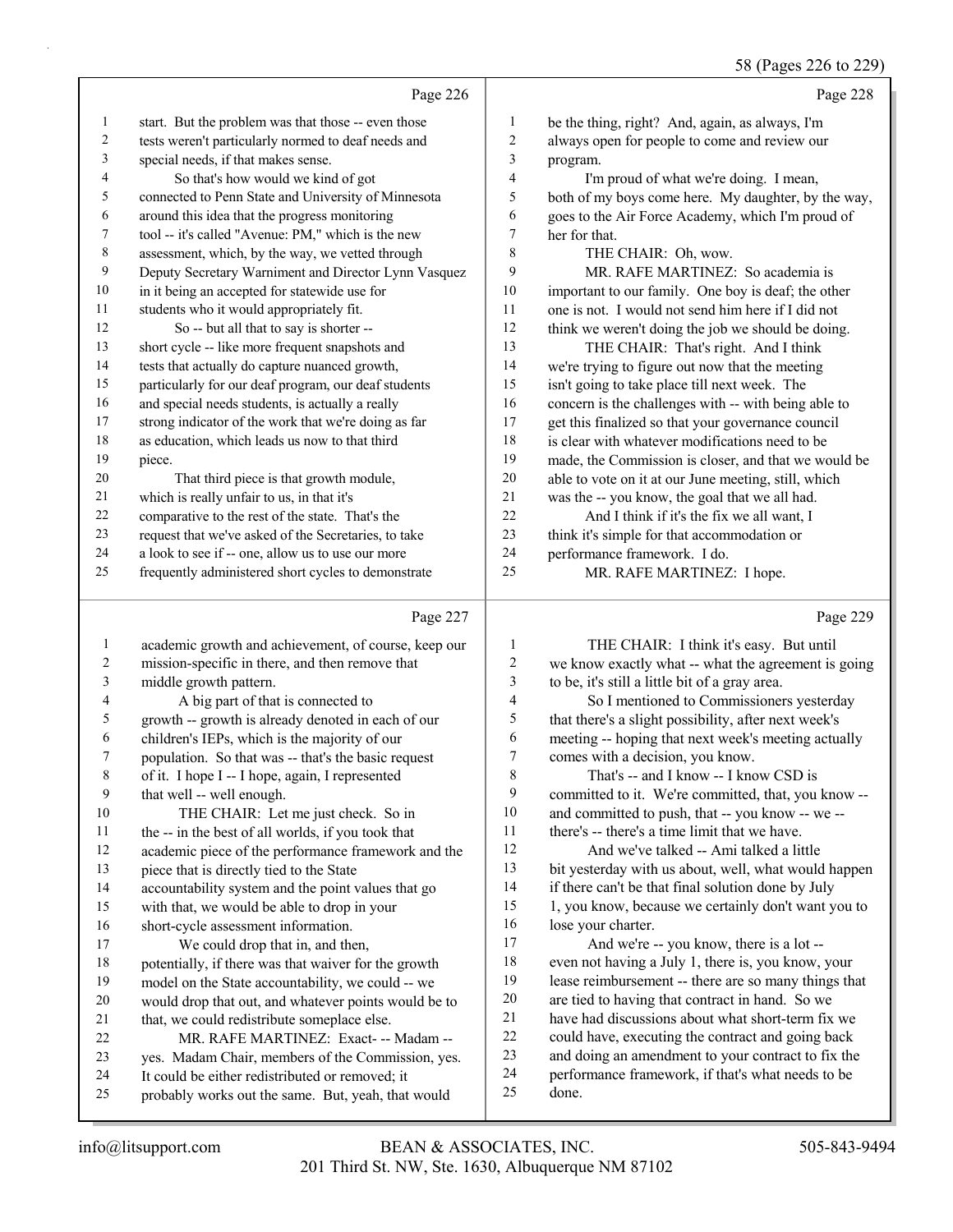59 (Pages 230 to 233)

|    | Page 230                                             |                | Page 232                                             |
|----|------------------------------------------------------|----------------|------------------------------------------------------|
|    | If we can't do it before, we would do it             | 1              | details will pan out.                                |
| 2  | after. You know, it's -- that's not the -- that's    | $\overline{2}$ | So we have heard. We just haven't had a              |
| 3  | not what we want. But that is -- it's still a        | 3              | decision, as Chairwoman Gipson said. So, yeah,       |
| 4  | fairly simple solution to try to move forward. But   | $\overline{4}$ | we're -- I think we've done everything -- "we,"      |
| 5  | the best hope is we can get a resolution next week   | 5              | meaning we, the school, and you the PEC --           |
| 6  | or shortly after that and still be able to move      | 6              | everything has -- in accordance with the process to  |
| 7  | forward at the June meeting with the -- with clarity | 7              | get it looked at.                                    |
| 8  | as to what this is going to look like.               | 8              | And I -- and, look. And I appreciate the             |
| 9  | So I don't know if Commissioners have any            | 9              | slippery slope the State is in, in not -- you know,  |
| 10 | other -- ooh. I just made everyone very big.         | 10             | in really being careful around not opening the door  |
| 11 | COMMISSIONER VOIGT: I'd like to jump in,             | 11             | for one -- one school and let the whole, you know,   |
| 12 | Madam Chair.                                         | 12             | herd follow. I totally get that.                     |
| 13 | THE CHAIR: Sure.                                     | 13             | So we just need to make sure -- but we               |
| 14 | COMMISSIONER VOIGT: Thanks. So I support             | 14             | also know we're pretty distinct and pretty unique in |
| 15 | this. I just -- I'd like to find out what's the      | 15             | our own right. So we'll do whatever we need to do    |
| 16 | most expedient way we can get this done? And, you    | 16             | to get that point across.                            |
| 17 | know, what protocol would need to happen?            | 17             | COMMISSIONER VOIGT: So did you offer any             |
| 18 | So, I mean, would this be an amendment to            | 18             | metrics when you submitted that waiver, as far as    |
| 19 | the contract negotiation goals we just did? Or       | 19             | percentages going to different categories?           |
| 20 | would this be a separate set-aside waiver that would | 20             | MR. RAFE MARTINEZ: Yeah. And it's in                 |
| 21 | be injected into the current contract?               | 21             | line with what our old contract was. The difference  |
| 22 | THE CHAIR: It's a waiver that would be               | 22             | is the numbers changed a little bit because the      |
| 23 | attached.                                            | 23             | assessments are different.                           |
| 24 | COMMISSIONER VOIGT: Okay.                            | 24             | But let me clarify, too, that we're                  |
| 25 | THE CHAIR: But based on what that waiver             | 25             | still -- for all the kids where it's appropriate, we |
|    | Page 231                                             |                | Page 233                                             |

#### info@litsupport.com BEAN & ASSOCIATES, INC. 505-843-9494 13 COMMISSIONER VOIGT: Okay. I got that, 16 COMMISSIONER VOIGT: Right. So -- so the waiver -- Rafe, have you already submitted a waiver 20 COMMISSIONER VOIGT: Okay. And have you 22 MR. RAFE MARTINEZ: No. Well, kind of. We're going to be -- we're meeting next Wednesday to are still going to give regular short-cycles and regular end-of-year summative tests, right? We have a cohort of kids where that is an appropriate assessment, and our kids traditionally have done very well on those, because, like I said, I think we do a really good job. 7 But that's not the majority of our school. So we're not trying to get out of anything. But we are trying to leverage kind of the weight of pieces in accordance with the -- what is the real makeup of the student population. 12 COMMISSIONER VOIGT: Yeah. I got that. Sure. 14 THE CHAIR: Right after we met for the contract negotiations, I called Deputy Secretary Bobroff. And I was really excited, because I 17 thought that this going to be -- we were almost on a sled, we were going so fast that this was going to move well. And I know Alan was kind of very optimistic that we were going to be able to move forward relatively quickly. And then things kind off started to devolve again. 23 So, you know, I think it's one of those needles that I keep at with Alan. Have we heard about this? Are we doing this? How is this going?

 says, if the waiver -- as Rafe mentioned, ideally, that waiver would release it from the Statewide assessment, allow him to drop in the short-cycle. So that would go into that piece of the -- our performance framework that addresses the State

7 COMMISSIONER VOIGT: Okay. 8 THE CHAIR: In addition, either remove -- or, if the school felt that -- if you removed the growth and you take the points away from that, it might help the school to add them to some other

15 THE CHAIR: But without the waiver.

19 MR. RAFE MARTINEZ: (Indicates.)

 go over, I think, the nuances of the request and probably some clarification of what -- how the

accountability system.

piece that you shine at.

request to the Secretary?

heard back yet?

yeah.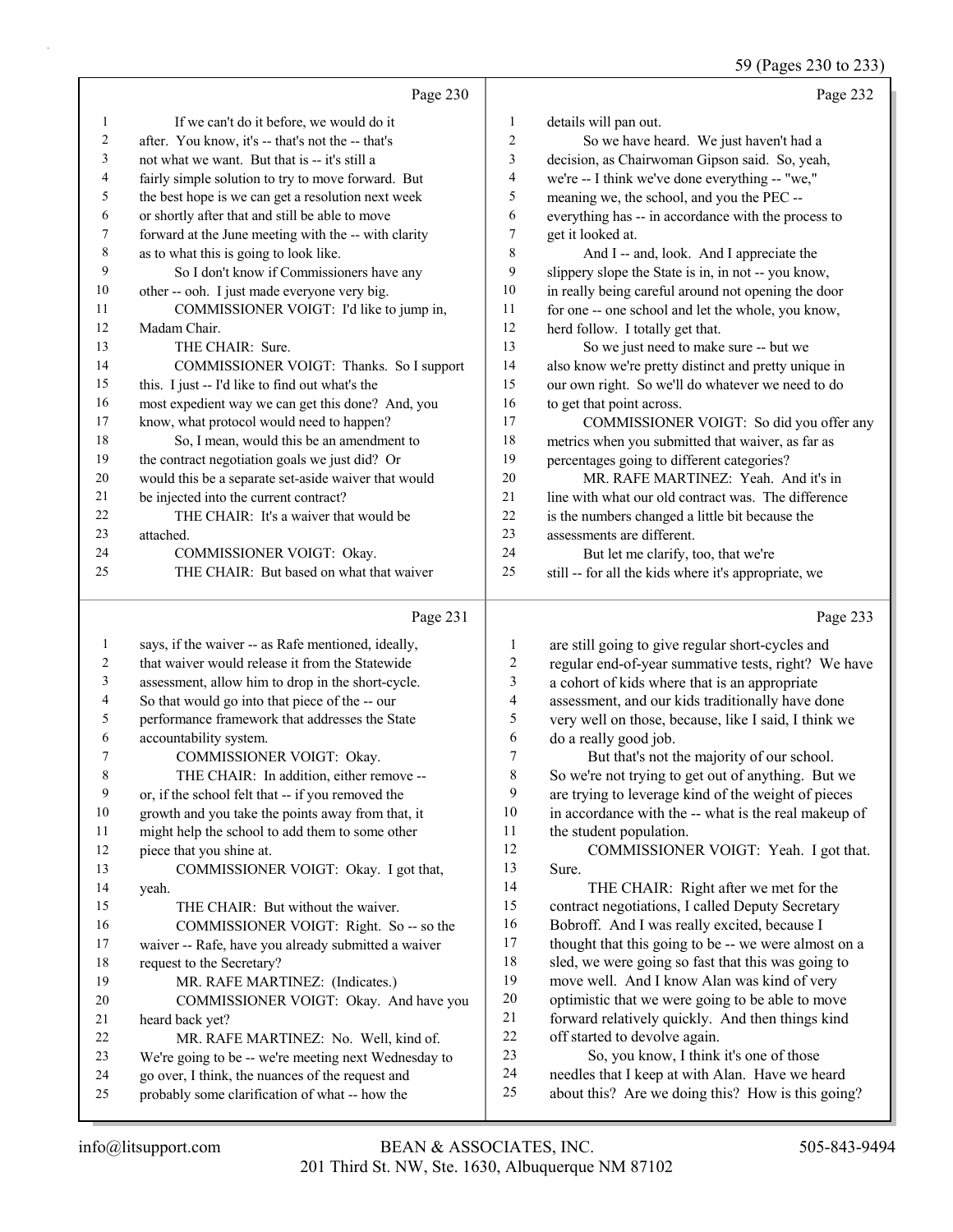60 (Pages 234 to 237)

|          |                                                                                     |              | $\frac{1}{2}$ $\frac{1}{2}$ $\frac{1}{2}$ $\frac{1}{2}$ $\frac{1}{2}$ $\frac{1}{2}$ $\frac{1}{2}$ $\frac{1}{2}$ |
|----------|-------------------------------------------------------------------------------------|--------------|-----------------------------------------------------------------------------------------------------------------|
|          | Page 234                                                                            |              | Page 236                                                                                                        |
| 1        | So, hopefully, next week, through that                                              | 1            | MR. RAFE MARTINEZ: Right.                                                                                       |
| 2        | meeting, Rafe can get a solution for this and that                                  | 2            | COMMISSIONER ROBBINS: And it's very                                                                             |
| 3        | it doesn't get stalled, because, like I said,                                       | 3            | different. And I think -- it's similar to the                                                                   |
| 4        | we've -- CSD, the PEC, we've committed ourselves to                                 | 4            | School for the Deaf in Santa Fe, or the School for                                                              |
| 5        | having the cattle prod to make sure that this                                       | 5            | the Blind, totally different makeup of their student                                                            |
| 6        | continues to move forward, and as quickly as it can.                                | 6            | population. It's not even flipped, you know,                                                                    |
| 7        | MR. RAFE MARTINEZ: Yeah. And the only                                               | 7            | where -- it's more than flipped of what an APS -- I                                                             |
| 8        | thing I'll add, Madam Chair and the members of the                                  | 8            | mean, it's not double or triple; it's four to five                                                              |
| 9        | Commission, is that I really do -- really do                                        | 9            | times the number of students that are in this                                                                   |
| 10       | appreciate that the group that sat around were --                                   | 10           | category.                                                                                                       |
| 11       | with our negotiation was looking at this as a                                       | 11           | So normal assessments do not apply. And                                                                         |
| 12       | long-term solution, so that it's not -- it's not                                    | 12           | to hold a school to that standard, I think -- and,                                                              |
| 13       | something that we have to revisit every time faces                                  | 13           | Ami, if you don't mind chiming in, if it would --                                                               |
| 14       | change, either as a new administration or a new                                     | 14           | or, Rafe, I don't know if it's appropriate that I                                                               |
| 15       | Commission, right?                                                                  | 15           | attend. But I would attend as a concerned parent                                                                |
| 16       | And I completely appreciate that                                                    | 16           | and citizen rather than as a Commissioner, if they                                                              |
| 17       | sentiment, because, yeah, I think we're -- you know,                                | 17           | feel that it's appropriate to do so, and if you want                                                            |
| 18       | we're only ten years old. I think in some ways that                                 | 18           | me to be there.                                                                                                 |
| 19       | feels like forever; but in other ways, it feels                                     | 19           | MR. RAFE MARTINEZ: Commissioner Robbins,                                                                        |
| 20       | like -- we've done some things to, I think, carve                                   | 20           | members of the Commission, I -- yes. I think any                                                                |
| 21       | out a place for ourselves in the New Mexico                                         | 21           | support in that forum is -- for this idea is                                                                    |
| 22       | educational landscape, if not the national                                          | 22           | welcome.                                                                                                        |
| 23       | educational landscape, especially with regard to                                    | 23           | I don't know if it's allowable. That's a                                                                        |
| 24       | deaf ed.                                                                            | 24           | question I don't -- I mean if, it's allowable, I                                                                |
| 25       | So I really do appreciate the effort to                                             | 25           | would love to have as much support as we could                                                                  |
|          |                                                                                     |              |                                                                                                                 |
|          | Page 235                                                                            |              | Page 237                                                                                                        |
| 1        |                                                                                     | $\mathbf{1}$ |                                                                                                                 |
| 2        | get this -- give it a more permanent solution.<br>THE CHAIR: Yeah, 'cause, you know | 2            | possibly have.<br>COMMISSIONER ROBBINS: Ami, do we need to                                                      |
| 3        | everyone said, "Oh, you've got a waiver." And                                       | 3            | check with PED if I would be allowed to attend?                                                                 |
| 4        | everyone referred to it always a waiver. But there                                  | 4            | Or -- I would not attend with a voice for PED. I                                                                |
| 5        | was nothing in writing.                                                             | 5            | would be doing it as an individual and a parent who                                                             |
| 6        | So -- and it's unfortunate, as easily as                                            | 6            | sees that this school is providing a valuable                                                                   |
| 7        | it came, it also went away just as easily, so that                                  | 7            | education to those very special-needs student.                                                                  |
| 8        | that shouldn't be able to happen.                                                   | 8            | MS. AMI JAEGER: I mean, it's kind of a                                                                          |
| 9        | Commissioner Robbins?                                                               | 9            | simple answer. As long as we don't have a quorum,                                                               |
| 10       | COMMISSIONER ROBBINS: Yes. And I don't                                              | 10           | where we don't have to comply with OMA, then, of                                                                |
| 11       | know if it would be appropriate for a Commissioner                                  | 11           | course. From a legal perspective, it's absolutely                                                               |
| 12       | to attend your meeting. But given my son's                                          | 12           | fine.                                                                                                           |
| 13       | situation -- he'll be 37 this July. He went to APS;                                 | 13           | I know that Mark is planning on attending,                                                                      |
| 14       | he's deaf ed; he's D-level, he's developmentally                                    | 14           | because I have a conflict that morning. But PED                                                                 |
| 15       | delayed. You kind of throw him into a Heinz 57 of                                   | 15           | Legal has been involved; so I think it's appropriate                                                            |
| 16       | various disabilities.                                                               | 16           | for Legal to be there.                                                                                          |
| 17       | I would be happy, if it's appropriate, to                                           | 17           | COMMISSIONER ROBBINS: If someone could                                                                          |
| 18       | attend to give my two-cents' worth in as a parent of                                | 18           | send me the information, e-mail it to me as to the                                                              |
| 19       | a child who would have benefited had this program                                   | 19           | time and where at PED it's going to be, I would be                                                              |
| 20       | been available when he was in public school.                                        | 20           | happy to participate.                                                                                           |
| 21       | He left public school 15 years ago. But I                                           | 21           | THE CHAIR: It's a Zoom meeting.                                                                                 |
| 22       | really strongly -- you know, the schools that have                                  | 22           | COMMISSIONER ROBBINS: It's a Zoom                                                                               |
| 23       | typically a 10 to 15 percent number of students with                                | 23           | meeting. Okay. If you could send me that                                                                        |
| 24<br>25 | IEPs. You're looking at a school that's 60 to<br>65 percent, right?                 | 24<br>25     | information, I would be --<br>THE CHAIR: And, Rafe, I've got it, so I                                           |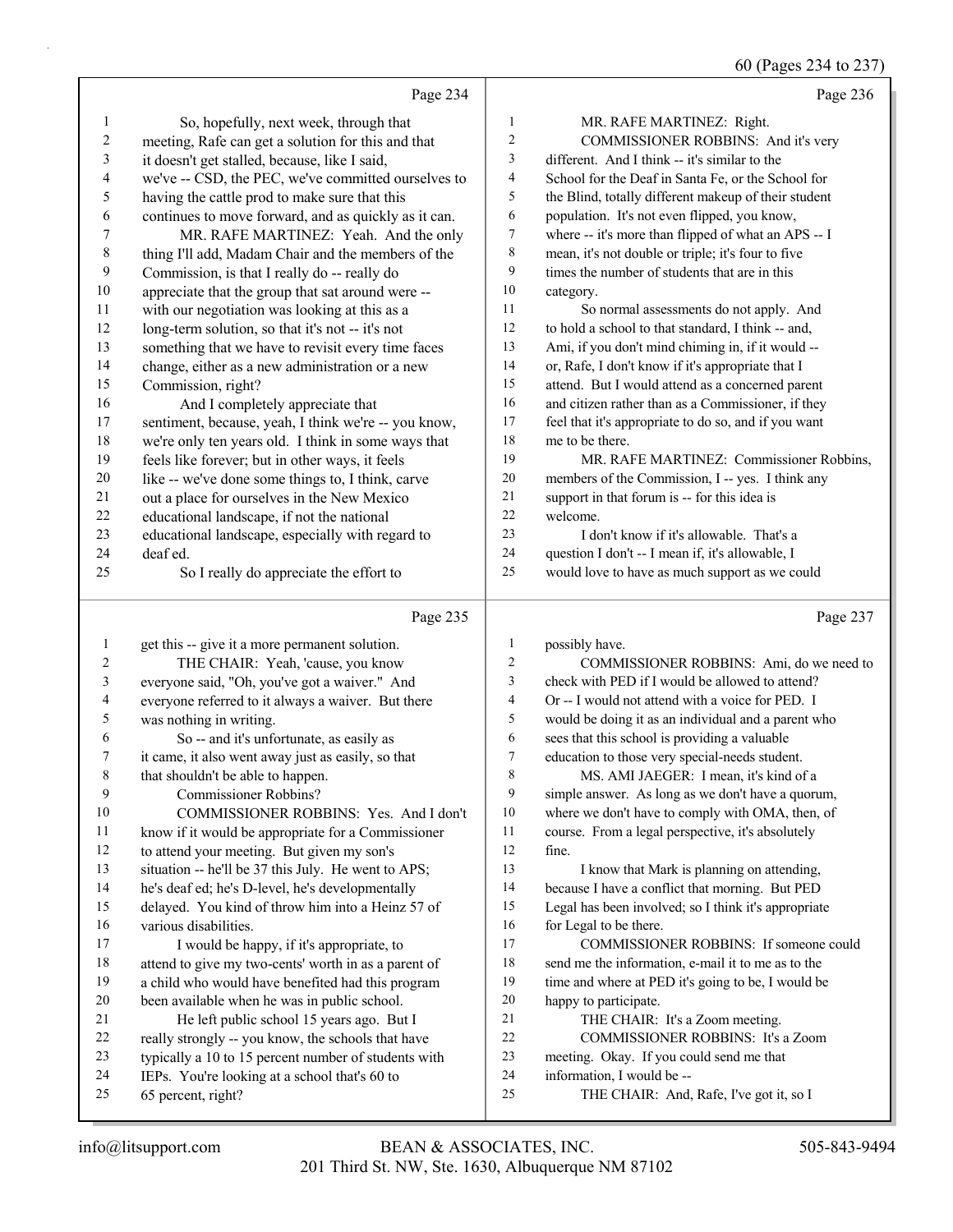|                |                                                      |                  | 61 (Pages 238 to 241)                                |
|----------------|------------------------------------------------------|------------------|------------------------------------------------------|
|                | Page 238                                             |                  | Page 240                                             |
| 1              | can forward it, too. So I can -- I've got the link,  | 1                | We are now on to Item No. 8, Discussion              |
| 2              | so I will certainly send it to you sometime today.   | $\overline{c}$   | and Possible Action on Renewal Application Criteria. |
| 3              | COMMISSIONER ROBBINS: I'll remind you if             | 3                | And we did have a discussion at the work session     |
| 4              | I don't hear from you by Monday.                     | 4                | about this, and that it's really just -- it's not    |
| 5              | THE CHAIR: It's not -- and I'm just going            | 5                | something that we have to vote on; it's a guidance   |
| 6              | to caution. It's not our meeting.                    | 6                | document that's going to be sent out to the schools. |
| 7              | COMMISSIONER ROBBINS: I understand that.             | $\boldsymbol{7}$ | Ami's going to work on some language as              |
| 8              | THE CHAIR: Soyeah.                                   | 8                | kind of a heading for that document. But that as     |
| 9              | COMMISSIONER ROBBINS: The Albuquerque                | $\boldsymbol{9}$ | suggestions for schools on what they might add in to |
| 10             | Sign Language. But, again, you know, as an           | 10               | that "Progress" section of the renewal application   |
| 11             | interested party to see that this proceeds.          | 11               | so that it best highlights what data is not going to |
| 12             | THE CHAIR: Right. No, I totally                      | 12               | show.                                                |
| 13             | appreciate that. But, you know -- and I appreciate   | 13               | And that we made those suggestions                   |
| 14             | the time that you've given this, Rafe.               | 14               | yesterday about the Continuous Learning Plans and    |
| 15             | Unfortunately, we couldn't come to the solution we   | 15               | highlight their successes in that and challenges,    |
| 16             | thought we were going to be able to today. That was  | 16               | and if they did, in fact, have challenges, how they  |
| 17             | the intent for today.                                | 17               | worked through those challenges. Because capacity    |
| 18             | But I think it's, once again, always good            | 18               | is important for us to see, that they met these      |
| 19             | for people to be reminded of -- of what you do,      | 19               | challenges and this is how they worked it out. And   |
| 20             | because it's what we're all about, and I think it    | 20               | that shows us a lot as well.                         |
| 21             | goes unnoticed.                                      | 21               | And any short-cycle assessment info that             |
| 22             | MR. RAFE MARTINEZ: Thank you.                        | 22               | they might have and what they have done to check on  |
| 23             | THE CHAIR: I really do. And I think, as              | 23               | the learning gaps and identify them, and what their  |
| 24             | much as it takes of your time, I love to hear from   | 24               | plan has been since the start of the school year to  |
| 25             | you. So you could be a regular panelist and I        | 25               | work on bridging those learning gaps.                |
|                | Page 239                                             |                  | Page 241                                             |
| $\mathbf{1}$   | wouldn't mind.                                       | 1                | And those are important -- those are at              |
| 2              | MR. RAFE MARTINEZ: I don't know.                     | $\overline{c}$   | least three really important elements that we        |
| 3              | Madam Chair, members of the Commission, I watched    | 3                | identified yesterday. So there will be some          |
| 4              | the old -- what just happened. I don't know if I     | 4                | guidance document, just as a suggestion, that goes   |
| 5              | want to be a regular panelist. Sorry.                | 5                | out to the schools to help them, because they do     |
| 6              | Anyway -- look. I just -- I thank you for            | 6                | have some trepidation as to what renewal is going to |
| 7              | that. And, you know, I just -- I do think there is   | 7                | look like in light of this year that just closed     |
| $\,8\,$        | a solution at the end of this. I do. And I think     | 8                | out.                                                 |
| $\overline{9}$ | everyone, both at the CSD and at the Secretary level | 9                | But for most schools, they have another              |
| $10\,$         | and the PED, I think you all, I think -- I feel we   | 10               | three years to show us. So that it's not just a      |
| 11             | are -- people know us now, right?                    | 11               | one-year journey that they're showing us; it's a --  |
| 12             | I think people understand what we've been            | 12               | last year is simply a piece of the bigger story.     |
| 13             | doing. And, again, we're always open -- obviously,   | 13               | And that's the four years that they're bringing      |
| 14             | this is a different time in our own history. But if  | 14               | forward.                                             |
| 15             | we ever get back up to running again, I would love   | 15               | So there is nothing to vote on there.                |
| 16             | to have you all come visit, just see what we do, see | 16               | So we will move on to Item No. 9, which we           |
| 17             | the kids. That's where the power of what we do is    | 17               | did spend a lot of time with yesterday. And that's   |
| $18\,$         | really witnessed, right, is the way the kids         | 18               | Discussion and Possible Action on the New            |
| 19             | interact and the way the whole community kind of     | 19               | Application Criteria.                                |
| $20\,$         | works; so                                            | $20\,$           | And I want to thank Commissioners for all            |
| 21             | THE CHAIR: So thank you for your time,               | 21               | the time and the robust discussion yesterday.        |
| 22             | and, hopefully, it all works out next week.          | $22\,$           | That's the great thing about the work sessions. And  |
| 23             | MR. RAFE MARTINEZ: All right. Thank you              | 23               | had we not hit a little speed bump this morning,     |

23 had we not hit a little speed bump this morning,<br>24 this probably would have been a whole lot quick 24 this probably would have been a whole lot quicker<br>25 today. today.

25 THE CHAIR: All right. Thanks.

all.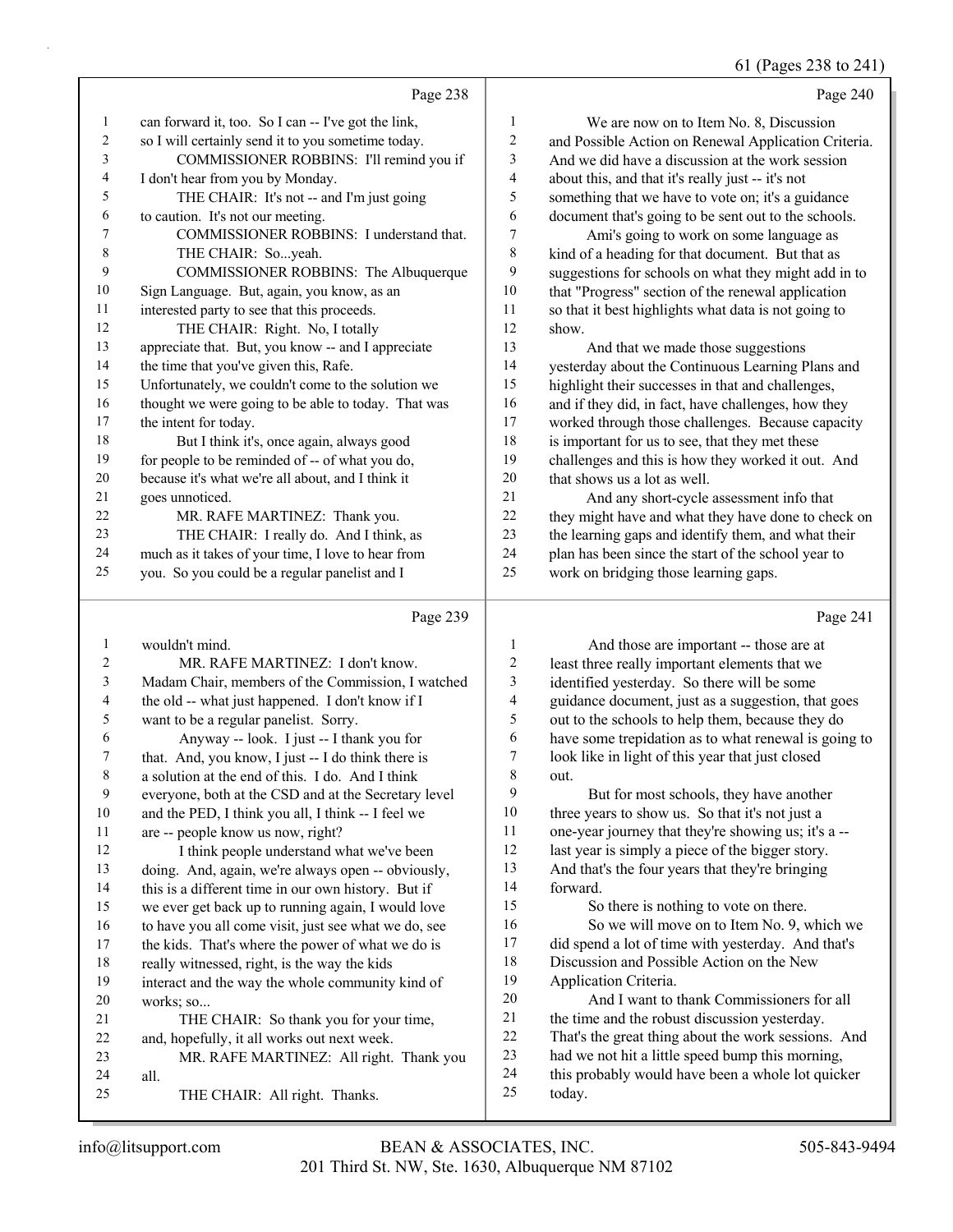# 62 (Pages 242 to 245)

|                | Page 242                                             |                | Page 244                                             |
|----------------|------------------------------------------------------|----------------|------------------------------------------------------|
| $\mathbf{1}$   | And that's what the goal often is with the           | 1              | which -- well, never mind, Cindy -- all greens, it   |
| 2              | work sessions. We can iron everything out on         | $\overline{c}$ | would be the same as having 100 percent. It doesn't  |
| 3              | Thursday, and then when we get here, it's really     | 3              | matter.                                              |
| $\overline{4}$ | just, "Let's make the motion," because we know what  | 4              | So you and I and everyone here has the               |
| 5              | this is.                                             | 5              | ability to vote to make considerations on, you know, |
| 6              | So many of us were there, so that we did             | 6              | how the capacity interview went, how the -- the      |
| $\tau$         | do a lot of work, and we -- our work was -- the goal | 7              | community meeting went.                              |
| 8              | in that work was to try to preserve, ensure the vote | 8              | But I -- and I get that, I do. But I                 |
| 9              | of the Commissioners, that it's independent and not  | 9              | think that doing it now, it looks very suspicious.   |
| 10             | corralled by a given number on -- score on a rubric, | 10             | I just think it looks like why did we do this right  |
| 11             | that Commissioners have the opportunity to take that | 11             | before this, when we could have done it any time     |
| 12             | information that's provided by the independent       | 12             | during the year? And when before have we really      |
| 13             | reviewers, by the schools, by CSD, and -- and the    | 13             | changed something right before the event?            |
| 14             | public -- the community input hearings and the       | 14             | So, for me, I believe that it's just a               |
| 15             | public hearing that we have.                         | 15             | little iffy, and I just don't see it as ready to go. |
| 16             | And we take all of that information, and             | 16             | I don't think we've looked at all the parts of it    |
| 17             | we come to that time where it's our decision. And    | 17             | and exactly how we would do it, because that takes a |
| 18             | we're doing whatever we can to support the           | 18             | long time.                                           |
| 19             | independent voice of all Commissioners.              | 19             | I mean, doing the other one took forever;            |
| 20             | So I appreciate all the work and the                 | 20             | we worked on it for months. And this one well        |
| 21             | opinions that were offered yesterday.                | 21             | did -- we did spend a long time; it was a couple of  |
| 22             | So is there -- Commissioner Voigt?                   | 22             | hours. But I think it needs a subcommittee. I        |
| 23             | COMMISSIONER VOIGT: If we're ready, I can            | 23             | think it needs to have a lot more input. I think it  |
| 24             | make the motion.                                     | 24             | needs to look at what are we looking at, does        |
| 25             | THE CHAIR: Sure.                                     | 25             | something have more value than another, is my        |
|                |                                                      |                |                                                      |

# Page 243

|    | Page 243                                             |    | Page 245                                            |
|----|------------------------------------------------------|----|-----------------------------------------------------|
| 1  | COMMISSIONER VOIGT: So I move that the               | 1  | decision based on them presenting in front of me at |
| 2  | Public Education Commission adopt the criteria       | 2  | the PEC meeting where we vote, does that have some  |
| 3  | revisions to the new application.                    | 3  | particular amount of value more than if they have   |
| 4  | <b>COMMISSIONER RUIZ: Second.</b>                    | 4  | all greens or reds or yellows.                      |
| 5  | THE CHAIR: There's a motion by                       | 5  | And I just don't feel that it should                |
| 6  | Commissioner Voigt and a second by Commissioner      | 6  | happen now. I just think we should continue on with |
| 7  | Ruiz.                                                | 7  | what we have for this year.                         |
| 8  | Is there any further discussion?                     | 8  | THE CHAIR: Okay. Thank you. I appreciate            |
| 9  | (No response.)                                       | 9  | it. But I'm going to simply say I think we hashed   |
| 10 | THE CHAIR: Commissioner Armbruster?                  | 10 | that out all yesterday. So --                       |
| 11 | <b>COMMISSIONER ARMBRUSTER: I've been</b>            | 11 | COMMISSIONER ARMBRUSTER: Whatever.                  |
| 12 | spending a long, long time thinking about this, and  | 12 | THE CHAIR: -- you know, I'm not                     |
| 13 | getting further explanation. I will ask that part    | 13 | comfortable in engaging in that whole conversation  |
| 14 | as well. I could possibly live with this.            | 14 | again.                                              |
| 15 | I think it's very questionable that we are           | 15 | Commissioner Raftery?                               |
| 16 | doing this right now before we do these new apps,    | 16 | COMMISSIONER RAFTERY: Yeah. I -- I'm for            |
| 17 | when we've had a whole year to do that if we wanted  | 17 | the change. I am. I'm just questioning and          |
| 18 | to.                                                  | 18 | wondering -- you know, it's going to be really      |
| 19 | I'm not against doing it for next year. I            | 19 | difficult for the readers to determine their        |
| 20 | definitely think it should not be part of this year. | 20 | decision on the rating the proposals without a      |
| 21 | I think it needs to go, as we've always done it, as  | 21 | numeric value.                                      |
| 22 | what the schools are expecting to see.               | 22 | And how are we going to train the readers           |
| 23 | And, at the same time, we can vote "no" on           | 23 | as to how they are going to rate?                   |
| 24 | anything we want. It doesn't matter what the score   | 24 | And those are just two comments and                 |
| 25 | is, because if a person had all greens, and --       | 25 | questions that I had. But I think it's a good idea  |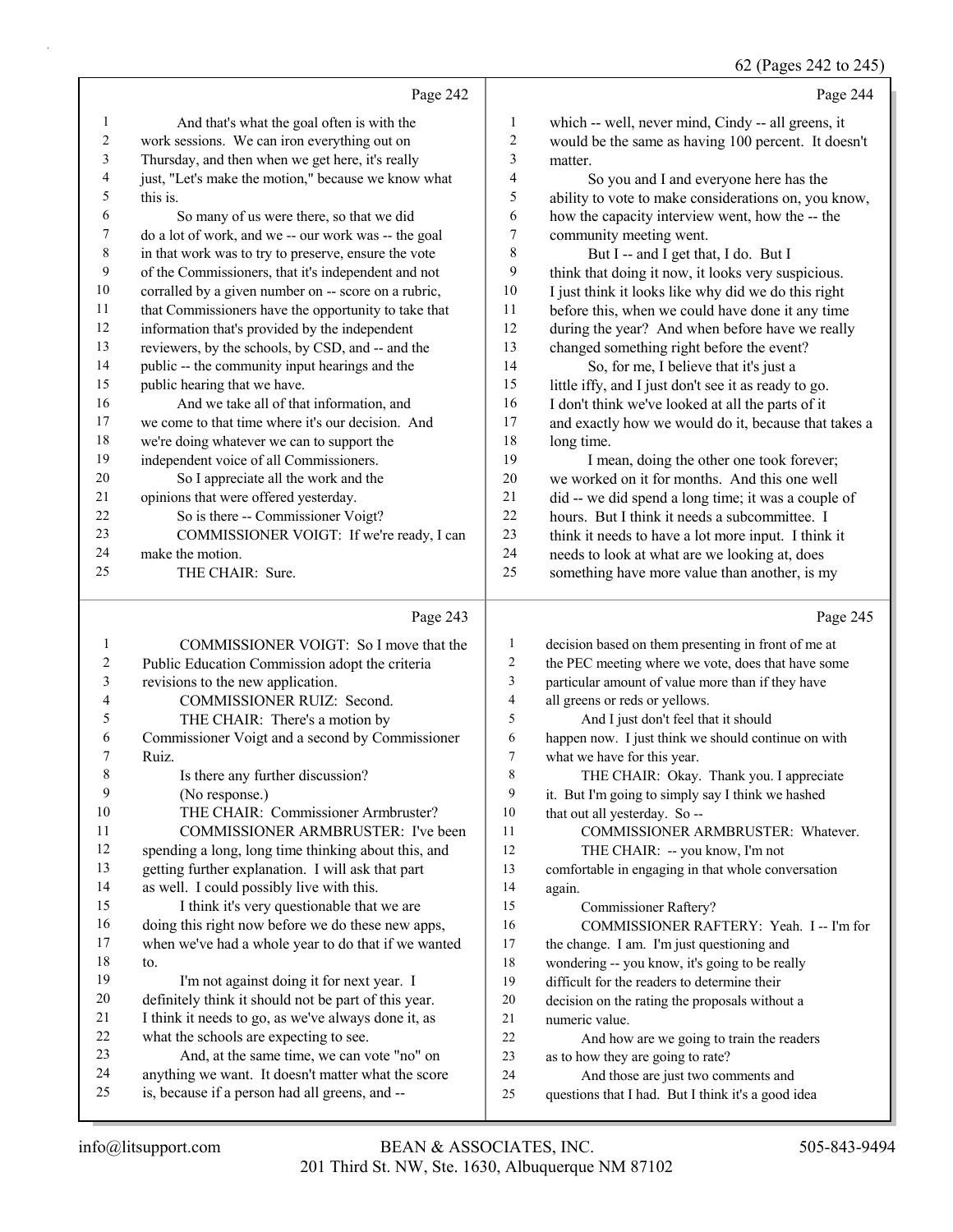|    |                                                      |                | 63 (Pages 246 to 249)                               |
|----|------------------------------------------------------|----------------|-----------------------------------------------------|
|    | Page 246                                             |                | Page 248                                            |
| 1  | to change it. Thank you.                             | 1              | Robbins?                                            |
| 2  | THE CHAIR: Okay. And I think it's -- and             | $\overline{2}$ | <b>COMMISSIONER ROBBINS: Yes.</b>                   |
| 3  | I'm going to say that I think it goes to any piece   | 3              | <b>COMMISSIONER ARMBRUSTER: Commissioner</b>        |
| 4  | that we have where the judgment is they're meeting   | $\overline{4}$ | Crone?                                              |
| 5  | the standard, they're not meeting the standard,      | 5              | COMMISSIONER CRONE: Yes. Did you hear               |
| 6  | they're falling far below, exceeds the standard --   | 6              | me?                                                 |
| 7  | we have -- that mechanism is in a lot of pieces of   | 7              | COMMISSIONER ARMBRUSTER: I'm sorry. I               |
| 8  | our assessments.                                     | 8              | can't hear him.                                     |
| 9  | So I think that's clear enough to                    | 9              | COMMISSIONER RUIZ: He said "Yes."                   |
| 10 | identify. And if you look at the ratings -- even     | 10             | COMMISSIONER CRONE: I said "Yes."                   |
| 11 | though the numbers went away, the components that    | 11             | COMMISSIONER ARMBRUSTER: Okay.                      |
| 12 | are looked at are still identified there.            | 12             | Commissioner Ruiz?                                  |
| 13 | Did the school address this? Did the                 | 13             | <b>COMMISSIONER RUIZ: Yes.</b>                      |
| 14 | school address this? Did the school address this?    | 14             | COMMISSIONER ARMBRUSTER: Commissioner               |
| 15 | So that I think that those identifying               | 15             | Voigt?                                              |
| 16 | pieces make it -- that did the school do most of it? | 16             | <b>COMMISSIONER VOIGT: Yes.</b>                     |
| 17 | If they did, then they're approaching. If they did   | 17             | COMMISSIONER ARMBRUSTER: Commissioner               |
| 18 | all of it, they've met it. If they didn't do -- if   | 18             | Armbruster votes "No."                              |
| 19 | they only did three of the ten, they didn't -- they  | 19             | So it would be a nine-to-one vote, and it           |
| 20 | didn't meet the standard.                            | 20             | passes.                                             |
| 21 | So I don't think that's going to be that             | 21             | COMMISSIONER RAFTERY: I vote "Yes."                 |
| 22 | big a challenge. And the fact that schools haven't   | 22             | COMMISSIONER CHAVEZ: So do I.                       |
| 23 | submitted their applications yet, I don't think is   | 23             | COMMISSIONER RAFTERY: You didn't call on            |
| 24 | truthfully a big game-changer, because the           | 24             | me.                                                 |
| 25 | applications haven't dropped. And I clearly          | 25             | COMMISSIONER ARMBRUSTER: Oh, Sonia, I'm             |
|    | Page 247                                             |                | Page 249                                            |
| 1  | remember doing the renewal applications over in      | 1              | sorry.                                              |
| 2  | July.                                                | $\overline{c}$ | <b>COMMISSIONER RAFTERY: I vote "Yes."</b>          |
| 3  | So -- I do to remember that.                         | 3              | THE CHAIR: Karyl Ann, you didn't call on            |
| 4  | So, there -- Commissioner Ruiz?                      | 4              | Commissioner Chavez either.                         |
| 5  | COMMISSIONER RUIZ: Yes. And I do think               | 5              | COMMISSIONER ARMBRUSTER: Oh, I'm so                 |
| 6  | we need to make the change. And I think that we      | 6              | sorry. My pages are kind of funny. I'm sorry.       |
| 7  | spent hours discussing this yesterday. So I call     | 7              | Commissioner Chavez?                                |
| 8  | the vote, please.                                    | 8              | COMMISSIONER CHAVEZ: I vote "Yes."                  |
| 9  | THE CHAIR: Okay.                                     | 9              | COMMISSIONER ARMBRUSTER: I can barely               |
| 10 | Commissioner Armbruster?                             | 10             | hear those people. Sorry. Sorry.                    |
| 11 | You're muted.                                        | 11             | THE CHAIR: The motion passes now                    |
| 12 | COMMISSIONER ARMBRUSTER: Okay. Sorry, I              | 12             | nine-to-one.                                        |
| 13 | kept hitting the button; it won't move. Okay. So     | 13             | COMMISSIONER ARMBRUSTER: Correct.                   |
| 14 | we're approving the new grading for the application, | 14             | THE CHAIR: Correct. Okay. Thanks.                   |
| 15 | right? A "yes" vote is a "yes."                      | 15             | We are on to Item No. 10, which is                  |
| 16 | Okay. Commissioner Davis?                            | 16             | Discussion and Possible Action on Charter Contract  |
| 17 | COMMISSIONER DAVIS: Yes.                             | 17             | Amendment Request Policies, Timelines, and Forms.   |
| 18 | COMMISSIONER ARMBRUSTER: Commissioner                | $18\,$         | We spent quite a bit of time on this                |
| 19 | Gipson?                                              | 19             | yesterday. There are a lot of pieces of it. And     |
| 20 | THE CHAIR: Yes.                                      | 20             | thanks to Ami and Karen working together and        |
| 21 | COMMISSIONER ARMBRUSTER: Okay. Looking               | 21             | hopefully getting this all clear, we've -- this has |
| 22 | up and down at the same time here.                   | $22\,$         | been moved into just one single motion, so that     |

23 Commissioner Caballero?

24 COMMISSIONER CABALLERO: Yes. 25 COMMISSIONER ARMBRUSTER: Commissioner 24 change that we made. 25 So that -- I don't know if it makes it

23 we're not making separate motions on every little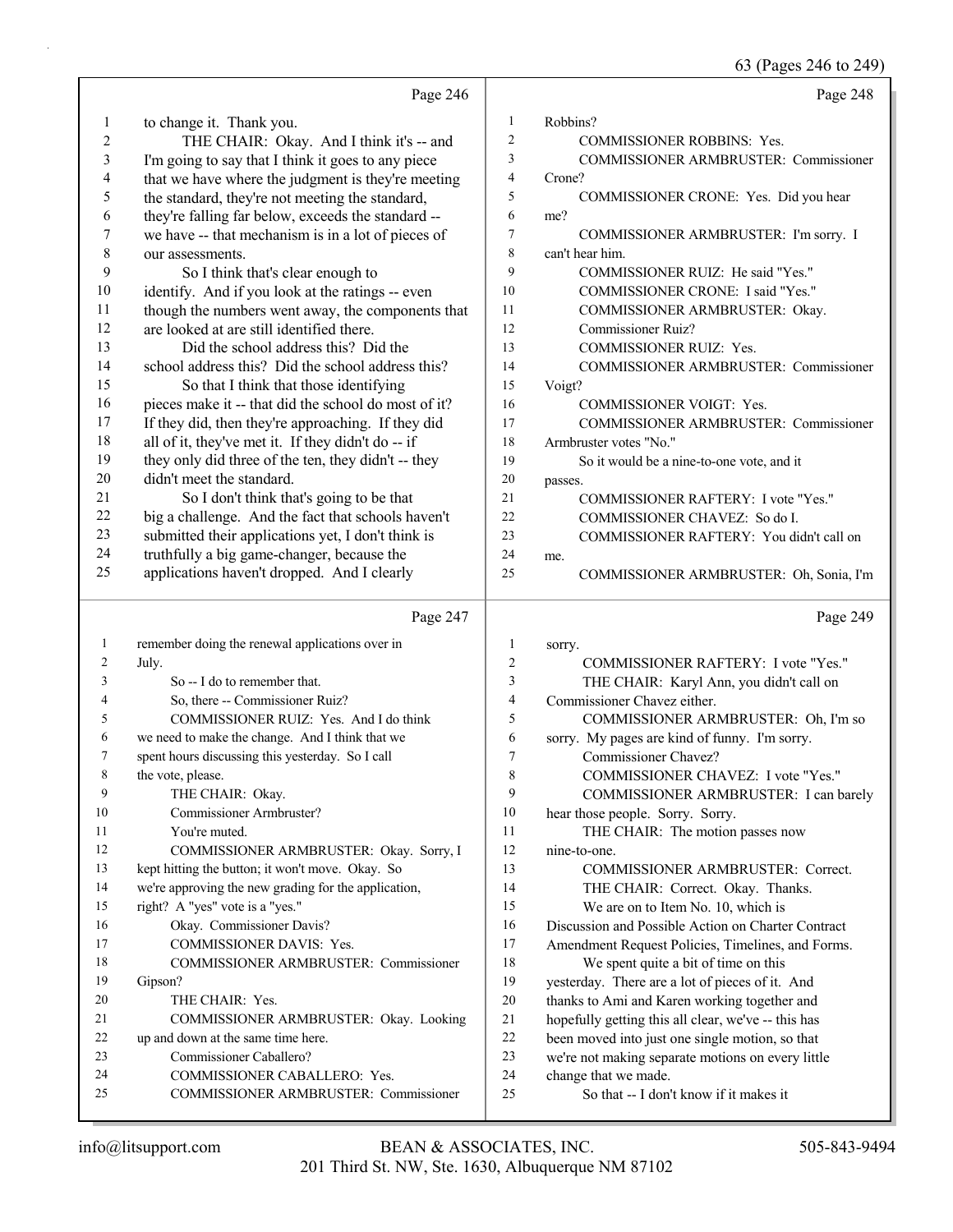64 (Pages 250 to 253)

|                          | Page 250                                             |                | Page 252                                                          |
|--------------------------|------------------------------------------------------|----------------|-------------------------------------------------------------------|
| $\mathbf{1}$             | cleaner. But it makes -- I think people understand   | $\mathbf{1}$   | has the list.                                                     |
| $\overline{c}$           | what we did yesterday, anyway. And a lot of them     | 2              | MS. AMI JAEGER: It's complicated,                                 |
| 3                        | were simple changes, so that it's not like we're     | 3              | Commissioner Voigt, because it switches between Word              |
| $\overline{\mathcal{A}}$ | changing the substance of what the amendment was.    | 4              | and Apple. And that's why these documents get kind                |
| 5                        | It's more the time frame of it.                      | 5              | of turned around.                                                 |
| 6                        | So I will do the motion.                             | 6              | THE CHAIR: Okay.                                                  |
| 7                        | I move that the Public Education                     | 7              | MS. AMI JAEGER: Madam Chair, you can say,                         |
| $\,$ 8 $\,$              | Commission adopt the following changes to the        | 8              | "adopt the changes," and you can reference the                    |
| $\mathbf{9}$             | Charter Contract amendment request policies and      | 9              | updated list of the materials that Karen posted.                  |
| $10\,$                   | forms, subject to proofreading changes.              | 10             | But, you know, it is the changes to the charter                   |
| 11                       | COMMISSIONER DAVIS: I second.                        | 11             | contract amendment request policies and forms. You                |
| 12                       | THE CHAIR: There's a motion by -- and,               | 12             | don't have to list it. It's only if you wanted to                 |
| 13                       | Ami, I'm sorry. Before we continue, on my motion     | 13             | adopt certain changes and not adopt others.                       |
| 14                       | paper, it says "List." I don't have a list.          | 14             | THE CHAIR: Oh, got you. Okay. Correct.                            |
| 15                       | MS. AMI JAEGER: Let me see.                          | 15             | MS. AMI JAEGER: That would be my                                  |
| 16                       | MS. KAREN WOERNER: Page 401 has the --               | 16             | suggestion.                                                       |
| 17                       | MS. AMI JAEGER: Go ahead, Karen.                     | 17             | THE CHAIR: So then that's the motion I                            |
| 18                       | MS. KAREN WOERNER: I'm sorry. Page 401               | 18             | made.                                                             |
| 19                       | in the packet has the revised language updated from  | 19             | COMMISSIONER VOIGT: I'll second.                                  |
| 20                       | yesterday's discussion, and --                       | 20             | THE CHAIR: I think Commissioner Davis                             |
| 21                       | THE CHAIR: I just need a list. I'm not               | 21             | actually did.                                                     |
| 22                       | calling off -- I just -- the motion says "list," and | 22             | COMMISSIONER DAVIS: Yeah. I did second                            |
| 23                       | I don't have the list.                               | 23             | it earlier.                                                       |
| 24                       | MS. AMI JAEGER: Actually, Madam Chair, I             | 24             | THE CHAIR: Okay. So that motion still                             |
| 25                       | mean, if you look -- are you looking in the -- it's  | 25             | stands. That's exactly what I said.                               |
|                          |                                                      |                |                                                                   |
|                          | Page 251                                             |                | Page 253                                                          |
| $\mathbf{1}$             | on Page 2, No. 10, the top part of that. It          | 1              | So -- and Commissioner Davis seconded it.                         |
| 2                        | actually says -- I'm -- "I move the Public Education | $\overline{2}$ | So if there's no further discussion, we can take a                |
| 3                        | Commission ."                                        | 3              | vote.                                                             |
| 4                        | THE CHAIR: I got you. Sorry, I thought               | $\overline{4}$ | COMMISSIONER ARMBRUSTER: Ready?                                   |
| 5                        | that went with No. 9.                                | 5              | THE CHAIR: I think so.                                            |
| 6                        | MS. AMI JAEGER: Yeah. Sorry.                         | 6              | COMMISSIONER ARMBRUSTER: Okay.                                    |
| 7                        | THE CHAIR: That's my fault. So can I do              | 7              | Commissioner Ruiz?                                                |
|                          | this over?                                           | $\mathbf{Q}$   | COMMISSIONER RUIZ: Yes.                                           |
| 9                        | COMMISSIONER CABALLERO: Take a Mulligan.             | 9              | <b>COMMISSIONER ARMBRUSTER: Commissioner</b>                      |
| 10                       | THE CHAIR: No, mine says "not" -- my top             | 10             | Crone?                                                            |
| 11                       | one says "not adopt."                                | 11             | I can't hear him.                                                 |
| 12                       | COMMISSIONER VOIGT: On No. 10, there's               | 12             | THE CHAIR: He's on the phone.                                     |
| 13                       | two motions. And the top one is the language         | 13             | COMMISSIONER ARMBRUSTER: So did he say                            |
| 14                       | without "subject to proofreading the list."          | 14             | "Yes"?                                                            |
| 15                       | Do you want me to read it?                           | 15             | <b>COMMISSIONER CRONE: Yes.</b>                                   |
| 16                       | THE CHAIR: No, because I don't have that.            | 16             | COMMISSIONER ARMBRUSTER: I'm sorry, guys.                         |
| 17                       | It's not on -- I don't have that here.               | 17             | It's hard.                                                        |
| 18                       | COMMISSIONER VOIGT: It came out on mine,             | 18             | Commissioner Robbins?                                             |
| 19                       | on No. 10.                                           | 19             | COMMISSIONER ROBBINS: Yes.                                        |
| 20                       | THE CHAIR: So I apologize. But that's --             | 20             | COMMISSIONER ARMBRUSTER: Commissioner                             |
| 21<br>22                 | my first one is "not adopt," and I started to read   | 21<br>22       | Armbruster votes "Yes."                                           |
| 23                       | that. And I thought, no, that's what I want.         | 23             | <b>Commissioner Davis?</b>                                        |
| 24                       | COMMISSIONER VOIGT: It's three different<br>ones.    | 24             | COMMISSIONER DAVIS: Yes.<br>COMMISSIONER ARMBRUSTER: Commissioner |
| 25                       | THE CHAIR: I've got it. But none of them             | 25             | Voigt?                                                            |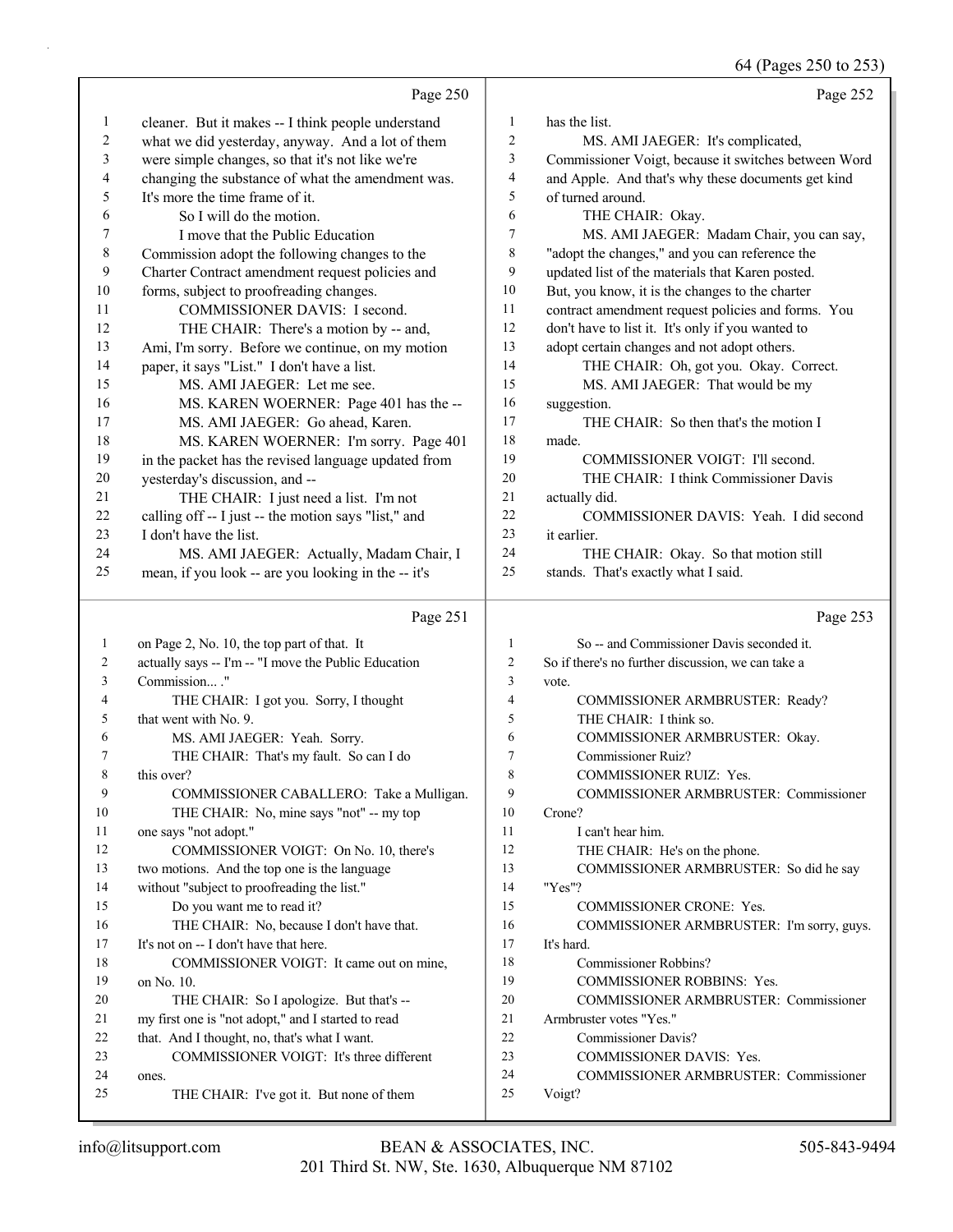65 (Pages 254 to 257)

|                | Page 254                                          |    | Page 256                                             |
|----------------|---------------------------------------------------|----|------------------------------------------------------|
| -1             | <b>COMMISSIONER VOIGT: Yes.</b>                   | 1  | So you can kind of see the -- I won't say            |
| $\overline{2}$ | <b>COMMISSIONER ARMBRUSTER: Commissioner</b>      | 2  | checking the box, but more of a compliance kind of   |
| 3              | Chavez?                                           | 3  | focus. Because, as you can imagine, all of our       |
| 4              | <b>COMMISSIONER CHAVEZ: Yes.</b>                  | 4  | schools are thinking about all the things that they  |
| 5              | COMMISSIONER ARMBRUSTER: Commissioner             | 5  | had to do immediately to respond to students' and    |
| 6              | Gipson?                                           | 6  | families' needs. And so we didn't want them to       |
| 7              | THE CHAIR: Yes.                                   | 7  | paper-push too much.                                 |
| 8              | <b>COMMISSIONER ARMBRUSTER: Commissioner</b>      | 8  | And then others had a lot of -- a little             |
| 9              | Caballero?                                        | 9  | bit more creativity and opportunity to really put    |
| 10             | <b>COMMISSIONER CABALLERO: Yes.</b>               | 10 | pen to paper and really think through and reimagine  |
| 11             | <b>COMMISSIONER ARMBRUSTER: Commissioner</b>      | 11 | what education could look like through this virtual  |
| 12             | Raftery?                                          | 12 | lens during this emergency.                          |
| 13             | <b>COMMISSIONER RAFTERY: Yes.</b>                 | 13 | I think I did include APS's in there as              |
| 14             | COMMISSIONER ARMBRUSTER: That is a                | 14 | well, just because some of their resources, such as  |
| 15             | ten-to-zero vote, and it passes.                  | 15 | the PSB Channel resources were made available to     |
| 16             | THE CHAIR: The motion passes, ten-zero.           | 16 | everyone, obviously. And I think some of our         |
| 17             | Commissioner Ruiz, I'm sorry. I didn't            | 17 | schools did adapt -- or adopt -- those as part of    |
| 18             | see your hand up.                                 | 18 | their Continuous Learning Plans.                     |
| 19             | COMMISSIONER RUIZ: No, that was from a            | 19 | I mentioned this yesterday. But we are --            |
| 20             | while ago. I guess it didn't get -- I don't know. | 20 | I'm privileged to be part of a small PED group that  |
| 21             | Does it not go down?                              | 21 | is charged with reaching out to a large sample size  |
| 22             | THE CHAIR: Oh. That was -- okay.                  | 22 | of CLPs, both including charter schools, district    |
| 23             | COMMISSIONER RUIZ: That was the last              | 23 | and State, as well as district CLPs, to really learn |
| 24             | time.                                             | 24 | about the implementation and what we can do in the   |
| 25             | THE CHAIR: Okay. All right. Thanks.               | 25 | next phase, which is really thinking about how do we |
|                | Page 255                                          |    | Page 257                                             |

| 1  | So now we are on to Item No. 11, which is            | 1              | reenter into the -- the upcoming    |
|----|------------------------------------------------------|----------------|-------------------------------------|
| 2  | Briefing and Discussion on the Continuous Learning   | $\mathfrak{2}$ | utilize the resources and knowle    |
| 3  | Plans for the schools.                               | 3              | are using right now to close out    |
| 4  | I want to thank CSD for getting them into            | 4              | them up for everyone to learn fr    |
| 5  | the SharePoint. It's been interesting to read        | 5              | So we're doing a bit of a -         |
| 6  | through them and to see how very different they are. | 6              | of the -- of the language within    |
| 7  | And some schools really took that opportunity to be  | 7              | lift up some good examples. Bu      |
| 8  | super-creative and really think way outside the box, | 8              | reaching out to a small group of    |
| 9  | and how -- you know, you could see some were the     | 9              | get an informal understanding tl    |
| 10 | left-brain people -- I forget -- that it's, like,    | 10             | conversation about the impleme      |
| 11 | "This is what I have to do, and that's exactly what  | 11             | really important for us.            |
| 12 | I'm going to do," and it very mathematical more --   | 12             | And so, yes. So as we mo            |
| 13 | and scientific more than it is creative. So it's     | 13             | through that, I should have more    |
| 14 | interesting to see how schools approached it.        | 14             | that process by our June meeting    |
| 15 | I don't know if Alan wants to say anything           | 15             | that within my report, for sure.    |
| 16 | else, because I know he mentioned it earlier, if     | 16             | But we do have some real            |
| 17 | anyone remembers earlier.                            | 17             | spots, I think, from our -- our St  |
| 18 | MR. ALAN BRAUER: Madam Chair, members of             | 18             | charter schools that I think are le |
| 19 | the Commission, I'll be brief for sure. But I would  | 19             | around a virtual and eventually     |
| 20 | stand for any questions that you all had, either     | 20             | reentry back into a more regular    |
| 21 | today or in follow-up conversations for sure.        | 21             | for sure.                           |
| 22 | But, yeah, as you mentioned, Chair, there            | 22             | THE CHAIR: Okay. Tha                |
| 23 | is -- there is a variance within the CLPs in terms   | 23             | it.                                 |
| 24 | of how -- how clear and clarifying some are. And     | 24             | Commissioners, do you h             |
| 25 | others were kind of more straight-to-the-point.      | 25             | Commissioner Voigt?                 |
|    |                                                      |                |                                     |

# $.57$

| 1              | reenter into the -- the upcoming school year and     |
|----------------|------------------------------------------------------|
| $\overline{2}$ | utilize the resources and knowledge that our schools |
| 3              | are using right now to close out this year and lift  |
| $\overline{4}$ | them up for everyone to learn from, for sure.        |
| 5              | So we're doing a bit of a -- of a review             |
| 6              | of the -- of the language within the CLPs to kind of |
| 7              | lift up some good examples. But, more importantly,   |
| 8              | reaching out to a small group of leaders to really   |
| 9              | get an informal understanding through our            |
| 10             | conversation about the implementation is going to be |
| 11             | really important for us.                             |
| 12             | And so, yes. So as we move forward                   |
| 13             | through that, I should have more information about   |
| 14             | that process by our June meeting, and I'll include   |
| 15             | that within my report, for sure.                     |
| 16             | But we do have some really good bright               |
| 17             | spots, I think, from our -- our State-authorized     |
| 18             | charter schools that I think are leading the efforts |
| 19             | around a virtual and eventually blended and then     |
| 20             | reentry back into a more regular school day setting  |
| 21             | for sure.                                            |
| 22             | THE CHAIR: Okay. Thanks. I appreciate                |
| 23             | it.                                                  |
| 24             | Commissioners, do you have any questions?            |
| つく             | Commionic                                            |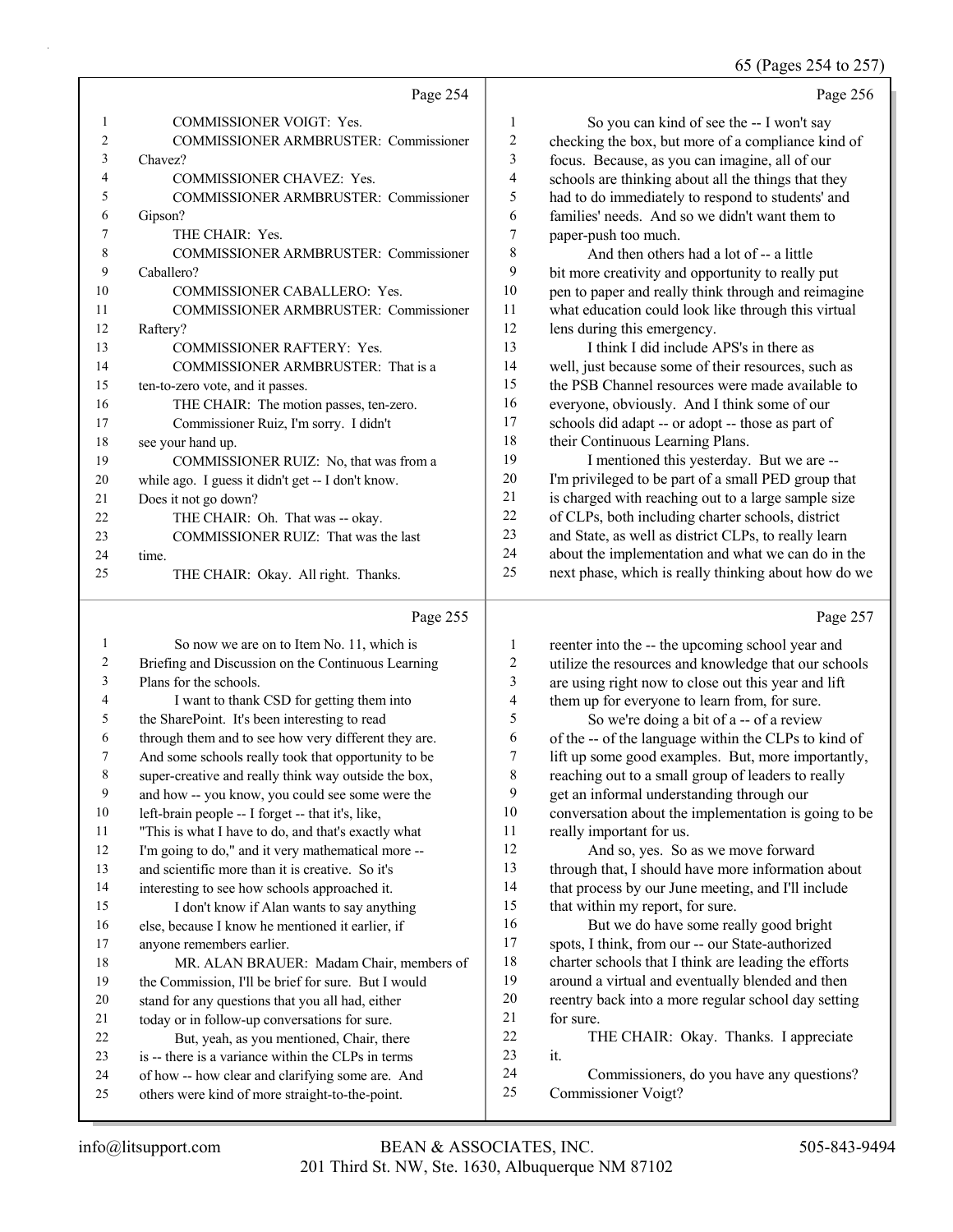#### 66 (Pages 258 to 261)

|                |                                                      |                  | $60$ (Pages 258 to 26                               |
|----------------|------------------------------------------------------|------------------|-----------------------------------------------------|
|                | Page 258                                             |                  | Page 260                                            |
| 1              | COMMISSIONER VOIGT: Yeah, I just wanted              | 1                | obviously. I'm talking about all the children. But  |
| $\overline{c}$ | to comment. You know, as far as the CLPs go, it's    | $\overline{c}$   | I hope they think about some way of catching up.    |
| 3              | really interesting to see the focus on the           | 3                | I'm way less concerned about sixth, seventh, and    |
| $\overline{4}$ | social-emotional learning piece and how that support | 4                | eighth grade, other than maybe math.                |
| 5              | is pivoting in a bigger way going forward.           | 5                | But I am very concerned about special ed            |
| 6              | And I think that's something that should             | 6                | kids, in particular, and certainly even all of the  |
| 7              | be considered, too, in this reentry discussion, is   | $\boldsymbol{7}$ | younger kids who are not getting that instruction.  |
| $\,$ 8 $\,$    | about how -- how to support students in that aspect  | 8                | And I know they're getting instruction. I           |
| 9              | of their personal growth and their social-emotional  | 9                | shouldn't say it that way. They are, but it's still |
| 10             | growth; you know, not just academic, because things  | 10               | not the same. Because if it were, we'd have K-12    |
| 11             | are -- things are changing, and the students are     | 11               | virtual schools. Just saying. And we don't.         |
| 12             | going to need a lot of support, you know, in that    | 12               | So, anyway, I just hope you all are                 |
| 13             | area.                                                | 13               | working on that.                                    |
| 14             | That's all.                                          | 14               | MR. ALAN BRAUER: Madam Chair,                       |
| 15             | MR. ALAN BRAUER: Madam Chair, members of             | 15               | Commissioner Armbruster, absolutely. We share that  |
| 16             | the Commission, Commissioner Voigt, that's a really  | 16               | concern. I think that, you know, we all, as         |
| 17             | great point to bring up for sure. I think that we    | 17               | educators have heard of the summer slide that       |
| 18             | oftentimes think about, you know, getting            | 18               | naturally occurs.                                   |
| 19             | Chromebooks in every child's hand for academic       | 19               | This is, like, such a different                     |
| 20             | reasons, but also for the social-emotional           | 20               | experience, if we date back to March 13th when      |
| 21             | connections that, frankly, our students and our      | 21               | school was initially closed. And so we all are very |
| 22             | families were stripped of during this moment, and we | 22               | sensitive toward that, and we know our students are |
| 23             | all were stripped of during this moment.             | 23               | going to raise up for the challenge, for sure.      |
| 24             | I think that to amplify the                          | 24               | But we have to prepare our teachers and             |
| 25             | social-emotional learning needs for our students was | 25               | our schools for additional supports for our         |
|                | Page 259                                             |                  | Page 261                                            |
| $\mathbf{1}$   | really intentional. And I think we can always build  | 1                | students, knowing that that's going to be key as    |
| $\overline{c}$ | off of that, especially as we think about the        | $\boldsymbol{2}$ | they come back in, both academically and socially   |
| 3              | reentry. So thank you very much for bringing that    | $\mathfrak{Z}$   | and emotionally as well.                            |
| 4              | up, Commissioner Voigt.                              | $\overline{4}$   | THE CHAIR: Thank you so much. Appreciate            |
| 5              | COMMISSIONER VOIGT: Sure. Thanks.                    | 5                | it.                                                 |
| 6              | THE CHAIR: Commissioner Armbruster?                  | 6                | We are now on to Item No. 12, which is              |
|                |                                                      |                  |                                                     |

6 We are now on to Item No. 12, which is Report from the Chair. I'm try to make this really quick.

9 We've been busy in trying to help in any way we can in terms of making sure that kids are heard and not left out during this time period and making sure that the delivery of foods and so on is going fairly seamlessly down in our district. So that's always important. 15 Spent a little bit of time since negotiations trying to iron out, as we talked before, Albuquerque Sign Language, and make sure 18 that they land in a good place. 19 I don't want to leave without saying thank you to everyone for the yeomen's work during contract negotiations in May. It wasn't that long

- ago, and it seems like it was forever ago.
- 23 So I kind of forgot that, you know, we
- actually did that. And, of course, we spent a lot
- of time last week dealing with the Zoom issue. I'll

what I mean?

learning to do all of that.

lot of the kindergarten stuff.

7 COMMISSIONER ARMBRUSTER: This is for kind

 of a future thing, Alan, is that I hope that brain trust that is at PED will really kind of think about how these testings will occur, assuming the kids even go back to school, but I'm going to just assume that. Because the children I'm most concerned about are probably the pre-K, the pre-K 3Y4Y kids, and the regular pre-K, and then that K1-2 group, because that's when they're learning to read, they're

17 And I see that the K teacher is going to have to go back to what the pre-Ks were doing, and the first-grade teacher is going to have to redo a

21 So I don't know that they're going to be able to take those tests with the degree of

25 It's not just for charter schools

certainty when we look at those scores. You know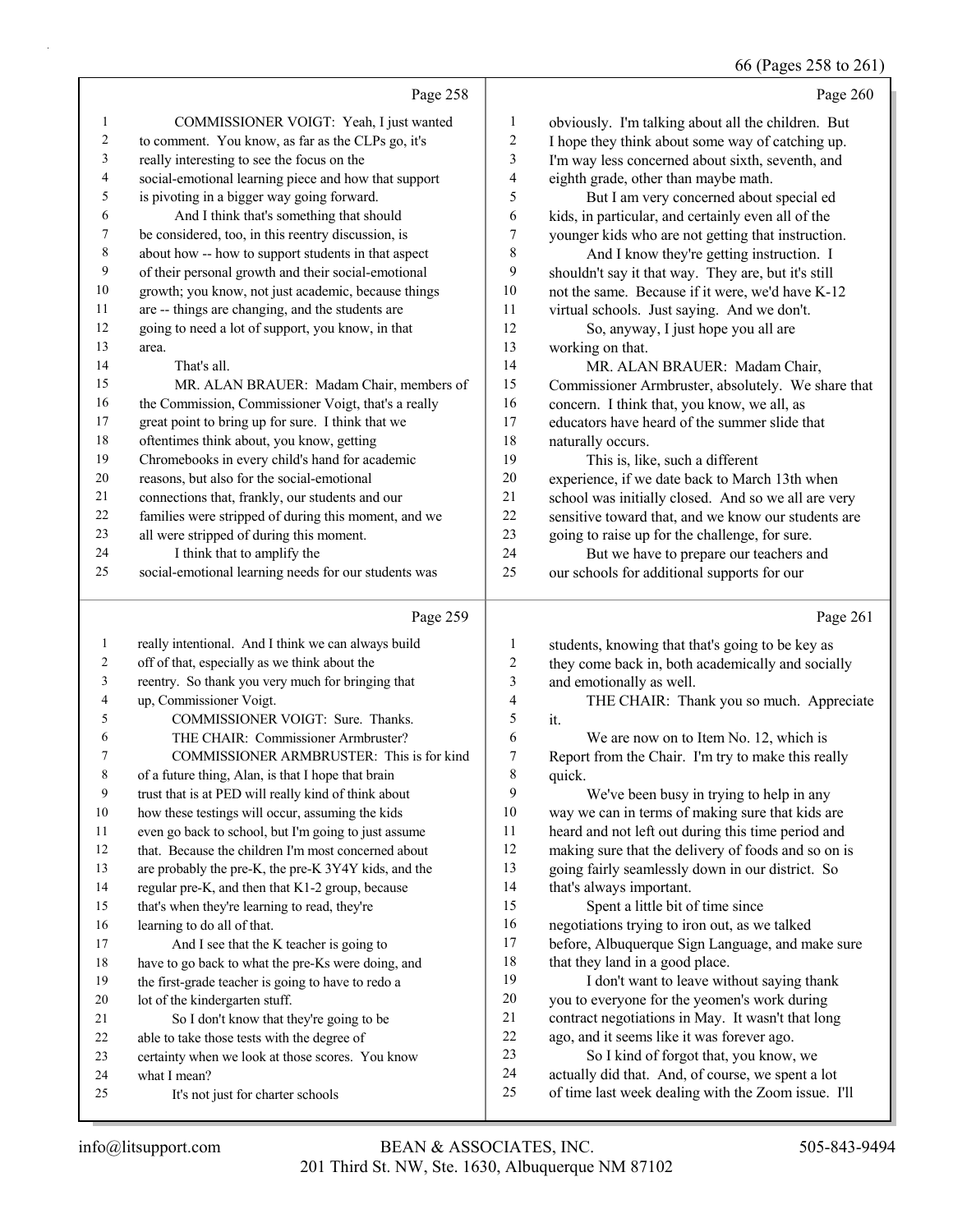67 (Pages 262 to 265)

|          |                                                                                                  |                  | 67 (Pages 262 to 265)                                                                         |
|----------|--------------------------------------------------------------------------------------------------|------------------|-----------------------------------------------------------------------------------------------|
|          | Page 262                                                                                         |                  | Page 264                                                                                      |
| 1        | not get into the fact that there was almost a Zoom                                               | $\mathbf{1}$     | the progress of the group. But we have -- I think                                             |
| 2        | issue again this week. So I spent a little bit of                                                | $\overline{c}$   | it's four more meetings scheduled. And the                                                    |
| 3        | time with that little glitch.                                                                    | 3                | intention is to be done by the middle of June. So                                             |
| 4        | So thanks to Karen and Alan and Beverly                                                          | 4                | with that being said, I think -- oh.                                                          |
| 5        | for putting up with my discourse about it, because                                               | 5                | I'm just going to make this comment. And                                                      |
| 6        | it was more challenging than it needed to be. So I                                               | 6                | Alan took the brunt of this from me the other day.                                            |
| 7        | do appreciate that.                                                                              | 7                | But I'm going to publicly say that I was very                                                 |
| 8        | As Alan mentioned before, I do have the                                                          | 8                | disappointed that CSD made a site visit. In light                                             |
| 9        | opportunity to serve on the Reentry committee. And                                               | 9                | of what's going on -- and I did not understand that                                           |
| 10       | we did meet last Wednesday for the first time.                                                   | 10               | there were site visits going on.                                                              |
| 11       | We've been broken into little groups with tasks.                                                 | 11               | But when we have teachers that can't go                                                       |
| 12       | And I will say it is the first time I've                                                         | 12               | into a building to clean out their classroom, I find                                          |
| 13       | been transported in time out of one Zoom meeting                                                 | 13               | it quite problematic that we have staff going                                                 |
| 14       | into another Zoom meeting without having to do                                                   | 14               | into -- I don't care how many. I don't care how                                               |
| 15       | anything. So it was quite exciting to go from one                                                | 15               | many were in the school.                                                                      |
| 16       | meeting and then be plopped into another.                                                        | 16               | I just don't think it looks like we're                                                        |
| 17       | So that was -- and I didn't know you could                                                       | 17               | being supportive of the Governor's order. And it's                                            |
| 18       | do that, so I have to figure out how I can do that,                                              | 18               | most important that we set the example.                                                       |
| 19       | because that -- that was interesting.                                                            | 19               | So I'm expressing my disappointment there,                                                    |
| 20       | So I will also offer to Commissioners, if                                                        | 20               | and I'm going to move on from it, because Alan knows                                          |
| 21       | there's anything that you want to offer in terms of                                              | 21               | exactly what I said. So I think I'm done with my                                              |
| $22\,$   | suggestions or concerns in regards to reentry,                                                   | 22               | comments.                                                                                     |
| 23       | please forward them to me, because this is -- this                                               | 23               | And I think Matt is still on. Is he not,                                                      |
| 24       | is an ongoing process. It is an enormous task, and                                               | 24               | Karen?                                                                                        |
| 25       | it's something that we also know is not a                                                        | 25               | MS. KAREN WOERNER: Let me check. I                                                            |
|          |                                                                                                  |                  |                                                                                               |
|          | Page 263                                                                                         |                  | Page 265                                                                                      |
| 1        | one-size-fits-all.                                                                               | $\mathbf{1}$     |                                                                                               |
| 2        | And that's -- you know, that's really                                                            | $\overline{2}$   | stopped watching the attendees. Hold on. Yes, he<br>is.                                       |
| 3        |                                                                                                  | 3                | THE CHAIR: Yeah. So if you want to check                                                      |
| 4        | important for people to realize, remember. And I<br>think that's been acknowledged, that there's | $\overline{4}$   | if Matt wants to say anything?                                                                |
| 5        | guidance that's being offered, and -- there is.                                                  | 5                | MS. KAREN WOERNER: Matt Pahl, are you                                                         |
| 6        | There's -- every time you start into a conversation,                                             | 6                | there?                                                                                        |
| 7        | you realize how many other things you have to try to                                             | $\boldsymbol{7}$ | You can unmute yourself.                                                                      |
| 8        | figure out. And the task is enormous.                                                            | 8                | THE CHAIR: Wow. There's a stranger for                                                        |
| 9        | I spent some time, as I think I mentioned                                                        | 9                | us.                                                                                           |
| 10       | yesterday, with charter groups from California,                                                  | 10               | MR. MATT PAHL: I know. It's good to be                                                        |
| 11       | Colorado, and Florida in a discussion about renewal.                                             | 11               | here. Thanks for having me.                                                                   |
| 12       | So that was -- it's always interesting to see how                                                | 12               | Just a couple of quick comments. I know I                                                     |
| 13       | other schools do things or don't do things. And the                                              | 13               | missed the last meeting, and so this will go back a                                           |
| 14       | challenges more often with us, how we are confined                                               | 14               | little further than a month.                                                                  |
| 15       | by statute and many other charter authorizers aren't                                             | 15               | But some of the stuff has already been                                                        |
| 16       | as constrained by statute, most importantly, the                                                 | 16               | said. But, you know, Madam Chair and members of the                                           |
| 17       | timelines.                                                                                       | 17               | Commission, you know, charter schools have really                                             |
| 18       | Because I think I mentioned yesterday that                                                       | $18\,$           | shown the advantage of being small, nimble                                                    |
| 19       | a number of the charters are saying, "Well, we're                                                | 19               | organizations during this pandemic.                                                           |
| 20       | just not going to do renewals this year. We're                                                   | 20               | A number of our schools only missed their                                                     |
| 21       | going to turn them over till the following year."                                                | 21               | spring break that was already scheduled and were                                              |
| 22       | And we don't -- that can't even be a                                                             | 22               | able to engage in remote learning very quickly                                                |
| 23       | fabric of our conversation. So it does make it a                                                 | 23               | thereafter. It was a cool thing to see.                                                       |
| 24<br>25 | little challenging.<br>So I'm excited. I will keep you posted on                                 | 24<br>25         | Also, just some of the things that our<br>charters were able to figure out for their students |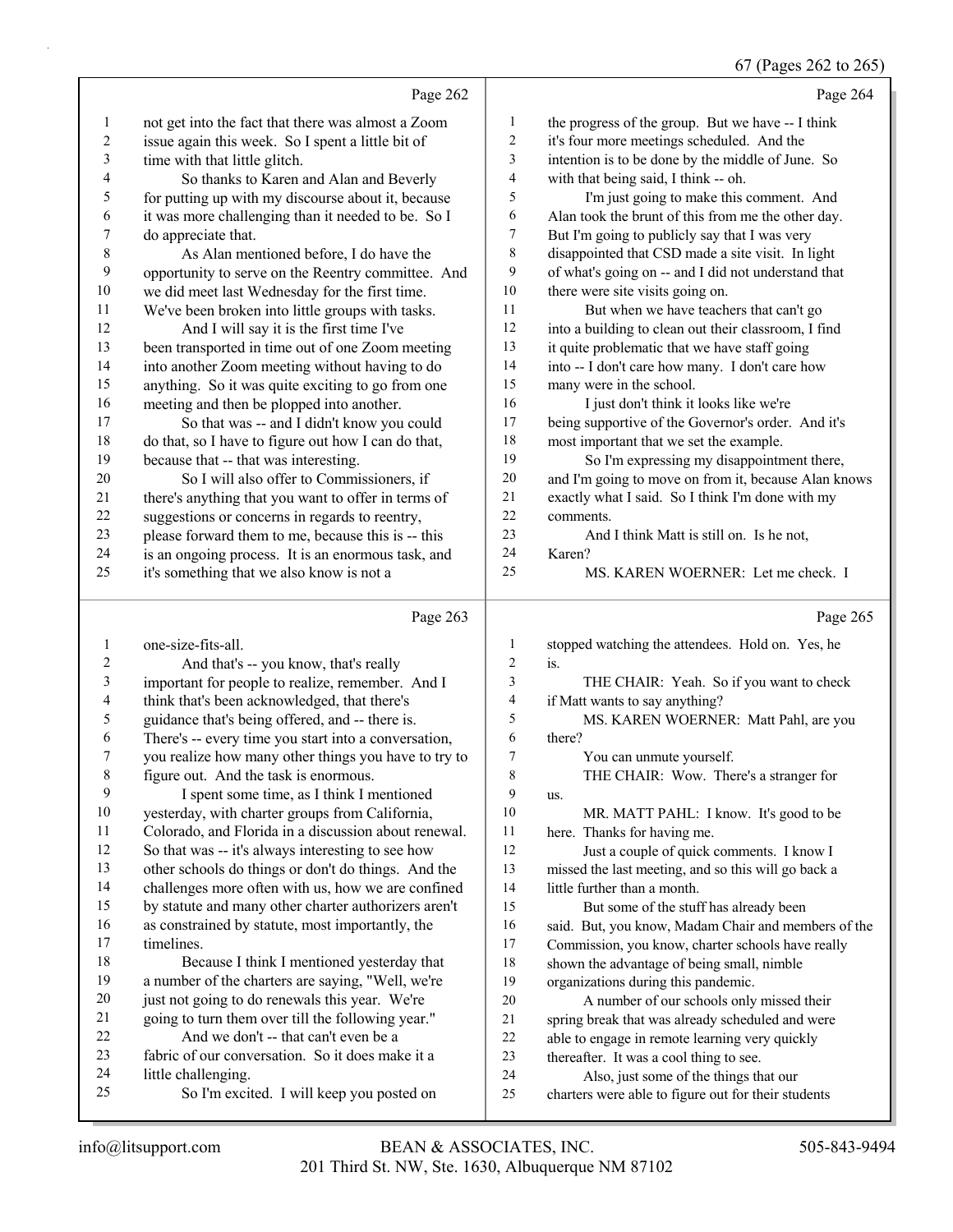#### 68 (Pages 266 to 269)

Page 268

Page 266 and ways that they figured out how to engage was 2 just really cool to see. 3 I know that up in Red River, Kimberly up there, she -- they were trading jump drives with students because they have bad connections, but they often-time have devices there. It's not the gap that we always think of of what's missing. So some of their students don't even have the cell phone reception for a good hotspot. 10 So they found a good solution to it and continued on with that through the rest of the 12 school year.<br>13 One of 13 One of your newer charters, Gallup Middle College, really found ways to get students connected in a part of our state that doesn't have a lot of connectivity. And Dr. Hunter really helped some of the other schools in the area problem-solve, and they worked together. 19 We're seeing more of that right now, more of schools wanting to connect with each other to work on problem-solving. 22 And, you know, it's a cool story, just from the last handful of weeks here. And along with that, I'll just say a shout-out to the school districts that said, "I don't care if these students Page 267 considered for closing the technology gap for students at locally authorized charters. 3 Everything I've heard so far is that a number of school districts that the locally authorized charter schools were worried about, whether their district would be helpful or not, they're finding that they are. 8 I don't think that's going to be the case for every charter school. But I do think that three-quarters of them or more are going to find in easier than not, to gain access to some of the funds to make sure that students are connected and that they can buy the appropriate PPE necessary for 14 whatever reopening looks like in August or<br>15 September. September. 16 So I really appreciate the Secretary and his staff hearing us out on that. And I'm hopeful 18 that our school districts recognize once again that<br>19 for those charter schools that this is about kids 19 for those charter schools that this is about kids<br>20 and not about our divisions within the bureauce and not about our divisions within the bureaucracy 21 and that they continue to see that, you know,<br>22 students -- any student in need is a student that students -- any student in need is a student that's worthy of ensuring they get those funds. 24 So thanks to the Secretary and the school districts that are working on that. And I'll just Page 269

## go to a charter school or one of our schools. We 2 just want to make sure they're fed." 3 Let's not forget that when we have -- something feels a little closer to normal and we feel that division again. I think that's a big way that the school district stepped up. And I think a number of our charter schools were just really, really thankful for that. 9 On the flip side from the school district perspective, I flagged for Alan and the Secretary and Deputy Secretary Tim Hand that the CARE Act funds that are coming to the state as part of one of the stimulus packages, they're not necessarily guaranteed to go to locally authorized charters. 15 It's not something in your guys' bailiwick. All of our State-authorized charter schools will get a direct distribution. I want to give a thank you to the Secretary, to Alan, to Deputy Secretary Hand. While they didn't mandate that the districts share their funds with their locally authorized charters, I think they did some small encouragement. 23 In fact, the Secretary, on his call earlier this week, mentioned it again to superintendents to make sure that those funds are weekly basis.

 note, too, if you have any questions about that -- I know that they are not your charter schools, but you all live in areas with different school districts. If you have any questions on just how it's going, feel free to shoot me an e-mail. I can let you know what I'm hearing from certain school districts and whether they're helping out. 8 You, as Commissioners, while, again, it's

 not your jurisdiction, I know you all know people within those school districts. So anything we can do to advocate for those kids and make sure everybody's arrival to school is safe and/or equitable in terms of their access to online learning would be really helpful. So thanks for that in advance, if you dig in.

16 One thing that -- along those lines of banding together that has been really helpful, I 18 think, in this -- in these last two months has been we've been hosting collaboration calls with charter schools across the state. And we do them on a

22 And we're having -- just whatever the hot topics are, we're just providing a platform for our school leaders to talk to one another. Some of these calls have had 60 or 70 people on them. That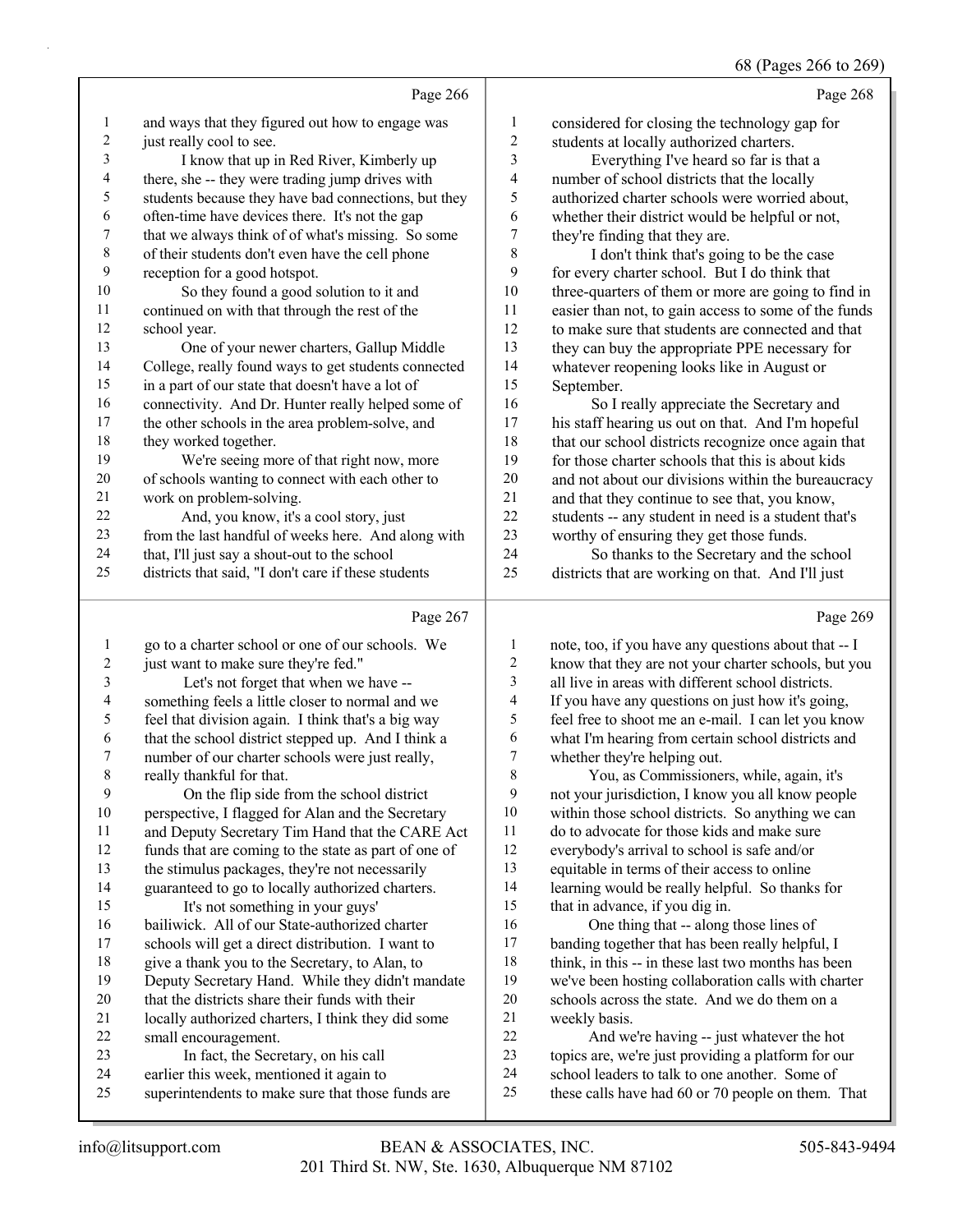|        | Page 270                                             |    | Page 272                                             |
|--------|------------------------------------------------------|----|------------------------------------------------------|
| 1      | represents a little over 50 schools that are         | 1  | think it's good food for thought as something for us |
| 2      | interested in connecting with other school leaders,  | 2  | to think ahead on.                                   |
| 3      | because we've had to make a lot of quick decisions.  | 3  | Subsequently, around the student                     |
| 4      | And I think everybody is interested in how           | 4  | attendance, and I think just in the accountability   |
| 5      | others are thinking about these things. It pales in  | 5  | system in general, how do we make adjustments for    |
| 6      | comparison to the hundreds of people that were on    | 6  | next year given the reality that we enter in?        |
| 7      | today's call. But we've had a lot of good            | 7  | One realization we made on the call is               |
| 8      | engagement with the schools.                         | 8  | we're a little less than three months away from      |
| 9      | And it been a -- it's been a real                    | 9  | school opening. And three months ago, this wasn't    |
| $10\,$ | positive. And I think after people kind of were      | 10 | even a thing.                                        |
| 11     | exposed to this as a result of this emergency,       | 11 | So, I mean, things are changing so fast              |
| 12     | they're interested in continuing on with this,       | 12 | right now. So to prepare for something in August is  |
| 13     | moving forward.                                      | 13 | just so challenging. I think that's where the idea   |
| 14     | So on Thursday's call, yesterday's call              | 14 | of the flexibilities came from with the idea we keep |
| 15     | that we just had, we did talk about just what people | 15 | it broad. And as we know what we're actually         |
| 16     | were thinking about on the reopening side of things. | 16 | walking into in August when we open, we can narrow   |
| 17     | And so, Chairwoman Gipson, because you're            | 17 | these things down. I think people are comfortable    |
| 18     | on the task force, I'll share these out loud, but I  | 18 | with that.                                           |
| 19     | think it's useful for everybody.                     | 19 | And one thing that I think is very -- I              |
| 20     | They all -- and, just, first, like we all            | 20 | think what of our most school leaders are saying     |
| 21     | recognize we're waiting for guidance from PED. But   | 21 | will be echoed by superintendents. I do want to      |
| 22     | I think that it's also useful to note that, you      | 22 | note that for charter schools, as we create          |
| 23     | know, you probably have to prepare for three or four | 23 | guidance, particularly guidance for students that    |
| 24     | different ways to open up at this point. And so it   | 24 | are on campus in a world in which we actually        |
| 25     | doesn't hurt to think through some of the opening    | 25 | welcome them on campus, we just want to remind       |
|        | Page 271                                             |    | Page 273                                             |
|        | logistics                                            |    | members of the task force, and just anyone who's     |

| $\mathbf{I}$   | TORISUES.                                            |                | members of the task force, and just anyone who's     |
|----------------|------------------------------------------------------|----------------|------------------------------------------------------|
| $\overline{2}$ | I think at the conclusion of the call, I             | 2              | doing brainstorming on this, that charter school     |
| $\mathfrak{Z}$ | recapped with folks. And I think, Chairwoman         | 3              | facilities just don't often behave like a facility   |
| $\overline{4}$ | Gipson, your note about -- to the extent             | $\overline{4}$ | at a district high school or middle school.          |
| 5              | flexibilities exist on timelines, things like that,  | 5              | And so we just need to check our                     |
| 6              | that was really where they went, is it's not that    | 6              | assumptions when we're thinking about guidance and   |
| 7              | they don't want guidelines; but they want            | 7              | recommendations about certain things. And I thought  |
| $\,8\,$        | flexibility for the things they know are going to    | 8              | that was a really good point and something we'll     |
| 9              | experience stress in this.                           | 9              | share with Charlotte Trujillo as well, who I know is |
| 10             | So they are eagerly awaiting some guidance           | 10             | on the task force and is kind of representing        |
| 11             | from the PED. But they did mention that, you know,   | 11             | charters there, along with you, Chairwoman Gipson,   |
| 12             | maybe we should be considering flexibility around    | 12             | it's just something that in all the things we have   |
| 13             | student hours, again, you know, just knowing that    | 13             | to consider, it might not come to mind that, "Oh,    |
| 14             | the amount of on-site time may look different.       | 14             | yeah, these buildings don't quite operate that way." |
| 15             | They noticed -- noted that attendance,               | 15             | So is one-way flow through a campus really           |
| 16             | both from teachers and from the student perspective, | 16             | possible at all of our schools? It may not be. so    |
| 17             | is going to look really different. And absence and   | 17             | it's just something to consider.                     |
| 18             | COVID is not like your normal flu, where a teacher   | 18             | And we'll continue to ask these questions            |
| 19             | might be gone from two or three days; they might be  | 19             | and brainstorm together. But I think we -- you       |
| 20             | gone for two or three weeks.                         | 20             | know, in addition to all of those elements there, I  |
| 21             | So how can we anticipate making sure that            | 21             | do think that schools have really liked that we've   |
| 22             | we have substitute teachers available and meet the   | 22             | been following the recommendations of the Department |
| 23             | criteria beforehand. Is there any flexibility        | 23             | of Health and the Governor and making that the first |
| 24             | that's appropriate for the substitute teachers?      | 24             | order of business, everybody's safety first, and     |
| 25             | No proposals were given there. But I                 | 25             | then we cascade down from there.                     |
|                |                                                      |                |                                                      |
|                |                                                      |                |                                                      |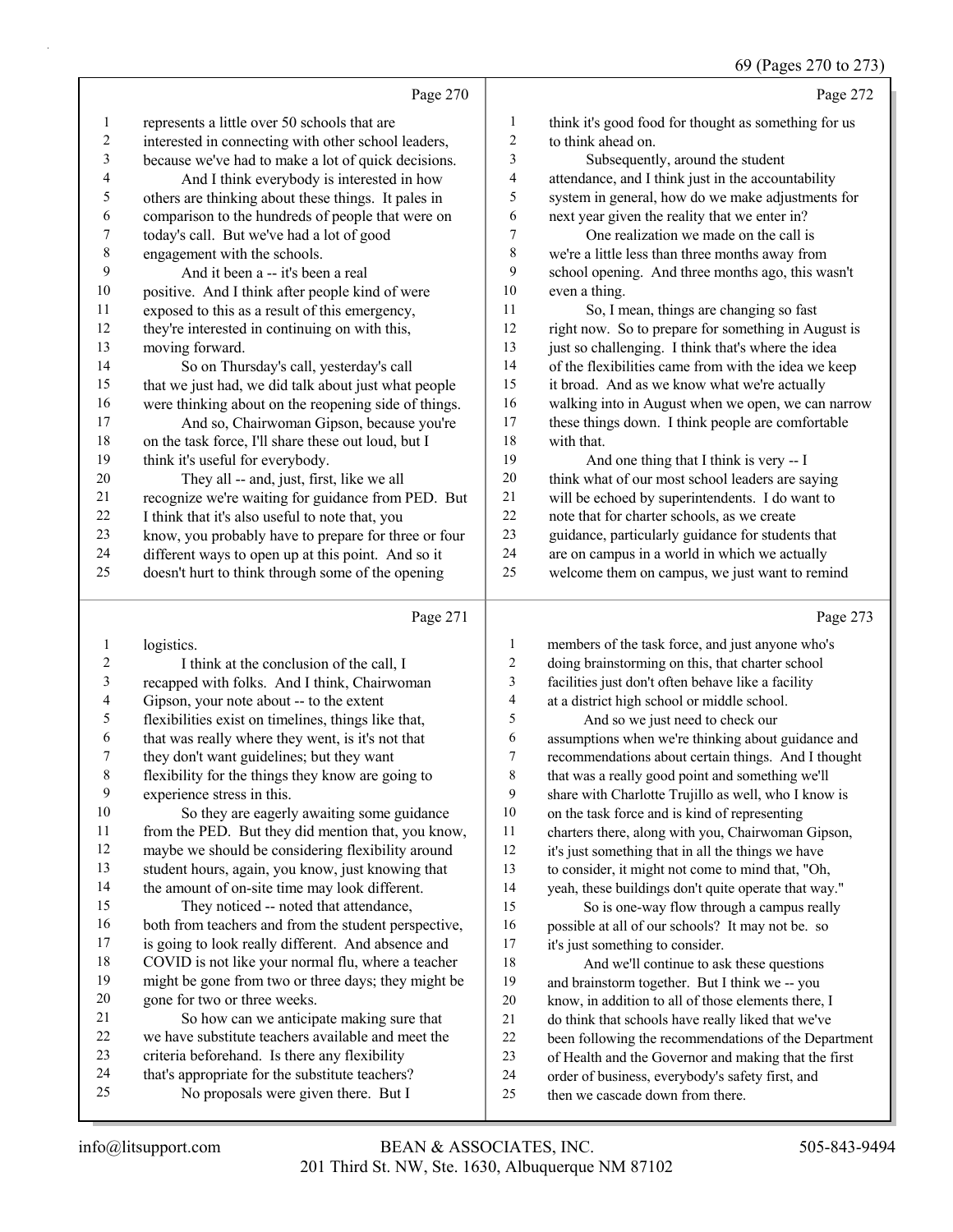# 70 (Pages 274 to 277)

|                | Page 274                                             |                | Page 276                                             |
|----------------|------------------------------------------------------|----------------|------------------------------------------------------|
| -1             | I think we've seen that from the                     | 1              | paper, but every day, we get this map of New Mexico  |
| $\sqrt{2}$     | administration. Everybody said they appreciated      | $\overline{2}$ | where there are COVID cases, more and less of them.  |
| 3              | that and hope that continues, and that while         | 3              | So are we -- are we thinking that some --            |
| 4              | everybody's missing their students, you know, that   | $\overline{4}$ | two things: One is some counties who have very,      |
| 5              | we don't rush that in an effort to return back to    | 5              | very low COVID -- of course, we haven't tested, so   |
| 6              | something normal.                                    | 6              | we don't really know -- would open up before others  |
| $\overline{7}$ | So those were items just from the last               | 7              | that have high -- for example let's just say ours in |
| 8              | ones and just from the last collaboration call we    | 8              | Navajo is DEAP. That's a pretty scary opening, or    |
| 9              | had.                                                 | 9              | maybe even Middle College -- is that what it's       |
| 10             | The last thing I'll just note is two items           | 10             | called? Middle College? Yeah.                        |
| 11             | recently came out: Graduation rates and Vistas, as   | 11             | Those are higher-risk places than                    |
| 12             | Alan mentioned earlier. And just look for            | 12             | someplace like -- I don't know where one is. And,    |
| 13             | highlights from us also at PCSNM. We'll be           | 13             | as well, the thing that's going to concern me is,    |
| 14             | highlighting some schools on our Facebook page.      | 14             | that, number one, there will be enough teachers,     |
| 15             | I'll probably send an e-mail out to you all of you.  | 15             | because there's a number of teachers who are -- I    |
| 16             | There's a lot to celebrate out there. And            | 16             | don't know. Let's just say they're 65 and they're    |
| 17             | I know times are tough, and we're all worried about  | 17             | still working. Or teachers who are 55 and had        |
| 18             | the health and safety of our kids. But, you know,    | 18             | pneumonia last winter. Those are not necessarily     |
| 19             | we need something to celebrate right now. So just    | 19             | people who are going to want to go back to school.   |
| 20             | know that you'll be getting some information from us | 20             | And then I think about kids, maybe yours,            |
| 21             | soon, in the next week or two, just highlighting     | 21             | David, if he were younger now, who are very, very    |
| 22             | some of the things that we've seen in that data,     | 22             | susceptible to any kind of virus or infections.      |
| 23             | because I think there's a lot that shows that our    | 23             | Would we then continue with them on some other kind  |
| 24             | charter schools are really leading the way in how    | 24             | of a plan to provide education for them? I mean, is  |
| 25             | they're serving students.                            | 25             | that kind of where we're going on this?              |
|                | Page 275                                             |                | Page 277                                             |

| -1 | So thank you, Madam Chair. Thanks,                   | 1                        | THE CHAIR: I'm going to say that all of              |
|----|------------------------------------------------------|--------------------------|------------------------------------------------------|
| 2  | members of the Commission, for your time             | $\overline{c}$           | that is on the table with the -- with the group.     |
| 3  | THE CHAIR: Thanks. I actually had a                  | 3                        | COMMISSIONER ARMBRUSTER: Okay.                       |
| 4  | friend recommend to me, "Oh, if you need             | $\overline{\mathcal{A}}$ | THE CHAIR: We just met for the first time            |
| 5  | substitutes, the State should release that           | 5                        | on Wednesday. And it's pages of what you have to     |
| 6  | requirement that you have to sit out for whatever it | 6                        | think about. And like I said, when you go to these   |
| 7  | is after you retire so that people can come back."   | 7                        | groups, it just started to balloon as to, "Oh, now   |
| 8  | And it's, like, you do realize those are             | 8                        | we have to think about this, and now we have to      |
| 9  | the people that probably least want to be in a       | 9                        | think about this."                                   |
| 10 | building if the likelihood is that someone is out    | 10                       | So it is all absolutely out there on the             |
| 11 | because they've been near, or are, unfortunately,    | 11                       | table, and not even close to actually coming to a    |
| 12 | sick with COVID, that you're not going to get a      | 12                       | decision as to what the guidance needs to be.        |
| 13 | retiree to say, "Oh, please, you know, me. I want    | 13                       | There's still a lot that needs to be talked about in |
| 14 | to go in there," you know.                           | 14                       | terms of what needs to be looked at before there's   |
| 15 | So it's $-$ I think $-$ I think we need to           | 15                       | actual -- you know, the guiding document comes out.  |
| 16 | start calling the colleges.                          | 16                       | But that is absolutely all part of the conversation. |
| 17 | MR. MATT PAHL: Yeah. Anybody with a                  | 17                       | So thanks, Matt. Appreciate it.                      |
| 18 | bachelor's degree can be a sub.                      | 18                       | And I guess we're not going to have a                |
| 19 | THE CHAIR: Well, yeah. And I'm going to              | 19                       | conversation about the -- about any charter          |
| 20 | say I think that's where some changes need to be     | 20                       | conference yet, huh?                                 |
| 21 | made, you know. But that's for a later discussion.   | 21                       | MR. MATT PAHL: I'll say that we are                  |
| 22 | Commissioner Armbruster?                             | 22                       | hoping for a hybrid conference, where we can do some |
| 23 | COMMISSIONER ARMBRUSTER: Yeah. I wanted              | 23                       | in-person things according to whatever the health    |
| 24 | to thank you for that, Matt. And I also -- just      | 24                       | order is in November. But we're anticipating some    |
| 25 | thinking about this, because I'm sure it's in every  | 25                       | more virtual than we had planned for before.         |
|    |                                                      |                          |                                                      |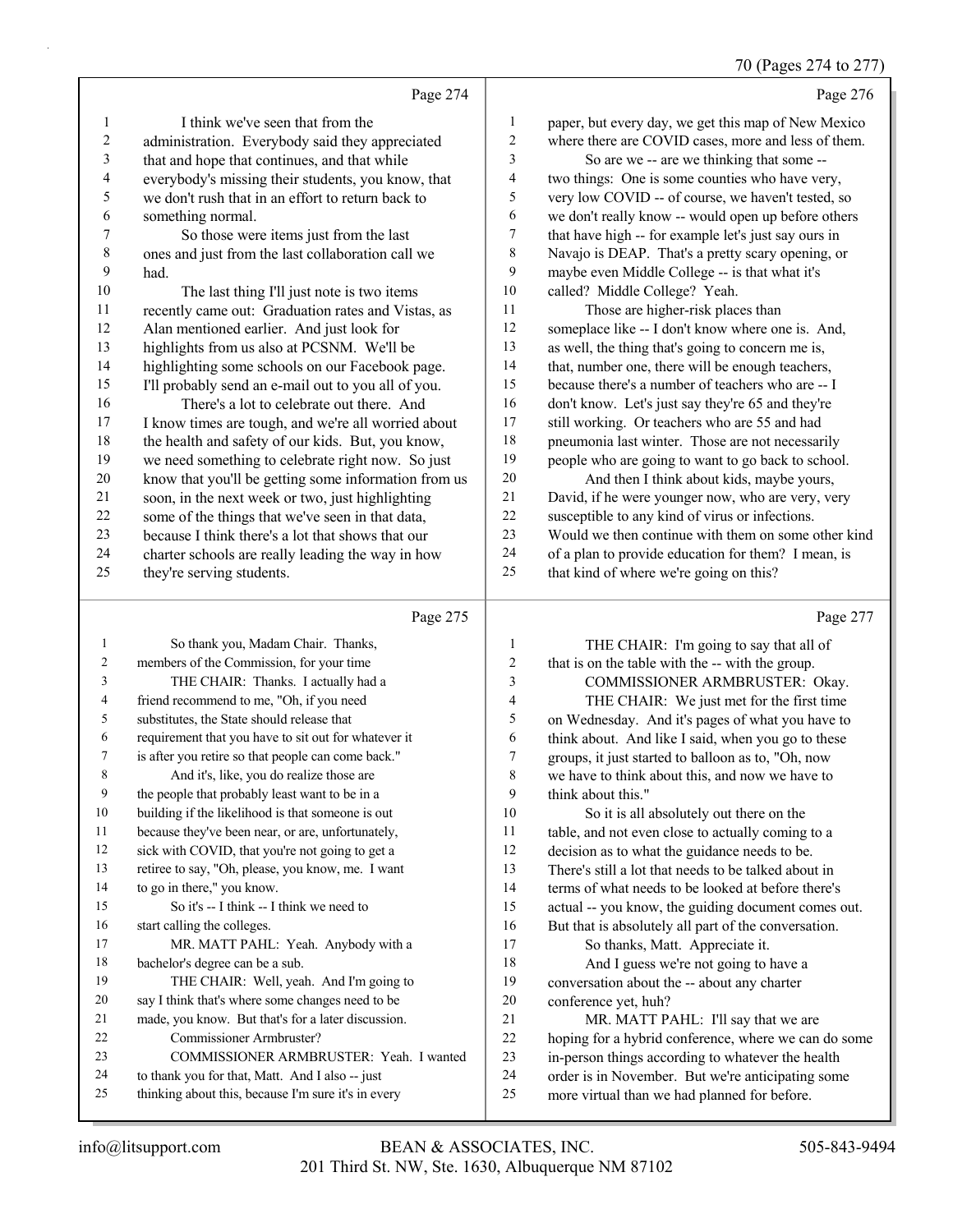## 71 (Pages 278 to 281)

|          |                                                                                                |              | 71 (Pages 278 to 281)                                                                                    |
|----------|------------------------------------------------------------------------------------------------|--------------|----------------------------------------------------------------------------------------------------------|
|          | Page 278                                                                                       |              | Page 280                                                                                                 |
| 1        | THE CHAIR: Because I was reminded on my                                                        | 1            | THE CHAIR: Okay, thanks.                                                                                 |
| 2        | calendar, I think we're actually missing the law                                               | 2            | Commissioner Armbruster?                                                                                 |
| 3        | conference yesterday and today. And that was -- I                                              | 3            | COMMISSIONER ARMBRUSTER: I'm glad that                                                                   |
| 4        | always enjoyed that. I got so much out of the law                                              | 4            | we're all here and not sick. So hoping to stay that                                                      |
| 5        | conferences.                                                                                   | 5            | way.                                                                                                     |
| 6        | And it's unfortunate that they didn't                                                          | 6            | THE CHAIR: Commissioner Robbins?                                                                         |
| 7        | even -- I guess entertain the thought, like they did                                           | 7            | <b>COMMISSIONER ROBBINS: I want to thank</b>                                                             |
| 8        | with the school budget, of having some of it virtual                                           | 8            | Woody -- Elwood -- yesterday, for giving us the                                                          |
| 9        | to offer some guidance. Because I think there's a                                              | 9            | preview of DocuSign and things. It was enlightening                                                      |
| 10       | lot that could be talked about and communicated out                                            | 10           | to realize that they have four levels of approval                                                        |
| 11       | to schools in light of all of this.                                                            | 11           | within PED, which as a former CFO, I think that's                                                        |
| 12       | Glenna?                                                                                        | $12\,$       | excessive, because you're not putting very much                                                          |
| 13       | COMMISSIONER VOIGT: Yeah. I was just                                                           | 13           | faith in Beverly that she did it right and correctly                                                     |
| 14       | going to tell Matt, you know, the golf courses are                                             | 14           | in submitting everything.                                                                                |
| 15       | open.                                                                                          | 15           | I think that's one of the roadblocks in                                                                  |
| 16       | THE CHAIR: You could all congregate on a                                                       | 16           | getting our per diems approved is they have four                                                         |
| 17       | different hole.                                                                                | 17           | levels of approval within PED. And then it goes to                                                       |
| 18       | MR. MATT PAHL: Point well-taken,                                                               | 18           | DFA, and they have three more levels of approval                                                         |
| 19       | Commissioner Voigt.                                                                            | 19           | over there.                                                                                              |
| 20       | COMMISSIONER VOIGT: Just throwing that                                                         | $20\,$       | You know, one of the things that I worked                                                                |
| 21       | out there.                                                                                     | 21           | on in my almost eight years in State government that                                                     |
| 22       | THE CHAIR: So if no one else has anything                                                      | $22\,$       | ended a year and a half ago was to get rid of the                                                        |
| 23       | for Matt, thanks, and, truly, thanks for hanging in                                            | 23<br>24     | bureaucracy, to cut down on the levels on how long                                                       |
| 24<br>25 | there with us.                                                                                 | 25           | it takes to get approvals.<br>One of the things that we're seeing with                                   |
|          | MR. MATT PAHL: Lots of excitement today.                                                       |              |                                                                                                          |
|          | Page 279                                                                                       |              | Page 281                                                                                                 |
| 1        | THE CHAIR: It was. It was. So stay                                                             | 1            | people who are trying to collect unemployment,                                                           |
| 2        | safe. It's good to see you.                                                                    | 2            | sometimes it's taking three, four, five weeks before                                                     |
| 3        | MR. MATT PAHL: And you. Thanks.                                                                | 3            | they get through the bureaucracy. And as public                                                          |
| 4        | THE CHAIR: Thanks. I'm assuming that                                                           | 4            | servants, we should be looking at ways to cut down                                                       |
| 5        | there's no one here from the School Boards. So I'll                                            | 5            | the bureaucracy.                                                                                         |
| 6        | just move on.                                                                                  | 6            | I think we've done a very good job with                                                                  |
| 7        | We're going to do PEC Comments, because we                                                     | 7            | that with the applications and renewals and things                                                       |
| 8        | do have an Executive Session that we do have to get                                            | 8            | trying to look at how to streamline, do things to                                                        |
| 9        | to.                                                                                            | 9            | expedite renewals for schools that are doing very                                                        |
| 10       | So we're going to quickly run through and                                                      | 10           | well, to not require the extensive amount of                                                             |
| 11       | do PEC Comments so that the only thing we'll need to                                           | 11           | documentation when we know that they're doing well                                                       |
| 12       | come back is to adjourn.                                                                       | 12           | and they've demonstrated that.                                                                           |
| 13       | So Commissioner Davis?                                                                         | 13           | You know, I'll give a very quick report.                                                                 |
| 14       | COMMISSIONER DAVIS: Hi.                                                                        | 14<br>15     | PSCOC, they are looking at cuts in funding for                                                           |
| 15       | THE CHAIR: Hi.                                                                                 | 16           | capital. Some of the schools have withdrawn some of<br>their requests simply because of what's happening |
|          | COMMISSIONER DAVIS: It's been a very long                                                      | 17           | with COVID and things like that. They're not ready                                                       |
| 16       |                                                                                                |              |                                                                                                          |
| 17       | day. And I'm so much looking forward to figuring                                               |              |                                                                                                          |
| 18       | out how to do the electronic signature tomorrow.                                               | 18           | to move forward with some of their projects. That                                                        |
| 19       | That's all I have to say.                                                                      | 19           | will help.                                                                                               |
| 20       | THE CHAIR: Thanks.                                                                             | 20           | What we're probably going to see is a                                                                    |
| 21       | Commissioner Voigt?                                                                            | 21           | reduction over a couple of years of \$200 or                                                             |
| 22<br>23 | COMMISSIONER VOIGT: I just want to give a<br>big shout-out to the 2020 graduates, wishing them | $22\,$<br>23 | \$300 million less of public school money being<br>available for capital projects. And that's just       |

between \$150 and \$250 million a year.

25 Woohoo!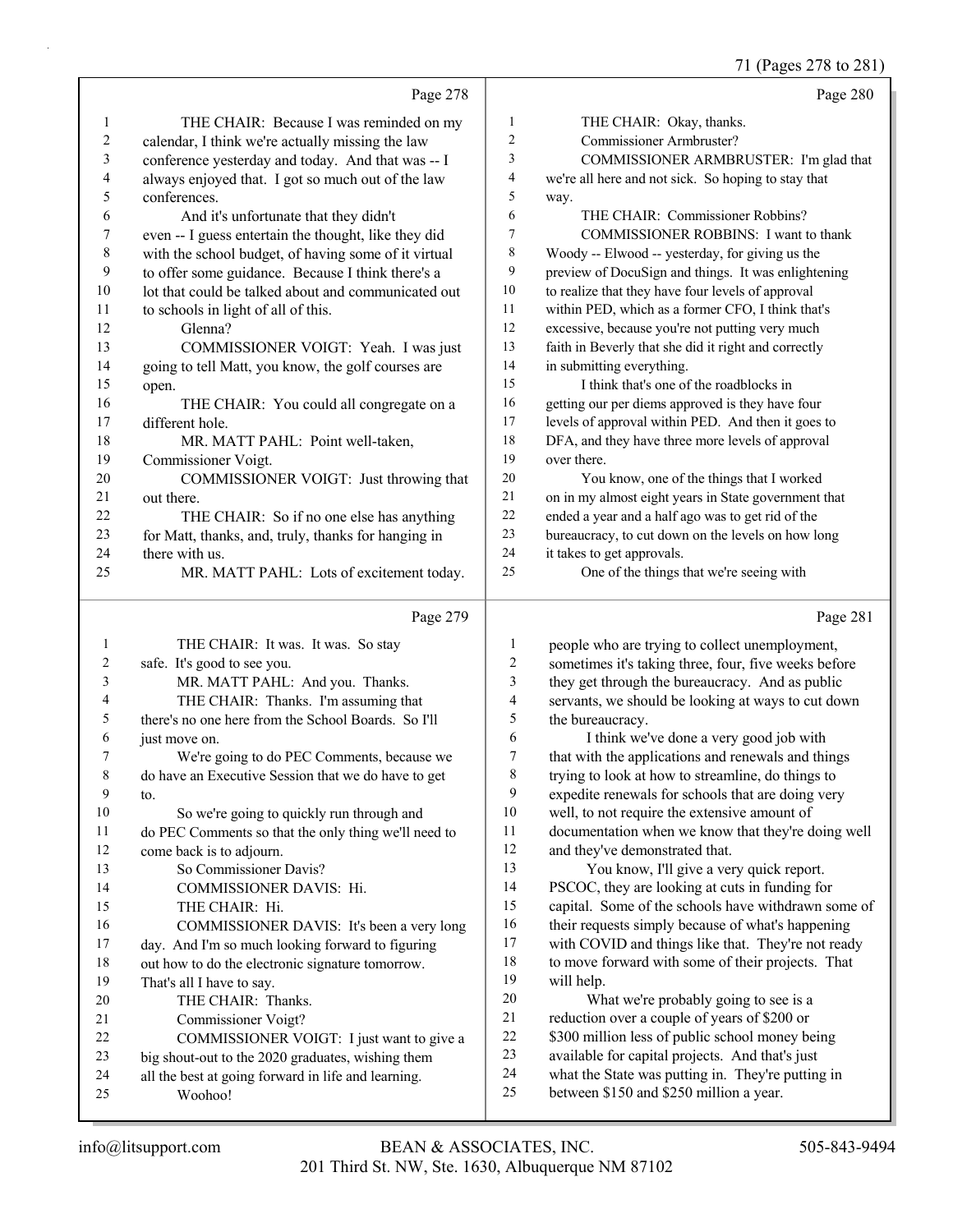72 (Pages 282 to 285)

|    |                                                      |                | 72 (Pages 282 to 285)                               |
|----|------------------------------------------------------|----------------|-----------------------------------------------------|
|    | Page 282                                             |                | Page 284                                            |
| 1  | That's going to impact not only the                  | $\mathbf{1}$   | was Glenna's birthday.                              |
| 2  | district schools -- to a large extent that money     | $\overline{c}$ | So happy birthday.                                  |
| 3  | goes there -- but also charter schools and what's    | 3              | And then the other thing I just want to             |
| 4  | going to happen with charters.                       | $\overline{4}$ | say is man, I sure like Beverly's backdrop. I think |
| 5  | So I think we need to kind of stay aware             | 5              | she wins the award for the most creative backdrop.  |
| 6  | of what is going on there. And these cuts            | 6              | COMMISSIONER RAFTERY: Yeah.                         |
| 7  | sometimes -- and what we saw in the last two         | $\tau$         | THE CHAIR: Thanks. I don't think                    |
| 8  | years -- charters are sometimes looked at as being   | $\,$ 8 $\,$    | Commissioner Crone is actually there.               |
| 9  | stepchildren, and they take a bigger percentage cut  | 9              | Commissioner Caballero?                             |
| 10 | of their funding than maybe the district schools.    | 10             | COMMISSIONER CABALLERO: Thank you. And              |
| 11 | We need to be champions for our charter schools.     | 11             | thank you, Commissioner Robbins, for pointing out   |
| 12 | THE CHAIR: Thank you. And interesting                | 12             | all that. Now I know why it takes forever to get    |
| 13 | that through that DocuSign, that we can actually     | 13             | reimbursed. Now I can see and track it. I won't be  |
| 14 | track whose desk it's sitting on. So that's an       | 14             | satisfied, but I'll have the answers and won't have |
| 15 | interesting piece.                                   | 15             | to call Beverly.                                    |
| 16 | Commissioner Raftery?                                | 16             | "Where is it? Where is it? What's                   |
| 17 | COMMISSIONER ROBBINS: I'm sorry.                     | 17             | happening?"                                         |
| 18 | THE CHAIR: Oh, I'm sorry.                            | $18\,$         | But, yeah, it's too much bureaucracy. And           |
| 19 | COMMISSIONER ROBBINS: I was just going to            | 19             | I thought that the new head of PED would be --      |
| 20 | say, through that, you can -- you can go into the    | 20             | changes. But it got more cumbersome, I think.       |
| 21 | mail book -- if you're signed in, you can go into    | 21             | But, anyway, I'm just trying to anticipate          |
| 22 | the address book, and you can send those individuals | 22             | what changes are coming. And I know that we are on  |
| 23 | an e-mail saying, "Hey, would you maybe push this    | 23             | track, staying ahead of the game. And I want to     |
| 24 | along a little bit," now that you know where it's    | 24             | shout out to everyone, our Chair -- and I think we  |
| 25 | sitting. Thank you.                                  | 25             | have the best staff in Charter School Division in   |
|    | Page 283                                             |                | Page 285                                            |
| 1  | THE CHAIR: Thanks.                                   | 1              | the nation.                                         |
| 2  | Commissioner Raftery?                                | $\overline{c}$ | I don't know of anybody -- but I'm very             |
| 3  | COMMISSIONER RAFTERY: Yeah. I want to                | 3              | satisfied with the existing staff. I know they're   |
| 4  | give a shout-out to Karen. Thank you, Karen. I       | 4              | short a little. And our attorneys, I think that we  |
| 5  | just don't know how you do all this. Thank you.      | 5              | are on track to do a lot of things in the most      |
| 6  | And another thing I want to say is happy             | 6              | unlikely and unpredictable future. And I'm looking  |
| 7  | birthday to Glenna Voigt.                            | 7              | forward, if elected, to look for you. Thank you.    |
| 8  | THE CHAIR: Oh.                                       | 8              | THE CHAIR: Thank you. Commissioner Ruiz?            |
| 9  | COMMISSIONER ROBBINS: We should sing                 | 9              | COMMISSIONER RUIZ: Happy birthday,                  |
| 10 | Happy Birthday.                                      | 10             | Glenna. I hope you had a wonderful birthday and you |
| 11 | THE CHAIR: You don't want me singing                 | 11             | have a wonderful evening.                           |

12 And the other thing I want to say is this 13 is probably one of the hardest years I've ever had 14 in education. And I'm so thankful for educators -- 15 and I am sorry. I am emotional. 16 This is the first year since 1993 that I

 have not got to say goodbye to my students. And 18 that has been the hardest thing to deal with. And, I'm sorry. I usually don't get emotional. But it's been a really -- really hard do. And I'm just -- really hard couple of weeks.

22 And I just -- you know, know that we've

23 all had some really challenging times through this.

- 24 And I know the PED, Alan, Beverly, Karen, I know you
- 25 all have your own things that you're dealing when.

12 Happy Birthday.

16 worse than that.

17 THE CHAIR: I know.

22 Can you hear me?

21 that it was Glenna's birthday today.

13 MS. KAREN WOERNER: We need a big 14 "Hurrah," because did you hear how the Pledge 15 sounds? I'm sure singing Happy Birthday would be

18 COMMISSIONER ROBBINS: Happy birthday. 19 COMMISSIONER CHAVEZ: Commissioner Raftery

23 COMMISSIONER RAFTERY: What did you say? 24 COMMISSIONER CHAVEZ: You beat me to the 25 punch. Because I saw on my Facebook feed that it

20 beat me to the punch. I saw on my Facebook feed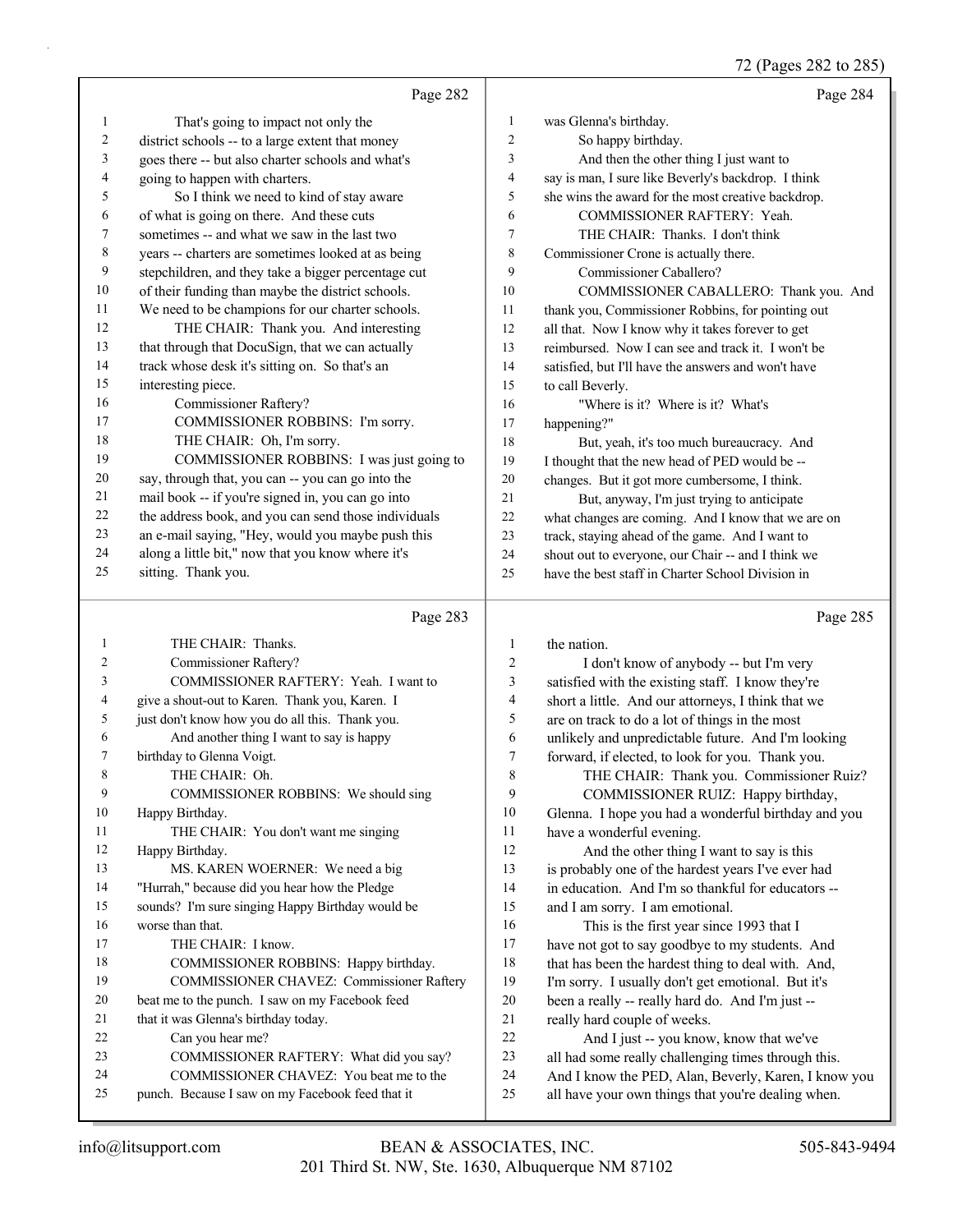## 73 (Pages 286 to 289)

|                          |                                                      |                | $13$ (Pages 200 to 209)                             |
|--------------------------|------------------------------------------------------|----------------|-----------------------------------------------------|
|                          | Page 286                                             |                | Page 288                                            |
| 1                        | I know the Commission, we've had things              | 1              | working on those ISTEs, and we'll get them out to   |
| $\overline{c}$           | that we're dealing with. And I'm going to tell you.  | $\overline{c}$ | you as soon as possible. And as we become           |
| 3                        | The fact that we can get through this proves how     | 3              | proficient at getting them done, there should be a  |
| $\overline{\mathcal{A}}$ | resilient we are. And, you know, just pray for our   | 4              | very quick turnaround.                              |
| 5                        | kids. That's all I got to say.                       | 5              | And people have been signing the DocuSign           |
| 6                        | THE CHAIR: Okay. Thanks. Bev, just one               | 6              | a lot faster than the actual pieces of paper.       |
| $\boldsymbol{7}$         | question now that we've circled around               | 7              | THE CHAIR: Right. Because it doesn't                |
| $\,$ 8 $\,$              | reimbursements a bit. That April 7th reimbursement,  | 8              | require going to the mailbox, period.               |
| 9                        | is that traveling, or has it -- is it -- has it      | 9              | MS. BEVERLY FRIEDMAN: Right. And I think            |
| 10                       | died?                                                | 10             | that most of the Commissioners have sent in their   |
| 11                       | MS. BEVERLY FRIEDMAN: I have not received            | 11             | April 7th claim form. And once we have most of that |
| 12                       | any final okay or approval on it.                    | 12             | information in, as soon as that's approved, you'll  |
| 13                       | COMMISSIONER VOIGT: I heard that it was              | 13             | be seeing that come through also. But I need that   |
| 14                       | killed, that April 7th. That was the training for    | 14             | approval from PED.                                  |
| 15                       | the [inaudible] training.                            | 15             | THE CHAIR: For the April 7th.                       |
| 16                       | THE CHAIR: Just so the Commissioners were            | 16             | MS. BEVERLY FRIEDMAN: April 7th.                    |
| 17                       | aware of those, the Commissioners that did put in    | 17             | Correct.                                            |
| 18                       | for the reimbursement, Ami called DFA and had a      | 18             | THE CHAIR: All right. Thanks.                       |
| 19                       | conversation with DFA. And as a result of that       | 19             | MS. BEVERLY FRIEDMAN: Thank you.                    |
| 20                       | conversation, I then forwarded a request to PED to   | 20             | THE CHAIR: All right. So --                         |
| 21                       | move it along, and I cited the rationale by DFA as   | 21             | MS. BEVERLY FRIEDMAN: May I say one more            |
| 22                       | to why it should be paid.                            | $22\,$         | thing?                                              |
| 23                       | And that's the last I've heard of it. So             | 23             | THE CHAIR: Sure. Sure.                              |
| 24                       | I just wanted to double-check to see, because I      | 24             | MS. BEVERLY CRUZ: Someone mentioned about           |
| 25                       | never even got an acknowledgment.                    | 25             | the claim forms. And what I'm suggesting is that    |
|                          | Page 287                                             |                | Page 289                                            |
| 1                        | COMMISSIONER VOIGT: I got an e-mail                  | $\mathbf{1}$   | I'm going to talk to Woody on Tuesday also, to see  |
| $\overline{c}$           | saying -- from Beverly -- saying that it was not     | $\overline{c}$ | if we can get that template for the claim form      |
| 3                        | going to be reimbursed.                              | 3              | completed. And as rapidly as we can get that        |
| 4                        | THE CHAIR: My e-mail went out after we               | 4              | completed, I'll send those out to you so you have   |
| 5                        | found out what the "No" was. So then I contacted     | 5              | your own template for the claim form, and you can   |
| 6                        | Ami, and she then contacted DFA. So then I           | 6              | DocuSign that instead of, you know, signing it and  |
| 7                        | forwarded the e-mail. But I didn't even get a        | 7              | sending it to me.                                   |
| 8                        | response to the e-mail, period.                      | 8              | THE CHAIR: Okay. All right. Thanks.                 |
| 9                        | MS. BEVERLY FRIEDMAN: My latest                      | 9              | Appreciate it.                                      |
| $10\,$                   | conversation with them has been that they have a     | 10             | Okay. So I move that the Public Education           |
| 11                       | meeting with DFA -- "they," being the financial      | 11             | Commission enter into --                            |
| 12                       | people, have had a meeting with DFA, and that they   | 12             | COMMISSIONER ARMBRUSTER: Karen has                  |
| 13                       | would let me know if it was approved.                | 13             | something to say, Madam Chair. She had her hand up. |
| 14                       | I've been waiting for that approval, and             | 14             | THE CHAIR: I'm sorry.                               |
| 15                       | I'll follow up with it on Tuesday when we get back   | 15             | MS. KAREN WOERNER: Don't worry. Thank               |
| 16                       | in the office.                                       | 16             | you, Commissioner Armbruster. I just wanted to      |
| 17                       | THE CHAIR: Thanks. Because that should               | 17             | comment a little bit on Bev -- tapping onto Bev's   |
| $18\,$                   | be one of those little pieces of paper we should be  | 18             | comment about the template. Debbie has been working |
| 19                       | able to track.                                       | 19             | on those also. As you know, Debbie processes the    |
| 20                       | MS. BEVERLY FRIEDMAN: Well, true. Let me             | $20\,$         | travel forms for you.                               |
| 21                       | just say that David's -- Commissioner Robbins' ISTE  | $21\,$         | The templates will allow you to complete            |
| 22                       | and everything was approved, and it's in procurement | 22             | the form, not just sign the form in DocuSign. So    |

that's going to be very useful.

24 And also, I just wanted a procedural, how

we're going to handle this exiting of this meeting

very rapidly.

today because of the whole system. And so it works

25 And so I hope that Debbie Dolbow is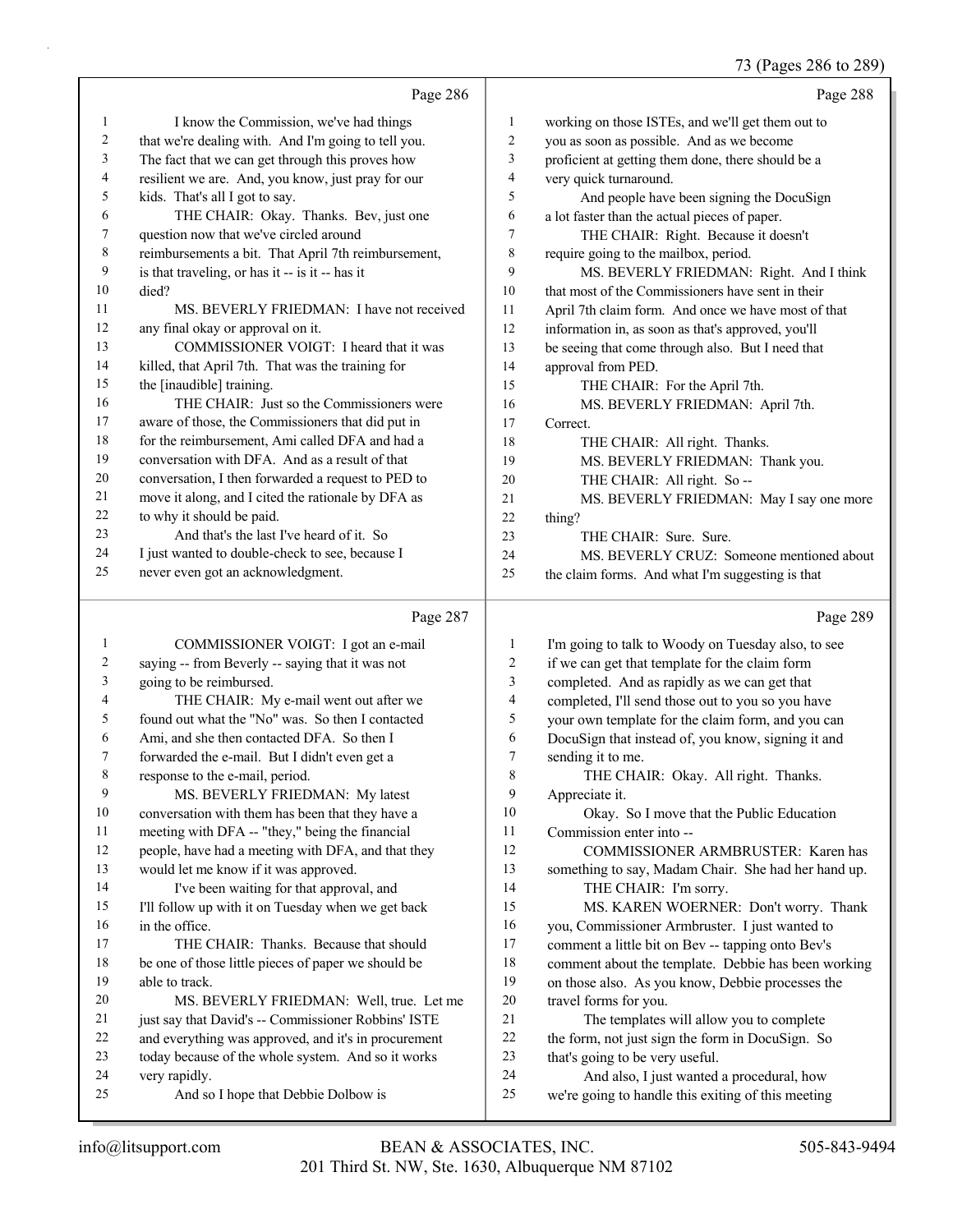74 (Pages 290 to 293)

|                | Page 290                                                         |                | Page 292                                                                      |
|----------------|------------------------------------------------------------------|----------------|-------------------------------------------------------------------------------|
| 1              | and going into the closed session before you take a              | $\mathbf{1}$   | Commissioner Gipson?                                                          |
| $\overline{c}$ | vote so that I don't lose somebody.                              | $\overline{2}$ | THE CHAIR: Yes.                                                               |
| 3              | So the intention is that I will -- if I                          | 3              | COMMISSIONER ARMBRUSTER: Commissioner                                         |
| 4              | understand correctly, we will leave this meeting,                | $\overline{4}$ | Ruiz?                                                                         |
| 5              | and, Bev and Alan, if you can stay there till I get              | 5              | COMMISSIONER RUIZ: Yes.                                                       |
| 6              | back, at least, I will go start the other meeting                | 6              | <b>COMMISSIONER ARMBRUSTER: Commissioner</b>                                  |
| 7              | that you-all have the link to for Closed Session,                | $\overline{7}$ | Caballero?                                                                    |
| 8              | turn it over to Chairwoman Gipson and exit and come              | 8              | COMMISSIONER CABALLERO: Yes.                                                  |
| 9              | back to this meeting.                                            | 9              | COMMISSIONER ARMBRUSTER: Commissioner                                         |
| 10             | And then when you are done, you will come                        | 10             | Chavez?                                                                       |
| 11             | back to this meeting.                                            | 11             | COMMISSIONER CHAVEZ: Yes.                                                     |
| 12             | Are there any questions before we go on?                         | 12             | COMMISSIONER ARMBRUSTER: Commissioner                                         |
| 13             | (No response.)                                                   | 13             | Robbins?                                                                      |
| 14             | MS. KAREN WOERNER: Okay. Thank you. I                            | 14             | <b>COMMISSIONER ROBBINS: Yes.</b>                                             |
| 15             | just get nervous about running the show on this                  | 15             | COMMISSIONER ARMBRUSTER: Commissioner                                         |
| 16             | technology piece; so                                             | 16             | Davis?                                                                        |
| 17             | THE CHAIR: Okay. Thank you.                                      | 17             | <b>COMMISSIONER DAVIS: Yes.</b>                                               |
| 18             | So I move that the Public Education                              | 18             | COMMISSIONER ARMBRUSTER: Commissioner                                         |
| 19             | Commission enter into a Closed Session, pursuant to              | 19             | Armbruster votes "Yes."                                                       |
| $20\,$         | NMSA Section $10-15-1(H)(7)$ . The subject to be                 | 20             | Commissioner Voigt, the birthday girl?                                        |
| $21\,$         | discussed is attorney-client privileged issues                   | 21             | COMMISSIONER VOIGT: Yes.                                                      |
| 22             | pertaining to threatened or pending litigation in                | 22             | COMMISSIONER ARMBRUSTER: That would be                                        |
| 23             | which the public body is or may become a                         | 23             | ten-to-zero. The motion passes to go into session.                            |
| 24             | participant; specifically, Explore Academy                       | 24             | THE CHAIR: Okay. So we're going to leave                                      |
| 25             | Las Cruces, Rio Rancho School District vs. PED and               | 25             | this meeting. You have the link for the Closed                                |
|                |                                                                  |                |                                                                               |
|                |                                                                  |                |                                                                               |
|                | Page 291                                                         |                | Page 293                                                                      |
| 1              | PEC; PED Memorandum of Understanding, and Notice of              | $\mathbf{1}$   | Session, so we'll see you in a minute or so.                                  |
| 2              | Proposed Rule-Making 6.80.5.                                     | $\overline{c}$ | COMMISSIONER ARMBRUSTER: Hopefully.                                           |
| 3              | COMMISSIONER VOIGT: I'll second.                                 | 3              | (Closed Session conducted off the record.)                                    |
| 4              | THE CHAIR: There is a motion by                                  | $\overline{4}$ | THE CHAIR: Well, there's a quorum here;                                       |
| 5              | Commissioner Gipson, a second by Commissioner Voigt.             | 5              | so -- looks like Alan changed.                                                |
| 6              | Roll, please?                                                    | 6              | COMMISSIONER VOIGT: I make a motion that                                      |
| 7              | COMMISSIONER ARMBRUSTER: Commissioner                            | $\overline{7}$ | we end Closed Session.                                                        |
| 8              | Raftery?                                                         | 8              | THE CHAIR: I have a script for it.                                            |
| 9              | COMMISSIONER RAFTERY: Yes.                                       | 9              | Sorry.                                                                        |
| 10             | COMMISSIONER ARMBRUSTER: That's a "yes,"                         | 10             | COMMISSIONER CABALLERO: I make a motion                                       |
| 11             | I'm assuming.                                                    | 11             | that the Chair read the script.                                               |
| 12             | Okay. Is Commissioner Crone still here,                          | 12             | THE CHAIR: Okay.                                                              |
| 13             | because I can never hear him?                                    | 13             | So I move that the Public Education                                           |
| 14             | THE CHAIR: He's back. I just saw him.                            | 14             | Commission end Closed Session. The matters                                    |
| 15             | COMMISSIONER ARMBRUSTER: Okay. Did you                           | 15             | discussed in the closed meeting were limited only to                          |
| 16             | say something, Tim, like "Yes"?                                  | 16             | those specified in the motion for closure, and no                             |
| 17             | COMMISSIONER CRONE: (Indicates.)                                 | 17             | vote was taken during the Closed Session.                                     |
| 18             | COMMSSIONER ARM: I can't hear him. Can                           | 18             | COMMISSIONER VOIGT: I'll second.                                              |
| 19             | someone hear him?                                                | 19             | THE CHAIR: There's a motion by                                                |
| 20             | THE CHAIR: No. But I think what --                               | 20             | Commissioner Gipson, a second by Commissioner Voigt.                          |
| 21             | Cindy's $-$                                                      | 21             | COMMISSIONER ROBBINS: Karyl Ann is not                                        |
| 22             | COMMISSIONER CRONE: Can you hear me now?                         | $22\,$         | on.                                                                           |
| 23             | I voted "Yes."                                                   | 23             | THE CHAIR: Oh, she's not.                                                     |
| 24<br>25       | COMMISSIONER ARMBRUSTER: I'm sorry. I<br>just can't hear at all. | 24<br>25       | COMMISSIONER ROBBINS: Our Secretary.<br>COMMISSIONER VOIGT: Can Trish do roll |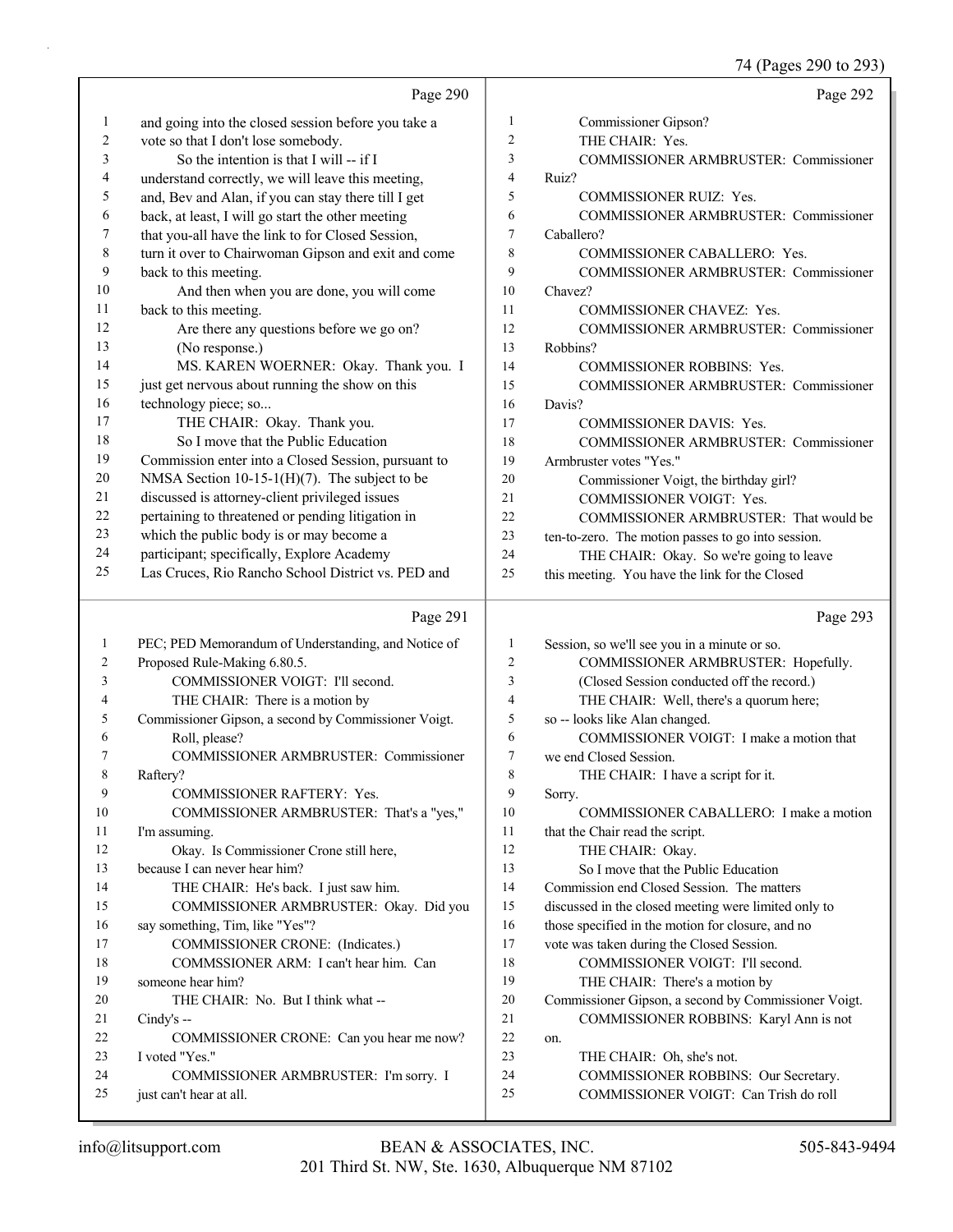75 (Pages 294 to 297)

|                | Page 294                                                                  |                | Page 296                                                                                               |
|----------------|---------------------------------------------------------------------------|----------------|--------------------------------------------------------------------------------------------------------|
| 1              | call?                                                                     | 1              | BEFORE THE PUBLIC EDUCATION COMMISSION                                                                 |
| $\overline{c}$ | THE CHAIR: I mean, I can do roll call. I                                  | $\mathfrak{2}$ | <b>STATE OF NEW MEXICO</b>                                                                             |
| 3              | can see who's here.                                                       | 3              |                                                                                                        |
| 4              | So let's do this.                                                         | $\overline{4}$ |                                                                                                        |
| 5              | <b>Commissioner Ruiz?</b>                                                 | 5              |                                                                                                        |
| 6              | <b>COMMISSIONER RUIZ: Yes.</b>                                            | 6              |                                                                                                        |
| 7              | THE CHAIR: Commissioner Davis?                                            | $\tau$         | REPORTER'S CERTIFICATE                                                                                 |
| 8              | COMMISSIONER DAVIS: Yes.                                                  | 8              | I, Cynthia C. Chapman, RMR, CCR #219, Certified                                                        |
| 9              | THE CHAIR: Commissioner Voigt?                                            | 9              | Court Reporter in the State of New Mexico, do hereby                                                   |
| 10             | COMMISSIONER VOIGT: Yes.                                                  | 10             | certify that the foregoing pages constitute a true                                                     |
| 11             | THE CHAIR: Commissioner Caballero?                                        | 11<br>12       | transcript of virtual proceedings had before the said                                                  |
| 12             | <b>COMMISSIONER CABALLERO: Yes.</b>                                       | 13             | NEW MEXICO PUBLIC EDUCATION COMMISSION, held in the<br>State of New Mexico, County of Santa Fe, in the |
| 13             | THE CHAIR: Commissioner Robbins?                                          | 14             | matter therein stated.                                                                                 |
| 14             | <b>COMMISSIONER ROBBINS: Yes.</b>                                         | 15             | In testimony whereof, I have hereunto set my                                                           |
| 15             | THE CHAIR: Commissioner Crone?                                            | 16             | hand on May 30, 2020.                                                                                  |
| 16             | COMMISSIONER CRONE: Yes. Yes.                                             | 17             |                                                                                                        |
| 17             | THE CHAIR: Commissioner Chavez?                                           | 18             |                                                                                                        |
| 18             | COMMISSIONER CHAVEZ: Yes.                                                 | 19             |                                                                                                        |
| 19             | THE CHAIR: Commissioner Gipson votes                                      |                | Cynthia C. Chapman, RMR-CRR, NM CCR #219                                                               |
| 20             | "Yes."                                                                    | 20             | BEAN & ASSOCIATES, INC.                                                                                |
| 21             | And that covers everyone. So the motion                                   |                | 201 Third Street, NW, Suite 1630                                                                       |
| 22             | passes one, two, three, four, five, six, seven,                           | 21             | Albuquerque, New Mexico 87102                                                                          |
| 23             | eight. Eight-zero.                                                        | 22             |                                                                                                        |
| 24             | Okay. So now I will entertain a motion to                                 | 23<br>24       |                                                                                                        |
| 25             | adjourn.                                                                  | 25             | Job No.: 3817N (CC)                                                                                    |
|                |                                                                           |                |                                                                                                        |
|                |                                                                           |                |                                                                                                        |
|                | Page 295                                                                  |                | Page 297                                                                                               |
| 1              |                                                                           | $\mathbf{1}$   | <b>RECEIPT</b>                                                                                         |
| 2              | COMMISSIONER VOIGT: A motion to adjourn.<br>COMMISSIONER ROBBINS: Second. | $\overline{c}$ | JOB NUMBER: 3817N CC Date: May 22, 2020                                                                |
| 3              | THE CHAIR: All in favor?                                                  | 3              | PROCEEDINGS: VIRTUAL OPEN PUBLIC MEETING                                                               |
| 4              | (Commissioners so indicate.)                                              | $\overline{4}$ | CASE CAPTION: In re: Public Meeting of the Public                                                      |
| 5              | THE CHAIR: The meeting is closed.                                         | 5              | <b>Education Commission</b>                                                                            |
| 6              | Thanks, everyone.                                                         | 6              | **************************                                                                             |
| 7              | (Proceedings in recess at 5:33 p.m.)                                      | 7              | ATTORNEY: MS. BEVERLY FRIEDMAN - PED                                                                   |
| Q              |                                                                           | 8              | DOCUMENT: Transcript / Exhibits / Disks / Other                                                        |
| 9              |                                                                           | 9              | DATE DELIVERED: DEL'D BY:                                                                              |
| 10             |                                                                           | 10             | REC'D BY: TIME:                                                                                        |
| 11             |                                                                           | 11             | **************************                                                                             |
| 12             |                                                                           | 12             | ATTORNEY:                                                                                              |
| 13             |                                                                           | 13             | DOCUMENT: Transcript / Exhibits / Disks / Other                                                        |
| 14             |                                                                           | 14             |                                                                                                        |
| 15             |                                                                           | 15             | REC'D BY: TIME:                                                                                        |
| 16             |                                                                           | 16             | **************************                                                                             |
| 17             |                                                                           | 17             | ATTORNEY:                                                                                              |
| 18             |                                                                           | 18             | DOCUMENT: Transcript / Exhibits / Disks / Other                                                        |
| 19             |                                                                           | 19             | DATE DELIVERED: _____________________DEL'D BY: __________________________________                      |
| 20             |                                                                           | 20             |                                                                                                        |
| 21             |                                                                           | 21             | ***************************                                                                            |
| 22             |                                                                           | 22             | ATTORNEY:                                                                                              |
| 23             |                                                                           | 23             | DOCUMENT: Transcript / Exhibits / Disks / Other                                                        |
| 24             |                                                                           | 24             | DATE DELIVERED: DEL'D BY:                                                                              |
| 25             |                                                                           | 25             |                                                                                                        |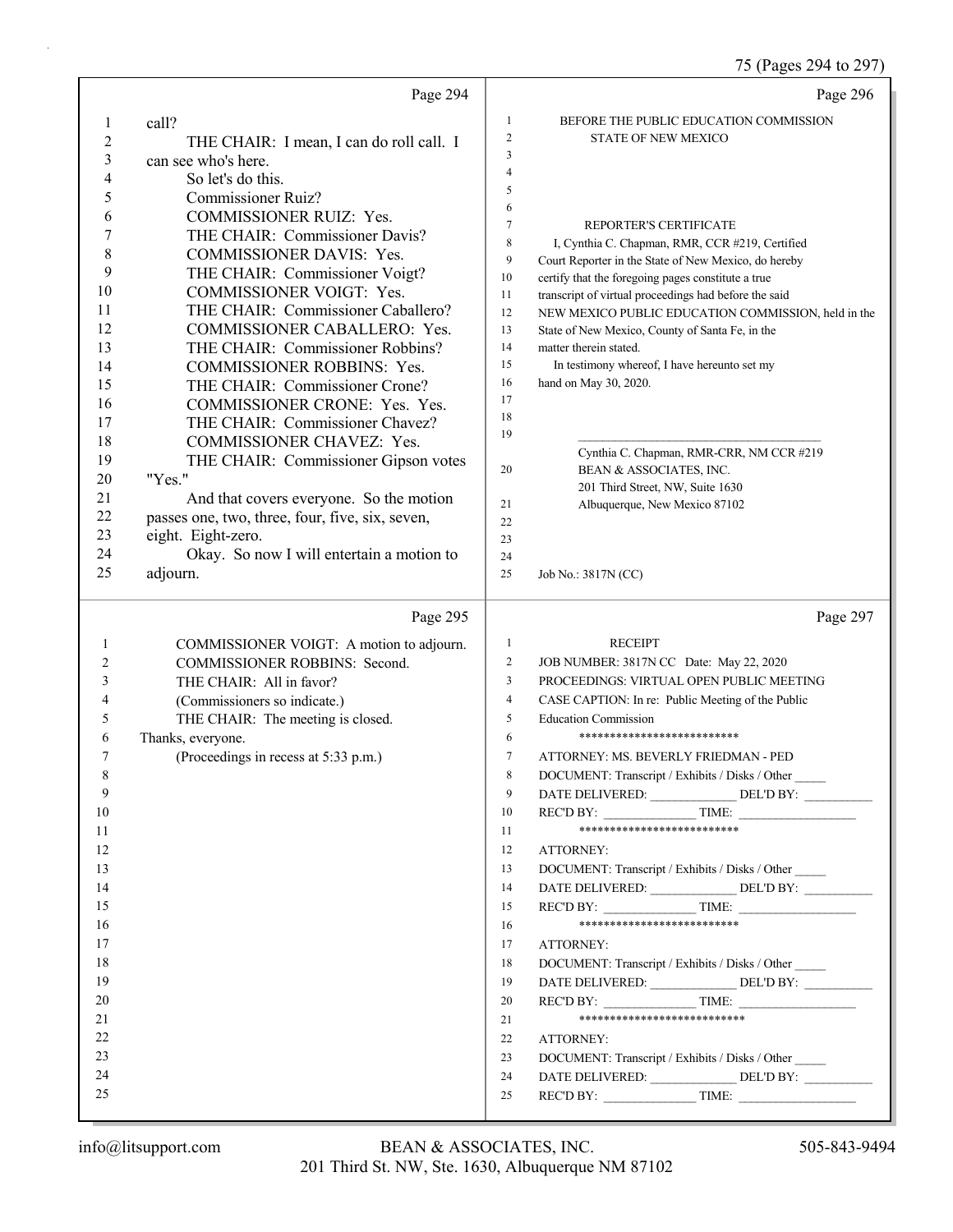$\mathbf{A}$  $a.m 1:11 5:11 12:14 89:9.9$ 149:10 ability 101:18 168:6 209:20 210:5 219:18 220:23 244:5 able 8:9 13:19 18:14 22:15.16 23:17 24:17 25:17 26:16,19 27:2,9,10,13,18,19 28:9 32:16 51:14 67:16 75:9 86:12 92:1 93:13 98:12,13 105:10 114:2 119:7 121:14 122:18 125:7 134:3 135:11 136:3 137:3 152:24 162:13 176:2 181:15 183:2 186:18 187:2 199:9 217:24 218:24 223:6 225:8.22 227:15 228:16,20 230:6 233:20 235:8 238:16 259:22 265:22,25  $287:19$ aboveboard 161:7 Abraham 35:25 absence 271:17 absent 73:24 81:21 absolute 30:9 138:18 144:11 absolutely 16:7,18 34:21 94:15 106:12 140:7,14 142:4 143:5 145:22 158:12 161:5 163:4 164:1 200:11 204:20 215:11 218:20 237:11 260:15 277:10  $277:16$ absorb 60:16 76:23 abstain 208:21 209:2 210:12 abstains  $210:11$ abstention 212:21 abutting  $82:17$ abysmal 133:19 academia 224:8 228:9 academic 21:24 29:8 38:4 73:23 133:19 134:25 135:22 136:7,16 166:2 224:4 225:5,6 227:1,12 258:10,19 academically 184:8 261:2 academics 169:2.23 175:9 academies 36:8 academy 3:13 37:21 218:6 228:6  $290:24$ accelerating 135:23 accept 30:4 103:3 106:9 155:18

 $209:17$ acceptable 64:4 accepted 25:5 27:6 30:3,3,23 32:21 226:10 access 52:11 58:2,5 70:13 77:2 77:24 78:11 82:18,20 83:17 84:19 106:21.22 107:6.7.7.8 108:19,21 112:15 123:14 124:7 128:23 142:20 224:25 268:11  $269:13$ accident 54:10 60:21 149:6,9 accidents 71:12 205:12 accommodate 13:20 59:4 78:19 86:12 163:24 167:8 169:6 accommodation 228:23 accommodations 221:1 **account** 48:22 100:24 accountability 37:14 221:19 222:11 223:17 227:14,19 231:6  $272:4$ accountable 223:18 accrued 123:3 accurate 13:11 145:15 achieve 68:19 224:23 achieved 66:25 achievement 3:11 11:9,18 26:15 36:13 46:18 65:8 76:7 152:16 203:8 210:19 227:1 acknowledge 92:19 acknowledged 263:4 acknowledgment 286:25 acquisition 224:10 acreage 177:4 acres 167:6,6 178:25 act 58:9 81:25 120:7 122:17 123:8 124:8 267:11 acting 73:1,17 81:8 113:1 action 3:10,12,14,16,17 74:24 76:5 110:13 111:22 117:1 125:24 165:22 218:4 240:2 241:18 249:16 actions 3:9 82:22 active  $78:10$ activity 76:24 77:4 207:23 actual 104:15 151:8,21 277:15 288:6 adamantly 140:4 148:10 adapt 256:17

add 9:13 10:25 11:12 14:3 43:22 44:5 57:8 58:16 60:25 64:13 94:21 108:12 126:13,21 127:3 142:8 178:7 183:14 217:3 231:11 234:8 240:9 added 13:25 21:1 24:5 26:11 29:1 33:13 34:17 38:24 44:15 45:12.14 48:12 65:11 66:22.23 66:24,25 67:9,15 68:21 69:3 79:21 94:22,25 95:8 adding 14:24,24 23:3,25 45:8 58:24 69:6 94:18 126:10 addition 8:18 16:17 174:3 215:17 231:8 273:20 additional 77:10 124:13 209:5  $260:25$ additions 79:23 **addled** 215:24 address 60:10 69:9 76:20 82:5 115:24 129:16 137:3 138:1 160:17 163:8 177:15 179:13 180:1 188:13 189:22 192:1,3,5 193:25 197:15 201:4,12,13 246:13,14,14 282:22 addressed 70:21 137:24 172:11 172:14 addresses 231:5 adequate 13:6,11 58:18 66:16 67:18,20 71:9 83:20 150:9 adequately 163:25 adhere 225:15 adjacent 34:7 56:11,22 adjourn 3:24 279:12 294:25  $295:1$ adjust 34:22 adjusting 53:20 adjustment 85:15 adjustments 272:5 administered 226:25 administration  $11:13$  12:2 14:3 37:17 38:1 42:4,16 56:20,25 60:18 63:9,11 65:14 221:12,15 234:14 274:2 administration's 64:5 administrative 56:23 **admit** 53:12 adopt 243:2 250:8 251:11,21 252:8, 13, 13 256: 17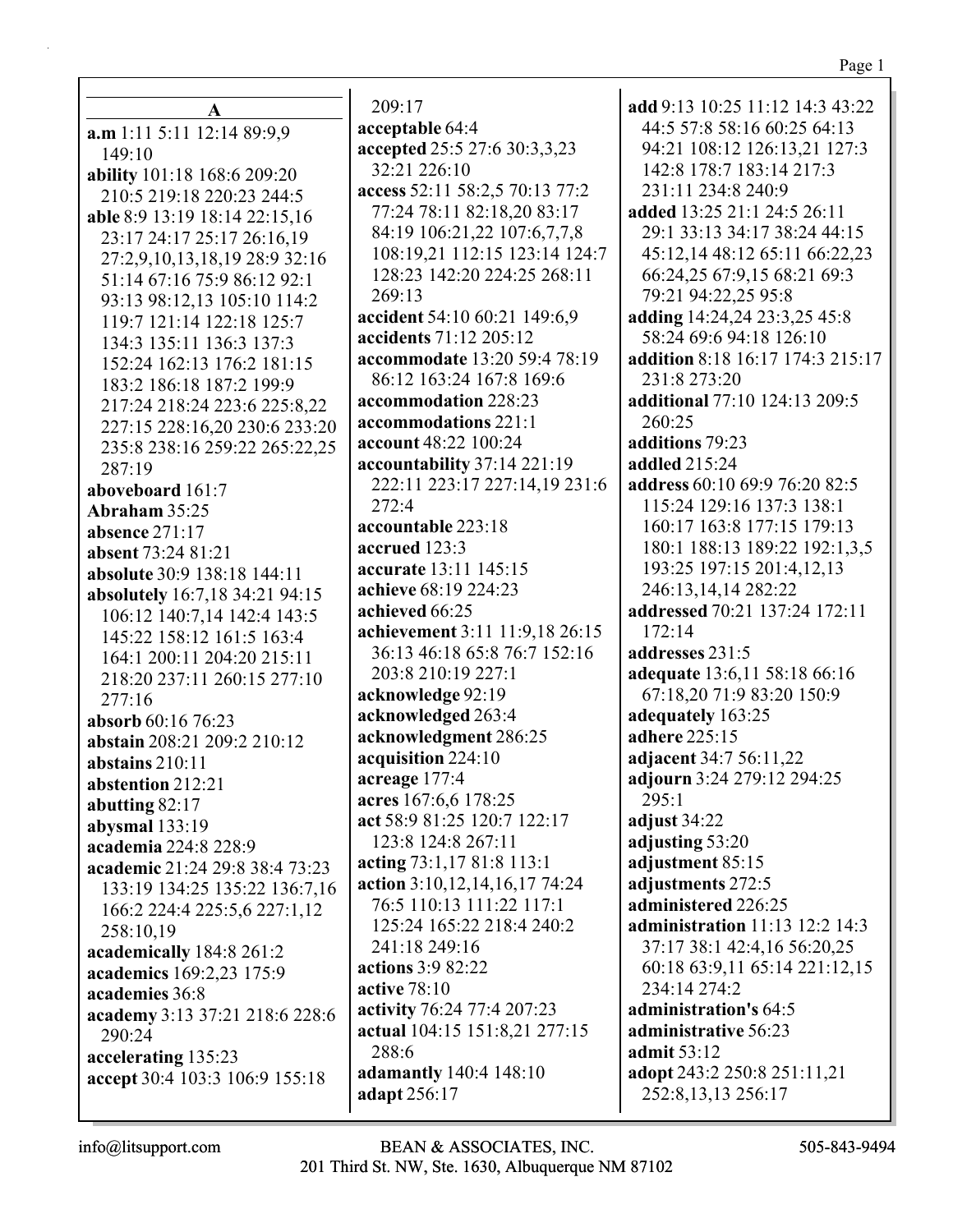**Adriann** 62:25 64:10 176:5 advance 50:25 136:5 269:15 advantage 265:18 adverse 117:8 adversely 109:14 115:22 advertising  $11:14$ advised 133:21 advocacy 176:23 advocate 47:20 269:11 **after-school** 18:24,25 19:23 **afternoon** 80:15 167:20,25 169:1 169:21 217:9 afterthought 172:22 agency 56:13 71:21 agenda 3:5,7 7:9,12 76:6 86:23 87:2,7,14 93:19 94:8 95:23 215:18.20 ago 48:16 104:10 113:10 121:2 137:20 168:2,11 171:22 220:6 235:21 254:20 261:22,22 272:9 280:22 agree 82:24 117:13 146:9 169:23 171:8 172:19 175:7 188:20 210:3.7 agreed 150:9 agreed-upon 83:5 agreeing 82:11 agreement 66:3 101:20 152:16 155:13 229:2 agreements 77:7 agricultural 36:24 ahead 31:13 41:22 115:1 181:7 250:17 272:2 284:23 aim  $13:1768:17$ AIMS 99:15,22,23 105:9 111:6 112:17 113:19 118:4 **AIMS's 99:18** air 37:1 70:14 98:12 228:6 airport 43:15 149:8 Alan 2:9 89:15,19 90:11,14,19,20 91:1, 10, 13, 19 98: 5, 16, 18, 21 100:10 104:20,22 105:1 115:18 120:1,3 122:10,14 123:21 124:23 125:5, 12, 20 222:17 233:19,24 255:15,18 258:15 259:8 260:14 262:4,8 264:6,20 267:10,18 274:12 285:24 290:5 293:5

**Albright 69:20 70:13 Albuquerque** 1:21 3:13 6:18 25:10,15 41:19 61:13 66:7 67:23 72:6 75:24 76:15 80:1 84:25 85:17 86:8 135:3 150:11 150:13 151:4 182:20 191:6 200:6 218:5 238:9 261:17 296:21 Algebra 107:21 all-black  $81:5$ **Allegiance 3:3 7:2,4** alleviate 196:4 alley 13:3 58:4,5 64:2,3 66:3,8,10 66:11,14 69:1,13 70:3,8 140:13 176:7 194:9,10 alleys 59:25 **Allie** 70:15 72:14 allow 8:13 16:9 22:7 44:3 65:3 72:20 75:21 80:23 81:17 116:7 146:14 182:15 209:11 226:24 231:3 289:21 allowable 236:23,24 allowed 43:3 44:2 64:22,25 73:19 116:10 155:19 225:21 237:3 allowing 20:12,15 29:3 allows 78:9 79:8 alludes  $153:11$ alternative 118:18 alternatives 205:13 amazed 186:20 amazing 18:24 19:22 29:16 33:9  $76:14$ **Amazon** 101:14 ambulance 60:6 amend 209:23 **amendment** 3:10,18 125:24 159:1,18 177:17 182:10,11 189:4 194:24 207:19 209:10,18 229:23 230:18 249:17 250:4,9  $252:11$ **American** 224:25 Ami 2:15 137:22 179:9 182:3,5 188:5,11,18 190:1,10,11 191:2 191:8 192:12 209:18 229:12 236:13 237:2,8 249:20 250:13 250:15,17,24 251:6 252:2,7,15 286:18 287:6 **Ami's 240:7** 

**amount** 114:6 137:3 216:7 245:3 271:14 281:10 ample  $125:6$ amplify 258:24 analysis 127:21 207:22 and/or 82:18 95:15 106:3 269:12 **Andrew 58:13 59:7** Angel 48:10,12,18,24 49:1,10  $50:14$ Angela 41:3,4,6,11 44:9 animosity 138:13 Ann 2:4 249:3 293:21 **annex** 12:22 annexation 12:25 anomaly 223:4 answer 31:23 85:22 136:17 160:24 169:16,16 178:6 180:5 184:24,25 188:16 189:11 192:6 203:24 208:20 209:19 237:9 answers 284:14 anti-donation 102:24 103:18 anticipate 271:21 284:21 anticipated 186:21 anticipating 93:11 277:24 antitrust 112:23 **Antonio 142:13** anybody 22:25 23:1 40:14 180:6 200:22 275:17 285:2 **anymore** 90:6 132:14 **anyone's** 193:23 anyway 41:15 103:14 173:17 208:17 239:6 250:2 260:12 284:21 **AP** 118:8 apart 68:16 apartment 165:16 apologize 49:10 76:8 89:21 90:1 97:23 114:22 162:5 251:20 apparent 33:23 apparently 79:1 81:8,24 113:7 appeal  $30:18$ appear 81:19 160:24,25 161:4 **appears** 81:10 96:14 112:13 172:16 appeasing 202:7 **Apple 252:4** application 3:15,16 14:18,19 63:5 71:19 76:12 120:7 121:7

 $info@$ litsupport.com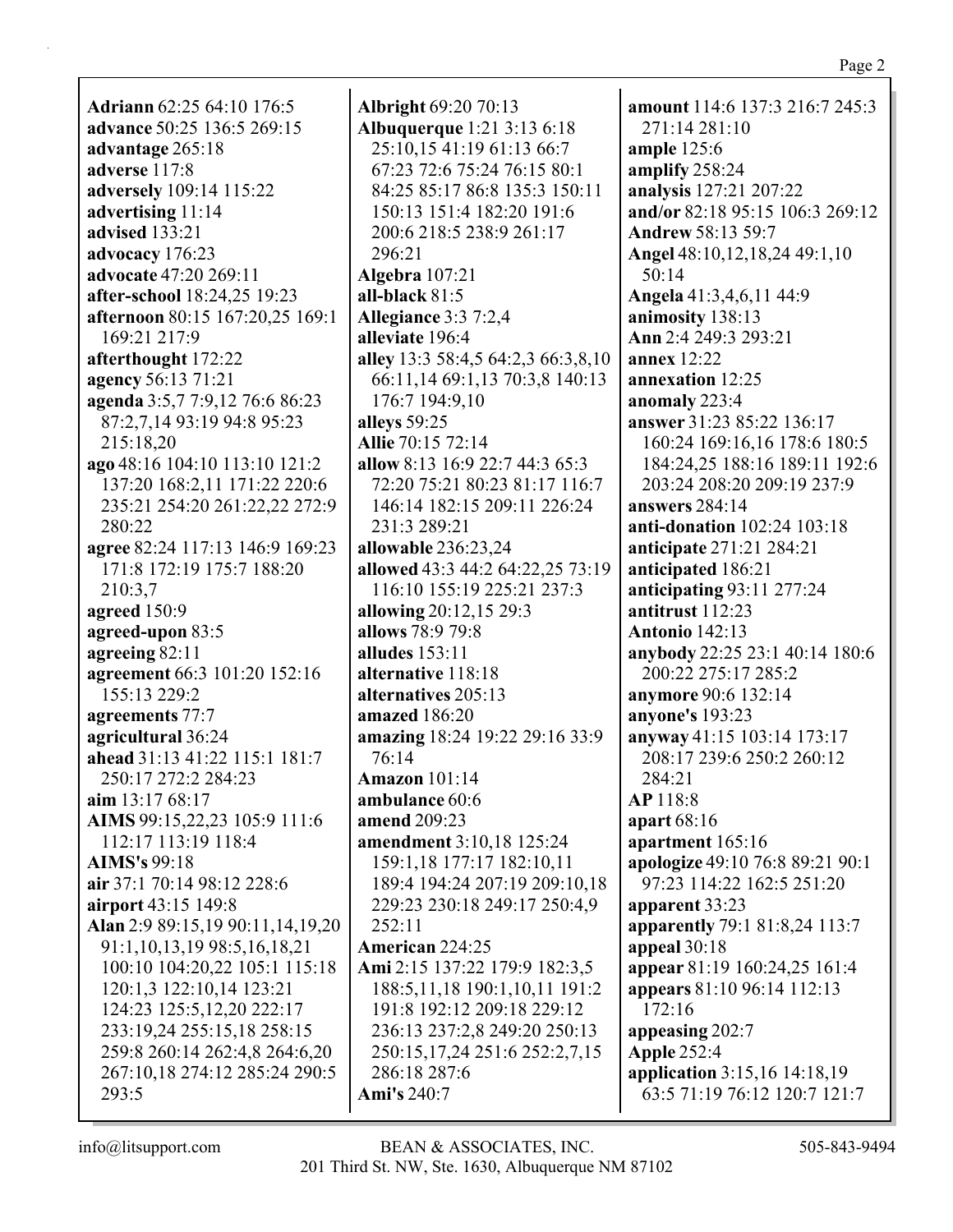| 124:25 125:11 240:2,10 241:19                  | 75:13 83:13 106:4 112:13 113:5  | 141:21 148:4 164:23 200:18                  |
|------------------------------------------------|---------------------------------|---------------------------------------------|
| 243:3 247:14                                   | 113:7 118:12 235:13 236:7       | 208:4                                       |
| applications 123:24 246:23,25                  | APS's 256:13                    | <b>ASL 225:4</b>                            |
| 247:1 281:7                                    | area 11:15 12:16 13:4,25 14:12  | aspect 258:8                                |
| applied 30:22                                  | 19:4 43:11 57:18 64:14 72:12    | aspects 55:12                               |
| apply 29:21, 22, 22 158: 25 178: 1             | 73:22 79:13 81:18 84:15 123:7   | asphalt 177:13,15                           |
| 194:25 195:1 236:11                            | 167:12 175:17 196:23 197:19     | assess 13:10 56:14 128:7 143:20             |
| applying 72:19                                 | 229:3 258:13 266:17             | 151:16 199:17                               |
| appreciate 11:7 33:16 40:7,15,18               | areas 12:22 76:21 121:17 124:6  | assessment 63:19 93:22 222:4                |
| 86:13 119:6,11,18 153:3 158:17                 | 186:16 269:3                    | 225:16 226:8 227:16 231:3                   |
| 175:4 197:11 202:13 215:2,3,14                 | argue 35:16 37:17               | 233:4 240:21                                |
| 215:15,21 216:4,5,7 232:8                      | argued 131:25                   | assessments 222:1 225:9 232:23              |
| 234:10,16,25 238:13,13 242:20                  | argument 153:2                  | 236:11 246:8                                |
| 245:8 257:22 261:4 262:7                       | <b>ARM 291:18</b>               | assist 79:17 84:14                          |
| 268:16 277:17 289:9                            | Armbruster 2:4 5:12,14,17,19    | assistant 29:6 35:12 175:1                  |
| appreciated 159:22 274:2                       | 5:22,25 6:3,6,9,12,16,20 87:21  | <b>Associates 1:19 143:18 207:18</b>        |
| appreciating 159:9                             | 87:22,25 88:3,6,10,13,16,19,20  | 208:6 296:20                                |
| appreciation 40:12 94:10 120:15                | 88:23 89:1 97:9,11,16,20        | association 11:20,21 25:18,19               |
| appreciations 120:2,5                          | 117:14,18 118:10,22,23 119:3    | 26:4 33:18,19 42:1,6 57:1 64:21             |
|                                                |                                 | 72:2 149:23 151:10 165:17,19                |
| approach 86:2<br>approached 172:9 196:3 255:14 | 130:8 178:4,5,12,14 182:6       |                                             |
|                                                | 183:6 185:12 187:6 204:13,15    | 172:8,9                                     |
| approaching 246:17                             | 205:18 206:2 209:4,9 210:10,22  | associations 14:7 63:14 67:8 69:9<br>176:21 |
| appropriate 92:11 150:22 152:19                | 211:3,6,9,13,20,21,24 212:2,5,8 |                                             |
| 153:1 213:19,23 221:2 223:3                    | 212:18 243:10,11 245:11         | assume 20:24 189:10 259:11                  |
| 225:18 232:25 233:3 235:11,17                  | 247:10,12,18,21,25 248:3,7,11   | assuming 133:3 134:24 138:4,7               |
| 236:14,17 237:15 268:13                        | 248:14,17,18,25 249:5,9,13      | 138:22 143:8 259:10 279:4                   |
| 271:24                                         | 253:4,6,9,13,16,20,21,24 254:2  | 291:11                                      |
| appropriately 152:4,10,17                      | 254:5,8,11,14 259:6,7 260:15    | assumptions 273:6                           |
| 226:11                                         | 275:22,23 277:3 280:2,3 289:12  | assurances 72:3                             |
| approval 3:5 7:9 70:7 85:16                    | 289:16 291:7,10,15,24 292:3,6   | assure 83:8                                 |
| 86:23 122:2 125:1 128:13 148:1                 | 292:9,12,15,18,19,22 293:2      | assuring 202:8                              |
| 148:5 182:20 280:10,17,18                      | armed 79:16 80:20 81:1,4        | at-risk $121:13$                            |
| 286:12 287:14 288:14                           | armpit $36:19$                  | athletic 35:22                              |
| approvals 280:24                               | arrange 82:3                    | atone 90:1                                  |
| approve 7:12 83:24 87:14 164:6                 | arrival 142:17 269:12           | attached 9:1 72:11 156:3,23                 |
| 177:17                                         | arrivals 142:19                 | 230:23                                      |
| <b>approved</b> 79:23 120:10 130:10            | arrive $12:14$                  | attachments 4:2 8:19 128:16                 |
| 152:3,6 153:16 168:2 177:25                    | arrived 130:5                   | attempt 34:5 58:8 79:20                     |
| 195:12 280:16 287:13,22                        | arrow 96:25                     | <b>attempted</b> 68:25 224:21               |
| 288:12                                         | articulate 193:16               | attempts 42:3,24                            |
| approves 85:14                                 | articulated 104:18              | attend 22:7 32:4 61:2 72:20                 |
| approving 247:14                               | aside 47:17                     | 77:16 139:22 157:4 165:1                    |
| approximate 54:7                               | asked 130:18,19 134:8 140:13,18 | 235:12,18 236:15,15 237:3,4                 |
| approximately 53:11 76:16                      | 141:18 142:23 154:5 157:9,19    | attendance 40:11 82:9 271:15                |
| 147:17                                         | 160:10 164:17 179:18 194:9      | 272:4                                       |
| apps 243:16                                    | 198:10 199:24 205:5,6 216:1     | attended 21:22 82:6 139:12,20               |
| April 286:8,14 288:11,15,16                    | 226:23                          | 139:21, 22, 23, 24 157:18                   |
| APS 17:23 19:11, 16, 20 49:14                  | asking 14:2 43:25 119:10 127:6  | Attendee 4:3                                |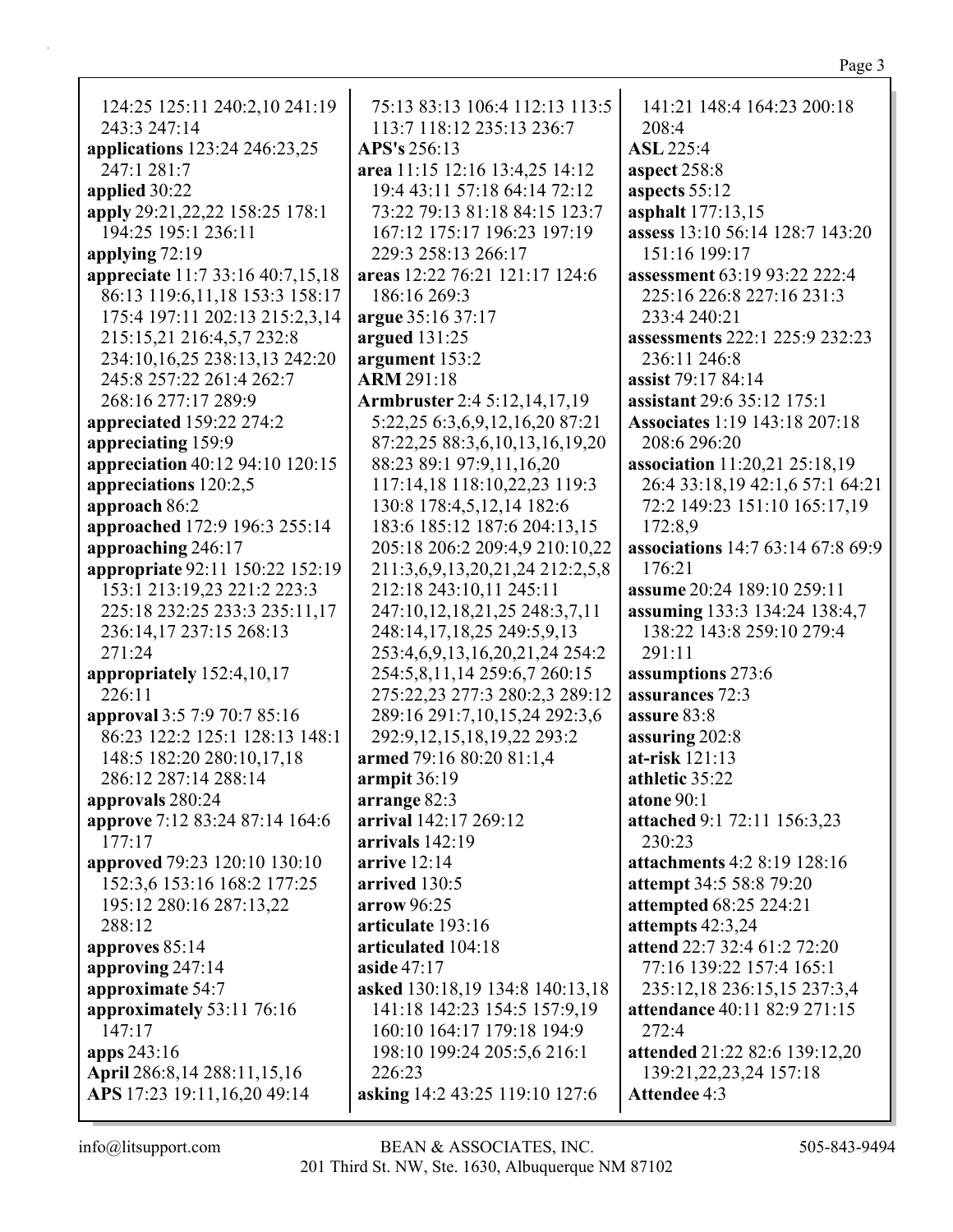**attendees** 5:4 15:5 17:10 127:3  $265:1$ **attending** 46:24 72:23 130:15 176:22 237:13 **attention** 31:21 33:8 34:11 54:15 151:22 224:16 **attest** 17:24 164:9 **attitude** 53:13 55:11 **attorney** 43:5,6 126:18 139:24 297:7,12,17,22 **attorney's** 143:16 **attorney-client** 290:21 **attorneys** 116:6 212:19 285:4 **attract** 173:12 **attribute** 149:9 **audience** 20:21 **audio** 96:19 97:2,8 **audit** 102:23,24 127:25 **August** 268:14 272:12,16 **authorities** 152:20 **authority** 56:23 81:10,25 150:7 152:15 196:6 199:16 201:10 **authorized** 76:17 92:15 121:19 267:14,21 268:2,5 **authorizers** 263:15 **automatic** 111:3 **automatically** 97:4 116:16,21 **avail** 64:21 **available** 30:20 68:14,23 84:14 84:18 85:21 107:4,12 114:25 166:19 235:20 256:15 271:22 281:23 **availing** 103:5 **avenue** 64:16 77:22 82:20 167:10 215:17 226:7 **average** 130:14 **avoid** 82:7 135:21 **avoided** 145:13 **awaiting** 271:10 **award** 284:5 **aware** 34:8 74:11 82:1 137:13,14 137:17 141:3 145:18 146:25 149:12 151:25 168:23 169:24 282:5 286:17 **awesome** 15:24 27:16 29:2 35:9 147:3 **awful** 113:7 **awfully** 191:15

**B B** 94:12 **B-O-G-N-E-R** 72:16 **bachelor's** 275:18 **back** 15:5 17:10 18:4 19:12 31:21 33:22 50:24 59:23 60:4 61:25 63:24 75:13 89:10 93:8 98:14 98:25 100:11 102:6,7 103:24 104:21 106:14 120:1 122:18,21 124:21 129:19,22 134:21,22 136:6 137:18 140:12,25 149:25 150:1 152:25 153:8 157:3,6 162:14 166:7 168:23 185:18 186:8 192:17 195:4 206:18 212:12,15 213:13,16 214:2,10 217:2,18 218:14 221:23 225:8 225:20,21 229:22 231:21 239:15 257:20 259:11,18 260:20 261:2 265:13 274:5 275:7 276:19 279:12 287:15 290:6,9,11 291:14 **backdrop** 220:5 284:4,5 **backed** 62:3 **backfill** 133:3,18,21 134:3,7,12 **backfilled** 133:20 **backfilling** 133:5,9 **background** 41:10 46:8 98:7 219:1 **backs** 58:9 **backwards** 130:6,11,13,18 132:8 135:20 **bad** 44:6 45:13 62:10 91:13 166:24 266:5 **bailiwick** 267:16 **balloon** 277:7 **banding** 269:17 **Barbara** 57:6 58:11 69:19 70:13 **Barboa** 62:25 64:10 176:5 **barely** 51:14,15 249:9 **barrel** 70:1 **barrier** 177:14 **barriers** 176:25 **Base** 37:1 **based** 121:6 137:9 146:7 192:18 230:25 245:1 **basic** 83:15 227:7 **basically** 109:17 167:22 193:5

**basing** 201:7 **basis** 151:21 269:21 **battle** 135:13 **bazillion** 178:17 **beacon** 80:13 **beacons** 80:9 **Bean** 1:19 296:20 **bearing** 5:2,7 **beat** 283:20,24 **becoming** 120:12 200:8 **before-** 18:24,25 19:22 **began** 37:6,13 43:20 72:23,25 73:14,17,18,21 74:22 76:15 **beginning** 37:22 **behalf** 153:13 216:6 **behave** 273:3 **behavior** 22:13 50:18,20 73:3 74:4 75:21 **behavioral** 21:25 46:25 50:3 **behaviors** 50:23 **behoovant** 115:17 **behoove** 174:23 176:17 **believe** 7:15 20:19 25:13,21 34:4 43:21 57:24 75:19,24 84:16 85:5 87:8 125:15 138:20 174:7 193:22 206:6,17 244:14 **believes** 25:22 **Belinda** 44:13,14,17 **belittle** 68:2 **belonging** 58:5 **benefit** 20:7 80:17 **benefited** 235:19 **Bernalillo** 150:14 151:15 199:25 **best** 14:22 16:22 32:7 48:6 53:21 77:5 98:11 101:15 137:11 158:22 169:7 176:23 187:2 227:11 230:5 240:11 279:24 284:25 **bet** 110:14 **beta-testing** 222:3 **better** 50:6,10,12 58:2 62:15 73:4 90:12,13 108:16 123:8 124:22 125:10,14 179:23 183:3 207:16 214:11 216:23 **Bev** 10:10,14 17:12 21:1,9 39:6 45:9 52:25 286:6 289:17 290:5 **Bev's** 9:19 289:17 **Beverly** 2:12 9:17,20 10:16,19,21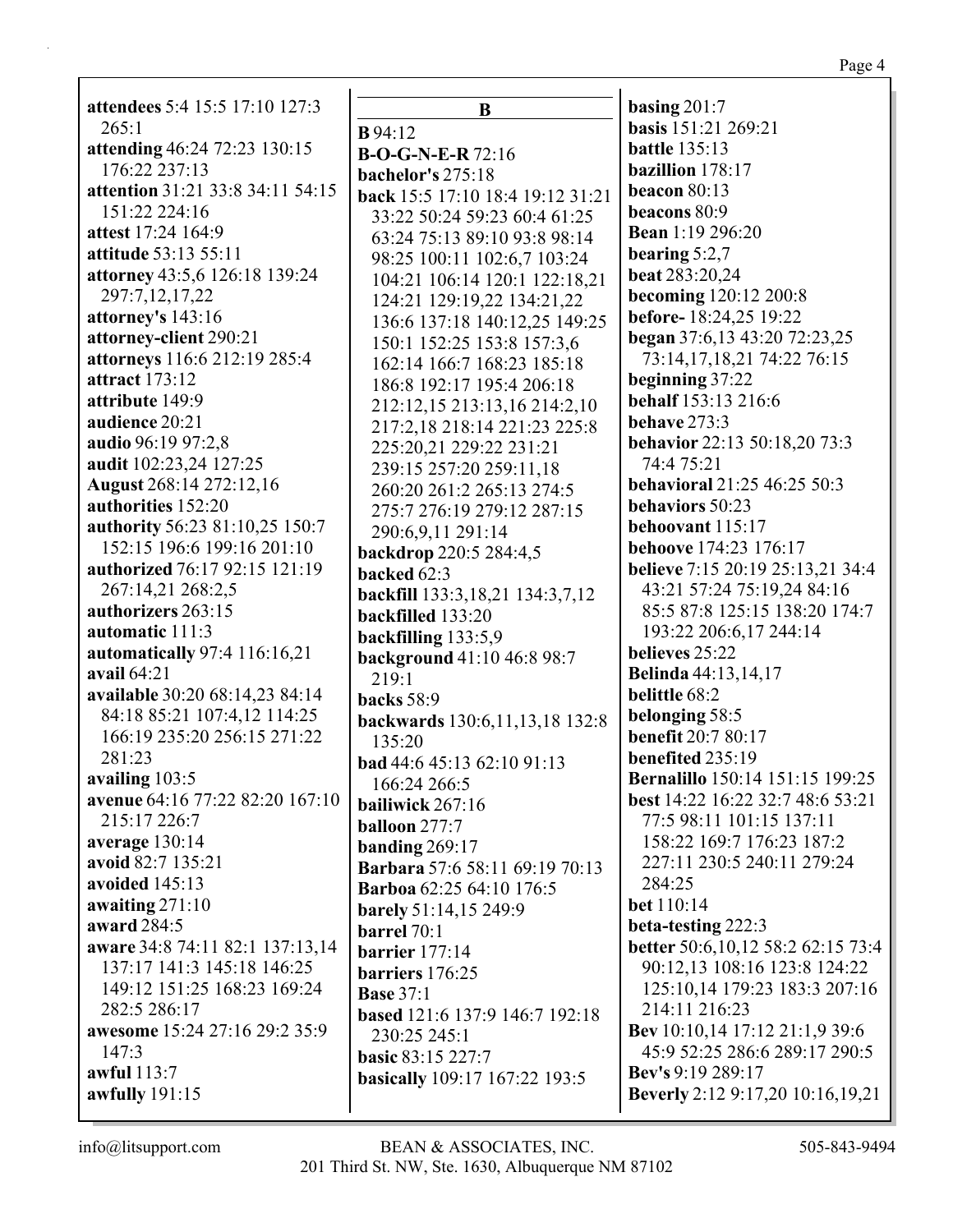15:11,15 17:13 20:18 21:10 24:22 26:8 28:13 31:9 33:10 34:14 35:4 38:21 39:3,7,10,22 41:2 44:12,23 45:3,5,10 46:11 48:10 51:7,24 52:23 53:2 90:2 155:21 217:5 262:4 280:13 284:15 285:24 286:11 287:2,9 287:20 288:9,16,19,21,24 297:7 **Beverly's** 284:4 **beyond** 44:2 52:7 71:18 130:3 205:4 208:12 **bicyclist** 43:15 **big** 26:20 49:25 58:19 68:9 102:25 133:22 160:16 175:5 177:5,7 183:17,17 191:2 197:24 227:4 230:10 246:22,24 267:5 279:23 283:13 **bigger** 14:11 118:13,19 119:13 124:22 133:1 210:4 241:12 258:5 282:9 **biggest** 167:25 170:7 174:13 **bill** 103:7,8 114:16 115:14 **billboards** 11:14 173:12 **bills** 73:10 **bind** 89:24 **birthday** 41:11 283:7,10,12,15 283:18,21 284:1,2 285:9,10 292:20 **bit** 21:23 41:10 75:18 98:22 99:9 129:23 134:21 136:6 137:18 151:25 192:19 211:18 218:6,18 218:25 221:24 223:9 229:3,13 232:22 249:18 256:9 257:5 261:15 262:2 282:24 286:8 289:17 **black** 55:3 81:2 **blank** 87:5 129:8 **blended** 257:19 **blessed** 38:14 40:23 **blessing** 18:21 26:21 **Blind** 236:5 **blinking** 175:19 198:1 207:4,6 **block** 62:16 64:14,15 78:20 **blocked** 64:19 **blocking** 61:19 62:4 66:19 196:9 **blocks** 71:10 80:10 171:23 **board** 11:17 33:17 42:4 43:4 58:3 59:23 71:20 72:2,8 74:10,12

82:6,14,21 84:10 102:21,21 126:17 128:13 139:23 146:11 174:7 175:1 216:6 217:15 **Boards** 279:5 **Bobroff** 137:20 233:16 **bodies** 160:8,11 **body** 290:23 **Bogner** 72:15 75:22 **Bonnie** 46:12,13,15,17 **book** 101:13 102:8,10 104:2 106:23 107:10 108:5 109:3 110:8,17,19 282:21,22 **booklet** 127:9 **books** 103:13 110:16 111:1 116:10 **bookstore** 101:12 104:1 107:23 108:14,17,20 **borderline** 148:7 **born** 41:11 **bottom** 202:20 **Boulevard** 63:2,7 70:20 80:11,12 175:16 **bounce** 188:12 **bounced** 9:10,11 **boundaries** 42:2 **bounds** 152:5 186:19 187:17 **box** 255:8 256:2 **boy** 222:23 228:10 **boys** 228:5 **brain** 259:8 **brainstorm** 273:19 **brainstorming** 273:2 **brand** 131:23 **Brauer** 2:9 89:15,19 90:11,14 91:1,10,13,19 98:18,21 104:22 105:1 120:3 122:14 123:21 124:23 125:5,12,20 137:21 255:18 258:15 260:14 **break** 86:18,24 89:5,11 176:24 197:5 216:17,18 265:21 **breakfast** 194:14 **breaking** 166:21 201:17 **brevity** 77:20 **Brian** 56:5 57:4 **bridge** 175:6 **bridging** 240:25 **brief** 83:8 86:18 89:19 149:1 255:19

**Briefing** 3:19 255:2 **briefly** 153:8 **Brigette** 120:16 **bright** 93:25 257:16 **bring** 19:9 20:9 144:15,17 149:4 157:12 162:14 186:7 187:5,15 192:13 195:16 202:6 258:17 **bringing** 206:21 241:13 259:3 **broad** 272:15 **broader** 75:17 115:24 **broadly** 124:9 **broken** 57:16 262:11 **broker** 106:13 **brothers** 73:12 74:21 **brought** 98:10 115:16 151:21 152:1 153:16 163:3 194:4 198:3 201:11,14 **brownstone** 165:18 **Bruce** 126:17 146:23 148:25 165:6 215:15 216:3 **brunt** 264:6 **Buchanan** 59:10 60:12 61:9 **bucks** 104:8 **budget** 114:14 278:8 **budgets** 92:8 **bugs** 93:15 **build** 62:9 109:25 121:24 176:23 186:24 259:1 **building** 16:13 52:8 63:4 124:2 152:1 160:12 162:13 165:16 167:8 169:6 264:12 275:10 **building/school** 68:12 **buildings** 67:17 273:14 **built** 186:22,23 219:5 224:10 **bullet** 139:1,2 145:14 **bump** 241:23 **bumpers** 175:15 **bumping** 67:17 **burdened** 16:14 **Bureau** 142:12 199:21 **bureaucracy** 268:20 280:23 281:3,5 284:18 **bus** 79:5,6 143:25 154:1 175:14 186:15 197:13 **buses** 13:25 56:17 66:18 70:1,10 77:25 78:4,10 82:19 84:17 160:14 167:1,2 175:10 183:16 183:17,17 196:19,19,20 197:8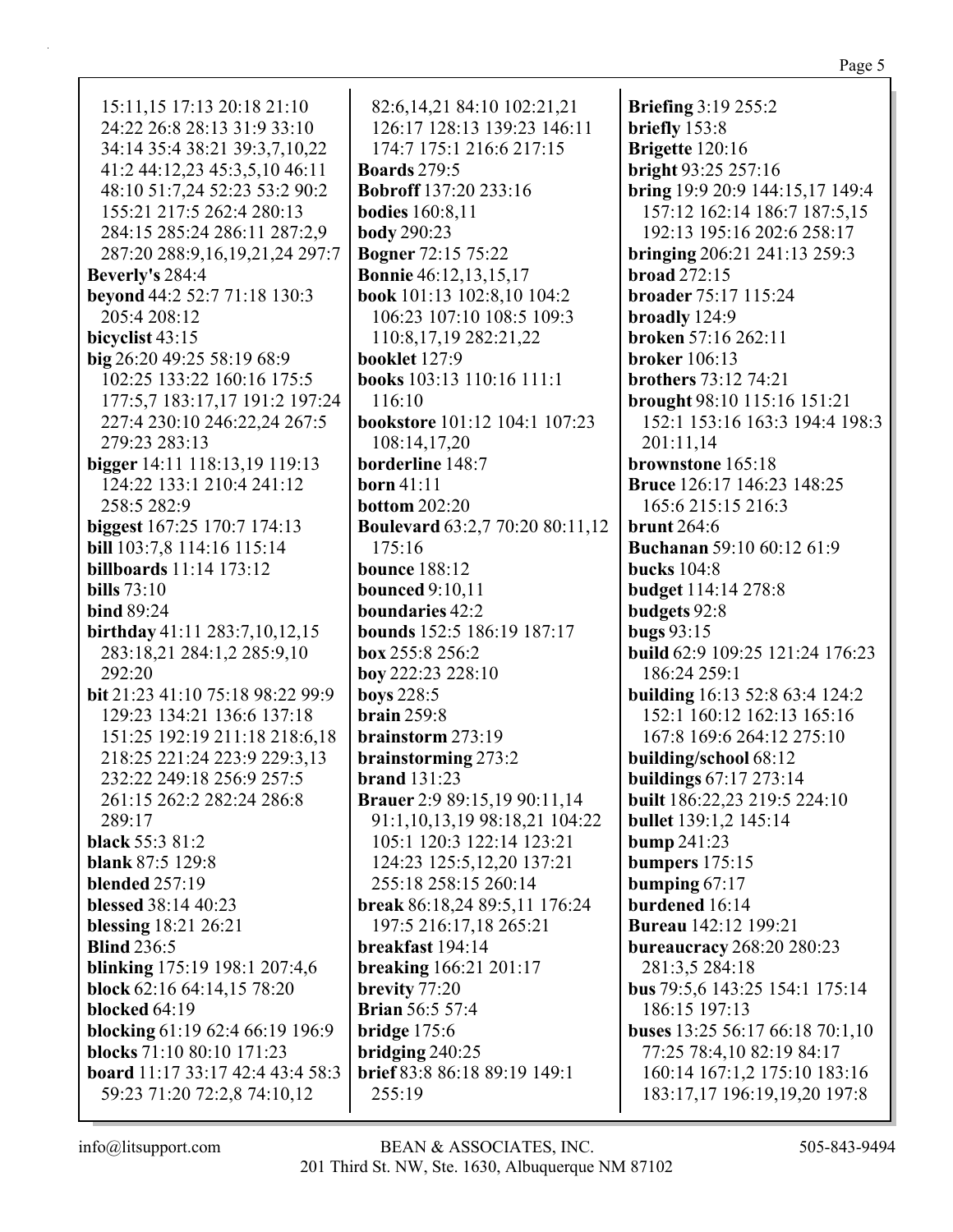| 197:10                                            | 179:11 181:4,5 182:16 183:5,7                     | caused 59:12 77:17                                       |
|---------------------------------------------------|---------------------------------------------------|----------------------------------------------------------|
| business 67:25 68:4 69:15 83:18                   | 183:22 190:3,9,14 191:1 195:6                     | causes 59:5                                              |
| 84:24 273:24                                      | 195:12 203:8 210:6,18                             | caution 238:6                                            |
| businesses $15:182:4$                             | capacity 8:3 37:21 44:2,3 60:15                   | CC 1:25 296:25 297:2                                     |
| busing $69:11$                                    | 155:16 168:4 169:6 209:16                         | cc' 222:23                                               |
| busy 31:23 78:11 79:9 80:8 81:23                  | 240:17 244:6                                      | cc'd 144:20,23                                           |
| 166:14 175:23 261:9                               | capital 166:6 281:15,23                           | CCR 1:19 296:8,19                                        |
| <b>button</b> 96:20,25 97:1 247:13                | capped 37:21                                      | celebrate 274:16,19                                      |
| <b>buy</b> 16:14 52:9 106:22,23,25                | <b>CAPTION 297:4</b>                              | cell 211:12 266:8                                        |
| 107:6 109:3,4 268:13                              | capture 226:14                                    | center 13:1 60:2 65:17 66:2                              |
| buying $109:2$                                    | car 43:14 54:10 175:22 196:8,24                   | 82:17 145:24 146:2 176:20                                |
|                                                   | 196:24                                            | 180:22 184:10 199:10 201:25                              |
| $\mathbf C$                                       | card 106:21,22 107:6,7,8 108:19                   | <b>Centers</b> 13:16 68:15                               |
| $C$ 1:19 2:1 3:1 4:1 296:8,19                     | cards 114:20,20                                   | certain 252:13 269:6 273:7                               |
| Caballero 2:4 6:17,18 7:2 39:13                   | care 19:2 40:10 53:23 55:8,9                      | certainly 104:12 108:15 129:15                           |
| 87:23,24 116:3 185:14,16                          | 151:13 216:9 264:14,14 266:25                     | 135:17 155:23 158:24 159:5                               |
| 204:10 205:21,22,23 209:21                        | 267:11                                            | 161:8 223:14 229:15 238:2                                |
| 212:9,10 213:11 214:16 247:23                     | care-givers 37:12                                 | 260:6                                                    |
| 247:24 251:9 254:9,10 284:9,10                    | careen 66:18                                      | certainty 259:23                                         |
| 292:7,8 293:10 294:11,12                          | career 29:8 35:16 36:17 47:10                     | <b>CERTIFICATE 3:25 296:7</b>                            |
| cabinet 157:8                                     | 106:5                                             | certified 74:2 79:10 296:8                               |
| cafeteria 67:12                                   | careers 36:8                                      | certify 296:10                                           |
| calendar 278:2                                    | careful 232:10                                    | Cesar 20:19 21:1                                         |
| California 36:20,20 263:10                        | careless 144:12                                   | cetera 57:13 81:7                                        |
| call 3:3,3 5:9,13 9:12,13,19 30:10                | cares 19:21 120:6 122:17 123:8                    | CFO 280:11                                               |
| 32:19 73:4 90:21,24 91:8 96:10                    | 123:17,20 124:8 125:11                            | <b>CHAIKEN 2:15</b>                                      |
| 145:5,20,22 196:15 210:8,21                       | <b>CARLOS</b> 2:4                                 | chain-link $177:12$                                      |
| 213:9 217:12 247:7 248:23                         | Carolyn 61:11 62:23                               | chair 2:3,3 3:21 5:1 6:2,24 7:6,11                       |
| 249:3 267:23 270:7,14,14 271:2                    | carrier 143:17                                    | 7:14,18,20,22 9:14,15,18,23                              |
| 272:7 274:8 284:15 294:1,2                        | cars 12:7,10 13:4,24,24 43:16                     | 10:4, 12, 17, 20 15:3, 8, 10 20:17                       |
| call-in 90:21,24                                  | 57:15 60:7 61:22 62:3 66:12,14                    | 24:2,21 25:3 26:7 28:12,15 31:8                          |
| called 36:20 66:9 98:14 105:23                    | 78:5 142:20 168:21 195:21                         | 35:3 38:20 39:18 41:1 44:11,21                           |
| 105:24 139:8,9 184:2 187:14                       | 197:20                                            | 45:4,17,21 46:7 48:9,17,23 49:5                          |
| 226:7 233:15 276:10 286:18                        | carve 234:20                                      | 49:7,11 51:6,23 52:22 55:19                              |
| calling 40:13 47:11 166:25                        | cascade 273:25                                    | 82:6 86:14,15,21 87:4,12,13,16                           |
| 198:23 250:22 275:16<br>calls 30:2 47:5 269:19,25 | case 25:4 133:5 139:14 146:24                     | 87:19 88:12 89:3,8,10,15 90:19                           |
| <b>camera</b> 126:25                              | 171:17 182:25 222:24 268:8                        | 91:3,12 92:16 94:11,15,16,19                             |
| campus 43:23 60:14 61:3,4 69:2                    | 297:4                                             | 94:23 95:10,13 96:18,24 97:9                             |
| 70:20 72:24 73:11,15 76:14,25                     | cases $276:2$                                     | 97:10,15,18,24 98:3,20 104:20                            |
| 83:25 118:18 171:23 173:15                        | catch 26:19 27:1 50:24 54:18                      | 104:22,25 108:1,7 109:10                                 |
| 190:15 272:24,25 273:15                           | 98:2 135:14 141:7 225:22                          | 112:11 113:23 114:17 115:5,12                            |
| campuses 105:18 190:18                            | catching 260:2                                    | 115:15 116:4, 12, 24 117:12, 16                          |
| cap 3:11 11:10 13:8 26:2 29:11                    | categories 232:19                                 | 118:21,25 119:4,22 120:1,3                               |
| 29:19 51:2,5 61:1 63:8 65:9                       | category 236:10<br>cattle 234:5                   | 122:10,14 123:16,21 124:17,23                            |
| 69:17 76:6 77:10 85:15 111:12                     |                                                   | 125:4,9,18,20,22 126:5,8,17                              |
| 112:1 125:25 130:17 132:12                        | caught $32:15$<br>cause 49:22 77:14 114:21 188:14 | 127:7,13 129:6 139:23 141:6<br>148:22 153:5 155:12 159:4 |
| 147:15 155:11 159:1,18,21                         | 235:2                                             | 160:19,22 161:15 165:5,23                                |
|                                                   |                                                   |                                                          |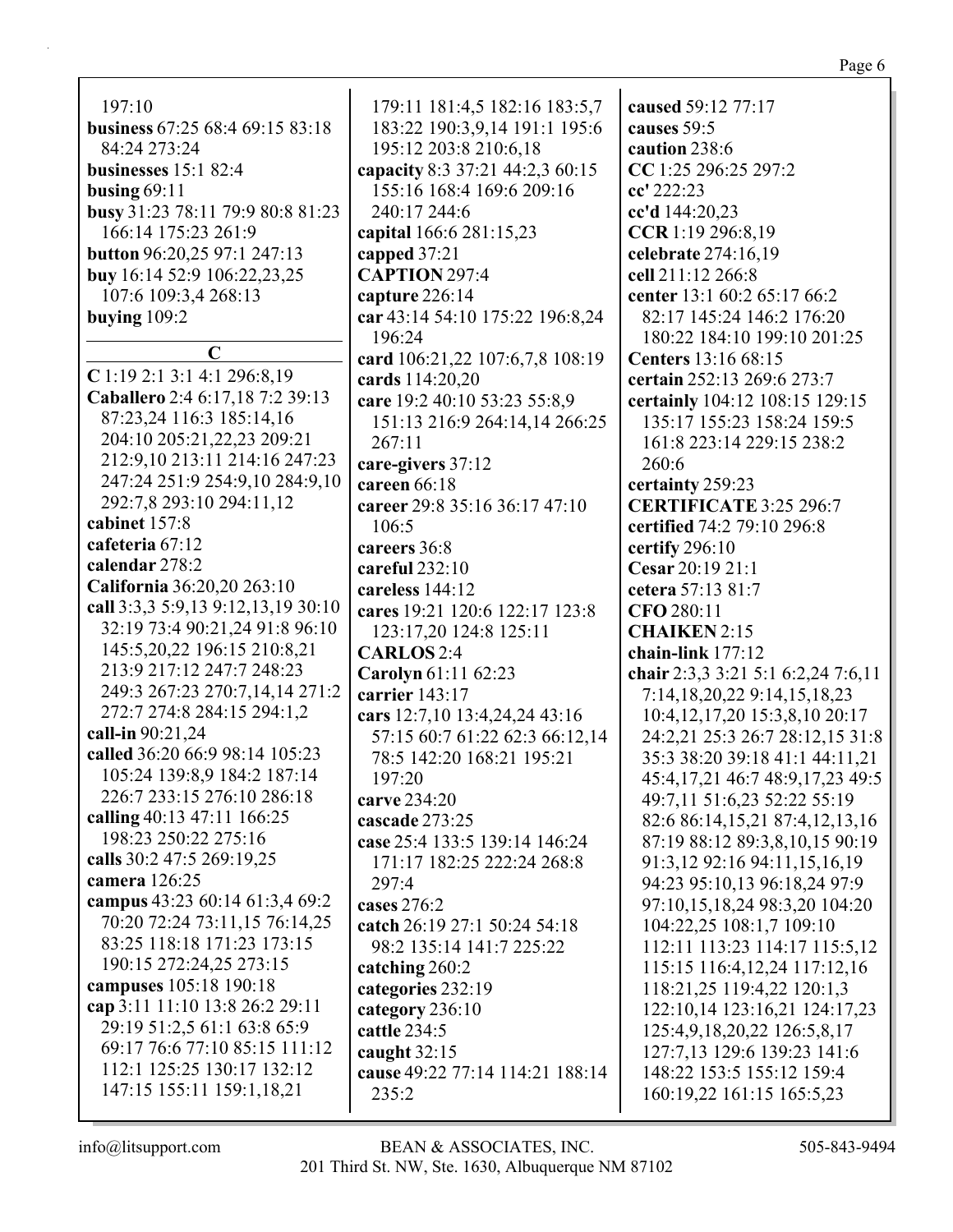| 166:20 169:10 173:21 174:7              | change 8:11,12 32:2,5 54:6 55:11 | 249:7,8 254:3,4 283:19,24        |
|-----------------------------------------|----------------------------------|----------------------------------|
|                                         |                                  |                                  |
| 175:1 178:2,9,13 185:10,14,17           | 73:3 82:12 105:5 112:7 115:7,9   | 292:10,11 294:17,18              |
| 187:24 188:1,4,6,9 191:17               | 115:10 142:24 234:14 245:17      | cheaper 106:24                   |
| 192:4,20 193:4,10,12,22 202:10          | 246:1 247:6 249:24               | check 115:18 116:16 227:10       |
| 203:11,12,13,15,25 204:7,11,12          | changed 99:10 155:18 232:22      | 237:3 240:22 264:25 265:3        |
| 205:17,20,21,22 207:9,10,15             | 244:13 293:5                     | 273:5                            |
| 208:9,22 209:3,14,21 210:3,21           | changes 7:10 87:8 218:12 250:3   | checking 256:2                   |
| 211:2,8,17 212:1,17,23 213:18           | 250:8,10 252:8,10,13 275:20      | checklist 116:13                 |
| 214:1,5,19 215:19 216:14,24             | 284:20,22                        | child 18:1 31:4 38:14 49:5 74:20 |
| 217:2,5,20 218:2 223:8,24               | changing 111:17 250:4 258:11     | 75:2,10 105:8 135:14 162:14      |
| 227:10,23 228:8,13 229:1                | 272:11                           | 171:1 185:2 224:23 235:19        |
| 230:12,13,22,25 231:8,15                | <b>Channel 256:15</b>            | child's 170:22 171:2 199:1       |
| 233:14 234:8 235:2 237:21,25            | Chapman 1:19 296:8,19            | 258:19                           |
| 238:5,8,12,23 239:3,21,25               | charge 100:24 106:2 114:15       | children 17:22,23 18:22,23 19:1  |
| 242:25 243:5,10 245:8,12 246:2          | 153:25                           | 20:8 35:18 46:24 47:18,19,22     |
| 247:9,20 249:3,11,14 250:12,21          |                                  | 75:11 77:16 78:25 106:2 107:20   |
|                                         | charged 152:22 256:21            |                                  |
| 250:24 251:4,7,10,16,20,25              | charging 103:5 106:10 107:24     | 137:11 180:17 185:8 209:11       |
| 252:6,7,14,17,20,24 253:5,12            | Charles 20:25 21:11,12,17        | 259:12 260:1                     |
| 254:7,16,22,25 255:18,22                | Charlotte 273:9                  | children's 148:14 227:6          |
| 257:22 258:15 259:6 260:14              | charter 3:8,18,20 11:18 13:8     | chiming $236:13$                 |
| 261:4,7 265:3,8,16 275:1,3,19           | 16:2 26:17,22 29:6 41:17 42:1    | choice 16:5 31:3 35:16,18,20     |
| 277:1,4 278:1,16,22 279:1,4,15          | 43:18 46:19 47:3 50:16 51:11     | 36:4 37:6 115:2 212:16           |
| 279:20 280:1,6 282:12,18 283:1          | 56:13,16 57:8 58:15,22 61:13     | choose 31:3,5 50:17,24 60:11     |
| 283:8, 11, 17 284: 7, 24 285: 8         | 63:4 64:12,24 65:9 70:12,18,24   | 100:6 114:9,24                   |
| 286:6, 16 287:4, 17 288:7, 15, 18       | 71:19 72:18 76:7,16 83:24        | chooses 192:13                   |
| 288:20,23 289:8,13,14 290:17            | 89:13 91:23 92:7 98:10 99:2      | chosen 29:22                     |
| 291:4,14,20 292:2,24 293:4,8            | 102:23 109:22 112:14 115:19      | Chris 24:23,24                   |
| 293:11, 12, 19, 23 294: 2, 7, 9, 11     | 115:20 116:2,8,15,20 117:3,8     | Chromebooks 258:19               |
| 294:13,15,17,19 295:3,5                 | 118:6 120:17,22 121:5,8 129:24   | chunk 124:22                     |
| Chair- $213:6$                          | 152:17 174:12,20 175:8 177:5     | Cindy 216:17 220:6,15 225:8,19   |
| chairman 74:10,12 148:25                | 185:6 194:23 214:17 229:16       | 225:20 244:1                     |
| 149:16 153:3 215:16 216:4               | 249:16 250:9 252:10 256:22       | Cindy's 291:21                   |
| Chairwoman 96:22 98:18 119:20           | 257:18 259:25 263:10,15          | circled 286:7                    |
| 127:14 130:7 137:21 139:6,19            | 265:17 267:1,7,16 268:5,9,19     | circumstances 203:3              |
| 144:22 162:10 164:5 165:8               | 269:2,19 272:22 273:2 274:24     | cited 153:22,23,25 286:21        |
| 173:20 191:25 193:21 213:6              | 277:19 282:3,11 284:25           | citizen $236:16$                 |
| 232:3 270:17 271:3 273:11               | charter's 14:18                  | city 11:22,22 12:23 14:6 25:19   |
| 290:8                                   | chartered 34:3                   | 63:12,13 64:2 66:1,7,10 67:6,7   |
|                                         | charters 70:25 71:4 93:24 113:9  | 67:23,24 69:7 71:21 72:5 75:23   |
| challenge 76:22 160:16 246:22<br>260:23 |                                  |                                  |
|                                         | 113:12 117:24,25 124:13 131:3    | 75:24 76:23 77:1,15 78:20 79:9   |
| challenged $160:7,22$                   | 194:25 214:18 263:19 265:25      | 79:14 80:1,23 81:16 82:14,15     |
| challenges 25:12 228:16 240:15          | 266:13 267:14,21 268:2 273:11    | 83:11,21 84:12,25 85:17 86:8,9   |
| 240:16,17,19 263:14                     | 282:4,8                          | 126:3 140:15,23,25 141:4,9,11    |
| challenging 61:23 160:3,12              | chat 4:4 97:18 170:19            | 141:12,13 142:5,6 146:2 148:2    |
| 262:6 263:24 272:13 285:23              | chats 97:15,19                   | 150:12 151:8 152:3 153:23        |
| <b>Chamber</b> 128:19                   | Chavez 2:5 5:23,24 39:23 88:14   | 154:13 164:12 176:20 177:19      |
| champions 282:11                        | 88:15 125:13,16 207:11,12,17     | 177:21,25 182:20 184:12          |
| chance 23:7 30:21 40:20 54:13           | 211:10,11 214:13 248:22 249:4    | 189:15 191:5 196:3,15 198:5,5    |
|                                         |                                  |                                  |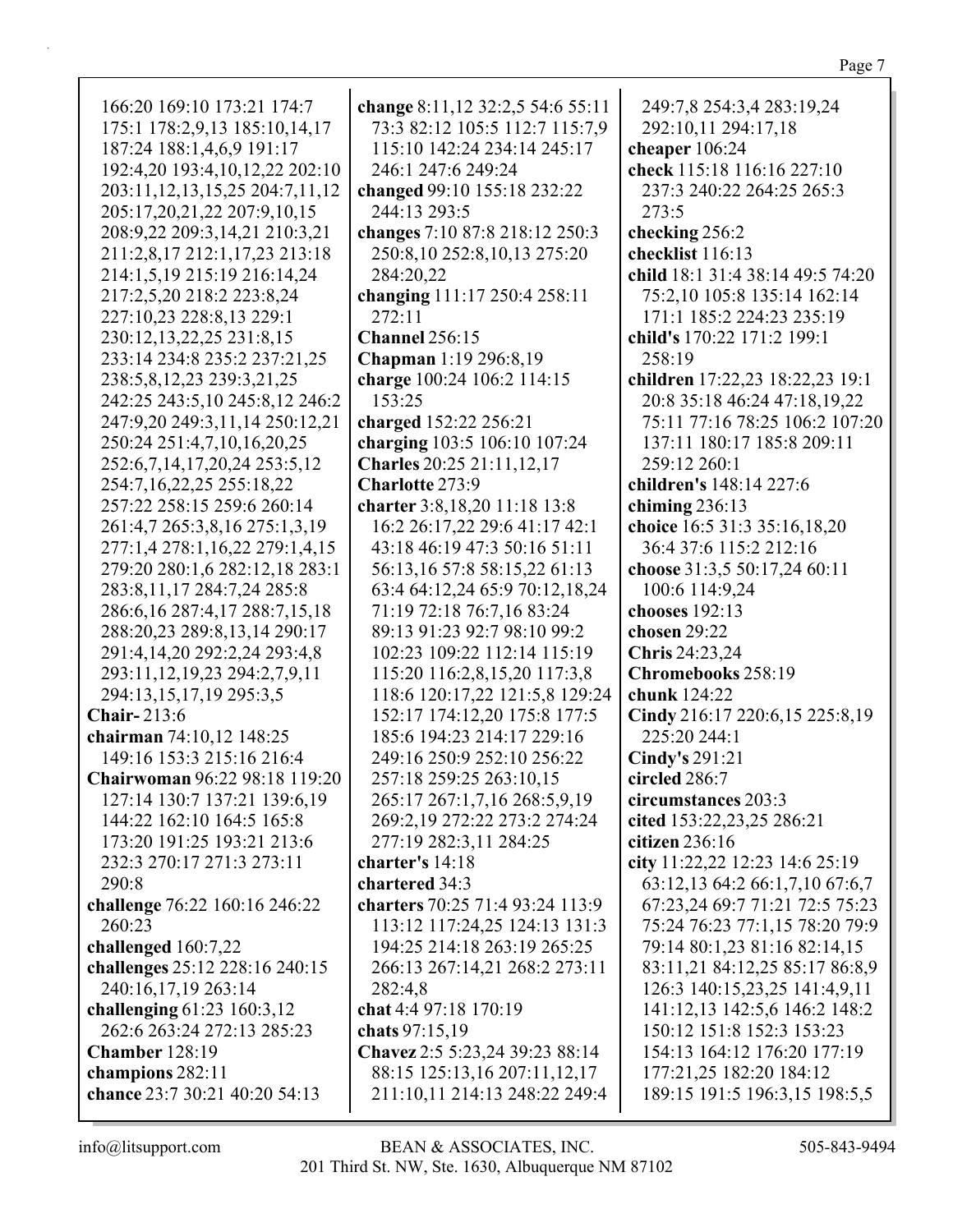| 199:10 201:21 204:23 205:9,24     | $CLPs$ 25    |
|-----------------------------------|--------------|
| 208:13                            | 258:2        |
| City's 85:6,9                     | clustere     |
| City-licensed 83:18               | <b>CNM99</b> |
| claim 288:11,25 289:2,5           | 101:17       |
| clamoring 134:18                  | 105:16       |
| clarification 113:24 192:7,11     | 107:4        |
| 231:25                            | 113:8,       |
| clarify 99:22 100:3 161:17 194:7  | coach 40     |
| 194:15, 19, 23 23 2:24            | coalition    |
| clarifying 100:7 255:24           | coalition    |
| clarity 194:20 230:7              | code 85:     |
| class 22:7,14 73:17 102:10,13,14  | code-typ     |
| 105:16 108:4,6 110:13 111:22      | codes 85     |
| 117:1 147:13,16                   | cogniza      |
| classes 115:9 147:13              | cohort 2     |
| classmate 31:24                   | cohorts      |
| classmates 32:15                  | 224:5        |
| classroom 37:25 160:15 264:12     | collabor     |
| classrooms 54:17 166:10           | 269:19       |
| <b>clause</b> 103:18              | collect 2    |
| <b>Clayton</b> 11:20 56:12        | collectio    |
| clean 58:5 209:22 264:12          | college 3    |
| cleaner 250:1                     | 147:12       |
| clear 9:6 28:16 36:3 70:24 84:6,8 | college-     |
| 98:12 146:5 159:24 161:11,19      | college-     |
| 182:6,8,14 188:21 189:5 191:10    | college-     |
| 192:6 212:25 213:1 214:10         | colleges     |
| 228:18 246:9 249:21 255:24        | Colorad      |
| cleared $217:15$                  | Columb       |
| clearer 91:18                     | Columb       |
| clearing 119:12                   | come 22      |
| clearly 246:25                    | 38:17        |
| Cleveland 175:21                  | 72:18        |
| click 96:20 97:2,3                | 121:11       |
| cliques 55:4                      | 140:1,       |
| close 146:23 171:22 195:6 197:9   | 150:16       |
| 257:3 277:11                      | 157:16       |
| closed 105:18 241:7 260:21        | 172:4        |
| 290:1,7,19 292:25 293:3,7,14      | 187:9,       |
| 293:15,17 295:5                   | 195:19       |
| closely 25:20 70:25               | 212:11       |
| closer 161:23 166:23 228:19       | 219:21       |
| 267:4                             | 242:17       |
| closing $268:1$                   | 279:12       |
| closure 122:19 293:16             | comes 1      |
| clout 48:7                        | comfort      |
| <b>CLP</b> 3:20                   | coming       |
|                                   |              |

**CLPs** 255:23 256:22,23 257:6 **cd** 77:1 **CNM** 99:3,6,16 100:4,11,17,24 101:17 103:2 104:11 105:5,10 105:16,17,22,23 106:1,13,16 107:4 109:7,13,16 110:3 112:13 113:8,20 115:8,21 117:9 118:18 **c** 11 52:3 **coalition** 11:21 60:23 63:14 67:8 **ns** 66:7 **code** 85:1 **pe** 197:2 **codes** 85:3 144:2 163:18,19 **nt** 152:9 **cohort** 221:9 233:3 **cohorts** 220:10,11,12 221:7,21 **collaboration** 177:19 208:14  $9274:8$ **collect** 281:1 **collection** 72:9 222:6 **college** 36:2 106:4,19 111:14 147:12,18 266:14 276:9,10 **college-and-career** 118:17 **college-and-career-ready** 111:10 **college-ready** 38:18 **colleges** 27:6 275:16 **Colorado** 35:25 263:11 **Columbia** 61:12 176:6 **ine** 36:14 **come** 22:8,11 25:5 33:4 34:1 38:17 47:3 50:1 62:15 67:24 93:3 106:11 113:15 121:11 134:16 136:11 137:5 140:1,6 142:21 143:19 150:7,13 150:16,20 151:16,18 152:15,25 157:16 158:3 161:10 169:12,12 172:4 180:9 182:13 183:4 186:7 187:9,11,25 189:12 191:14 195:19 197:8 199:13,17 206:18 212:11,15 213:16 214:10 228:2,5 238:15 239:16 242:17 261:2 273:13 275:7 279:12 288:13 290:8,10 **comes** 158:4 229:7 277:15 **comfortable** 245:13 272:17 **coming** 28:15 32:2,5 36:12 42:8

65:1 82:23 95:8 97:13 105:13 112:7 119:11 129:7,9 132:6 136:7 166:16 188:22 190:23 197:25 202:5 267:12 277:11 284:22 **command** 150:20 **commandeer** 83:21 **commandeered** 79:1 **commend** 169:22 **commendable** 162:24 **comment** 8:15 11:5 46:1 55:25 95:20 128:6 136:23 146:19 155:9,14,20 162:20 165:12 171:12 199:5 216:13 258:2 264:5 289:17,18 **comments** 3:22 10:7 25:1 28:24 29:1 33:14 34:18 39:12 40:4 41:5 43:6 44:16 45:12,15 46:5 46:14 48:13 52:1 92:18 95:15 153:14 170:19 178:22 202:13 207:13 245:24 264:22 265:12 279:7,11 **commercial** 77:3,23 **commingled** 203:23 **COMMISSIOENR** 91:16 **Commission** 1:1 5:10 25:3 41:24 55:24 76:4 89:16 95:21 104:23 120:4 122:15 123:22 130:9 132:25 137:13 139:14 140:21 144:22 148:8 153:17 157:5,17 164:9 166:1 183:2 203:7 210:18 218:20 222:16 223:23,24 227:23 228:19 234:9,15 236:20 239:3 243:2 250:8 251:3 255:19 258:16 265:17 275:2 286:1 289:11 290:19 293:14 296:1,12 297:5 **Commissioner** 5:12,14,15,16,17 5:17,19,20,21,22,22,24,25,25 6:3,3,5,6,6,8,9,11,12,14,15,16 6:16,18,20 7:1,2,11,13,15,16,17 14:1 15:7,8 39:13 86:14,16 87:1 87:15,17,18,20,21,22,22,24,25 87:25 88:2,3,3,5,6,7,8,9,10,10 88:13,13,15,16,16,18,19,19,21 88:22,23,23,25 89:1,7 90:20

> 91:5 97:9,11,16,20 106:17 107:5,14 108:1,8,10,14,19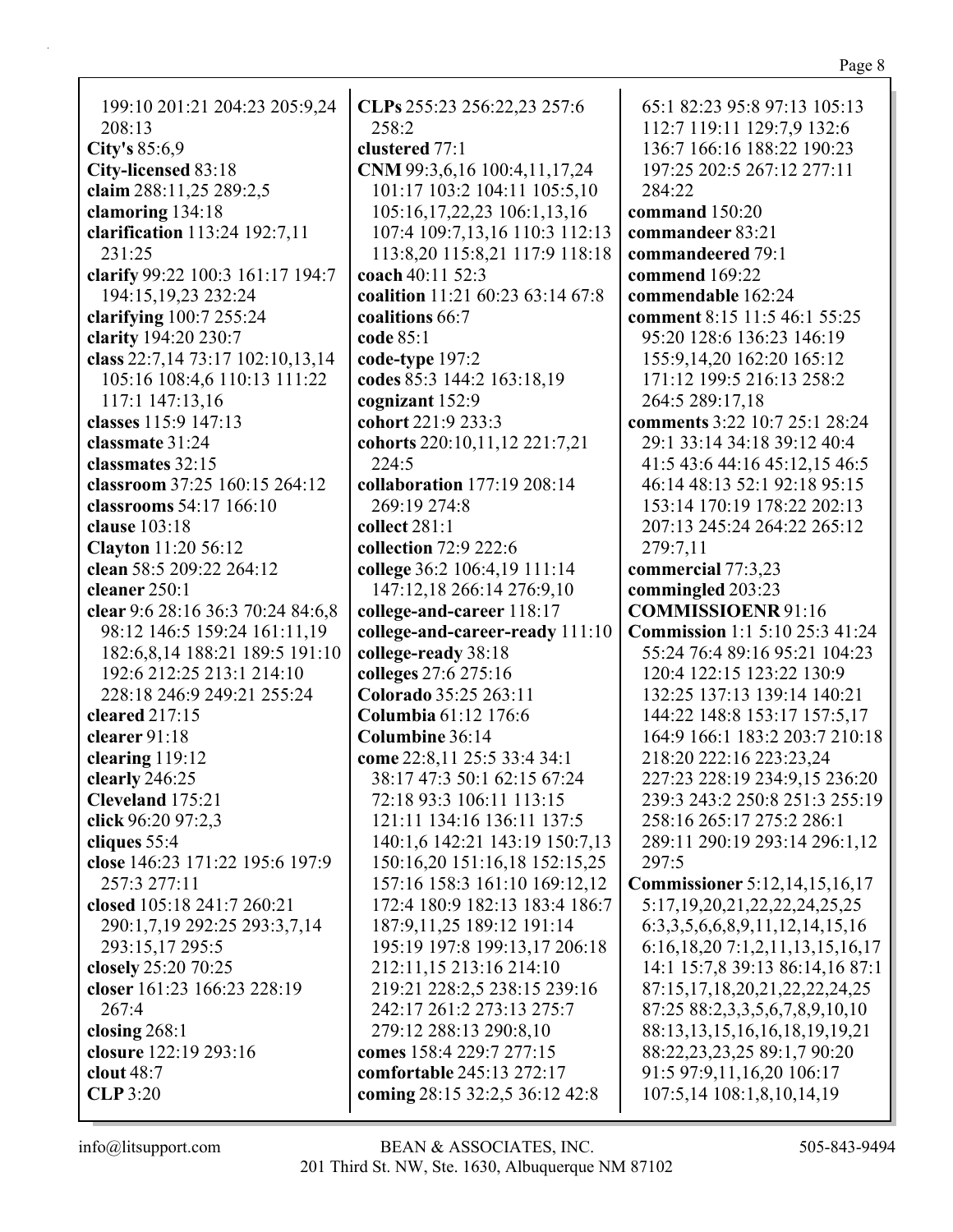109:1,9,10,11,12 110:10,14 111:16 112:11,12 115:16 116:3 116:23,25 117:6,14,18 118:3,10 118:21,23 119:3 125:13,16 126:1,2,7 130:7 137:21 139:18 140:20 150:2,25 151:3,24 156:4 156:8 159:9 165:5,8,23,25 166:20,22 169:13,13,18,19 171:8 172:19 173:21,22,24 178:3,4,5,12,14,21 179:16 182:5 183:6,15 185:12,14,16,22 186:7 187:6,19,20 190:24 191:18,20,25 192:13 193:1,7,11 202:10,11 203:10,11,14,16,16 203:19,20 204:4,10,13,14,15 205:18,21,22,23 206:2,22 207:11,12,17 208:2,9,10,24 209:4,9,17,21 210:2,10,10,12 210:13,15,17,22,23,24 211:3,4 211:6,7,9,9,11,13,15,19,20,20 211:22,23,24,24 212:2,2,4,5,5,7 212:8,8,10,18 213:5,11,25 214:12,12,16,20 216:20,22 218:19 221:18 223:22 230:11 230:14,24 231:7,13,16,20 232:17 233:12 235:9,10,11 236:2,16,19 237:2,17,22 238:3 238:7,9 242:22,23 243:1,4,6,6 243:10,11 245:11,15,16 247:4,5 247:10,12,16,17,18,18,21,23,24 247:25,25 248:2,3,3,5,7,9,10,11 248:12,13,14,14,16,17,17,21,22 248:23,25 249:2,4,5,7,8,9,13 250:11 251:9,12,18,23 252:3,19 252:20,22 253:1,4,6,7,8,9,9,13 253:15,16,18,19,20,20,22,23,24 253:24 254:1,2,2,4,5,5,8,8,10 254:11,11,13,14,17,19,23 257:25 258:1,16 259:4,5,6,7 260:15 275:22,23 277:3 278:13 278:19,20 279:13,14,16,21,22 280:2,3,6,7 282:16,17,19 283:2 283:3,9,18,19,19,23,24 284:6,8 284:9,10,11 285:8,9 286:13 287:1,21 289:12,16 291:3,5,5,7 291:7,9,10,12,15,17,22,24 292:1,3,3,5,6,6,8,9,9,11,12,12 292:14,15,15,17,18,18,20,21,22

293:2,6,10,18,20,20,21,24,25 294:5,6,7,8,9,10,11,12,13,14,15 294:16,17,18,19 295:1,2 **commissioners** 2:2 6:22 7:19 8:19,21,24 9:2,4 28:20,22 56:3 59:22 89:18,21 98:19,24 119:4 127:14 146:25 149:1,17 153:4 154:4 165:8 173:18 185:19 188:14 192:2 204:3 206:18,20 214:23 216:4,16 218:8 229:4 230:9 241:20 242:9,11,19 257:24 262:20 269:8 286:16,17 288:10 295:4 **commitment** 147:17 **committed** 34:21 82:7 84:12 85:8 229:9,9,10 234:4 **committee** 20:14 33:21 165:11 187:9 262:9 **committees** 113:15 **common** 78:7 219:14 224:24 **COMMSSIONER** 291:18 **communicate** 56:3 98:14 **communicated** 8:18 105:4 163:12 278:10 **communication** 19:8 42:10 **communications** 195:25 **community** 13:1 14:20,22,25 19:21 20:11 24:19 25:11 27:12 27:16 28:5 29:17 34:25 54:2,14 55:5 58:10 60:2 65:16 66:1 67:10 68:2 69:14 76:15 82:17 86:7 131:24 132:17,24 145:24 146:1,20 158:19 160:23 161:1 163:8,9,20,23 164:24 165:4,18 165:19,21 171:18 174:6,13,18 174:24 175:3,16 176:6,13,15,16 176:17,18,20 180:22 182:18 184:10,22 199:10 201:12,25 202:8 206:11 219:6,9 224:11,12 224:13 239:19 242:14 244:7 **comparative** 226:22 **compared** 18:10 **comparison** 117:21 221:21 224:5 270:6 **compartmentalizing** 203:22 **compelling** 148:11 **complaint** 200:24 **complaints** 139:9 141:23 142:16

144:24 151:20 201:8 **complete** 20:4 32:5 92:1 127:17 133:23 144:11 149:25 289:21 **completed** 41:16 189:18 289:3,4 **completely** 54:20 56:6 74:19 103:19 123:11 162:10,17 166:4 197:18 234:16 **compliance** 162:17 256:2 **complicated** 183:1 191:16 252:2 **comply** 77:6 79:24 85:3 163:4,4 237:10 **complying** 116:9 141:25 **components** 246:11 **comprise** 130:17 **comprised** 221:6 **compromise** 104:12 199:1 201:15 **computer** 28:7 127:1 **computers** 52:10 **concede** 148:6 **concept** 190:9 **concern** 77:15 81:13 94:12 99:13 99:23 103:17 134:24 136:19 162:11,12 166:18 168:1 170:2 172:15 198:21 200:10,20 203:3 203:4 207:1 228:16 260:16 276:13 **concerned** 15:1 19:6 43:10 60:3 60:5 66:2 72:17 77:8 82:1 112:13 166:11,15,23 167:1,9,14 186:1 202:4 236:15 259:12 260:3,5 **concerning** 79:19 **concerns** 11:8 59:6 60:10 70:17 70:21 71:23 78:8 81:22 82:5,16 84:5,7 85:10 98:9 99:16 119:5 138:1 144:4,6 151:2 157:9 172:5 178:7 198:24 201:13,13 213:2 214:23 262:22 **concise** 194:1 **conclusion** 145:20 271:2 **concoct** 75:2 **concur** 150:13 **condense** 169:11 **condition** 148:5 159:18,21 164:6 166:9 182:12,14,23 183:3 188:13,20 189:4,18,21 191:3 **conditional** 85:16 148:1 208:11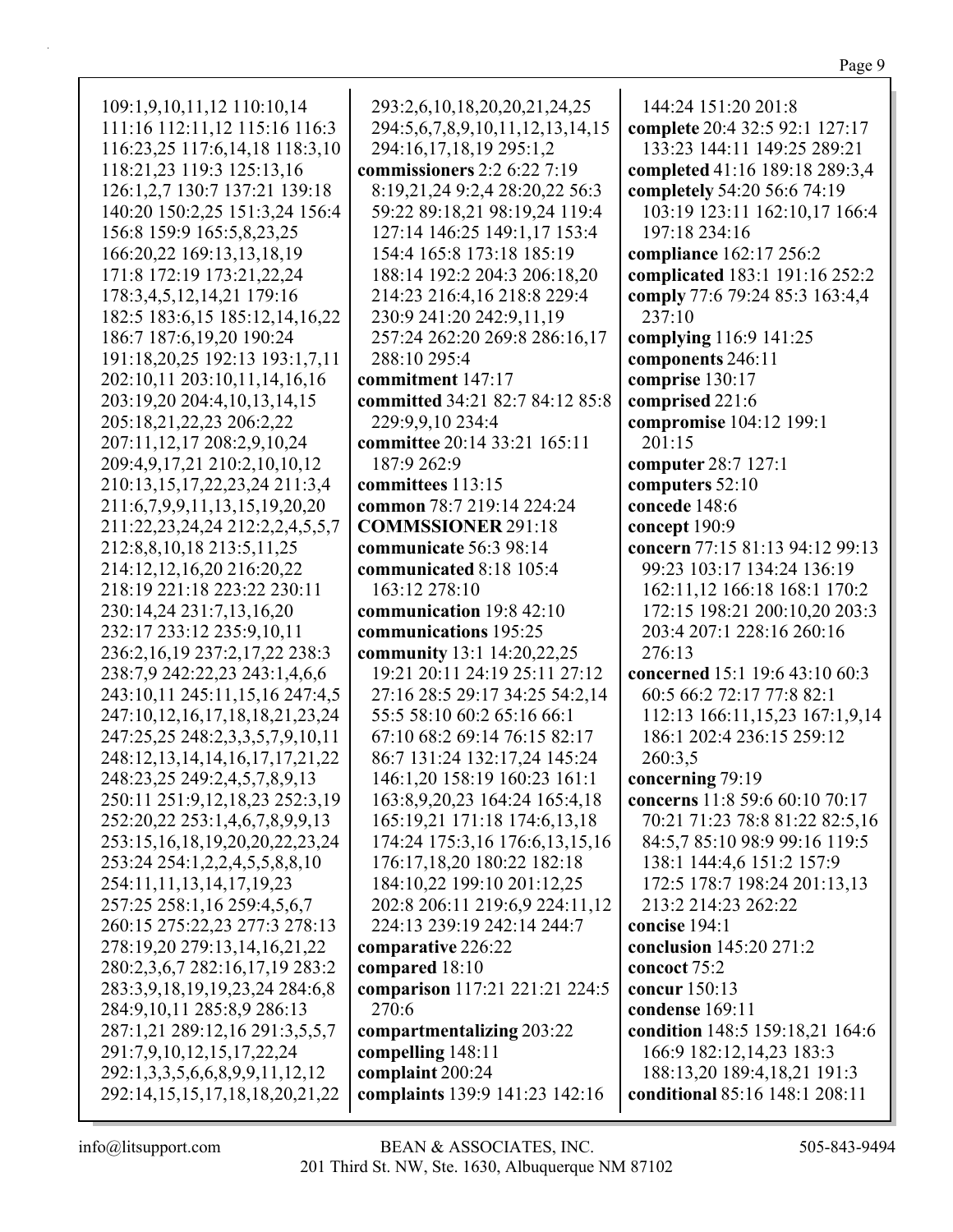**conditioned** 182:19 **conditions** 128:22 167:14 177:17 179:11 182:9 190:4 191:9 **conducive** 220:7 **conduct** 78:22 217:24 **conducted** 1:12 7:5 56:8 83:10 293:3 **conference** 137:24 277:20,22 278:3 **conferences** 278:5 **confidence** 146:10 **confident** 85:12 **configuration** 154:1 **configured** 220:10 **confined** 263:14 **conflict** 237:14 **confronted** 66:20 **confused** 43:9 **confusing** 198:20 **confusion** 49:9 **congested** 12:9 **congestion** 196:4 **congratulations** 30:3 218:2 **congregate** 278:16 **congregated** 65:16 **connect** 224:18,19 266:20 **connected** 224:13,23 226:5 227:4 266:14 268:12 **connecting** 270:2 **connection** 225:13,16 **connections** 166:25 258:21 266:5 **connectivity** 90:9,17 94:14 266:16 **Consent** 3:7 86:23 87:7,14 **consequence** 113:19 **consider** 26:1,3 55:15 61:5 148:8 164:23 169:4 173:7,17 182:9 273:13,17 **consideration** 123:18 **considerations** 244:5 **considered** 172:5 200:15 219:17 220:22 258:7 268:1 **considering** 25:4 165:13 271:12 **considers** 13:7 **constant** 19:8 127:23 **constantly** 73:5 135:24 **constituents** 99:1 105:13 **constitute** 296:10

**constrained** 263:16 **constraints** 152:5 **construction** 151:25 161:6,9 **Consuelo** 142:14 **consult** 56:25 **contact** 42:16,23 44:8 **contacted** 68:2 287:5,6 **contained** 128:9 **contention** 170:16 195:22 **contentious** 137:8 **context** 131:13 224:9 **continual** 185:4 **continuation** 113:10 **continue** 17:11 25:18 26:3 38:7 38:12 56:20 67:21 75:22 92:11 99:6,15 100:5 113:16,18 119:23 121:24 162:25 163:24 164:20 183:24 216:15 245:6 250:13 268:21 273:18 276:23 **continued** 4:1 266:11 **continues** 69:23 234:6 274:3 **continuing** 113:13 158:8 169:5 270:12 **Continuous** 3:19 92:13 93:23 94:7 240:14 255:2 256:18 **contract** 3:18 104:1 187:8 191:4 218:25 221:16,17 222:16 229:20,22,23 230:19,21 232:21 233:15 249:16 250:9 252:11 261:21 **contractual** 182:22 **contradicted** 74:8 **contrary** 14:19 133:25 **control** 13:16 68:15 78:23 82:22 113:3 114:13 167:15 196:13 198:11 199:9 201:20 202:3 207:23 **controlled** 67:3 **controls** 80:24 **converging** 78:20 **conversation** 84:6 144:18 145:6 145:10,13 151:13 155:10 174:11 177:23 200:9 213:20 225:7 245:13 257:10 263:6,23 277:16,19 286:19,20 287:10 **conversations** 98:9 255:21 **cool** 225:3 265:23 266:2,22 **coordinate** 123:22

**Coors** 72:24 168:5 181:10 187:15 190:16,16 194:22 195:7,13 **copy** 100:19 101:12 156:8 **Cornell** 57:4,9 63:1 64:15 65:10 69:21 200:22 201:19 **corner** 63:2 67:14,21 154:25 **corporate** 111:19 112:7,25 **corralled** 242:10 **correct** 6:10 87:11 117:11 125:16 189:14 204:12 206:23 210:11 211:1,2,3 249:13,14 252:14 288:17 **Corrections** 152:7 **correctly** 212:19 280:13 290:4 **correspondence** 74:6 **cost** 109:3 110:5,6,8,18 114:1 197:11 **costly** 108:18 **costs** 122:12 **couching** 156:22 **council** 25:20 75:24 82:15 86:9 166:6 218:14 228:17 **Councilman** 144:18,25 145:6,8 145:22 164:7,10 180:10 189:8 196:14 197:23 201:23 **councilor** 11:22 63:12 67:7 69:7 71:21 86:9 126:3 184:12 204:24 **counsel** 2:14,15,15 137:22 139:20 **counseled** 219:23 **count** 164:23 **counter** 72:6 **counties** 276:4 **counting** 152:11 **countless** 11:24 63:15 141:20 **country** 47:24 133:8 **County** 121:19 150:14 151:15 186:10 199:25 200:4 296:13 **couple** 32:18 98:25 99:1 103:16 104:9 121:2,3 142:9 144:16 145:1 161:17 170:2 194:20 195:15,20 244:21 265:12 281:21 285:21 **course** 13:22 14:10,20 24:10 25:11 35:1 74:24 99:18 102:2 106:1 108:3 111:8,9,9 118:8,11 160:21 174:19 180:19 181:4 227:1 237:11 261:24 276:5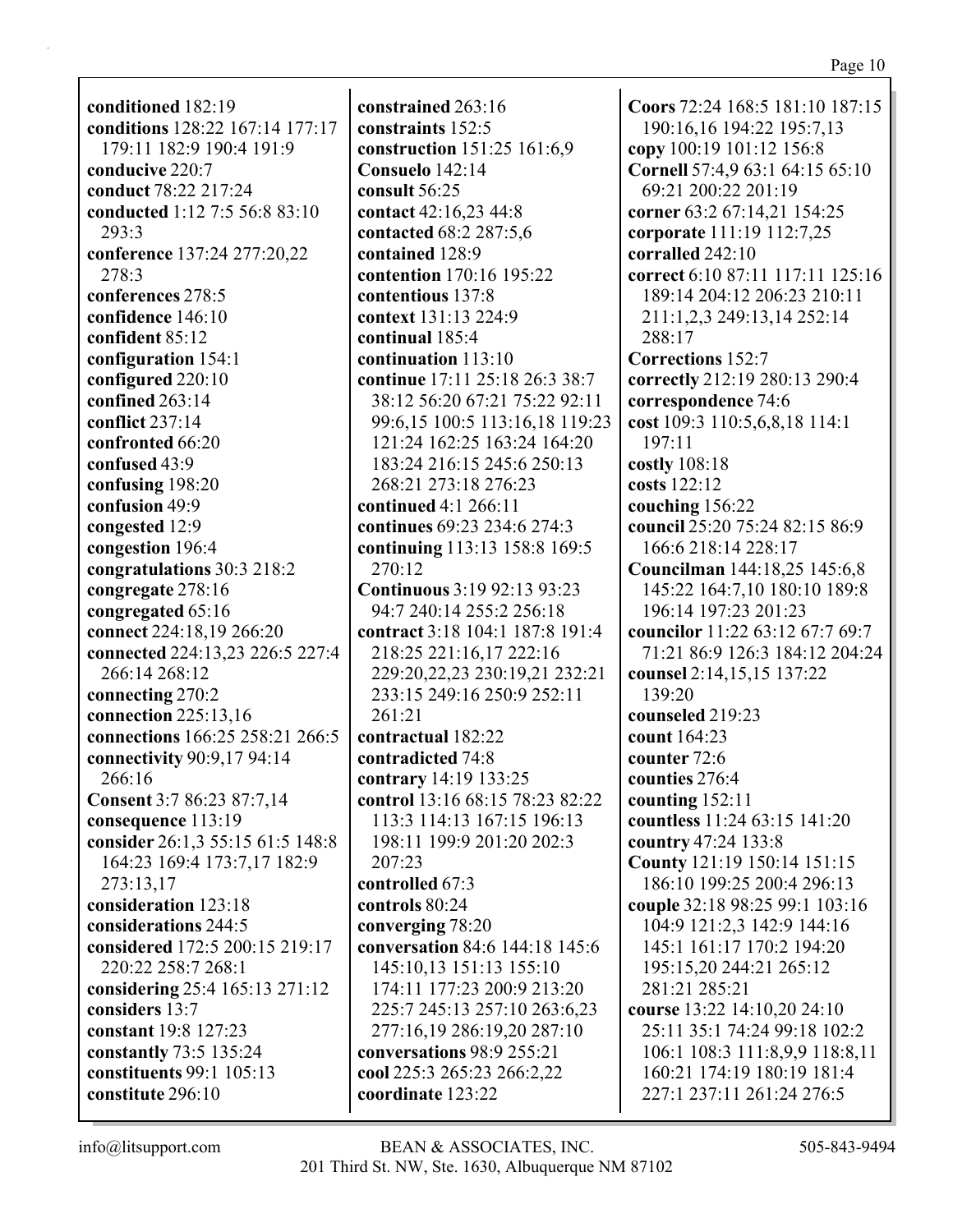**courses** 99:16 278:14 **coursework** 99:24,25 100:6,8 105:10 **Court** 1:20 296:9 **covers** 143:18 294:21 **COVID** 109:18 121:18 180:1 197:5 271:18 275:12 276:2,5 281:17 **COVID-19** 13:12 61:5 65:13 66:21 68:7 104:16 120:12 **create** 12:3 13:14 59:23 60:1 63:20 65:4 82:24 172:5 222:4 272:22 **created** 12:1 56:10 60:16 63:16 64:9 124:25 **creating** 221:25 **creative** 59:18 255:13 284:5 **creativity** 59:25 256:9 **credibility** 219:7 **credit** 99:25 103:9,22 105:18,20 105:24 106:20 111:5,6 112:15 112:18 114:5 118:8 **credits** 26:20,23 27:1,2 **creme** 185:7,8 **crisis** 120:13,23 121:18 **criteria** 3:15,16 13:7 121:5 240:2 241:19 243:2 271:23 **Crone** 2:5 6:7,8,11 7:1 88:4,5,7 210:13 211:15,19 248:4,5,10 253:10,15 284:8 291:12,17,22 294:15,16 **cross** 79:8 80:16 123:9 166:14 168:22 194:12 **crossing** 79:10,15 80:4,4,12,14 80:21,21,23 81:4,11,17,22,25 84:20 128:21 154:10,14,15,17 154:18,21 166:17 175:18 180:14,25 **crossings** 78:23 80:2,7 **crosswalk** 154:22,23 155:3 175:19 **crosswalks** 168:24 **crowded** 54:3 68:10,12 171:4,5,7 203:5 **Cruces** 290:25 **CRUZ** 288:24 **CSD** 117:7 118:18 127:10 229:8 234:4 239:9 242:13 255:4 264:8

**CSP** 120:25 123:25 124:12,19 **cul** 171:22 172:2 **cumbersome** 284:20 **Cunningham** 34:15 **cunningly** 68:25,25 **curb** 69:13 78:1,2,6 79:2,6 84:19 **curbside** 78:16 **curious** 110:5 117:7 **current** 13:19,20 18:11 35:11 58:23 59:5 62:22 68:20 70:23 77:10 120:23 127:22 171:10 230:21 **currently** 14:21 17:21 33:6 41:13 46:3 60:15 61:15 69:24 71:3 **curriculum** 124:2 **Custodian** 2:12 **custodianship** 101:3 **cut** 43:7 113:11 280:23 281:4 282:9 **cuts** 281:14 282:6 **cycle** 226:13 **cycles** 225:22 226:25 **Cynthia** 1:19 296:8,19 **D D** 3:1,1 4:1,1 44:9 **D-level** 235:14 **daily** 47:4 **Dallas** 46:21 **dangerous** 44:6 57:14 63:16 64:8 65:13 175:12 **Daniel** 48:15 49:2,12 **dark** 81:1,23 **darn** 102:5 **Darryl** 51:8 **dart** 78:9 **darting** 175:14 **data** 72:9 133:14 222:6 240:11 274:22 **data-driven** 222:7 **date** 185:23 213:21 260:20 297:2 297:9,14,19,24 **dates** 74:7 **daughter** 19:15 47:1 51:12 228:5 **daughter's** 47:4 **David** 2:7 20:19 276:21 **David's** 287:21 **Davis** 2:6 5:20,21 63:12 75:25,25

86:8 87:15,17 88:17,18 106:17 107:5,14 108:8,10,19 109:1,9 109:12 126:3 144:19,25 145:6,8 145:22 151:1,4 153:10 164:7,10 172:19 180:11 189:8 190:24 191:18,20 192:13 193:1,7,11 196:14 197:23 201:23 203:10 203:14,17 204:14 210:23,24 211:4 214:12 247:16,17 250:11 252:20,22 253:1,22,23 279:13 279:14,16 292:16,17 294:7,8 **Davis's** 108:14 159:10 **day** 12:5,14,16 16:12 20:16 30:24 33:9 40:13 55:4 84:17 103:24 119:23 120:19 179:4 196:2 215:4,7 225:20 257:20 264:6 276:1 279:17 **days** 60:11 61:4 73:23 75:3 172:10 271:19 **de** 171:22 172:2 185:7 **deaf** 219:6,11,13 222:1,5 224:9 224:11,13,17,18,22 226:2,15,15 228:10 234:24 235:14 236:4 **deal** 22:21,24 23:1,17 101:10 102:25 107:17 109:7 110:24 167:18,19 285:18 **dealing** 34:11 57:10 64:18 181:12 261:25 285:25 286:2 **dealt** 23:9,10 34:9 **deans** 22:4 **DEAP** 276:8 **death** 44:3 **Debbie** 287:25 289:18,19 **decades** 112:20 **decide** 40:17 **decided** 18:3 19:12,17 32:3 73:4 75:12 109:17 113:11 **Decimus** 45:6 **decision** 29:10 131:16 136:13 137:10 145:25 147:7 148:16 163:2 199:13 200:15 229:7 232:3 242:17 245:1,20 277:12 **decisions** 152:25 270:3 **decline** 44:19 73:23 **decrease** 68:13 **decreasing** 13:13 **deep** 121:18 **deficiency** 128:2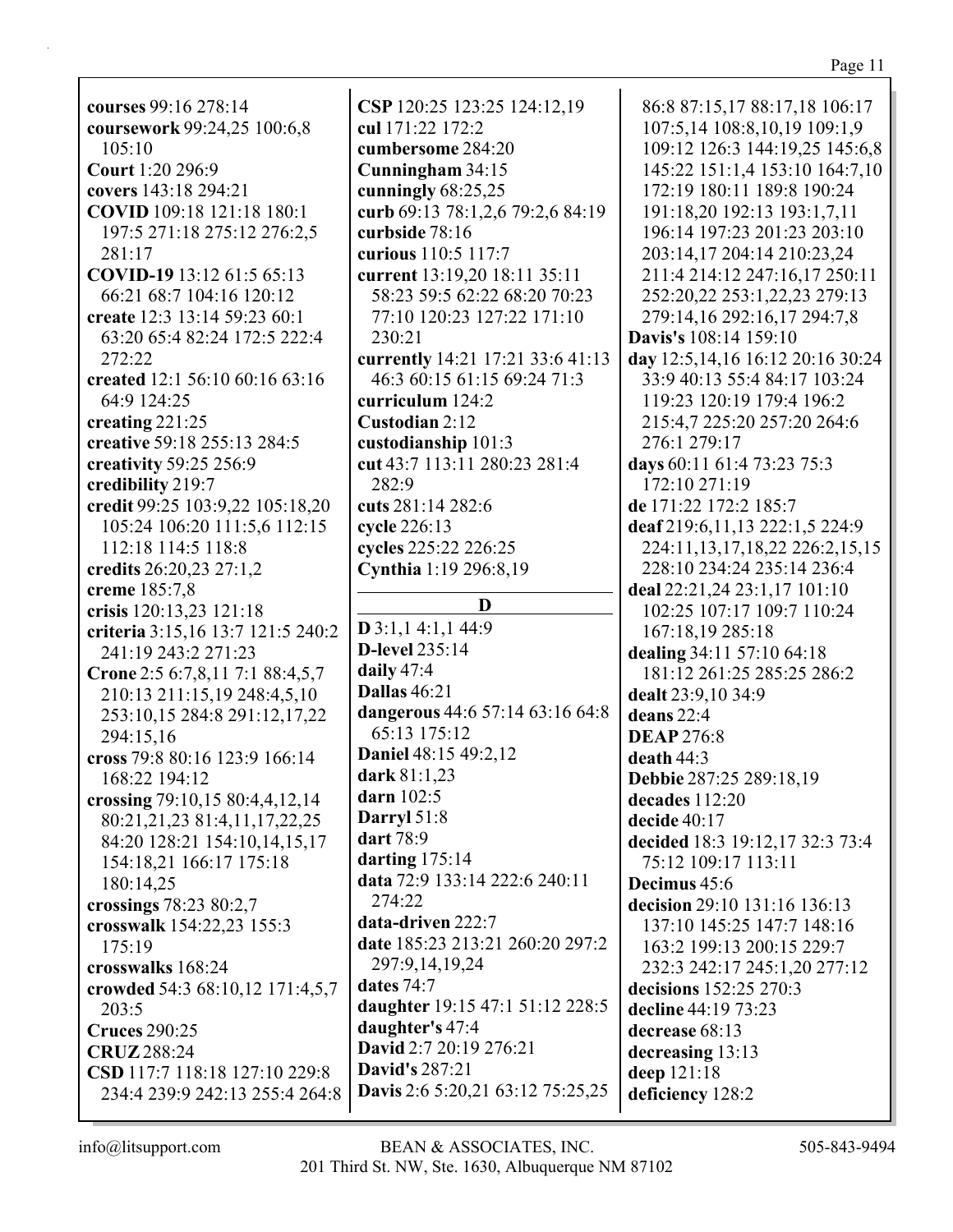**define** 183:2 **definitely** 57:19 67:20 166:2 174:9,10 243:20 **definition** 182:14 **definitive** 208:20 214:11 **defy** 135:11 162:17 **degree** 56:9 259:22 275:18 **DEL'D** 297:9,14,19,24 **delay** 74:15 **delayed** 235:15 **DELIVERED** 297:9,14,19,24 **delivering** 71:3 **delivery** 261:12 **demand** 18:13 131:11 **demands** 75:1 **demographic** 147:1 **demonstrate** 144:8 226:25 **demonstrated** 281:12 **demonstrates** 25:9 **demonstrating** 72:4 83:20 **denied** 14:3,18 154:15 **Denise** 31:10,12,16 **denoted** 227:5 **density** 13:18 68:17 **Denver** 35:24 **deny** 43:25 72:22 132:10 185:18 203:7 206:5 210:18 211:1 **department** 22:3,23 43:3 56:24 71:6 90:3 93:7 99:2 120:9 121:14 125:1 142:12 144:3 149:15 150:12,15 153:24 168:10 183:10 200:1,6 273:22 **Department's** 199:21 **departmental** 89:23 **dependents** 36:25 37:1 **deprivation** 124:6 **depth** 14:9 77:20 **Deputy** 2:11 93:21 226:9 233:15 267:11,19 **deserve** 16:8 20:8 **deserves** 25:23 **design** 71:16 84:15 **designated** 69:9 79:3,13 80:22 81:17,18 **designation** 81:20,21 **designed** 57:23 63:9 77:3 **desired** 207:24 **desk** 282:14

**despite** 73:23 134:8 **despondent** 43:9 **destroying** 57:21 **detailed** 207:22 **details** 232:1 **determine** 56:9 245:19 **detrimental** 147:7 **develop** 84:13 85:10 92:21 **developed** 36:10 189:20 **development** 16:20 71:5 84:24 85:17 86:3 121:23 124:4 **developmental** 50:19 74:14 **developmentally** 235:14 **device** 91:17 **devices** 121:21 124:5 266:6 **devolve** 233:22 **devoted** 11:24 12:18 **DFA** 280:18 286:18,19,21 287:6 287:11,12 **diagnosed** 74:14 **died** 286:10 **diems** 280:16 **difference** 110:7,9 163:6 177:7 232:21 **differences** 124:16 **different** 22:13 26:23 35:6,20 38:12 50:23 53:17,24,25 54:20 55:11 107:22 117:22,22 144:2 147:3 186:16 192:18 193:8 214:14 217:23 224:2,20 232:19 232:23 236:3,5 239:14 251:23 255:6 260:19 269:3 270:24 271:14,17 278:17 **differently** 38:15 **difficult** 23:17 74:24 103:11 171:9 185:17 215:6 245:19 **difficulties** 216:10 **difficulty** 163:11 166:18 **dig** 269:15 **diligence** 202:7 204:17 **diligently** 146:21 **diminish** 159:5 **diminishing** 57:20 156:21 **diploma** 32:17 **direct** 67:2 81:10 267:17 **directed** 82:8 **directing** 67:1 82:7 **direction** 81:8,24

**directly** 41:12 128:10 180:18 227:13 **director** 2:9,11 98:6,8,13 116:5 142:14 226:9 **disabilities** 21:20 147:25 235:16 **disadvantaged** 36:9 **disappears** 110:20 **disappointed** 20:11 156:13,17 158:14 264:8 **disappointment** 157:15,21 264:19 **disaster** 69:6 **disconnect** 174:5,10 **discontinued** 92:6 **discount** 206:12 **discouraging** 196:1,12 **discourse** 262:5 **discuss** 42:16,18 84:5 **discussed** 52:14 77:19 91:7 290:21 293:15 **discussing** 247:7 **discussion** 3:9,10,12,14,16,17,19 76:5 90:10 94:25 99:21 125:23 192:16,17,20,22,24 203:18 204:5 210:16 214:23 218:4,12 218:15 240:1,3 241:18,21 243:8 249:16 250:20 253:2 255:2 258:7 263:11 275:21 **discussions** 229:21 **Disease** 13:16 68:15 **disheartening** 27:11 **Disks** 297:8,13,18,23 **dismiss** 166:4 **dismissal** 61:17 142:17 **dismissals** 142:19 **dispel** 155:1 **dispute** 144:6 163:22 **disruption** 77:17 **disruptions** 56:10 **distance** 24:10 **distancing** 13:15 66:25 67:13,15 163:1 **distinct** 224:7 232:14 **distinctly** 224:20 **distribution** 267:17 **district** 46:22 86:9 112:19 150:20 256:22,23 261:13 267:6,9 268:6 273:4 282:2,10 290:25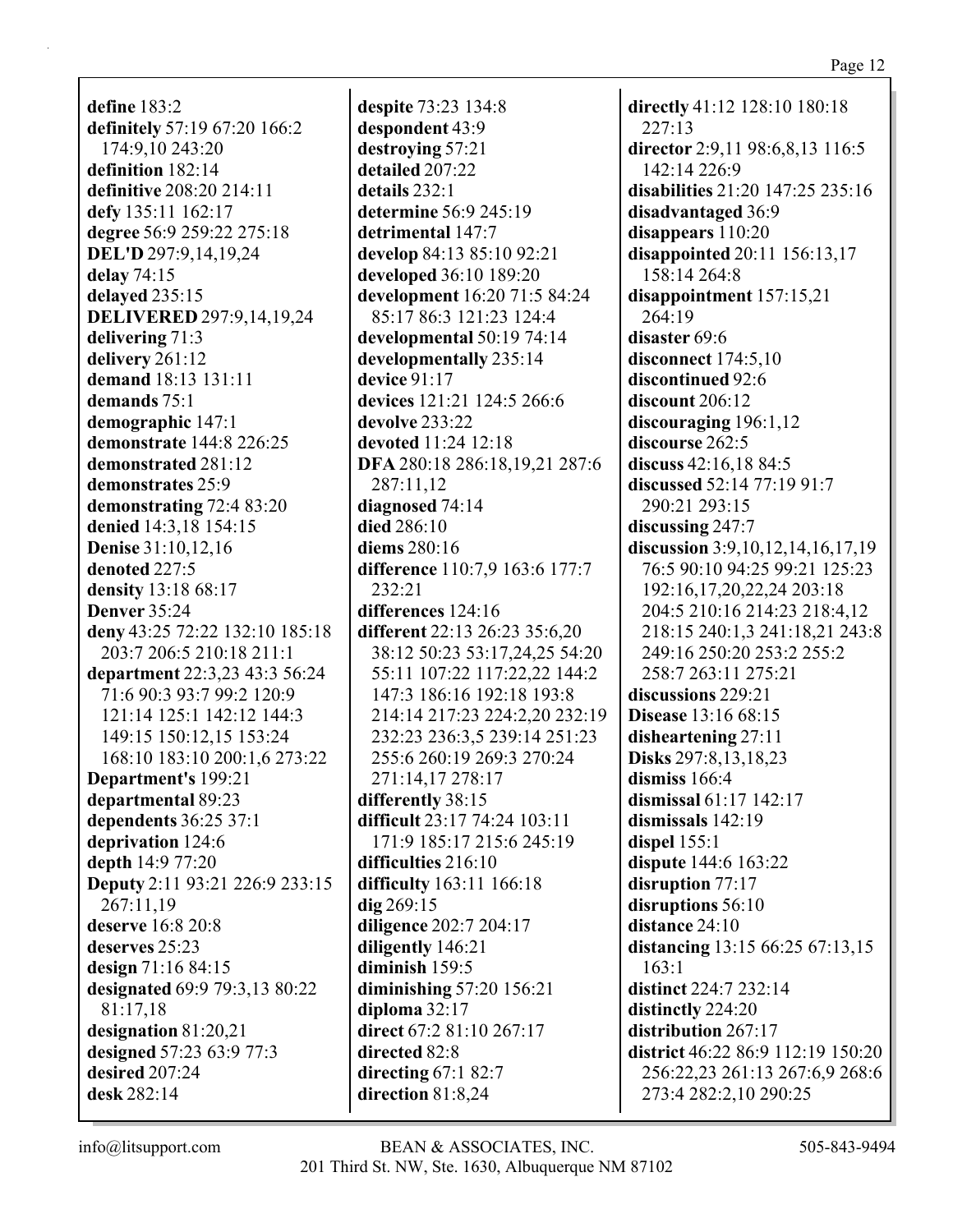| districts 93:24 113:5 266:25   | drive 12:5 57:4,9 59:18 61:18    | 136:25 141:20 155:18,20,22,24                                |
|--------------------------------|----------------------------------|--------------------------------------------------------------|
| 267:20 268:4,18,25 269:3,6,10  | 63:1 65:10 69:21 119:8 199:10    | 156:3 170:10,12,18 196:12                                    |
| divide 9:24                    | 200:22 201:20,25                 | eagerly 271:10                                               |
| divided 224:1                  | drive-by 217:22,23               | <b>Eagle 172:9</b>                                           |
| dividing 9:22                  | drive-through 217:22             | earlier 24:11 39:2 43:2 90:22                                |
| division 3:8 89:14 91:23 98:11 | drivers 43:11 54:11              | 170:3 252:23 255:16,17 267:24                                |
| 99:3 152:7 153:23 214:17 267:5 | drives 266:4                     | 274:12                                                       |
| 284:25                         | driveway 57:15 60:4 196:9        | early 38:6 41:20 56:18 81:1 99:1                             |
| divisions 268:20               | driveways 66:20                  | 99:8 122:5 125:15 135:4 162:21                               |
| <b>DMD</b> 72:6                | driving 61:24 167:23 172:6       | 187:13                                                       |
| document 28:23 138:6 143:9     | 177:10                           | ears 154:11                                                  |
| 161:25 163:16 240:6,8 241:4    | drop 19:2 66:17 102:13 108:4,5   | earth 48:3                                                   |
| 277:15 297:8,13,18,23          | 146:1 194:9,17 227:15,17,20      | easier 5:7 91:8 98:22 119:7                                  |
| documentation 74:3,4 138:4     | 231:3                            | 268:11                                                       |
| 164:18 222:25 281:11           | drop-off 12:4 56:19 62:2 63:22   | easiest 9:8 96:18                                            |
| documents 127:19,20 128:20     | 69:11 71:13 77:25 78:12 79:4     | easily 208:8 235:6,7                                         |
| 252:4                          | 82:24 128:23 154:2 186:15        | east 44:13 61:13 78:4 83:1                                   |
| DocuSign 280:9 282:13 288:5    | 194:4,6                          | 167:11                                                       |
| 289:6,22                       | drop-off/pickup 62:16            | easy 229:1                                                   |
| doing 107:23 111:15 112:16     | dropoff/pickups 144:1            | ebbed 159:15                                                 |
| 117:23 120:17 129:15,21        | dropped 194:11,12 246:25         | echo 149:3 150:5 165:6 214:1                                 |
| 151:16,18 153:15,21 154:5      | dropping 65:24 78:25 102:9       | echoed 272:21                                                |
| 158:7 161:2 164:16 167:15      | 167:23 184:23                    | economic 113:20                                              |
| 179:21 191:3 197:18 198:11     | $\mathbf{dry}\,43:7$             | ed 107:12,18 114:4 125:2 219:4                               |
| 199:23 201:18 202:24 205:13    | dual 27:2 99:25 103:9,22 105:18  | 220:1,25 223:4 224:17 225:17                                 |
| 206:6, 19 214:8 219:8 225:15   | 105:20,24 106:19 111:6 112:15    | 234:24 235:14 260:5                                          |
| 226:17 228:4,12,12 229:23      | 112:17 114:5 118:8               | edge 111:20                                                  |
| 233:25 237:5 239:13 242:18     | dual-credit 109:14,18 110:1      | educate 171:1                                                |
| 243:16,19 244:9,19 247:1 257:5 | 111:23 117:9                     | educated 135:8                                               |
| 259:18 273:2 281:9,11          | dual-language 219:13             | educating 25:14 172:25 215:6                                 |
| <b>Dolbow 287:25</b>           | due 12:2 18:2,13 57:15 59:16     | education 1:1 5:10 16:6,18 20:8                              |
| dollars 73:9                   | 71:8 90:8,17 94:13 202:7         | 22:3,23 23:24 25:24 31:1,4 33:5                              |
| door 232:10                    | 204:16 208:20                    | 35:15,23 36:18 38:4 40:21                                    |
| double 58:22 63:8 64:23 71:13  | dump 109:17                      | 41:24 43:3 55:12 56:24 71:6                                  |
| 236:8                          | Dunn 58:13 59:8                  | 76:4,19 111:20 112:21 113:3,21                               |
| double-check 209:15 286:24     | duplicate 123:19                 | 133:25 142:12 144:3 149:15                                   |
| doubled 70:7                   |                                  | 153:24 170:16,22 180:8 199:20                                |
| doubt 216:17                   | Dyck 24:4 38:22 49:24            |                                                              |
|                                | E                                | 203:7 210:18 225:14 226:18<br>237:7 243:2 250:7 251:2 256:11 |
| downplaying 200:10             | $E$ 2:1,1 3:1,1,1 4:1,1,1        | 276:24 285:14 289:10 290:18                                  |
| downright 112:3                | E-book 102:9 106:18 107:24       |                                                              |
| downside 30:8                  | 108:5,23 109:2 110:8             | 293:13 296:1,12 297:5<br>educational 31:1 140:16 141:16      |
| downward 79:21                 | E-books 110:4 114:2              |                                                              |
| Dr 93:20 120:16 266:16         | e-mail 9:1 42:24 56:4 74:5 75:14 | 169:25 234:22,23                                             |
| drafting 189:5                 | 93:7 106:8 155:15 156:20         | educator 16:1 35:17 37:5 41:18                               |
| drama $55:5$                   | 170:11 222:20 237:18 269:5       | 47:8,9 170:24 173:1,1                                        |
| dramatic 33:24                 | 274:15 282:23 287:1,4,7,8        | educators 112:6 260:17 285:14                                |
| draw 118:20                    | e-mails 8:5 42:9 55:21 97:13,19  | effect 190:4                                                 |
| drawing 59:23                  |                                  | effective 54:6 63:10                                         |
|                                |                                  |                                                              |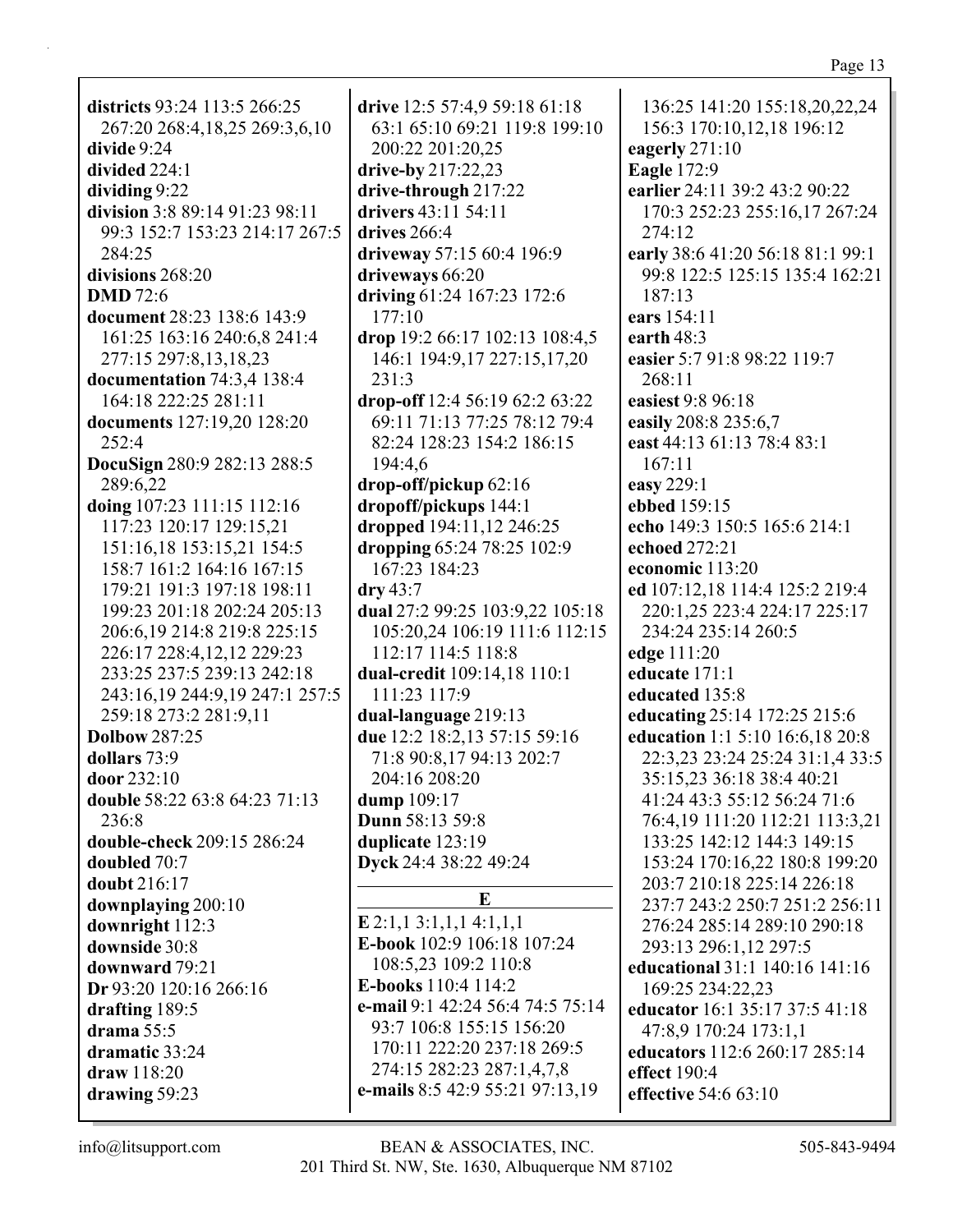effects  $117:8$ effort 11:15,24 68:5 216:8 234:25 274:5 efforts 77:5 122:7 257:18 egress 62:16 150:8,23 egresses  $152:12.18$ **Eide** 24:23 eight 212:20 280:21 294:23 eight-year-old 32:25 Eight-zero 294:23 eighth 50:7,8 134:16 260:4 either 12:23 19:16 42:10 59:24 60:1 68:12 116:5 153:22 174:11 206:12 209:25 221:3 227:24 231:8 234:14 249:4 255:20 El  $186:10$ elation 30:5 elected 285:7 electronic 100:12,18 101:11,21 103:4,13 104:4,13 110:15,16,25 111:1 112:8 279:18 elementary 37:4 38:6 79:22,25 80:3,13 130:11,19 167:22 194:5 194:10,11 elements 241:2 273:20 eleven 156:3,21,21,23 eleventh  $134:13$ eligible 125:2 158:25 **Elwood 280:8** embedded 56:16 emergency 256:12 270:11 emerging 36:1 Emily 24:4,5 38:22,23 49:24 emotion  $132:22$ emotional 30:15,16 285:15,19 emotionally 261:3 empathize 176:10 emphasize 54:25 201:2 employ  $79:16$ employee 43:15 employees 166:13 employment 70:23 empty  $134:6$ enacted 72:4 177:18 Encino  $51:8$ encourage 32:7 encouraged 136:2 encouragement 267:22

end-of-year 225:11 233:2 ended 9:7 22:10 49:19 146:19 151:14 155:10 158:7 221:14 280:22 energy 12:18 137:6 enforce 80:24 82:11 191:12 196:6 enforceable 78:18 enforcement 71:10 191:16 engage 71:20 161:1 163:7,9,14 165:11 174:11 175:3 213:20,24 265:22 266:1 engaged 174:17 221:24 engagement 162:22 270:8 engaging 162:24 245:13 engineer 11:22,23 14:6 82:15 168:14 engineering 69:8 151:6,8 207:24 208:7 engineers 63:13 67:7 78:7 85:9 168:12,13 English 51:14 111:9 147:20 enhancements 80:18 enjoyed 278:4 enlightening 280:9 enormous 262:24 263:8 **Enriquez** 48:15 49:13 **Enriquez's 49:2** enroll 17:6 58:11 64:7.25 65:3 enrolled 17:22,23 18:15,19 enrollees 109:17 enrollment 3:10 11:10,12 13:8 13:14,20,22 14:11 29:11,19 33:3 34:12,23 38:17 43:19 56:7 58:21 60:14 61:1,15 62:12,14 62:22 65:9 67:9,15 68:21 69:3 69:17 70:18,19 71:18 76:6 77:11 79:23 83:24 85:15 117:9 125:24 128:12 175:25 176:16 177:2,3 178:1 182:16 183:5,7 190:3 203:8 210:6,18 ensure 24:11,13 83:15 162:18 171:2 202:22 242:8 ensuring  $268:23$ enter 67:16 78:22 181:15 272:6 289:11 290:19 entered 18:1 entering 19:13

enters  $58:20$ entertain 87:13 278:7 294:24 entire 14:12 62:11 74:22 79:2 220:2 221:9 entirety 53:13 entities 11:23 111:19 113:1,1 150:4 152:25 214:14 entity 112:24 114:14 149:22 environment 54:20 206:25 envision  $223:10$ equal 86:4 136:4 equally 79:18 158:13 equipment 79:11 81:6 equitable 269:13 equity 112:9 113:21 133:25 137:11 147:5 erected 177:12 especially 20:1 22:22 25:10,15 62:2 69:3 77:16 112:8 124:5 174:12 215:4 220:9 234:23  $259:2$ **Esquivel 95:3 97:22,23 98:1** 103:16 108:7,8,11 119:21,24 essence 44:24 100:24 111:12 essentially 23:22,23 143:22,23 153:9,12 190:24 et  $57:13.81:7$ evaluate 85:10 evaluation  $56:8$  74:1 evaporate 100:13 evening 56:18 66:12 285:11 evenings  $8:21$  28:20 evenly 118:16 event 59:15 244:13 eventually 257:19 everybody 25:22 29:15 35:1 108:23 111:17 129:13 137:1,16 149:11 179:2 194:1 222:22 270:4,19 274:2 everybody's 269:12 273:24 274:4 evidence 74:8 evident 68:24 132:3 **EWS** 41:19 exacerbate 58:25 exact 130:20 **Exact-227:22** exactly 137:15 180:22 229:2 244:17 252:25 255:11 264:21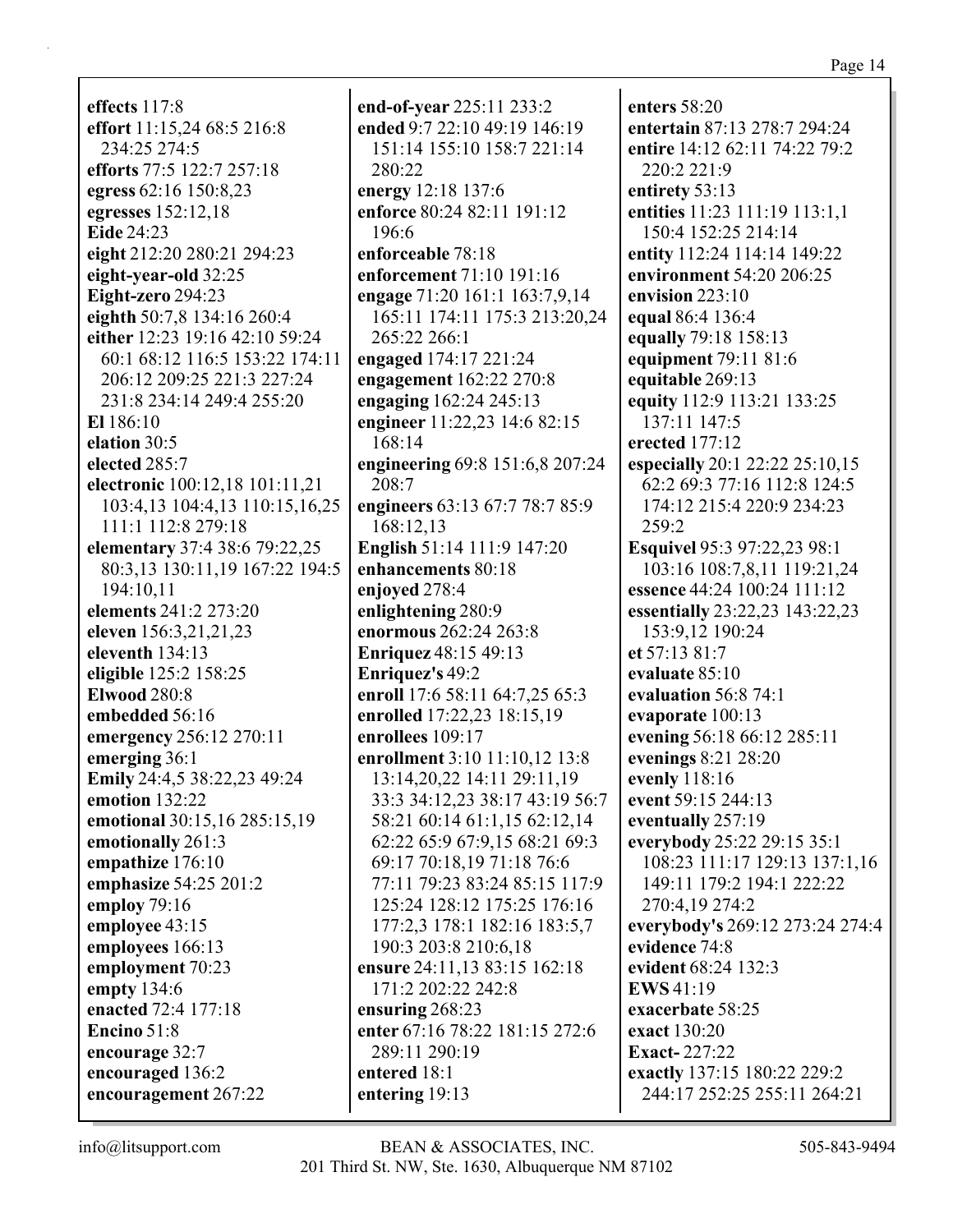**exaggerated** 77:10 **example** 80:2 118:17 171:20 264:18 276:7 **examples** 12:25 257:7 **exceeded** 37:18 68:22 **exceeds** 60:15 246:6 **excel** 16:8 27:19 **excellent** 25:23 110:11 145:10 169:25 **exceptional** 55:7 186:4 **Exceptions** 3:13 218:5 **excess** 77:17 **excessive** 280:12 **excited** 26:16 30:7 233:16 263:25 **excitement** 30:5 278:25 **exciting** 222:6 262:15 **excuse** 10:22 36:7 69:19 **executing** 229:22 **Executive** 3:23 279:8 **exercise** 113:2 **Exhibits** 297:8,13,18,23 **exist** 131:9 271:5 **existence** 206:7 **existing** 12:21 13:21 285:3 **exists** 25:10 **exit** 63:24 67:16 150:8,23 167:11 290:8 **exiting** 289:25 **exits** 152:12,18 **exorbitant** 131:1 134:18 **expand** 16:10 20:6 27:17 28:10 68:14 71:22 **expanded** 71:17 86:3 **expanding** 167:21 **expansion** 27:21 57:19 70:18 71:2 83:24 121:1 169:4 **expect** 39:20 **expectation** 95:18 **expectations** 37:18 **expecting** 39:16 67:4 243:22 **expedient** 230:16 **expedite** 281:9 **expel** 50:3 **expelled** 50:5 **expense** 104:5,7 112:3 142:3 **expenses** 123:3 **expensive** 207:5,7 **experience** 16:2 37:6 72:1 75:17

122:9,23 260:20 271:9 **experienced** 90:6 91:6 **experiences** 75:16 108:15 124:11 **experiment** 225:2 **expertise** 185:21 **experts** 136:2 **explain** 59:11 79:20 130:12 131:11 164:2 212:11 **explained** 75:6 156:14,15 **explanation** 243:13 **exploitation** 111:19 **Explore** 290:24 **exponential** 76:20 **exposed** 270:11 **express** 58:16 70:17 105:2 **expressed** 105:6 158:21 **expressing** 264:19 **expulsion** 22:19 74:2,7,9 75:3 **extend** 174:15,24 **Extended** 92:4 **extension** 20:10 **extensive** 16:20 281:10 **extent** 160:2 207:1 271:4 282:2 **extra** 23:3 58:11 65:4 **extremely** 224:12 **F fabric** 263:23 **face** 90:15 148:11 175:2 **face-to-face** 104:11 **Facebook** 274:14 283:20,25 **faces** 234:13 **facilities** 71:2,4 152:15 173:15 273:3 **facility** 13:19,21 58:23 59:4 62:12 171:10 273:3 **fact** 8:23 48:5,5 71:3 133:1 134:8 142:7 152:10 157:19 192:9 203:4 205:6 225:12 240:16 246:22 262:1 267:23 286:3 **factor** 173:14 224:5 **factors** 220:9 **factory** 34:3 61:6

**failed** 71:20 76:20 77:6 83:5 **failing** 47:8 **fails** 192:17 **failure** 77:8 **fair** 106:16 220:14 **fairest** 8:13 9:24 **fairly** 89:19 230:4 261:13 **faith** 71:20 280:13 **faithfully** 149:17,24 **falling** 26:18 246:6 **familiar** 196:23 **families** 2:10,11 20:1,7 24:13,19 25:8 28:6 29:13,21 30:2,6,6,10 30:14,18,22,25 31:5 36:23 37:7 48:1,3 75:15,20 147:12 258:22 **families'** 256:6 **family** 18:20 19:25 20:5 27:23 99:14 149:6 228:10 **fan** 70:24 **far** 14:25 59:3 60:15 71:18 101:24 102:6 149:21 161:18 163:14,21 164:16 200:12 226:17 232:18 246:6 258:2 268:3 **fare** 221:8 225:10 **Farmington** 106:19 **farms** 36:23 **fast** 172:7 233:18 272:11 **fast-forward** 221:16 **faster** 288:6 **fault** 251:7 **favor** 7:18 155:11 295:3 **Fe** 119:9 236:4 296:13 **feasible** 100:5 **feather** 112:1 **fed** 267:2 **feed** 117:10 283:20,25 **feedback** 121:3 150:21 **feel** 8:3 14:15 29:9 41:18 44:8 54:25 114:13 133:23 138:12,25 171:1,4 174:2 198:8,10 199:13 200:8 202:23 214:9,11 236:17 239:10 245:5 267:5 269:5 **feeling** 138:11 179:7 **feeling-based** 200:9 **feels** 119:10 192:20 234:19,19 267:4 **feet** 13:18 68:16,18

**Fahey** 10:23 56:5 57:4 60:22

**facts** 137:10 138:22 **factual** 137:9 140:7 **factually** 155:6 **faculty** 42:5 174:18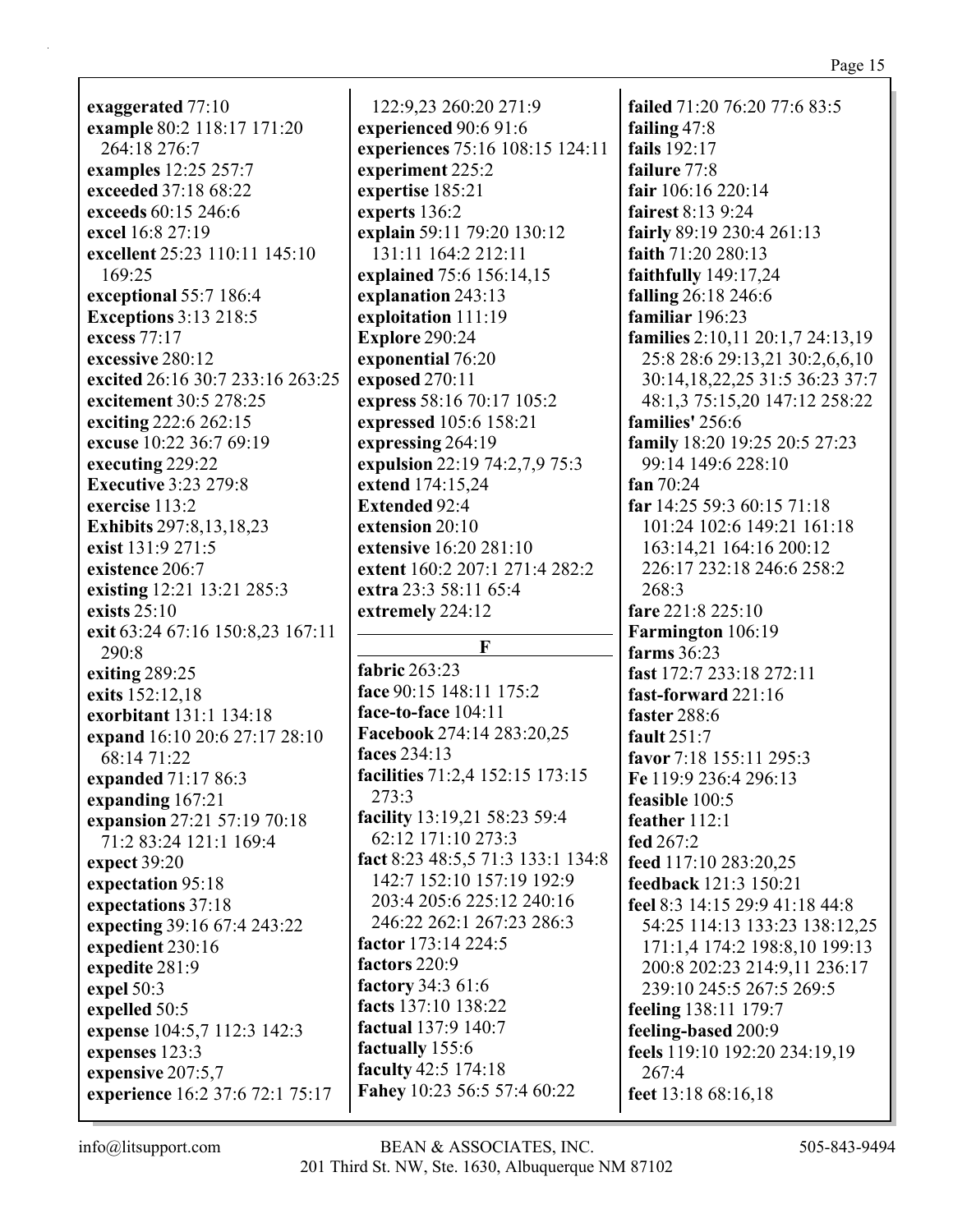fellow  $185:19$ felt 8:12 54:19 98:11 115:7 130:24 134:20 136:13 138:9 141:24 145:2 155:16 174:4 220:19 222:14 231:9 fence 177:12 188:15 202:1 fend  $12:6$ **Fenning 20:25 21:11** field 16:19 23:12 31:2 37:13 106:16 136:2 fields  $36:24$ **fifth** 18:17 19:16 131:22 133:11 fifth-graders 131:17 fights  $37:23$ figure 73:3 123:1 170:8 184:25 186:6 228:14 262:18 263:8  $265:25$ **figured** 102:4 266:1 figures  $104:7$ figuring  $279:17$ file  $75:9$ **filed** 75:8 fill 116:17 135:17,20 filling  $133:6$ final 144:14 157:22 159:25 229:14 286:12 finalized 189:20 228:17 finally 30:7 73:9,24 85:12,23 financial  $287:11$ find 25:21 26:4 35:19 37:10 38:2 59:4,11 98:12 130:25 131:4 182:3 230:15 264:12 268:10 finding 19:7 52:25 102:24 127:25 128:1 268:7 findings  $128:1$ finds  $75:14$ fine 6:21 10:21 178:15 237:12 finger  $187:22$ finish  $160:19$ **finished** 37:24 125:21 Fire 151:15,17 200:2,4 firing  $161:4$ first  $10:22$  15:13 16:2 35:23 37:23 41:9 53:16 56:4 62:10 71:23 74:16 89:20 90:1 99:13 100:4 102:5 109:16 120:6,18 126:9 130:10 133:10 134:4 140:12 147:11 148:19 153:10

155:20 165:13 170:25 171:2,17 172:24 173:3 174:15,24 179:17 187:22 194:3 216:5 251:21 262:10,12 270:20 273:23,24 277:4 285:16 first-generation  $147:10$ first-grade 18:7,8 135:5 259:19  $first\text{-}grader 18:2 22:20$ first-period  $73:17$ fiscal 122:6,24,25 123:4,9 fit 67:18 220:8,20 221:11,20 222:12 226:11 five 34:24 73:8 104:7 135:13 236:8 281:2 294:22 five-86:17 151:12 fix 73:12 119:18 131:8 200:17 228:22 229:21,23 **fixed 207:6** fixing  $64:8$ Flag  $3:47:3,5$ flagged  $267:10$ flagship  $76:14$ flashing  $80:5,8,13$ flat  $141:22$ flexibilities  $271:5272:14$ flexibility 182:11 271:8,12,23 flip  $267:9$ flipped  $236:6,7$ flooded 66:18 170:12 **Florida 263:11** flourished 37:3 flow 58:19 59:1 84:15 143:24 146:15 186:17,21 273:15 flowed 159:15 flown  $71:16$ flu  $271:18$ flubbering  $159:13$ focus  $256:3 258:3$ focusing  $64:7$ folks 8:13 9:9 39:9 55:22 98:14 99:22 146:22 147:3 153:13 154:11 158:21 162:21 163:22 164:2 177:25 178:1 184:5 186:9 200:20 218:3 223:9,20 271:3 follow 232:12 287:15 follow-up 140:9 203:21 255:21 **followed** 47:4 79:25 138:2 139:4  $146:16$ 

**following** 162:14 174:3 250:8 263:21 273:22 follows  $128:12$ food 19:24 28:5 272:1 foods  $261:12$ footage  $13:7,10$ force 37:1 70:14 92:16,17,24 191:13 228:6 270:18 273:1,10 force-fed  $221:13$ forced 12:6 108:16 forcing  $110:16$ forefront 175:24 foregoing 296:10 foremost  $171:3$ forever 22:15 234:19 244:19 261:22 284:12 forget 151:7 215:25 255:10 267:3 forgot  $261:23$ form  $104:14$  115:20 116:17 128:13 288:11 289:2,5,22,22 former 63:3 72:17 175:8 280:11 forms 3:18 116:19 249:17 250:10 252:11 288:25 289:20 formula 220:7,21 221:11 formulate 188:20 forth  $70:1168:23$ fortunate 28:6 **Fortunately 185:3** forum 3:6 7:25 8:4 9:7 236:21 forward 38:16 90:4 110:2 115:16 122:11 138:6,24 139:2 159:19 177:16 182:24 193:5,23 208:17 215:8,22 230:4,7 233:21 234:6 238:1 241:14 257:12 258:5 262:23 270:13 279:17,24 281:18 285:7 forward-thinking 123:12 **forwarded 286:20 287:7** foster 49:2,5 50:15 158:5 fought 73:24 found 36:18 74:23 83:3 131:2 150:17 266:10,14 287:5 **foundation**  $140:16$   $141:16$ **founder** 102:19 four  $21:21$  27:6 73:14 80:10 83:12 107:22,24 127:24 135:13 236:8 241:13 264:2 270:23 280:10,16 281:2 294:22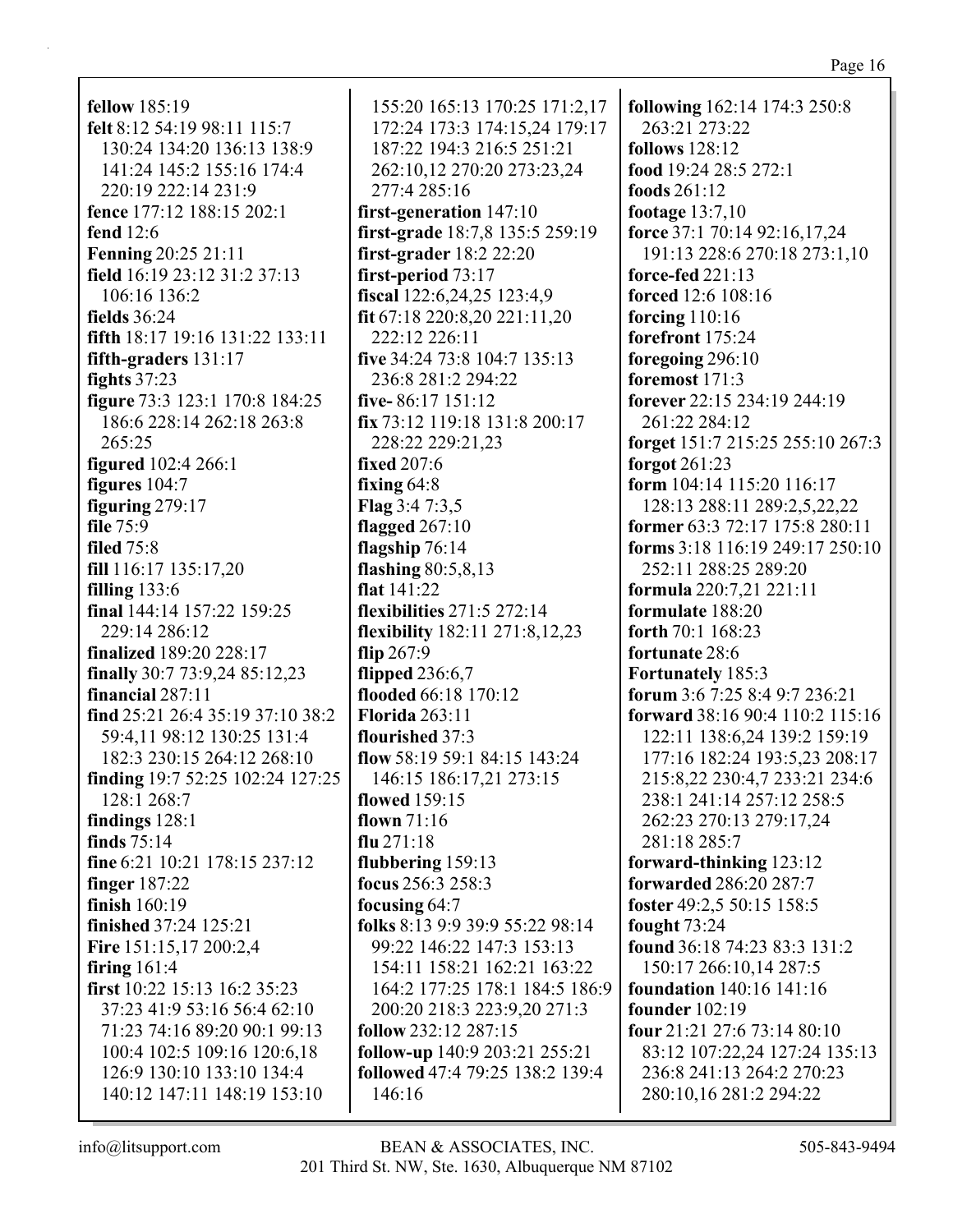**four-hour** 65:25 **four-lane** 77:1 79:9 80:16 81:23 166:15 **four-page** 139:1 **fourth** 18:12 19:12,14,17 133:11 **fourth-grader** 19:19 **frame** 8:8 190:25 250:5 **framework** 128:4 218:13 221:19 224:1 227:12 228:24 229:24 231:5 **Franco** 74:11 126:19 142:22 **frankly** 258:21 **free** 30:25 44:8 111:14 269:5 **freeze** 90:16 91:21 **frequent** 225:23 226:13 **frequently** 78:3,22 226:25 **Friday** 5:11 **FRIEDMAN** 2:12 9:17,20 10:16 10:19,21 15:11,15 17:13 20:18 21:10 24:22 26:8 28:13 31:9 33:10 34:14 35:4 38:21 39:3,7 39:10,22 41:2 44:12,23 45:3,5 45:10 46:11 48:10 51:7,24 52:23 53:2 217:5 286:11 287:9 287:20 288:9,16,19,21 297:7 **friend** 32:2 275:4 **friendly** 209:10,18 214:17 **friends** 27:22 **front** 114:21 115:4 135:1 161:4 164:2 194:13 245:1 **front-facing** 81:6 **frustrated** 95:17 **frustration** 135:22 157:21 **fulfilled** 149:24 **full** 23:20 56:7 127:17 134:11 192:20,22 218:12 **full-time** 38:1 **fully** 75:4 93:16 148:6 170:13 171:1 **funded** 75:4 **funding** 23:20 71:1,5 84:14 120:7 120:10,23 121:6 122:4,17 123:8 123:10,25 124:12 125:6 281:14 282:10 **funds** 52:9 63:25 66:7 101:4 103:6,9 267:12,20,25 268:11,23

**further** 58:4,8 91:17 108:12 164:2 192:24 243:8,13 253:2 265:14 **furthermore** 199:5 **future** 40:23 47:23,24 203:2 205:25 206:2,10 207:8 259:8 285:6 **G G** 3:1 4:1 **gain** 268:11 **gains** 135:12 **Gallup** 266:13 **game** 284:23 **game-changer** 246:24 **gang** 35:24 36:21 **gap** 177:5 266:6 268:1 **gaps** 36:13 123:12 131:8,24 133:16,22 135:17,20 240:23,25 **garbly** 207:15 **Garcia** 31:10,16 48:10,19,25 49:2,10 50:14 **gate** 197:3 **gated** 197:1,19 **gates** 196:22 197:1 **gears** 136:15 **general** 205:7 272:5 **generally** 110:21 134:15 151:20 **generation** 25:14 **genuine** 213:2 **genuinely** 156:17 **geographic** 165:9 176:15,16 **GEORGINA** 2:6 **getting** 74:16 91:8 96:2 101:1,2 102:7 133:1 170:10 190:7 203:23 224:16 243:13 249:21 255:4 258:18 260:7,8 274:20 280:16 288:3 **Gibson** 59:19 61:25 166:13 200:23 **gifted** 221:5 **Gipson** 2:3 6:1 88:11 96:23 127:14 130:7 137:21 139:6,19 140:20 144:22 162:10 164:5 179:16 191:25 193:21 211:7 213:6 221:18 232:3 247:19 254:6 270:17 271:4 273:11 290:8 291:5 292:1 293:20

294:19 **Girard** 59:19 61:25 **girl** 292:20 **give** 16:12 25:1 29:1 31:6 32:9 33:14 34:18 39:12 40:19 41:5,9 45:15 46:1,5,14 48:13 52:1 54:13 55:2,19 86:18 100:21 108:22 121:14,20 134:21 146:23 148:10 157:6 171:19 233:1 235:1,18 267:18 279:22 281:13 283:4 **given** 16:15 56:2 104:16 109:6 116:16 118:12,13 141:1 235:12 238:14 242:10 271:25 272:6 **gives** 108:21 212:14 **giving** 98:4 127:8 207:5 216:12 219:7 280:8 **glad** 97:25 111:21 119:15 280:3 **glean** 214:4 **Glenna** 2:7 278:12 283:7 285:10 **Glenna's** 283:21 284:1 **glitch** 262:3 **global** 153:9 **go** 14:9,14 16:16 19:12,16 22:16 25:13 29:15 31:13 35:8 41:22 46:15 48:16 49:14,22 51:17 59:21,23 61:24 68:8,9 75:13 93:12 96:19,24,24 97:1,24 99:15 100:23 101:13,14,14 103:13 106:3 107:20 108:17 111:4,4 114:9,25 116:7,10 122:21 124:21 125:11 130:6,11 131:22 132:7 135:19 138:5 139:1 147:12,23 148:19 149:25 155:20 156:5 158:2,23 159:19 163:10 164:15 169:12,12 172:4 173:19 179:1,18 181:7 190:4,10 190:17 214:2 217:20 218:16 225:21 227:14 231:4,24 243:21 244:15 250:17 254:21 258:2 259:11,18 262:15 264:11 265:13 267:1,14 275:14 276:19 277:6 282:20,21 290:6,12 292:23 **goal** 224:10 228:21 242:1,7 **goals** 225:5,6,13 230:19 **goes** 10:12 87:5 102:7 103:25 129:1 195:4 208:1 228:6 238:21

**funky** 7:7 **funny** 249:6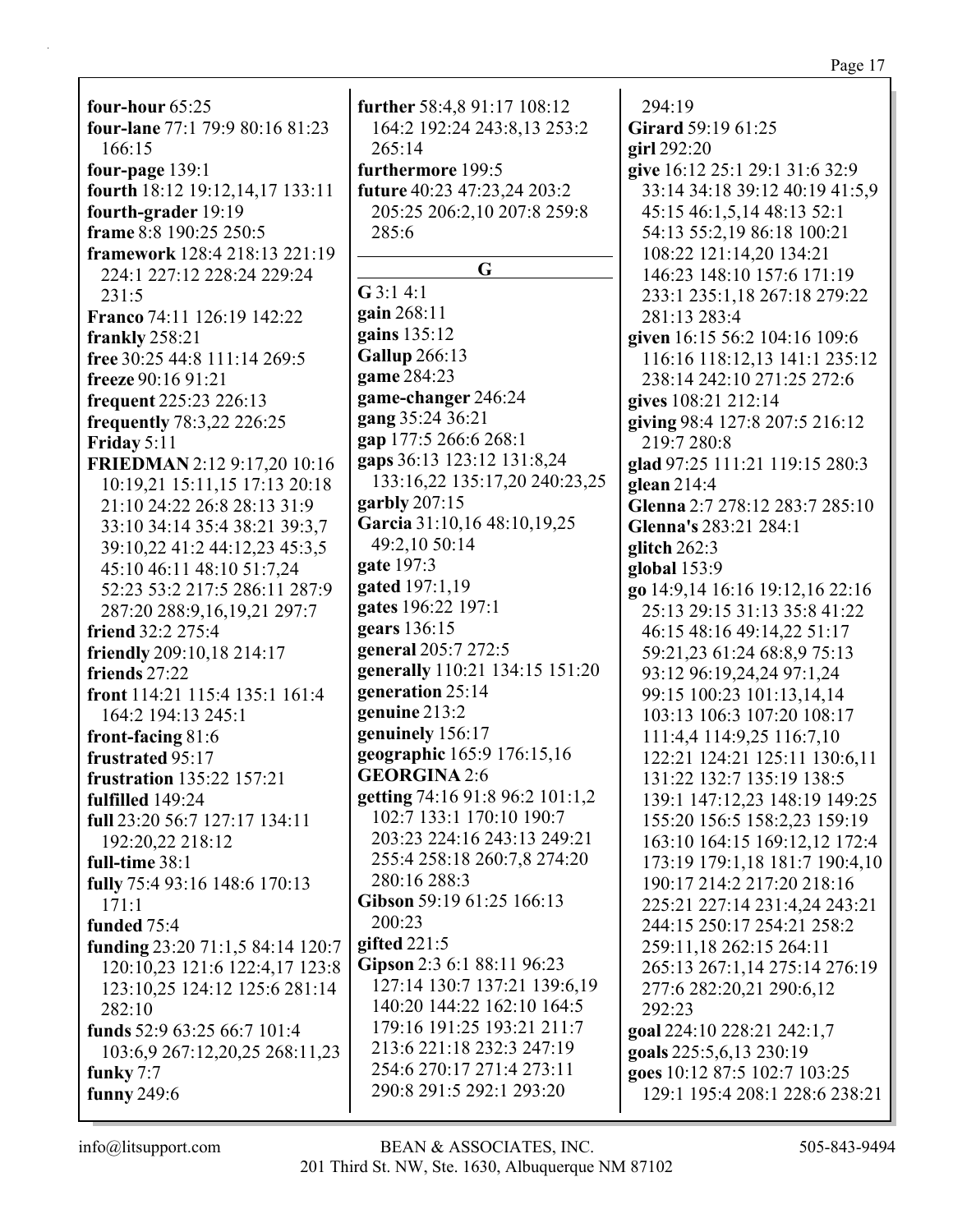| u. |  |
|----|--|
|    |  |

| 241:4 246:3 280:17 282:3          | 150:23 158:5,8 159:1 169:20,20   | 147:4 159:2,4 160:2 214:20       |
|-----------------------------------|----------------------------------|----------------------------------|
| going 5:9 6:25,25 8:17 9:12,14,19 | 169:20 173:10,23 187:25          | 215:12 216:21 225:15 241:22      |
| 10:6,25 13:25 15:4 17:10 18:17    | 193:20 214:25 217:8,24 218:2     | 258:17                           |
| 19:13 23:4,5,6,6,7,8,25 26:24     | 218:16 233:6 238:18 245:25       | greater 32:18                    |
| 27:10 28:18,22 29:5 32:12         | 257:7,16 261:18 265:10 266:9     | greedy 112:3                     |
| 39:14 40:19,22 41:8 43:13         | 266:10 270:7 272:1 273:8 279:2   | green $128:5$                    |
| 46:10 50:10 51:2,12 54:3 60:7     | 281:6                            |                                  |
|                                   |                                  | greens 243:25 244:1 245:4        |
| 67:13 69:14 72:24 73:15 74:11     | goodbye 285:17                   | Gregory 220:6,15 225:8,20        |
| 91:10,19 92:10 93:5 95:19         | gosh 125:12 158:10               | $grew 161:8$                     |
| 97:14 98:5,13 100:12 102:14       | gotten 30:15 40:11 218:23        | grossly 65:24                    |
| 103:11 110:1 111:1,19 112:7       | governance 218:14 228:17         | grounds 75:2                     |
| 113:16,18,19 122:11 123:5         | governing 128:13 174:7,25        | group 10:25 42:8 71:4 92:19,25   |
| 124:15,15,21 129:8,14,22,24       | government 112:24 113:1 280:21   | 198:4 214:10 234:10 256:20       |
| 131:21 136:10 149:1 153:7         | Governor 122:20 273:23           | 257:8 259:14 264:1 277:2         |
| 156:18 157:1 158:3 159:25         | <b>Governor's 264:17</b>         | groups 65:17 68:9 187:10 262:11  |
| 160:4,5,6,9,13 163:13 164:15      | gracious 24:15                   | 263:10 277:7                     |
| 167:10,11,23 170:24,25 171:9      | grade 16:24 18:12,17 19:12,14    | grow 16:23 50:23 51:1 162:2      |
| 171:16 172:19,20 173:5 174:19     | 19:16,17 36:10 37:23 49:13,15    | 169:5 171:10 181:10 187:12       |
| 174:21 175:15,19 177:6,16         | 49:19,20 50:8,8 99:24 102:2      | 225:12                           |
| 180:1,4 181:24 182:1,2,7 183:8    | 127:24 130:22 131:18,22,22       | growing 59:4 71:25 136:10        |
| 184:3 185:3 187:4 188:2 193:14    | 133:19 134:14,17 135:9,10        | 161:20 205:15                    |
| 193:15,18 194:5 195:11 199:13     | 179:19,19 195:8 221:13 260:4     | grown 79:20,21                   |
| 200:20 201:4,22 202:21 204:25     | grades 31:20 32:1,23 79:22,22,23 | growth 12:19 50:20 57:2 63:17    |
| 205:9,12 206:3,9,12 207:4         | 129:25 130:1,14 131:1 132:13     | 76:18,20 77:9 78:14 86:4 161:6   |
| 208:21 209:2 214:3 215:5          | 133:10 134:17 135:16,21 136:4    | 161:20 169:8 220:9,12 224:5      |
| 216:11 219:25 223:1,11 228:15     | 136:5 167:22 187:15              | 225:17,23 226:14,20 227:1,3,5    |
| 229:2,22 230:8 231:23 232:19      | grading 220:5 247:14             | 227:5,18 231:10 258:9,10         |
| 233:1,17,18,18,20,25 237:19       | graduate 26:17,20,25 27:2 32:14  | grumpy 184:5                     |
| 238:5, 16 240:6, 7, 11 241:6      | 32:16 111:6                      | guarantee 171:25                 |
| 245:9,18,22,23 246:3,21 255:12    | graduated 32:19 47:12 53:9       | guaranteed 267:14                |
| 257:10 258:5,12 259:11,17,19      | 147:12,18                        | guard 79:15,17 80:20,21 81:4,13  |
| 259:21 260:23 261:1,13 263:20     | graduates 147:10 279:23          | 154:11,21 166:17                 |
| 263:21 264:5,7,9,10,13,20         | graduating 147:16                | guard's $81:1$                   |
| 268:8,10 269:4 271:8,17 275:12    | graduation 118:5 217:22,22,23    | guards 79:10 80:4,14,23 81:11    |
| 275:19 276:13,19,25 277:1,18      | 274:11                           | 81:17,25 128:21                  |
| 278:14 279:7,10,24 281:20         | grant 56:16 57:7 58:10 64:12     | guess 53:14,17,23 54:1,5,6,16,19 |
| 282:1,4,6,19 286:2 287:3 288:8    | 71:6 120:18 121:4 124:20 147:8   | 104:24 117:25 119:9 120:1        |
| 289:1,23,25 290:1 292:24          | 183:7                            | 154:19,20 157:5 179:7 183:10     |
| Goldschmidt 220:6,15 225:8,20     | granted 116:21 183:22            | 192:7 193:19 219:2 254:20        |
| 225:21                            | granting 182:20                  | 277:18 278:7                     |
| golf 278:14                       | <b>Grants</b> 122:25             | guidance 120:8 149:13 162:15     |
| Gonzales 150:16                   | grateful $40:24$ $213:10$        | 240:5 241:4 263:5 270:21         |
| good 5:1 11:6 15:25 17:18,19      | gravel 140:24                    | 271:10 272:23,23 273:6 277:12    |
| 24:7,8 25:2 27:13 28:3,8,11       | gravely 176:3                    | 278:9                            |
| 31:14 39:24 40:20,23 41:8 51:9    | gray 229:3                       | guide 128:25 152:24              |
| 62:20,21 71:20 89:16 96:6         | great 20:16 28:4 29:8 32:21 33:5 | guidelines 271:7                 |
| 101:3 102:22 115:7,17 125:7       | 72:24 73:16 77:15 91:1 101:11    | guiding 214:21 277:15            |
| 126:15 129:6 133:14 146:14,16     | 106:4 119:23 125:9 143:2 145:6   | guilty $119:10$                  |
|                                   |                                  |                                  |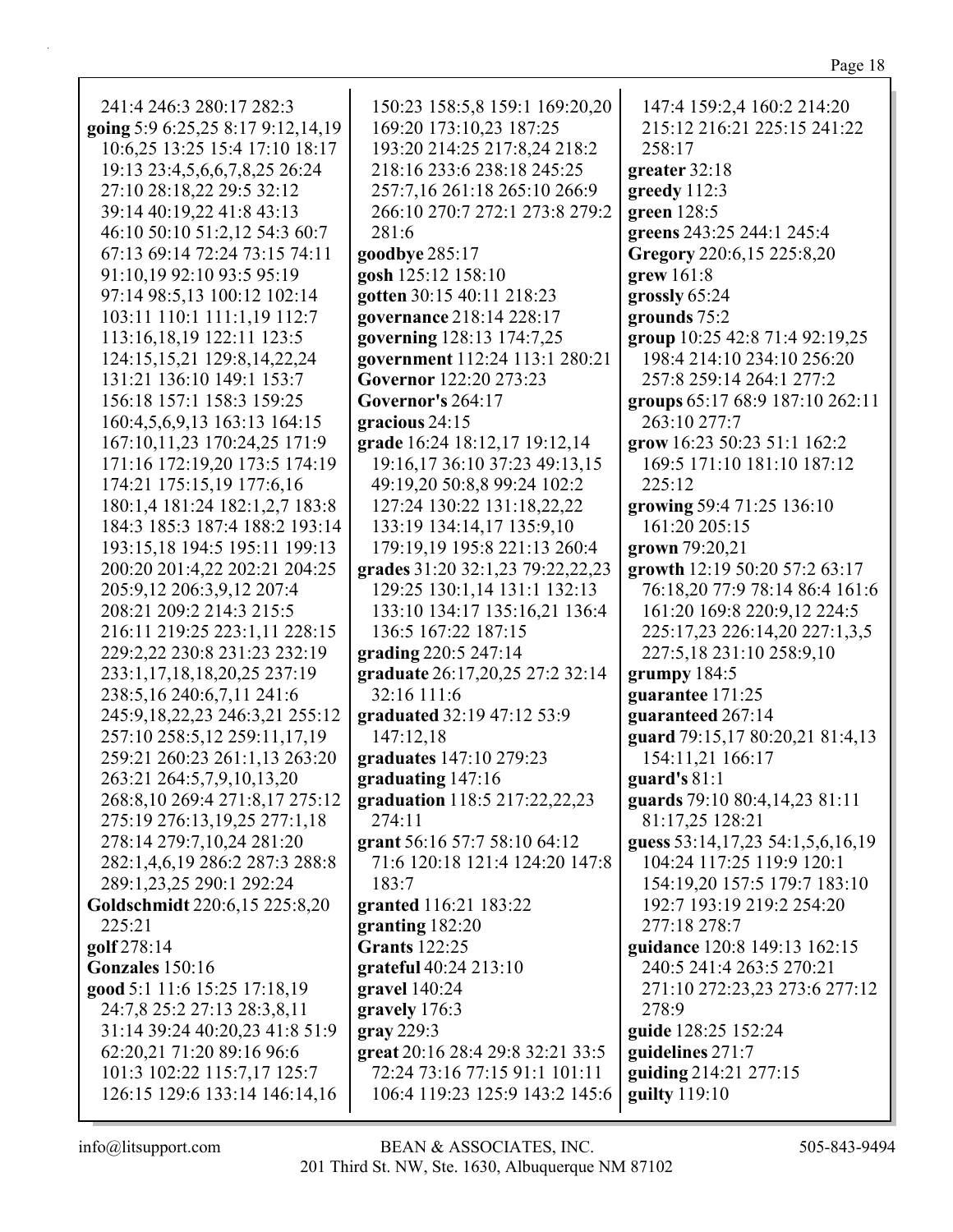| guys 29:3 51:4 87:2 101:24<br>137:18 139:13 146:25 162:19<br>199:14,14 201:24 216:8,12<br>253:16<br>guys' 267:15 | ł<br>ł<br>l<br>ł |
|------------------------------------------------------------------------------------------------------------------|------------------|
| <b>Gwen 93:20</b>                                                                                                |                  |
| gymnasium 194:13                                                                                                 | ł                |
|                                                                                                                  | ł                |
| Н                                                                                                                | ł                |
| half 53:11 131:22 147:21 162:19                                                                                  |                  |
| 280:22<br>half-a-million-dollar 198:3                                                                            | l                |
| half-days 180:4                                                                                                  | l                |
| hand 31:22 35:6 95:18 165:24                                                                                     | ł                |
| 174:15,24 178:3 191:18 229:20                                                                                    |                  |
| 254:18 258:19 267:11,19                                                                                          | ł<br>l           |
| 289:13 296:16                                                                                                    | ł                |
| handbook 101:25                                                                                                  | ł                |
| handful 266:23                                                                                                   |                  |
| handle 9:14 62:23 66:13 69:2                                                                                     |                  |
| 162:3,24 182:1 207:2 289:25                                                                                      |                  |
| handling 204:19                                                                                                  |                  |
| hands 95:10 169:14                                                                                               |                  |
| handwriting 73:21                                                                                                |                  |
| hanging 278:23                                                                                                   |                  |
| happen 60:21 90:6 143:10                                                                                         |                  |
| 158:14 163:14 175:20 179:23                                                                                      |                  |
| 179:23 180:4 186:21 189:16                                                                                       |                  |
| 200:20 229:13 230:17 235:8                                                                                       | ł                |
| 245:6 282:4                                                                                                      |                  |
| happened 75:20 110:18 140:8,10                                                                                   |                  |
| 158:10 175:20,21 181:1 205:3                                                                                     |                  |
| 218:9 239:4                                                                                                      |                  |
| happening 92:9 281:16 284:17<br>happens 135:22 187:21 191:7                                                      |                  |
| 205:3                                                                                                            | l                |
| happily 141:13 146:10                                                                                            |                  |
| happy 86:12 136:17 138:6,24                                                                                      |                  |
| 145:23,23 148:1 163:24 164:1,5                                                                                   | l                |
| 164:8 184:3,4,7 196:15 199:12                                                                                    | ł                |
| 235:17 237:20 283:6,10,12,15                                                                                     | ł                |
| 283:18 284:2 285:9                                                                                               | l                |
| harass 68:3                                                                                                      | ł                |
| hard 19:7 24:9 27:24 52:4 73:24                                                                                  | l                |
| 74:25 90:18 100:19 141:9                                                                                         | I                |
| 178:15 188:6,20 206:4 214:7,9                                                                                    | Ī                |
| 253:17 285:20,21                                                                                                 |                  |
| hard-and-fast 209:24                                                                                             |                  |

hard-copy 101:13 102:8 106:23 107:10 109:3 110:7 harder 132:4 hardest 285:13,18 hardship  $59:1260:12$ Harvard 51:17 222:8  $hash 157:24$ hashed  $245:9$ hate 28:9 48:17 61:24 138:11 187:12.20 hazardous 128:22 he'll 235:13 head 22:2 41:19 125:13 224:3 284:19 heading  $240:8$ heads  $63:23$   $130:21$ health 273:23 274:18 277:23 hear 8:4.9 11:1 15:21 21:15 26:12 30:5,8,16 31:11 38:9 40:1 40:3,7 41:6,7 46:6,8 48:14 53:5 88:7 89:17 91:11 95:21 96:6,8 96:13,15 98:19 108:9 111:21 114:22 119:15 129:10 138:10 141:9 148:21 166:24 185:19 188:6.8 200:24 205:24 207:3.13 208:23 211:16 212:1 213:7 238:4,24 248:5,8 249:10 253:11 283:14,22 291:13,18,19,22,25 heard 6:9,10 8:22 22:22 47:14,15 147:1 149:3 150:3 151:19 154:8 156:19 157:20 158:11 163:20 165:3 181:2,4,5 205:25 206:8 206:11 231:21 232:2 233:24 260:17 261:11 268:3 286:13,23 hearing 7:22 20:23 22:19 51:10 74:3.7.9.13 84:2 138:16 188:23 200:25 219:9,13 221:13 224:12 224:18,24 242:15 268:17 269:6 hearings  $242:14$ heart  $35:24$   $173:1$ heartbreak 30:9 heartwarming 29:24 heaven 48:2 heavy 57:11 64:18 186:13 hectares  $177:6$ Heights 11:20 56:12 Heinz 235:15 held 68:1 90:10 185:18 210:16

223:17 296:12 Hello 17:18 26:14 29:2 31:11,14 44:18 49:1 97:22 217:10 help 14:5 16:12 19:12 23:5,25 25:21 27:1,1 28:5,6,7 31:25 32:8,10 49:16,23,25 50:1,4,4,5 50:17.22.23.24 52:18 60:9 63:15 74:15,20 119:18 124:5 132:1 133:22 158:5 175:6 205:16 231:11 241:5 261:9 281:19 helped 18:20 19:25 32:13,22 55:11 222:4 266:16 helpful 32:6 100:2 130:12 139:2 215:24 268:6 269:14,17 helping 49:21 50:9 84:12 139:25 269:7 helps  $17:25$  41:20 131:12 197:20  $214:18$ herd 232:12 hereunto 296:15 **Hernandez** 17:14,21 **Herrera** 65:7 69:18 hey 130:16 132:6,25 141:24 161:1 199:14 201:3 282:23 hi 53:5,7,8 86:16 126:15 173:25 217:8 279:14.15 high  $17:4$  18:13 35:12,25 36:14 37:13,14,14 41:19 46:25 47:3,5 80:6 109:22,23,25 130:2 133:7 134:11 147:10,14 162:22 171:24 172:10 177:3 187:16 273:4 276:7 high-need  $147:25$ high-stakes  $225:11$ higher  $114:4224:23$ higher-risk 276:11 highlight 94:10 120:15 240:15 highlighting  $119:13274:14,21$ highlights 120:2,5,6 240:11 274:13 highly  $16:19$ highway  $168:10,13$ Hills 11:19 33:18 41:25 56:11 58:14 71:11 72:10 165:17,19 hindsight 53:20 hired 80:20 172:12 hires  $92:2$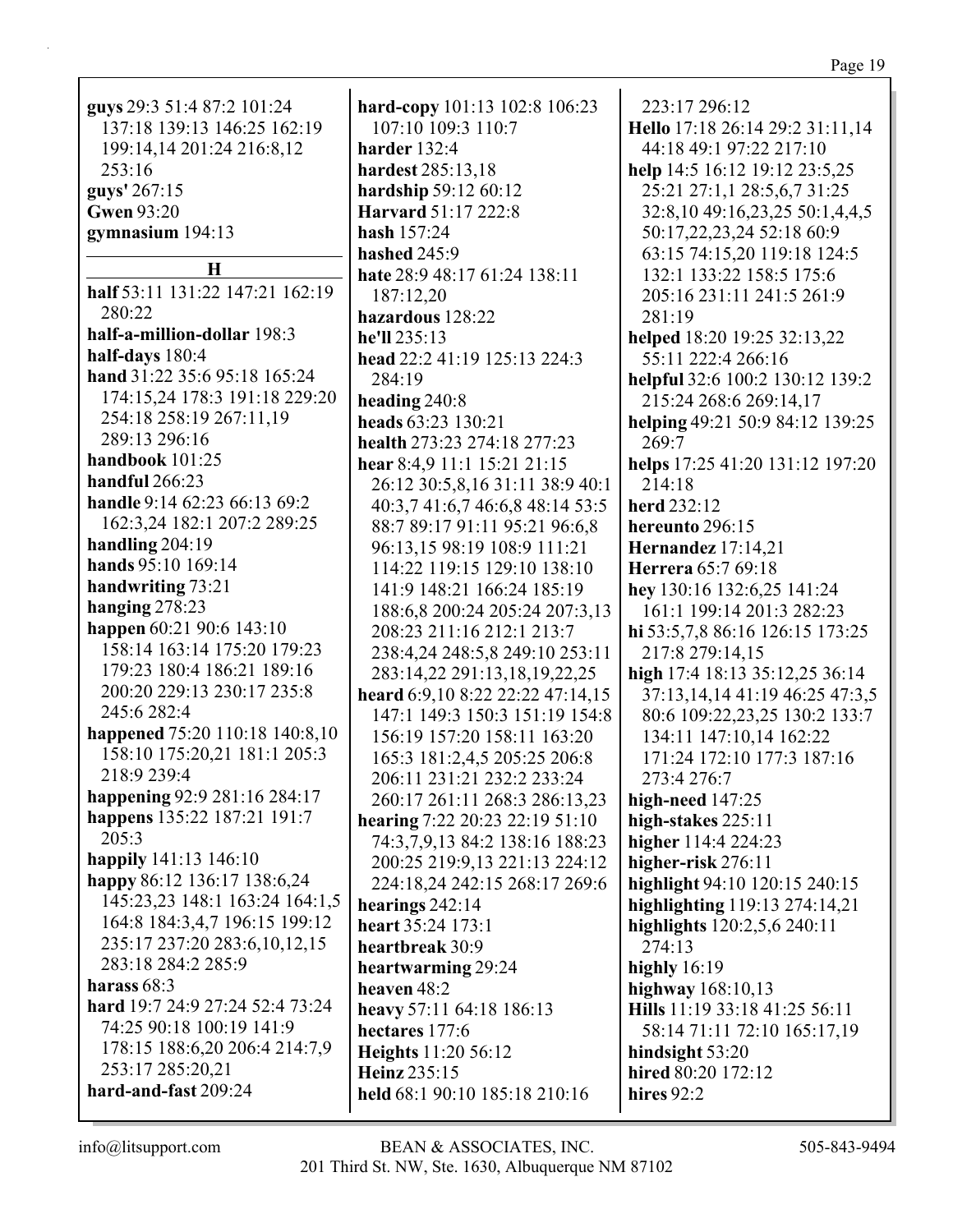**hiring** 90:16 91:21,24 **historically** 222:25 224:20 **history** 129:23 131:12 137:19 195:14 219:1 221:19 239:14 **hit** 43:14,15 109:18 134:11 175:22 181:1 185:2 188:11 241:23 **hitting** 247:13 **Hobbs** 172:10 **hold** 10:4,24 18:4 45:8,21 48:7 48:17 50:24 160:19 169:10 203:13,15,25 236:12 265:1 **holding** 29:4 91:25 182:22 **hole** 278:17 **home** 41:13 73:18 **homes** 14:25 62:4 **honestly** 53:20 213:22 **Honorable** 76:3 **hope** 9:6 20:16 25:17 26:1 30:13 75:13 135:20 176:21 187:25 212:18 213:1 222:22 223:6,6 227:8,8 228:25 230:5 259:8 260:2,12 274:3 285:10 287:25 **hoped** 104:9 129:17 143:7 **hopeful** 268:17 **hopefully** 90:4 158:4 169:16 176:14,24 177:14,20 217:17 234:1 239:22 249:21 293:2 **hoping** 91:25 107:22 122:1 177:11 187:8 218:11 229:6 277:22 280:4 **horrible** 113:4 168:16 **Hospital** 41:12 73:6 **hostile** 171:14 **hostilities** 71:14 **hostility** 138:12 171:13,14 **hosting** 269:19 **hot** 269:22 **hotspot** 266:9 **hour** 61:17 85:21 185:4 **hours** 11:24 12:14 37:11 63:15 111:5,13,14 136:23,24 244:22 247:7 271:13 **house** 37:19 57:16 58:4 59:18 70:4,9 171:21 **Howard** 57:6 58:12 **huge** 110:13 114:15 167:24 176:1 195:22

**hugely** 112:9 225:14 **huh** 277:20 **humongous** 103:7 **hundreds** 270:6 **Hunter** 266:16 **Hurrah** 283:14 **hurt** 270:25 **hybrid** 122:8 277:22 **I ice-breaker** 175:5 **idea** 91:1 155:1 160:7 190:8 223:11 224:17,22 226:6 236:21 245:25 272:13,14 **ideal** 208:15 **ideally** 231:1 **identified** 48:18 60:23 241:3 246:12 **identify** 240:23 246:10 **identifying** 246:15 **idling** 66:12 **IEP** 22:16 47:1,4 74:15,17,18 219:22 225:13 **IEPs** 227:6 235:24 **iffy** 244:15 **ignore** 68:2 **ignored** 34:10 60:18 **illegal** 42:14 75:1 78:22 84:20 153:15 196:2,15 **illegally** 12:7 70:2,6 161:8,9 **imagine** 13:19 104:13 105:15 256:3 **immediately** 256:5 **immensely** 18:10,20 **impact** 56:14,22 65:12,13,21 66:13 71:7 72:4 76:24 77:13 85:18 113:12 121:18 176:11 282:1 **impacted** 42:13 66:11 115:22 **impacts** 76:21 77:9 86:5 **impartial** 33:1 **imperative** 130:6 137:13 **implement** 77:12 83:5,15 **implementation** 256:24 257:10 **implemented** 67:13 85:11 **implementing** 57:1 **implications** 92:7 **implore** 20:6

**important** 16:5 25:16 47:23 51:18 52:18 92:20 121:17 134:21 136:8 138:8 145:2 155:5 170:22 179:14 181:8,21 185:3 228:10 240:18 241:1,2 257:11 261:14 263:3 264:18 **importantly** 257:7 263:16 **impose** 191:9 **imposing** 112:2 **impossible** 65:19 68:19 **impressed** 166:9 169:2 **impression** 141:1 **impressive** 85:24 **impromptu** 144:19 **improve** 17:25 42:17,19 50:22 142:25 181:23 199:22 **improvement** 127:23 **in-person** 277:23 **inadequate** 58:24 65:24 70:22 **inaudibility** 90:8,17 **inaudible** 42:10 85:24 90:4 93:22 94:6 286:15 **inaudible/connectivity** 131:4 **inaudibles** 94:13 **incident** 176:4 **include** 36:9 45:1 59:24 69:12 222:23 256:13 257:14 **included** 71:18 128:16 163:17 222:22 **includes** 42:8 152:11,12,12 **including** 24:12 79:22 82:16 100:8 149:22 160:13 222:21 256:22 **inclusive** 219:9 **inconvenience** 52:16,19 198:22 **inconveniences** 47:17 **increase** 3:11 13:22 23:4,6 26:2 38:17 40:17 43:19 44:1 56:6 61:1 62:14,18 65:9 69:18,22 70:9,20 72:7,20 76:6,24 125:25 134:9 152:18 159:1,18,21 160:10 161:18 168:4 178:1 179:14 180:12 185:8 187:1 190:3 203:8 205:25 206:3 210:19 212:12 **increased** 14:11 34:12,22 43:21 62:12,13 65:11 71:11 78:13 **increases** 71:12 190:15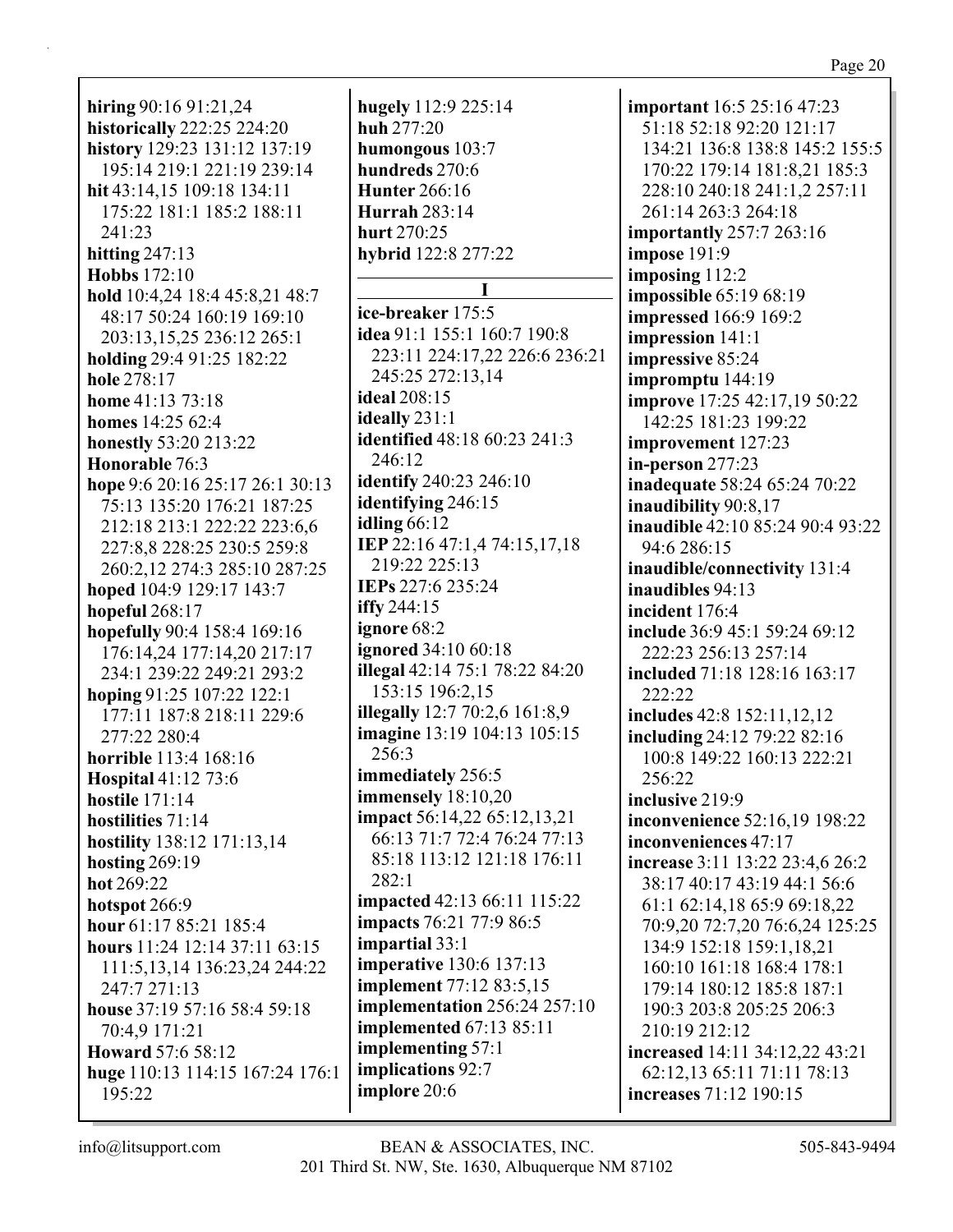**increasing** 33:3 44:4 61:14 71:14 168:1 175:25 185:9 204:22 206:9 **incredibly** 29:24 30:15 **incremental** 187:4,5 **incrementally** 187:16 **independent** 46:22 242:9,12,19 **independently** 52:9 **index** 121:13 **indicate** 7:19 295:4 **indicated** 122:21 **Indicates** 231:19 291:17 **indicator** 226:17 **indicators** 121:12 **individual** 127:20 237:5 **individuals** 8:22 56:1 95:14,21 95:23 137:25 152:21,23 156:5 165:15 282:22 **Industries** 152:7 **inept** 74:20 **inexplicably** 80:20 **infections** 276:22 **infer** 153:14 **influx** 134:15 **info** 240:21 **inform** 157:4 **informal** 77:6 257:9 **information** 42:21 72:11 86:19 92:18 94:4 98:7 100:17 107:8 117:5,10 127:9 128:24 139:15 139:17 208:25 214:3 227:16 237:18,24 242:12,16 257:13 274:20 288:12 **informed** 84:9 100:11 **initial** 122:19 220:11 **initially** 53:13 155:14 260:21 **initiated** 186:15 **injected** 230:21 **injured** 43:13 176:3 200:13 **injury** 14:25 **Inn** 13:2 **input** 242:14 244:23 **inquiry** 191:11 **inside** 68:13 **insight** 76:11 **insist** 14:5 **insisted** 103:12 **inspect** 83:3

**installed** 79:15 83:4 **instance** 105:6 124:10 **instant** 19:18 **instantly** 43:16 **institution** 57:24 113:8 **institutions** 109:20 111:24,25 **instruction** 260:7,8 **instructional** 52:3 116:14,22 **instructor** 106:18 **insult** 14:24 **insulted** 156:6 **insurance** 128:7,18 143:17,18 150:6 **integrity** 14:12 **intense** 77:23 **intent** 155:23 157:23,24 158:5 238:17 **intention** 12:3 122:15 130:2 158:12 197:7 264:3 290:3 **intentional** 259:1 **intentionally** 129:17 145:17 146:6 176:11 **interact** 239:19 **interest** 14:19,22 42:7 138:25 139:25 187:10 **interested** 225:1 238:11 270:2,4 270:12 **interesting** 225:7 255:5,14 258:3 262:19 263:12 282:12,15 **interests** 137:11 **interfaces** 93:14 **internal** 89:22 **Internet** 28:7 90:25 124:6 **interrupt** 48:18 191:17 **intersections** 78:24 **intervene** 205:2 **intervention** 222:7 **interventions** 222:7 **interview** 244:6 **investments** 86:4,4 **invitations** 25:5 **invite** 42:4 **involve** 174:14 180:24 **involved** 23:12 54:9 72:8 73:10 149:9 216:10 237:15 **involves** 171:18 **iPad** 178:16 **iron** 242:2 261:16

**irritated** 114:12 **issue** 19:5 21:18,23,24 22:6,25 42:15 47:16,25 51:19,20 52:14 52:16 71:7 79:19 89:23 91:20 105:22 106:18 107:15 112:10 113:20,21 116:8 122:23 136:20 148:3,4 161:8,11 167:16 170:21 172:11 173:5,8,9 175:8 177:10 180:2 181:14 184:22 192:5 197:5,12 198:13,20 200:12 204:20 261:25 262:2 **issues** 11:25 12:16 18:13 22:13 33:24 34:6 42:18 47:23 50:3,18 50:19,20 77:14 82:2,10 83:12 84:11 89:22 90:5,9,17,25 94:14 104:17,18 105:21 113:7 134:24 137:23 140:1 171:11,11 173:3 178:20 183:4 188:24 189:23 191:14,23 193:16 195:15 198:19 225:18 290:21 **ISTE** 287:21 **ISTEs** 288:1 **item** 7:8,24 76:5,9 89:12 92:14 93:6 99:13,21 103:25 125:23 218:4 240:1 241:16 249:15 255:1 261:6 **items** 93:19 274:7,10 **J Jacob** 45:6,11,14,16,18,18,23,24 46:3 **Jacobson** 64:11 65:6 **Jaeger** 2:15 137:22 139:20 182:5 189:1 190:1,11 191:2,8 192:12 237:8 250:15,17,24 251:6 252:2 252:7,15 **Jake** 39:5 **January** 22:12 46:19 142:11 **Jay** 39:6,11,13,21 **Jen** 35:11 **Jennifer** 35:4,8 **JoAnn** 73:10 84:3 126:10,12,15 126:16,22 127:2,5 129:7,12 140:19 141:5,10 148:20,23 159:3 160:17,21 161:13,16 171:12 173:19,25 174:25 175:25 178:2,10 190:19,21 191:24 193:12,20,24 195:2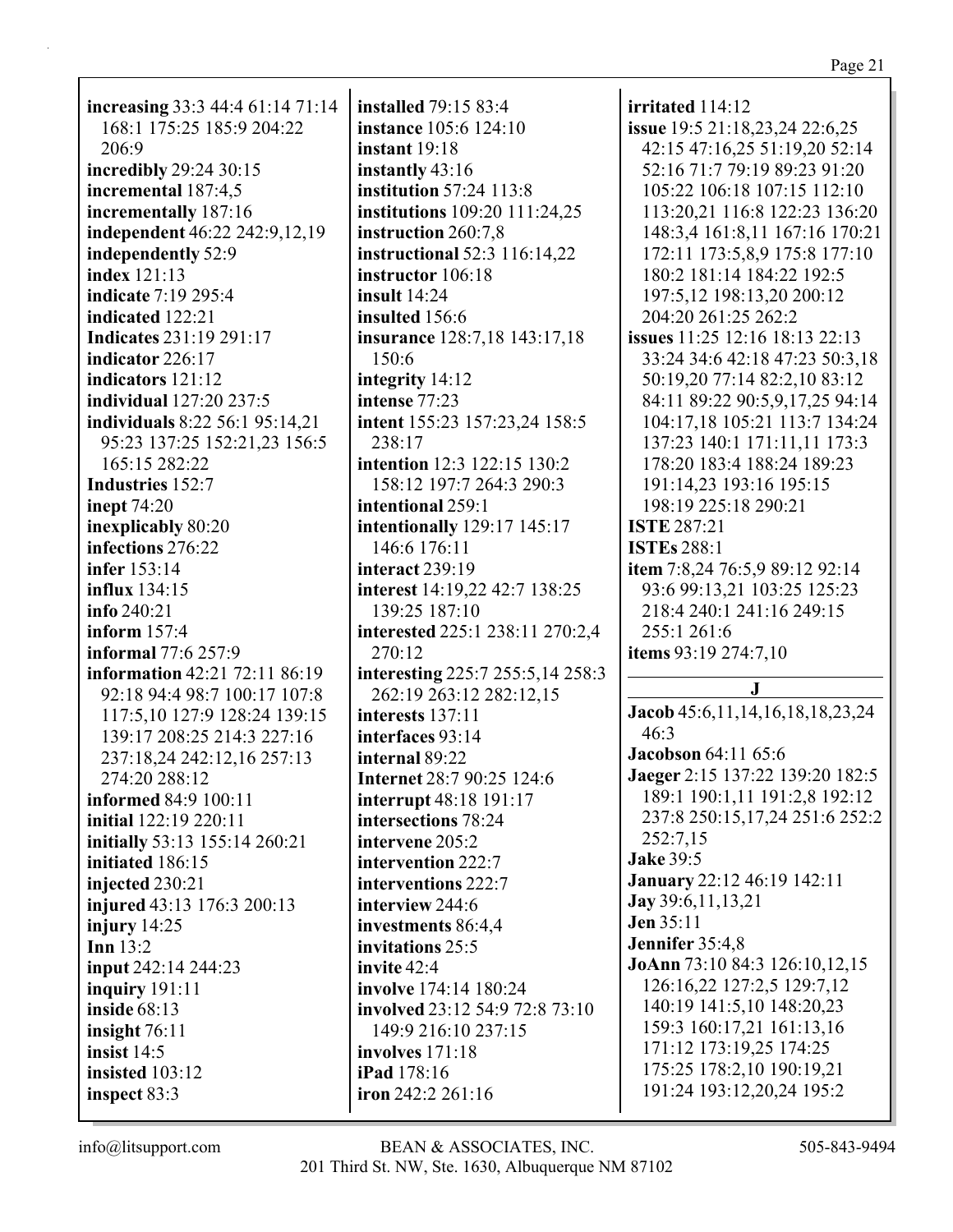| 199:11,14 201:3,8,19,24 202:2    | 250:17,18 252:9 262:4 264:24      | kind 21:19,20 54:3,10 55:16             |
|----------------------------------|-----------------------------------|-----------------------------------------|
| 202:12 203:21 212:24 213:5,18    | 264:25 265:5 283:4,4,13 285:24    | 86:24 92:25 100:13,17 101:6             |
| 214:6,11                         | 289:12,15 290:14                  | 104:3,5,12 111:7 123:1 124:15           |
| job 1:25 81:14 120:17,20 215:12  | Karyl 2:4 249:3 293:21            | 126:24 130:16 131:16 144:19             |
| 228:12 233:6 281:6 296:25        | <b>Kate 101:5</b>                 | 158:2 159:24 175:12 182:12              |
| 297:2                            | Kathy 94:20,24 95:2,5,6 96:1,5    | 186:14 188:11 190:2 195:13,17           |
| <b>Jocelyn</b> 18:14 19:10       | 96:12,16,22 97:5 100:9 105:15     | 197:15 208:1 216:2 218:8 221:5          |
| Johnson 44:24                    | 107:3,11,17 108:3 109:5 110:6     | 221:12,18 222:7,11 223:1 224:4          |
| join 86:1 96:20 97:2             | 110:10,15 113:23 114:3,23         | 225:14 226:4 231:22 233:9,19            |
| joined 15:8 53:11                | 115:6, 13 116:25 117:4, 11, 13    | 233:21 235:15 237:8 239:19              |
| joining $31:15$                  | 118:2,11 119:19,25                | 240:8 249:6 252:4 255:25 256:1          |
| joins $14:1$                     | <b>Kathy's 103:17</b>             | 256:2 257:6 259:7,9 261:23              |
| <b>Jordan</b> 126:19             | keep 10:7 32:23 35:1 41:21 42:20  | 270:10 273:10 276:22,23,25              |
| journey 35:14 218:22 222:18      | 54:24 58:6 65:20 69:14 75:10      | 282:5                                   |
| 241:11                           | 91:19 97:12 102:14 134:5          | kinder $134:4$                          |
| journeying 36:18                 | 136:10,18,21 177:14 195:10        | kindergarten 18:4,6 73:8 131:19         |
| <b>Juan</b> 106:19               | 202:5 227:1 233:24 263:25         | 133:15 135:5 259:20                     |
| judgment 246:4                   | 272:14                            | kindergartener 50:18                    |
| Judy 64:11 65:5                  | keeps 10:6 129:8 197:25 207:5     | knew 32:1 36:11,11 75:20 115:13         |
| July 229:14,18 235:13 247:2      | <b>Kenia's 38:8</b>               | 220:7                                   |
| jump 98:16 103:15 217:25         | kept 197:8 247:13                 | know 6:13 9:23 10:6 13:12 19:1          |
| 230:11 266:4                     | key 175:10 261:1                  | 19:5,6,25 20:13,21 21:2 25:7,7          |
| jumping 217:17                   | kick 23:21                        | 27:8 29:9,18,20 30:16,24 31:1           |
| June 92:10 93:4 94:5 122:1,3     | kid 22:5 23:18 33:3 38:3 50:22    | 32:7 34:24 40:13 41:14 42:11            |
| 215:18 218:16 228:20 230:7       | 107:20 108:4 147:17,18 175:22     | 46:1,7 47:20 52:4 54:24 60:22           |
| 257:14 264:3                     | 176:3                             | 62:8 87:1 89:23 91:6,14,16              |
| jurisdiction 154:21 196:10,17    | kiddos 33:8 177:13,15             | 93:10 95:14 98:3,8 99:9,11              |
| 269:9                            | kids 16:7,18,22 33:4,7 35:13 36:5 | 100:25 103:22 104:6,7,10 105:3          |
|                                  | 36:17 41:20,21 47:11 50:15,16     | 105:25 106:14 107:1,16 108:12           |
| K                                | 54:1 59:7 101:13 107:19 111:4     | 108:16 109:12,22 110:6,8 111:8          |
| K 133:10 194:14 195:8,9 259:17   | 111:5 114:19 115:8 123:14         | 111:16,17,21 112:19,24 115:24           |
| K-12 260:10                      | 130:4 131:8 133:10,14,18 134:1    | 117:1,2,4,5,15,20,22 119:6,16           |
| K-to-5 179:18 194:10             | 134:12,16,18 135:9,12,18,22,23    | 120:8 121:9,10 122:14 123:2,11          |
| K1-2 259:14                      | 138:15 146:15,15 147:9,11,13      | 124:2,9,18,20 125:13 127:10             |
| $K12$ -Plus $92:5$               | 147:16,20 160:14 161:24 162:3     | 132:23 133:3 134:6 135:8,8              |
| <b>K5-Plus</b> 92:5              | 162:4, 12, 13 163:3, 6 171:16, 25 | 137:15 138:10,14 139:3,21               |
| Karen 2:11 8:8 9:10,12,21 10:2,5 | 172:6 173:5 175:14,18 178:19      | 142:15 143:23 144:15,21                 |
| 10:10,14,24 11:4 15:4,7,13,17    | 178:24 179:24 180:13 181:17       | 149:16,17,19 152:20 153:2,10            |
| 15:23 17:9,15,19 21:1,6,8,12,17  | 181:23 184:3,23 194:5,11 195:3    | 154:4, 19 156:2 157: 18 158: 2          |
| 24:3,8,24 26:10,13 27:7 28:25    | 205:1,10,11,16 219:16,17,18,21    | 160:5, 6, 8, 13, 23 161: 3, 5 162: 5, 5 |
| 31:12 33:12 34:16 35:5 38:23     | 220:10,13,23,25 221:3,5,5,8,8     | 162:6 165:23 167:13 169:7,25            |
| 39:6,8,11,21,25 40:3 41:4 44:14  | 222:1,1 225:15 232:25 233:3,4     | 170:5,9,9,12,13,15,21 171:9,12          |
| 45:8, 11, 20, 24 46:13 48:11, 21 | 239:17,18 259:10,13 260:6,7       | 172:12, 16, 16, 18 173:6, 8, 11         |
| 49:3 51:25 52:25 53:3,6,8 87:11  | 261:10 268:19 269:11 274:18       | 174:15,24 175:10,15,16,17               |
| 90:2,13 94:16,20,24 95:4,7,11    | 276:20 286:5                      | 176:2,7 177:5,6,10,16 179:8,9           |
| 95:12 96:3,8,14 97:7 108:24      | killed 43:14,16 175:22 286:14     | 179:12 180:5 181:10,11,16,25            |
| 126:10,20 127:2,13 217:3,8,11    | Kim 217:14                        | 182:3,6,15 183:16 184:14,20,24          |
| 217:19 222:17 249:20 250:16      | Kimberly 266:3                    | 185:12 186:9 189:11 190:7,24            |
|                                  |                                   |                                         |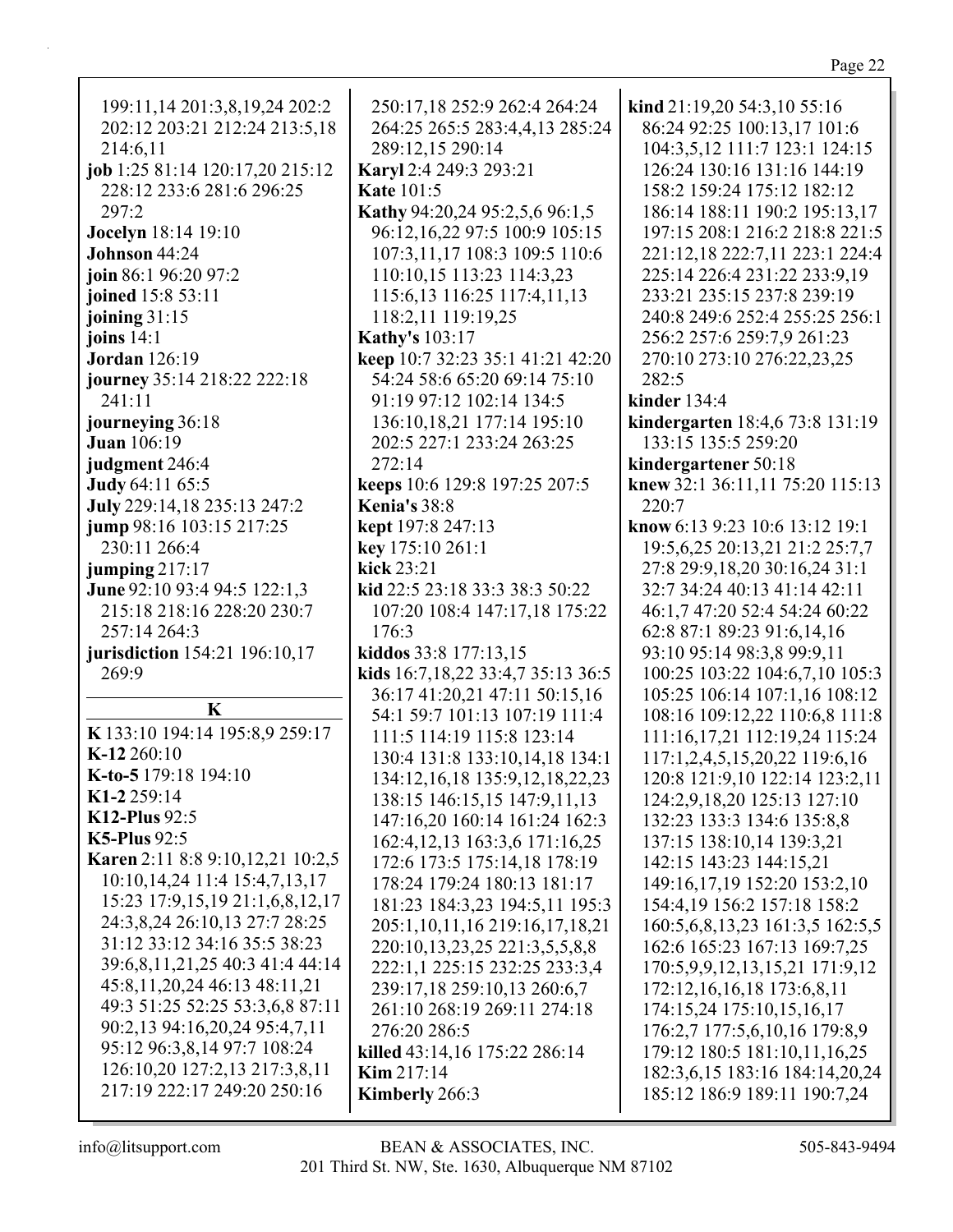| 192:12 195:19,21 197:25 199:2<br>250:19 251:13 257:6 261:17<br>139:20 161:7 188:24 195:24<br>201:5 202:20,22 203:4 204:8<br>large 78:10 81:2 94:6 165:20<br>197:21 237:11,15,16<br>208:1,6 209:10,12 210:4 212:11<br>166:12 167:12 256:21 282:2<br>legislative 56:9<br>212:13 213:16,22 215:9 216:10<br>Legislature 113:11,14 207:5<br>large-scale 77:3<br>216:17 218:3,8,21 221:19<br>larger 222:12 223:4<br>legitimate 103:19 104:17<br>223:11,13,19,20 225:13 228:21<br>largest 113:6<br>length $77:19$<br>Las 290:25<br>lengthy 76:1 83:8 214:22<br>229:2,7,8,8,9,10,15,17,18 230:2<br>late 53:12 85:21 125:17 132:20<br>lens 256:12<br>230:9,17 232:9,11,14 233:19,23<br>234:17 235:2,11,22 236:6,14,23<br>latest 287:9<br>lesser 109:3<br>237:13 238:10,13 239:2,4,7,11<br>launched 93:16<br>let's 53:4 131:7 169:15 195:20<br>242:4 244:5 245:12,18 249:25<br>Laura 39:23,25<br>242:4 267:3 276:7,16 294:4<br>252:10 254:20 255:9,15,16<br>letter 8:15,16 38:8 41:23 51:16<br>law 80:23 101:22 102:11,25<br>74:2 75:23 83:7 85:20 105:4<br>258:2,10,12,18 259:21,23 260:8<br>115:10 152:5 154:6 179:8,10<br>260:16,22 261:23 262:17,25<br>182:4 278:2,4<br>127:24 128:9,10,18,19 139:1<br>263:2 265:10,12,16,17 266:3,22<br>lawfully 79:15<br>143:21 145:11,12,14 146:4,7<br>268:21 269:2,5,9,9 270:23<br>laws 168:7<br>147:18 151:1 153:11 156:10<br>lawsuit 75:7,8 111:22 117:1<br>271:8,11,13 272:15 273:9,20<br>159:10,16 207:18,21<br>letters 4:5 8:20,22,23 20:12,13<br>274:4,17,18,20 275:13,14,21<br>lawyer 75:6,8 95:2 96:6<br>lawyers 23:10 74:23<br>27:10 28:17,21 132:18 136:25<br>276:6, 12, 16 277: 15 278: 14<br>280:20 281:11,13 282:24 283:5<br>lay $47:17$<br>144:21 146:20 148:9 156:3,9<br>283:17 284:12,22 285:2,3,22,22<br>layout 168:16<br>184:17<br>letting 48:8 218:7<br>285:24,24 286:1,4 287:13 289:6<br>lead $7:1$<br>289:19<br>leader 41:19 84:10 198:25<br>level 16:24,24 18:5,7,9 36:10<br>leaders 17:2 257:8 269:24 270:2<br>130:22 135:9 239:9<br>knowing 42:21 103:6 261:1<br>271:13<br>272:20<br>levels 280:10,17,18,23<br>knowledge 72:19 257:2<br>leadership 29:25 77:20 84:10<br>leverage 186:8 233:9<br>known 133:9<br>93:1<br>leveraging 224:17<br>leading 176:15,18 257:18 274:24<br>liability 104:6<br>knows 139:18 223:15 264:20<br>leads 226:18<br>liaison 2:13 155:22 166:5 215:22<br><b>Kristina</b> 51:24,25<br>learn 40:20 84:3 93:23 99:9<br>library $110:1$<br>L<br>license 60:6<br>107:13,18 185:20 256:23 257:4<br>la 185:8<br>learned 76:9 152:23<br>lie 37:22 138:21<br>lack 58:18 64:5 71:9 81:24<br>life 16:4 33:8 36:21 56:22 74:25<br>Learners 147:21<br>166:11 212:25<br>learning 3:20 21:20,24 24:10<br>279:24<br>lacking $23:24$<br>50:10 84:1 92:5,11,13 93:21,23<br>lifelong $173:1$<br>lacks 78:18<br>94:2,5,7 112:8 121:22,25 122:7<br>lift 93:25 257:3,7<br>laid 161:24 222:24<br>122:8 123:4,13 124:1,11,14<br>light 160:4 175:19 198:1,7 215:4<br>land 12:24 261:18<br>224:19 240:14,23,25 255:2<br>241:7 264:8 278:11<br>landlocked 62:10<br>256:18 258:4,25 259:15,16<br>lights 80:5 81:6 207:5,6<br>landscape $234:22,23$<br>265:22 269:14 279:24<br>liked 126:2 204:4 208:11 273:21<br>lane $81:3$<br>lease 229:19<br>likelihood 134:10 275:10<br>lanes 78:4,11 84:20<br>leave 12:15 214:6 261:19 290:4<br>limit 10:2 114:8 209:16,20<br>Langston 126:17 142:22 144:15<br>292:24<br>229:11<br>148:18,25 153:20 154:4 165:6<br>leaving $54:8$ 164:14<br>limited 78:17 168:6,6 293:15<br>215:15 216:3<br><b>led</b> 72:2<br>limits $84:13$<br>language 3:13 147:21 208:11<br>left 43:8 103:10 235:21 261:11<br>Lincoln 35:25<br>210:25 218:6 219:14,14 224:10<br>left-brain 255:10<br>Linda 11:21 56:12 60:22 66:1 |                           |  |
|-------------------------------------------------------------------------------------------------------------------------------------------------------------------------------------------------------------------------------------------------------------------------------------------------------------------------------------------------------------------------------------------------------------------------------------------------------------------------------------------------------------------------------------------------------------------------------------------------------------------------------------------------------------------------------------------------------------------------------------------------------------------------------------------------------------------------------------------------------------------------------------------------------------------------------------------------------------------------------------------------------------------------------------------------------------------------------------------------------------------------------------------------------------------------------------------------------------------------------------------------------------------------------------------------------------------------------------------------------------------------------------------------------------------------------------------------------------------------------------------------------------------------------------------------------------------------------------------------------------------------------------------------------------------------------------------------------------------------------------------------------------------------------------------------------------------------------------------------------------------------------------------------------------------------------------------------------------------------------------------------------------------------------------------------------------------------------------------------------------------------------------------------------------------------------------------------------------------------------------------------------------------------------------------------------------------------------------------------------------------------------------------------------------------------------------------------------------------------------------------------------------------------------------------------------------------------------------------------------------------------------------------------------------------------------------------------------------------------------------------------------------------------------------------------------------------------------------------------------------------------------------------------------------------------------------------------------------------------------------------------------------------------------------------------------------------------------------------------------------------------------------------------------------------------------------------------------------------------------------------------------------------------------------------------------------------------------------------------------------------------------------------------------------------------------------------------------------------------------------------------------------------------------------------------------------------------------------------------------------------------------------------------------------------------------------------------|---------------------------|--|
|                                                                                                                                                                                                                                                                                                                                                                                                                                                                                                                                                                                                                                                                                                                                                                                                                                                                                                                                                                                                                                                                                                                                                                                                                                                                                                                                                                                                                                                                                                                                                                                                                                                                                                                                                                                                                                                                                                                                                                                                                                                                                                                                                                                                                                                                                                                                                                                                                                                                                                                                                                                                                                                                                                                                                                                                                                                                                                                                                                                                                                                                                                                                                                                                                                                                                                                                                                                                                                                                                                                                                                                                                                                                                                 |                           |  |
|                                                                                                                                                                                                                                                                                                                                                                                                                                                                                                                                                                                                                                                                                                                                                                                                                                                                                                                                                                                                                                                                                                                                                                                                                                                                                                                                                                                                                                                                                                                                                                                                                                                                                                                                                                                                                                                                                                                                                                                                                                                                                                                                                                                                                                                                                                                                                                                                                                                                                                                                                                                                                                                                                                                                                                                                                                                                                                                                                                                                                                                                                                                                                                                                                                                                                                                                                                                                                                                                                                                                                                                                                                                                                                 |                           |  |
|                                                                                                                                                                                                                                                                                                                                                                                                                                                                                                                                                                                                                                                                                                                                                                                                                                                                                                                                                                                                                                                                                                                                                                                                                                                                                                                                                                                                                                                                                                                                                                                                                                                                                                                                                                                                                                                                                                                                                                                                                                                                                                                                                                                                                                                                                                                                                                                                                                                                                                                                                                                                                                                                                                                                                                                                                                                                                                                                                                                                                                                                                                                                                                                                                                                                                                                                                                                                                                                                                                                                                                                                                                                                                                 |                           |  |
|                                                                                                                                                                                                                                                                                                                                                                                                                                                                                                                                                                                                                                                                                                                                                                                                                                                                                                                                                                                                                                                                                                                                                                                                                                                                                                                                                                                                                                                                                                                                                                                                                                                                                                                                                                                                                                                                                                                                                                                                                                                                                                                                                                                                                                                                                                                                                                                                                                                                                                                                                                                                                                                                                                                                                                                                                                                                                                                                                                                                                                                                                                                                                                                                                                                                                                                                                                                                                                                                                                                                                                                                                                                                                                 |                           |  |
|                                                                                                                                                                                                                                                                                                                                                                                                                                                                                                                                                                                                                                                                                                                                                                                                                                                                                                                                                                                                                                                                                                                                                                                                                                                                                                                                                                                                                                                                                                                                                                                                                                                                                                                                                                                                                                                                                                                                                                                                                                                                                                                                                                                                                                                                                                                                                                                                                                                                                                                                                                                                                                                                                                                                                                                                                                                                                                                                                                                                                                                                                                                                                                                                                                                                                                                                                                                                                                                                                                                                                                                                                                                                                                 |                           |  |
|                                                                                                                                                                                                                                                                                                                                                                                                                                                                                                                                                                                                                                                                                                                                                                                                                                                                                                                                                                                                                                                                                                                                                                                                                                                                                                                                                                                                                                                                                                                                                                                                                                                                                                                                                                                                                                                                                                                                                                                                                                                                                                                                                                                                                                                                                                                                                                                                                                                                                                                                                                                                                                                                                                                                                                                                                                                                                                                                                                                                                                                                                                                                                                                                                                                                                                                                                                                                                                                                                                                                                                                                                                                                                                 |                           |  |
|                                                                                                                                                                                                                                                                                                                                                                                                                                                                                                                                                                                                                                                                                                                                                                                                                                                                                                                                                                                                                                                                                                                                                                                                                                                                                                                                                                                                                                                                                                                                                                                                                                                                                                                                                                                                                                                                                                                                                                                                                                                                                                                                                                                                                                                                                                                                                                                                                                                                                                                                                                                                                                                                                                                                                                                                                                                                                                                                                                                                                                                                                                                                                                                                                                                                                                                                                                                                                                                                                                                                                                                                                                                                                                 |                           |  |
|                                                                                                                                                                                                                                                                                                                                                                                                                                                                                                                                                                                                                                                                                                                                                                                                                                                                                                                                                                                                                                                                                                                                                                                                                                                                                                                                                                                                                                                                                                                                                                                                                                                                                                                                                                                                                                                                                                                                                                                                                                                                                                                                                                                                                                                                                                                                                                                                                                                                                                                                                                                                                                                                                                                                                                                                                                                                                                                                                                                                                                                                                                                                                                                                                                                                                                                                                                                                                                                                                                                                                                                                                                                                                                 |                           |  |
|                                                                                                                                                                                                                                                                                                                                                                                                                                                                                                                                                                                                                                                                                                                                                                                                                                                                                                                                                                                                                                                                                                                                                                                                                                                                                                                                                                                                                                                                                                                                                                                                                                                                                                                                                                                                                                                                                                                                                                                                                                                                                                                                                                                                                                                                                                                                                                                                                                                                                                                                                                                                                                                                                                                                                                                                                                                                                                                                                                                                                                                                                                                                                                                                                                                                                                                                                                                                                                                                                                                                                                                                                                                                                                 |                           |  |
|                                                                                                                                                                                                                                                                                                                                                                                                                                                                                                                                                                                                                                                                                                                                                                                                                                                                                                                                                                                                                                                                                                                                                                                                                                                                                                                                                                                                                                                                                                                                                                                                                                                                                                                                                                                                                                                                                                                                                                                                                                                                                                                                                                                                                                                                                                                                                                                                                                                                                                                                                                                                                                                                                                                                                                                                                                                                                                                                                                                                                                                                                                                                                                                                                                                                                                                                                                                                                                                                                                                                                                                                                                                                                                 |                           |  |
|                                                                                                                                                                                                                                                                                                                                                                                                                                                                                                                                                                                                                                                                                                                                                                                                                                                                                                                                                                                                                                                                                                                                                                                                                                                                                                                                                                                                                                                                                                                                                                                                                                                                                                                                                                                                                                                                                                                                                                                                                                                                                                                                                                                                                                                                                                                                                                                                                                                                                                                                                                                                                                                                                                                                                                                                                                                                                                                                                                                                                                                                                                                                                                                                                                                                                                                                                                                                                                                                                                                                                                                                                                                                                                 |                           |  |
|                                                                                                                                                                                                                                                                                                                                                                                                                                                                                                                                                                                                                                                                                                                                                                                                                                                                                                                                                                                                                                                                                                                                                                                                                                                                                                                                                                                                                                                                                                                                                                                                                                                                                                                                                                                                                                                                                                                                                                                                                                                                                                                                                                                                                                                                                                                                                                                                                                                                                                                                                                                                                                                                                                                                                                                                                                                                                                                                                                                                                                                                                                                                                                                                                                                                                                                                                                                                                                                                                                                                                                                                                                                                                                 |                           |  |
|                                                                                                                                                                                                                                                                                                                                                                                                                                                                                                                                                                                                                                                                                                                                                                                                                                                                                                                                                                                                                                                                                                                                                                                                                                                                                                                                                                                                                                                                                                                                                                                                                                                                                                                                                                                                                                                                                                                                                                                                                                                                                                                                                                                                                                                                                                                                                                                                                                                                                                                                                                                                                                                                                                                                                                                                                                                                                                                                                                                                                                                                                                                                                                                                                                                                                                                                                                                                                                                                                                                                                                                                                                                                                                 |                           |  |
|                                                                                                                                                                                                                                                                                                                                                                                                                                                                                                                                                                                                                                                                                                                                                                                                                                                                                                                                                                                                                                                                                                                                                                                                                                                                                                                                                                                                                                                                                                                                                                                                                                                                                                                                                                                                                                                                                                                                                                                                                                                                                                                                                                                                                                                                                                                                                                                                                                                                                                                                                                                                                                                                                                                                                                                                                                                                                                                                                                                                                                                                                                                                                                                                                                                                                                                                                                                                                                                                                                                                                                                                                                                                                                 |                           |  |
|                                                                                                                                                                                                                                                                                                                                                                                                                                                                                                                                                                                                                                                                                                                                                                                                                                                                                                                                                                                                                                                                                                                                                                                                                                                                                                                                                                                                                                                                                                                                                                                                                                                                                                                                                                                                                                                                                                                                                                                                                                                                                                                                                                                                                                                                                                                                                                                                                                                                                                                                                                                                                                                                                                                                                                                                                                                                                                                                                                                                                                                                                                                                                                                                                                                                                                                                                                                                                                                                                                                                                                                                                                                                                                 |                           |  |
|                                                                                                                                                                                                                                                                                                                                                                                                                                                                                                                                                                                                                                                                                                                                                                                                                                                                                                                                                                                                                                                                                                                                                                                                                                                                                                                                                                                                                                                                                                                                                                                                                                                                                                                                                                                                                                                                                                                                                                                                                                                                                                                                                                                                                                                                                                                                                                                                                                                                                                                                                                                                                                                                                                                                                                                                                                                                                                                                                                                                                                                                                                                                                                                                                                                                                                                                                                                                                                                                                                                                                                                                                                                                                                 |                           |  |
|                                                                                                                                                                                                                                                                                                                                                                                                                                                                                                                                                                                                                                                                                                                                                                                                                                                                                                                                                                                                                                                                                                                                                                                                                                                                                                                                                                                                                                                                                                                                                                                                                                                                                                                                                                                                                                                                                                                                                                                                                                                                                                                                                                                                                                                                                                                                                                                                                                                                                                                                                                                                                                                                                                                                                                                                                                                                                                                                                                                                                                                                                                                                                                                                                                                                                                                                                                                                                                                                                                                                                                                                                                                                                                 |                           |  |
|                                                                                                                                                                                                                                                                                                                                                                                                                                                                                                                                                                                                                                                                                                                                                                                                                                                                                                                                                                                                                                                                                                                                                                                                                                                                                                                                                                                                                                                                                                                                                                                                                                                                                                                                                                                                                                                                                                                                                                                                                                                                                                                                                                                                                                                                                                                                                                                                                                                                                                                                                                                                                                                                                                                                                                                                                                                                                                                                                                                                                                                                                                                                                                                                                                                                                                                                                                                                                                                                                                                                                                                                                                                                                                 |                           |  |
|                                                                                                                                                                                                                                                                                                                                                                                                                                                                                                                                                                                                                                                                                                                                                                                                                                                                                                                                                                                                                                                                                                                                                                                                                                                                                                                                                                                                                                                                                                                                                                                                                                                                                                                                                                                                                                                                                                                                                                                                                                                                                                                                                                                                                                                                                                                                                                                                                                                                                                                                                                                                                                                                                                                                                                                                                                                                                                                                                                                                                                                                                                                                                                                                                                                                                                                                                                                                                                                                                                                                                                                                                                                                                                 |                           |  |
|                                                                                                                                                                                                                                                                                                                                                                                                                                                                                                                                                                                                                                                                                                                                                                                                                                                                                                                                                                                                                                                                                                                                                                                                                                                                                                                                                                                                                                                                                                                                                                                                                                                                                                                                                                                                                                                                                                                                                                                                                                                                                                                                                                                                                                                                                                                                                                                                                                                                                                                                                                                                                                                                                                                                                                                                                                                                                                                                                                                                                                                                                                                                                                                                                                                                                                                                                                                                                                                                                                                                                                                                                                                                                                 |                           |  |
|                                                                                                                                                                                                                                                                                                                                                                                                                                                                                                                                                                                                                                                                                                                                                                                                                                                                                                                                                                                                                                                                                                                                                                                                                                                                                                                                                                                                                                                                                                                                                                                                                                                                                                                                                                                                                                                                                                                                                                                                                                                                                                                                                                                                                                                                                                                                                                                                                                                                                                                                                                                                                                                                                                                                                                                                                                                                                                                                                                                                                                                                                                                                                                                                                                                                                                                                                                                                                                                                                                                                                                                                                                                                                                 |                           |  |
|                                                                                                                                                                                                                                                                                                                                                                                                                                                                                                                                                                                                                                                                                                                                                                                                                                                                                                                                                                                                                                                                                                                                                                                                                                                                                                                                                                                                                                                                                                                                                                                                                                                                                                                                                                                                                                                                                                                                                                                                                                                                                                                                                                                                                                                                                                                                                                                                                                                                                                                                                                                                                                                                                                                                                                                                                                                                                                                                                                                                                                                                                                                                                                                                                                                                                                                                                                                                                                                                                                                                                                                                                                                                                                 |                           |  |
|                                                                                                                                                                                                                                                                                                                                                                                                                                                                                                                                                                                                                                                                                                                                                                                                                                                                                                                                                                                                                                                                                                                                                                                                                                                                                                                                                                                                                                                                                                                                                                                                                                                                                                                                                                                                                                                                                                                                                                                                                                                                                                                                                                                                                                                                                                                                                                                                                                                                                                                                                                                                                                                                                                                                                                                                                                                                                                                                                                                                                                                                                                                                                                                                                                                                                                                                                                                                                                                                                                                                                                                                                                                                                                 |                           |  |
|                                                                                                                                                                                                                                                                                                                                                                                                                                                                                                                                                                                                                                                                                                                                                                                                                                                                                                                                                                                                                                                                                                                                                                                                                                                                                                                                                                                                                                                                                                                                                                                                                                                                                                                                                                                                                                                                                                                                                                                                                                                                                                                                                                                                                                                                                                                                                                                                                                                                                                                                                                                                                                                                                                                                                                                                                                                                                                                                                                                                                                                                                                                                                                                                                                                                                                                                                                                                                                                                                                                                                                                                                                                                                                 |                           |  |
|                                                                                                                                                                                                                                                                                                                                                                                                                                                                                                                                                                                                                                                                                                                                                                                                                                                                                                                                                                                                                                                                                                                                                                                                                                                                                                                                                                                                                                                                                                                                                                                                                                                                                                                                                                                                                                                                                                                                                                                                                                                                                                                                                                                                                                                                                                                                                                                                                                                                                                                                                                                                                                                                                                                                                                                                                                                                                                                                                                                                                                                                                                                                                                                                                                                                                                                                                                                                                                                                                                                                                                                                                                                                                                 |                           |  |
|                                                                                                                                                                                                                                                                                                                                                                                                                                                                                                                                                                                                                                                                                                                                                                                                                                                                                                                                                                                                                                                                                                                                                                                                                                                                                                                                                                                                                                                                                                                                                                                                                                                                                                                                                                                                                                                                                                                                                                                                                                                                                                                                                                                                                                                                                                                                                                                                                                                                                                                                                                                                                                                                                                                                                                                                                                                                                                                                                                                                                                                                                                                                                                                                                                                                                                                                                                                                                                                                                                                                                                                                                                                                                                 |                           |  |
|                                                                                                                                                                                                                                                                                                                                                                                                                                                                                                                                                                                                                                                                                                                                                                                                                                                                                                                                                                                                                                                                                                                                                                                                                                                                                                                                                                                                                                                                                                                                                                                                                                                                                                                                                                                                                                                                                                                                                                                                                                                                                                                                                                                                                                                                                                                                                                                                                                                                                                                                                                                                                                                                                                                                                                                                                                                                                                                                                                                                                                                                                                                                                                                                                                                                                                                                                                                                                                                                                                                                                                                                                                                                                                 |                           |  |
|                                                                                                                                                                                                                                                                                                                                                                                                                                                                                                                                                                                                                                                                                                                                                                                                                                                                                                                                                                                                                                                                                                                                                                                                                                                                                                                                                                                                                                                                                                                                                                                                                                                                                                                                                                                                                                                                                                                                                                                                                                                                                                                                                                                                                                                                                                                                                                                                                                                                                                                                                                                                                                                                                                                                                                                                                                                                                                                                                                                                                                                                                                                                                                                                                                                                                                                                                                                                                                                                                                                                                                                                                                                                                                 |                           |  |
|                                                                                                                                                                                                                                                                                                                                                                                                                                                                                                                                                                                                                                                                                                                                                                                                                                                                                                                                                                                                                                                                                                                                                                                                                                                                                                                                                                                                                                                                                                                                                                                                                                                                                                                                                                                                                                                                                                                                                                                                                                                                                                                                                                                                                                                                                                                                                                                                                                                                                                                                                                                                                                                                                                                                                                                                                                                                                                                                                                                                                                                                                                                                                                                                                                                                                                                                                                                                                                                                                                                                                                                                                                                                                                 |                           |  |
|                                                                                                                                                                                                                                                                                                                                                                                                                                                                                                                                                                                                                                                                                                                                                                                                                                                                                                                                                                                                                                                                                                                                                                                                                                                                                                                                                                                                                                                                                                                                                                                                                                                                                                                                                                                                                                                                                                                                                                                                                                                                                                                                                                                                                                                                                                                                                                                                                                                                                                                                                                                                                                                                                                                                                                                                                                                                                                                                                                                                                                                                                                                                                                                                                                                                                                                                                                                                                                                                                                                                                                                                                                                                                                 |                           |  |
|                                                                                                                                                                                                                                                                                                                                                                                                                                                                                                                                                                                                                                                                                                                                                                                                                                                                                                                                                                                                                                                                                                                                                                                                                                                                                                                                                                                                                                                                                                                                                                                                                                                                                                                                                                                                                                                                                                                                                                                                                                                                                                                                                                                                                                                                                                                                                                                                                                                                                                                                                                                                                                                                                                                                                                                                                                                                                                                                                                                                                                                                                                                                                                                                                                                                                                                                                                                                                                                                                                                                                                                                                                                                                                 |                           |  |
|                                                                                                                                                                                                                                                                                                                                                                                                                                                                                                                                                                                                                                                                                                                                                                                                                                                                                                                                                                                                                                                                                                                                                                                                                                                                                                                                                                                                                                                                                                                                                                                                                                                                                                                                                                                                                                                                                                                                                                                                                                                                                                                                                                                                                                                                                                                                                                                                                                                                                                                                                                                                                                                                                                                                                                                                                                                                                                                                                                                                                                                                                                                                                                                                                                                                                                                                                                                                                                                                                                                                                                                                                                                                                                 |                           |  |
|                                                                                                                                                                                                                                                                                                                                                                                                                                                                                                                                                                                                                                                                                                                                                                                                                                                                                                                                                                                                                                                                                                                                                                                                                                                                                                                                                                                                                                                                                                                                                                                                                                                                                                                                                                                                                                                                                                                                                                                                                                                                                                                                                                                                                                                                                                                                                                                                                                                                                                                                                                                                                                                                                                                                                                                                                                                                                                                                                                                                                                                                                                                                                                                                                                                                                                                                                                                                                                                                                                                                                                                                                                                                                                 |                           |  |
|                                                                                                                                                                                                                                                                                                                                                                                                                                                                                                                                                                                                                                                                                                                                                                                                                                                                                                                                                                                                                                                                                                                                                                                                                                                                                                                                                                                                                                                                                                                                                                                                                                                                                                                                                                                                                                                                                                                                                                                                                                                                                                                                                                                                                                                                                                                                                                                                                                                                                                                                                                                                                                                                                                                                                                                                                                                                                                                                                                                                                                                                                                                                                                                                                                                                                                                                                                                                                                                                                                                                                                                                                                                                                                 |                           |  |
|                                                                                                                                                                                                                                                                                                                                                                                                                                                                                                                                                                                                                                                                                                                                                                                                                                                                                                                                                                                                                                                                                                                                                                                                                                                                                                                                                                                                                                                                                                                                                                                                                                                                                                                                                                                                                                                                                                                                                                                                                                                                                                                                                                                                                                                                                                                                                                                                                                                                                                                                                                                                                                                                                                                                                                                                                                                                                                                                                                                                                                                                                                                                                                                                                                                                                                                                                                                                                                                                                                                                                                                                                                                                                                 |                           |  |
|                                                                                                                                                                                                                                                                                                                                                                                                                                                                                                                                                                                                                                                                                                                                                                                                                                                                                                                                                                                                                                                                                                                                                                                                                                                                                                                                                                                                                                                                                                                                                                                                                                                                                                                                                                                                                                                                                                                                                                                                                                                                                                                                                                                                                                                                                                                                                                                                                                                                                                                                                                                                                                                                                                                                                                                                                                                                                                                                                                                                                                                                                                                                                                                                                                                                                                                                                                                                                                                                                                                                                                                                                                                                                                 |                           |  |
|                                                                                                                                                                                                                                                                                                                                                                                                                                                                                                                                                                                                                                                                                                                                                                                                                                                                                                                                                                                                                                                                                                                                                                                                                                                                                                                                                                                                                                                                                                                                                                                                                                                                                                                                                                                                                                                                                                                                                                                                                                                                                                                                                                                                                                                                                                                                                                                                                                                                                                                                                                                                                                                                                                                                                                                                                                                                                                                                                                                                                                                                                                                                                                                                                                                                                                                                                                                                                                                                                                                                                                                                                                                                                                 |                           |  |
|                                                                                                                                                                                                                                                                                                                                                                                                                                                                                                                                                                                                                                                                                                                                                                                                                                                                                                                                                                                                                                                                                                                                                                                                                                                                                                                                                                                                                                                                                                                                                                                                                                                                                                                                                                                                                                                                                                                                                                                                                                                                                                                                                                                                                                                                                                                                                                                                                                                                                                                                                                                                                                                                                                                                                                                                                                                                                                                                                                                                                                                                                                                                                                                                                                                                                                                                                                                                                                                                                                                                                                                                                                                                                                 |                           |  |
|                                                                                                                                                                                                                                                                                                                                                                                                                                                                                                                                                                                                                                                                                                                                                                                                                                                                                                                                                                                                                                                                                                                                                                                                                                                                                                                                                                                                                                                                                                                                                                                                                                                                                                                                                                                                                                                                                                                                                                                                                                                                                                                                                                                                                                                                                                                                                                                                                                                                                                                                                                                                                                                                                                                                                                                                                                                                                                                                                                                                                                                                                                                                                                                                                                                                                                                                                                                                                                                                                                                                                                                                                                                                                                 |                           |  |
|                                                                                                                                                                                                                                                                                                                                                                                                                                                                                                                                                                                                                                                                                                                                                                                                                                                                                                                                                                                                                                                                                                                                                                                                                                                                                                                                                                                                                                                                                                                                                                                                                                                                                                                                                                                                                                                                                                                                                                                                                                                                                                                                                                                                                                                                                                                                                                                                                                                                                                                                                                                                                                                                                                                                                                                                                                                                                                                                                                                                                                                                                                                                                                                                                                                                                                                                                                                                                                                                                                                                                                                                                                                                                                 |                           |  |
|                                                                                                                                                                                                                                                                                                                                                                                                                                                                                                                                                                                                                                                                                                                                                                                                                                                                                                                                                                                                                                                                                                                                                                                                                                                                                                                                                                                                                                                                                                                                                                                                                                                                                                                                                                                                                                                                                                                                                                                                                                                                                                                                                                                                                                                                                                                                                                                                                                                                                                                                                                                                                                                                                                                                                                                                                                                                                                                                                                                                                                                                                                                                                                                                                                                                                                                                                                                                                                                                                                                                                                                                                                                                                                 |                           |  |
|                                                                                                                                                                                                                                                                                                                                                                                                                                                                                                                                                                                                                                                                                                                                                                                                                                                                                                                                                                                                                                                                                                                                                                                                                                                                                                                                                                                                                                                                                                                                                                                                                                                                                                                                                                                                                                                                                                                                                                                                                                                                                                                                                                                                                                                                                                                                                                                                                                                                                                                                                                                                                                                                                                                                                                                                                                                                                                                                                                                                                                                                                                                                                                                                                                                                                                                                                                                                                                                                                                                                                                                                                                                                                                 |                           |  |
|                                                                                                                                                                                                                                                                                                                                                                                                                                                                                                                                                                                                                                                                                                                                                                                                                                                                                                                                                                                                                                                                                                                                                                                                                                                                                                                                                                                                                                                                                                                                                                                                                                                                                                                                                                                                                                                                                                                                                                                                                                                                                                                                                                                                                                                                                                                                                                                                                                                                                                                                                                                                                                                                                                                                                                                                                                                                                                                                                                                                                                                                                                                                                                                                                                                                                                                                                                                                                                                                                                                                                                                                                                                                                                 |                           |  |
|                                                                                                                                                                                                                                                                                                                                                                                                                                                                                                                                                                                                                                                                                                                                                                                                                                                                                                                                                                                                                                                                                                                                                                                                                                                                                                                                                                                                                                                                                                                                                                                                                                                                                                                                                                                                                                                                                                                                                                                                                                                                                                                                                                                                                                                                                                                                                                                                                                                                                                                                                                                                                                                                                                                                                                                                                                                                                                                                                                                                                                                                                                                                                                                                                                                                                                                                                                                                                                                                                                                                                                                                                                                                                                 |                           |  |
|                                                                                                                                                                                                                                                                                                                                                                                                                                                                                                                                                                                                                                                                                                                                                                                                                                                                                                                                                                                                                                                                                                                                                                                                                                                                                                                                                                                                                                                                                                                                                                                                                                                                                                                                                                                                                                                                                                                                                                                                                                                                                                                                                                                                                                                                                                                                                                                                                                                                                                                                                                                                                                                                                                                                                                                                                                                                                                                                                                                                                                                                                                                                                                                                                                                                                                                                                                                                                                                                                                                                                                                                                                                                                                 |                           |  |
|                                                                                                                                                                                                                                                                                                                                                                                                                                                                                                                                                                                                                                                                                                                                                                                                                                                                                                                                                                                                                                                                                                                                                                                                                                                                                                                                                                                                                                                                                                                                                                                                                                                                                                                                                                                                                                                                                                                                                                                                                                                                                                                                                                                                                                                                                                                                                                                                                                                                                                                                                                                                                                                                                                                                                                                                                                                                                                                                                                                                                                                                                                                                                                                                                                                                                                                                                                                                                                                                                                                                                                                                                                                                                                 |                           |  |
|                                                                                                                                                                                                                                                                                                                                                                                                                                                                                                                                                                                                                                                                                                                                                                                                                                                                                                                                                                                                                                                                                                                                                                                                                                                                                                                                                                                                                                                                                                                                                                                                                                                                                                                                                                                                                                                                                                                                                                                                                                                                                                                                                                                                                                                                                                                                                                                                                                                                                                                                                                                                                                                                                                                                                                                                                                                                                                                                                                                                                                                                                                                                                                                                                                                                                                                                                                                                                                                                                                                                                                                                                                                                                                 |                           |  |
|                                                                                                                                                                                                                                                                                                                                                                                                                                                                                                                                                                                                                                                                                                                                                                                                                                                                                                                                                                                                                                                                                                                                                                                                                                                                                                                                                                                                                                                                                                                                                                                                                                                                                                                                                                                                                                                                                                                                                                                                                                                                                                                                                                                                                                                                                                                                                                                                                                                                                                                                                                                                                                                                                                                                                                                                                                                                                                                                                                                                                                                                                                                                                                                                                                                                                                                                                                                                                                                                                                                                                                                                                                                                                                 | 224:25 225:1 238:10 240:7 |  |
| legal 79:7 81:10 104:17 137:22<br>176:20                                                                                                                                                                                                                                                                                                                                                                                                                                                                                                                                                                                                                                                                                                                                                                                                                                                                                                                                                                                                                                                                                                                                                                                                                                                                                                                                                                                                                                                                                                                                                                                                                                                                                                                                                                                                                                                                                                                                                                                                                                                                                                                                                                                                                                                                                                                                                                                                                                                                                                                                                                                                                                                                                                                                                                                                                                                                                                                                                                                                                                                                                                                                                                                                                                                                                                                                                                                                                                                                                                                                                                                                                                                        |                           |  |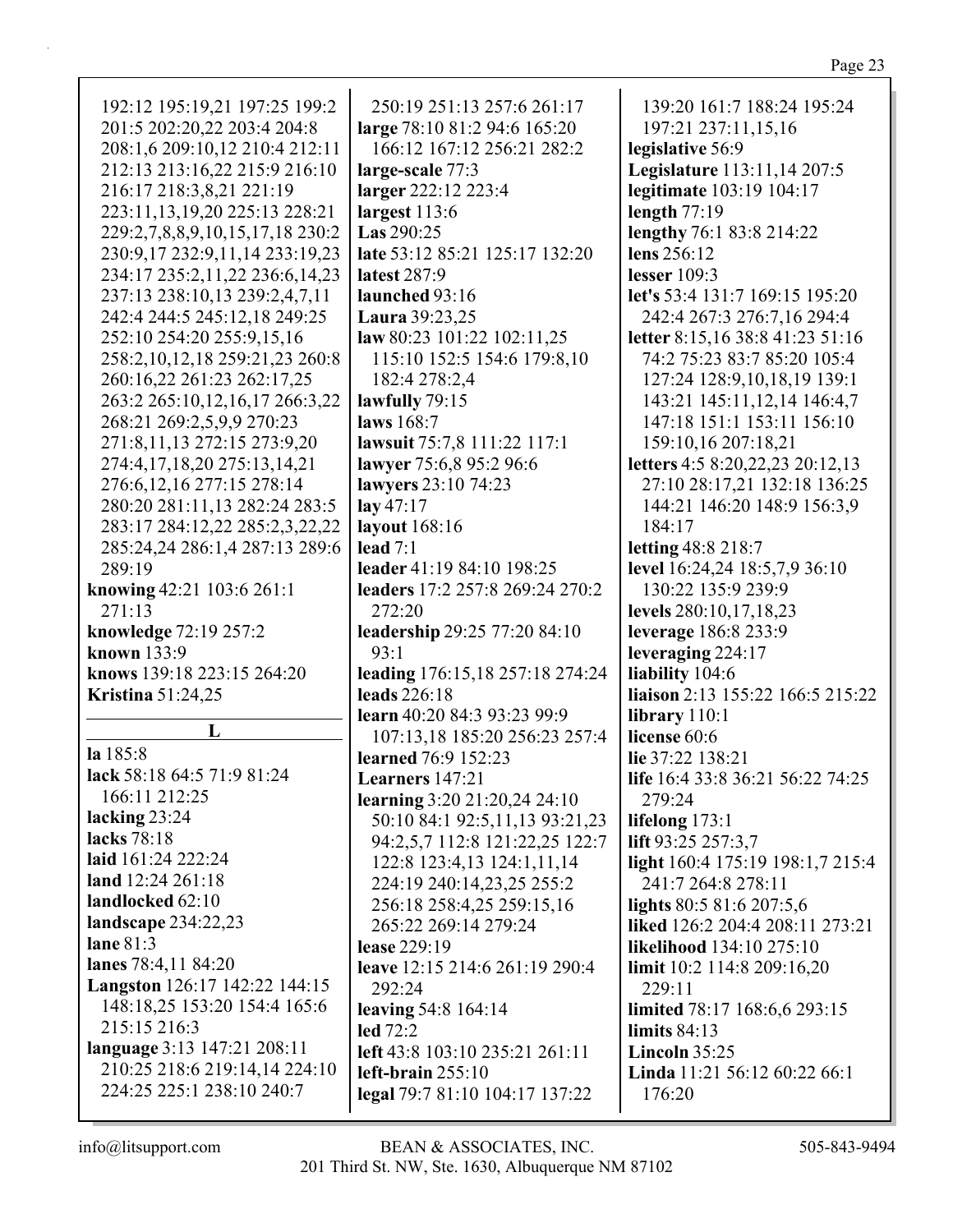| line 42:2 74:5 96:11 109:16 127:4                                                                                                        | location 58:1 64:24 82:18 165:9                                                                                                         | lot 10:8 13:1,2 23:13 26:23 30:13                                                |
|------------------------------------------------------------------------------------------------------------------------------------------|-----------------------------------------------------------------------------------------------------------------------------------------|----------------------------------------------------------------------------------|
| 202:20 232:21                                                                                                                            | 203:5                                                                                                                                   | 30:14 39:9 49:15,23 50:1,22                                                      |
| lines 12:7 66:11 67:11 124:16                                                                                                            | locations 72:21                                                                                                                         | 52:7 54:4,9 55:11 82:25 83:5                                                     |
| 131:15 208:2 269:16                                                                                                                      | log 91:15                                                                                                                               | 99:11 106:23 111:14 113:7                                                        |
| link 198:19 238:1 290:7 292:25                                                                                                           | logic $221:13$                                                                                                                          | 115:9 124:8,20 125:10 134:12                                                     |
| list 9:15,17,19 18:15,18 25:8                                                                                                            | logistical 25:12                                                                                                                        | 135:21 139:16 140:2 141:23                                                       |
| 30:11 35:7 37:22 45:1 97:2                                                                                                               | logistics $271:1$                                                                                                                       | 147:2 155:7,11 157:2 158:21                                                      |
| 130:24 134:18 165:2 222:23                                                                                                               | Loma 11:21 56:12 60:22 66:1                                                                                                             | 166:12 168:15 171:12 173:25                                                      |
| 250:14, 14, 21, 22, 23 251:14                                                                                                            | 176:20                                                                                                                                  | 176:19 179:20 180:17 184:9,24                                                    |
| 252:1,9,12                                                                                                                               | Lompoc 36:20 37:18                                                                                                                      | 185:20,21 187:7 191:7 194:12                                                     |
| listed 48:24 65:10 149:24                                                                                                                | long 12:6,17 40:8 86:7 102:6                                                                                                            | 196:21,24,24,25 198:9 214:3,7                                                    |
| listen $17:11$                                                                                                                           | 112:19 146:15 157:17 165:24                                                                                                             | 214:9 219:15 222:10 229:17                                                       |
| listening 51:22                                                                                                                          | 179:4 222:23 237:9 243:12,12                                                                                                            | 240:20 241:17,24 242:7 244:23                                                    |
| lists 27:22,23 130:25                                                                                                                    | 244:18,21 261:21 279:16                                                                                                                 | 246:7 249:19 250:2 256:8                                                         |
| <b>literacy</b> 135:5,5,6,6                                                                                                              | 280:23                                                                                                                                  | 258:12 259:20 261:24 266:15                                                      |
| literally 36:4 48:3 133:2 148:14                                                                                                         | long-term 163:3 234:12                                                                                                                  | 270:3,7 274:16,23 277:13                                                         |
| 164:24                                                                                                                                   | longer 69:16 90:5 133:3 217:16                                                                                                          | 278:10 285:5 288:6                                                               |
| litigation 290:22                                                                                                                        | <b>longest</b> 220:17                                                                                                                   | lots 50:19 60:1 99:11 128:5                                                      |
| litigious 225:14                                                                                                                         | look 8:21 9:4 33:4 37:15 38:16                                                                                                          | 184:11 192:2 278:25                                                              |
| <b>litter</b> 172:4                                                                                                                      | 99:17 103:17,21 116:4 123:2                                                                                                             | lottery 29:20,23                                                                 |
| little 20:11 41:10 49:9 55:16 68:1                                                                                                       | 133:14 144:12 150:13,20                                                                                                                 | loud 28:19 270:18                                                                |
| 68:5 98:6,22 99:9 100:25 107:9                                                                                                           | 152:15 160:5,13 163:16 165:9                                                                                                            | louder 211:18                                                                    |
| 113:24 114:12 124:18,19                                                                                                                  | 165:14,17 177:1,2,4 178:19                                                                                                              | loudly 40:4                                                                      |
| 126:25 129:23 131:12 134:21                                                                                                              | 189:17 191:23 205:13 208:11                                                                                                             | Louisiana 175:22                                                                 |
| 136:6 137:18 141:8 157:6                                                                                                                 | 215:1 218:15 220:21 223:10                                                                                                              | love 24:17 33:1 186:1 236:25                                                     |
| 175:14 184:21 192:19 194:18                                                                                                              | 226:24 230:8 232:8 239:6 241:7                                                                                                          | 238:24 239:15                                                                    |
| 195:17 197:2 198:4 201:24                                                                                                                | 244:24 246:10 250:25 256:11                                                                                                             | <b>loves</b> 174:21                                                              |
| 207:15 211:18 217:16 218:18                                                                                                              | 259:23 271:14,17 274:12 281:8                                                                                                           | low $18:2 276:5$                                                                 |
| 223:9 229:3,12 232:22 241:23                                                                                                             | 285:7                                                                                                                                   | low-income 48:1                                                                  |
| 244:15 249:23 256:8 261:15                                                                                                               | looked 37:18 59:15 150:16                                                                                                               | <b>Lowell 80:12</b>                                                              |
| 262:2,3,11 263:24 265:14 267:4                                                                                                           | 183:11 186:20 232:7 244:16                                                                                                              | lower 17:25 131:1 136:4                                                          |
| 270:1 272:8 282:24 285:4                                                                                                                 | 246:12 277:14 282:8                                                                                                                     | lowered 80:7                                                                     |
| 287:18 289:17                                                                                                                            | looking 35:17 40:12,15 71:22                                                                                                            | <b>Lucas</b> 15:12 24:11                                                         |
| live 14:14 34:7,9 57:9 60:11                                                                                                             | 113:22 126:24 127:17,20                                                                                                                 | Luis 142:13                                                                      |
| 61:12 63:1 64:13 65:10 69:21<br>104:21 120:7 155:16,20 167:16<br>176:2 178:23 184:21 243:14<br>269:3<br>lived 58:14 167:17 171:22 186:10 | 134:13 136:10 158:24 167:21<br>178:18 182:10 184:8 197:1<br>204:16,18,21 234:11 235:24<br>244:24 247:21 250:25 279:17<br>281:4,14 285:6 | <b>lunches</b> 59:16 160:14<br>lunchtime 67:11<br>lying $206:13$<br>Lynn $226:9$ |
| 186:17                                                                                                                                   | looks 126:24 143:2 184:11 215:9                                                                                                         | M                                                                                |
| lives 35:20 38:11 40:22 57:22                                                                                                            | 217:12 244:9,10 264:16 268:14                                                                                                           | $M-I-A 53:1$                                                                     |
| 148:14 176:6 179:3                                                                                                                       | 293:5                                                                                                                                   | ma'am 53:6                                                                       |
| livid 106:12                                                                                                                             | loop 59:23 60:1 62:9 63:20                                                                                                              | Ma- $153:5$                                                                      |
| living $41:13$ 165:15                                                                                                                    | looping $195:5$                                                                                                                         | Madam 7:11 9:14 15:8 25:3                                                        |
| load $70:2371:12$                                                                                                                        | <b>Lorraine 65:7 69:18</b>                                                                                                              | 86:14 87:12 89:15 94:11,16                                                       |
| local 14:19,22,25 70:25 76:11                                                                                                            | lose 229:16 290:2                                                                                                                       | 97:9 104:22 108:1,7 116:4                                                        |
| locally 267:14,21 268:2,4                                                                                                                | loser $158:5$                                                                                                                           | 120:3 122:14 123:21 125:20                                                       |
| located 33:20 76:14 165:16                                                                                                               | lost 43:15 45:13 162:19 190:10                                                                                                          | 127:13 148:22,25 149:16 150:2                                                    |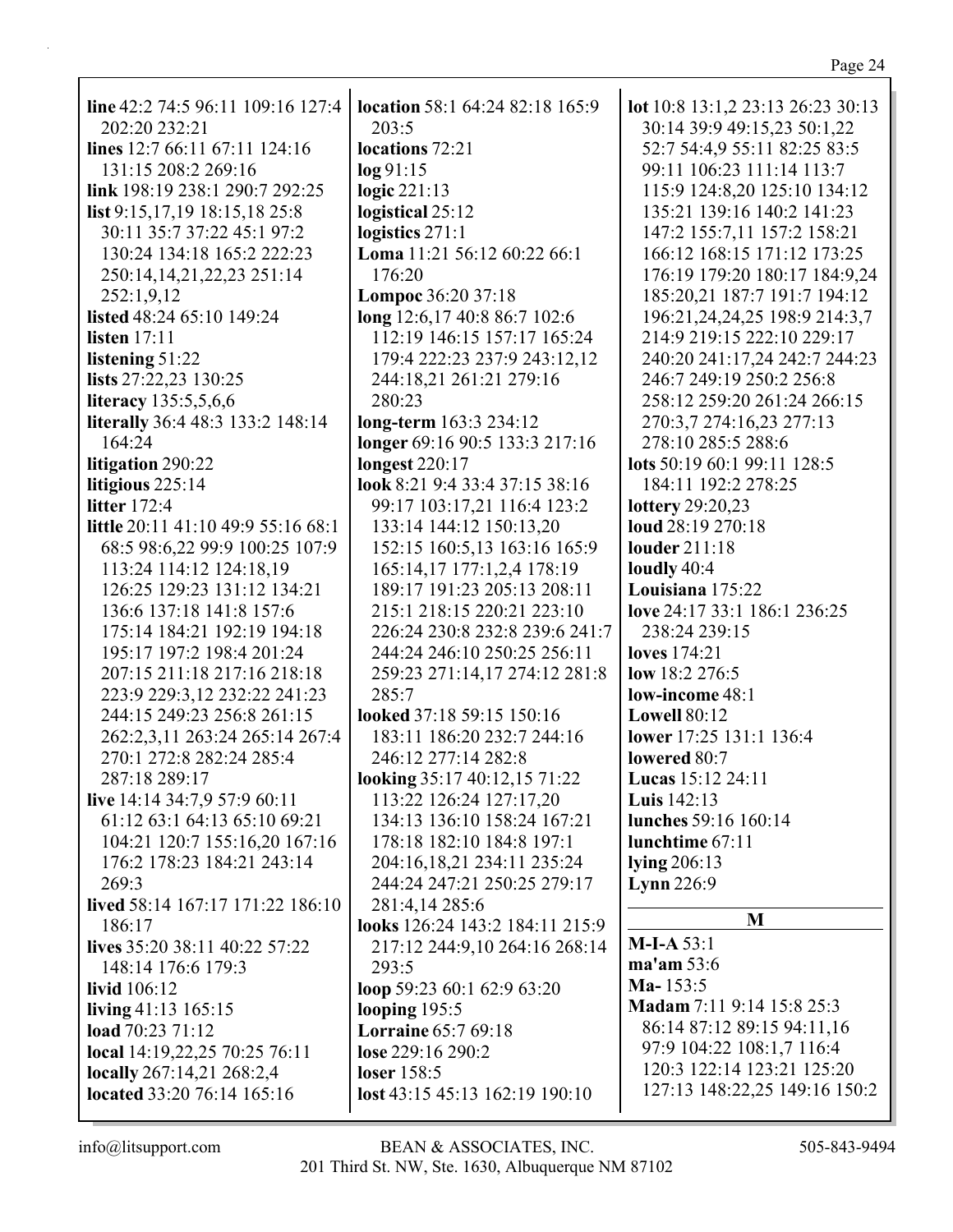| 153:3 165:5,7,8 185:17 187:24  | Marty's 96:1                                                    | maximum 63:5                        |
|--------------------------------|-----------------------------------------------------------------|-------------------------------------|
| 188:4 203:11,11 204:11 205:21  | MAS 4:5 12:1,5,13,18 14:3,5,15                                  | McGraw-Hill 107:15 108:22           |
| 207:9 209:21 212:17 215:16     | 14:21,23 16:3,9 17:22,25 18:1,3                                 | McKinley 121:19                     |
| 216:4 217:5,20 223:24 227:22   | 18:14, 14, 20 19:7, 13, 17, 19, 21                              | McNeil 61:11 62:24                  |
| 227:23 230:12 234:8 239:3      | 20:6 21:5,22 25:6 26:19,25                                      | meals 16:12 19:1,23                 |
| 250:24 252:7 255:18 258:15     | 27:12,13 28:3 29:6,9 30:4,4                                     | mean 14:12 22:11 70:10 101:3        |
| 260:14 265:16 275:1 289:13     | 31:6 32:2 33:2, 19, 24 34:2, 20                                 | 111:3,23 117:1 133:23 157:3         |
| magically 158:23               | 35:12,13,19 38:5 40:8,18,24                                     | 162:23 168:18 174:3 176:1           |
| magnet 36:6 186:10,12          | 42:1,4,4,4,5,16,20 43:4,5,13,18                                 | 184:3 188:22 190:1 194:16           |
| mail 42:23 57:16 282:21        | 43:22 46:21 47:3,13 48:15                                       | 198:17 199:3 205:2 206:2 219:5      |
| mailbox 288:8                  | 49:13,20 50:16,17 51:1,11,13                                    | 221:17 228:4 230:18 236:8,24        |
| main 22:5 23:13 47:16,25 59:17 | 51:18,20 52:3 53:10,13 56:7,10                                  | 237:8 244:19 250:25 259:24          |
| 171:23                         |                                                                 | 272:11 276:24 294:2                 |
|                                | 56:17,20,25 57:8,10,25 58:15<br>58:22 59:3 60:14 61:13 63:2,3,9 |                                     |
| major 58:6 77:1,14 79:9 80:5   |                                                                 | meaning 79:21 132:13 195:9<br>232:5 |
| 104:5                          | 63:11, 20, 25 64: 2, 7, 12, 17, 21                              |                                     |
| majority 53:17 219:4 227:6     | 65:14,23 66:3,6,9,10,15 67:1,2                                  | means 12:15 13:23 14:15 66:4        |
| 233:7                          | 67:4,6,10,11,18,19,21 68:19,22                                  | 72:6 112:22 133:4,9 145:16          |
| makeup 223:4 233:10 236:5      | 69:3,5,7,14 70:18,21 71:7,17                                    | 164:13 166:13 193:2                 |
| making 110:4 152:24 170:21     | 72:3,7,18,23 75:15 76:13 77:5                                   | meant $37:6$                        |
| 199:7 219:11 249:23 261:10,12  | 77:16 79:20,24 80:10,16,19                                      | measured 72:5 220:12                |
| 271:21 273:23                  | 81:19,22 82:3 83:10,13,18 84:3                                  | measures 65:24                      |
| man 149:6 284:4                | 84:12 85:2,3,16,24 86:1,7                                       | meat 189:23                         |
| manage 77:9 86:5               | 125:25 130:5 132:17 134:25                                      | mechanism 246:7                     |
| management 77:12 83:25 122:25  | 135:2 149:9,22 154:9 177:2                                      | mediation 43:1 139:4 140:8,9,11     |
| mandate 267:19                 | 187:12 202:2,6 209:11                                           | 140:13,14 141:18 142:1,16           |
| mandates 77:11                 | <b>MAS' 69:17</b>                                               | 143:11,15 145:7 149:20,22           |
| maneuvering 78:5               | más 14:23                                                       | 151:14 157:4,14 158:3 164:19        |
| manned 80:14                   | MAS's 11:11,13 12:2 13:19                                       | 174:1 177:9 187:9 194:8             |
| manner 183:25                  | 23:13 44:1 58:10,16 63:19                                       | mediations 83:9                     |
| map 276:1                      | 74:24 85:14                                                     | mediator 143:16 149:23 157:17       |
| maps 72:12,14                  | <b>Mateo</b> 18:4,8                                             | 188:3                               |
| March 99:1,9 100:11 122:18     | material 116:11 128:1                                           | mediator's 140:10                   |
| 260:20                         | materials 9:3 116:14,22 252:9                                   | medical $73:10$                     |
| mark 2:15 23:19 159:9 182:3    | math 49:23,25 50:11 51:14 111:9                                 | meet 42:3 92:23 121:5 138:17        |
| 237:13                         | 130:5 260:4                                                     | 146:10 179:18 183:8 215:12          |
| marked 79:6 168:24             | mathematical 255:12                                             | 246:20 262:10 271:22                |
| market 113:2                   | mathematically 220:20 221:11                                    | meeting 1:10 5:9 8:2,8,10 9:3       |
| marketing $173:11$             | Matt 264:23 265:4,5,10 275:17                                   | 14:1 15:9 17:11 29:4 43:7 48:7      |
| <b>Marriott 13:2</b>           | 275:24 277:17,21 278:14,18,23                                   | 65:25 82:3 85:8 95:16,22            |
| Marshal 151:16,17 200:2,4      | 278:25 279:3                                                    | 130:10 137:7,9,9,23 138:2           |
| <b>Martin</b> 96:13            | matter 16:25 84:2 189:5 243:24                                  | 149:18 164:10 168:7,17,17           |
| <b>MARTINEZ</b> 217:10,14,21   | 244:3 296:14                                                    | 172:20 174:1,4 177:9 180:10         |
| 218:19 223:22 227:22 228:9,25  | matters $293:14$                                                | 215:20 218:1 222:20 228:14,20       |
| 231:19,22 232:20 234:7 236:1   | Matthews 126:18 139:24 140:19                                   | 229:6,6 230:7 231:23 234:2          |
| 236:19 238:22 239:2,23         | 141:7 144:16 148:17,18,21                                       | 235:12 237:21,23 238:6 244:7        |
| Marty 95:3,7,8 96:4,5,9,10,13  | 153:6,7 188:4,7,10 190:6,13,22                                  | 245:2 246:4,5 257:14 262:13,14      |
| 97:22 98:1 101:22 103:15,16    | 191:7 193:13                                                    | 262:16 265:13 287:11,12             |
| 108:7,11 119:21,24             | max 161:23 190:21,22                                            | 289:25 290:4,6,9,11 292:25          |
|                                |                                                                 |                                     |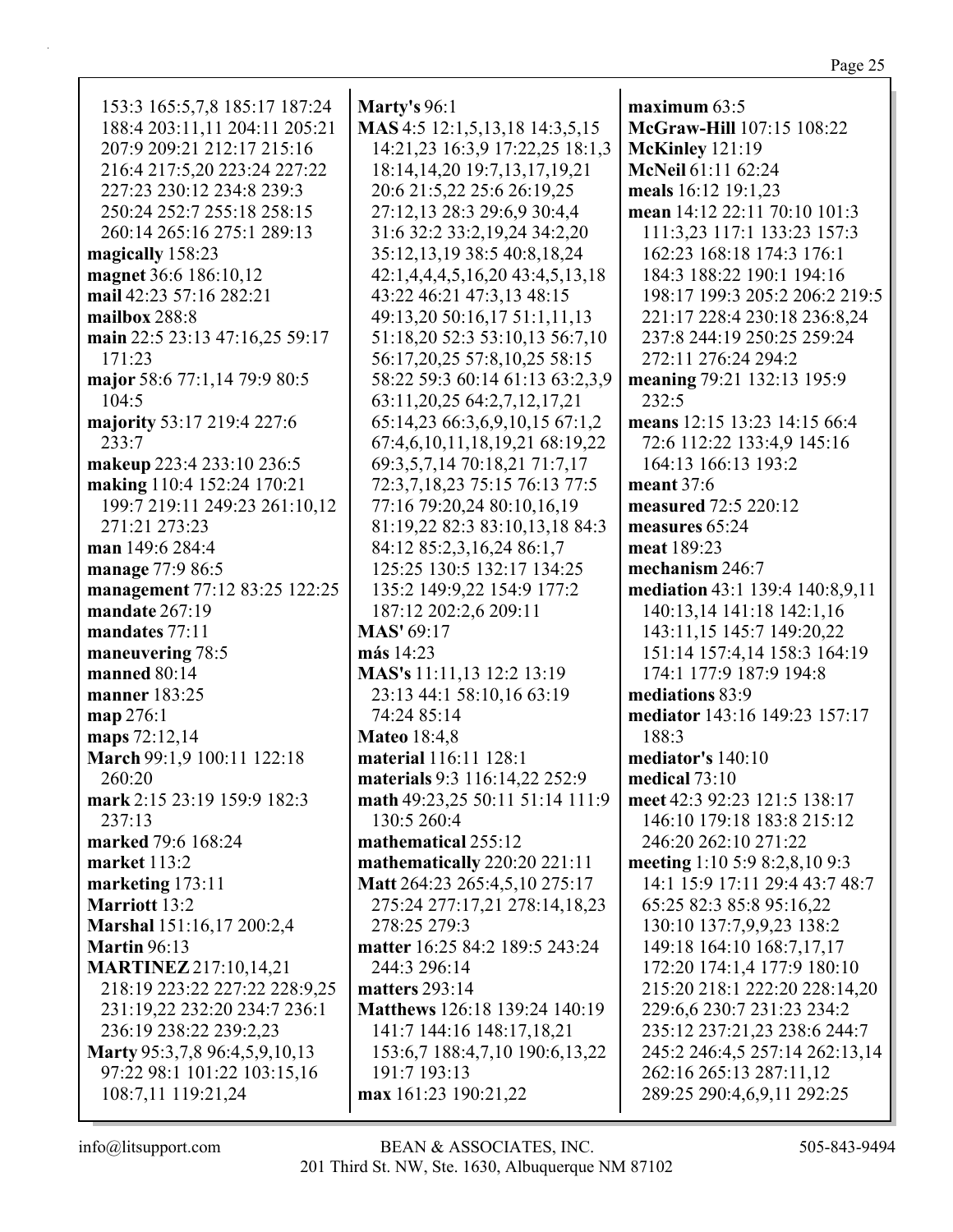293:15 295:5 297:3,4 **meeting's** 43:8 **meetings** 42:8 83:9 93:4 176:23 179:17 264:2 **member** 2:4,5,5,6,6,7,7 33:17 43:4 72:2,8 120:16 176:14,15 **members** 25:3,20 41:24 76:3 89:15 92:24 98:24 99:14 104:23 120:4 122:15 123:21 132:24 163:23 218:20 223:23,24 227:23 234:8 236:20 239:3 255:18 258:15 265:16 273:1 275:2 **memo** 120:7 **Memorandum** 291:1 **Mendelsberg's** 36:2 **mention** 73:7 128:15 197:12 271:11 **mentioned** 24:11 55:23 164:8 180:21 201:23 207:18 229:4 231:1 255:16,22 256:19 262:8 263:9,18 267:24 274:12 288:24 **mentor** 27:5 **mesa** 178:22 **mess** 64:8 **message** 156:18 157:8 223:19 **messages** 27:12 55:23 **met** 24:15 82:13 137:20 149:18 150:25 151:3 183:8 190:4,23 233:14 240:18 246:18 277:4 **metrics** 232:18 **Mexico** 1:2,21 3:4 7:3,5 47:21 54:22 93:8 106:8 130:25 135:4 150:6,19 151:18 152:8 234:21 276:1 296:2,9,12,13,21 **Mia** 27:19,20 52:24 53:1,3 **MICHAEL** 2:5 **Michelle** 59:9 60:12 61:9 **microphone** 217:7 **mid-October** 73:16 **middle** 22:17,17 38:17 40:10 49:14 61:19 74:1 80:6 81:2 175:21 184:23 187:16 227:3 264:3 266:13 273:4 276:9,10 **middle-school** 38:6 **mile** 185:4 **mile-per-hour** 80:5 **military** 35:18 36:16

**million** 281:22,25 **mind** 57:3 65:20 137:11 175:14 175:25 185:6 193:2 214:8 236:13 239:1 244:1 273:13 **minds** 215:25 **mine** 75:20 97:12 251:10,18 **minimum** 80:7 **Minnesota** 222:2 226:5 **minority** 147:19 **minute** 10:8,9 203:1 293:1 **minutes** 10:8 62:5 146:19 216:19 **misinformation** 137:4 145:3 146:3 **mispronounce** 10:23 **misrepresentation** 138:19,20 140:3 144:11 **misrepresented** 129:17 156:14 **misrepresenting** 145:17 146:6 **missed** 113:25 265:13,20 **missing** 57:17 266:7 274:4 278:2 **mission** 3:11 11:8,18 26:15 46:18 65:8 76:7 134:1 152:16 203:8 210:19 219:5 **mission-specific** 224:6,7,9 225:4 227:2 **misspeak** 124:25 **misunderstandings** 175:6 **Mitchell** 8:18 32:15 73:10 84:3,7 85:5,8,24 126:11,15,16,22 127:5 129:12 141:5,10 148:20 148:23 149:3,19 150:5 155:8 159:3 160:17,21 161:13,16 173:19 181:3 190:21 191:24 193:20,24 213:5 214:6 **mitigate** 76:20 **mitigation** 77:7,13 85:18 **mix** 78:19 **mode** 22:5 23:13 135:24 **model** 38:13 73:13 136:3 224:19 227:19 **models** 121:25 122:8 **moderator** 174:3 **modifications** 228:18 **modular** 83:4 **module** 226:20 **mom** 35:17 37:16 **moment** 40:25 98:6 213:18 258:22,23

**moments** 40:6 **Monday** 238:4 **money** 12:19 68:4 75:5 102:10 111:20 114:4 118:12,19 122:11 122:12 123:17,17,19,20 124:19 124:20 140:15,16 207:6 281:22 282:2 **money-making** 68:4 **Monique** 53:3 **monitoring** 226:6 **monkeys** 100:25 **monolingual** 147:22 **monopoly** 112:20,21 113:2 **month** 19:25 122:3 265:14 **months** 16:25 104:9 166:7 244:20 269:18 272:8,9 **morning** 5:1 11:7 15:25 17:18,19 24:7,8 25:2 31:14 39:24 51:9 56:18 57:14 80:15 84:2 126:16 127:8 129:7 136:23 138:10 149:7,10 167:19,25 169:20,20 170:20 179:5 213:10 217:15 237:14 241:23 **mornings** 81:1 **mother** 17:21 47:8 **motion** 7:12,14,23 87:14,16 89:3 185:10 192:14,14,16,17,18,21 192:23,25 193:23 202:23 203:6 203:15,25 204:5,9 208:20 209:1 209:22,23,23 210:2,14 212:20 212:21,22,23 242:4,24 243:5 249:11,22 250:6,12,13,22 252:17,24 254:16 291:4 292:23 293:6,10,16,19 294:21,24 295:1 **motions** 249:23 251:13 **motivated** 55:10 **MOU** 99:6 101:7 103:3 106:9 **Mountain** 165:15 **mouth** 119:1 **move** 6:25 15:5 17:10 45:19 46:10 87:15 90:4 93:3,19 94:1 94:11 157:25 182:23 190:12 203:6 208:17 209:7 210:17 215:8 230:4,6 233:19,20 234:6 241:16 243:1 247:13 250:7 251:2 257:12 264:20 279:6 281:18 286:21 289:10 290:18 293:13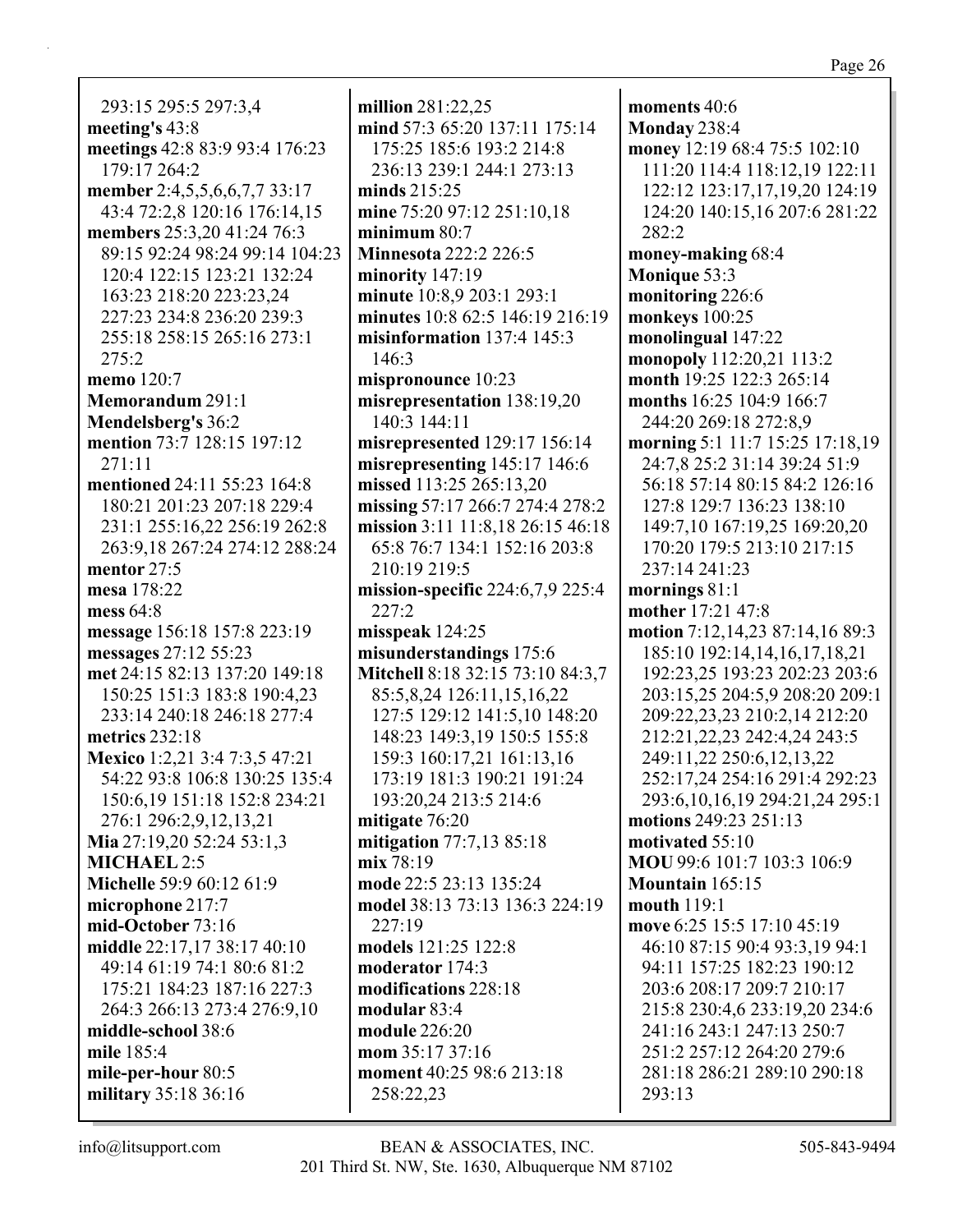moved 21:13 63:3 171:21 208:12 249:22 movement 37:9 116:1 moving 48:2 115:15 119:1 134:5 136:21 193:4,23 196:19 203:4 270:13 Mova 217:14 **Mulligan** 251:9 multiple 16:9 42:3,15 54:21,21 57:9 69:23 80:25 multiple-need 219:15 mute 96:2,19,24,25 97:1 217:6 muted 27:7 45:17,21 46:2,4,15 118:24 119:1 193:14 204:14 247:11 muting  $45:25$  $\mathbf N$  $N$  2:1 3:1,1 4:1,1 nails 141:19,23 name 9:13 10:23 15:14 17:20 31:16 35:11 41:10 45:5 46:17 48:15,22,23 49:1,8,12 50:14 53:1 117:2 142:15 153:17 170:4 198:23 narrative 128:14 narrow 59:25 66:18 168:22  $272:16$ Natasha 72:15 75:22 nation  $285:1$ national 131:2 224:16 234:22 nationally 219:6,8 221:25 natural 86:24 naturally 134:5 260:18 nature  $137:16$ **Navajo** 276:8 near 34:9 58:14 275:11 nearby 60:5 78:16 82:4 nearest 78:24 nearly 58:22 necessarily 118:15 223:13,14 267:13 276:18 necessary 268:13 necessitated 78:15 need 14:15 23:6,8 24:14 25:9 35:20 46:15 48:23 49:8,18 54:4 59:22 60:5 67:16 95:9 100:19 101:6 105:17 107:21 111:18

112:5,5 113:22,24 118:15 123:14,22 124:3,4 125:1 126:8 126:21 127:3 131:10 138:5 143:2 154:17 163:16 170:8 173:2.7 182:16 192:7 193:16 200:17 201:18 209:7 213:16 215:1 216:18 218:12 228:18 230:17 232:13.15 237:2 247:6 250:21 258:12 268:22 273:5 274:19 275:4,15,20 279:11 282:5,11 283:13 288:13 needed 5:3 36:3 37:9 143:4 155:2 222:22 223:7 262:6 needles  $233:24$ **Needless** 73:21 needs 14:13 21:20 23:24 29:12 40:20 58:24 59:4 73:25 74:20 87:20 94:22 96:16 105:8 121:7 121:9.23 148:5 169:4 200:17 201:5,5 215:12 216:17 219:18 220:3,24 222:2 226:2,3,16 229:24 243:21 244:22,23,24 256:6 258:25 277:12,13,14 negative 65:12 138:10 210:25 negatively 42:13 148:15 155:10 negativity 137:7 negligible 71:8 220:22  $nego-221:16$ negotiated 77:7 negotiation 218:25 222:16 230:19 234:11 negotiations 233:15 261:16,21 neighborhood 11:11,19,20 12:11 12:12,24 13:3 14:6,13 25:18,19 26:4 33:18,19 34:6,21 41:14 42:1,12,14 43:12 44:4 56:15,25 57:12,17,21,23 58:20 59:2,7,13 60:10 61:23 62:1,4,7,13,17,19 62:22 63:13 64:9,20,20 65:5,12 66:6,22 67:4,8,22,25 68:12 69:2 69:8 71:11,21,23 72:1 76:21 77:2,2,13,17,24 78:16 82:4,8 83:11 84:10 85:18 86:5,6,7 139:10 149:23 151:10 153:14 154:8 167:17 168:19 172:4,8 174:6, 17 176: 12, 21, 22 188: 17 195:23 198:13,21 neighborhood's 11:8 60:15

neighborhoods  $56:11,2371:8$ 76:23 neighboring  $171:18$ neighbors 14:23 42:22 43:1 60:19 62:20,21 66:2,20 78:17 138:14 163:10 164:13,24 200:19 neighbors' 65:17 172:3 neither  $81:9$ nervous  $290:15$ networks 133:8 never 16:3 19:2 36:11 50:3 57:23 63:9 71:16 79:12 134:10 140:5 140:5,6 146:17 148:3 157:23 161:7 164:11 174:3 181:4,5 182:12 184:2 186:24 198:20 200:11,12,24 201:14 212:14 219:21 244:1 286:25 291:13 never-ending 64:17 new 1:2,21 3:4,16 7:3,5 47:21 52:6 54:22 71:25 81:14 82:18 84:16 86:2 93:8,15 104:3 106:8 121:1 123:4 130:25 131:23 135:4 150:6,19 151:18 152:8 168:2 221:25 226:7 234:14.14 234:21 241:18 243:3,16 247:14 276:1 284:19 296:2,9,12,13,21 **newer** 266:13 newest 120:15 NewMexicoschools.com 93:13 news 32:18 nice 32:6 110:1 nimble  $265:18$ nine 6:22 50:15 117:19 nine-to-one 248:19 249:12 **ninth** 133:18 134:17 NM 1:19 296:19 **NMAC** 128:21,23 **NMPED** 128:24 **NMSA 290:20** noise  $46:9$ non-debatable 192:14 non-issue  $190:17$ non-traditional 37:9 38:3 nongraded 220:18 normal 8:4 236:11 267:4 271:18  $274:6$ normally 71:24 109:21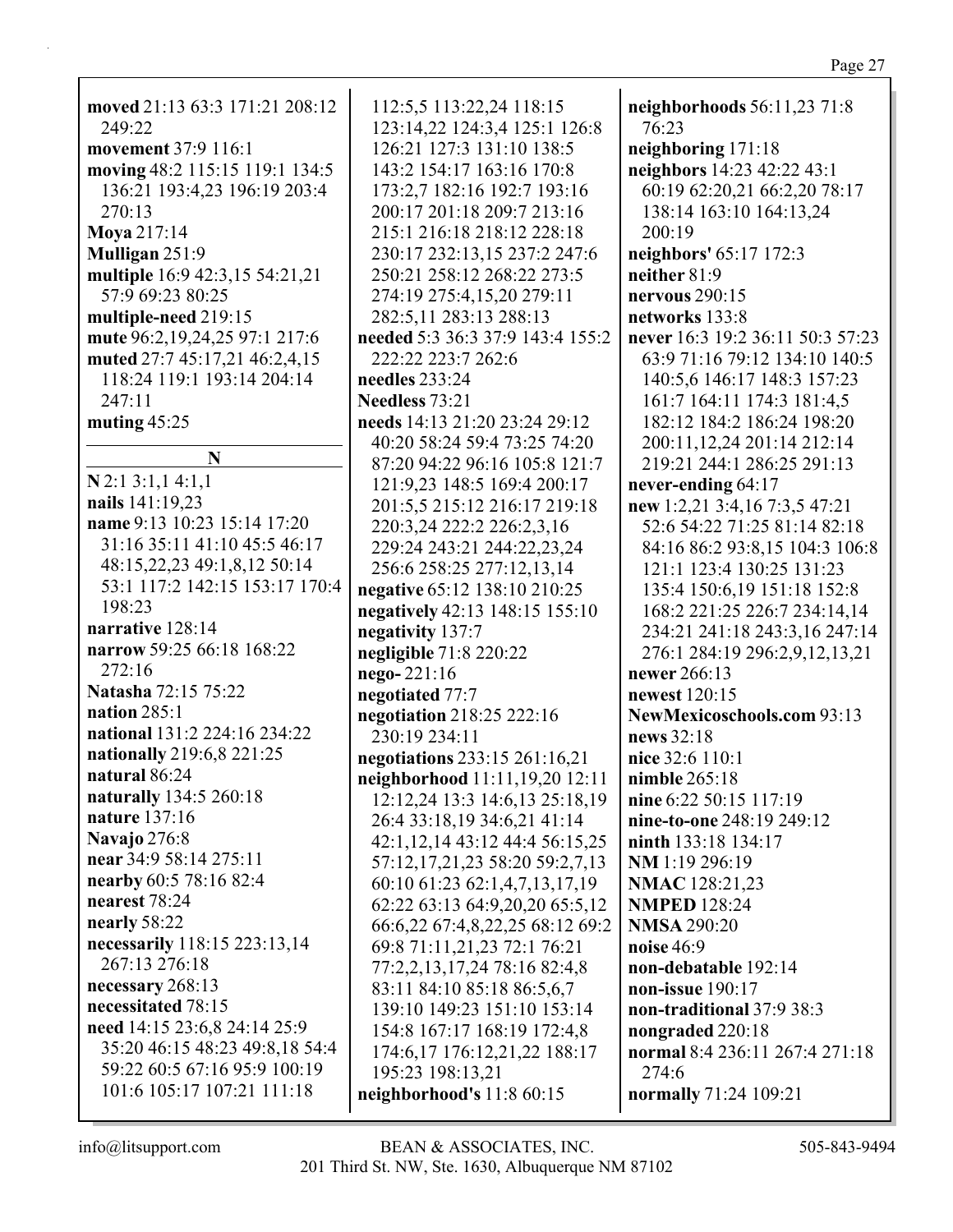**normed** 222:5 226:2 north 78:1 79:2 80:10 84:19  $154:16$ note 269:1 270:22 271:4 272:22  $274:10$ noted 79:17 81:16 82:12 271:15 notice 76:5 291:1 noticed 11:13 30:13 92:4 271:15 notify  $74:10$ notifying 66:6 November 54:8 277:24 nuanced 225:23 226:14 nuances  $231:24$ nudges  $216:2$ number 8:1 44:1,4 50:19 55:21 64:23 68:13 90:21.24 96:17 105:24 115:19 130:20,20 131:15 132:8 134:9.11 136:4 137:22 141:2 142:20 144:20 145:18 152:13 157:9 161:21 167:7 180:13 181:16 204:18 214:21 219:21 235:23 236:9 242:10 263:19 265:20 267:7 268:4 276:14,15 297:2 numbers 13:11 60:7 96:21 97:4 132:11,12 148:12 177:2,3 232:22 246:11 numeric 245:21 numerous 84:9 195:19 NW 1:20 296:20  $\Omega$  $Q$  3:1,1 4:1,1 **obeved** 79:15 object 65:8 69:17 70:19 obligation 25:25 observe  $68:14$ observed 78:3 81:2 observer  $93:1$ obstructed 81:3 obtain  $71:1$ obtaining 12:22 obvious 56:20 68:3 130:3 163:13 **obviously** 72:13 104:18 133:5 145:25 157:2 174:17 176:9 239:13 256:16 260:1

occupational 23:11 occur 44:4 97:12 259:10 occurred 8:12 115:9 occurring 204:25 occurs  $260:18$ **October 22:12 139:5** off-site  $84:17$ off-street 167:4 offense 199:2 offer 19:1 31:2 40:21 82:16 85:6 112:17 159:18 232:17 262:20 262:21 278:9 offered 8:5 54:15 105:7 214:13 242:21 263:5 offering 82:16 offerings 107:22 offers 53:22 82:21 office 29:25 76:9 82:3.15 287:16 officers  $57:1$ official 154:14,18,20,22 officially 219:20 officials 83:11 **offset** 122:12 often-time 266:6 oftentimes 258:18 oh 39:3 70:3 72:10 87:4 96:5,12 97:20 116:12 125:4.12 148:20 158:10 159:14,14,14,15 193:14 223:16 228:8 235:3 248:25 249:5 252:14 254:22 264:4 273:13 275:4.13 277:7 282:18 283:8 293:23 okay 6:12,20 7:6,7 9:18 10:19 11:3 15:11 17:15 20:23 21:15 21:16,18 24:2 40:3 44:21 45:3 45:10,20 46:11,16 48:20 49:7 52:2 55:21 87:13 89:6,10,17 90:11,14 91:10,13 94:23 95:4 95:13,25 96:16,22 97:5,21,24 98:1,19 100:9 101:10,22 104:20 107:11,14 109:9,10 110:19 113:23 115:5 117:15 118:21,22 118:25 119:24 120:3 123:16 124:17 125:4,18,18 126:7 129:6 131:25 136:14,21 141:6 143:5 144:4 155:12 161:13,14,16 169:10 172:18 173:24 178:2,8 178:12,14 181:12 183:10,12

188:1 190:10 193:24 204:6 205:8,9,11,17 206:1,3,9 209:3 210:21,22 211:6 216:14,24 230:24 231:7,13,20 237:23 245:8 246:2 247:9,12,13,16,21 248:11 249:14 252:6,14,24 253:6 254:22.25 257:22 277:3 280:1 286:6,12 289:8,10 290:14 290:17 291:12,15 292:24 293:12 294:24 old 59:25 61:6 72:24 181:10 184:5 187:14 194:22 195:6,12 232:21 234:18 239:4 **older** 73:12 **OMA** 237:10 on-campus  $64:166:9$ on-site 56:7 63:19 166:12 271:14 on-street 79:7 once 129:7 156:1,15 192:23 203:25 212:12 225:23 238:18 268:18 288:11 oncoming  $61:2281:3$ one's 57:15 one-on-one 54:15 one-size-fits-all  $16:6263:1$ one-way 273:15 one-year 162:9 241:11 one-year-only 121:4 ones 30:16,17 32:12 149:25 156:24 185:7 251:24 274:8 ongoing  $262:24$ online 17:4 24:12 162:25 269:13 ooh 230:10  $\cos 9:10$ open 1:10 3:6 7:25 16:13 108:4 133:6 134:6 160:6 165:11 201:22,24 203:18 205:15 228:2 239:13 270:24 272:16 276:6 278:15 297:3 **opened** 155:15 opening 232:10 270:25 272:9 276:8 openings 19:14 openly  $216:11$ openness  $174:10$ operate 83:19 219:12 273:14 operating 14:21 83:13 152:4 operation 22:5 23:13 198:6

 $info@$ litsupport.com

occasions 80:25

occupancy 72:19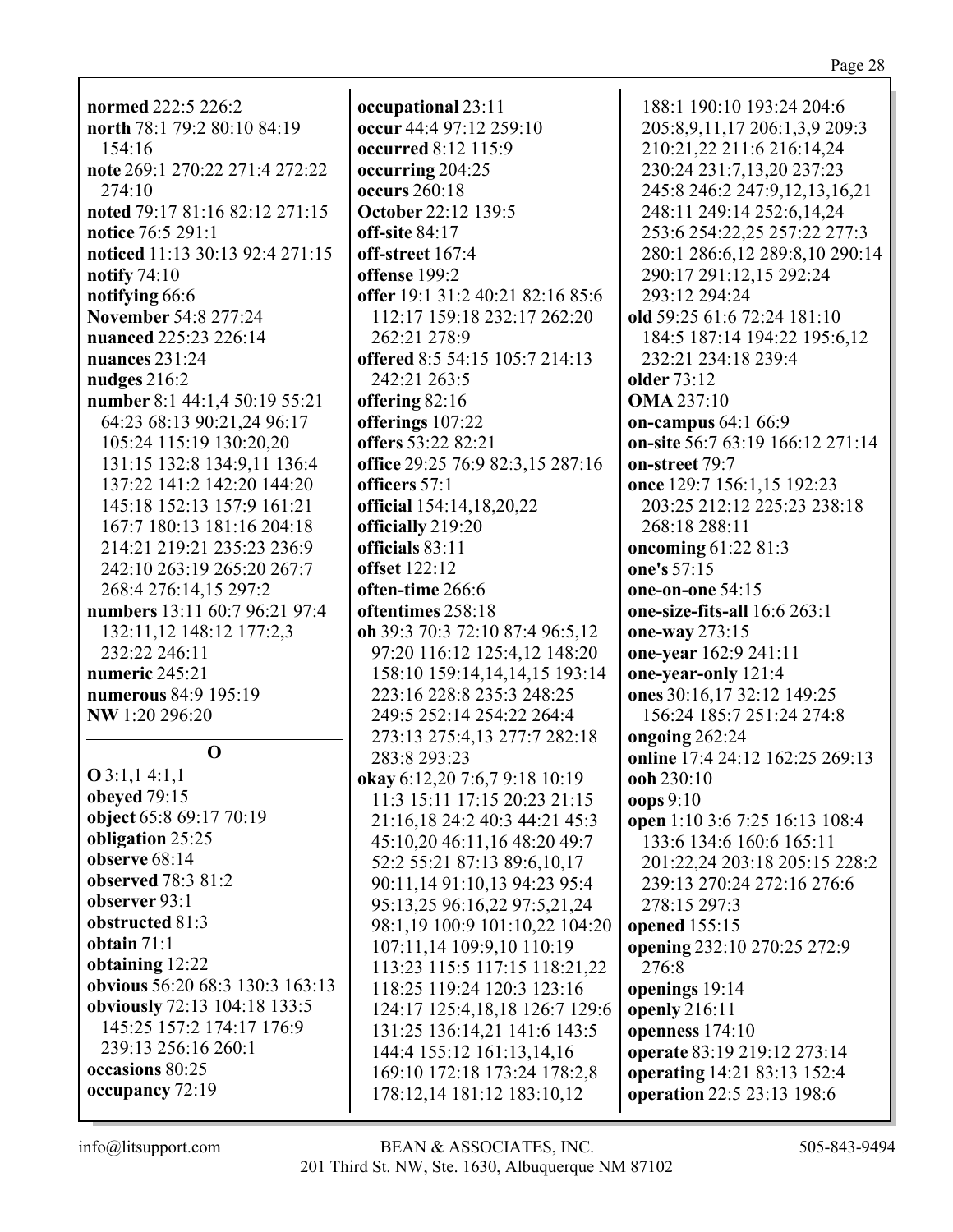**operational** 30:1 197:12 **Operations** 126:19 **opinion** 52:20 83:23 **opinions** 242:21 **opportunities** 9:4 38:4 53:22 **opportunity** 8:5 11:7 17:7 27:18 31:6 33:16 40:19 51:4 52:18 55:24 56:2 76:11 84:4 104:16 107:2 120:21 156:20 174:13 181:9 215:16 216:12 242:11 255:7 256:9 262:9 **oppose** 61:14 **opposed** 7:20 56:6 117:23 **opposes** 11:11 **opposite** 133:24 **opposition** 7:22 58:16 60:25 **optimistic** 233:20 **option** 96:10 106:22 107:3,11 108:16,21,22 109:2,6 116:9 118:9 **options** 2:10,11 3:8 16:9 78:19 89:13 184:12 **oral** 28:23 **orally** 155:16 **order** 3:3 5:10 54:5 57:25 67:21 80:23 100:10 111:5 121:24 191:10 224:22 264:17 273:24 277:24 **ordinance** 79:14 **ordinances** 81:16 **Orese** 10:23 11:1 15:4 60:22 **organization** 16:3 103:5 **organizational** 128:4 **organizations** 265:19 **organized** 183:12 **original** 58:22 63:4 71:19 131:6 **originally** 8:2 34:3 43:20 64:23 70:5 **Ortiz** 142:13 143:3 153:24 **ought** 103:14 **ourself** 36:19 **outcomes** 85:25 **outgrown** 69:5 **Outlay** 166:6 **outlined** 74:18 111:7 **outperformance** 136:1 **outperformed** 135:1,2 **outraged** 141:21

**outreaches** 84:9 **outside** 180:13 182:21 255:8 **outstanding** 76:13 120:17 **outwardly** 138:21 **overall** 166:25 188:22 **overarching** 213:2 **overcrowded** 43:24 64:8,20 170:6 **overcrowding** 57:12 **overdoes** 204:17 **overdue** 86:7 **overlooked** 48:4 **oversees** 154:1 **oversight** 56:13 **overwhelmed** 47:21 **owned** 12:23 **P P** 2:1,1 3:1 4:1 **p.m** 12:15 59:20 217:1,1 295:7 **packages** 57:17 267:13 **packet** 127:15,18 128:9 129:1 143:21 161:19 250:19 **packing** 61:5 **page** 3:2 127:16,17 128:3,11,12 128:14 129:1 250:16,18 251:1 274:14 **pages** 128:17 249:6 277:5 296:10 **Pahl** 265:5,10 275:17 277:21 278:18,25 279:3 **paid** 31:21 115:1 140:16 141:15 141:15 142:3 176:8 286:22 **pain** 178:25 180:19 **pales** 270:5 **pan** 232:1 **pandemic** 20:2 59:17 65:18,22 65:23 66:14 68:24 69:4,17 160:4 162:2,11 265:19 **panel** 217:4 **panelist** 17:16 21:13 24:5,25 26:11 29:1 33:13 34:17 38:24 44:15 45:12,14 94:25 95:8 238:25 239:5 **panelists** 15:19 97:17 **pantry** 19:24 28:5 **pants** 55:4 **paper** 250:14 256:10 276:1 287:18 288:6

**paper-push** 256:7 **parades** 67:11 **paragraph** 207:21 **paramount** 171:3 **Pardon** 211:13 **parent** 17:24 22:8 23:17 26:14 34:20 37:5 49:2 50:15 61:18 72:17 76:19 79:4 82:19 84:18 106:11 141:22 143:25 147:21 174:20 194:16 235:18 236:15 237:5 **parents** 2:10,11 3:8 12:5 13:23 16:13 19:8 27:25 35:21 36:3 37:13 40:12,14 47:15 56:17 57:11 66:11,19,25 67:5 70:2 71:15 75:1,19 78:1,21,25 82:7 82:12,22 83:16 89:13 105:2,5 105:20 106:2 132:19,23 137:1 141:20 142:2 147:2 167:15,22 168:20,25 174:19 179:1 181:16 184:18,22 185:5 186:15,16,17 **parents'** 12:10 **park** 12:7 61:16 66:19 78:15 166:14 171:25 172:3,9 196:7,17 **parked** 61:21 78:5,10 81:2 167:2 167:3 183:16 196:8,16 **parking** 11:25 12:15 13:1,2,4 42:14,18 54:8 57:11 58:18 60:1 61:15 62:15 63:10 64:19 66:16 66:22,23,24 69:10,10,10,12 70:2,22 71:9,13 78:16 79:3,4,5 79:6,7 82:20,25 83:20 84:18,23 152:11 166:12,12,18,19 167:4 168:6 171:11 173:15 175:11 180:16,16,20 184:9,24 194:12 195:18,21,24 196:1,2,5,15,21 196:21 197:16,22 198:12 **part** 28:23 40:24 42:5,7 69:1 83:2 89:20 92:16,19,25 93:1 94:12 95:23 100:1 122:5,8 126:13 130:23 136:14,17 138:13 140:10,14 146:12,18 155:23,24 158:18 163:2 164:11 164:12 181:14 182:10 188:15 191:2 194:21 196:22 197:17 208:23 213:13 218:25 225:4 227:4 243:13,20 251:1 256:17 256:20 266:15 267:12 277:16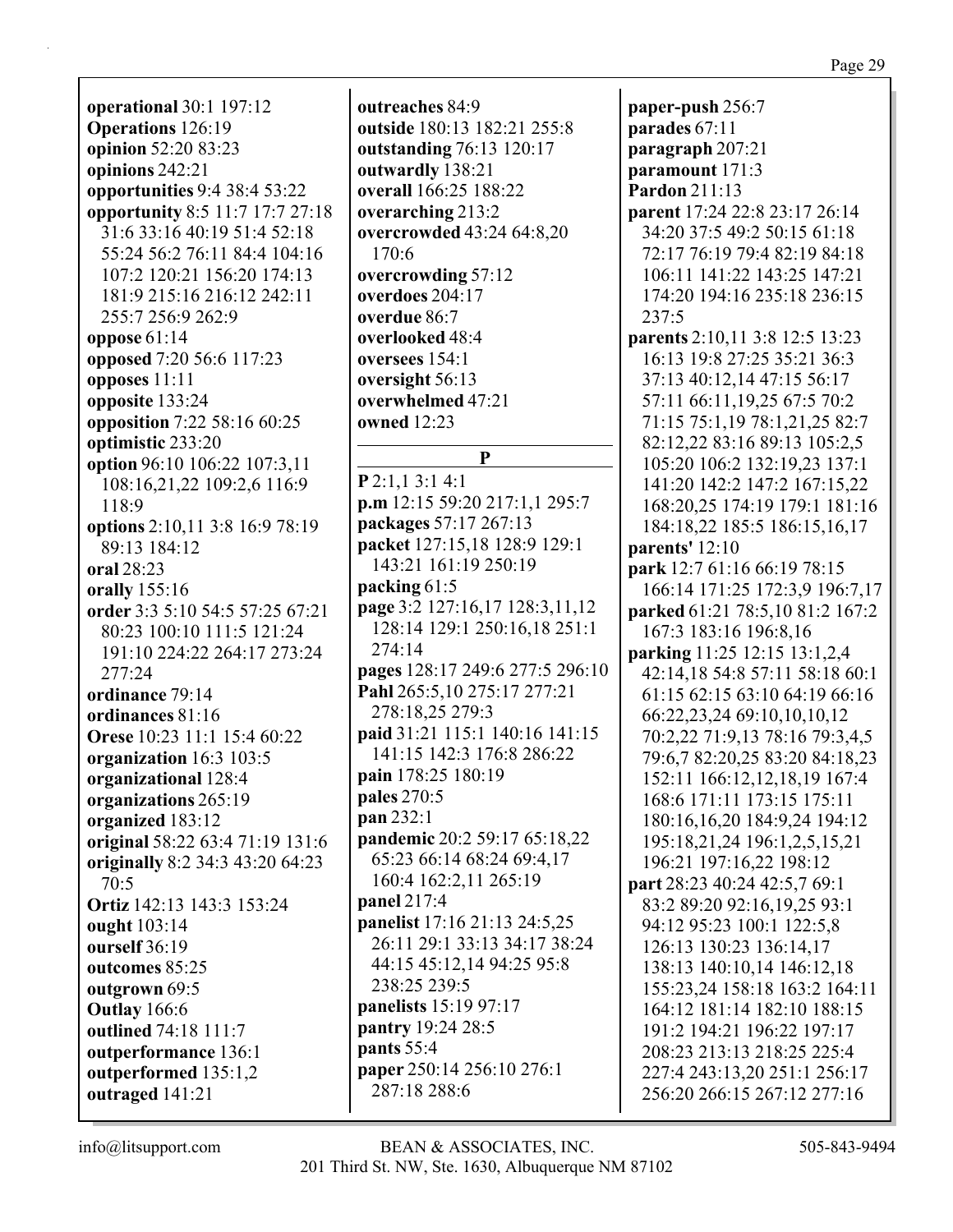**partially** 196:9 **participant** 290:24 **participants** 95:16 117:3 **participate** 8:14 85:16 116:2 189:9 237:20 **participated** 8:1 139:11 149:20 **participating** 95:14 **participation** 24:12 **particular** 29:18 102:2,18 116:15 155:17 182:25 245:3 260:6 **particularly** 102:22 190:15 195:22 213:19 226:2,15 272:23 **parties** 182:19 **partly** 143:14 187:23 **partner** 11:19 49:17 93:1 115:7 **partners** 176:19 221:25 **partnership** 99:3,6 100:4 105:5 106:4 112:14 115:21 158:6,9 **parts** 221:20 244:16 **party** 157:12 191:5 238:11 **Paso** 186:10 **pass** 102:1 **passed** 151:9 **passes** 7:23 89:2,3 192:16 212:22 212:23 248:20 249:11 254:15 254:16 292:23 294:22 **passing** 51:15 59:16 99:24 **passings** 160:14 **passion** 17:2 38:3 47:11 157:2 **passionate** 147:2 174:18 **Pat** 63:12 75:25,25 86:8 126:3 **path** 85:13 201:25 **pathway** 219:18 220:24 **patience** 86:11 **Patricia** 2:3 33:11,12 140:19 148:18,21 188:4,7,10 190:6,13 190:22 193:13 **pattern** 91:25 227:3 **Pattie** 90:23 91:4 **Pattie's** 91:3 **Patty** 60:13 61:7 126:17 139:23 141:5 146:24 188:5 **pave** 66:8 140:12,17,24 141:17 **paved** 66:5 **pavement** 146:1 **paving** 64:1 82:18 145:24 176:7 **pay** 106:1,3,12 108:25 115:4 141:13 199:12

**PCSNM** 274:13 **peaceful** 138:14 **peak** 12:12 **Pearson** 107:16 108:21,21 **PEC** 2:13,14,15,15 3:22 13:9 14:5 20:15 56:8 63:18 66:2 77:11 79:24 83:23 85:3,4,14 90:3 92:19 93:10 113:17 116:7 121:20 166:6 168:11 182:9 191:9,12 232:5 234:4 245:2 279:7,11 291:1 **PEC's** 84:1 137:22 **PED** 2:8,12 3:13 13:9 14:17 56:8 93:2 114:1,3 116:7,7 139:9 143:7,8 150:2 168:11 177:20,21 177:25 183:10 199:20 204:23 205:8,24 208:14 218:5 222:17 237:3,4,14,19 239:10 256:20 259:9 270:21 271:11 280:11,17 284:19 285:24 286:20 288:14 290:25 291:1 297:7 **pedestrian** 77:12,15 78:23 128:8 128:25 207:23 **pedestrians** 81:4 **peer-assisted** 224:18 **peers** 27:5 55:6 224:24 **pen** 256:10 **pending** 84:1,4 209:24 290:22 **Penn** 222:2 226:5 **people** 6:21 8:4,5,10 9:23,25 10:7 10:13 19:6 22:1 23:12 27:21 34:8 47:16 64:19 68:8,13 75:14 101:16 117:19 131:15 138:17 138:21,22 144:6,9 151:6 152:23 154:24 155:11 156:19 163:20 164:22 165:3 167:16,17 168:15 170:13 172:13 179:20 182:21 183:9 184:1,16 195:23 196:1,7 196:16,17 198:11 201:8,11 202:7 204:2 207:18 219:10 223:16 225:1 228:2 238:19 239:11,12 249:10 250:1 255:10 263:3 269:9,25 270:6,10,15 272:17 275:7,9 276:19 281:1 287:12 288:5 **people's** 144:7 156:7,22 **percent** 17:3 24:12 29:10 54:23 76:24 103:8,10 116:9 130:4

135:4,18 138:18 147:9,11,19,20 147:24 162:22 186:18 192:8 219:16,20 220:1,2 235:23,25 244:2 **percentage** 282:9 **percentages** 232:19 **perception** 144:7 201:7,17 214:8 **Perea-Warniment** 93:20 **perfect** 54:4,12,18 79:4 **performance** 134:25 218:13 224:4 227:12 228:24 229:24 231:5 **performing** 17:25 18:2,5,6,10 133:8 **period** 105:19 261:11 287:8 288:8 **perked** 154:11 **perks** 16:17 **permanent** 235:1 **permissible** 124:12 140:23 **permission** 12:23 64:6 143:4 **permit** 141:11 176:9 **permits** 168:15 **permitted** 83:19,21 140:22,25 141:4,9,11 142:4,6 152:4,10,17 **permitting** 168:8 **persist** 12:16 **persistence** 213:12 **person** 46:12 67:1 82:10 152:1 154:24 174:8 199:4 243:25 **personal** 46:24 54:19 73:9 171:19 258:9 **personally** 47:2 139:22 150:25 151:3 156:6 160:3 171:13 **personnel** 71:22 216:7 **persons** 81:24 **perspective** 55:13 237:11 267:10 271:16 **pertaining** 290:22 **Pete** 220:6,15 225:8,19,20 **petition** 4:5 8:20,25 24:16 27:16 27:16 128:17,17 148:8 163:17 **phase** 94:1 132:13 147:15 162:4 162:8 190:9 195:7,8 256:25 **phasing** 195:10 **phenomenal** 16:18 **phone** 46:8 47:5 85:22 96:11,17 96:20,21 97:3,3,8 98:22 145:5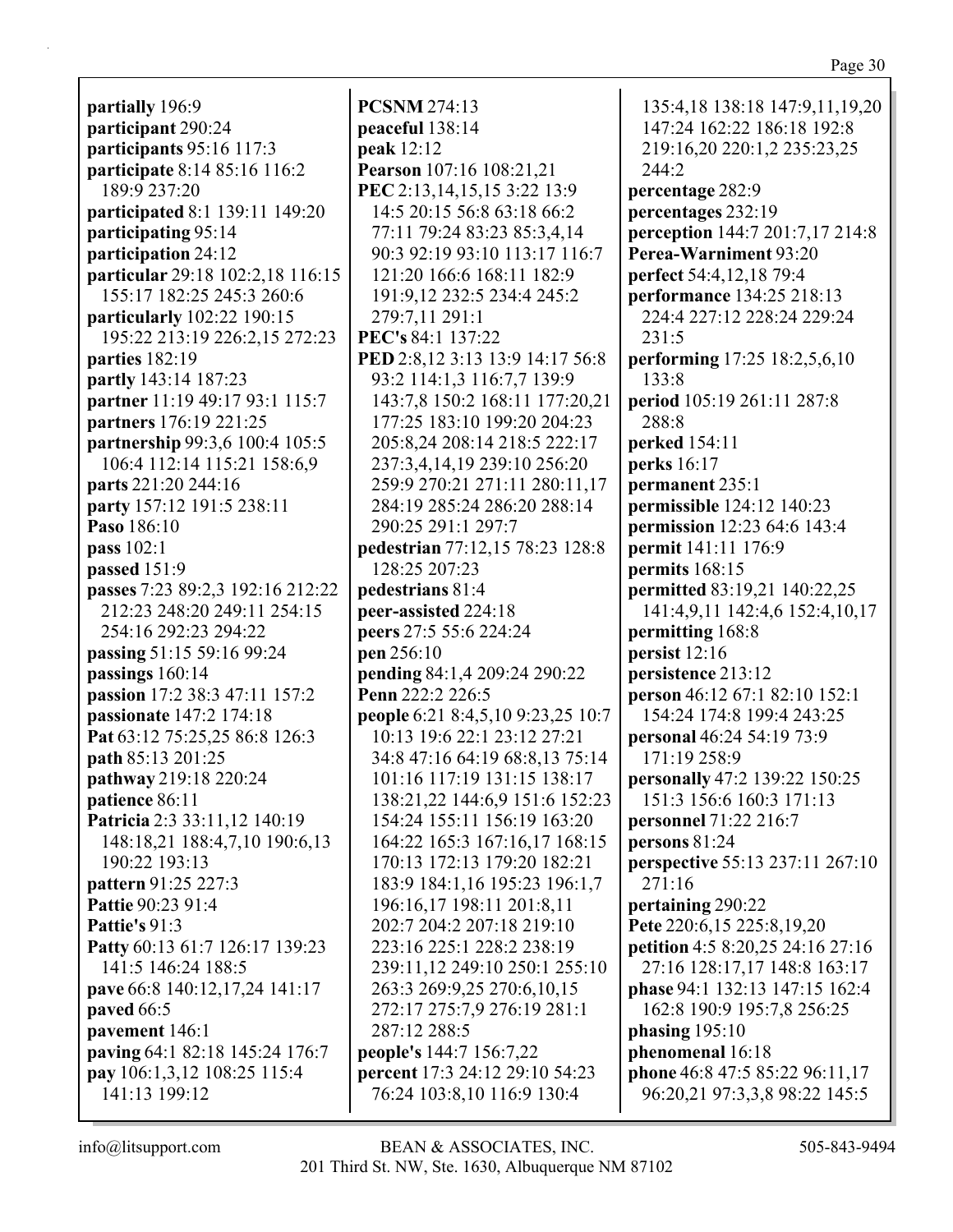| 145:19,20,21 211:12 253:12              |  |
|-----------------------------------------|--|
| 266:8                                   |  |
| phones $124:10$                         |  |
| physical 63:19 68:14,23 166:9           |  |
| physically 13:9                         |  |
| pick 37:23 66:17 168:25                 |  |
| picked 194:14                           |  |
| picking 65:25                           |  |
| pickup 12:4 56:19 62:2,9 63:22          |  |
| 69:11 71:13 77:25 78:11 82:25           |  |
| 128:24 154:2 186:15                     |  |
| pickup/drop-off $66:482:18$             |  |
| picture 14:11 117:15 187:17             |  |
| pictures 175:13                         |  |
| piece 119:9 124:19 136:7 137:4          |  |
| 141:7 225:4,14 226:19,20                |  |
| 227:12,13 231:4,12 241:12               |  |
| 246:3 258:4 282:15 290:16               |  |
| pieces 129:3 233:9 246:7,16             |  |
| 249:19 287:18 288:6                     |  |
| pilot 92:5                              |  |
| pinpoint $201:16$                       |  |
| Pioneer 34:2 61:6 63:3                  |  |
| pit 36:16                               |  |
| pivoting 258:5                          |  |
| place 38:1,2 66:17 71:25 80:11          |  |
| 81:15 90:17 91:22 92:12 93:5            |  |
| 102:18,20 107:9 122:19 137:6            |  |
| 150:17 162:15 177:24 182:17             |  |
| 184:14 200:14 209:20 210:5              |  |
| 212:13 214:15 228:15 234:21             |  |
| 261:18                                  |  |
| places 68:8,9 168:18 276:11             |  |
| plan 46:1 47:1 60:19 63:10 65:1         |  |
| 69:9 71:25 72:3 77:13 78:9,18           |  |
| 81:15 83:3,6,14,25 84:13 85:10          |  |
| 85:19 92:21 128:25 150:8 162:8          |  |
| 162:9 177:18,24 180:9 182:19            |  |
| 186:7 187:2,10 189:19 196:20            |  |
|                                         |  |
| 206:18 207:3 212:13,13 240:24<br>276:24 |  |
|                                         |  |
| planned 162:2 277:25                    |  |
| planner $168:13$                        |  |
| planning 21:4 63:17 64:5 68:6           |  |
| 71:10 92:23 93:5 151:4,12               |  |
| 152:3 161:2 237:13                      |  |
| plans 3:20 57:2 84:16 92:13             |  |
| 93:23 94:7 150:8 240:14 255:3           |  |

256:18 **plant** 63:19 **platform** 269:23 **play** 187:10 **playing** 106:16 **please** 5:13 10:22 17:6,17 24:6 24:25 26:11 31:6 38:25 44:3,8 46:5 51:4 58:10 60:9 62:14 64:12 65:3 70:12 75:14 115:1 200:9 210:9,14,21 211:18 247:8 262:23 275:13 291:6 **pleased** 92:16 **Pledge** 3:3 7:1,4 283:14 **plopped** 262:16 **plus** 8:20 **PM** 226:7 **pneumonia** 276:18 **poach** 106:6 **pocketing** 102:10 **point** 23:21 41:23 78:12 82:9 115:17 127:15 138:5,5 140:20 158:20 164:3 172:13 180:6 186:25 187:19,22 192:8 195:18 197:21 203:1 207:20 212:16 218:23 227:14 232:16 258:17 270:24 273:8 278:18 **pointing** 284:11 **points** 145:14 161:17 178:18 194:20 227:20 231:10 **police** 67:4 73:5 150:11,19 184:20 196:16 200:6 **policies** 3:18 249:17 250:9 252:11 **policing** 65:18 **policy** 86:6 100:7 101:24,25 102:1,3,7 109:13 110:3 115:25 **Poms** 143:17 183:9 199:17 204:22 205:8 207:18 208:6 **poof** 158:23 **pop** 96:21 **popularity** 76:19 **populate** 97:4 **populated** 9:2 28:24 127:10 **population** 65:11 70:10 118:14 135:19 147:22,25 159:7 219:10 219:17 220:2 221:7 225:10 227:7 233:11 236:6 **populations** 220:22

**portable** 177:11 **portion** 28:24 **position** 134:3 **positions** 91:22 **positive** 36:1 42:10 137:6 139:6 270:10 **positively** 148:15 **positivity** 54:23 **possibilities** 159:23 **possibility** 116:5 159:20 184:16 229:5 **possible** 3:9,10,12,14,16,17 100:5 116:6 120:9 125:24 191:21 218:4 219:3 240:2 241:18 249:16 273:16 288:2 **possibly** 208:17 237:1 243:14 **post-secondary** 111:24 **posted** 252:9 263:25 **postpone** 89:24 185:23 193:3 **postponed** 197:6 **postponing** 193:6 **pot** 118:20 **potential** 103:18 160:11 **potentially** 99:17 123:2 227:18 **potholes** 141:19 **poverty** 36:21 **power** 239:17 **powerful** 221:25 **PPE** 268:13 **PPEs** 124:9 **practical** 104:18 137:2 **pray** 286:4 **pre-K** 177:11,13,15 259:13,13,14 **pre-Ks** 259:18 **precautions** 80:11 150:23 **precursor** 202:16,17 **predominant** 136:19 **prefer** 178:9 **preference** 121:15,20 **prepare** 260:24 270:23 272:12 **Presbyterian** 41:12 **preschool** 177:9 **presence** 42:13 57:20 **present** 5:16,24 6:15 43:5 80:14 108:15 139:19,19 143:6 145:7 206:18 215:16 **presentation** 95:24 126:14 **presented** 86:20 137:4 206:21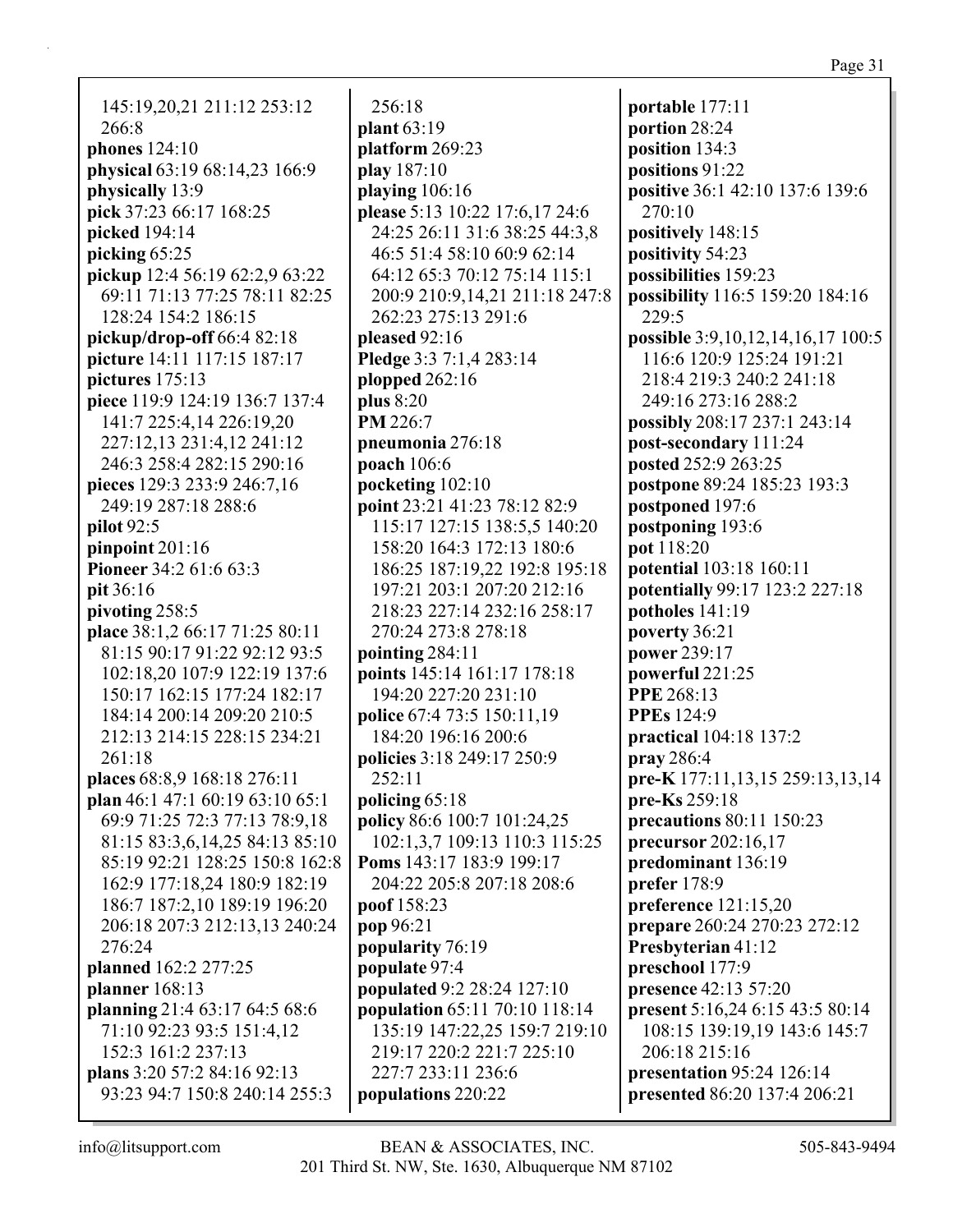**presenting** 245:1 **preserve** 242:8 **president** 11:17 41:25 82:14,21 86:8 217:15 **press** 109:16 113:14 **pressing** 77:21 **pretty** 102:5 104:5 127:23 131:19 132:21 135:7 189:14 199:6 232:14,14 276:8 **prevent** 116:1 **Prevention** 13:17 68:15 **preview** 280:9 **previous** 31:21 **price** 101:15 111:1 **primarily** 56:11 **primary** 37:12 66:3 **principal** 11:17 29:6 32:15,20 35:12 43:4 74:10 81:12 84:3 114:13 175:8 **principals** 22:3,18 175:1 **print** 155:25 **prior** 57:1 65:23 85:19 123:4,4 164:19 190:4 **prioritized** 99:12 **priority** 33:7 175:9 **private** 70:10 79:5 80:20 83:21 **privately** 12:23 79:6 **privileged** 92:25 256:20 290:21 **privity** 191:4 **proactive** 208:16 **proactively** 201:12 **probably** 41:14 47:11 103:14 109:19 112:17 117:9 118:3 136:19,20 139:13 160:9 161:23 162:19 176:8 177:22 178:6 187:11 204:17 208:21 209:2 213:21 216:17 227:25 231:25 241:24 259:13 270:23 274:15 275:9 281:20 285:13 **problem** 12:20 23:2 26:5 34:22 42:15 44:6 58:19 59:1 64:14 73:12 97:23 114:11 117:25 118:4 119:13 131:21 148:6 179:2,2 185:4 191:3 197:16 225:25 226:1 **problem-solve** 266:17 **problem-solving** 266:21 **problematic** 79:18 264:13

**problems** 14:7 34:8,12 57:9 59:6 60:16,23 62:13 64:17 65:5 69:23 72:9,25 91:4 113:18 119:16 141:25 167:24 205:12 **procedural** 289:24 **procedure** 204:10 **procedures** 128:8 142:17 150:17 **proceedings** 1:10 295:7 296:11 297:3 **proceeds** 238:11 **process** 22:16,18 29:20 62:16 70:12 73:25 74:1,12,13,22 86:19 91:24 99:17 121:1 122:4 155:18 205:16 219:22 232:6 257:14 262:24 **processes** 92:12 94:2 289:19 **procurement** 287:22 **prod** 234:5 **professional** 1:20 16:20 121:23 124:3 **professors** 101:10 **proficient** 130:4 288:3 **profit** 110:4 **profitable** 109:19 **profound** 36:15,16,21 135:7 **program** 18:24,25 19:23,24 36:2 37:19 73:8 92:9 93:15 105:9 112:16 120:18,23 161:20 170:1 226:15 228:3 235:19 **programming** 71:2 **programs** 36:1,7 92:6 **progress** 54:5 226:6 240:10 264:1 **prohibition** 189:3 **project** 197:4 198:3 **projected** 63:8 **projections** 71:18 161:22 **projects** 281:18,23 **promised** 74:18 **promoted** 24:25 **promotes** 206:24,25 **promoting** 15:18 17:16 **proofreading** 250:10 251:14 **proper** 68:5 168:7 **properly** 63:17 129:18 141:4 153:16 **property** 12:4 42:2 62:8 63:22,23 66:10,10 109:24 146:2

**proportion** 78:14 **proposals** 245:20 271:25 **proposed** 61:1 291:2 **protect** 149:8 **protected** 14:13,15 **protection** 152:22 177:13 **protocol** 230:17 **proud** 228:4,6 **prove** 27:13 **proved** 184:6 **proven** 163:25 164:17 **proves** 286:3 **provi-** 122:20 **provide** 18:22,23 19:23 74:17 76:11 82:19 84:22 123:14 124:13 129:10 168:6 276:24 **provided** 74:7 120:8 121:21 149:14 242:12 **provider** 128:7 **provides** 106:21 **providing** 42:21 237:6 269:23 **Prye** 35:4,11 **PSB** 256:15 **PSCOC** 166:5 281:14 **PSFA** 166:8 **Psychiatric** 73:6 **public** 1:1,10 4:5 5:10 8:4,15 9:7 11:3,6 14:2 15:6,21,24 16:8 17:18,20 18:11 21:4,7,15,18 24:7,9,16 25:2 26:12,14 27:8 28:24 29:2 31:11,14 33:15 34:19 35:9 36:18 38:9 39:1,15 39:19,24 40:2,5 41:7,17,24 43:3 44:18,22,25 46:16,20,23 48:14 48:20 49:1,6,12 50:13 51:9 52:2 53:5,7,9,17 55:25 70:3 71:17 72:13 76:3 79:2 95:20 101:4 112:20 117:21 118:6 135:2,3 136:23 142:12 144:2 146:19 149:14 150:6 152:14 153:24 155:9,14 162:19 165:12 166:6 171:24 199:20 203:7 210:17 223:4 235:20,21 242:14,15 243:2 250:7 251:2 281:3,22 289:10 290:18,23 293:13 296:1 296:12 297:3,4,4 **publicly** 264:7 **publisher** 106:20 107:1,6,13,15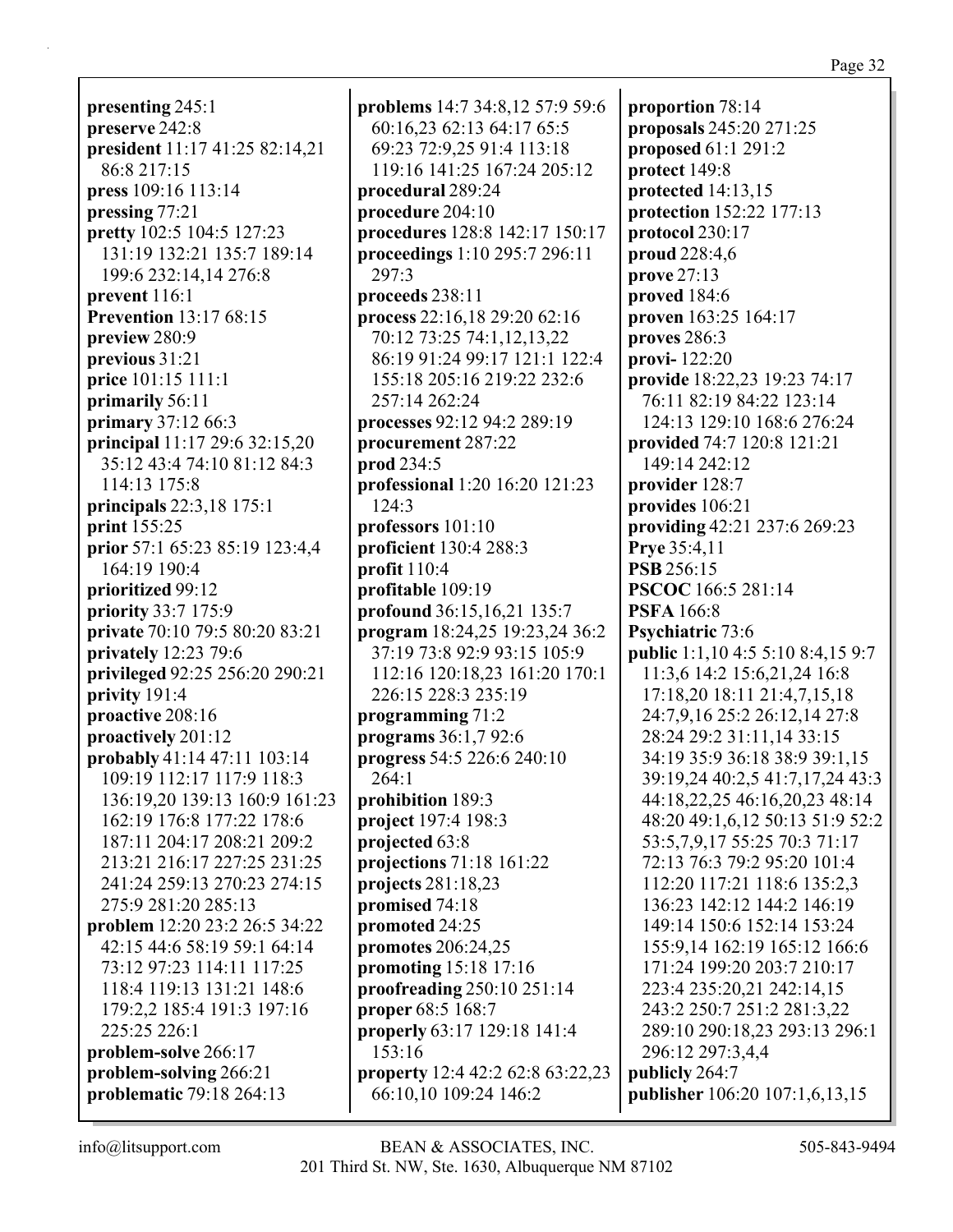109:8 111:2 **pull** 151:2 155:6 **pulled** 47:2 **punch** 283:20,25 **purchase** 103:20 108:13 114:19 114:20 **purchased** 108:20 **purchasing** 124:9 **pursuant** 290:19 **pursue** 38:3 **purview** 154:2 **push** 219:25 229:10 282:23 **pushed** 122:6 136:2 **pushing** 219:19 **put** 18:15,18 33:7 51:2,5 72:12 72:13 76:22 92:12 93:22 111:12 118:16 120:21 121:2 122:19 131:12 138:8 142:6 144:5 146:7 148:11 159:21 164:7 167:13 173:2,11 179:8,11 181:3,5 196:22 197:1 198:8 199:11 200:13 201:24 202:3 209:16 216:8 220:11 256:9 286:17 **puts** 89:24 114:8 **putting** 75:1 160:8,11 170:16,21 173:4 192:10 262:5 280:12 281:24,24 **Q qualify** 105:11 **quality** 30:25 31:4 56:22 57:21 57:22 121:6 **question** 13:6 31:23 104:24 110:11 112:14 116:23 159:9 166:2 169:3,24 188:13 189:12 189:24 191:19 192:5 203:21,24 208:19 210:4 236:24 286:7 **questionable** 243:15 **questioning** 245:17 **questions** 43:6 44:9 85:22 95:15 104:21 119:5 136:16 160:16 177:8 188:17 204:1 213:7 245:25 255:20 257:24 269:1,4 273:18 290:12 **queue** 77:25 78:1 **queuing** 13:5 **quick** 86:23 102:5 160:18 219:2 261:8 265:12 270:3 281:13

288:4 **quicker** 5:7 241:24 **quickly** 114:11 120:9 233:21 234:6 265:22 279:10 **quit** 221:13 **quite** 5:18 21:22 22:11 106:23 160:3 169:14 185:24 224:3 249:18 262:15 264:13 273:14 **quorum** 6:23 237:9 293:4 **quote** 37:24 **R R** 2:1,4 3:1 4:1 **R-O-C-I-O** 17:14 **race** 43:11 **Rafe** 217:3,8,10,11,14,21 218:13 218:17,19 223:22 227:22 228:9 228:25 231:1,17,19,22 232:20 234:2,7 236:1,14,19 237:25 238:14,22 239:2,23 **Raftery** 2:6 6:4,5 87:18,20 88:8,9 211:25 212:3,4 245:15,16 248:21,23 249:2 254:12,13 282:16 283:2,3,19,23 284:6 291:8,9 **raise** 31:22 59:6 260:23 **raised** 35:5 52:9 78:8 95:11,18 99:14,20,23 151:20 169:14 **Rake** 39:6,7 **Rancho** 46:22,25 47:2,5 135:2 290:25 **range** 75:17 220:1 **rant** 55:16 **rapid** 122:4 **rapidly** 287:24 289:3 **rate** 43:11 245:23 **rated** 77:23 **rates** 274:11 **rating** 245:20 **ratings** 128:3 246:10 **rationale** 130:23 131:6 135:15 223:2 286:21 **reach** 85:20 99:8 104:11 131:21 **reach-out** 160:25 **reached** 82:3 84:2 99:2 105:2,13 143:3 145:1 **reaching** 18:6 24:12 76:8 256:21 257:8

**reaction** 132:17 **read** 8:6,17,23,25 20:12 27:11 28:18,19,21 41:23 55:24 60:7 61:10 72:14 97:21 132:18 136:24 139:1,16 143:22 144:21 144:23 148:9 155:22 156:10,20 156:24 159:11 214:2 251:15,21 255:5 259:15 293:11 **readers** 245:19,22 **readiness** 106:5 118:17 **reading** 16:23 109:15 130:5 135:9 145:4 159:10 170:9 222:4 **ready** 91:15 203:6 212:15 217:20 242:23 244:15 253:4 281:17 **real** 48:4 160:18 162:4 219:7 233:10 270:9 **reality** 111:17 272:6 **realization** 272:7 **realize** 74:19 83:7 85:20 263:3,7 275:8 280:10 **realized** 220:16 **really** 5:5 14:12 29:9 33:4 39:15 40:18 49:18 50:4,12,22,25 51:1 52:4 53:12,14,25 54:14,19 55:5 55:14 92:20 103:6 109:25 112:5 112:5 115:17 119:6 125:7 130:11 132:3 133:7,14 134:20 135:16 136:3,8 137:5 139:25 140:4,8 141:21 142:1 145:2 149:1,1 154:8 155:6 158:19 160:7 162:23 165:7,9,14 170:6 171:9 172:7 173:9,10 174:16,17 174:23 175:4,5,7 176:17 179:4 180:1,5,7 182:15 183:23 184:7 184:15,19 185:18,22 188:23 189:23 192:19 195:16 196:10 198:13,20 201:1 205:2 213:7 214:9 216:7 219:12 220:8 221:25 222:6,15,15,17 224:1,21 225:3 226:16,21 232:10 233:6 233:16 234:9,9,25 235:22 238:23 239:18 240:4 241:2 242:3 244:12 245:18 255:7,8 256:9,10,23,25 257:8,11,16 258:3,16 259:1,9 261:7 263:2 265:17 266:2,14,16 267:7,8 268:16 269:14,17 271:6,17 273:8,15,21 274:24 276:6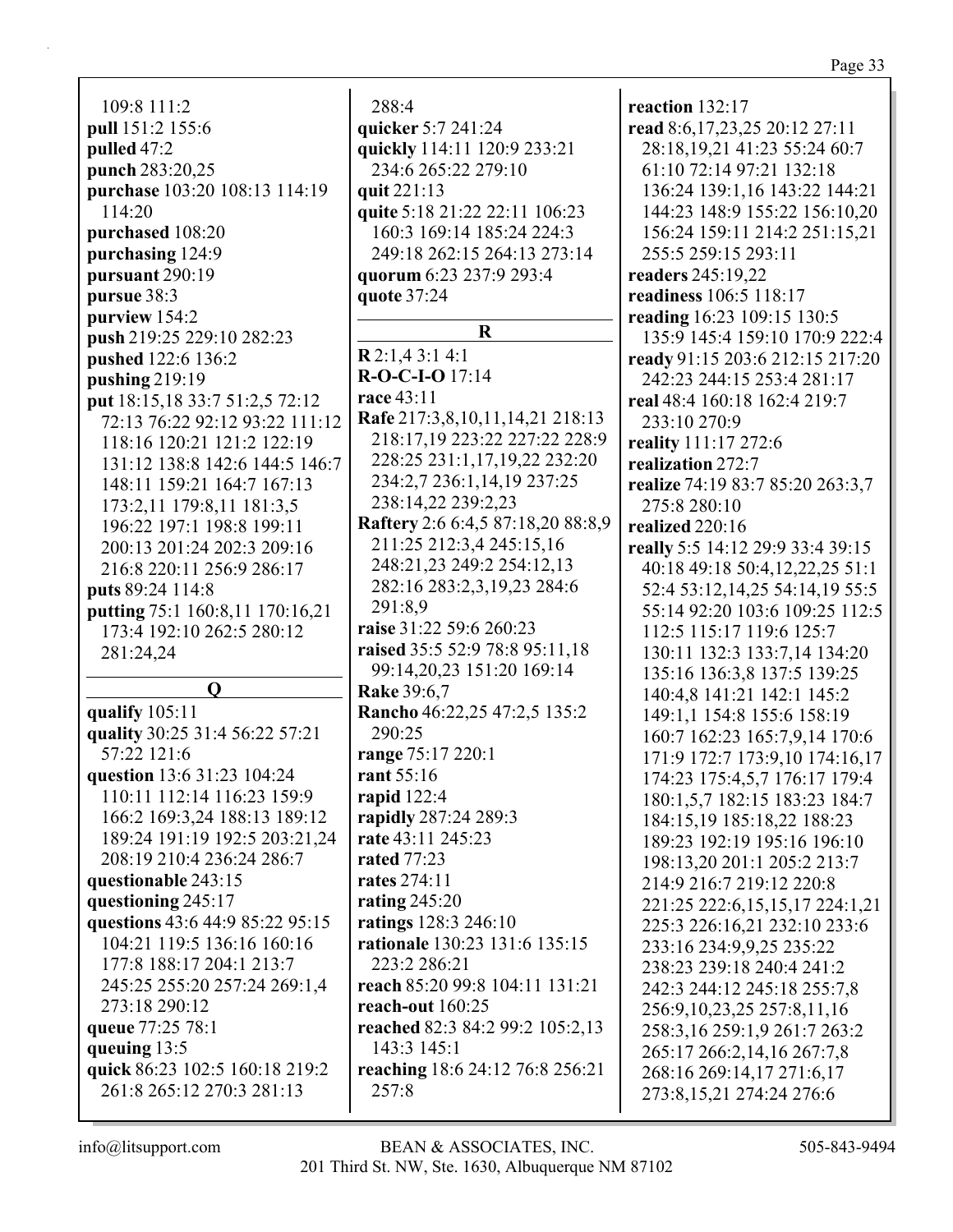285:20,20,21,23 **reason** 164:4,6 180:3 181:22 197:8 202:25 205:14 225:7 **reasonable** 180:15 183:13,18 **reasoning** 105:3 **reasons** 51:2 136:1 202:24 222:10 258:20 **REC'D** 297:10,15,20,25 **rec-** 108:9 **recap** 67:25 **recapped** 271:3 **receipt** 28:20 297:1 **receive** 16:20 **received** 51:16 74:3 75:5 123:20 141:11 143:21 144:22 155:21 157:9 170:18 286:11 **receives** 99:24 **receiving** 42:9 **reception** 266:9 **recess** 89:9 217:1 295:7 **recognize** 126:4 215:11 268:18 270:21 **recognized** 95:19 **recognizes** 126:3 **recognizing** 213:12 **recommend** 207:24 275:4 **recommendation** 143:17 **recommendations** 68:16 142:21 179:22 189:12 273:7,22 **recommended** 13:17 189:19 **recommending** 208:7 **reconsider** 55:14 136:3 **record** 2:12 48:24 49:8 72:13 90:10 138:7 210:16 293:3 **recording** 212:19 **recruit** 11:16 173:12 **rectified** 193:16 **red** 55:3 266:3 **redistribute** 227:21 **redistributed** 227:24 **redo** 259:19 **reds** 245:4 **reduced** 104:14 186:17 **reduction** 72:4 281:21 **redundant** 54:24 137:15 139:13 **reenter** 257:1 **reentering** 92:21 **reenters** 63:21

**reentry** 92:15 257:20 258:7 259:3 262:9,22 **reference** 144:1,3 252:8 **referenced** 144:25 145:24 149:18 199:6,7 **references** 153:11 **referred** 127:18 235:4 **refers** 133:6 **refuse** 138:20 144:10 **refused** 11:19 63:12 67:6 138:17 **regard** 68:1 76:4 234:23 **regarding** 11:8 84:11 99:3 161:12 **regardless** 56:21 208:18 **regards** 262:22 **regular** 118:5 221:5 233:1,2 238:25 239:5 257:20 259:14 **regulated** 85:2 **regulation** 103:21 108:12 **regulations** 149:14 **reimagine** 256:10 **reimburse** 114:1,5,6 115:2 122:18 **reimbursed** 114:21 123:6 284:13 287:3 **reimbursement** 229:19 286:8,18 **reimbursements** 286:8 **reimburses** 99:23 **reimbursing** 99:25 100:8 **reiterate** 85:23 153:19 214:19 **rejected** 82:21 **relation** 57:10 **relations** 138:14 **relationship** 42:17 182:22 **relatively** 52:6 233:21 **release** 231:2 275:5 **relevant** 224:8,12,14 **relieved** 81:14 **relook** 70:12 **rely** 55:6 **remain** 68:16 86:1 **remained** 36:13 127:23 **remarkable** 131:20 133:15 135:12 **remarks** 127:12 **remediation** 135:24 **remedy** 80:19 **remember** 16:6 61:24 109:15

116:13 130:19 139:7 224:3 247:1,3 263:3 **remembers** 255:17 **remind** 147:6 195:23 238:3 272:25 **reminded** 238:19 278:1 **reminder** 215:24 **remiss** 147:6 **remote** 265:22 **remove** 13:8 87:9 227:2 231:8 **removed** 11:10 74:21 227:24 231:9 **removing** 79:7 **renewal** 3:15 182:9 221:17 240:2 240:10 241:6 247:1 263:11 **renewals** 263:20 281:7,9 **reopening** 268:14 270:16 **repeat** 60:24 209:7 **repeated** 210:14 **replication** 71:2 **report** 3:8,21 4:3 89:13,20 257:15 261:7 281:13 **reported** 1:19 150:1 **Reporter** 296:9 **REPORTER'S** 3:25 296:7 **Reporting** 1:20 **represent** 163:23 **representation** 165:20 **representative** 56:9 151:4,5 **representatives** 66:1 **represented** 129:18 144:9 163:15 227:8 **representing** 33:17 156:7 174:8 273:10 **represents** 270:1 **request** 3:10,18 11:9,11 14:3 38:9 44:1 57:8 58:11,16 60:19 62:20 64:13 69:7 70:18 72:23 73:5 76:6 84:4 85:14,15 86:17 87:9 120:22 121:3 122:21 125:24 132:10 141:25 183:5 191:22 198:6 207:20 210:6 211:1 212:12 215:17,22 216:9 226:23 227:7 231:18,24 249:17 250:9 252:11 286:20 **requested** 63:25 66:7 79:12 81:19 143:11,15 **requesting** 51:17 63:18 64:6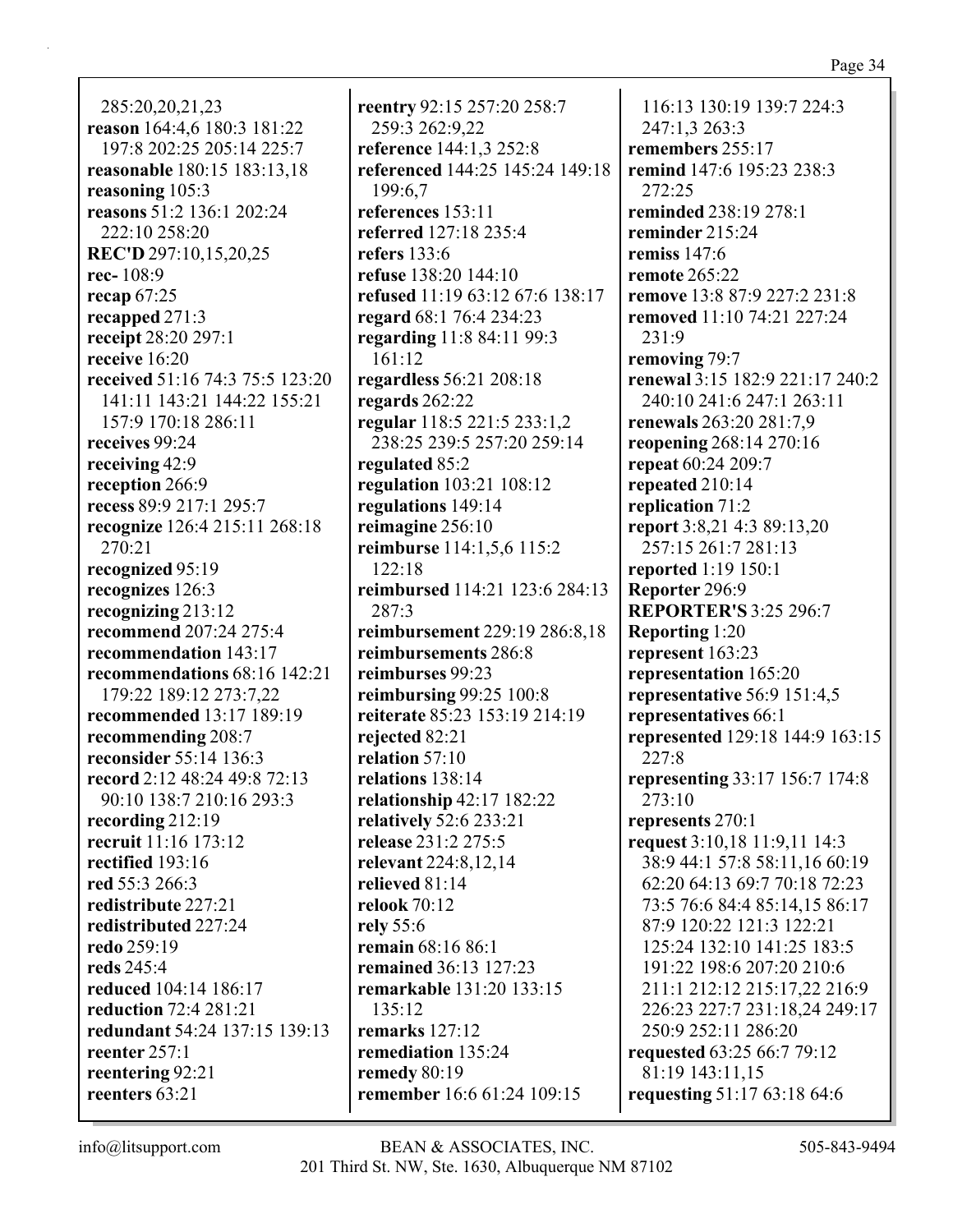| requests 142:16 281:16                  | results 74:13 93:11 113:4 131:20 | 141:17,17,18,18,22 145:24             |
|-----------------------------------------|----------------------------------|---------------------------------------|
| require 63:20 86:4 108:13               | 135:7                            | 167:10,11 178:24 186:13               |
| 281:10 288:8                            | retained 154:23                  | 199:11,12                             |
| required 13:15 33:24 74:15              | retire 275:7                     | roadblocks 280:15                     |
| 79:24 80:3,22 83:14 84:16,22            | <b>Retired 70:14</b>             | roadway 79:9 80:2,17                  |
| 84:25 85:3,4 141:16                     | retiree 275:13                   | roadways 80:5,8                       |
| requirement 104:4 118:5,7 275:6         | return 73:19 274:5               | <b>Robbins</b> 2:7 5:15,16 7:13,16,17 |
| requirements 83:15 144:2 163:5          | reverse 132:12                   | 88:24,25 112:11,12 115:16             |
| 168:8,17 189:13                         | reversing $132:11$               | 126:1,2,7 165:23,25 166:20,22         |
| requires 56:24                          | review 82:15 93:22 94:6 150:7    | 171:8 183:15 208:2 211:22,23          |
| requiring $85:16$                       | 151:18 152:3 228:2 257:5         | 235:9,10 236:2,19 237:2,17,22         |
| reschedule 8:7,12 89:25                 | reviewers 242:13                 | 238:3,7,9 248:1,2 253:18,19           |
| research 16:21 75:15 117:8              | revised $250:19$                 | 280:6,7 282:17,19 283:9,18            |
| 135:8,10,11                             | revisions 243:3                  | 284:11 292:13,14 293:21,24            |
| <b>Residence 13:2</b>                   | revisit 85:6 234:13              | 294:13,14 295:2                       |
| resident 57:4 72:1                      | <b>RFA</b> 121:1 122:4           | <b>Robbins' 287:21</b>                |
| residential 12:8 59:24 69:25 70:1       | rid 23:14 280:22                 | robust 241:21                         |
| 70:2,11 76:21 167:12                    | ridiculously 186:12              | <b>Rocio</b> 17:14,15,20              |
| residents 12:10 58:5 60:5 67:4          | right 6:21 9:20 15:21 30:25 34:7 | rocks 101:7                           |
| 71:14 82:4                              | 34:9 50:13 53:2 54:12 75:14      | rogue 69:16                           |
| resilience 213:12                       | 85:12 91:11,11,21 93:16 96:25    | <b>Roke 39:5</b>                      |
| resilient 286:4                         | 97:1 107:14,25 109:1 110:13      | role 35:23                            |
| resistance 146:12,17 164:11,12          | 114:17,23 115:5,12,15 117:12     | roll 3:3 5:13 131:17 210:8,21         |
| resolution 140:1 157:22 230:5           | 124:17 125:22 127:16 129:11      | 217:18 291:6 293:25 294:2             |
| resolve 83:11 146:12 191:14             | 136:19 137:23 163:19 169:24      | roll-call 87:21                       |
| resolved 182:23 183:4,24 191:22         | 174:9 177:10 181:11,12 183:19    | rolling $136:18$                      |
| resolving 71:23                         | 187:15,19 188:19 189:3,5         | room 48:6 126:21,23 137:24            |
| resources 22:24,24 23:1,5 123:14        | 193:12 194:13 202:1,24,25        | 187:12                                |
| 124:2,13 256:14,15 257:2                | 204:18,20 206:8 213:13,20,23     | Rosa 28:14,15 50:21                   |
| respectfully 10:7 38:9 43:25            | 216:25 220:13 222:18 224:9,19    | <b>Rose 28:25</b>                     |
| 44:19 57:7 61:7 62:23 64:10             | 225:18 228:1,13 231:16 232:15    | Ross 58:20 59:19,21 61:16,18,24       |
| 69:18 72:14 85:14                       | 233:2,14 234:15 235:25 236:1     | 62:6 63:21 64:15 67:21 77:22          |
| respects 119:7                          | 238:12 239:11,18,23,25 243:16    | 78:1 82:20 154:15 167:10              |
| respond 31:24 188:5,10 204:2            | 244:10,13 247:15 254:25 257:3    | 168:22 184:2 200:23                   |
| 256:5                                   | 266:19 272:12 274:19 280:13      | roughly $190:19$                      |
| responded 43:6                          | 288:7,9,18,20 289:8              | rounds $121:3$                        |
| response 7:21 120:12 243:9              | rights 74:23                     | <b>route 82:25</b>                    |
| 287:8 290:13                            | rings $211:12$                   | routes 59:18 80:3 154:1 186:15        |
| <b>responsibility</b> 31:2 65:15 182:22 | Rio 46:22,25 47:2 135:2 290:25   | rubric $242:10$                       |
| responsible 67:10 70:8 187:23,23        | <b>Rios</b> 20:19                | Ruiz 2:3 6:14,15 7:11,15 88:1,2       |
| 206:24                                  | rise 36:6 224:19                 | 90:20 91:5 169:13,18,19 202:10        |
| rest 73:13 95:22 140:21 226:22          | risk $60:20$                     | 202:11 203:16 206:22 209:17           |
| 266:11                                  | <b>Rivas</b> 20:19               | 210:17 212:6,7 216:22 243:4,7         |
| restriction 210:5                       | <b>River</b> 266:3               | 247:4,5 248:9,12,13 253:7,8           |
| restriping 84:14                        | <b>RMR 296:8</b>                 | 254:17,19,23 285:8,9 292:4,5          |
| result 78:21 103:4 140:12 142:15        | <b>RMR-CRR</b> 1:19 296:19       | 294:5,6                               |
| 143:9, 10, 14 148: 15 155: 19           | road 58:7 61:19,20 64:1,2 66:9   | <b>Ruiz's</b> 178:21                  |
| 158:14 270:11 286:19                    | 78:21 82:19 140:18,18,22         | rule 115:11 196:5 201:17              |
|                                         |                                  |                                       |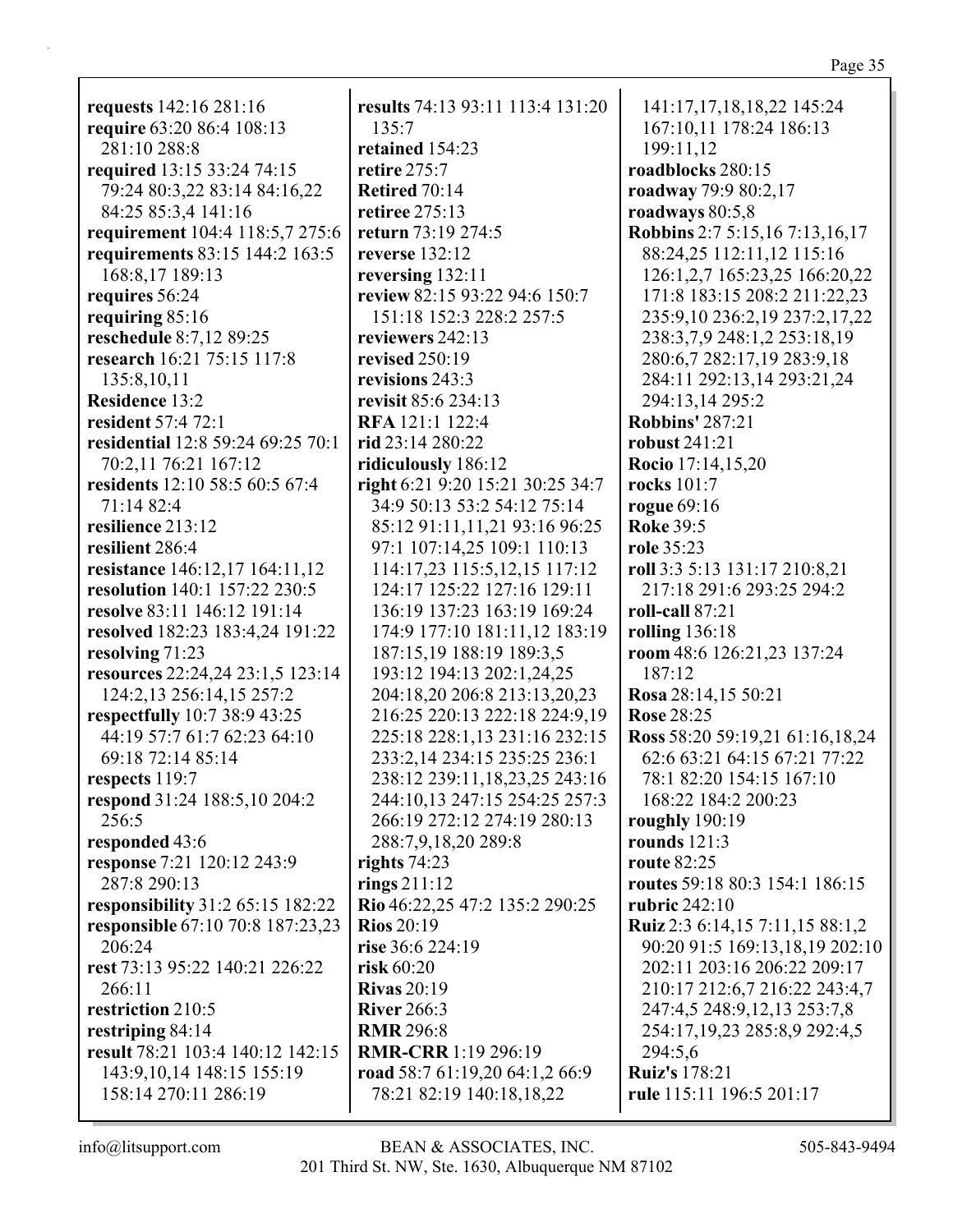**Rule-Making** 291:2 **rules** 79:25 128:21 168:17 **run** 12:9 53:18 112:16 279:10 **runaway** 63:17 **running** 69:15 78:3 239:15 290:15 **rural** 36:19 **rush** 274:5 **Russell** 120:16 **S S** 2:1 3:1 4:1 **sac** 171:22 172:2 **safe** 12:3 14:16 19:3 35:1 37:15 37:19 63:9 65:1 69:15 82:17 119:23 128:25 138:15 150:9 154:24 155:3 168:18,19 173:5 198:9 199:15,18,22 200:16,19 201:9,9 202:9 216:15 269:12 279:2 **safeguards** 200:14 **safely** 60:4 62:23 67:16 69:2 83:17 162:14 **safer** 68:7 82:19 **safest** 142:19 **safety** 11:25 12:16 36:14 40:13 40:16 59:1 60:3 68:5 77:12,15 79:10,13,25 80:11,17 81:5,22 83:15 84:8 85:18 128:8,23 149:8 162:18 170:8,25 171:2,17 172:5,24 173:2 175:7,9,10 176:1 179:20 180:8 184:8 186:1 187:18,20 191:22 192:1 193:15 197:25 198:15,19,20,23 199:1,7 199:16 200:10,12,25 201:4,10 201:15 202:5,5,5 203:3,22 204:21,22 273:24 274:18 **sake** 47:18 **Salute** 3:4 7:3,4 **sample** 94:6 256:21 **San** 106:19 **Sanchez** 26:9 52:24 70:15 72:14 **Sandoval** 94:20 95:2,6 96:1,5,12 96:16,22 97:5 99:8 100:3,9 104:19 105:1,15 107:3,11,17

**sanitation** 121:22 **Santa** 119:9 236:4 296:13 **sat** 22:16,17 73:19,25 74:11,13 140:5 149:19 219:22 234:10 **satisfaction** 32:21 **satisfied** 71:24 158:1 284:14 285:3 **satisfy** 188:21 **saved** 114:2 **saw** 32:1,22 118:25 132:16 167:1 168:24 183:23 282:7 283:20,25 291:14 **saying** 14:23 17:1 23:14 32:19 54:25 82:22 91:21 112:25 132:6 134:1 147:3 153:17 164:22 170:17 172:18 176:11 183:20 185:13 186:25 187:1 190:5 198:18,19 201:8 202:16,19 206:14 207:2 260:11 261:19 263:19 272:20 282:23 287:2,2 **says** 96:12 97:7 107:9 135:9,10 179:10 182:8 199:11 206:8 207:22 231:1 250:14,22 251:2 251:10,11 **scale** 115:24 130:2 **scary** 276:8 **scheduled** 8:2 22:19 264:2 265:21 **school** 3:8 11:14,18 12:4,12,22 13:8,10,25 14:14 16:2,4,5,8,15 16:25 17:4 18:11,22,23 20:5,7 23:18 24:18 25:8 27:9,14,17,24 27:25,25 28:4,8 29:6,16 30:7,22 31:17,19,21 32:3,10,13,14,22 32:24 33:1,1,4 34:7 35:12,17,25 36:14 37:4,6,12 38:18 40:10 41:20,21 42:16,18,22,23,24 43:2,2,19,24 44:2,5 46:19,22,25 47:3,3,6 49:14,14 50:16 51:11 51:20 52:8,12 53:14,22 54:2,13 54:23 55:15 56:14,17 57:18,24 58:1,7,15 59:14,16,22 61:14 62:20 63:7,10,15,22,23 64:9,22 65:2,9,15,19 69:15,24,25 70:5 70:13,19 71:17,19,20 72:18,21 72:25 73:19 74:16,17,19,21 75:3,9,11,21 76:7,13,16,25 77:11,20,23,25 78:8,13,18 79:1

79:8,12,13,16 80:6,6,7,13,22 81:9,9,18 82:2,5,14,23 83:1,2,4 83:13,17 84:7,9,22 85:11,19 89:14 91:23 92:15,22 94:17 95:5 98:11,24 99:3,5 100:3,6 102:20 104:1,6 106:5,7 109:24 109:25 113:5,11 116:10,20 118:6,18 120:18,22 121:13 122:9,19 123:13,17,20 125:2 126:6,8,13,18 127:11,23 128:7 128:14,20,22 129:3,10,24 130:3 131:3,23 132:20 133:13 134:11 137:19 146:11 147:10,14 148:10 150:6,24 152:17 153:15 153:21 154:13,14,17,18,20,23 154:23 155:2 158:16,19,22 159:2,2,4,8,19 161:1,5,8 162:22 163:1 165:1 166:3,6,7,9 169:3 170:6,8 171:6,24,24 172:9,10 174:6,8,20,20,21,22 175:2,8,10 175:14,21 176:9,11,22,24 177:3 177:19,22 178:18,23,24 179:3 180:5 181:9,11,17,19,20,22 182:15 183:1,12 184:4 185:6 186:2,11,12,18,22 187:14,16,16 189:9 190:23 191:13,22 198:25 204:1,16 205:4,15 206:6 208:3 208:16,19 209:1,12,16 212:11 212:14 213:1 215:9,12,21 216:6 216:6 217:13 219:4,13 220:5,8 220:9,18 221:10 223:3,15 231:9 231:11 232:5,11 233:7 235:20 235:21,24 236:4,4,12 237:6 240:24 246:13,14,14,16 257:1 257:20 259:11 260:21 264:15 266:12,24 267:1,6,9 268:4,9,18 268:24 269:3,6,10,12,24 270:2 272:9,20 273:2,4,4 276:19 278:8 279:5 281:22 284:25 290:25 **school's** 42:2,13 57:8 58:3 62:21 64:12 79:5 82:6 95:24 100:7 128:8 139:24 146:18 160:5

**school-of-choice** 38:13 **school-within-school** 36:7 **schools** 3:20 13:13,17 17:5 26:17 26:22 28:2 29:7,9 36:6,7 37:15 41:18 46:23 53:18 54:1,22

119:19,25

108:3 109:5 110:10,15 114:3,23 115:6,13 117:4,11,13 118:2,11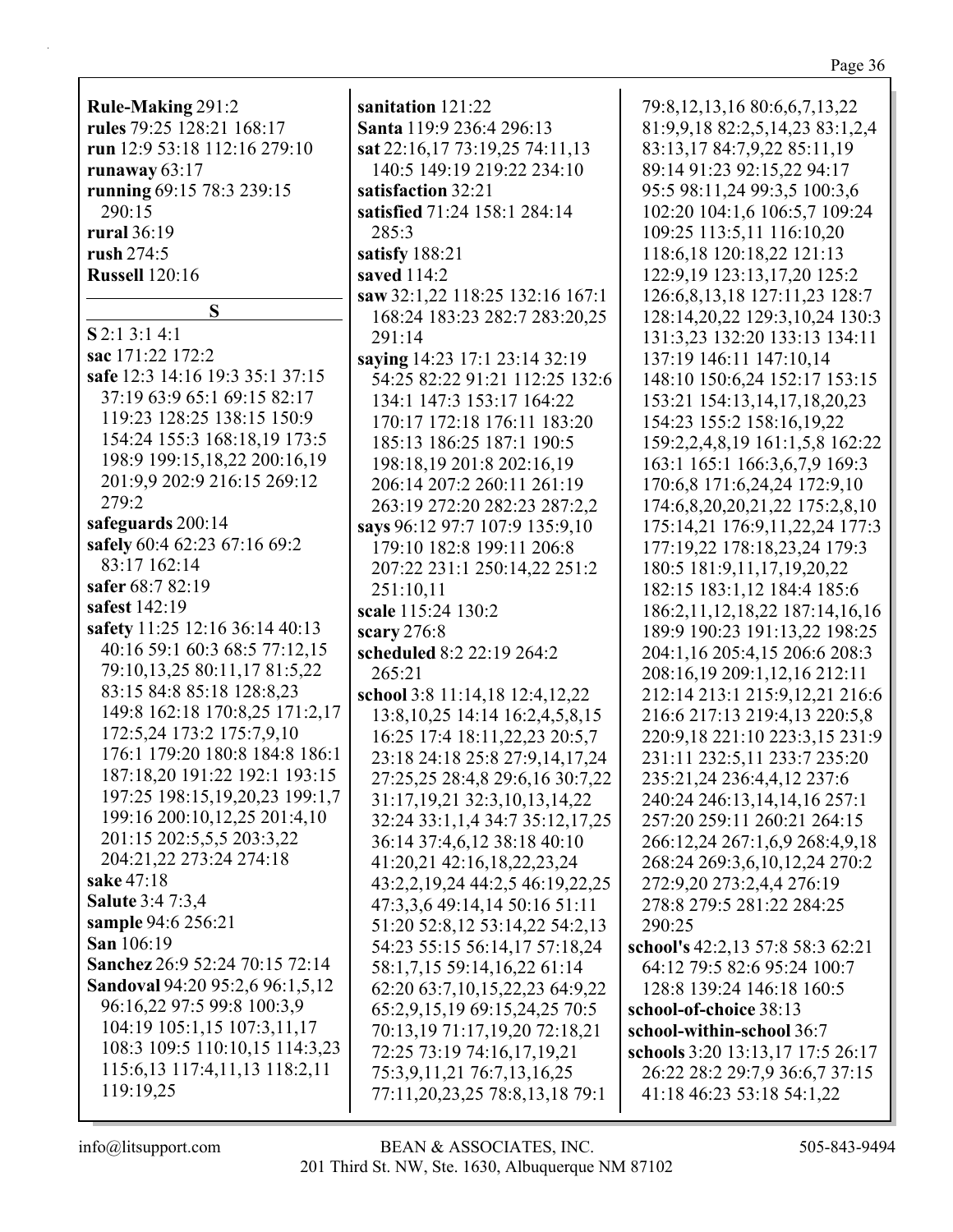| 56:14 68:8,17 70:25 78:24 80:1   | 116:18 157:7,8 222:21 226:9      | 198:14 230:20 249:23                |
|----------------------------------|----------------------------------|-------------------------------------|
| 80:3 92:7,12 93:24 94:12 95:22   | 231:18 233:15 239:9 267:10,11    | September 268:15                    |
| 102:23 109:22,23,23 112:17,19    | 267:18,19,23 268:16,24 293:24    | serio-54:9                          |
| 113:18 115:19,20,22 116:2,7,8    | section 35:6 127:16,18,19 240:10 | serious 26:3 54:10,10 78:8 81:21    |
| 116:15,21 117:3,8,21 120:10,11   | 290:20                           | 144:10                              |
| 120:24 121:1,2,5,8,15,17,18,21   | sections 224:2                   | seriously 26:2                      |
| 122:6, 17 123:23 124:3 125:7     | secure 14:16 150:10              | servants 281:4                      |
| 128:25 133:7 135:3,3 143:19      | secured 58:2                     | serve 16:11 24:18 25:24 29:17       |
| 152:14 160:6 174:12 177:5        | security 79:17 80:20 149:7       | 47:19,25 80:21 81:11 131:7          |
| 187:14 195:6 214:17 219:23       | security-type 154:24             | 132:1, 14, 14 134:1 147:1, 6, 9, 25 |
| 222:12 235:22 240:6,9 241:5,9    | see 6:21 15:10 28:9 34:11 46:5   | 159:6 178:19 221:4,5 262:9          |
| 242:13 243:22 246:22 255:3,7     | 51:1 53:4 72:3 90:15 91:14       | served 37:16                        |
| 255:14 256:4,17,22 257:2,18      | 93:13 94:20,21 97:2 104:11       | service 1:20 48:3 86:8              |
| 259:25 260:11,25 263:13          | 111:25 115:18,21 116:6 117:16    | services 74:18                      |
| 265:17,20 266:17,20 267:1,7,17   | 119:17 123:5,23 126:24 127:22    | servicing 47:22                     |
| 268:5,19 269:2,20 270:1,8        | 128:10 142:17 149:21 157:12      | serving 38:16 136:4 219:5,13        |
| 272:22 273:16,21 274:14,24       | 158:20 163:18 165:20 171:14      | 274:25                              |
| 278:11 281:9,15 282:2,3,10,11    | 177:18 178:15 184:13 186:2       | session 3:23 59:14 113:15 218:7     |
| schools' 93:14 112:15            | 187:12 197:10 199:19 200:1,2,4   | 240:3 279:8 290:1,7,19 292:23       |
| schoolteacher 46:20              | 200:7 205:14 217:11 223:20       | 293:1,3,7,14,17                     |
| science 111:8                    | 226:24 238:11 239:16,16          | sessions 71:3 241:22 242:2          |
| scientific 255:13                | 240:18 243:22 244:15 250:15      | set 10:17 43:2 100:23 111:2         |
| score 242:10 243:24              | 254:18 255:6,9,14 256:1 258:3    | 145:5 196:5 220:4 264:18            |
| scores 259:23                    | 259:17 263:12 265:23 266:2       | 296:15                              |
| <b>Scott 36:2</b>                | 268:21 279:2 281:20 284:13       | set-aside 230:20                    |
| screen 10:5 87:5 97:4,13 129:8   | 286:24 289:1 293:1 294:3         | setting 37:8 74:16 86:3 215:20      |
| screener 149:7                   | seeing 93:11 97:12 129:3 132:22  | 257:20                              |
| script 293:8,11                  | 225:3 266:19 280:25 288:13       | settings 96:19                      |
| seamlessly 261:13                | seek 38:7                        | settle 155:5 157:13                 |
| seat 37:21                       | seen 16:4 34:22 71:11 142:19     | seven 129:25 130:1 294:22           |
| seats 38:6 131:10 133:6 134:6,7  | 145:12 157:3 222:11 274:1,22     | seventh 49:13,20 134:16 260:3       |
| 134:19                           | sees 158:19 237:6                | seventh-grader 194:17               |
| second 5:5 7:13,15 9:11 10:24    | selected 30:11                   | severely 16:11 43:13                |
| 16:24 19:18 35:7,15 55:20 61:9   | self-designed 130:16             | shame 124:21                        |
| 87:18,19 90:7 92:3 120:19        | semester 72:5 100:14 114:16      | share 11:5 90:7,15 92:3,14,17       |
| 126:5 155:13 156:15 169:11       | send 195:25 228:11 237:18,23     | 93:6,20 94:7 99:22 101:16           |
| 179:13 191:18 200:10 203:10      | 238:2 274:15 282:22 289:4        | 120:14 137:5 143:4,6 157:21         |
| 203:14,16 207:21 211:14          | sending 73:18 289:7              | 159:8 194:8 260:15 267:20           |
| 213:25 243:4,6 250:11 252:19     | senior 26:15 53:10               | 270:18 273:9                        |
| 252:22 291:3,5 293:18,20 295:2   | sense 78:7 102:22 136:13 158:8,9 | shared 135:25 139:7,21 142:7        |
| second-grade 18:9 135:6          | 159:12 222:12 226:3              | 143:5 164:18                        |
| secondary 129:24 132:19,20       | sensible 58:19 59:3              | <b>SharePoint 127:20 255:5</b>      |
| 134:15 135:19                    | sensitive 260:22                 | shares 84:7                         |
| seconded 209:24 253:1            | sent 28:18 74:2 105:4 111:11     | sharing 112:4 139:17                |
| secondly 121:16                  | 137:1 157:8 163:16 165:10        | <b>She'll 92:17</b>                 |
| secret 58:9                      | 196:12 222:20 240:6 288:10       | <b>Sheriff</b> 150:15               |
| <b>Secretaries 222:21 226:23</b> | sentiment 160:23 234:17          | <b>Sheriff's</b> 150:15 199:25      |
| secretary 2:4 92:15,24 93:21     | separate 9:16 33:25 143:25       | shift 122:24                        |
|                                  |                                  |                                     |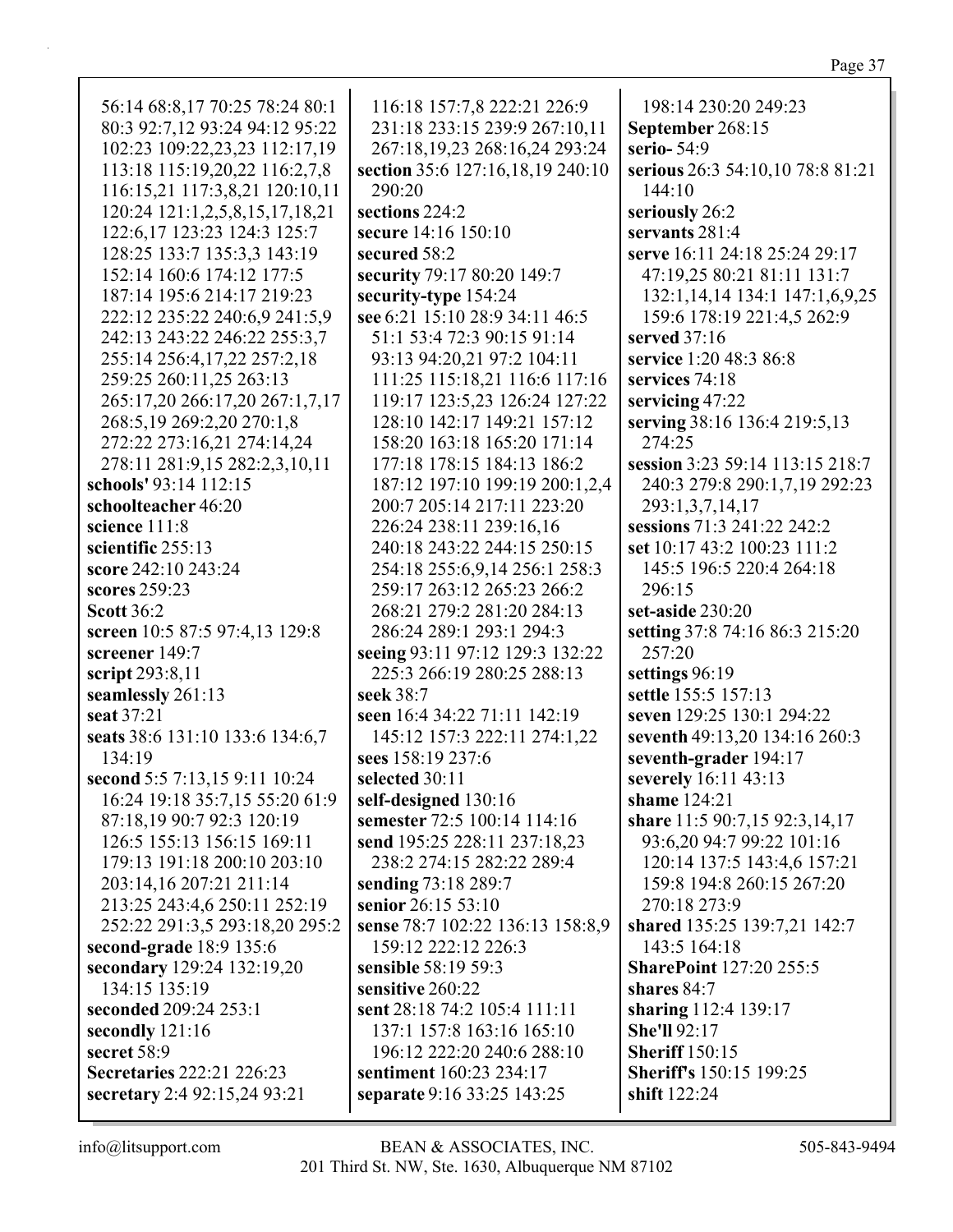**shifted** 53:14 **shifting** 136:15 **shine** 231:12 **ship** 195:3 **shirt** 55:3 **shoot** 87:5 269:5 **shooting** 36:15 **short** 89:5 216:18 218:6 225:22 226:13,25 285:4 **short-cycle** 227:16 231:3 240:21 **short-cycles** 233:1 **short-term** 229:21 **shorter** 226:12 **shortly** 36:14 230:6 **shout** 284:24 **shout-out** 266:24 279:23 283:4 **show** 74:9 131:19 133:16 141:19 202:7 240:12 241:10 290:15 **showing** 12:2 128:5 241:11 **shown** 40:9 42:7 265:18 **shows** 143:24 216:9 240:20 274:23 **shutdown** 65:23 **siblings** 181:15 **sick** 275:12 280:4 **side** 64:1,2 66:9,17 69:12 83:1 168:3 174:11 179:3 180:23 202:1 225:2 267:9 270:16 **sides** 157:2 **sidestep** 113:8 **sidewalk** 67:12 **Sierra** 142:13 165:18,19 **sign** 3:13 56:1 78:24 81:7 96:7 107:21 218:5 219:10,14 224:10 225:1 238:10 261:17 289:22 **sign-up** 9:7 **signage** 84:15 **signature** 279:18 **signatures** 20:10 24:17 27:15 148:9 163:17 164:25 165:10 **signed** 8:16 101:20 282:21 **significant** 36:13 58:25 59:18 71:7,12 128:2 135:25 **significantly** 36:9 132:15 **signifying** 172:23 **signing** 24:16 49:4 288:5 289:6 **silence** 112:14 **sill** 47:5

**similar** 75:16 122:16 175:21 177:3 209:6 236:3 **simple** 14:8 86:6 215:22 228:23 230:4 237:9 250:3 **simply** 16:7 68:22 76:22 104:15 116:16 117:25 164:15 241:12 245:9 281:16 **Sincerely** 60:12 65:5 75:22 **sing** 283:9 **singing** 283:11,15 **single** 25:23 29:10 30:9 40:19 147:17,18 156:12 205:5 249:22 **single-direction** 143:25 **single-passenger** 79:3 **sister** 18:10,11 32:25 194:18 **sit** 23:16 65:17 104:10 164:1 275:6 **site** 12:21 13:10 63:3 67:18 68:20 70:23 83:10 128:4,22 150:7 166:8 167:5,7 168:1,3,4,5 169:5 169:7 177:4 264:8,10 **sited** 77:23 **sites** 169:4 **sitting** 137:24 158:25 186:5 221:17 282:14,25 **situation** 23:8 59:5 60:20 63:16 100:22 112:4 143:20 235:13 **six** 68:16 129:25,25 130:1,14 135:14 181:5 294:22 **sixth** 49:14,19 131:18,22 133:11 134:16 179:19 260:3 **sixth-** 194:17 **sixth-grader** 181:18 **sixth-graders** 131:23 **size** 94:6 113:12 256:21 **sizes** 54:17 **skills** 133:19 **sled** 233:18 **slide** 135:1 260:17 **slides** 137:25 **slight** 229:5 **slightly** 7:6 **slippery** 232:9 **slope** 232:9 **slowly** 60:7 **small** 36:6 67:14 69:2 75:18 76:15 77:2 78:21 113:11 144:16 167:7 221:6 256:20 257:8

265:18 267:22 **smaller** 147:14 **smarter** 132:4 **smartest** 131:16 **smooth** 143:24 **snacks** 101:2 **snapshots** 226:13 **so-called** 12:21 64:2 **social** 13:15 47:20 66:25 67:13 67:15 163:1 **social-emotional** 222:6 258:4,9 258:20,25 **socially** 261:2 **solely** 29:12 **solution** 12:3,21 64:4 187:25 188:16 197:17 229:14 230:4 234:2,12 235:1 238:15 239:8 266:10 **solutions** 14:8 19:7 25:21 26:4 34:1 60:24 82:16 140:6 157:25 **solve** 11:25 12:20 14:7 34:5 63:16 90:24 **solved** 89:23 **solving** 12:19 34:21 **somebody** 139:3 172:12 191:13 194:4 198:4 200:13,16 201:5,5 201:16 290:2 **somebody's** 196:9 201:15 **someday** 60:6 **someplace** 227:21 276:12 **somewhat** 151:1 158:1 225:2 **son** 19:2 37:7,9,22 38:11 46:25 47:7 72:25 73:7,16 74:14 186:10 **son's** 74:3 235:12 **Sonia** 2:6 248:25 **Sonja** 26:9,10 **sons** 73:15 **soon** 122:5 274:21 288:2,12 **sooner** 76:8 92:1 **sophomore** 31:20 **sorry** 6:10,12 9:11 10:5 15:14 39:4,7,18,21,22 44:21 46:16,16 48:12,17 49:9 55:16 61:8 70:16 85:6,7 87:5 90:14 113:24,25 119:1 124:1 129:8,25 130:1 141:6 148:20,23 166:22 173:23 181:1 188:7 198:1 204:3,15,15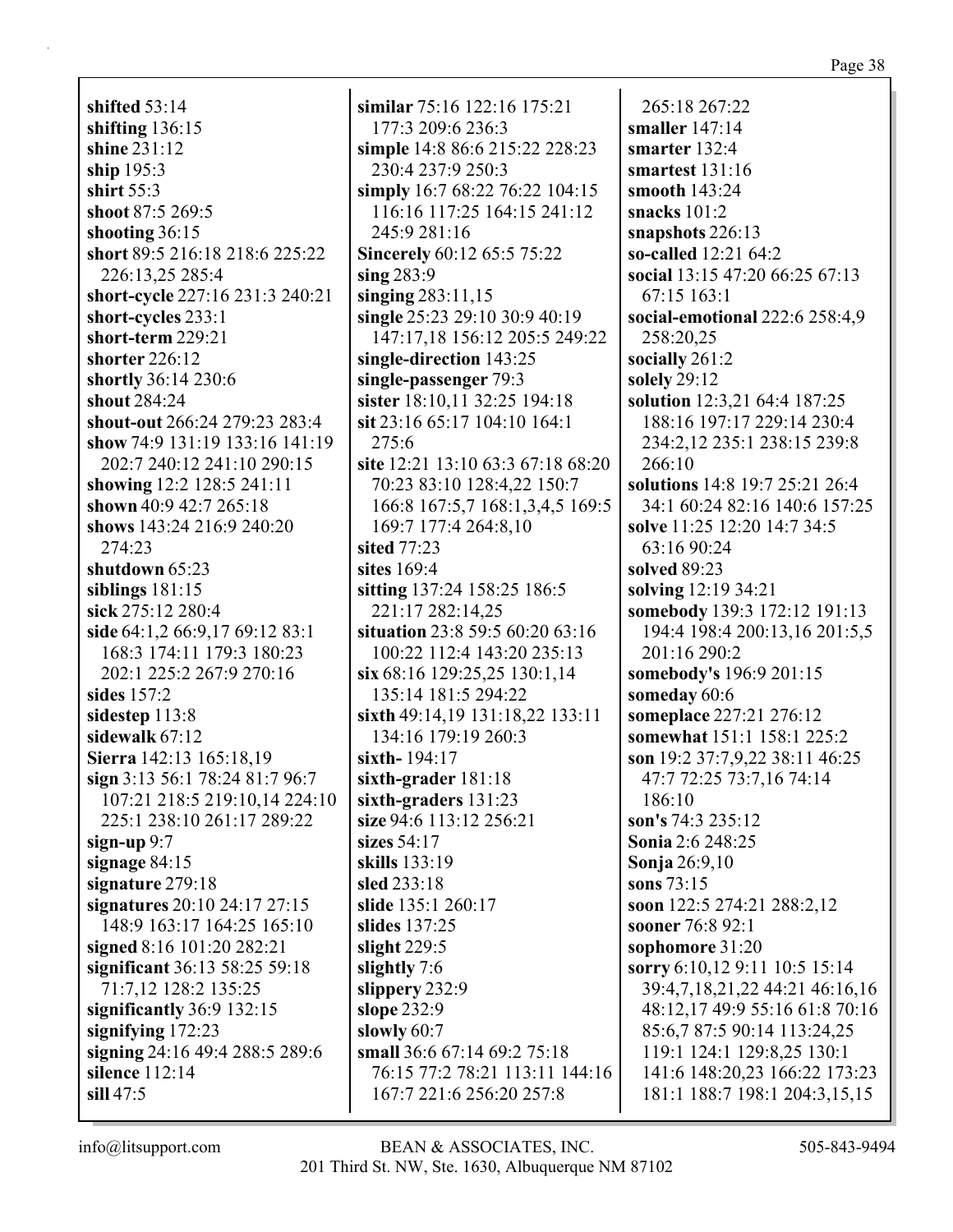208:9,22 211:14,15 217:23 220:19 239:5 247:12 248:7 249:1,6,6,10,10 250:13,18 251:4,6 253:16 254:17 282:17 282:18 285:15,19 289:14 291:24 293:9 **sort** 115:25 155:5 159:21 188:15 **sought** 38:1 **sound** 140:5 150:18 **sounds** 109:13 173:10 216:20,22 283:15 **source** 195:22 **south** 11:15 25:10,15 78:2,6 **Southeast** 57:5 61:13 63:1,3,21 63:21,24 64:14 65:10 69:21 76:15 77:22 150:12 **southwest** 35:24 **space** 13:14 18:19 58:1 68:13,14 68:23 69:5 187:3 **spaces** 84:18,23 152:11 **Spanish-speakers** 147:22 **spares** 197:14 **speak** 8:16,17 9:9,25 15:19 18:3 20:16,20,22 21:3,14 24:6 29:3 33:16 39:14,16,20 40:4 43:4 44:20 45:7 48:8 51:10 54:19 56:2 95:9,19 96:4 156:11 163:20 174:21 178:6,10,10 219:24 **speaker** 10:3,22 15:12 17:13 20:18,25 24:3,22 26:8 28:13 31:9 33:10 34:14 38:21 39:5 41:2 44:12,23 51:7 52:24 176:5 **speakers** 30:14 45:1 141:2 **speaking** 19:11 21:5 51:4 74:22 163:21 165:21 217:6 **speaks** 76:18 103:22 **special** 21:19,20 22:2,22 23:1,2,8 23:23 59:15 73:25 74:20 219:4 219:17 220:1,3,24,25 222:1 225:17 226:3,16 260:5 **special-needs** 237:7 **specific** 136:16 188:21 **specifically** 29:18 71:4 124:14 142:23 170:17 213:8 222:5 290:24 **specified** 293:16 **speed** 12:8 43:11 80:6,7,13

241:23 **speeding** 43:16 54:11 57:10,15 64:18 **spend** 241:17 244:21 **spending** 53:19 119:12 243:12 **spent** 63:15 68:5 136:22 218:6 247:7 249:18 261:15,24 262:2 263:9 **spew** 137:7 **spin** 126:23 **spite** 77:5 **spoke** 19:15 39:2 81:12 153:13 162:21 170:3 176:7 199:6 **spontaneous** 144:20 **spot** 30:4,7,19,20 36:19 38:14 **spots** 79:5 93:25 134:13 257:17 **spouse** 36:17 **spread** 118:15 **spring** 82:13 197:4 265:21 **squad** 161:4 **square** 13:6,10,18 68:18 **squeezed** 76:25 **Squire** 51:24 **staff** 2:8 30:1,1 60:19 66:23 67:19,19 69:9 76:14 78:13,15 82:9,19,23 83:16 84:23 85:9 132:23 136:25 162:23 180:13 197:20 199:4 202:8 214:18 264:13 268:17 284:25 285:3 **staffed** 80:4 **staffing** 121:23 124:3 **stage** 91:24 94:11 104:24 122:22 **stalled** 234:3 **stand** 174:19 206:1 255:20 **standard** 71:17 236:12 246:5,5,6 246:20 **standardized** 221:1 **standards** 82:12 **standing** 127:22 **standing-still** 186:14 **stands** 35:19 252:25 **Stanford** 59:21 64:13,15 **start** 9:8 50:9 61:21 112:5 129:13 129:14,20 135:23 136:3 187:13 196:21 205:15 214:15 218:21 219:22 226:1 240:24 263:6 275:16 290:6 **started** 5:8 31:19 33:22 34:2

49:21 50:9,10 73:24 94:3 102:5 106:6,10 113:10 129:23 130:1 137:16 187:9 233:22 251:21 277:7 **starting** 50:11 98:25 135:16,20 **starts** 127:16 128:14 **state** 1:2 13:7 14:20 47:21,24 56:13,24 64:1 66:8 71:21 113:6 135:4 150:19 151:17,17 152:8 152:21 153:24 186:3 200:2 220:18 221:22 222:3,12 226:5 226:22 227:13,19 231:5 232:9 256:23 266:15 267:12 269:20 275:5 280:21 281:24 296:2,9,13 **State's** 85:2 **State-authorized** 257:17 267:16 **stated** 39:13 63:5 65:14 68:22 155:7 171:5 296:14 **statement** 153:10,20 207:22 **statements** 214:22 **states** 14:17 58:23 **statewide** 220:12 225:16 226:10 231:2 **stationed** 180:14,14 **statute** 116:9 182:8 263:15,16 **stay** 16:21 105:9 119:23 186:19 216:15 279:1 280:4 282:5 290:5 **staying** 99:18 284:23 **steadfastly** 63:11 **steadily** 57:20 **step** 22:8 175:3 **stepchildren** 282:9 **stepped** 191:1 267:6 **stepping** 214:25 **steps** 165:13 **steward** 176:18 177:23 **stewards** 174:14 **Stewart** 222:21 **stimulus** 267:13 **stone** 214:25 **stop** 36:16 69:22 78:24 81:6 91:20 132:11 193:18 198:11 **stopped** 156:18 222:9 265:1 **stopping** 61:19 **storage** 84:17 **stories** 47:14 148:14 **story** 20:4 134:22 136:6 148:11 157:6 241:12 266:22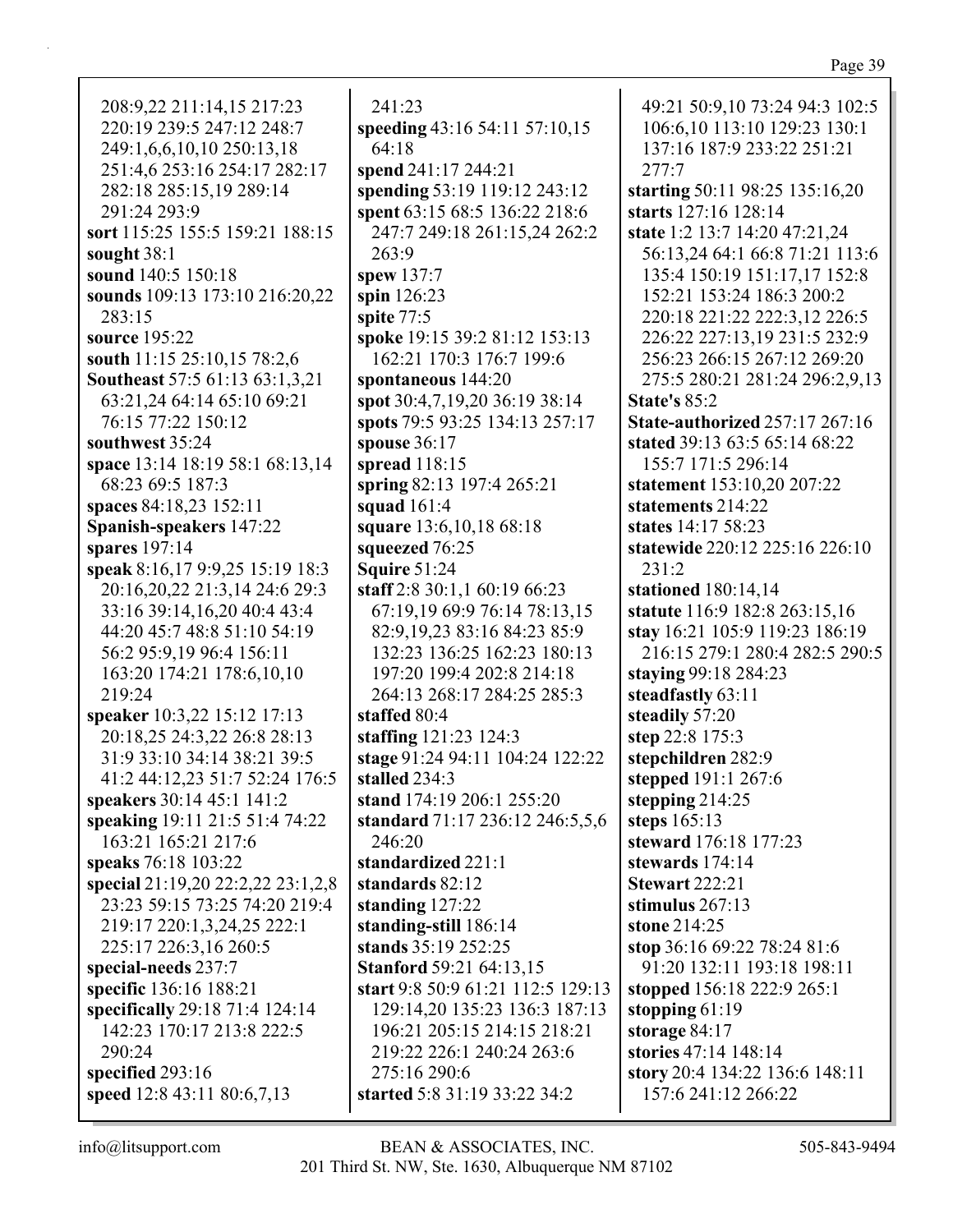| יי<br>)<br>41.<br>71 O<br>ıρ |
|------------------------------|
|------------------------------|

|                                                   |                                                                  | substitutes 275:5                   |
|---------------------------------------------------|------------------------------------------------------------------|-------------------------------------|
| straight $140:15$<br>straight-to-the-point 255:25 | 60:17,20 61:2,4,5,21 62:18 63:6<br>63:8,23 64:7,13,23,25 65:4,15 | subtracted 123:19                   |
| stranger 265:8                                    | 65:16, 19, 21, 21, 25 66:12, 15, 16                              | succeed 33:8 74:15                  |
| strategically 162:7                               | 66:17,23 67:2,5,12,14,16,19,20                                   | success 3:11 11:18 42:6 46:19       |
| streamline 281:8                                  | 68:4, 20, 23 69: 6, 22 70: 6 72: 7, 18                           | 65:9 75:18 76:7,19 126:4            |
|                                                   |                                                                  | 152:16 166:3 202:17 203:9           |
| street 1:20 56:18 66:19,19 69:25                  | 72:20 74:25 75:5 76:16 78:3,9                                    |                                     |
| 70:1,2,11 77:1,3,24 79:2 81:23                    | 79:8 80:12,16 81:22 83:16                                        | 210:19                              |
| 154:16 166:15,19 167:2,3                          | 84:19 85:25 86:1 99:15,25                                        | Success's 11:9                      |
| 168:22,23 175:11,15,23 179:1                      | 100:5,20,23 102:4,7,13 105:23                                    | successes 240:15<br>successful 27:4 |
| 183:16 184:2 195:19,21 196:21                     | 106:6, 20, 22, 25 107:2, 6, 12                                   |                                     |
| 200:22 296:20                                     | 109:14,18 110:1,23 111:13,23                                     | sudden 73:3                         |
| streets 12:8,9 57:12 59:17,25                     | 113:3,21 114:24 116:1 118:4,6                                    | suddenly 67:9                       |
| 62:19,23 64:19 66:18 69:1,12                      | 121:9,11 124:5 130:14 132:15                                     | suffer 73:22 113:19                 |
| 83:21 168:25 180:25 198:22                        | 132:19,19,23 137:1 147:2,19,20                                   | suggest 72:22 118:3 146:20          |
| 201:21                                            | 147:24,24 148:13 152:13                                          | 198:25                              |
| stress 75:12 271:9                                | 162:25 165:1,2 166:14,16 167:5                                   | suggested 60:24 68:17 189:8         |
| strict $82:11$                                    | 167:7,15,23 168:19,22,24                                         | suggesting 145:16 146:5 288:25      |
| strike 101:21                                     | 173:12,12 202:8 203:9 204:18                                     | suggestion 159:22 214:20 241:4      |
| strike-out 103:3                                  | 206:9,22 210:20,20 215:13                                        | 252:16                              |
| stripped $258:22,23$                              | 222:5 226:11,15,16 235:23                                        | suggestions 196:14 197:22 240:9     |
| strive 177:6                                      | 236:9 258:8,11,21,25 260:22                                      | 240:13 262:22                       |
| strong 113:17 134:10 164:4                        | 261:1 265:25 266:5,8,14,25                                       | suit 110:13                         |
| 226:17                                            | 268:2, 12, 22 272: 23 274: 4, 25                                 | <b>Suite 1:20 296:20</b>            |
| strongly 61:14 65:8 69:17 70:19                   | 285:17                                                           | summarize 77:21                     |
| 72:22 235:22                                      | students' 13:23 36:23 38:11                                      | summary 83:9 153:20                 |
| structure 37:10,14                                | 171:17 256:5                                                     | summative 225:9,16 233:2            |
| struggle 49:22                                    | studies $214:14$                                                 | summer 105:7,8,19 197:6 260:17      |
| struggled 37:4                                    | study 33:23 99:19 105:9 146:13                                   | Sumner 46:12,17 52:14               |
| struggles 49:21 215:10                            | 146:14,16 148:2 151:8,9,9                                        | sunk 221:9                          |
| struggling 32:8,11 49:15 50:8                     | 177:20,20 189:9,10,13,15,18,20                                   | super 36:19                         |
| 51:13                                             | 190:14 207:25 208:7,13,13,14                                     | super-aware 111:18                  |
| student 13:18 23:20 25:23 37:3                    | stuff 10:15 50:6 52:8 136:22                                     | super-creative 255:8                |
| 40:20 48:15 49:4 54:8 56:7                        | 138:15 146:7,8 151:23 201:21                                     | super-vigilant $111:18$             |
| 61:14,20 66:4 68:18 69:10,10                      | 214:8 217:17 259:20 265:15                                       | superintendents 267:25 272:21       |
| 69:11 70:9,23 73:13 80:3,15                       | sub 275:18                                                       | supplies 16:15 18:23 24:13          |
| 84:8 100:21 128:23 170:3,3,25                     | subcommittee 33:25 244:22                                        | support 16:25 20:5 21:5 24:14,15    |
| 172:23 175:10 176:1 200:12                        | subdivision 56:12 150:12                                         | 24:18 33:2 37:14 38:8 57:18,19      |
| 202:17 233:11 236:5 237:7                         | subject 32:10 250:10 251:14                                      | 57:24,25 70:22 71:1 120:11,23       |
| 268:22,22 271:13,16 272:3                         | 290:20                                                           | 122:7 123:12 124:5,11 148:10        |
| students 11:12,16 12:9,13 13:5                    | submit 8:5 69:7                                                  | 162:18 165:22 170:13 173:16         |
| 13:14,21,23 14:4,24 16:11,14                      | submitted 8:15 20:13 55:25                                       | 203:2 212:25 230:14 236:21,25       |
| 17:3,4,6,25 19:22,24 21:19,21                     | 128:21 129:4 207:19 231:17                                       | 242:18 258:4,8,12                   |
| 23:4,7,15,25 24:18 25:14,24                       | 232:18 246:23                                                    | supporter 86:2                      |
| 27:18 28:1,2 29:11,12,17 30:25                    | submitting 280:14                                                | supporters 171:6                    |
| 34:4 36:11 37:2,11,16,20 38:10                    | subsequent 140:11 209:23                                         | supporting 52:17 72:7 121:10        |
| 38:16 40:10 42:5 43:13,20,21                      | <b>Subsequently 272:3</b>                                        | 127:19 128:20                       |
| 43:22,23 44:1,5 52:5,10,11,17                     | substance 250:4                                                  | supportive 264:17                   |
| 56:19 57:8,25 58:11,17,24                         | substitute $271:22,24$                                           | supports 121:22 260:25              |
|                                                   |                                                                  |                                     |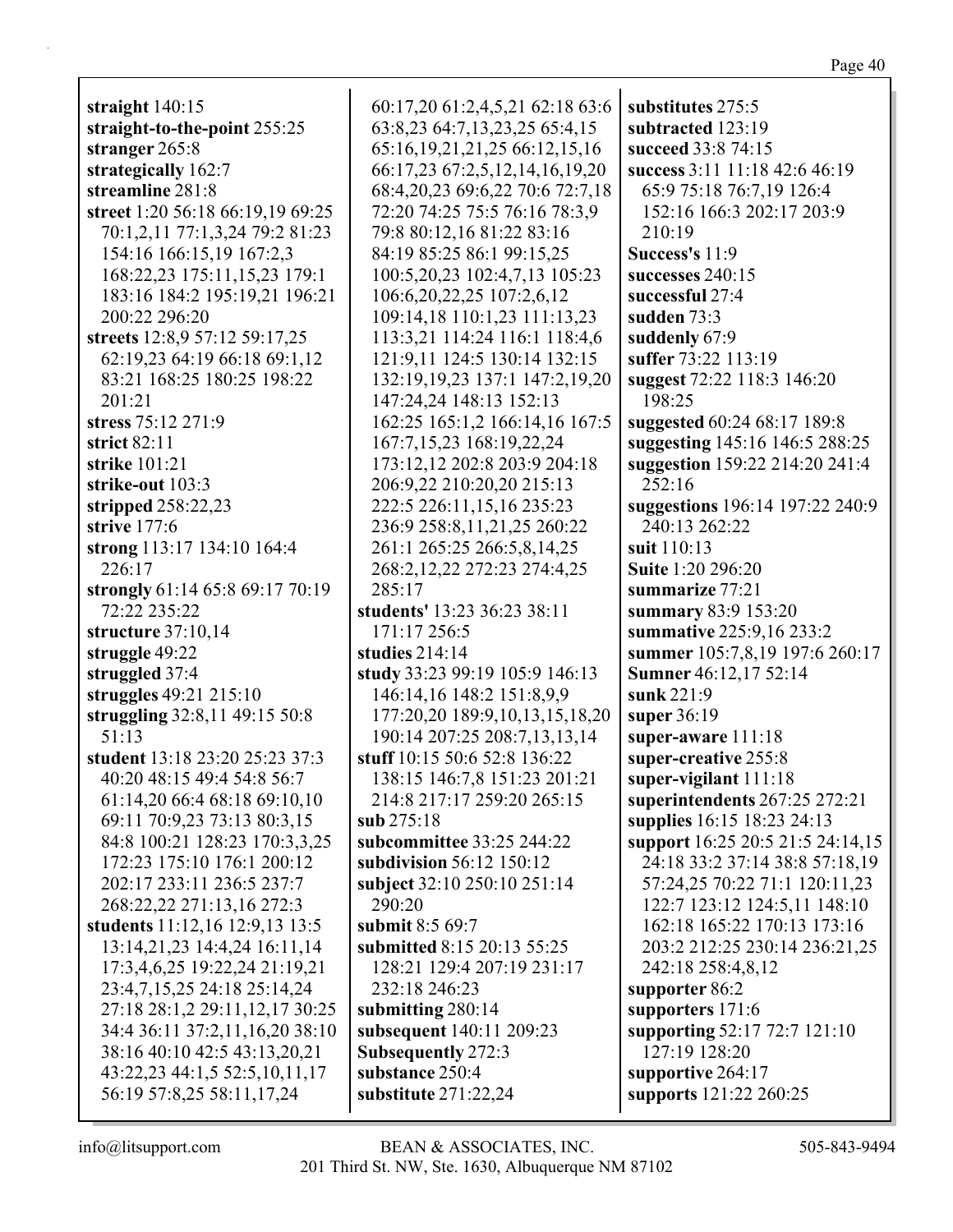| supposed 18:5 70:8 152:24         | 193:4,5                          | 271:16,22,24 276:14,15,17<br>teachers' 184:23 |
|-----------------------------------|----------------------------------|-----------------------------------------------|
| 153:18 167:2,3 186:24 188:25      | tag $153:7$<br>tail 155:9        |                                               |
| 197:4 201:6                       |                                  | teaching 47:10 93:21                          |
| sure 16:21 17:5 20:20 52:10 87:1  | take 17:7 22:6,10 26:25 28:2     | team 29:25 30:1,1 40:24 50:21                 |
| 90:3 92:8 93:4,10,17 98:23        | 29:14 35:14 40:5 60:6 65:15      | 86:1 93:2 98:25 120:15,16                     |
| 99:12 104:25 110:4 115:25         | 70:7 73:5 75:2 86:17 89:5        | 123:1 127:10,22 173:11                        |
| 116:24 119:2 123:9,11 124:23      | 95:15 99:15 100:1,10 105:8,10    | tears $30:6$                                  |
| 124:24 126:7 129:2 131:7          | 105:25 110:3 111:8,13,13         | teasing $41:15$                               |
| 137:17 139:16,17 141:3 146:25     | 113:17 115:8 118:8 129:22        | technical 44:19                               |
| 149:11 151:24 154:3,19,24         | 133:10,11,18 135:18 144:10       | technology 28:7 52:10,11 98:2                 |
| 162:19 165:11 168:3 172:13        | 154:7 155:16 165:14 181:25       | 268:1 290:16                                  |
| 180:22 182:13 185:24 192:8        | 195:11 206:1 209:11 216:18,24    | tedious 40:14                                 |
| 194:1 197:11 206:5 215:19         | 218:14,17 226:23 228:15          | <b>TELECONFERENCE 1:12</b>                    |
| 216:20 230:13 232:13 233:13       | 231:10 242:11,16 251:9 253:2     | tell 20:4 30:10,21 37:5 38:5,13               |
| 234:5 242:25 255:19,21 257:4      | 259:22 282:9 290:1               | 91:5 97:5 102:3,12 126:12                     |
| 257:15,21 258:17 259:5 260:23     | taken 19:2 47:12 62:11 89:9      | 131:1 132:20 134:8,22 140:4                   |
| 261:10,12,17 267:2,25 268:12      | 123:18 151:13 192:18 217:1       | 169:22 170:24 171:13 184:25                   |
| 269:11 271:21 275:25 283:15       | 222:18 293:17                    | 196:7 199:15 200:17 201:6,19                  |
| 284:4 288:23,23                   | takes 135:13 238:24 244:17       | 202:6,14 212:20 224:15 278:14                 |
| surprise 85:25                    | 280:24 284:12                    | 286:2                                         |
| surprised 151:1                   | tales 132:21                     | telling 131:15 206:15                         |
| surprisingly 73:22                | talk 29:19 75:15 101:23 103:23   | template 289:2,5,18                           |
| surrounding $68:171:8,10$         | 111:14 118:22,23 129:13          | templates 289:21                              |
| surveying 72:9                    | 133:24 136:18 186:8 193:21       | temporarily 79:16                             |
| susceptible 276:22                | 195:20 269:24 270:15 289:1       | ten 83:9 89:1,6 171:21 218:22                 |
| suspend 22:6 73:4 74:25           | talked 22:1,2,3,4 23:10,11 101:5 | 234:18 246:19                                 |
| suspended 22:12 73:20             | 103:24 145:19 192:2 204:22,23    | ten-minute 86:18                              |
| suspends 74:12                    | 204:23 205:24 220:16 222:14      | ten-to-zero 254:15 292:23                     |
| suspicious 244:9                  | 229:12,12 261:16 277:13          | ten-year $151:12$                             |
| <b>SUV 81:2</b>                   | 278:10                           | ten-zero 89:3 254:16                          |
| swap 98:21                        | talking 90:15 141:3 147:5 162:6  | tends 133:7 147:14                            |
| switch 97:8 148:24                | 170:18 177:21 183:11,15 184:9    | Tennise 15:12,15,17,18 17:9                   |
| switches 252:3                    | 189:6 190:18 205:1 208:2 260:1   | tenth $134:13$                                |
| <b>Swonger 28:14 50:21</b>        | talks 103:22                     | terms 93:18,18 94:5 103:19                    |
| synonymous 202:18                 | tangible 100:16 103:25           | 120:5 161:6 180:16 191:16                     |
| synonymously 198:15               | tapping $289:17$                 | 198:14 255:23 261:10 262:21                   |
| synonyms 198:16,16 199:8          | task 92:16,17,24 215:6 262:24    | 269:13 277:14                                 |
| system 18:12 36:18 126:25 220:5   | 263:8 270:18 273:1,10            | terrible 183:23 205:3                         |
| 222:11 223:5 227:14 231:6         | tasks 262:11                     | territory 35:24                               |
| 272:5 287:23                      | taught 41:17 46:21               | test 220:11 221:9                             |
| systems 37:14 41:20 131:3         | TBD 220:17 221:10,14             | tested 276:5                                  |
|                                   | teacher 19:11 34:19 35:23 41:16  | testimony 296:15                              |
| T                                 | 41:18 46:18 47:9 49:18,24 52:9   | testing 18:9 73:25                            |
| $T$ 3:1 4:1                       | 52:14 69:10 259:17,19 271:18     | testings $259:10$                             |
| $T-E-N-N-I-S-E$ 15:16             | teachers 13:24 16:19 17:2 30:14  | tests 221:1 225:11 226:2,14                   |
| table 140:5 191:21 192:9,15       | 32:6,9 37:8 47:6 52:7 55:7,8     | 233:2 259:22                                  |
| 193:2,15 209:1 277:2,11           | 57:11 66:16 74:6 147:3 180:17    | text 104:4 109:23                             |
| tabling 192:5, 13, 15, 21, 23, 25 | 180:18 185:5 260:24 264:11       | textbook 100:18,19 101:1,11,15                |
|                                   |                                  |                                               |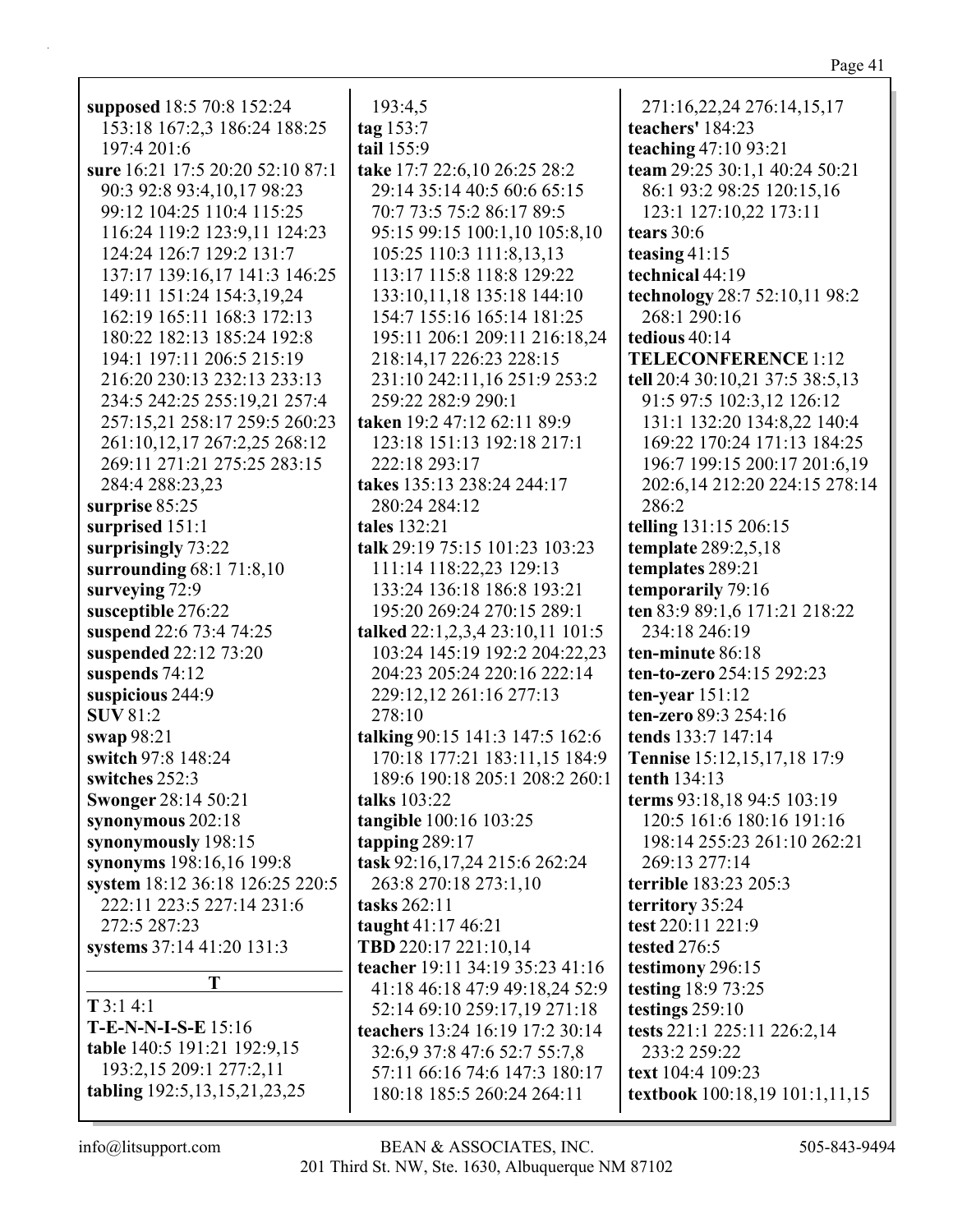| 101:21 102:15 104:13,15 110:7     | thing 8:13 9:8,24 19:9 25:16,22   | 162:21,23 163:2,15,15,25 164:3      |
|-----------------------------------|-----------------------------------|-------------------------------------|
| 110:21,25                         | 30:16 40:14 49:17 52:6,13 55:3    | 164:17,21 165:19 166:1,24           |
| textbooks 100:8,12,13 103:4,23    | 90:7 92:3 93:18 96:18 99:20       | 167:13,16 169:3 170:6,8 171:9       |
| 103:25 110:25 114:7               | 102:8,18 108:23 111:3 114:18      | 173:2,4,6 174:12,16,23 175:4,5      |
| texts $74:5$                      | 120:14 122:24 128:15 134:22       | 178:6, 17 179:9, 14, 19, 20, 22, 23 |
| thank 5:2 6:24 7:25 11:6 15:2,3,6 | 144:14 149:4 154:10 158:22        | 180:2,6,8,9,15,21,23,25 181:3,7     |
| 15:17,24 17:7,9 20:15,17 21:6,7   | 159:25 163:7 170:7,15 171:14      | 181:8,9,14,21 182:2,6,7,25          |
| 21:12 24:2,20,21 25:3,4 26:6,7    | 180:15 181:8 183:18 184:17        | 183:14,17,19 184:2,4,6,17           |
| 28:12 29:3 31:7,8,15 32:12 33:9   | 185:9 195:17 196:8 197:3,24       | 186:6 188:11,14,15,18,22 189:2      |
| 33:15 34:13 35:2,3,9,10 38:19     | 198:1,17 205:5 219:11 220:14      | 189:6, 13, 23, 25 190: 6, 8, 16, 23 |
| 38:20 39:1,8,19,20 40:6,24 41:1   | 221:6 223:1 224:15 228:1 234:8    | 190:25 191:2,15,19 192:9            |
| 44:8,11,21,25 45:4 48:8,9 49:7    | 241:22 259:8 265:23 269:16        | 193:23 200:9,19 201:3 204:16        |
| 51:3,6,9,21,21,23 52:21,22        | 272:10,19 274:10 276:13           | 204:17 205:1,18 208:8,16 209:7      |
| 55:18,19 59:7 86:10 89:4,7,8      | 279:11 283:6 284:3 285:12,18      | 209:14,15,19 210:3,4 212:24         |
| 95:7 100:9 104:20 109:11          | 288:22                            | 213:20,22 214:2,19,24 216:16        |
| 119:19,21,24,25 120:4 125:21      | things 28:3,11 50:5 53:18,19,21   | 217:2 218:9 219:20 220:18           |
| 125:22 127:2,5,7 129:6,12         | 54:4 55:15 72:24 73:15 86:23      | 222:22 223:15 228:12,13,22,23       |
| 141:5 153:5 159:3 161:13,16       | 98:22 99:11 100:4 101:2 103:17    | 229:1 231:24 232:4 233:5,23         |
| 165:25 169:9,19 173:18 183:21     | 105:12 120:18 124:10 129:16       | 234:17,18,20 236:3,12,20            |
| 188:1 193:11,24 202:11,12         | 137:12,16,25 138:3,21 140:10      | 237:15 238:18,20,23 239:7,8,10      |
| 203:20,21 205:17,20 207:9,10      | 141:24 142:9 144:16 145:8,19      | 239:10,12 243:15,20,21 244:9        |
| 207:12 208:10 210:15 212:16       |                                   |                                     |
|                                   | 147:4 149:12 162:24 164:1,2,16    | 244:10,16,22,23,23 245:6,9,25       |
| 212:23,24 213:11 216:3,12,14      | 164:20,20 166:10 168:8 170:5      | 246:2,3,9,15,21,23 247:5,6          |
| 222:15 223:23,24 238:22 239:6     | 170:19 173:17 181:21 182:7        | 250:1 252:20 253:5 255:8            |
| 239:21,23 241:20 245:8 246:1      | 183:14,21,24 186:2 189:16,19      | 256:10,13,16 257:17,18 258:6        |
| 255:4 259:3 261:4,19 267:18       | 190:11 193:25 194:19 195:20       | 258:17,18,24 259:1,2,9 260:2        |
| 275:1,24 280:7 282:12,25 283:4    | 196:3,12 197:11,16,18 198:10      | 260:16 263:4,9,18 264:1,4,16        |
| 283:5 284:10,11 285:7,8 288:19    | 204:25 206:1 214:13 225:3         | 264:21,23 266:7 267:5,6,21          |
| 289:15 290:14,17                  | 229:19 233:21 234:20 256:4        | 268:8,9 269:18 270:4,10,19,22       |
| thankful 31:17 267:8 285:14       | 258:10,11 263:7,13,13 265:24      | 270:25 271:2,3 272:1,2,4,13,17      |
| thanks 5:7 15:10 49:11 86:11      | 270:5,16 271:5,8 272:11,17        | 272:19,20 273:19,21 274:1,23        |
| 89:11 98:3,4 112:3 113:23         | 273:7,12 274:22 276:4 277:23      | 275:15,15,20 276:20 277:6,8,9       |
| 119:22 123:16 124:17 125:10       | 280:9,20,25 281:7,8,17 285:5      | 278:2,9 280:11,15 281:6 282:5       |
| 125:18 126:6 127:8 129:7,9        | 285:25 286:1                      | 284:4,7,20,24 285:4 288:9           |
| 169:10 173:24 185:11 202:10       | think 7:9 9:8,24 10:12 23:24      | 291:20                              |
| 209:3 215:2 216:25 218:3          | 27:17 28:4 33:3 45:19 46:9        | thinking 130:21 131:9 180:7         |
| 230:14 239:25 249:14,20           | 47:16 48:6 52:17 53:20 54:13      | 190:2 243:12 256:4,25 270:5,16      |
| 254:25 257:22 259:5 262:4         | 55:10 65:21 66:13 91:16 92:4      | 273:6 275:25 276:3                  |
| 265:11 268:24 269:14 275:1,3      | 93:9 95:13 99:5,13,21 103:23      | thinks $205:9$                      |
| 277:17 278:23,23 279:3,4,20       | 105:12,12 106:15 108:14           | third 1:20 29:5 135:10 157:12       |
| 280:1 283:1 284:7 286:6 287:17    | 111:16 112:3,22 113:9,12,22       | 182:19 191:5 198:6 226:18,20        |
| 288:18 289:8 295:6                | 114:4 115:15, 16, 17 118:5, 7, 19 | 296:20                              |
| Thaxton 61:12                     | 118:19,21 124:11,15 125:12,14     | third-generation 47:9               |
| theft 196:24,24                   | 129:16 130:8,10 132:16,21         | third-grader $181:19,20$            |
| theme 195:18                      | 134:23 136:8,9,18 137:6,13        | thorough 63:19                      |
| theoretically 131:18              | 138:8, 16 140:2 141:1 146:3, 6    | thought 87:2 100:2 118:25           |
| therapists 23:11                  | 148:7 149:2,5 154:7,11 155:4,5    | 156:14,15 180:16 183:12 193:8       |
| they'd 142:19 153:22,22           | 158:7, 17, 17, 18 159:8 160:1, 2  | 205:8 233:17 238:16 251:4,22        |
|                                   |                                   |                                     |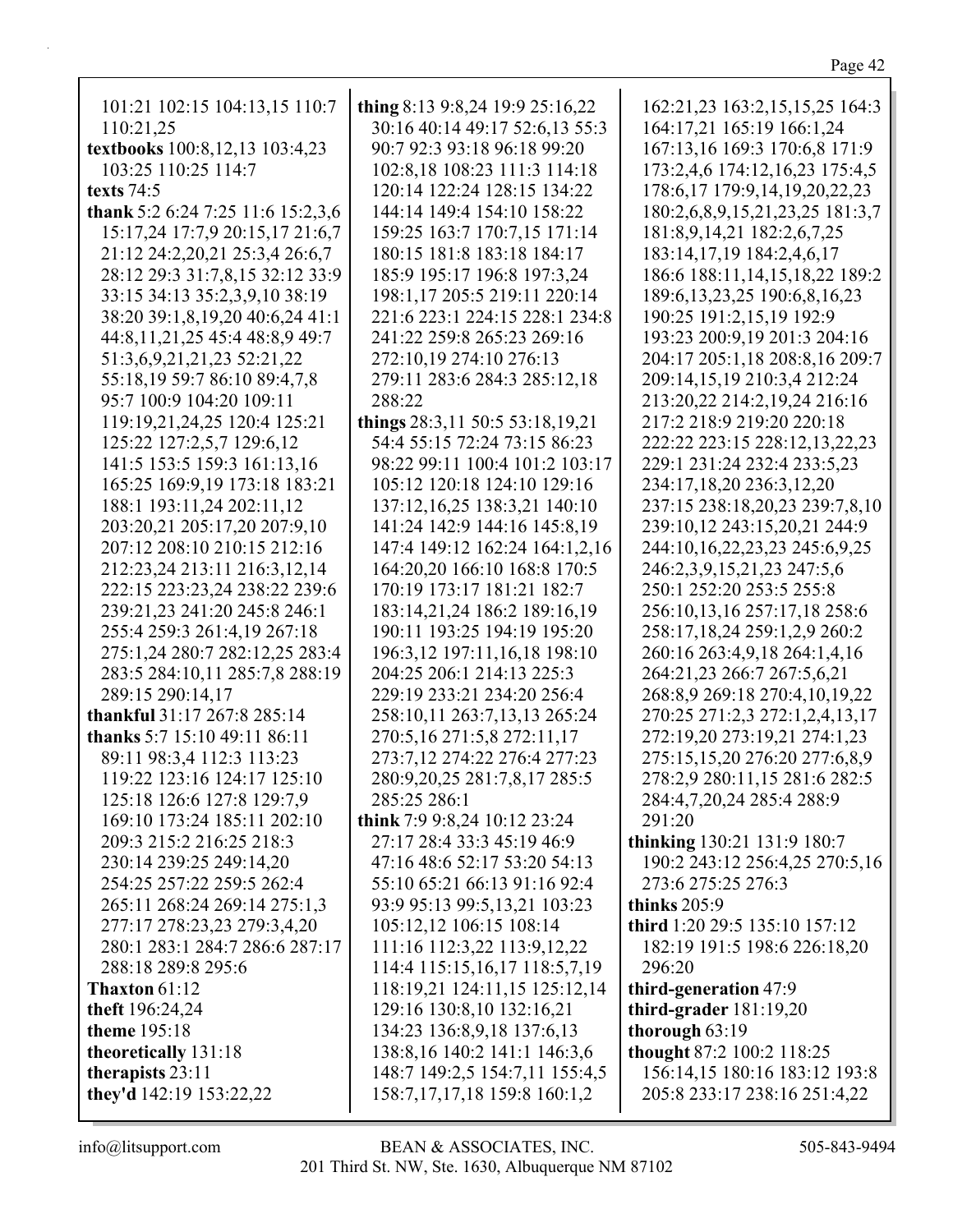| traffic 11:21,22,23,25 12:12,15       |
|---------------------------------------|
| 12:19 14:6 19:3 33:21, 22, 23         |
| 34:1,6,12 42:12,18 43:10 47:23        |
| 51:19 52:15,15,19 56:10 57:10         |
| 57:11 58:19 59:1,12,24 60:10          |
| 60:19,23 61:22 62:4,12,18             |
| 63:10,13,14,20 64:3,18,18 65:1        |
|                                       |
| 65:4 67:2,3,3,7,8 69:8,25 71:9        |
| 71:12 72:6,8 77:6,12,18,24 78:5       |
| 78:7,9,11,19 79:11,24 80:24           |
| 81:4,6,10 82:14 83:14,25 84:13        |
| 84:15,21 85:9,10,18 128:8,24          |
| 129:14 136:20,22 138:1 146:13         |
| 146:14 148:2,13 149:10 151:6          |
| 167:18, 19, 24 168: 7, 12, 12, 14, 16 |
| 170:21 176:3 177:10,18,20,20          |
| 177:24,25 178:20 180:8 186:13         |
| 186:14, 14, 17, 21 187: 17 189: 9     |
| 189:10,13,15,18,20,23 190:14          |
| 191:8 198:16,18,21,22 200:21          |
| 200:21 201:1,19 203:22 204:21         |
| 205:25 206:24,24 207:23,24            |
| 208:7,13,13,14 214:13                 |
| trailars 83.4                         |

129:14 1  $146:141$  $167:18,1$ 170:21 1 177:24,2 186:14.1 189:10,1 191:8 198 200:21 20 205:25 2 208:7.13 **trailers** 83:4 **train** 245:22 **trained** 16:19 79:9 80:14 **trainer** 35:22 **training** 71:3 124:1 286:14,15 **transcript** 1:10 4:4 214:24 296:11 297:8,13,18,23 **transcripts** 214:2 **transfer** 26:19 **transferred** 73:11 **transform** 40:22 **transit** 78:19 80:15 **transitioned** 37:25 **transportation** 70:22 142:12,14 153:23 199:21 **transported** 262:13 **travel** 27:25 28:2 289:20 **traveling** 286:9 **treat** 54:1 **tremendous** 132:21 **trend** 131:2 **trepidation** 241:6 **trickles** 17:3 **tried** 22:21 42:15,23 64:21 140:6 **tries** 41:21

272:1 273:7 278:7 284:19 **thousands** 73:9 **threaten** 66:20 **threatened** 290:22 **three** 16:12 18:16 21:22 51:11 72:17 95:10 110:23 127:25 136:24 147:13 167:6 171:23 221:8 224:2 241:2,10 246:19 251:23 270:23 271:19,20 272:8 272:9 280:18 281:2 294:22 **three-** 151:11 **three-and-a-half** 167:6 **three-foot** 177:12 **three-quarters** 268:10 **thrived** 37:7 **thriving** 38:15 **throes** 65:18 **throughfare** 56:19 **throw** 235:15 **throwing** 278:20 **Thursday** 242:3 **Thursday's** 270:14 **ticketing** 172:13 **tie** 155:12 **tied** 227:13 229:20 **ties** 225:5 **Tiffany** 34:15,16 **tightly** 77:1 **till** 197:6 228:15 263:21 290:5 **Tim** 2:5 267:11 291:16 **time** 5:5 8:8 9:22,22,24,25 10:1 10:11,15 12:18 15:2 17:4,8 20:4 22:21 24:14 26:20 29:14,21,21 30:9,17,17,18,18,23 32:10 38:19 40:6,7,9 46:3 47:12 51:21 52:12 53:19 69:16 73:8 86:11 86:18 90:18 92:5 98:4 99:12 102:9,20 112:20 119:6,10,12 127:8 129:9 130:9 135:17 136:14 137:3 138:25 139:15 153:3 156:16 157:5 158:20 164:3 165:24 166:17 169:17 190:25 192:8 206:4 208:18 213:10,15,19 215:3 216:8 218:7 220:17 229:11 234:13 237:19 238:14,24 239:14,21 241:17,21 242:17 243:12,23 244:11,18,21 247:22 249:18 250:5 254:24

263:6,9 271:14 275:2 277:4 297:10,15,20,25 **timelines** 3:18 249:17 263:17 271:5 **timer** 10:18 **times** 22:13 23:13 42:15 62:2 71:14 73:20 77:25 107:24 133:21 157:20 168:15 195:19 236:9 274:17 285:23 **timing** 160:2 204:8 213:3 **tiny** 124:19 **tire** 141:22,24 **tired** 194:2 **tirelessly** 33:25 **to-from** 154:1 **today** 8:16,17,22 20:16 27:11 28:19,23 29:3 31:15 35:10 38:10 45:2 56:1 76:17 89:16 94:8 120:6 137:4 140:3 142:7 148:16 155:7 218:11 238:2,16 238:17 241:25 255:21 278:3,25 283:21 287:23 **today's** 9:3 270:7 **told** 19:15 32:2,14 73:18 100:17 103:2 106:8 140:17 142:18 143:1,13 145:22 146:8 147:14 151:11 154:16 198:7 **Tom** 59:9 **tomorrow** 279:18 **tool** 226:7 **top** 185:7 219:15 221:23 222:5 224:2 251:1,10,13 **topics** 269:23 **total** 43:23 103:9 152:12 203:9 210:20 219:16,19 **totally** 32:20 34:10 232:12 236:5 238:12 **touched** 188:18 **tough** 274:17 **town** 22:9 168:3 175:17 **track** 32:23 99:18 105:9 151:12 190:14 282:14 284:13,23 285:5 287:19 **trading** 266:4 **traditional** 37:8 109:23 117:21 120:25 121:13 171:24 222:10 **traditionally** 233:4

261:11,15,25 262:3,10,12,13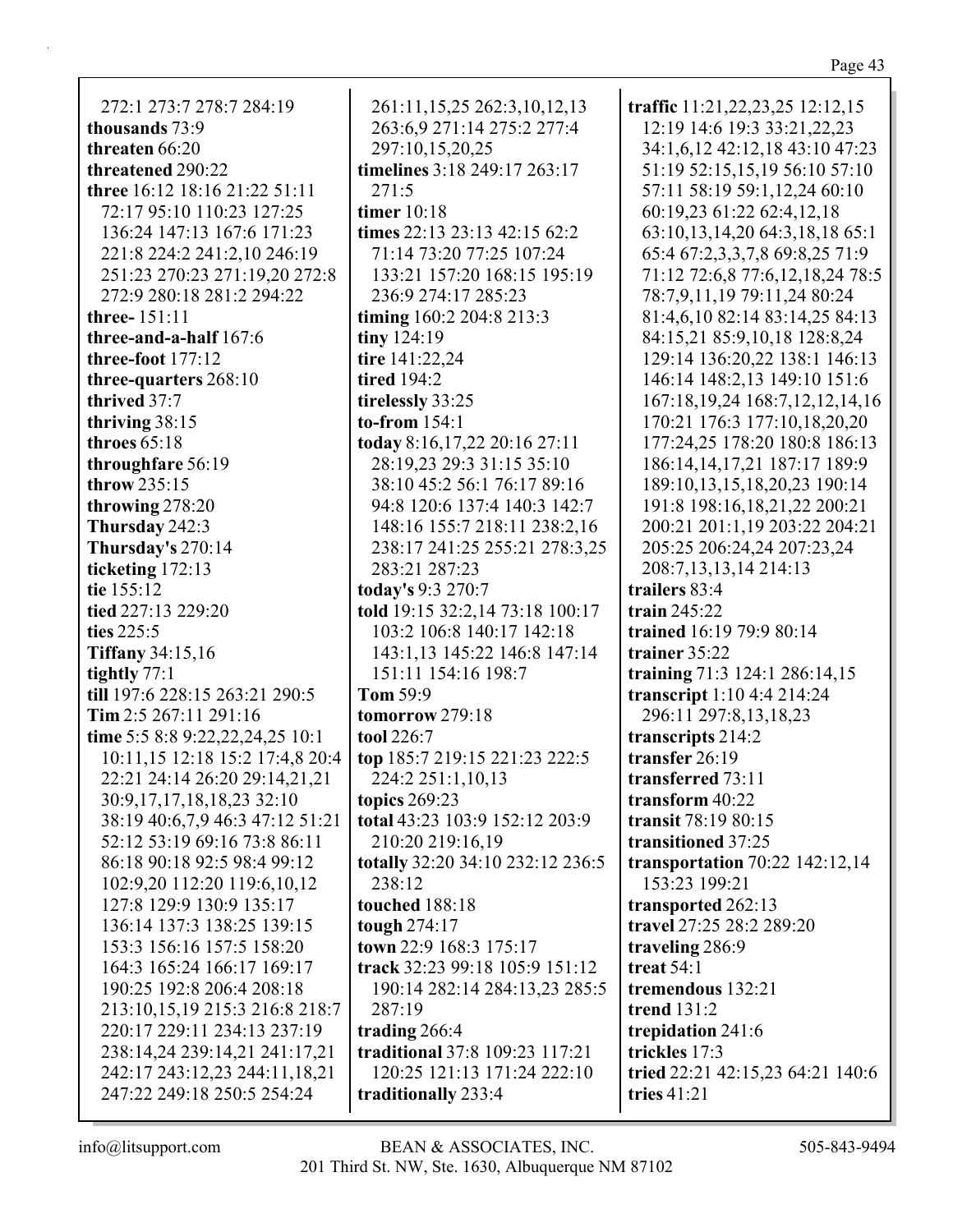trigonometry  $105:6,8$ triple 71:13 236:8 Trish 2:3 293:25 trouble 96:2 true 18:21 100:22 103:25 118:10 287:20 296:10 **Trujillo** 157:7 273:9 truly 29:9 36:11,11 38:13 134:1 160:12 173:16 215:2.3.15 216:5 218:11 278:23 trust 67:9 72:2 183:7 187:6,7 206:14.15 259:9 truth  $206:15,16$ truthfully 246:24 try 22:8 23:21,22 34:1 62:19 73:2 101:15 111:20 116:1 139:25 146:21 157:12 163:24 166:23 166:25 169:15 171:10 193:25 194:18 230:4 242:8 261:7 263:7 trying  $44:25$  48:6 59:6 63:15 98:1 112:22 113:2,9 118:22 132:7 133:24 144:8 151:2 163:14 168:4 169:11 178:13 186:5 217:16 228:14 233:8,9 261:9,16 281:1,8 284:21 tubes  $72:6$ Tuesday 287:15 289:1 tuition  $106:1,2,3,10,13$ turn 81:3 98:5 100:20 101:25 102:15 127:11 263:21 290:8 turnaround 288:4 turned 58:6 90:11 156:7 252:5 turning  $102:10$ turns  $63:22$ twelfth 134:13 179:19 twelfth-grader 181:18 twelve 129:25 130:15 **Twenty 216:22,22** twice 34:4 two 8:21 9:4 10:8,12 17:21,22 28:20 35:18 36:17 37:2 46:24 48:16 50:16 68:11 77:8,14 78:10 84:20 91:22 100:3 130:3 130:8 131:9 136:23 145:7 162:17 163:13 181:16 182:7 190:17 198:14 199:8 213:6 214:13,14 220:22 221:7 245:24 251:13 269:18 271:19,20

274:10.21 276:4 282:7 294:22 two-cents'  $235:18$ two-lane 77:2 78:21 two-year  $71:5$ type 25:9 112:2 113:17 137:6 types 25:12 200:14 typically 109:24 235:23 U U-turns  $78:23$  $U.S. 70:14.71:5$ **Uh-oh 96:6 unanswered** 42:25 160:15 unauthorized 67:1 unavailable 36:24 unaware 145:8 unbearable 206:25 **uncertain** 206:23 207:9 unchecked 12:19 unclear  $141:8$ unconscionable 61:6 under-utilized 82:25 underserved 16:11 159:6 **understand** 19:6 25:11 36:4 43:18 49:18 51:19 52:15 54:2 70:5 81:13 105:3.17 110:12 132:5,25 151:2 162:10 168:11 170:14 173:13 176:8 178:21 181:23 183:20 185:2 192:4 215:6.10 238:7 239:12 250:1 264:9 290:4 understanding  $58:21$   $106:18$ 180:10 194:24 198:2 257:9  $291:1$ understands 222:18 understood 99:7 156:2 unemployment 281:1 unethical 148:7 unfair 155:17 156:9 201:3 226:21 unfortunate 27:11 146:18 149:5 155:8 158:18 159:20 235:6 278:6 unfortunately 8:7 74:4 75:8 91:3 124:18 159:17 238:15 275:11 unheard  $156:5$ uniform  $81:5$ uniforms 16:15 18:22 28:6 55:2

unique 54:25 219:7 232:14 **University 222:2 226:5** unknowns  $215:7$ UNM 73:6 101:6,7 103:10,13 105:7,16,18 109:16 114:9 **unmute** 11:1 15:20 17:17 21:2,14 24:6.25 26:11 33:13 34:17 38:24 39:11 41:4 44:15 46:4 48:11,13 95:1,9 126:12 265:7 **unmuted** 39:25 40:2 45:18,24 46:6,13 52:1 96:3,9 unmuting  $45:25$ unnoticed 238:21 unpleasant 31:20 unpredictable 285:6 unquote 37:24 unsafe  $206:25$ unsafely 84:20 untrained 81:24 upcoming 85:11 93:4 257:1 update  $93:19$ updated 250:19 252:9 updates 90:8 upper  $136:5$ upside 133:13 upwards  $62:5$ urban 35:15,23 38:3 86:3 urge  $55:14$ use 13:1,2,3 56:17 59:19,25 79:5 81:17 82:17 83:22 90:20 101:11 101:13 102:14 110:16,19,22 112:22 120:22 122:3,12 140:13 140:15,18,23 141:18,21 194:9 194:10 197:14 226:10.24 useful 270:19,22 289:23 uses 66:3 67:1.2 76:21 86:5  $121:14$ usual 69:15 74:24 usually 5:3 114:6 115:3 285:19 utilize 187:3 257:2 utilized 123:11 192:21  $\mathbf{V}$ 

vacuum 149:13 151:23 valid 178:18 Valley 11:15 177:2 valuable 40:7 237:6 value 111:24,25 244:25 245:3,21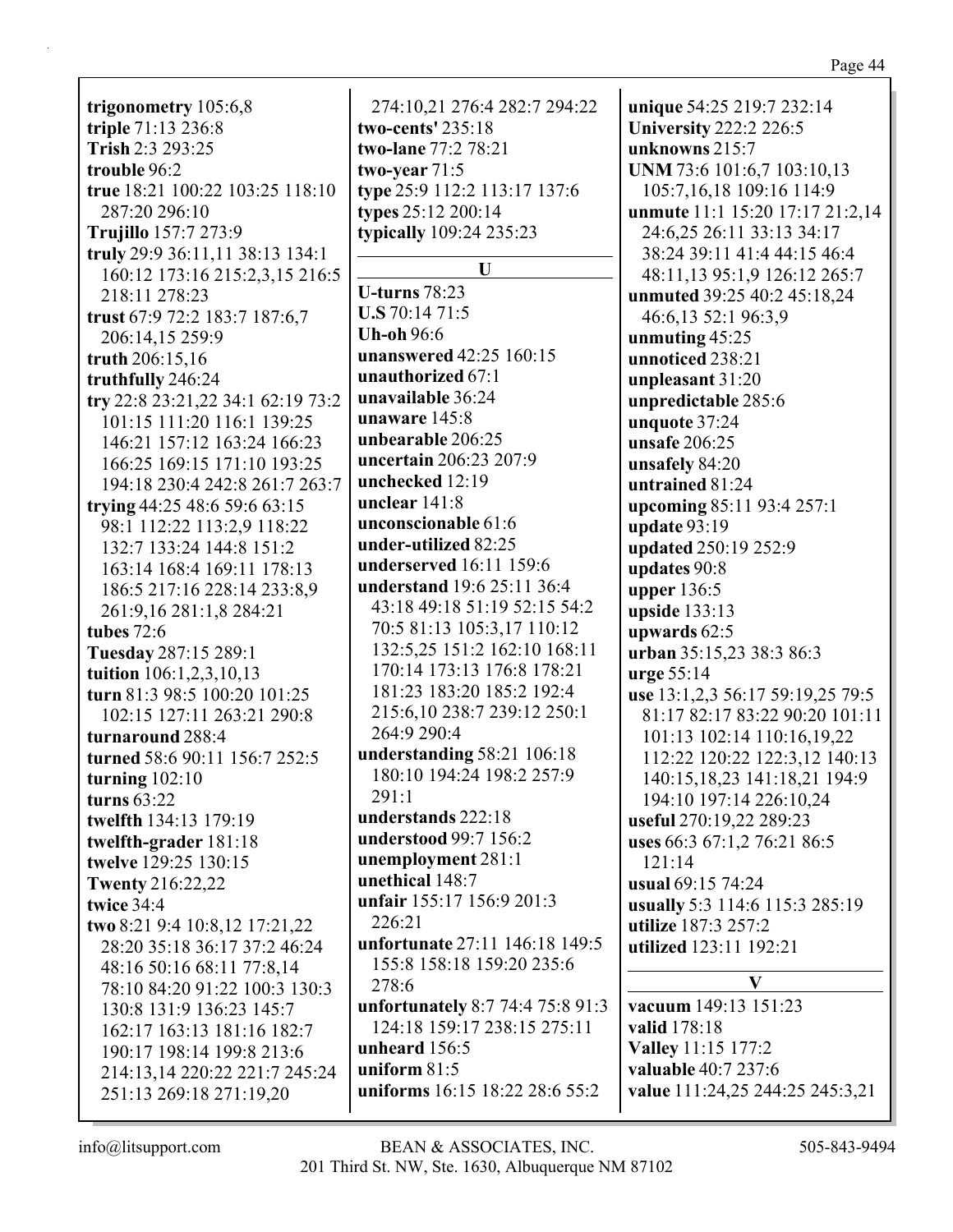**values** 227:14 **van** 24:4 38:22 49:24 **vandalism** 196:25 **vandalized** 197:10,13 **Vandenberg** 37:1 **vapor** 100:13 **variance** 255:23 **various** 235:16 **Vasquez** 226:9 **vastly** 38:12 **vaulted** 104:3,5 **Vega** 31:10 **vehicle** 79:3 143:24,25 **vehicles** 44:5 61:18 62:6 70:11,13 78:20 **vehicular** 79:11 **venture** 108:18 **venue** 163:12 **verbally** 102:12 142:23 **verbatim** 31:20 39:5 47:5 56:15 107:18 115:18 152:7 **verify** 187:7 **versus** 180:8 **vest** 81:6 **veteran** 46:20 **vetted** 226:8 **VHNA** 42:3 **viable** 12:3 **vice** 2:3 22:3,18 41:25 74:10 **Victory** 11:19 33:18 41:25 56:11 58:14 71:11 72:10 165:16 **video** 1:12 90:11 **view** 6:19 81:3 93:17 165:15 **Vigil** 41:3,11 44:10 **vigilant** 112:6 **vigorously** 11:14 **violated** 102:24 199:15 **violating** 116:20 **violation** 101:22 102:11 103:18 199:18 **violations** 153:12 **virtual** 5:6 92:11 120:20 121:22 121:25 122:7 123:3,13 124:1,1 256:11 257:19 260:11 277:25 278:8 296:11 297:3 **virtually** 5:6 119:8 **virtue** 124:14 **virus** 276:22

**visibility** 197:9 **visit** 13:9 25:6 143:9,9 166:8 239:16 264:8 **visited** 80:25 83:3 142:15,17 166:7 **visitor** 69:11 79:4 84:18 **visitors** 66:24 78:14,15 83:16 84:23 **visits** 42:24 83:10 84:11 128:4 264:10 **Vistas** 93:8 274:11 **visualization** 175:13 **voice** 11:7 60:25 92:21 113:17 156:7,12,12 157:15 202:22 237:4 242:19 **voiced** 43:7 **voices** 156:22 164:22,22 **void** 174:5 **Voigt** 2:7 5:18 14:1 15:8 86:14 86:16 87:1 88:21,22 89:7 91:16 108:1 109:10,11 110:10,14 111:16 116:23,25 117:6 137:21 139:18 165:5 169:14 173:21,22 173:24 187:19 203:11,19,20 204:4 208:9,10,24 210:11,12,15 213:25 214:20 216:20 230:11 230:14,24 231:7,13,16,20 232:17 233:12 242:22,23 243:1 243:6 248:15,16 251:12,18,23 252:3,19 253:25 254:1 257:25 258:1,16 259:4,5 278:13,19,20 279:21,22 283:7 286:13 287:1 291:3,5 292:20,21 293:6,18,20 293:25 294:9,10 295:1 **volumes** 76:18 **volunteer** 11:24 **vote** 87:21 148:11 181:22 185:9 185:24,25 192:15,18,24 200:16 202:21,23 205:14 206:5 208:18 209:22,25 211:1,5 212:21 218:15 228:20 240:5 241:15 242:8 243:23 244:5 245:2 247:8 247:15 248:19,21 249:2,8 253:3 254:15 290:2 293:17 **voted** 210:1 291:23 **votes** 88:20 187:21 211:21 212:20 248:18 253:21 292:19 294:19

**voting** 210:25 **vow** 26:3 **VP** 126:19 **vs** 290:25 **W wait** 12:6 13:5 18:15,18 25:8 26:24 30:11 35:7 37:22 45:21 61:20 62:5 75:3 94:9 130:24,25 134:17 165:2 **waiting** 27:22,23,23 60:21 62:6 66:12,14 97:12 188:2 193:19 270:21 287:14 **waiver** 116:6,21 121:2 122:21 223:2,10,16,21 227:18 230:20 230:22,25 231:1,2,15,17,17 232:18 235:3,4 **waivers** 3:13 116:8,14,14 120:22 122:2 218:5 223:1 **walk** 194:13 223:8 **walking** 128:22 168:25 272:16 **wall** 152:2 **walls** 65:17 **want** 7:25 9:9 10:10,20 19:9 20:9 20:15,21 28:16 29:14,19 30:4 31:5,16 35:1,2,14 40:5 42:11,11 45:7 48:4 51:10 52:3 69:22 70:7,9 72:3 76:10 86:1 95:17 98:16 101:10,14 103:15 105:25 107:9 109:12 115:3 124:24 129:12 131:11 132:1,1,2,5 134:2,3 136:9 137:5,7,8,9 138:9 138:13,13,15,25 140:20 141:2 142:8 144:5 146:4 149:4,11 150:5 151:24 152:9 153:6 154:3 154:9 155:1 158:13 159:5,24 161:17 163:8 165:7,9,14 166:3 173:19 174:2 177:16 178:5,6,22 181:16,18 183:22 185:18 188:16,21 192:4,11 194:7,8 195:23 196:4 197:24 198:13 201:2,14 202:3,14 207:20 208:12 212:14 213:8,17 214:1 216:11,18 218:17 223:8,16,17 223:19 228:22 229:15 230:3 236:17 239:5 241:20 243:24 251:15,22 255:4 256:6 261:19 262:21 265:3 267:2,17 271:7,7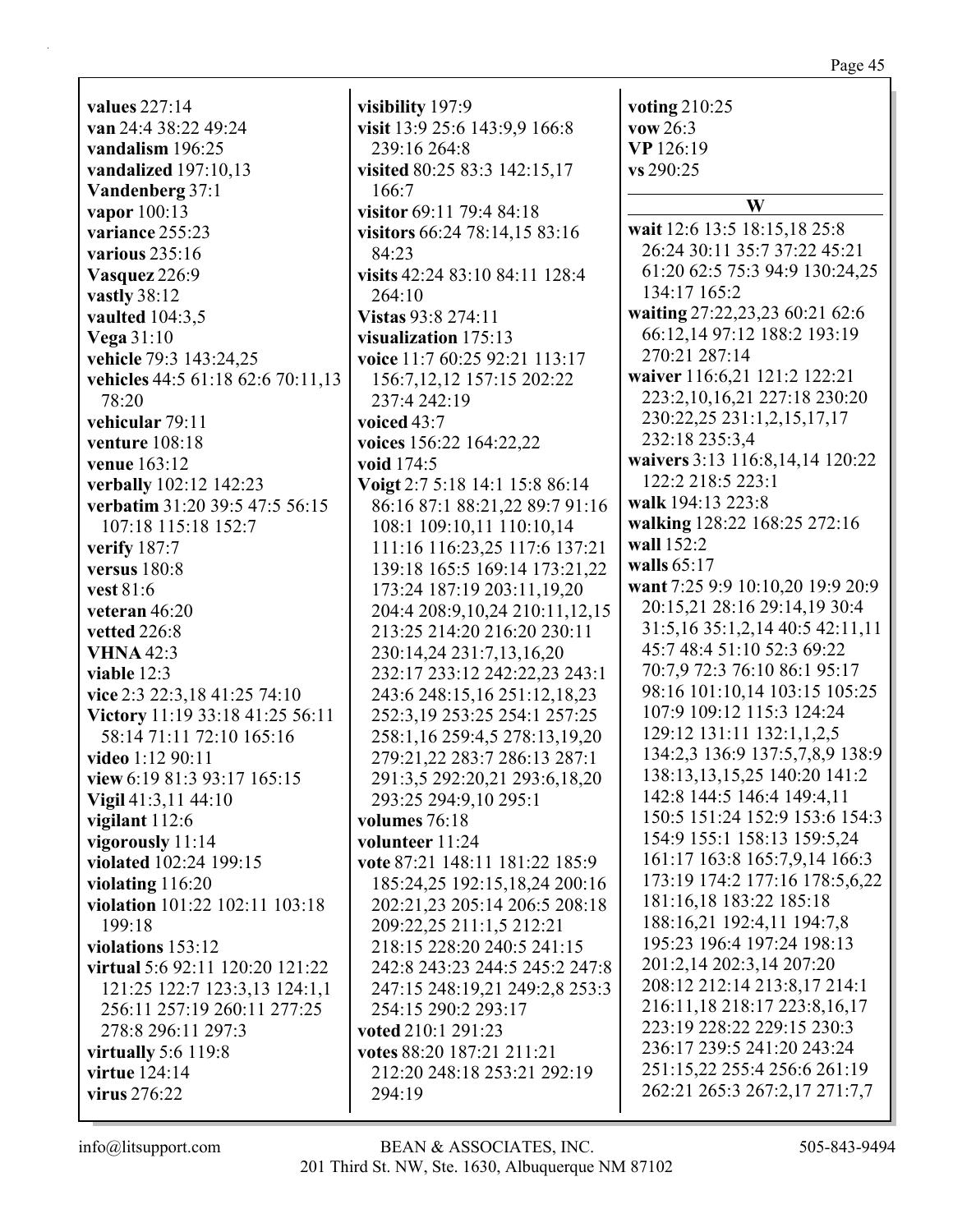| 272:21,25 275:9,13 276:19<br>279:22 280:7 283:3,6,11 284:3<br>284:23 285:12<br>wanted 20:20 32:20 34:20 41:9<br>89:20,25 90:7,15 92:3,14,18<br>93:6,20 94:10 98:23 99:15<br>102:21 109:21 117:20 119:2<br>120:14 129:2 132:24 137:17<br>153:9 165:6 185:19,22 194:15<br>194:19,22 197:19 209:10<br>222:15 243:17 252:12 258:1<br>275:23 286:24 289:16,24 | we're 6:25 20:12 46:9 48:5,6<br>87:4,6,6 89:10 91:24,25 94:5<br>97:11,25 98:7 108:16 112:25<br>119:15,16 120:1 122:1 123:5<br>126:24 129:15,20 132:6,7,22<br>133:21,24 136:7,9 137:24<br>144:12,12 147:5 149:25 158:24<br>160:4,9 161:2 164:14,16 166:24<br>168:17 172:17,19,20 178:13,18<br>180:24 181:12 182:2,9 188:2,23<br>189:6 190:7,18 192:17 193:19<br>195:6,7,8 196:15 198:9,22 | week 8:3 74:16 76:10 89:22,25<br>90:6 94:4 125:14,15,17 146:10<br>164:10 180:11 228:15 230:5<br>234:1 239:22 261:25 262:2<br>267:24 274:21<br>week's 229:5,6<br>weekly 92:23 269:21<br>weeks 32:19 121:2 122:3 266:23<br>271:20 281:2 285:21<br>weigh 208:13<br>weight $233:9$<br>weighted 224:3 |
|----------------------------------------------------------------------------------------------------------------------------------------------------------------------------------------------------------------------------------------------------------------------------------------------------------------------------------------------------------|------------------------------------------------------------------------------------------------------------------------------------------------------------------------------------------------------------------------------------------------------------------------------------------------------------------------------------------------------------------------------------------|--------------------------------------------------------------------------------------------------------------------------------------------------------------------------------------------------------------------------------------------------------------------------------------------------|
| wanting 132:17 164:4 266:20                                                                                                                                                                                                                                                                                                                              | 200:16 201:4,24 203:18 204:16<br>204:17 205:1 210:25 216:11                                                                                                                                                                                                                                                                                                                              | weird 126:24<br>welcome 11:4 21:14 219:15                                                                                                                                                                                                                                                        |
| wants 21:2 43:19,22 54:6 56:21<br>56:21 108:23 117:7 129:10,13                                                                                                                                                                                                                                                                                           | 217:2,20 219:5,8,8,19,20,25                                                                                                                                                                                                                                                                                                                                                              | 236:22 272:25                                                                                                                                                                                                                                                                                    |
| 178:10 209:12 255:15 265:4                                                                                                                                                                                                                                                                                                                               | 224:17 225:3 226:17 228:4,14                                                                                                                                                                                                                                                                                                                                                             | well-taken 278:18                                                                                                                                                                                                                                                                                |
| warbled 91:9                                                                                                                                                                                                                                                                                                                                             | 229:9,17 231:23,23 232:4,14,24                                                                                                                                                                                                                                                                                                                                                           | went 9:2 49:20 50:21 53:10,16                                                                                                                                                                                                                                                                    |
| Warniment 226:9                                                                                                                                                                                                                                                                                                                                          | 233:8 234:17,18 238:20 239:13                                                                                                                                                                                                                                                                                                                                                            | 55:16 106:10 125:14,15 130:13                                                                                                                                                                                                                                                                    |
| warning 10:13 41:20                                                                                                                                                                                                                                                                                                                                      | 242:18,23 247:14 249:23 250:3                                                                                                                                                                                                                                                                                                                                                            | 130:18 156:4 157:5 159:11                                                                                                                                                                                                                                                                        |
| warnings $79:11$                                                                                                                                                                                                                                                                                                                                         | 257:5 263:19,20 264:16 266:19                                                                                                                                                                                                                                                                                                                                                            | 198:5 217:16 225:19 235:7,13                                                                                                                                                                                                                                                                     |
| wasn't 21:24 36:21 39:14,16                                                                                                                                                                                                                                                                                                                              | 269:22,23 270:21 272:8,15                                                                                                                                                                                                                                                                                                                                                                | 244:6,7 246:11 251:5 271:6                                                                                                                                                                                                                                                                       |
| 62:10 101:3 114:25 141:8 142:5                                                                                                                                                                                                                                                                                                                           | 273:6 274:17 276:25 277:18,24                                                                                                                                                                                                                                                                                                                                                            | 287:4                                                                                                                                                                                                                                                                                            |
| 155:7 157:22 159:13 185:23                                                                                                                                                                                                                                                                                                                               | 278:2 279:7,10 280:4,25 281:20                                                                                                                                                                                                                                                                                                                                                           | weren't 100:25 101:1 114:2                                                                                                                                                                                                                                                                       |
| 186:23 206:5 220:19 261:21                                                                                                                                                                                                                                                                                                                               | 286:2 289:25 292:24                                                                                                                                                                                                                                                                                                                                                                      | 139:14 158:11 159:1 179:24                                                                                                                                                                                                                                                                       |
| 272:9                                                                                                                                                                                                                                                                                                                                                    | we've 5:6 25:20 33:21 34:10,22                                                                                                                                                                                                                                                                                                                                                           | 219:2 226:2 228:12                                                                                                                                                                                                                                                                               |
| waste 213:15<br>watch 217:19                                                                                                                                                                                                                                                                                                                             | 43:14 47:14,15 100:15 102:16<br>111:11,14 122:25 124:25                                                                                                                                                                                                                                                                                                                                  | west 63:23 168:3<br>westbound 78:4                                                                                                                                                                                                                                                               |
| watched 239:3                                                                                                                                                                                                                                                                                                                                            | 130:13 132:21 133:20 135:11                                                                                                                                                                                                                                                                                                                                                              | westside 61:3                                                                                                                                                                                                                                                                                    |
| watching 265:1                                                                                                                                                                                                                                                                                                                                           | 136:1 138:1, 17, 17 140:5, 5, 6                                                                                                                                                                                                                                                                                                                                                          | whatsoever 144:4 148:6                                                                                                                                                                                                                                                                           |
| way 8:9,14 14:21 20:7 26:22                                                                                                                                                                                                                                                                                                                              | 144:10 145:9 147:12 150:6                                                                                                                                                                                                                                                                                                                                                                | whereof 296:15                                                                                                                                                                                                                                                                                   |
| 27:20 47:7 50:22 53:18,18,25                                                                                                                                                                                                                                                                                                                             | 152:14 157:3 162:23 164:17,18                                                                                                                                                                                                                                                                                                                                                            | Whoops $45:13$                                                                                                                                                                                                                                                                                   |
| 62:3 79:14 82:24 88:7 108:17                                                                                                                                                                                                                                                                                                                             | 170:10,11,11 173:22 178:2                                                                                                                                                                                                                                                                                                                                                                | wider 158:18                                                                                                                                                                                                                                                                                     |
| 110:12 123:12,19 129:2 132:9                                                                                                                                                                                                                                                                                                                             | 181:4 182:12 184:7 188:19                                                                                                                                                                                                                                                                                                                                                                | widespread 70:21                                                                                                                                                                                                                                                                                 |
| 137:2 149:7 156:14,16 157:17                                                                                                                                                                                                                                                                                                                             | 197:5 199:25 205:5 212:24                                                                                                                                                                                                                                                                                                                                                                | wife $22:9$                                                                                                                                                                                                                                                                                      |
| 163:14 176:23 178:25 180:19                                                                                                                                                                                                                                                                                                                              | 213:1,9 218:23 221:24 222:3                                                                                                                                                                                                                                                                                                                                                              | willing 26:25 34:25 47:25 48:2,5                                                                                                                                                                                                                                                                 |
| 185:24 189:5 194:24 195:5,5                                                                                                                                                                                                                                                                                                                              | 226:23 229:12 232:4 234:4,4,20                                                                                                                                                                                                                                                                                                                                                           | 86:21 181:3                                                                                                                                                                                                                                                                                      |
| 199:3,3 209:12 220:9,10 226:8                                                                                                                                                                                                                                                                                                                            | 239:12 243:17,21 244:16                                                                                                                                                                                                                                                                                                                                                                  | willingly $139:10$                                                                                                                                                                                                                                                                               |
| 228:5 230:16 239:18,19 255:8                                                                                                                                                                                                                                                                                                                             | 249:21 261:9 262:11 269:19                                                                                                                                                                                                                                                                                                                                                               | <b>Willson 33:11</b>                                                                                                                                                                                                                                                                             |
| 258:5 260:2,3,9 261:10 267:5                                                                                                                                                                                                                                                                                                                             | 270:3,7 273:21 274:1,22 281:6                                                                                                                                                                                                                                                                                                                                                            | <b>Wilson</b> 60:13 61:7                                                                                                                                                                                                                                                                         |
| 273:14 274:24 280:5                                                                                                                                                                                                                                                                                                                                      | 285:22 286:1,7                                                                                                                                                                                                                                                                                                                                                                           | winner $158:4$                                                                                                                                                                                                                                                                                   |
| ways 8:1 38:7 42:17 68:11                                                                                                                                                                                                                                                                                                                                | weakness 128:2                                                                                                                                                                                                                                                                                                                                                                           | wins $284:5$                                                                                                                                                                                                                                                                                     |
| 234:18,19 266:1,14 270:24                                                                                                                                                                                                                                                                                                                                | wear 34:2 55:3 61:6 63:4                                                                                                                                                                                                                                                                                                                                                                 | winter 276:18                                                                                                                                                                                                                                                                                    |
| 281:4                                                                                                                                                                                                                                                                                                                                                    | wears $55:2$                                                                                                                                                                                                                                                                                                                                                                             | wired 38:15                                                                                                                                                                                                                                                                                      |
| we'll 72:12 89:5 92:1 103:13                                                                                                                                                                                                                                                                                                                             | website 14:17 93:8                                                                                                                                                                                                                                                                                                                                                                       | wish $20:3$                                                                                                                                                                                                                                                                                      |
| 122:3 123:23 130:21 134:7                                                                                                                                                                                                                                                                                                                                | wedge $112:7$                                                                                                                                                                                                                                                                                                                                                                            | wishes $127:10$                                                                                                                                                                                                                                                                                  |
| 135:17 214:11 216:24 217:18                                                                                                                                                                                                                                                                                                                              | <b>Wednesday</b> 76:9 231:23 262:10<br>277:5                                                                                                                                                                                                                                                                                                                                             | wishing $279:23$                                                                                                                                                                                                                                                                                 |
| 232:15 273:8,18 274:13 279:11<br>288:1 293:1                                                                                                                                                                                                                                                                                                             | weeds 190:7                                                                                                                                                                                                                                                                                                                                                                              | withdrawn $281:15$<br>witnessed 239:18                                                                                                                                                                                                                                                           |
|                                                                                                                                                                                                                                                                                                                                                          |                                                                                                                                                                                                                                                                                                                                                                                          |                                                                                                                                                                                                                                                                                                  |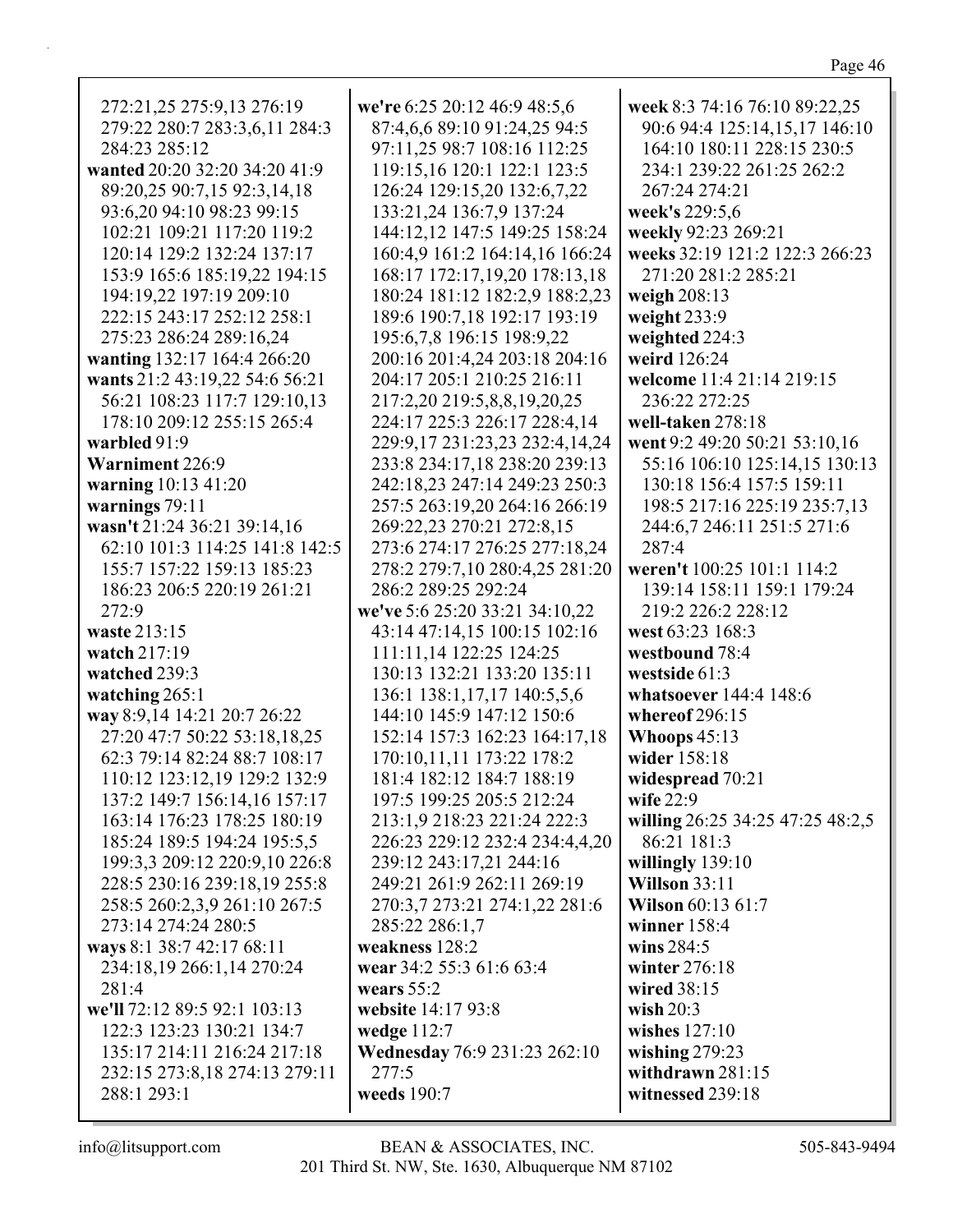| <b>WOERNER 2:11 9:12,21 10:2</b>   | 268:25 276:17 288:1 289:18          | 30:11,12 41:17 43:2 49:19          |
|------------------------------------|-------------------------------------|------------------------------------|
| 10:10, 14, 24 11:4 15:4, 7, 13, 17 | works 58:10 227:25 239:20,22        | 50:24 53:11,12,15 57:16 73:13      |
| 15:23 17:9,15,19 21:1,6,8,12,17    | 287:23                              | 73:14 75:7,10 82:2 83:3 85:12      |
|                                    |                                     |                                    |
| 24:3,8,24 26:10,13 27:7 28:25      | world 35:15 55:13 99:10 224:8       | 85:19 92:6,10,22 94:1 102:1,16     |
| 31:12 33:12 34:16 35:5 38:23       | 224:17 272:24                       | 122:6, 9, 24 123: 4 136: 9 137: 19 |
| 39:6,8,11,21,25 40:3 41:4 44:14    | worlds 227:11                       | 137:20 161:21,22,24,25 168:2       |
| 45:8,11,20,24 46:13 48:11,21       | worried 19:3 268:5 274:17           | 174:2 179:24 182:1,3 187:11        |
| 49:3 51:25 52:25 53:3,6,8 87:11    | worry 43:12 289:15                  | 190:20,23 195:8,9 198:6 215:9      |
| 90:13 94:16,20,24 95:4,7,12        | worse 44:7 60:17 283:16             | 218:22 225:24 240:24 241:7,12      |
| 96:3,8,14 97:7 108:24 126:10       | worst 113:5                         | 243:17,19,20 244:12 245:7          |
| 126:20 127:2,13 217:3,8,11,19      | worth 75:12 235:18                  | 257:1,3 263:20,21 266:12 272:6     |
| 250:16,18 264:25 265:5 283:13      | worthy 268:23                       | 280:22 281:25 285:16               |
| 289:15 290:14                      | wouldn't 27:9 32:14 55:9 158:25     | year-and-a-half 113:10             |
|                                    |                                     |                                    |
| wonder 37:13 189:17                | 180:24 181:22 195:2 203:2           | year-end 225:9                     |
| wondered 97:21                     | 239:1                               | years 16:1 18:16 25:9 32:13        |
| wonderful 50:15 214:18 285:10      | wow 228:8 265:8                     | 33:22 34:10,23,24 38:7 42:22       |
| 285:11                             | write 170:4 184:17                  | 46:21 48:16 51:11 62:11 77:8       |
| wondering 189:1 190:8 191:21       | writing 58:15 70:17 76:4 138:2      | 83:12 102:17 110:23 111:15         |
| 245:18                             | 215:23 216:1 235:5                  | 123:10 127:24,25 130:3 135:14      |
| Woody 280:8 289:1                  | written 14:9 74:4 103:24 143:8      | 135:14 162:9 167:18 168:11,14      |
| <b>Woohoo 279:25</b>               | wrong 139:5 153:21                  | 171:21 181:5 220:6 234:18          |
| word 178:11 189:17 193:2,8         | wrote 194:24                        | 235:21 241:10,13 280:21            |
| 197:25 198:15 200:25 201:1         |                                     | 281:21 282:8 285:13                |
| 202:4 252:3                        | $\mathbf{X}$                        | yellow 128:5                       |
| words 59:11 146:13 185:17 191:4    | X3:14:1                             | yellows 245:4                      |
| 199:8                              |                                     | yeomen's 261:20                    |
| wore 81:5                          | Y                                   | yes-or-no 203:24                   |
|                                    | Yale 43:17 54:11 58:21 60:2,2,14    |                                    |
| work 14:5,14 16:7 22:9,11 25:17    | 61:4 62:6 63:2,7,21,24 67:2,22      | yesterday 90:23 91:4 106:11        |
| 25:18 26:3 32:20,21 34:25 36:3     | 70:20 73:11,15 78:22 80:10,12       | 144:18 145:5,11 218:7 229:4,13     |
| 37:19,24 47:20 52:4,7 63:12        | 154:15,17 175:16,18 180:18          | 240:14 241:3,17,21 242:21          |
| 64:21 67:6,15,22 69:16 71:1        |                                     | 245:10 247:7 249:19 250:2          |
| 90:22 103:12 113:8,15 123:5        | 181:13 190:15 194:6,12 195:1        | 256:19 263:10,18 278:3 280:8       |
| 125:7 133:15 135:23 141:12         | 196:4                               | yesterday's 250:20 270:14          |
| 144:9 145:23 146:13,21 164:12      | vards 69:1 172:3                    | you-all 290:7                      |
| 186:9 188:16 194:18 205:9          | <b>Yazzie-Martinez</b> 121:12       | young 35:18,22 149:5               |
| 217:17 218:7 223:21 226:17         | yeah 10:16 39:10,15 90:19 94:19     | younger 77:16 79:21,23 131:8       |
| 240:3,7,25 241:22 242:2,7,7,8      | 94:19 97:7 103:16 104:22            | 135:16,21 260:7 276:21             |
| 242:20 261:20 266:21               | 108:11,24 109:9 112:12 117:12       | youngest 72:25 73:16               |
| workable 65:1                      | 124:23 126:22 141:10 161:15         |                                    |
| worked 8:8 19:7 24:9 25:20 29:7    | 179:14 181:5 191:20 210:15          | Z                                  |
| 33:25 36:23 51:11 70:25 90:22      | 214:5 218:20 227:25 231:14          | zero 42:6 142:21                   |
|                                    | 232:3,20 233:12 234:7,17 235:2      | <b>ZIP</b> 163:18,18               |
| 107:18 109:7 131:3 149:13          | 238:8 245:16 251:6 252:22           |                                    |
| 168:10,12 240:17,19 244:20         | 255:22 258:1 265:3 273:14           | zone 79:6,13 80:7,13,22            |
| 266:18 280:20                      |                                     | zones 80:6 81:18                   |
| working 16:2 33:6 40:8 51:3,5      | 275:17,19,23 276:10 278:13          | zoning $84:25$                     |
| 73:2 90:2 93:9,24 120:9 122:25     | 283:3 284:6,18                      | Zoom 4:3 89:21 90:4 127:4          |
| 132:4,4 135:16 164:13 184:12       | year 18:9, 13, 17 19:10, 11, 18, 19 | 237:21,22 261:25 262:1,13,14       |
| 204:24 222:3,9 249:20 260:13       | 24:10 26:16,24 27:3,4 29:5          |                                    |
|                                    |                                     |                                    |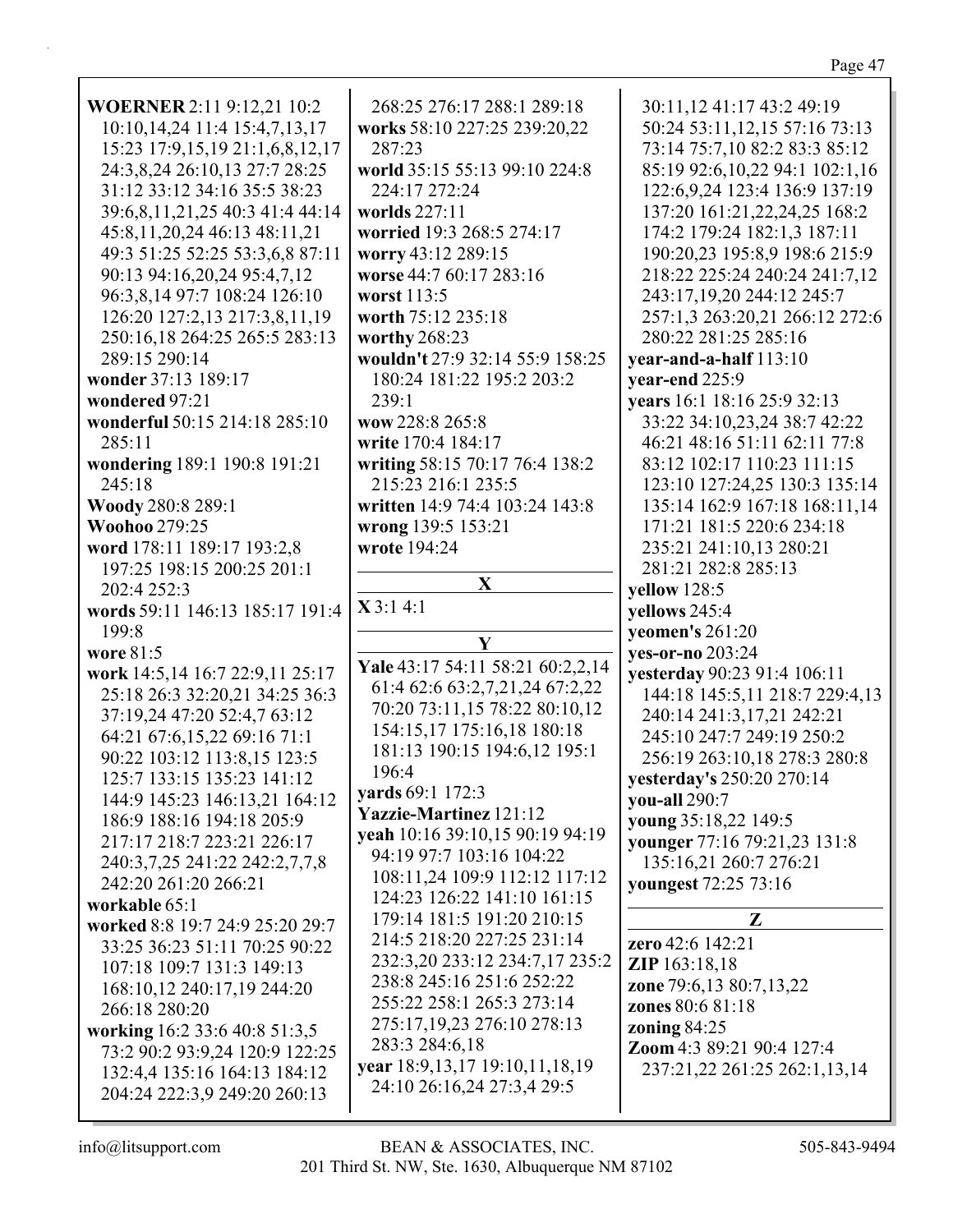| $\boldsymbol{0}$                                | 170 129:2                        | 3                              |
|-------------------------------------------------|----------------------------------|--------------------------------|
|                                                 | 18 147:24                        | 3 3:6 4:5 7:24 87:6 133:10     |
|                                                 | <b>18-year</b> 46:20             | 3,000 162:12                   |
| 1 3:3 4:3 107:21 229:15,18                      | 180,000 121:4 125:3,5            | 30 103:10 106:23 111:5 135:4   |
| 1-percenters 220:23 221:3                       | 1800 64:15                       | 147:20 172:10 296:16           |
| 1,000 25:8 146:15 165:2 167:5                   | 1959 41:12                       | 30,000 197:3                   |
| 205:10                                          | 1993 285:16                      | 300 281:22                     |
| 1,100 76:17 205:11                              |                                  | 30th 92:10                     |
| 1,120 13:21 43:21 63:8 64:25                    | $\overline{2}$                   | 31st 137:19                    |
| 1,200 65:20 66:15 67:14,19 68:20                | 2 3:5 4:4 7:8 251:1              | 37 235:13                      |
| 68:23 69:6                                      | 2-percenters 220:24,25 221:4     | 3817N 1:25 296:25 297:2        |
| 1,200-plus 67:20                                | 2,000 20:10 24:17 27:15          | 38th 41:17                     |
| 1,300165:1                                      | 2,117 148:8 163:17 164:25        | 3Y4Y 259:13                    |
| 1,581 203:9                                     | 2:30217:1                        |                                |
| 1,585 43:23                                     | 20 16:1 216:24                   | $\overline{\mathbf{4}}$        |
| 1,691 210:20                                    | 200 281:21                       | 43:787:7195:8                  |
| 1:59217:1                                       | 2001 35:22                       | 4:00 149:6,10                  |
|                                                 | 2006 58:15                       | 40 161:23 168:11               |
| 10 3:17 235:23 249:15 251:1,12                  | 2008 102:6                       |                                |
| 251:19                                          | 201 1:20 296:20                  | 400-and-something 23:3         |
| $10-15-1(H)(7)$ 290:20                          | 2012 34:3 63:4                   | 401 250:16,18                  |
| 10,000 104:8                                    | 2016 33:22 46:19                 | 45 190:19,21,22                |
| 100 17:3 24:12 29:10 54:23 76:16                | 201731:19                        | 463 134:10 161:21              |
| 76:24 110:18 111:14 116:9                       | 2017-'18 82:2                    | 465 11:12 13:23 14:4,24 43:22  |
| 135:18 138:18 146:15 161:23                     | 2018 72:23                       | 57:8 58:11,17,24 64:13 65:4    |
| 162:22 179:25 181:25 190:21                     |                                  | 179:24                         |
| 190:22 192:8 205:1 244:2                        | 2019 32:17 53:12 54:8 63:7 82:13 | 4th 139:5                      |
| 11 3:19 8:19 12:14 255:1                        | 2019-2020 80:19 83:2             |                                |
| 11:00 89:9                                      | 2020 1:11 76:6 279:23 296:16     | 5                              |
| 11:15 89:9                                      | 297:2                            | 53:3,889:12 150:20 194:14      |
| 113 13:18 68:18                                 | 2020-2021 85:11                  | 5:33 295:7                     |
| 12 3:21 8:20 178:25 261:6                       | 2021-'22 85:19 195:9             | 50 147:9,13,16 161:23 167:17   |
| 120 75:3 130:14 132:8 134:4,4,4                 | 2173:12                          | 270:1                          |
| 195:4                                           | 219 1:19 296:8,19                | 500 106:12 160:8,11 162:13     |
| 120-day $23:19$                                 | 22 1:11 297:2                    | 178:24 203:9 206:9,22          |
| 1253:10                                         | 22nd 5:11 76:5                   | 504 47:1 210:20                |
| 13 3:22 177:6                                   | 239 3:14                         | 55 276:17                      |
| 130 128:18                                      | 2413:16                          | 57 235:15                      |
| 131 128:11                                      | 249 3:17                         | 5941:11                        |
| 13th 122:18 260:20                              | 25 22:13 73:20 184:3 219:16      |                                |
| 14 3:23 46:21 102:17 111:15                     | 220:2                            | 6                              |
| 15 3:24 62:5 80:5 142:11 146:19                 | 250 281:25                       | 63:10 86:9 87:3 125:23 195:8   |
| 216:19 235:21,23                                | 254 3:19                         | 6.1 $127:18$                   |
|                                                 | 2613:21                          | 6.2 $127:19$                   |
| <b>15-year-old's</b> 16:23<br>150 110:22 281:25 | 279 3:22                         | 6.80.5291:2                    |
|                                                 | 290 3:23                         | 6:00 12:15 16:13 37:19         |
| 1500 64:15                                      | 294 3:24                         | 60 130:22 167:18 186:18 190:19 |
| 1628 65:10                                      | 2963:25                          | 209:11 219:20 235:24 269:25    |
| 1630 1:20 296:20                                |                                  | 63 220:1                       |
| 1647 69:21                                      |                                  |                                |

 $\mathop{\mathsf{info}}\nolimits @\mathop{\mathsf{litsupport.com}}$